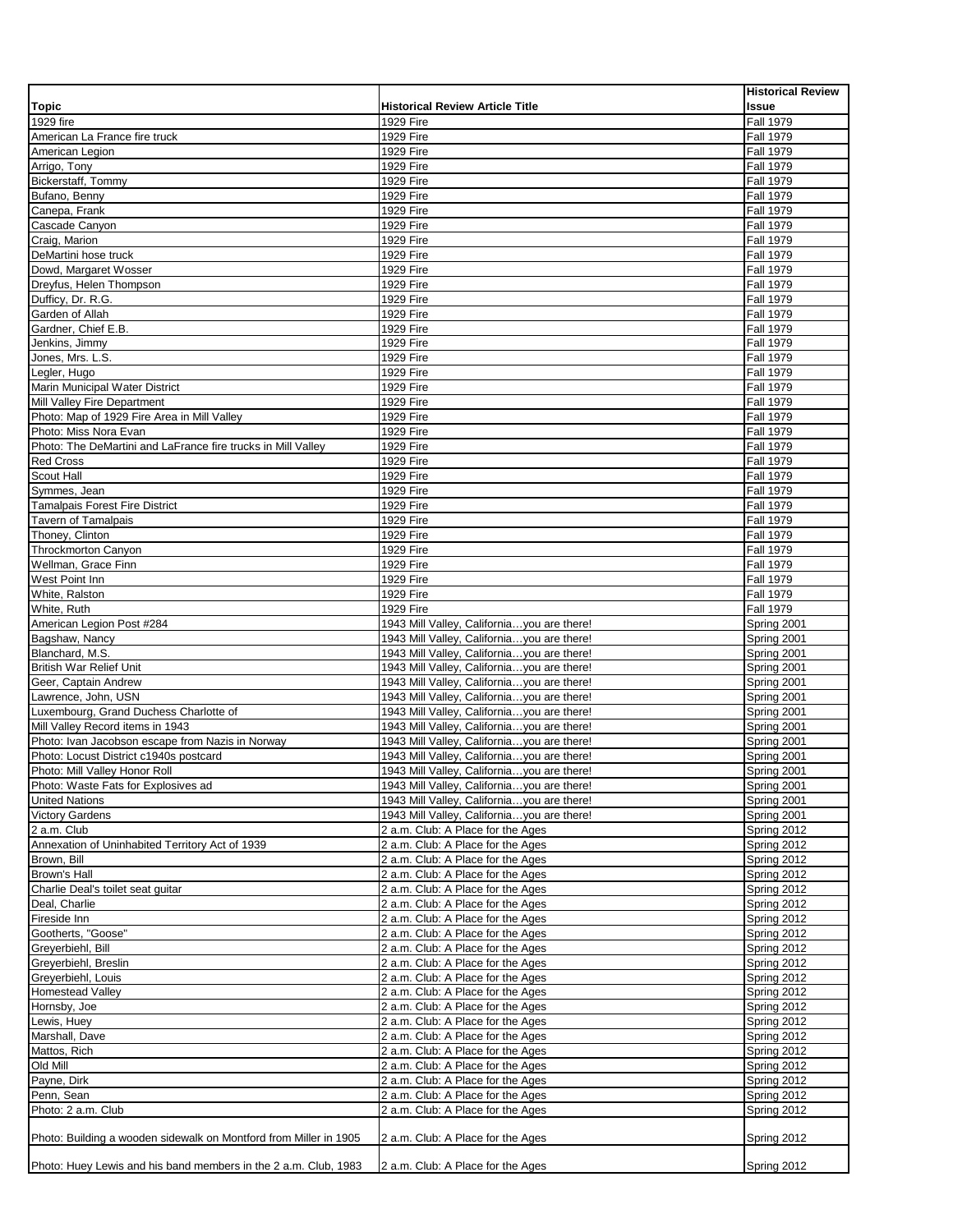| Photo: The bar scene in the 2 a.m. Club                         | 2 a.m. Club: A Place for the Ages           | Spring 2012 |
|-----------------------------------------------------------------|---------------------------------------------|-------------|
| Powers, Steve                                                   | 2 a.m. Club: A Place for the Ages           | Spring 2012 |
| Prohibition                                                     | 2 a.m. Club: A Place for the Ages           | Spring 2012 |
| Quinn's                                                         | 2 a.m. Club: A Place for the Ages           | Spring 2012 |
| Solloway, Amanda                                                | 2 a.m. Club: A Place for the Ages           | Spring 2012 |
| Speakeasy                                                       | 2 a.m. Club: A Place for the Ages           | Spring 2012 |
| <b>The Brothers</b>                                             | 2 a.m. Club: A Place for the Ages           | Spring 2012 |
| The Brown Jug                                                   | 2 a.m. Club: A Place for the Ages           | Spring 2012 |
| The Office                                                      | 2 a.m. Club: A Place for the Ages           | Spring 2012 |
| 300 East Blithedale Avenue                                      | 300 East Blithedale                         | Spring 2006 |
| Feeney, Elinor Martinez                                         | 300 East Blithedale                         | Spring 2006 |
| Hearn, Sally Crawley                                            | 300 East Blithedale                         | Spring 2006 |
| Mill Valley Telephone Office                                    | 300 East Blithedale                         | Spring 2006 |
| Murray, Joan                                                    | 300 East Blithedale                         | Spring 2006 |
| Pacific Telephone & Telegraph (PT&T)                            | 300 East Blithedale                         | Spring 2006 |
| Photo: 300 East Blithedale Avenue                               | 300 East Blithedale                         | Spring 2006 |
| Schultz, Vera                                                   | 300 East Blithedale                         | Spring 2006 |
| Telephones                                                      | 300 East Blithedale                         | Spring 2006 |
|                                                                 |                                             |             |
| Almonte neighborhood                                            | A Brief History of Redlining in Mill Valley | Summer 2021 |
| Barry, Clemmie Shuck                                            | A Brief History of Redlining in Mill Valley | Summer 2021 |
| Collins, DeReath                                                | A Brief History of Redlining in Mill Valley | Summer 2021 |
| Collins, Dr. Daniel                                             | A Brief History of Redlining in Mill Valley | Summer 2021 |
| De facto segregation                                            | A Brief History of Redlining in Mill Valley | Summer 2021 |
| Fair Housing Act                                                | A Brief History of Redlining in Mill Valley | Summer 2021 |
| Federal Housing Administration (FHA)                            | A Brief History of Redlining in Mill Valley | Summer 2021 |
| <b>FHA</b> subsidies                                            | A Brief History of Redlining in Mill Valley | Summer 2021 |
| Flemming, Bertha                                                | A Brief History of Redlining in Mill Valley | Summer 2021 |
| Flemming, Fitz                                                  | A Brief History of Redlining in Mill Valley | Summer 2021 |
| Flemming, Fitz Jr.                                              | A Brief History of Redlining in Mill Valley | Summer 2021 |
| Flemming, Ina                                                   | A Brief History of Redlining in Mill Valley | Summer 2021 |
| Flemming, Rupert                                                | A Brief History of Redlining in Mill Valley | Summer 2021 |
| <b>Forsyth Realty</b>                                           | A Brief History of Redlining in Mill Valley | Summer 2021 |
| <b>Great Migration</b>                                          | A Brief History of Redlining in Mill Valley | Summer 2021 |
| Home Owners' Loan Corporation (HOLC)                            | A Brief History of Redlining in Mill Valley | Summer 2021 |
| <b>Homestead Valley</b>                                         | A Brief History of Redlining in Mill Valley | Summer 2021 |
| Housing discrimination                                          | A Brief History of Redlining in Mill Valley | Summer 2021 |
| Jones, Belle                                                    | A Brief History of Redlining in Mill Valley | Summer 2021 |
| Mallouf, Maxine                                                 | A Brief History of Redlining in Mill Valley | Summer 2021 |
| Mallouf, Othell (Molly)                                         | A Brief History of Redlining in Mill Valley | Summer 2021 |
| Marin County Community Development Agency                       | A Brief History of Redlining in Mill Valley | Summer 2021 |
| Marinship                                                       | A Brief History of Redlining in Mill Valley | Summer 2021 |
| McIntosh, Ira Mae                                               | A Brief History of Redlining in Mill Valley | Summer 2021 |
| McIntosh, Jerry                                                 | A Brief History of Redlining in Mill Valley | Summer 2021 |
| McIntosh, Roscoe                                                | A Brief History of Redlining in Mill Valley | Summer 2021 |
| New Deal housing programs                                       | A Brief History of Redlining in Mill Valley | Summer 2021 |
| Photo: Clemmie Shuck Barry (1901-1986)                          | A Brief History of Redlining in Mill Valley | Summer 2021 |
| Photo: Glen and Annabella Robinson at a party in San Francisco, |                                             |             |
| c.1968                                                          | A Brief History of Redlining in Mill Valley | Summer 2021 |
| Photo: Ina Flemming as a Tam High senior, 1952                  | A Brief History of Redlining in Mill Valley | Summer 2021 |
| Photo: Jerry McIntosh, Tam High School Class of 1987            | A Brief History of Redlining in Mill Valley | Summer 2021 |
| Public housing                                                  | A Brief History of Redlining in Mill Valley | Summer 2021 |
| Racially restrictive covenants                                  | A Brief History of Redlining in Mill Valley | Summer 2021 |
| Redlining                                                       | A Brief History of Redlining in Mill Valley | Summer 2021 |
| Robinson, Annabella                                             | A Brief History of Redlining in Mill Valley | Summer 2021 |
| Robinson, Glen                                                  | A Brief History of Redlining in Mill Valley | Summer 2021 |
| Robinson, Marcus                                                | A Brief History of Redlining in Mill Valley | Summer 2021 |
| Section 8 vouchers                                              | A Brief History of Redlining in Mill Valley | Summer 2021 |
| Smith, Darren                                                   | A Brief History of Redlining in Mill Valley | Summer 2021 |
| Smith, Nicole                                                   | A Brief History of Redlining in Mill Valley | Summer 2021 |
| Sundown towns                                                   | A Brief History of Redlining in Mill Valley | Summer 2021 |
|                                                                 |                                             |             |
| White supremacists                                              | A Brief History of Redlining in Mill Valley | Summer 2021 |
| 1906 earthquake                                                 | A Gentleman's Farm                          | Spring 2010 |
| Anderson, Dr. Annie                                             | A Gentleman's Farm                          | Spring 2010 |
| Anderson, M.C.                                                  | A Gentleman's Farm                          | Spring 2010 |
| Charter Day, 1905                                               | A Gentleman's Farm                          | Spring 2010 |
| Eells, Alexander (Alec)                                         | A Gentleman's Farm                          | Spring 2010 |
| Eells, Caroline (Carrie)                                        | A Gentleman's Farm                          | Spring 2010 |
| Eells, Harriet                                                  | A Gentleman's Farm                          | Spring 2010 |
| Eells, Helen                                                    | A Gentleman's Farm                          | Spring 2010 |
| Eells, Hobart                                                   | A Gentleman's Farm                          | Spring 2010 |
| Eells, Margaret                                                 | A Gentleman's Farm                          | Spring 2010 |
| Eucalyptus                                                      | A Gentleman's Farm                          | Spring 2010 |
| LaVerne Avenue                                                  | A Gentleman's Farm                          | Spring 2010 |
| Matilija poppy                                                  | A Gentleman's Farm                          | Spring 2010 |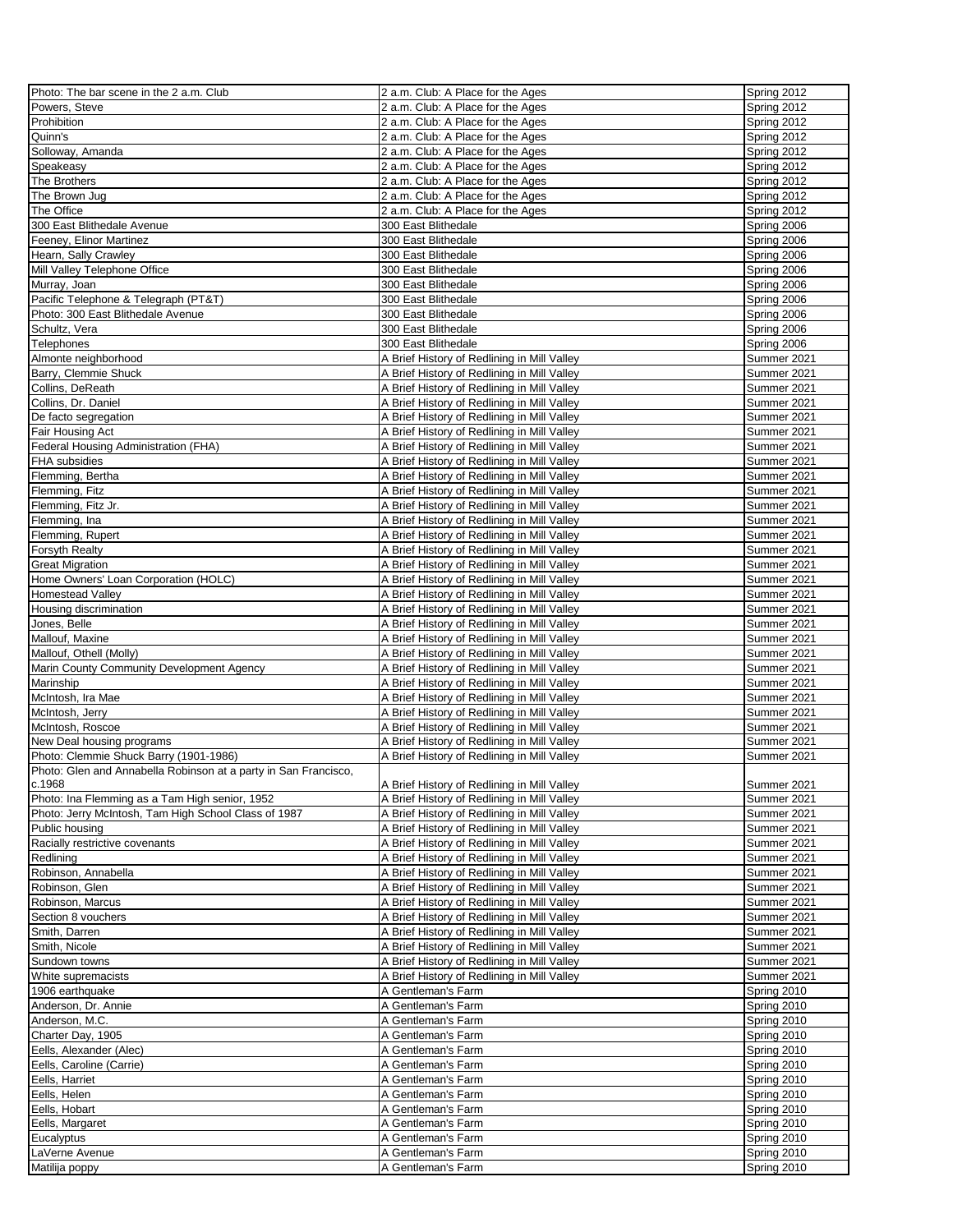| Mill Valley Lumber Co.                                                | A Gentleman's Farm                                         | Spring 2010 |
|-----------------------------------------------------------------------|------------------------------------------------------------|-------------|
| Millwood Station                                                      | A Gentleman's Farm                                         | Spring 2010 |
| <b>Montford Avenue</b>                                                | A Gentleman's Farm                                         |             |
|                                                                       |                                                            | Spring 2010 |
| Muir, John                                                            | A Gentleman's Farm                                         | Spring 2010 |
| Organic Act                                                           | A Gentleman's Farm                                         | Spring 2010 |
| Photo: Alexander Eells in horse and buggy                             | A Gentleman's Farm                                         | Spring 2010 |
|                                                                       |                                                            |             |
| Photo: Carrie Eells, Harriet Eells, Margaret Eells on horseback, 1910 | A Gentleman's Farm                                         | Spring 2010 |
| Photo: Homestead Valley, 1900                                         | A Gentleman's Farm                                         | Spring 2010 |
|                                                                       | A Gentleman's Farm                                         |             |
| Photo: Homestead Valley, 2010                                         |                                                            | Spring 2010 |
| Photo: Playhouse, eucalyptus on Montford Avenue, 1910                 | A Gentleman's Farm                                         | Spring 2010 |
| <b>Richardson Street</b>                                              | A Gentleman's Farm                                         | Spring 2010 |
| Tamalpais Land & Water Co.                                            | A Gentleman's Farm                                         | Spring 2010 |
| <b>Three Groves</b>                                                   | A Gentleman's Farm                                         | Spring 2010 |
| Vandevere, Helen Eells                                                | A Gentleman's Farm                                         | Spring 2010 |
|                                                                       |                                                            |             |
| White, Lovell                                                         | A Gentleman's Farm                                         | Spring 2010 |
| White, Ralston                                                        | A Gentleman's Farm                                         | Spring 2010 |
| Barnard, Jack                                                         | A History of Activism: The Community Church of Mill Valley | Spring 2019 |
| Barnard, Jean                                                         | A History of Activism: The Community Church of Mill Valley | Spring 2019 |
| Bartlett, Jack                                                        | A History of Activism: The Community Church of Mill Valley | Spring 2019 |
| Bartlett, Rev. Jack                                                   | A History of Activism: The Community Church of Mill Valley | Spring 2019 |
|                                                                       |                                                            |             |
| Bikle, Betsy                                                          | A History of Activism: The Community Church of Mill Valley | Spring 2019 |
| Burns, Eloise                                                         | A History of Activism: The Community Church of Mill Valley | Spring 2019 |
| Casaday, Rev. Arthur                                                  | A History of Activism: The Community Church of Mill Valley | Spring 2019 |
| Community Church of Mill Valley                                       | A History of Activism: The Community Church of Mill Valley | Spring 2019 |
| Cross, Laurence                                                       | A History of Activism: The Community Church of Mill Valley | Spring 2019 |
|                                                                       |                                                            |             |
| Cutting, Chuck                                                        | A History of Activism: The Community Church of Mill Valley | Spring 2019 |
| Cutting, Jane                                                         | A History of Activism: The Community Church of Mill Valley | Spring 2019 |
| Eichhorn, Pastor Ann                                                  | A History of Activism: The Community Church of Mill Valley | Spring 2019 |
| Eichhorn, Pastor Bill                                                 | A History of Activism: The Community Church of Mill Valley | Spring 2019 |
| Federated Church of Mill Valley                                       | A History of Activism: The Community Church of Mill Valley | Spring 2019 |
| Foster, Marjorie                                                      | A History of Activism: The Community Church of Mill Valley | Spring 2019 |
|                                                                       |                                                            |             |
| Foster, Rev.Gordon Lynn                                               | A History of Activism: The Community Church of Mill Valley | Spring 2019 |
| Fowler, Carol                                                         | A History of Activism: The Community Church of Mill Valley | Spring 2019 |
| Fowler, Carol                                                         | A History of Activism: The Community Church of Mill Valley | Spring 2019 |
| Fuller, Dorothy                                                       | A History of Activism: The Community Church of Mill Valley | Spring 2019 |
| Fuller, Joe                                                           | A History of Activism: The Community Church of Mill Valley | Spring 2019 |
| Gerecke, Bill                                                         | A History of Activism: The Community Church of Mill Valley | Spring 2019 |
|                                                                       |                                                            |             |
| Gerecke, Jane                                                         | A History of Activism: The Community Church of Mill Valley | Spring 2019 |
| <b>Great Depression</b>                                               | A History of Activism: The Community Church of Mill Valley | Spring 2019 |
| Hall, Andrew P.                                                       | A History of Activism: The Community Church of Mill Valley | Spring 2019 |
| Haseltine, JoAnn                                                      | A History of Activism: The Community Church of Mill Valley | Spring 2019 |
| Healy, Carol                                                          | A History of Activism: The Community Church of Mill Valley | Spring 2019 |
| Hewitt, Peggy                                                         | A History of Activism: The Community Church of Mill Valley | Spring 2019 |
|                                                                       |                                                            |             |
| Hinerman, Rev. Stephen                                                | A History of Activism: The Community Church of Mill Valley | Spring 2019 |
| Japanese internment                                                   | A History of Activism: The Community Church of Mill Valley | Spring 2019 |
| Jenkins, Doris                                                        | A History of Activism: The Community Church of Mill Valley | Spring 2019 |
| Korean War                                                            | A History of Activism: The Community Church of Mill Valley | Spring 2019 |
| Kostic, Harriet                                                       | A History of Activism: The Community Church of Mill Valley | Spring 2019 |
| Kuhl, Marjorie                                                        | A History of Activism: The Community Church of Mill Valley | Spring 2019 |
|                                                                       |                                                            |             |
| LGBT                                                                  | A History of Activism: The Community Church of Mill Valley | Spring 2019 |
| Little Church Under the Redwoods                                      | A History of Activism: The Community Church of Mill Valley | Spring 2019 |
| Ludlow, Lynn                                                          | A History of Activism: The Community Church of Mill Valley | Spring 2019 |
| McCarthyism                                                           | A History of Activism: The Community Church of Mill Valley | Spring 2019 |
| Meadowcroft, Warren                                                   | A History of Activism: The Community Church of Mill Valley | Spring 2019 |
| Mill Valley Congregational Church                                     | A History of Activism: The Community Church of Mill Valley | Spring 2019 |
|                                                                       |                                                            |             |
| Muir League                                                           | A History of Activism: The Community Church of Mill Valley | Spring 2019 |
| Norall, Charlene                                                      | A History of Activism: The Community Church of Mill Valley | Spring 2019 |
| Norall, John                                                          | A History of Activism: The Community Church of Mill Valley | Spring 2019 |
| Old Mill Park                                                         | A History of Activism: The Community Church of Mill Valley | Spring 2019 |
| Outdoor Art Club                                                      | A History of Activism: The Community Church of Mill Valley | Spring 2019 |
| Pacifism                                                              | A History of Activism: The Community Church of Mill Valley | Spring 2019 |
|                                                                       |                                                            |             |
| Phillips, Keith                                                       | A History of Activism: The Community Church of Mill Valley | Spring 2019 |
| Photo: Bill and Ann Echhorn with their children.                      | A History of Activism: The Community Church of Mill Valley | Spring 2019 |
| Photo: Community Church members and cofounders of The                 |                                                            |             |
| Redwoods, in 2014                                                     | A History of Activism: The Community Church of Mill Valley | Spring 2019 |
| Photo: Ernest Everett E.E. Wood, c. 1918, helped design the church    |                                                            |             |
| building                                                              | A History of Activism: The Community Church of Mill Valley | Spring 2019 |
| Photo: Five Past Ministers of the Community Church                    | A History of Activism: The Community Church of Mill Valley | Spring 2019 |
|                                                                       |                                                            |             |
| Photo: Gerard T. Wendering, Community Church superintendent of        |                                                            |             |
| construction                                                          | A History of Activism: The Community Church of Mill Valley | Spring 2019 |
| Photo: Members of the Community Church march in Mill Valley's         |                                                            |             |
| annual Memorial Day Parade, May 28, 2012                              | A History of Activism: The Community Church of Mill Valley | Spring 2019 |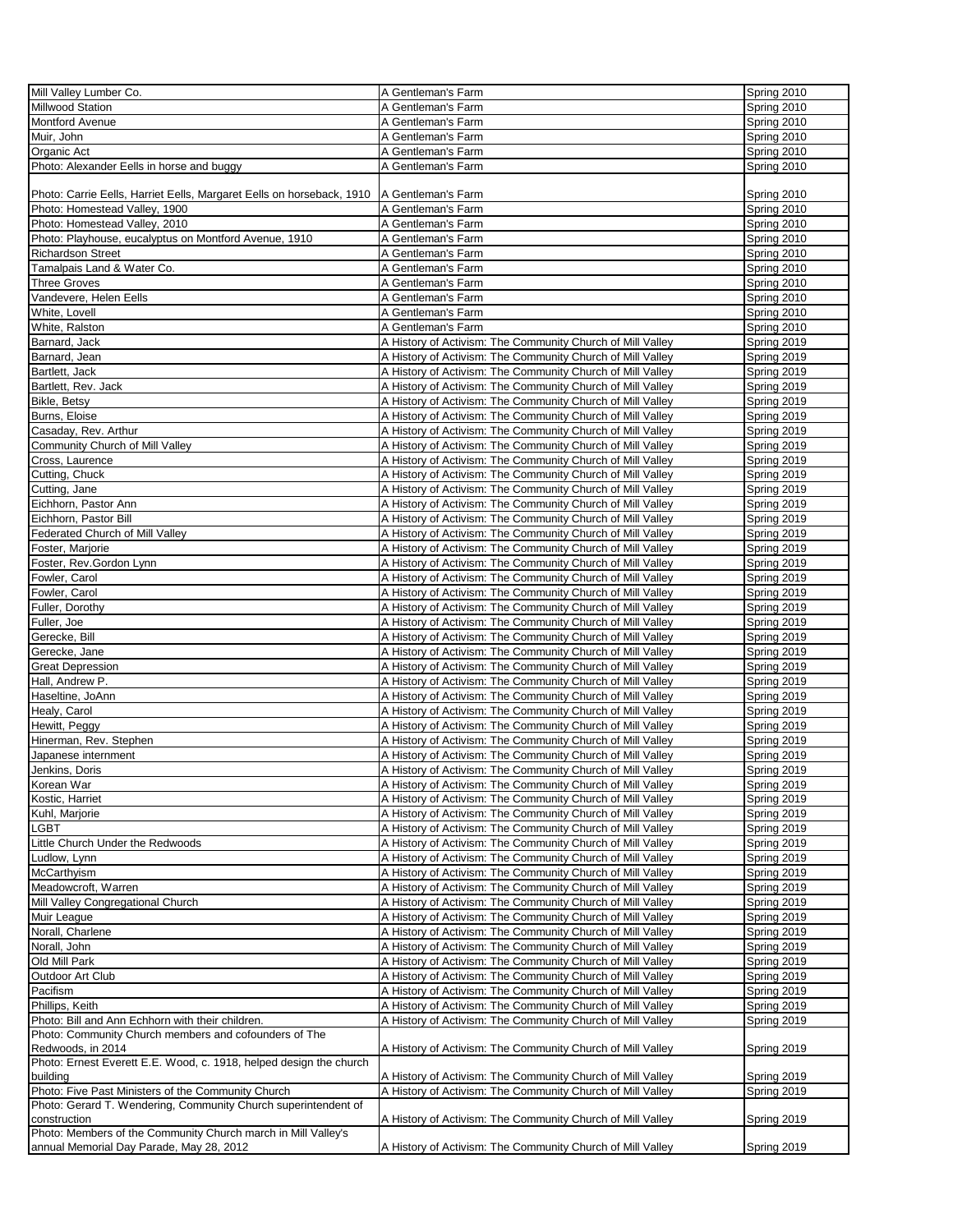| Photo: Members of the Community Church Tandems social group,         |                                                            |             |
|----------------------------------------------------------------------|------------------------------------------------------------|-------------|
| August 1994                                                          | A History of Activism: The Community Church of Mill Valley | Spring 2019 |
| Photo: Members of the Community ChurchTandems social group in        |                                                            |             |
| August 1994                                                          | A History of Activism: The Community Church of Mill Valley | Spring 2019 |
| Photo: Muir League youth on a Mt. Tam hike, early 1950s              | A History of Activism: The Community Church of Mill Valley | Spring 2019 |
| Photo: Sanctuary of the Community Church, c. 1950                    | A History of Activism: The Community Church of Mill Valley | Spring 2019 |
| Photo: The Community Church in early days seen from Throckmorton     |                                                            |             |
| Avenue                                                               | A History of Activism: The Community Church of Mill Valley | Spring 2019 |
| Photo: The new Community Church at Olive and Throckmorton in<br>1930 | A History of Activism: The Community Church of Mill Valley | Spring 2019 |
| Polanshek, Joe                                                       | A History of Activism: The Community Church of Mill Valley | Spring 2019 |
| Polanshek, Judie                                                     | A History of Activism: The Community Church of Mill Valley | Spring 2019 |
| Ramsy, Bill                                                          | A History of Activism: The Community Church of Mill Valley | Spring 2019 |
| Rea, Reverend John                                                   | A History of Activism: The Community Church of Mill Valley | Spring 2019 |
| Scott, Bob                                                           | A History of Activism: The Community Church of Mill Valley | Spring 2019 |
| Shortridge, Pam                                                      | A History of Activism: The Community Church of Mill Valley | Spring 2019 |
| Shortridge, Rev. Pam                                                 | A History of Activism: The Community Church of Mill Valley | Spring 2019 |
| Social activism                                                      | A History of Activism: The Community Church of Mill Valley | Spring 2019 |
| Stewart, Joe                                                         | A History of Activism: The Community Church of Mill Valley | Spring 2019 |
| The Redwoods                                                         | A History of Activism: The Community Church of Mill Valley | Spring 2019 |
| Tule Lake internment camp                                            | A History of Activism: The Community Church of Mill Valley | Spring 2019 |
| Uhte, Laverne                                                        | A History of Activism: The Community Church of Mill Valley | Spring 2019 |
| United Church of Christ                                              | A History of Activism: The Community Church of Mill Valley | Spring 2019 |
| Waddell, John                                                        | A History of Activism: The Community Church of Mill Valley | Spring 2019 |
| Wee Care Day Care Center                                             | A History of Activism: The Community Church of Mill Valley | Spring 2019 |
| Wendering, Gerard T.                                                 | A History of Activism: The Community Church of Mill Valley | Spring 2019 |
| Wetterman, Charlie                                                   | A History of Activism: The Community Church of Mill Valley | Spring 2019 |
| Wetterman, Louise                                                    | A History of Activism: The Community Church of Mill Valley | Spring 2019 |
| White, Dr. Lynn Townsend                                             | A History of Activism: The Community Church of Mill Valley | Spring 2019 |
| Wood, E.E.                                                           | A History of Activism: The Community Church of Mill Valley | Spring 2019 |
| World War I                                                          | A History of Activism: The Community Church of Mill Valley | Spring 2019 |
| World War II                                                         | A History of Activism: The Community Church of Mill Valley | Spring 2019 |
| Xiques, Marin                                                        | A History of Activism: The Community Church of Mill Valley | Spring 2019 |
| Adnan, Etel                                                          | A Memory Collage of Ann and Dick O'Hanlon                  | Spring 2019 |
| Amyx, Dee Rice                                                       | A Memory Collage of Ann and Dick O'Hanlon                  | Spring 2019 |
| Berry, Tanya Amyx                                                    | A Memory Collage of Ann and Dick O'Hanlon                  | Spring 2019 |
| Berry, Wendell                                                       | A Memory Collage of Ann and Dick O'Hanlon                  | Spring 2019 |
| Freitas, Antonio                                                     | A Memory Collage of Ann and Dick O'Hanlon                  | Spring 2019 |
| Freitas, Marie                                                       | A Memory Collage of Ann and Dick O'Hanlon                  | Spring 2019 |
| Gravander, Aga                                                       | A Memory Collage of Ann and Dick O'Hanlon                  | Spring 2019 |
| Gravander, Mama                                                      | A Memory Collage of Ann and Dick O'Hanlon                  | Spring 2019 |
| Graveson, Alys                                                       | A Memory Collage of Ann and Dick O'Hanlon                  | Spring 2019 |
| Graveson, Dick                                                       | A Memory Collage of Ann and Dick O'Hanlon                  | Spring 2019 |
| Greenwood Tree Asian art                                             | A Memory Collage of Ann and Dick O'Hanlon                  | Spring 2019 |
| Hurd, Clement                                                        | A Memory Collage of Ann and Dick O'Hanlon                  | Spring 2019 |
| Hurd, Edith "Posey"                                                  | A Memory Collage of Ann and Dick O'Hanlon                  | Spring 2019 |
| Mamura, Ed                                                           | A Memory Collage of Ann and Dick O'Hanlon                  | Spring 2019 |
| Marin Society of Artists                                             | A Memory Collage of Ann and Dick O'Hanlon                  | Spring 2019 |
| Marinship                                                            | A Memory Collage of Ann and Dick O'Hanlon                  | Spring 2019 |
| Newsom, Sam                                                          | A Memory Collage of Ann and Dick O'Hanlon                  | Spring 2019 |
| Newson, Sylvia                                                       | A Memory Collage of Ann and Dick O'Hanlon                  | Spring 2019 |
| O'Hanlon Loft                                                        | A Memory Collage of Ann and Dick O'Hanlon                  | Spring 2019 |
| O'Hanlon, Ann Rice                                                   | A Memory Collage of Ann and Dick O'Hanlon                  | Spring 2019 |
| O'Hanlon, Richard                                                    | A Memory Collage of Ann and Dick O'Hanlon                  | Spring 2019 |
| Photo: Ann and Dick O'Hanlon in front of the Big House, c.1946       | A Memory Collage of Ann and Dick O'Hanlon                  | Spring 2019 |
| Photo: Ann O'Hanlon leading a workshop in the Loft, c.1980s          | A Memory Collage of Ann and Dick O'Hanlon                  | Spring 2019 |
| Photo: Former dairy barn at 616 Throckmorton Avenue, c.1945-6        | A Memory Collage of Ann and Dick O'Hanlon                  | Spring 2019 |
| Photo: Rice-O'Hanlon family picture, c.1953                          | A Memory Collage of Ann and Dick O'Hanlon                  | Spring 2019 |
| Photo: Richard O'Hanlon working on his bronze chasing, Sierra        |                                                            |             |
| Precipice, c.1963                                                    | A Memory Collage of Ann and Dick O'Hanlon                  | Spring 2019 |
|                                                                      |                                                            |             |
| Photo: Wendell and Tanya Amyx Berry with daughter Mary, c.1958       | A Memory Collage of Ann and Dick O'Hanlon                  | Spring 2019 |
| Rice, Dick                                                           | A Memory Collage of Ann and Dick O'Hanlon                  | Spring 2019 |
| Rice, Patrene                                                        | A Memory Collage of Ann and Dick O'Hanlon                  | Spring 2019 |
| Robertson, Cayen                                                     | A Memory Collage of Ann and Dick O'Hanlon                  | Spring 2019 |
| Sight & Insight                                                      | A Memory Collage of Ann and Dick O'Hanlon                  | Spring 2019 |
| Angiula, Joe                                                         | A Musical Chamber                                          | Spring 2015 |
| Berman, Andrew                                                       | A Musical Chamber                                          | Spring 2015 |
| Berman, Andrew                                                       | A Musical Chamber                                          | Spring 2015 |
| <b>Buck Trust grant</b>                                              | A Musical Chamber                                          | Spring 2015 |
| Burton, Elsa                                                         | A Musical Chamber                                          | Spring 2015 |
| Candlelight Concerts at Brown's Hall                                 | A Musical Chamber                                          | Spring 2015 |
| Chamber music                                                        | A Musical Chamber                                          | Spring 2015 |
| Classical concerts at Stolte Grove                                   | A Musical Chamber                                          | Spring 2015 |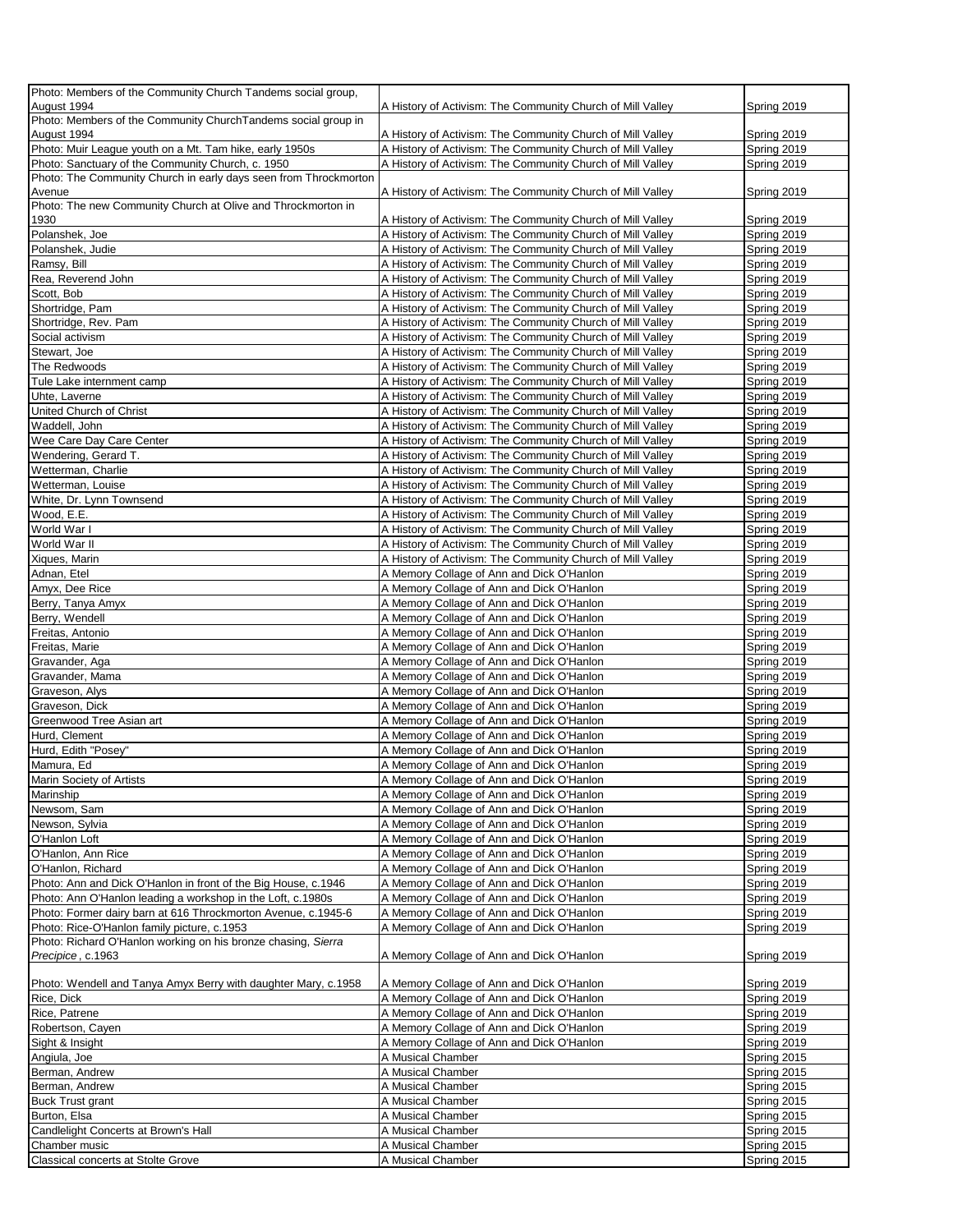| Cutler, John                                                    | A Musical Chamber  | Spring 2015   |
|-----------------------------------------------------------------|--------------------|---------------|
| Dahl, Hana                                                      | A Musical Chamber  | Spring 2015   |
| Foote, Geraldine                                                | A Musical Chamber  | Spring 2015   |
|                                                                 |                    |               |
| Foote, Nelson                                                   | A Musical Chamber  | Spring 2015   |
| Glasson, Bob                                                    | A Musical Chamber  | Spring 2015   |
| Goldsmith, Carolyn Bender                                       | A Musical Chamber  | Spring 2015   |
| Goldsmith, Phyllis                                              | A Musical Chamber  | Spring 2015   |
| Goldsmith, Richard                                              | A Musical Chamber  | Spring 2015   |
| Gordon, Jeff                                                    | A Musical Chamber  | Spring 2015   |
| Halprin, Lawrence                                               | A Musical Chamber  | Spring 2015   |
| Hersh, Paul                                                     | A Musical Chamber  | Spring 2015   |
| Horne, Bill                                                     | A Musical Chamber  |               |
|                                                                 |                    | Spring 2015   |
| <b>Kronos String Quartet</b>                                    | A Musical Chamber  | Spring 2015   |
| Kun, Tina                                                       | A Musical Chamber  | Spring 2015   |
| Leveque, Iyana                                                  | A Musical Chamber  | Spring 2015   |
| Lieberman, Sali                                                 | A Musical Chamber  | Spring 2015   |
| Marin Theatre Company                                           | A Musical Chamber  | Spring 2015   |
| Mill Valley Art Commission                                      | A Musical Chamber  | Spring 2015   |
| Mill Valley Center for the Performing Arts                      | A Musical Chamber  | Spring 2015   |
| Mill Valley Chamber Music Society                               | A Musical Chamber  | Spring 2015   |
|                                                                 |                    |               |
| Mill Valley City Council                                        | A Musical Chamber  | Spring 2015   |
| Milley award                                                    | A Musical Chamber  | Spring 2015   |
| Mount Tamalpais Methodist Church                                | A Musical Chamber  | Spring 2015   |
| Musser, Betty                                                   | A Musical Chamber  | Spring 2015   |
| Outdoor Art Club's Mill Valley Concert Series                   | A Musical Chamber  | Spring 2015   |
| Photo: Carolyn and Richard Goldsmith                            | A Musical Chamber  | Spring 2015   |
| Photo: MVCMS program covers from 1988, 1999 and 2015            | A Musical Chamber  | Spring 2015   |
| Photo: Outreach program of the MVCMS at the Mill Valley Middle  |                    |               |
| School, 2015                                                    | A Musical Chamber  |               |
|                                                                 |                    | Spring 2015   |
| Photo: Past and current MVCMS Board Presidents Larry Snyder and |                    |               |
| <b>Bill Horne</b>                                               | A Musical Chamber  | Spring 2015   |
| Photo: Past MVCMS Board President Nelson Foote with his Milley  |                    |               |
| statuette, 1996                                                 | A Musical Chamber  | Spring 2015   |
| Photo: the audience applauds Cuarteto Casals in 2015            | A Musical Chamber  | Spring 2015   |
| Rosen, Ruth                                                     | A Musical Chamber  | Spring 2015   |
| Snyder, Larry                                                   | A Musical Chamber  | Spring 2015   |
| Stone, Liz                                                      | A Musical Chamber  | Spring 2015   |
|                                                                 |                    |               |
|                                                                 |                    |               |
| Subke, David                                                    | A Musical Chamber  | Spring 2015   |
| Taylor, Fred                                                    | A Musical Chamber  | Spring 2015   |
| Wachs, Gloria                                                   | A Musical Chamber  | Spring 2015   |
| Wachs, Henry                                                    | A Musical Chamber  | Spring 2015   |
| Young Artists' Concert                                          | A Musical Chamber  | Spring 2015   |
|                                                                 |                    | Spring-Summer |
| "The Sage of Marin"                                             | A Sunday's Outing  | 1980          |
|                                                                 |                    |               |
| A Sunday's Outing from the San Francisco Bulletin, September 7, |                    | Spring-Summer |
| 1895                                                            | A Sunday's Outing  | 1980          |
|                                                                 |                    | Spring-Summer |
| O'Connell, Daniel                                               | A Sunday's Outing  | 1980          |
| 116 Cascade Drive                                               | A Walk in my 'Wood | Spring 2013   |
| 64 Lovell Avenue                                                | A Walk in my 'Wood | Spring 2013   |
| Bork, David                                                     | A Walk in my 'Wood | Spring 2013   |
| Bork, Mrs. David                                                | A Walk in my 'Wood | Spring 2013   |
| <b>Breidablik</b>                                               | A Walk in my 'Wood | Spring 2013   |
| <b>Burlwood</b>                                                 | A Walk in my 'Wood | Spring 2013   |
| Carnegie Library                                                | A Walk in my 'Wood | Spring 2013   |
|                                                                 |                    |               |
| Cascade Canyon                                                  | A Walk in my 'Wood | Spring 2013   |
| Cascade Drive                                                   | A Walk in my 'Wood | Spring 2013   |
| Coast Redwoods                                                  | A Walk in my 'Wood | Spring 2013   |
| <b>Cornwall Street</b>                                          | A Walk in my 'Wood | Spring 2013   |
| Douglas, Bessie (Stanford)                                      | A Walk in my 'Wood | Spring 2013   |
| Eastwood, Joseph                                                | A Walk in my 'Wood | Spring 2013   |
| Eugene Street                                                   | A Walk in my 'Wood | Spring 2013   |
| Josephine Street                                                | A Walk in my 'Wood | Spring 2013   |
| Kelly, Mrs. Thomas                                              | A Walk in my 'Wood | Spring 2013   |
|                                                                 |                    |               |
| King's Castle                                                   | A Walk in my 'Wood | Spring 2013   |
| Land auction                                                    | A Walk in my 'Wood | Spring 2013   |
| Michalitschke, Anton                                            | A Walk in my 'Wood | Spring 2013   |
| Mt. Tamalpais                                                   | A Walk in my 'Wood | Spring 2013   |
| Old Mill Creek                                                  | A Walk in my 'Wood | Spring 2013   |
| Old Mill Park                                                   | A Walk in my 'Wood | Spring 2013   |
| Photo: 116 Cascade, "The Nest", 1927                            | A Walk in my 'Wood | Spring 2013   |
| Photo: Burlwood, photographed by Joyce Kleiner                  | A Walk in my 'Wood | Spring 2013   |
| Rancho de Saucelito                                             | A Walk in my 'Wood | Spring 2013   |
| San Souci                                                       | A Walk in my 'Wood | Spring 2013   |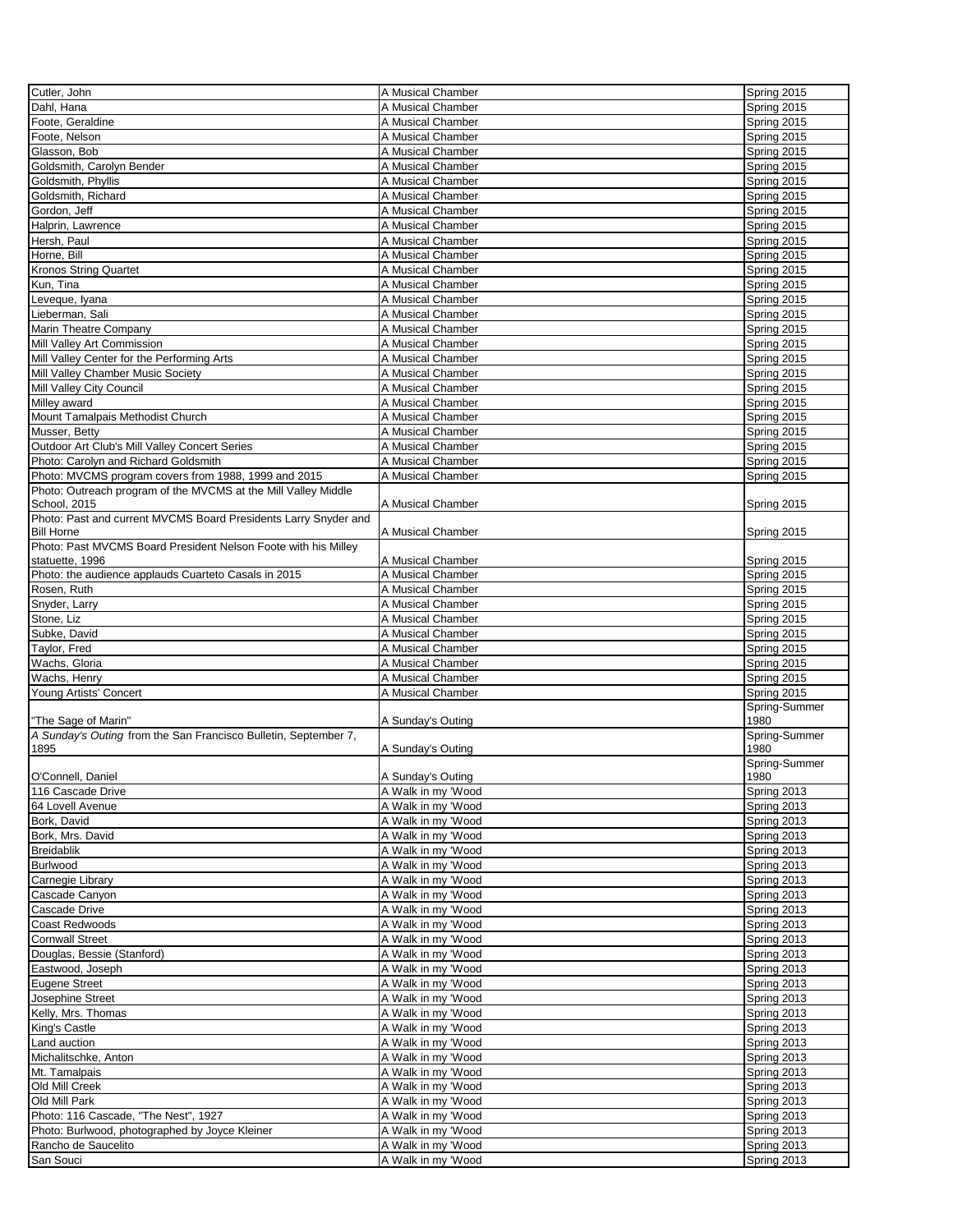| Stanford, Jerome                                               | A Walk in my 'Wood    | Spring 2013 |
|----------------------------------------------------------------|-----------------------|-------------|
| Staples, Captain Melvin                                        | A Walk in my 'Wood    | Spring 2013 |
| Tamalpais Land and Water Company                               | A Walk in my 'Wood    | Spring 2013 |
| The Depot                                                      | A Walk in my 'Wood    | Spring 2013 |
| The Nest                                                       | A Walk in my 'Wood    | Spring 2013 |
| <b>Throckmorton Avenue</b>                                     | A Walk in my 'Wood    | Spring 2013 |
| Westerberg, Dr. S. Frederick                                   | A Walk in my 'Wood    | Spring 2013 |
| Yvetot                                                         | A Walk in my 'Wood    | Spring 2013 |
|                                                                |                       |             |
| <b>Belvedere Reservoir</b>                                     | Along the Pipe Line   | Spring 1985 |
| California Alpine Club                                         | Along the Pipe Line   | Spring 1985 |
| Cascade Canyon                                                 | Along the Pipe Line   | Spring 1985 |
| Cazadero                                                       | Along the Pipe Line   | Spring 1985 |
| Coleman, Bill                                                  | Along the Pipe Line   | Spring 1985 |
| East Peak                                                      | Along the Pipe Line   | Spring 1985 |
| Eureka                                                         | Along the Pipe Line   | Spring 1985 |
| Hiking in Marin map folder                                     | Along the Pipe Line   | Spring 1985 |
| Joe's Place                                                    | Along the Pipe Line   | Spring 1985 |
| Lethbridge, Bob                                                | Along the Pipe Line   | Spring 1985 |
| Mill Valley Reservoir                                          | Along the Pipe Line   | Spring 1985 |
| Mountain Home Inn                                              | Along the Pipe Line   | Spring 1985 |
| Northwestern Pacific ferry                                     | Along the Pipe Line   | Spring 1985 |
| Paulist, Bob                                                   | Along the Pipe Line   | Spring 1985 |
|                                                                |                       |             |
| Photo: Cascade Lane steps (part of the Dipsea)                 | Along the Pipe Line   | Spring 1985 |
| Photo: Heading down to Muir Woods through the Mine Ridge Cut,  |                       |             |
| c.1915                                                         | Along the Pipe Line   | Spring 1985 |
| Photo: Hikers on the "Trestle," 1918                           | Along the Pipe Line   | Spring 1985 |
| Photo: Mountain Home Inn                                       | Along the Pipe Line   | Spring 1985 |
| Photo: Section of 1945 map showing the Pipeline Trail, by W.E. |                       |             |
| Jeffers                                                        | Along the Pipe Line   | Spring 1985 |
| Pipe Line Trail                                                | Along the Pipe Line   | Spring 1985 |
| Sandrock, Fred                                                 | Along the Pipe Line   | Spring 1985 |
| Sausalito                                                      | Along the Pipe Line   | Spring 1985 |
| Skinner, Nancy                                                 | Along the Pipe Line   | Spring 1985 |
| Swiss Club Tell                                                | Along the Pipe Line   | Spring 1985 |
| Tamalpais                                                      | Along the Pipe Line   | Spring 1985 |
|                                                                |                       |             |
| Tavern of Tamalpais                                            | Along the Pipe Line   | Spring 1985 |
| Temelpa Trail                                                  | Along the Pipe Line   | Spring 1985 |
| Tenderfoot Trail                                               | Along the Pipe Line   | Spring 1985 |
| Touristen-Verein                                               | Along the Pipe Line   | Spring 1985 |
| Weekend warriors                                               | Along the Pipe Line   | Spring 1985 |
| <b>Blackouts</b>                                               | And the War Goes On   | Spring 2001 |
| Dim-Out rules                                                  | And the War Goes On   | Spring 2001 |
| Dogs for Defense                                               | And the War Goes On   | Spring 2001 |
| Goheen, George C.                                              | And the War Goes On   | Spring 2001 |
| Marinship                                                      | And the War Goes On   | Spring 2001 |
|                                                                |                       |             |
| Mill Valley Record items in 1942                               | And the War Goes On   | Spring 2001 |
| Photo: Aluminum for Defense                                    | And the War Goes On   | Spring 2001 |
| Photo: Strawberry Point and Richardson Bay c1940's             | And the War Goes On   | Spring 2001 |
| Rationing                                                      | And the War Goes On   | Spring 2001 |
| Roger Babson's Thumbnail Outlook for 1942                      | And the War Goes On   | Spring 2001 |
| Audobon Canyon Ranch                                           | Artists in the Canyon | Spring 2013 |
| Barsky, Alan                                                   | Artists in the Canyon | Spring 2013 |
| Beck, John                                                     |                       |             |
| Bloch, Lucienne                                                |                       |             |
|                                                                | Artists in the Canyon | Spring 2013 |
|                                                                | Artists in the Canyon | Spring 2013 |
| <b>Burlwood</b>                                                | Artists in the Canyon | Spring 2013 |
| Cascade Canyon                                                 | Artists in the Canyon | Spring 2013 |
| Dimitroff, Steve                                               | Artists in the Canyon | Spring 2013 |
| Eastland, Joseph                                               | Artists in the Canyon | Spring 2013 |
| El Paseo                                                       | Artists in the Canyon | Spring 2013 |
| Englehart, Mary                                                | Artists in the Canyon | Spring 2013 |
| Fricke, Geraldine                                              | Artists in the Canyon | Spring 2013 |
| Friday Night Art Group                                         | Artists in the Canyon | Spring 2013 |
|                                                                | Artists in the Canyon | Spring 2013 |
| Gravander, Valborg                                             |                       |             |
| Graveson, Richard                                              | Artists in the Canyon | Spring 2013 |
| Greenwood Tree                                                 | Artists in the Canyon | Spring 2013 |
| Hurd, Clem                                                     | Artists in the Canyon | Spring 2013 |
| Hurd, Posey                                                    | Artists in the Canyon | Spring 2013 |
| Hurd, Thacher                                                  | Artists in the Canyon | Spring 2013 |
| Japanese garden                                                | Artists in the Canyon | Spring 2013 |
| Johnson, Pauline Campbell                                      | Artists in the Canyon | Spring 2013 |
| Klyce, Harvey                                                  | Artists in the Canyon | Spring 2013 |
| Klyce, Melvin                                                  | Artists in the Canyon | Spring 2013 |
| Mama Gravander                                                 | Artists in the Canyon | Spring 2013 |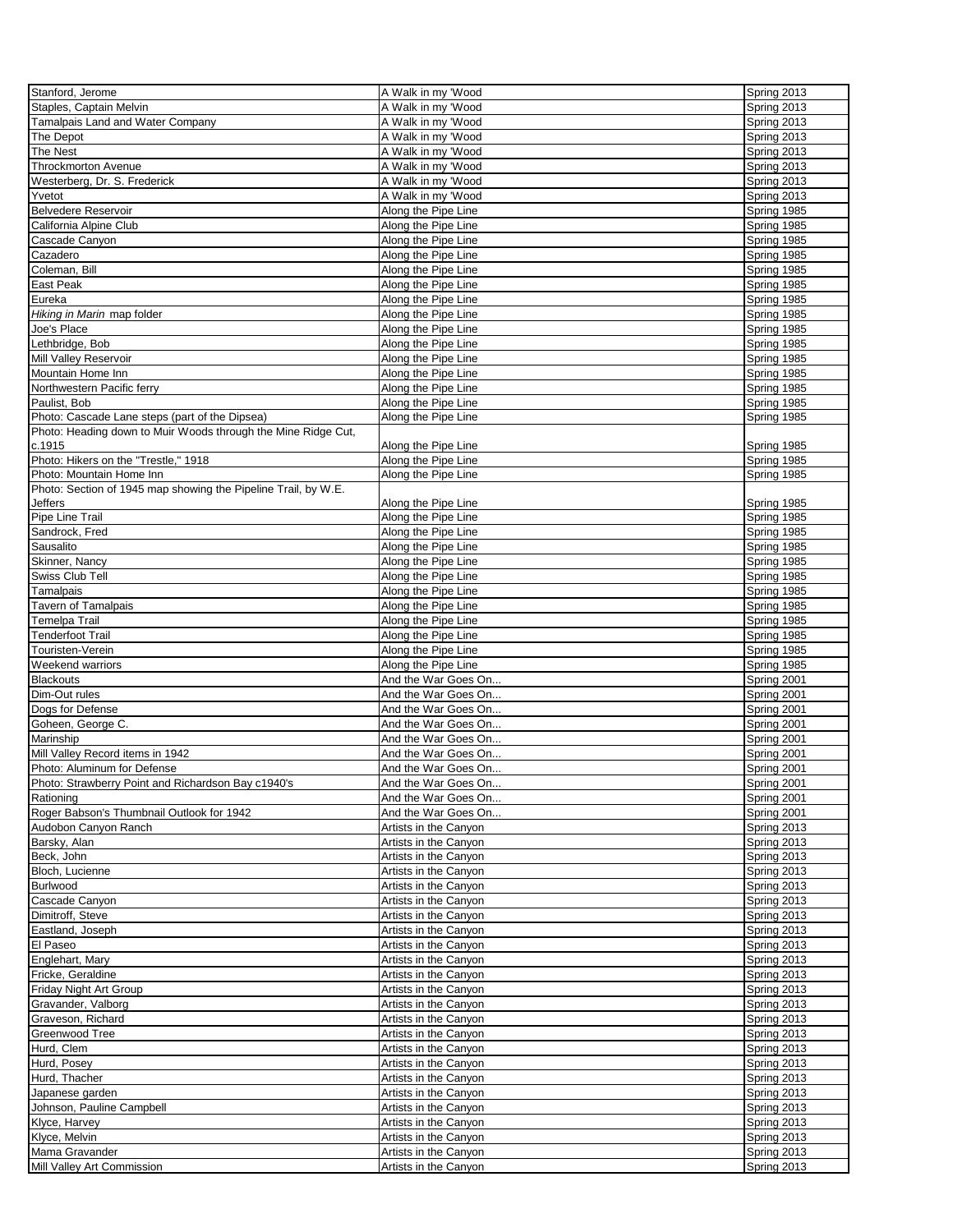| <b>Mill Valley Market</b>                                                                |                                                    | Spring 2013 |
|------------------------------------------------------------------------------------------|----------------------------------------------------|-------------|
|                                                                                          | Artists in the Canyon                              |             |
| Milley Awards for Creative Achievement                                                   | Artists in the Canyon                              | Spring 2013 |
| Newsom, Sam                                                                              | Artists in the Canyon                              | Spring 2013 |
| Newsom, Sylvia "Chipps"                                                                  | Artists in the Canyon                              | Spring 2013 |
| Newson, Sylvia                                                                           | Artists in the Canyon                              | Spring 2013 |
| O'Hanlon Center for the Arts                                                             | Artists in the Canyon                              | Spring 2013 |
|                                                                                          |                                                    |             |
| O'Hanlon, Ann                                                                            | Artists in the Canyon                              | Spring 2013 |
| O'Hanlon, Richard                                                                        | Artists in the Canyon                              | Spring 2013 |
| Perry, Bart                                                                              | Artists in the Canyon                              | Spring 2013 |
| Photo: Ann O'Hanlon painting, September, 1941                                            | Artists in the Canyon                              | Spring 2013 |
|                                                                                          |                                                    |             |
| Photo: Contemporary view of the Newsom's Barn loft today,n.d.                            | Artists in the Canyon                              | Spring 2013 |
|                                                                                          |                                                    |             |
| Photo: Entrance to Sam'l and Sylvia Newsom's Barn at 32 Eugene St. Artists in the Canyon |                                                    | Spring 2013 |
| Photo: Norman Todhunter's painting of the Friday Night Art Group,                        |                                                    |             |
| 1950's                                                                                   | Artists in the Canyon                              | Spring 2013 |
|                                                                                          |                                                    |             |
|                                                                                          |                                                    |             |
| Photo: Richard O'Hanlon working on a sculpture, September, 1941                          | Artists in the Canyon                              | Spring 2013 |
| Photo: Sam and Sylvia Newsom in the Barn after their marriage in                         |                                                    |             |
| 1949                                                                                     | Artists in the Canyon                              | Spring 2013 |
| Photo: Sam'l Newsom's garden is still very much as it was in the                         |                                                    |             |
| 1950's                                                                                   | Artists in the Canyon                              | Spring 2013 |
|                                                                                          |                                                    |             |
| Photo: Valborg "Mama" Gravander in undated photo                                         | Artists in the Canyon                              | Spring 2013 |
| Renz Road                                                                                | Artists in the Canyon                              | Spring 2013 |
| Riegger, Hal                                                                             | Artists in the Canyon                              | Spring 2013 |
| Sight and Insight                                                                        | Artists in the Canvon                              | Spring 2013 |
| Strong, Ray                                                                              | Artists in the Canyon                              | Spring 2013 |
|                                                                                          |                                                    |             |
| Todhunter, Alice                                                                         | Artists in the Canyon                              | Spring 2013 |
| Todhunter, Francis                                                                       | Artists in the Canyon                              | Spring 2013 |
| Todhunter, Norman                                                                        | Artists in the Canyon                              | Spring 2013 |
| Arroyo Corte Madera del Presidio Creek                                                   | At Auction! The Evolution of Eastland and Millwood | Spring 1990 |
|                                                                                          |                                                    |             |
| Bird, Dr. N.J.                                                                           | At Auction! The Evolution of Eastland and Millwood | Spring 1990 |
| <b>Blithedale Canyon</b>                                                                 | At Auction! The Evolution of Eastland and Millwood | Spring 1990 |
| Brochure: Excursion to Eastland and Millwood on Saturday, May 31st,                      |                                                    |             |
| 1890                                                                                     | At Auction! The Evolution of Eastland and Millwood | Spring 1990 |
| Corte Madera del Presidio Creek                                                          | At Auction! The Evolution of Eastland and Millwood | Spring 1990 |
|                                                                                          |                                                    |             |
| Eastland, Joseph                                                                         | At Auction! The Evolution of Eastland and Millwood | Spring 1990 |
| Fergusson, S. W.                                                                         | At Auction! The Evolution of Eastland and Millwood | Spring 1990 |
| James, Loyes                                                                             | At Auction! The Evolution of Eastland and Millwood | Spring 1990 |
| Magee, Roger                                                                             | At Auction! The Evolution of Eastland and Millwood | Spring 1990 |
| Map: Tamalpais Land and Water Co. Map No.1                                               | At Auction! The Evolution of Eastland and Millwood | Spring 1990 |
|                                                                                          |                                                    |             |
| Map: Tamalpais Land and Water Co. Map No.2                                               | At Auction! The Evolution of Eastland and Millwood | Spring 1990 |
| Marks, Bernhard                                                                          | At Auction! The Evolution of Eastland and Millwood | Spring 1990 |
| May 30, 1890                                                                             | At Auction! The Evolution of Eastland and Millwood | Spring 1990 |
| Mexican land grant                                                                       | At Auction! The Evolution of Eastland and Millwood | Spring 1990 |
|                                                                                          |                                                    |             |
| Miller, H.M.A.                                                                           | At Auction! The Evolution of Eastland and Millwood | Spring 1990 |
| North Pacific Coast Railroad                                                             | At Auction! The Evolution of Eastland and Millwood | Spring 1990 |
| O'Shaughnessy, Michael                                                                   | At Auction! The Evolution of Eastland and Millwood | Spring 1990 |
| Photo: A Young Joseph Eastland                                                           | At Auction! The Evolution of Eastland and Millwood | Spring 1990 |
|                                                                                          |                                                    |             |
|                                                                                          |                                                    |             |
| Photo: By the Old Mill, 1890. Mr. A.A. Lundquist, Agnes Lundquist,                       |                                                    |             |
| David Craelius, Theresa Craelius, Mr. Anderson and others                                | At Auction! The Evolution of Eastland and Millwood | Spring 1990 |
| Photo: Cascade Falls, Mill Valley, 1890                                                  | At Auction! The Evolution of Eastland and Millwood | Spring 1990 |
| Photo: Lovell White with his grandson Larry Symes, 1929                                  | At Auction! The Evolution of Eastland and Millwood | Spring 1990 |
| Photo: Lundquist Family Camp, 1893                                                       | At Auction! The Evolution of Eastland and Millwood | Spring 1990 |
| Photo: Samuel Throckmorton                                                               | At Auction! The Evolution of Eastland and Millwood |             |
|                                                                                          |                                                    | Spring 1990 |
| Photo: Three Wells, 1890.                                                                | At Auction! The Evolution of Eastland and Millwood | Spring 1990 |
| Photo: William A. Richardson from the daquerreotype by S. W.                             |                                                    |             |
| Holladay, 1854                                                                           | At Auction! The Evolution of Eastland and Millwood | Spring 1990 |
| Richardson, William                                                                      | At Auction! The Evolution of Eastland and Millwood | Spring 1990 |
|                                                                                          |                                                    |             |
| San Francisco Savings Union                                                              | At Auction! The Evolution of Eastland and Millwood | Spring 1990 |
| Saucelito Rancho                                                                         | At Auction! The Evolution of Eastland and Millwood | Spring 1990 |
| Spotswood, Dick                                                                          | At Auction! The Evolution of Eastland and Millwood | Spring 1990 |
| Tamalpais Land & Water Company                                                           | At Auction! The Evolution of Eastland and Millwood | Spring 1990 |
| The Homestead                                                                            | At Auction! The Evolution of Eastland and Millwood | Spring 1990 |
|                                                                                          |                                                    |             |
| <b>Throckmorton Ranch</b>                                                                | At Auction! The Evolution of Eastland and Millwood | Spring 1990 |
| Throckmorton, Samuel                                                                     | At Auction! The Evolution of Eastland and Millwood | Spring 1990 |
| White, Lovell                                                                            | At Auction! The Evolution of Eastland and Millwood | Spring 1990 |
| Photo: A baseball game at Boyle Park, c. 1910                                            | <b>Back Cover</b>                                  | Spring 2016 |
| Photo: Alonzo Coffin, his family and friends posing together at a picnic                 |                                                    |             |
|                                                                                          |                                                    |             |
| in Old Mill Park in 1898                                                                 | <b>Back Cover</b>                                  | Spring 2019 |
| Photo: American LaFrance Fire Pumper used to fight the 1929 MV                           |                                                    |             |
| fire                                                                                     | <b>Back Cover</b>                                  | Spring 2017 |
| Photo: Entry gates to the Redwood Lodge                                                  | <b>Back Cover</b>                                  | Spring 2015 |
| Photo: Trail Map mounted on south-facing wall of 34 Miller Avenue,                       |                                                    |             |
| 2018                                                                                     | <b>Back Cover</b>                                  | Spring 2020 |
|                                                                                          |                                                    |             |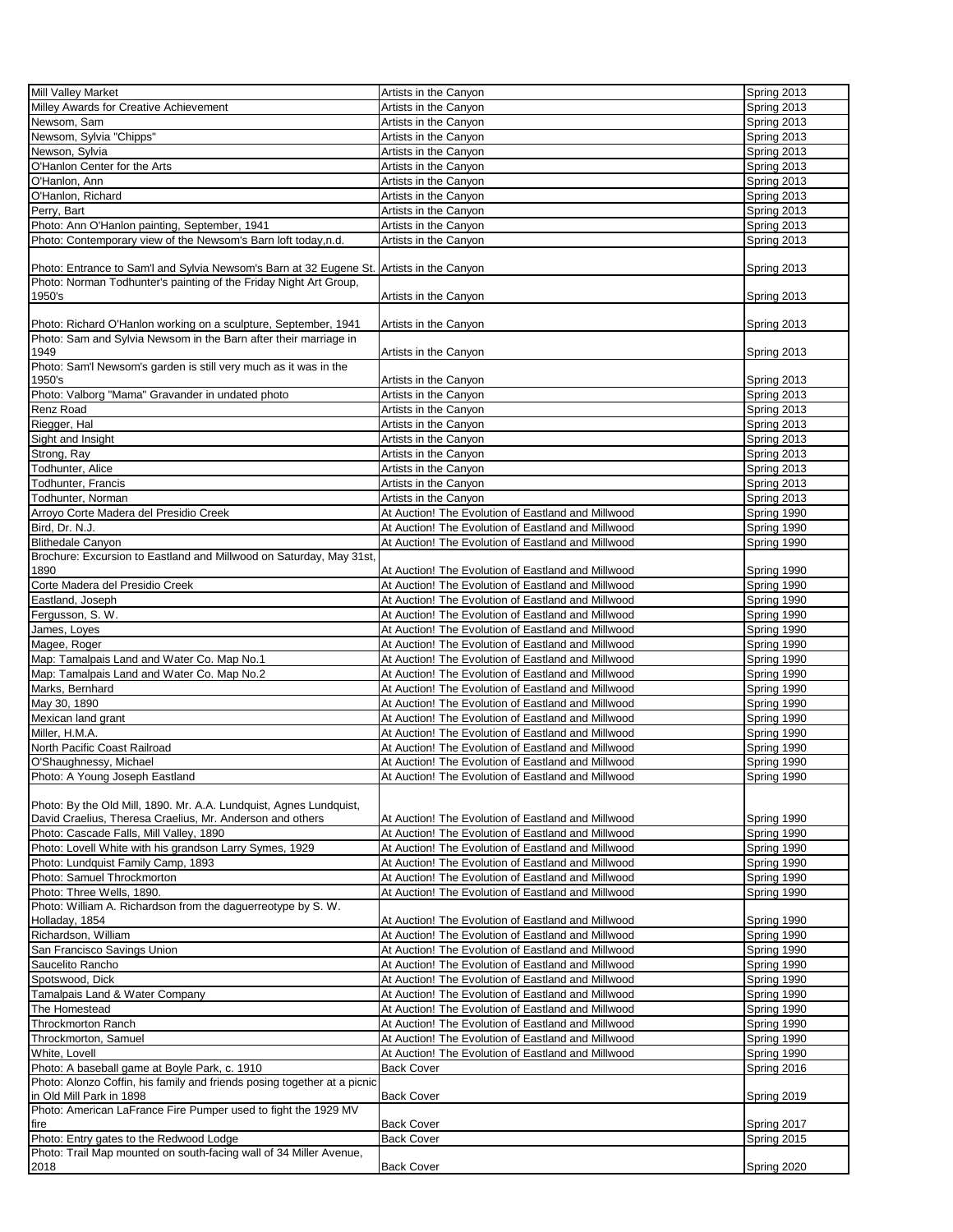| Photo: View from Homestead Valley of the Locust District, ca. 1934<br>Photo: the 1945 Low Senior Class, Tamalpais High School | <b>Back Cover</b><br><b>Back Cover</b>                 | Spring 2014<br>Summer 2021 |
|-------------------------------------------------------------------------------------------------------------------------------|--------------------------------------------------------|----------------------------|
| Abrams, Rita                                                                                                                  | Birth of a Song                                        | Spring 2016                |
| Collins, Jim                                                                                                                  | Birth of a Song                                        | Spring 2016                |
| Jacobsen, Erik                                                                                                                | Birth of a Song                                        | Spring 2016                |
| Mill Valley song                                                                                                              | Birth of a Song                                        | Spring 2016                |
| Photo: Miss Abrams with third grade students, 1970                                                                            | Birth of a Song                                        | Spring 2016                |
| Photo: Rita Abrams, singer/composer of "Mill Valley", n.d.                                                                    | Birth of a Song                                        | Spring 2016                |
| Stone, Theodora                                                                                                               | Birth of a Song                                        | Spring 2016                |
| <b>Strawberry Point School</b>                                                                                                | Birth of a Song                                        | Spring 2016                |
| Agazelow, Elizabeth                                                                                                           | Blazing a Trail for Women                              | Spring 2018                |
| Bay to Breakers Race<br>Black, Vivian                                                                                         | Blazing a Trail for Women<br>Blazing a Trail for Women | Spring 2018<br>Spring 2018 |
| Conley, Frances                                                                                                               | Blazing a Trail for Women                              | Spring 2018                |
| Connolly, John J.                                                                                                             | Blazing a Trail for Women                              | Spring 2018                |
| Dipsea Hike for Girls                                                                                                         | Blazing a Trail for Women                              | Spring 2018                |
| Dipsea Inn                                                                                                                    | Blazing a Trail for Women                              | Spring 2018                |
| Dipsea Race                                                                                                                   | Blazing a Trail for Women                              | Spring 2018                |
| Dot's Lane                                                                                                                    | Blazing a Trail for Women                              | Spring 2018                |
| Dreyer, Nancy                                                                                                                 | Blazing a Trail for Women                              | Spring 2018                |
| Girls' Hike                                                                                                                   | Blazing a Trail for Women                              | Spring 2018                |
| Hickman, Edith                                                                                                                | Blazing a Trail for Women                              | Spring 2018                |
| James, George                                                                                                                 | Blazing a Trail for Women                              | Spring 2018                |
| Manning, Helen R.                                                                                                             | Blazing a Trail for Women                              | Spring 2018                |
| Martin, Grace P.                                                                                                              | Blazing a Trail for Women                              | Spring 2018                |
| Mehl, Marion                                                                                                                  | Blazing a Trail for Women                              | Spring 2018                |
| Mill Valley Record                                                                                                            | Blazing a Trail for Women                              | Spring 2018                |
| Mt. Tamalpais                                                                                                                 | Blazing a Trail for Women<br>Blazing a Trail for Women | Spring 2018                |
| <b>Olympic Club</b>                                                                                                           |                                                        | Spring 2018                |
| Photo: Emma Reiman, winner of the 1921 and 1922 Dipsea Hikes.                                                                 | Blazing a Trail for Women                              | Spring 2018                |
| Photo: Women in downtown Mill Valley to start of the Dipsea Hike,                                                             |                                                        |                            |
| 1920<br>Reed, Alma                                                                                                            | Blazing a Trail for Women                              | Spring 2018<br>Spring 2018 |
| Reiman, Emma                                                                                                                  | Blazing a Trail for Women<br>Blazing a Trail for Women | Spring 2018                |
| San Francisco Call                                                                                                            | Blazing a Trail for Women                              | Spring 2018                |
| Spitz, Barry                                                                                                                  | Blazing a Trail for Women                              | Spring 2018                |
| Stinson Beach                                                                                                                 | Blazing a Trail for Women                              | Spring 2018                |
| Swearingen, Priscilla                                                                                                         | Blazing a Trail for Women                              | Spring 2018                |
| <b>Willow Camp</b>                                                                                                            | Blazing a Trail for Women                              | Spring 2018                |
| Women's Dipsea Hike                                                                                                           | Blazing a Trail for Women                              | Spring 2018                |
| American Legion Jr. Baseball                                                                                                  | <b>Boyle Park</b>                                      | Spring 1991                |
| Ashoff, Ed                                                                                                                    | <b>Boyle Park</b>                                      | Spring 1991                |
| Baseball                                                                                                                      | <b>Boyle Park</b>                                      | Spring 1991                |
| <b>Bass Heuter Paint Company</b>                                                                                              | <b>Boyle Park</b>                                      | Spring 1991                |
| <b>Bay Front Park</b>                                                                                                         | <b>Boyle Park</b>                                      | Spring 1991                |
| Bedecarrax, Al                                                                                                                | <b>Boyle Park</b>                                      | Spring 1991                |
| Bickerstaff, Tommy                                                                                                            | <b>Boyle Park</b>                                      | Spring 1991                |
| <b>Boyle Park</b>                                                                                                             | <b>Boyle Park</b>                                      | Spring 1991                |
| Boyle, Carmelita Garcia                                                                                                       | <b>Boyle Park</b>                                      | Spring 1991                |
| Boyle, Hugh Aloysius                                                                                                          | <b>Boyle Park</b>                                      | Spring 1991                |
| Boyle, Ida                                                                                                                    | <b>Boyle Park</b>                                      | Spring 1991                |
| Boyle, Sid                                                                                                                    | <b>Boyle Park</b>                                      | Spring 1991                |
| Budar, Clay<br>Burnard, John                                                                                                  | <b>Boyle Park</b><br><b>Boyle Park</b>                 | Spring 1991<br>Spring 1991 |
| Byrne, Pop                                                                                                                    | <b>Boyle Park</b>                                      | Spring 1991                |
| Cavalli, Hugh                                                                                                                 | <b>Boyle Park</b>                                      | Spring 1991                |
| Franchini, Bill                                                                                                               | <b>Boyle Park</b>                                      | Spring 1991                |
| Freitas, Tony                                                                                                                 | <b>Boyle Park</b>                                      | Spring 1991                |
| George Ryan                                                                                                                   | <b>Boyle Park</b>                                      | Spring 1991                |
| Jensen, Bob                                                                                                                   | <b>Boyle Park</b>                                      | Spring 1991                |
| Kaufman, Rudy                                                                                                                 | <b>Boyle Park</b>                                      | Spring 1991                |
| Langdon, Jim                                                                                                                  | <b>Boyle Park</b>                                      | Spring 1991                |
| Locati, Lou                                                                                                                   | <b>Boyle Park</b>                                      | Spring 1991                |
| Maguire, Red                                                                                                                  | <b>Boyle Park</b>                                      | Spring 1991                |
| Martin, Fred                                                                                                                  | <b>Boyle Park</b>                                      | Spring 1991                |
| McGowan, Mickey                                                                                                               | <b>Boyle Park</b>                                      | Spring 1991                |
| Mori, Tom                                                                                                                     | <b>Boyle Park</b>                                      | Spring 1991                |
| Myers, Teddy                                                                                                                  | <b>Boyle Park</b>                                      | Spring 1991                |
| Pacific Coast League                                                                                                          | <b>Boyle Park</b>                                      | Spring 1991                |
| Photo: 67 Buena Vista, c.1906                                                                                                 | <b>Boyle Park</b>                                      | Spring 1991                |
| Photo: Boyle Park baseball diamond, c.1910                                                                                    | <b>Boyle Park</b>                                      | Spring 1991                |
| Photo: Burt Children, 1906                                                                                                    | <b>Boyle Park</b>                                      | Spring 1991                |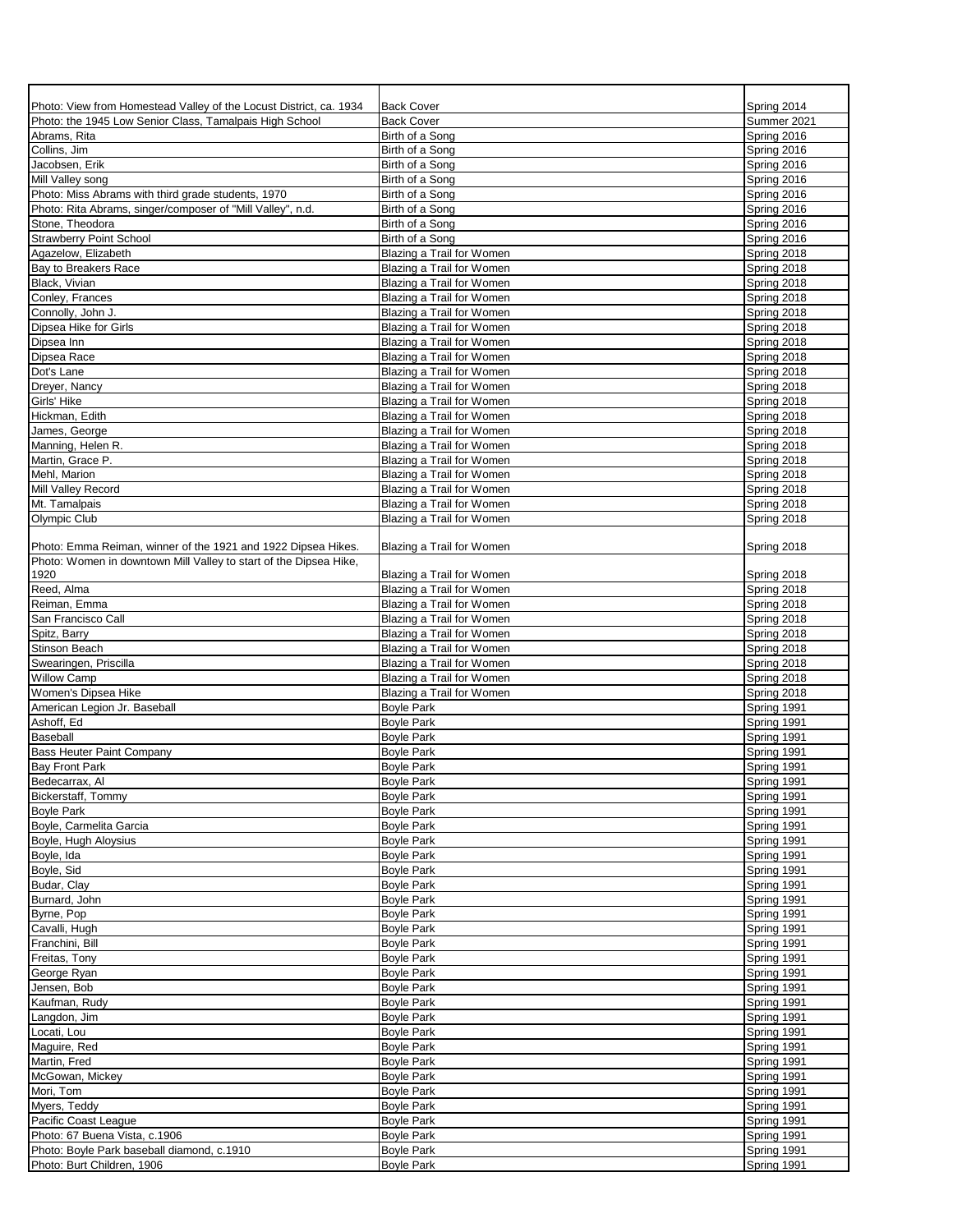| Photo: Cypress Knoll, 10 Manor Terrace, 1913      | <b>Boyle Park</b>              | Spring 1991 |
|---------------------------------------------------|--------------------------------|-------------|
| Photo: Deed to Warner Canyon, 1885                | <b>Boyle Park</b>              | Spring 1991 |
|                                                   |                                |             |
| Photo: Elinor and Cara Burt, Boyle Park, 1913     | <b>Boyle Park</b>              | Spring 1991 |
| Photo: Looking up Hill Street, c.1910             | <b>Boyle Park</b>              | Spring 1991 |
| Photo: Picnic party in Boyle Park area, c.1892    | <b>Boyle Park</b>              | Spring 1991 |
| Photo: Sunnyside Tract, c.1920                    | <b>Boyle Park</b>              | Spring 1991 |
| Photo: The Warner Home, 7th tee                   | <b>Boyle Park</b>              | Spring 1991 |
| Reichmuth, Ed                                     | <b>Boyle Park</b>              | Spring 1991 |
|                                                   |                                |             |
| Ryan, Ed                                          | <b>Boyle Park</b>              | Spring 1991 |
| San Francisco Seals                               | <b>Boyle Park</b>              | Spring 1991 |
| Schallock. Art                                    | <b>Boyle Park</b>              | Spring 1991 |
| Semi-pro baseball                                 | <b>Boyle Park</b>              | Spring 1991 |
| Silberberg, Carmelita Boyle                       | <b>Boyle Park</b>              | Spring 1991 |
| Stutz, Ed                                         | <b>Boyle Park</b>              | Spring 1991 |
| Tawns, Tom                                        | <b>Boyle Park</b>              | Spring 1991 |
|                                                   |                                |             |
| Taylor, Del                                       | <b>Boyle Park</b>              | Spring 1991 |
| Tennis courts                                     | <b>Boyle Park</b>              | Spring 1991 |
| The Moniz Girls, c.1906 (photo)                   | <b>Boyle Park</b>              | Spring 1991 |
| Thoney, Joe                                       | <b>Boyle Park</b>              | Spring 1991 |
| White, Ralston                                    | <b>Boyle Park</b>              | Spring 1991 |
| Wright, Dick                                      | <b>Boyle Park</b>              | Spring 1991 |
|                                                   |                                |             |
| 1964 Civil Rights Act                             | Boyle Park: A Legacy           | Spring 2016 |
| <b>Baseball field</b>                             | Boyle Park: A Legacy           | Spring 2016 |
| <b>Bass Heuter Baseball Club</b>                  | Boyle Park: A Legacy           | Spring 2016 |
| <b>Bay Front Park</b>                             | Boyle Park: A Legacy           | Spring 2016 |
| Bickerstaff, Tommy                                | Boyle Park: A Legacy           | Spring 2016 |
| Blinn, Bruce                                      | Boyle Park: A Legacy           | Spring 2016 |
| <b>Boyle Park</b>                                 | Boyle Park: A Legacy           | Spring 2016 |
|                                                   |                                |             |
| <b>Boyle Park fields</b>                          | Boyle Park: A Legacy           | Spring 2016 |
| Boyle Park playground                             | Boyle Park: A Legacy           | Spring 2016 |
| <b>Boyle Park Tennis Courts</b>                   | Boyle Park: A Legacy           | Spring 2016 |
| Boyle, Carmelita                                  | Boyle Park: A Legacy           | Spring 2016 |
| Boyle, Hugh                                       | Boyle Park: A Legacy           | Spring 2016 |
|                                                   |                                |             |
| Boyle, Hugh II                                    | Boyle Park: A Legacy           | Spring 2016 |
| Boyle, Ida                                        | Boyle Park: A Legacy           | Spring 2016 |
| Boyle, Sarah                                      | Boyle Park: A Legacy           | Spring 2016 |
| <b>Buena Vista Avenue</b>                         | Boyle Park: A Legacy           | Spring 2016 |
| Cascade Canyon                                    | Boyle Park: A Legacy           | Spring 2016 |
| Cervelli, Hugh                                    | Boyle Park: A Legacy           | Spring 2016 |
|                                                   |                                |             |
| Cuthbert Sollom Tract                             | Boyle Park: A Legacy           | Spring 2016 |
| Dairy ranch                                       | Boyle Park: A Legacy           | Spring 2016 |
| <b>Electrified railroad</b>                       | Boyle Park: A Legacy           | Spring 2016 |
| Fulle, Jenny                                      | Boyle Park: A Legacy           | Spring 2016 |
| Joseph Memorial Fund                              | Boyle Park: A Legacy           | Spring 2016 |
| Joseph, Debbie                                    | Boyle Park: A Legacy           | Spring 2016 |
|                                                   |                                |             |
| Little League baseball                            | Boyle Park: A Legacy           | Spring 2016 |
| Maurer, Helvetia                                  | Boyle Park: A Legacy           | Spring 2016 |
| Mill Valley Bears                                 | Boyle Park: A Legacy           | Spring 2016 |
| Mill Valley Country Club                          | Boyle Park: A Legacy           | Spring 2016 |
| Mill Valley Golf Course                           | Boyle Park: A Legacy           | Spring 2016 |
| Mill Valley Jaycees                               | Boyle Park: A Legacy           | Spring 2016 |
| Mill Valley Lumber Company                        |                                | Spring 2016 |
|                                                   | Boyle Park: A Legacy           |             |
| Mill Valley Soccer League                         | Boyle Park: A Legacy           | Spring 2016 |
| National Organization for Women                   | Boyle Park: A Legacy           | Spring 2016 |
| Old Mill Park                                     | Boyle Park: A Legacy           | Spring 2016 |
| Photo: Carmelita Garcia Boyle in 1879             | Boyle Park: A Legacy           | Spring 2016 |
| Photo: Jenny Fulle, n.d.                          | Boyle Park: A Legacy           | Spring 2016 |
| Photo: Little League game in Boyle Park, 1999     | Boyle Park: A Legacy           | Spring 2016 |
|                                                   |                                |             |
| Photo: Picnic green at Boyle Park, 2016           | Boyle Park: A Legacy           | Spring 2016 |
| Photo: Sarah (Sally) Boyle, n.d.                  | Boyle Park: A Legacy           | Spring 2016 |
| Photo: Warner Creek runs through Boyle Park, 2016 | Boyle Park: A Legacy           | Spring 2016 |
| Reed, Hilarita                                    | Boyle Park: A Legacy           | Spring 2016 |
| Reed, John                                        | Boyle Park: A Legacy           | Spring 2016 |
| Sanchez, Hilaria Reed                             | Boyle Park: A Legacy           | Spring 2016 |
|                                                   |                                |             |
| Tamalpais Land & Water Company                    | Boyle Park: A Legacy           | Spring 2016 |
| <b>Trustees of Mill Valley</b>                    | Boyle Park: A Legacy           | Spring 2016 |
| Wolffe, Pete                                      | Boyle Park: A Legacy           | Spring 2016 |
| 10-12 Manor Terrace                               | <b>Buried Secret Unearthed</b> | Spring 2005 |
| Barcia, Bernardino                                | <b>Buried Secret Unearthed</b> | Spring 2005 |
| Boyle mansion                                     | <b>Buried Secret Unearthed</b> | Spring 2005 |
|                                                   |                                |             |
| Boyle, Carmelita Garcia                           | <b>Buried Secret Unearthed</b> | Spring 2005 |
| Boyle, Hugh Aloysius                              | <b>Buried Secret Unearthed</b> | Spring 2005 |
| Californios                                       | <b>Buried Secret Unearthed</b> | Spring 2005 |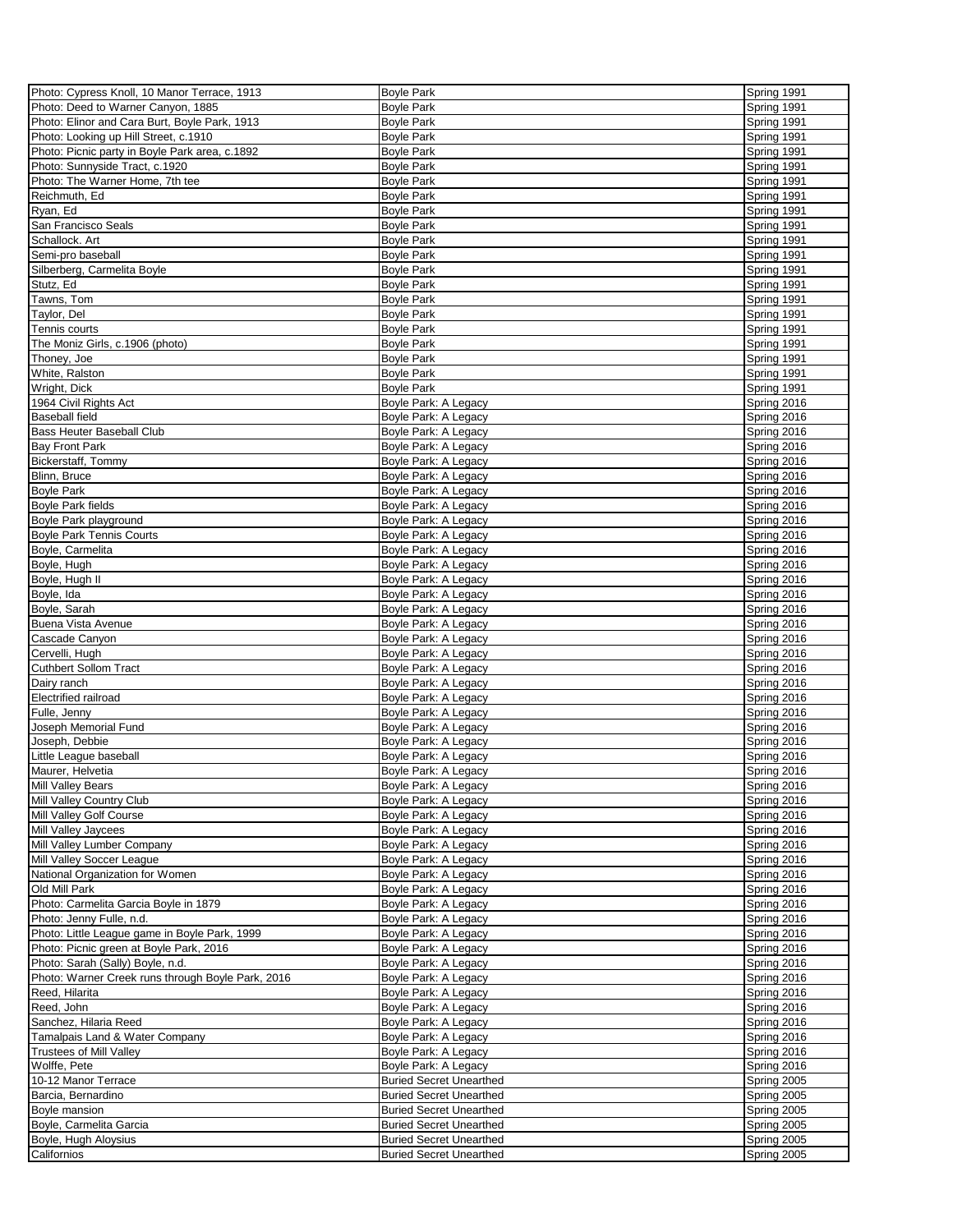| Carter, Pamela                                             | <b>Buried Secret Unearthed</b>                     | Spring 2005 |
|------------------------------------------------------------|----------------------------------------------------|-------------|
| Coffin family                                              | <b>Buried Secret Unearthed</b>                     | Spring 2005 |
| Connolly family                                            | <b>Buried Secret Unearthed</b>                     | Spring 2005 |
| Connolly, Sean                                             | <b>Buried Secret Unearthed</b>                     | Spring 2005 |
| <b>County Coroner</b>                                      | <b>Buried Secret Unearthed</b>                     | Spring 2005 |
| Crime scene                                                | <b>Buried Secret Unearthed</b>                     | Spring 2005 |
|                                                            |                                                    |             |
| <b>Cypress Knolls</b>                                      | <b>Buried Secret Unearthed</b>                     | Spring 2005 |
| Garcia. Hilaria Sanchez Reed                               | <b>Buried Secret Unearthed</b>                     | Spring 2005 |
| Holmes, Ken                                                | <b>Buried Secret Unearthed</b>                     | Spring 2005 |
| Human skull                                                | <b>Buried Secret Unearthed</b>                     | Spring 2005 |
| Hunter, Don                                                | <b>Buried Secret Unearthed</b>                     | Spring 2005 |
| Koelker, Beth                                              | <b>Buried Secret Unearthed</b>                     | Spring 2005 |
| <b>Maverick Construction</b>                               | <b>Buried Secret Unearthed</b>                     | Spring 2005 |
| McKinsey, Pete                                             | <b>Buried Secret Unearthed</b>                     | Spring 2005 |
| Miwok Indians                                              | <b>Buried Secret Unearthed</b>                     | Spring 2005 |
| Photo: Carmelita Boyle and sisters                         | <b>Buried Secret Unearthed</b>                     | Spring 2005 |
| Photo: Chronicle article of skull                          | <b>Buried Secret Unearthed</b>                     | Spring 2005 |
| Photo: Cypress Knolls mansion, 1880                        | <b>Buried Secret Unearthed</b>                     | Spring 2005 |
| Photo: IJ article of Cypress Knolls house and owners, 2004 | <b>Buried Secret Unearthed</b>                     | Spring 2005 |
| Reed, John Thomas                                          | <b>Buried Secret Unearthed</b>                     | Spring 2005 |
| Skeleton                                                   | <b>Buried Secret Unearthed</b>                     | Spring 2005 |
|                                                            |                                                    |             |
| Walsh, Rory                                                | <b>Buried Secret Unearthed</b>                     | Spring 2005 |
| 565 Throckmorton Avenue                                    | Burlwood                                           | Spring 1993 |
| 625 Throckmorton Avenue                                    | Burlwood                                           | Spring 1993 |
| <b>Bluebird Cottage</b>                                    | Burlwood                                           | Spring 1993 |
| Cascade Canyon                                             | <b>Burlwood</b>                                    | Spring 1993 |
| Cornwall                                                   | Burlwood                                           | Spring 1993 |
| de Fremery, Paul                                           | Burlwood                                           | Spring 1993 |
| Eastland, Joseph G.                                        | <b>Burlwood</b>                                    | Spring 1993 |
| Old Mill Park                                              | Burlwood                                           | Spring 1993 |
| Photo: Burlwood                                            | Burlwood                                           | Spring 1993 |
| Photo: Burlwood interior                                   | <b>Burlwood</b>                                    | Spring 1993 |
| Photo: Burlwood pond                                       | Burlwood                                           | Spring 1993 |
| Polk, Willis                                               | Burlwood                                           | Spring 1993 |
|                                                            |                                                    |             |
| Tamalpais Land & Water Company                             | Burlwood                                           | Spring 1993 |
| Walk Into History                                          | Burlwood                                           | Spring 1993 |
| Bus Service - Mill Valley to/from San Francisco            | Buses! Rails! Automobiles!                         | Spring 2001 |
| Ferry Service to/from Marin and San Francisco              | Buses! Rails! Automobiles!                         | Spring 2001 |
| Golden Gate Bridge                                         | Buses! Rails! Automobiles!                         | Spring 2001 |
| Greyhound Bus Company                                      | Buses! Rails! Automobiles!                         | Spring 2001 |
| Mill Valley Taxpayers League                               | Buses! Rails! Automobiles!                         | Spring 2001 |
| N.W.P Interurban system                                    | Buses! Rails! Automobiles!                         | Spring 2001 |
| Photo: Almonte Station around 1940                         | Buses! Rails! Automobiles!                         | Spring 2001 |
| Photo: Passenger Ferry Eureka in 1923                      | Buses! Rails! Automobiles!                         | Spring 2001 |
| Sunnyside Avenue                                           | Buses! Rails! Automobiles!                         | Spring 2001 |
| Avery, A.D.                                                | Camp Tamalpais                                     | Spring 1986 |
| Camp Tamalpais                                             | Camp Tamalpais                                     | Spring 2010 |
|                                                            | Camp Tamalpais                                     |             |
| Camping lots                                               |                                                    | Spring 2010 |
| <b>Homestead Valley</b>                                    | Camp Tamalpais                                     | Spring 2010 |
| Ker, Mary                                                  | Camp Tamalpais                                     | Spring 1986 |
| <b>Locust Avenue Station</b>                               | Camp Tamalpais                                     | Spring 2010 |
| Map: Homestead Valley                                      | Camp Tamalpais                                     | Spring 1986 |
| Photo: Camp Tamalpais entrance, 1920                       | Camp Tamalpais                                     | Spring 2010 |
| Photo: Camp Tamalpais pool, 1918                           | Camp Tamalpais                                     | Spring 2010 |
| Photo: Pixie Trail                                         | Camp Tamalpais                                     | Spring 1986 |
| Pixie Trail                                                | Camp Tamalpais                                     | Spring 1986 |
| Reed Creek                                                 | Camp Tamalpais                                     | Spring 2010 |
| Spalding, Virginia Stolte                                  | Camp Tamalpais                                     | Spring 1986 |
| Stocking, Gene                                             | Camp Tamalpais                                     | Spring 1986 |
| Tamalpais Canyon                                           | Camp Tamalpais                                     | Spring 2010 |
| Almonte                                                    | Cascade Canyon and the Homestead Valley Land Trust | Spring 2013 |
| Arroyo Corte Madera del Presidio                           | Cascade Canyon and the Homestead Valley Land Trust | Spring 2013 |
| <b>Blue Bird Cottage</b>                                   | Cascade Canyon and the Homestead Valley Land Trust | Spring 2013 |
| <b>Burlwood</b>                                            |                                                    |             |
|                                                            | Cascade Canyon and the Homestead Valley Land Trust | Spring 2013 |
| Cascade Canyon                                             | Cascade Canyon and the Homestead Valley Land Trust | Spring 2013 |
| Cascade Drive                                              | Cascade Canyon and the Homestead Valley Land Trust | Spring 2013 |
| Cascade Falls                                              | Cascade Canyon and the Homestead Valley Land Trust | Spring 2013 |
| Eastland and Millwood subdivision                          | Cascade Canyon and the Homestead Valley Land Trust | Spring 2013 |
| Eastland, Joseph Green                                     | Cascade Canyon and the Homestead Valley Land Trust | Spring 2013 |
| Golden Gate National Recreation Area                       | Cascade Canyon and the Homestead Valley Land Trust | Spring 2013 |
| Homestead Valley                                           | Cascade Canyon and the Homestead Valley Land Trust | Spring 2013 |
| Homestead Valley Land Trust                                | Cascade Canyon and the Homestead Valley Land Trust | Spring 2013 |
| Land auction                                               | Cascade Canyon and the Homestead Valley Land Trust | Spring 2013 |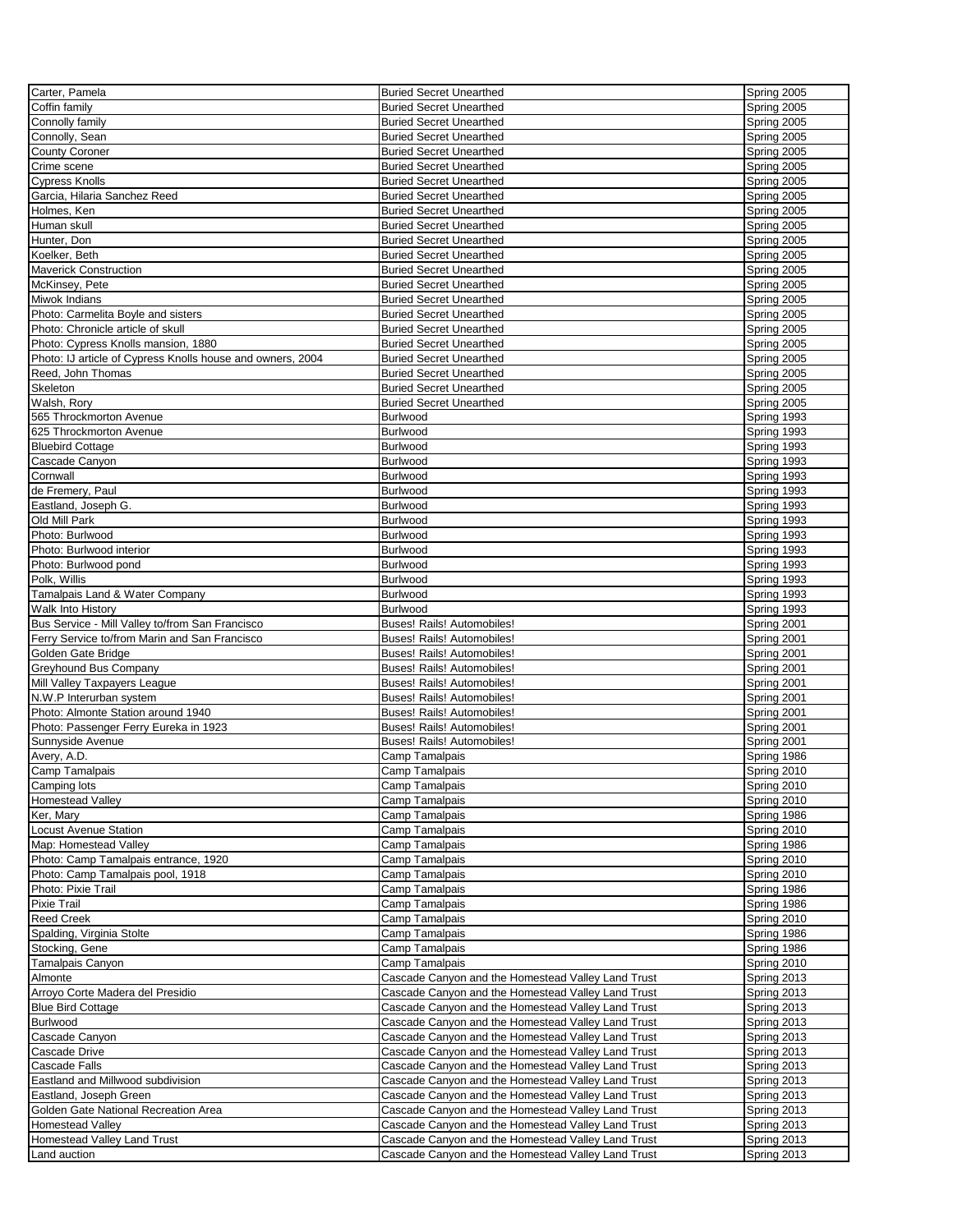| Muir Woods Park                                     | Cascade Canyon and the Homestead Valley Land Trust | Spring 2013 |
|-----------------------------------------------------|----------------------------------------------------|-------------|
| North Pacific Coast Railroad                        | Cascade Canyon and the Homestead Valley Land Trust | Spring 2013 |
| Old Mill Creek                                      | Cascade Canyon and the Homestead Valley Land Trust | Spring 2013 |
| Old Reservoir                                       | Cascade Canyon and the Homestead Valley Land Trust | Spring 2013 |
| Photo: Cascade Falls between 1890 and 1900          | Cascade Canyon and the Homestead Valley Land Trust | Spring 2013 |
| Photo: Three Wells, Cascade Canyon, February, 1964. | Cascade Canyon and the Homestead Valley Land Trust | Spring 2013 |
| Rancho Saucelito                                    | Cascade Canyon and the Homestead Valley Land Trust | Spring 2013 |
| Reed sawmill                                        | Cascade Canyon and the Homestead Valley Land Trust | Spring 2013 |
| Reed, John                                          | Cascade Canyon and the Homestead Valley Land Trust | Spring 2013 |
|                                                     |                                                    |             |
| Steps, lanes and paths                              | Cascade Canyon and the Homestead Valley Land Trust | Spring 2013 |
| Tamalpais Land and Water Company                    | Cascade Canyon and the Homestead Valley Land Trust | Spring 2013 |
| <b>Tamalpais Valley</b>                             | Cascade Canyon and the Homestead Valley Land Trust | Spring 2013 |
| <b>Three Wells</b>                                  | Cascade Canyon and the Homestead Valley Land Trust | Spring 2013 |
| TL&WC Map No. 2                                     | Cascade Canyon and the Homestead Valley Land Trust | Spring 2013 |
| "Here Today" architecture collection                | Cascade Canyon from Mill to Millions               | Spring 1985 |
| 130 Cascade Drive                                   | Cascade Canyon from Mill to Millions               | Spring 1985 |
| 146 Cascade Drive                                   | Cascade Canyon from Mill to Millions               | Spring 1985 |
| 175 Cascade Drive                                   | Cascade Canyon from Mill to Millions               | Spring 1985 |
| 276 Cascade Ave                                     | Cascade Canyon from Mill to Millions               | Spring 1985 |
| 414 Throckmorton Avenue                             | Cascade Canyon from Mill to Millions               | Spring 1985 |
| 440 Throckmorton (The Orchard)                      | Cascade Canyon from Mill to Millions               | Spring 1985 |
| 448 Throckmorton Avenue                             | Cascade Canyon from Mill to Millions               | Spring 1985 |
| 465 Throckmorton Avenue                             | Cascade Canyon from Mill to Millions               | Spring 1985 |
| 465 Throckmorton Avenue (Gustav Marcus home)        | Cascade Canyon from Mill to Millions               | Spring 1985 |
| 471 Throckmorton Avenue                             | Cascade Canyon from Mill to Millions               | Spring 1985 |
| 501 Throckmorton Avenue                             | Cascade Canyon from Mill to Millions               | Spring 1985 |
| 510 Throckmorton Avenue                             | Cascade Canyon from Mill to Millions               | Spring 1985 |
| 565 Throckmorton                                    | Cascade Canyon from Mill to Millions               | Spring 1985 |
| 565 Throckmorton Avenue                             | Cascade Canyon from Mill to Millions               | Spring 1985 |
| 616 Throckmorton Avenue                             | Cascade Canyon from Mill to Millions               | Spring 1985 |
| A.M. Mercantile Association                         | Cascade Canyon from Mill to Millions               | Spring 1985 |
| Banya banya tree                                    | Cascade Canyon from Mill to Millions               | Spring 1985 |
| Blue mud baths                                      | Cascade Canyon from Mill to Millions               | Spring 1985 |
| Blue stone quarry                                   | Cascade Canyon from Mill to Millions               | Spring 1985 |
| <b>Bluebird Cottage</b>                             | Cascade Canyon from Mill to Millions               | Spring 1985 |
| Bork, David                                         | Cascade Canyon from Mill to Millions               | Spring 1985 |
| Boussy, Henri                                       |                                                    |             |
| <b>Breidablik</b>                                   | Cascade Canyon from Mill to Millions               | Spring 1985 |
|                                                     | Cascade Canyon from Mill to Millions               | Spring 1985 |
| Cascade Canyon                                      | Cascade Canyon from Mill to Millions               | Spring 1985 |
| Cascade Dam                                         | Cascade Canyon from Mill to Millions               | Spring 1985 |
| Crawford, Eugene                                    | Cascade Canyon from Mill to Millions               | Spring 1985 |
| Deedy, Dan                                          | Cascade Canyon from Mill to Millions               | Spring 1985 |
| Dowd's stables                                      | Cascade Canyon from Mill to Millions               | Spring 1985 |
| Eastland                                            | Cascade Canyon from Mill to Millions               | Spring 1985 |
| Eastland, Joseph Green                              | Cascade Canyon from Mill to Millions               | Spring 1985 |
| Eastland, Joseph Green                              | Cascade Canyon from Mill to Millions               | Spring 1985 |
| Elloesser, Arthur                                   | Cascade Canyon from Mill to Millions               | Spring 1985 |
| Elloesser, Dr. Leo                                  | Cascade Canyon from Mill to Millions               | Spring 1985 |
| Episcopal nuns                                      | Cascade Canyon from Mill to Millions               | Spring 1985 |
| Falch, Otto Emil                                    | Cascade Canyon from Mill to Millions               | Spring 1985 |
| Falch, Walter                                       | Cascade Canyon from Mill to Millions               | Spring 1985 |
| Freitas, Tony                                       | Cascade Canyon from Mill to Millions               | Spring 1985 |
| Frickie, James                                      | Cascade Canyon from Mill to Millions               | Spring 1985 |
| Giesecke, Albert                                    | Cascade Canyon from Mill to Millions               | Spring 1985 |
| Heuter, E.L.                                        | Cascade Canyon from Mill to Millions               | Spring 1985 |
| Kenilworth Inn                                      | Cascade Canyon from Mill to Millions               | Spring 1985 |
| King's Castle at 146 Cascade                        | Cascade Canvon from Mill to Millions               | Spring 1985 |
| Klyce, Albert                                       | Cascade Canyon from Mill to Millions               | Spring 1985 |
| Klyce, Harvey                                       | Cascade Canyon from Mill to Millions               | Spring 1985 |
| Klyce, Melvin                                       | Cascade Canvon from Mill to Millions               | Spring 1985 |
| Marcus, Gustav                                      | Cascade Canyon from Mill to Millions               | Spring 1985 |
| Mayer, Carl                                         | Cascade Canyon from Mill to Millions               | Spring 1985 |
| McCollum Fishing and Trading Company                | Cascade Canyon from Mill to Millions               | Spring 1985 |
| McCollum, Christy                                   | Cascade Canyon from Mill to Millions               | Spring 1985 |
| Meyer, J.F.                                         | Cascade Canyon from Mill to Millions               | Spring 1985 |
| Michaelestsky, Anton                                | Cascade Canyon from Mill to Millions               | Spring 1985 |
| Michels, Edward                                     | Cascade Canyon from Mill to Millions               | Spring 1985 |
| Monte Vista Hotel                                   | Cascade Canyon from Mill to Millions               | Spring 1985 |
| Murphy, Captain Timothy                             |                                                    |             |
|                                                     | Cascade Canyon from Mill to Millions               | Spring 1985 |
| Office of Price Administration                      | Cascade Canyon from Mill to Millions               | Spring 1985 |
| O'Hanlon, Richard and Ann                           | Cascade Canyon from Mill to Millions               | Spring 1985 |
| Old Mill Park                                       | Cascade Canyon from Mill to Millions               | Spring 1985 |
| O'Shaughnessy, Michael                              | Cascade Canyon from Mill to Millions               | Spring 1985 |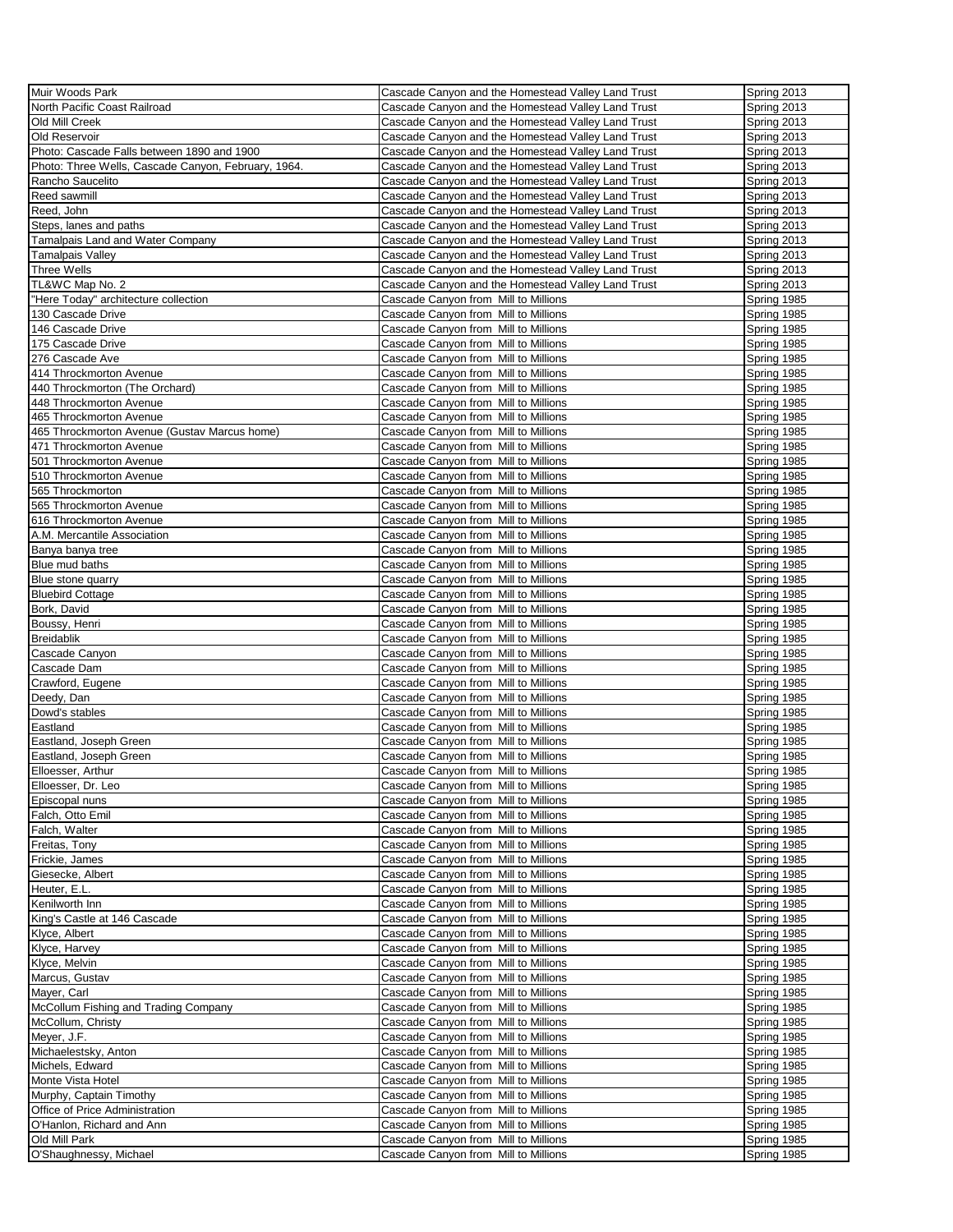| Payne, Marie                                                           | Cascade Canyon from Mill to Millions | Spring 1985        |
|------------------------------------------------------------------------|--------------------------------------|--------------------|
| Photo: "Breidablik" at 175 Cascade Drive                               | Cascade Canyon from Mill to Millions | Spring 1985        |
|                                                                        |                                      |                    |
| Photo: 510 Throckmorton built in 1890's                                | Cascade Canyon from Mill to Millions | Spring 1985        |
| Photo: Albert Giesecke raises a flage atop Mt. Tamalpi\ais with        |                                      |                    |
| Ernest Heuter, Sr., Mr. Otto, and Fred and Charles Runyon, June 21,    |                                      |                    |
| 1891                                                                   | Cascade Canyon from Mill to Millions | Spring 1985        |
| Photo: Cascade Canyon                                                  | Cascade Canvon from Mill to Millions | Spring 1985        |
| Photo: Cascade Canyon giant bay tree                                   | Cascade Canyon from Mill to Millions | Spring 1985        |
| Photo: Cascade Dam and Reservoir built 1889                            | Cascade Canyon from Mill to Millions | Spring 1985        |
| Photo: Damsel and donkey ready to climb Mt. Tamalpais, 1893            | Cascade Canyon from Mill to Millions | Spring 1985        |
| Photo: Dining al fresco at the Kenilworth Hotel, c.1880                | Cascade Canyon from Mill to Millions | Spring 1985        |
| Photo: Early camp scene shows John Spottiswood, Daniel O'Connell       |                                      |                    |
| and Roger Magee                                                        | Cascade Canyon from Mill to Millions | Spring 1985        |
| Photo: Eastland's "Burlwood" at 565 Throckmorton                       | Cascade Canyon from Mill to Millions | Spring 1985        |
| Photo: Eloesser home at 471 Throckmorton Av                            | Cascade Canyon from Mill to Millions | Spring 1985        |
| Photo: Falch home at 448 Throckmorton Av                               | Cascade Canyon from Mill to Millions | Spring 1985        |
| Photo: Harvey Klyce home at 501 Throckmorton                           | Cascade Canyon from Mill to Millions | Spring 1985        |
| Photo: In Cascade Canyon, rustic style décor, built by the Outdoor Art |                                      |                    |
| Club                                                                   | Cascade Canyon from Mill to Millions | Spring 1985        |
| Photo: Kingswell house at 418 Throckmorton Av                          | Cascade Canyon from Mill to Millions | Spring 1985        |
| Photo: Lindquist Family pose by the Old Mill, 1890                     | Cascade Canyon from Mill to Millions | Spring 1985        |
| Photo: Lindquist family resting by Three Wells, 1890                   | Cascade Canyon from Mill to Millions | Spring 1985        |
| Photo: Mayer home at 130 Cascade Drive                                 | Cascade Canyon from Mill to Millions | Spring 1985        |
| Photo: Mayer home garden with Carl Mayer and nephew, Albert            |                                      |                    |
| Giesecke                                                               | Cascade Canyon from Mill to Millions | Spring 1985        |
| Photo: Michaelestsky house at 146 Cascade Drive                        | Cascade Canyon from Mill to Millions | Spring 1985        |
| Photo: Miss Marie Payne in Cascade Canyon, June 1900                   | Cascade Canyon from Mill to Millions | Spring 1985        |
| Photo: Poster of Mill Valley Burro Co.                                 | Cascade Canyon from Mill to Millions | Spring 1985        |
| Photo: Throckmorton Avenue past Josephine                              | Cascade Canyon from Mill to Millions | Spring 1985        |
| Polk, Willis                                                           | Cascade Canyon from Mill to Millions | Spring 1985        |
| Rancho Corte Madera del Presidio                                       | Cascade Canyon from Mill to Millions | Spring 1985        |
| Rancho Saucelito                                                       | Cascade Canyon from Mill to Millions | Spring 1985        |
| Reed, John                                                             | Cascade Canyon from Mill to Millions | Spring 1985        |
| Richardson, Captain William                                            | Cascade Canyon from Mill to Millions | Spring 1985        |
|                                                                        |                                      |                    |
| Runyon, Charles                                                        | Cascade Canyon from Mill to Millions | Spring 1985        |
| San Francisco Finance Company                                          | Cascade Canyon from Mill to Millions | Spring 1985        |
| Schoening, Walter                                                      | Cascade Canyon from Mill to Millions | Spring 1985        |
| Sharpe, Fanny                                                          | Cascade Canyon from Mill to Millions | Spring 1985        |
| Sharpe, Violet                                                         | Cascade Canyon from Mill to Millions | Spring 1985        |
| Stanford, Jerome                                                       | Cascade Canyon from Mill to Millions | <b>Spring 1985</b> |
| Staples, Captain Melvin                                                | Cascade Canyon from Mill to Millions | Spring 1985        |
| Steele, Ernest                                                         | Cascade Canyon from Mill to Millions | Spring 1985        |
| Stornaway Cottage                                                      | Cascade Canyon from Mill to Millions | Spring 1985        |
| Symonds, Carl                                                          | Cascade Canyon from Mill to Millions | Spring 1985        |
| Tamalpais Land and Water Company                                       | Cascade Canyon from Mill to Millions | Spring 1985        |
| The Emporium                                                           | Cascade Canyon from Mill to Millions | Spring 1985        |
| The Orchard at 440 Throckmorton                                        | Cascade Canyon from Mill to Millions | Spring 1985        |
| <b>Three Wells</b>                                                     | Cascade Canyon from Mill to Millions | Spring 1985        |
| Throckmorton, Samuel                                                   | Cascade Canyon from Mill to Millions | Spring 1985        |
| Throckmorton, Susanna                                                  | Cascade Canyon from Mill to Millions | Spring 1985        |
| Waldruh ("Forest Repose") at 465 Throckmorton                          | Cascade Canyon from Mill to Millions | Spring 1985        |
| Washington, Benjamin                                                   | Cascade Canyon from Mill to Millions | Spring 1985        |
| <b>Widow Reed Creek</b>                                                | Cascade Canyon from Mill to Millions | Spring 1985        |
| Yvetot at 277 Cascade                                                  | Cascade Canyon from Mill to Millions | Spring 1985        |
| Abrams, Rita                                                           | Centennial Issue of MV Incorporation | Spring 2000        |
| Amicita Tract                                                          | Centennial Issue of MV Incorporation | Spring 2000        |
| Artdoor Art Club sketch by A.W. Bush 1904                              | Centennial Issue of MV Incorporation | Spring 2000        |
| Banana Republic                                                        | Centennial Issue of MV Incorporation | Spring 2000        |
| <b>Bayfront Dog Park</b>                                               | Centennial Issue of MV Incorporation | Spring 2000        |
| Bernard, Jean                                                          | Centennial Issue of MV Incorporation | Spring 2000        |
| Bike path                                                              | Centennial Issue of MV Incorporation | Spring 2000        |
| <b>Black Liberation Army</b>                                           | Centennial Issue of MV Incorporation | Spring 2000        |
| Boy Scout Troop 1                                                      | Centennial Issue of MV Incorporation | Spring 2000        |
| <b>Boyle Park</b>                                                      | Centennial Issue of MV Incorporation | Spring 2000        |
| Bragdon, Harvey                                                        | Centennial Issue of MV Incorporation | Spring 2000        |
| Cascade Dam                                                            | Centennial Issue of MV Incorporation | Spring 2000        |
| Chapman, Sam                                                           | Centennial Issue of MV Incorporation | Spring 2000        |
| Chater, Chris                                                          | Centennial Issue of MV Incorporation | Spring 2000        |
| Citizens and Taxpayers Party                                           | Centennial Issue of MV Incorporation | Spring 2000        |
| Civilian Conservation Corps (CCC)                                      | Centennial Issue of MV Incorporation | Spring 2000        |
| Coffin, Alonzo                                                         | Centennial Issue of MV Incorporation | Spring 2000        |
| <b>Communist Party</b>                                                 | Centennial Issue of MV Incorporation | Spring 2000        |
| Cummings, Miriam                                                       | Centennial Issue of MV Incorporation | Spring 2000        |
| <b>Curtis Gallery</b>                                                  | Centennial Issue of MV Incorporation | Spring 2000        |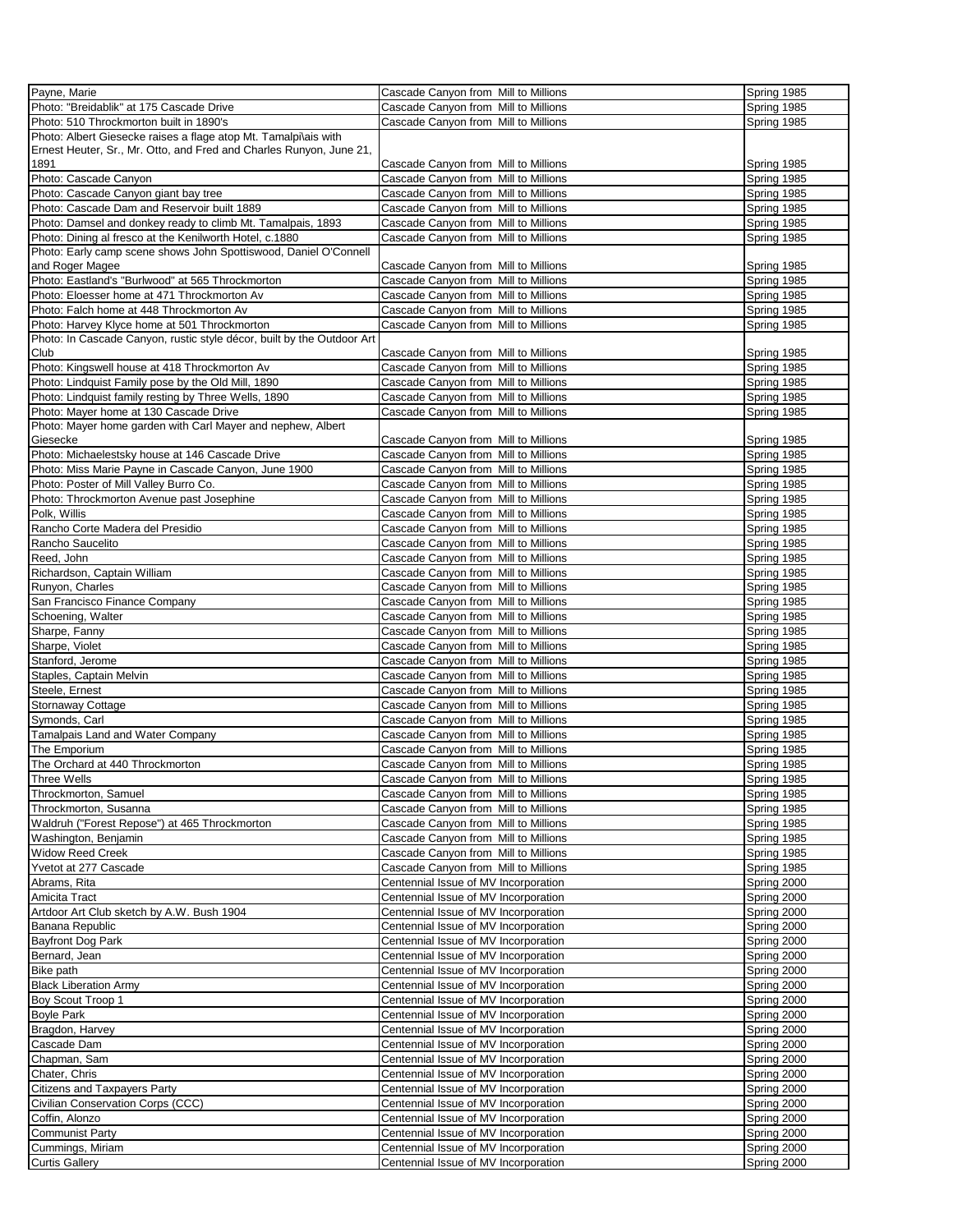| Day, Doris                                                                    | Centennial Issue of MV Incorporation                                         | Spring 2000                |
|-------------------------------------------------------------------------------|------------------------------------------------------------------------------|----------------------------|
| Depot Bookstore and Café                                                      | Centennial Issue of MV Incorporation                                         | Spring 2000                |
| Dowd's Barn                                                                   | Centennial Issue of MV Incorporation                                         | Spring 2000                |
| Economic depression                                                           | Centennial Issue of MV Incorporation                                         | Spring 2000                |
| <b>El Marin Florists</b>                                                      | Centennial Issue of MV Incorporation                                         | Spring 2000                |
| El Paseo Restaurant                                                           | Centennial Issue of MV Incorporation                                         | Spring 2000                |
| Electric train service                                                        | Centennial Issue of MV Incorporation                                         | Spring 2000                |
| <b>Elroy Garage</b>                                                           | Centennial Issue of MV Incorporation                                         | Spring 2000                |
| Fulle, Jenny                                                                  | Centennial Issue of MV Incorporation                                         | Spring 2000                |
| <b>Gardner Fire Lookout</b>                                                   | Centennial Issue of MV Incorporation                                         | Spring 2000                |
| George Filippi                                                                | Centennial Issue of MV Incorporation                                         | Spring 2000                |
| Goddard, John                                                                 | Centennial Issue of MV Incorporation                                         | Spring 2000                |
| Goheen, George C.                                                             | Centennial Issue of MV Incorporation                                         | Spring 2000                |
| Golden Gate Bridge                                                            | Centennial Issue of MV Incorporation                                         | Spring 2000                |
| Golden Gate International Exposition                                          | Centennial Issue of MV Incorporation                                         | Spring 2000                |
| Gosser's Meat Market                                                          | Centennial Issue of MV Incorporation                                         | Spring 2000                |
| Hamilton, William                                                             | Centennial Issue of MV Incorporation                                         | Spring 2000                |
| Hayakawa, S.I.                                                                | Centennial Issue of MV Incorporation                                         | Spring 2000                |
| <b>Hiker's Retreat</b>                                                        | Centennial Issue of MV Incorporation                                         | Spring 2000                |
| Houweling, Fred                                                               | Centennial Issue of MV Incorporation                                         | Spring 2000                |
| <b>Hub Theatre</b>                                                            | Centennial Issue of MV Incorporation                                         | Spring 2000                |
| Jagtown                                                                       | Centennial Issue of MV Incorporation                                         | Spring 2000                |
| Kerry, John                                                                   | Centennial Issue of MV Incorporation                                         | Spring 2000                |
| Larry Brink Motors                                                            | Centennial Issue of MV Incorporation                                         | Spring 2000                |
| Lawson Dyer Pharmacy                                                          | Centennial Issue of MV Incorporation                                         | Spring 2000                |
| Lenher, Bill                                                                  | Centennial Issue of MV Incorporation                                         | Spring 2000                |
| Lenher, John                                                                  | Centennial Issue of MV Incorporation                                         | Spring 2000                |
| _iberty ships                                                                 | Centennial Issue of MV Incorporation                                         | Spring 2000                |
| Library at 374 Throckmorton                                                   | Centennial Issue of MV Incorporation                                         | Spring 2000                |
| Little League                                                                 | Centennial Issue of MV Incorporation                                         | Spring 2000                |
| Lockwood's Pharmacy                                                           | Centennial Issue of MV Incorporation                                         | Spring 2000                |
| Lynn, Gertrude                                                                | Centennial Issue of MV Incorporation                                         | Spring 2000                |
| Malugani Tire                                                                 | Centennial Issue of MV Incorporation                                         | Spring 2000                |
| Marin Municipal Water District                                                | Centennial Issue of MV Incorporation                                         | Spring 2000                |
| Marin Theatre Company                                                         | Centennial Issue of MV Incorporation                                         | Spring 2000                |
| Marine World proposal                                                         | Centennial Issue of MV Incorporation                                         | Spring 2000                |
| Marinship                                                                     | Centennial Issue of MV Incorporation                                         | Spring 2000                |
| Maybeck, Bernard                                                              | Centennial Issue of MV Incorporation                                         | Spring 2000                |
| McFadden, Cyra                                                                | Centennial Issue of MV Incorporation                                         | Spring 2000                |
| McLeod's Hall                                                                 | Centennial Issue of MV Incorporation                                         | Spring 2000                |
| <b>Melvin Klyce</b>                                                           | Centennial Issue of MV Incorporation                                         | Spring 2000                |
| <b>Memorial Day Parade</b>                                                    | Centennial Issue of MV Incorporation                                         | Spring 2000                |
| Mill Valley Air Force Station                                                 | Centennial Issue of MV Incorporation                                         | Spring 2000                |
| Mill Valley Film Festival                                                     | Centennial Issue of MV Incorporation                                         | Spring 2000                |
| Mill Valley Golf Course                                                       | Centennial Issue of MV Incorporation                                         | Spring 2000                |
| Mill Valley Historical Society                                                | Centennial Issue of MV Incorporation                                         | Spring 2000                |
| Mill Valley incorporation                                                     | Centennial Issue of MV Incorporation                                         | Spring 2000                |
| Mill Valley Inn                                                               | Centennial Issue of MV Incorporation                                         | Spring 2000                |
| Mill Valley Middle School                                                     | Centennial Issue of MV Incorporation                                         | Spring 2000                |
| Mill Valley Record                                                            | Centennial Issue of MV Incorporation                                         | Spring 2000                |
| Mill Valley Rotary Club                                                       | Centennial Issue of MV Incorporation                                         | Spring 2000                |
| Mill Valley, That's My Home                                                   | Centennial Issue of MV Incorporation                                         | Spring 2000                |
| Miller Avenue Shopping Center                                                 | Centennial Issue of MV Incorporation                                         | Spring 2000                |
| Moratorium Day protest<br><b>Mountain Play</b>                                | Centennial Issue of MV Incorporation<br>Centennial Issue of MV Incorporation | Spring 2000<br>Spring 2000 |
|                                                                               | Centennial Issue of MV Incorporation                                         |                            |
| Northwestern Pacific passenger ferry service<br>Northwestern Pacific Railroad | Centennial Issue of MV Incorporation                                         | Spring 2000<br>Spring 2000 |
| Old Mill School                                                               | Centennial Issue of MV Incorporation                                         | Spring 2000                |
| Old Mill Tavern                                                               | Centennial Issue of MV Incorporation                                         | Spring 2000                |
| O'Shaughnessy building                                                        | Centennial Issue of MV Incorporation                                         | Spring 2000                |
| Outdoor Art Club                                                              | Centennial Issue of MV Incorporation                                         | Spring 2000                |
| Pacific Greyhound Lines                                                       | Centennial Issue of MV Incorporation                                         | Spring 2000                |
| Panoramic Highway                                                             | Centennial Issue of MV Incorporation                                         | Spring 2000                |
| Paulsen, Pat                                                                  | Centennial Issue of MV Incorporation                                         | Spring 2000                |
| Photo: Bank of Mill Valley c1907                                              | Centennial Issue of MV Incorporation                                         | Spring 2000                |
| Photo: Bill's Super Service Station 1937                                      | Centennial Issue of MV Incorporation                                         | Spring 2000                |
| Photo: Cadillac ready for parade                                              | Centennial Issue of MV Incorporation                                         | Spring 2000                |
| Photo: City Hall 1936                                                         | Centennial Issue of MV Incorporation                                         | Spring 2000                |
| Photo: Civil Rights picket line 1960s                                         | Centennial Issue of MV Incorporation                                         | Spring 2000                |
| Photo: Dipsea Race poster, 1905                                               | Centennial Issue of MV Incorporation                                         | Spring 2000                |
| Photo: Dowd's Moving and Storage c.1967                                       | Centennial Issue of MV Incorporation                                         | Spring 2000                |
| Photo: Elroy Garage                                                           | Centennial Issue of MV Incorporation                                         | Spring 2000                |
| Photo: Eposti Brothers' soda fountain 1920                                    | Centennial Issue of MV Incorporation                                         | Spring 2000                |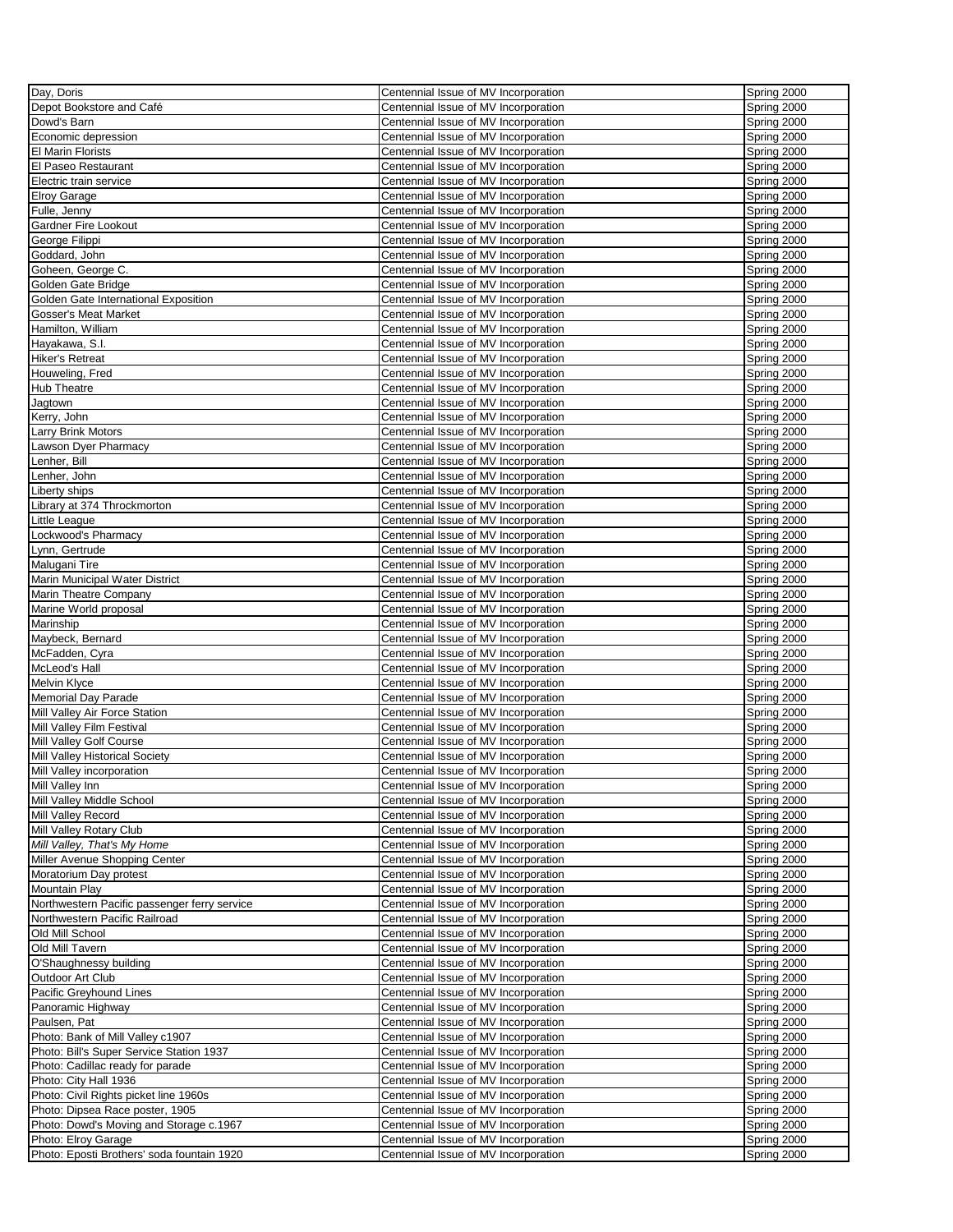| Photo: Gilber Akers in "Doughboy" uniform                                             | Centennial Issue of MV Incorporation | Spring 2000 |
|---------------------------------------------------------------------------------------|--------------------------------------|-------------|
| Photo: Greyhound bus terminal c.1950s                                                 | Centennial Issue of MV Incorporation | Spring 2000 |
| Photo: Hiker's Retreat                                                                | Centennial Issue of MV Incorporation | Spring 2000 |
| Photo: Hub Theater                                                                    | Centennial Issue of MV Incorporation | Spring 2000 |
| Photo: Last commuter train at Sunnyside/Miller                                        | Centennial Issue of MV Incorporation | Spring 2000 |
| Photo: Louvre bar in Jagtown with owner Jack Hansen c.1901                            | Centennial Issue of MV Incorporation | Spring 2000 |
| Photo: Mill Valley Fall Arts Festival c.1956                                          | Centennial Issue of MV Incorporation | Spring 2000 |
| Photo: Mill Valley Post Office 1941                                                   | Centennial Issue of MV Incorporation | Spring 2000 |
| Photo: Mill Valley real estate poster                                                 | Centennial Issue of MV Incorporation | Spring 2000 |
| Photo: Mill Valley shoe store 1901                                                    | Centennial Issue of MV Incorporation | Spring 2000 |
| Photo: Miller Avenue near Throckmorton c.1940                                         | Centennial Issue of MV Incorporation | Spring 2000 |
| Photo: Opening of Richardson Bay Bridge 1931                                          | Centennial Issue of MV Incorporation | Spring 2000 |
| Photo: Our Lady of Carmel Catholic Church                                             | Centennial Issue of MV Incorporation | Spring 2000 |
| Photo: Police Chief and officer with marijuana 1964                                   | Centennial Issue of MV Incorporation | Spring 2000 |
| Photo: Quinn's ice cream parlor                                                       | Centennial Issue of MV Incorporation | Spring 2000 |
| Photo: Removing train tracks on Miller 1955                                           | Centennial Issue of MV Incorporation | Spring 2000 |
|                                                                                       |                                      |             |
| Photo: Richardson Bay Bridge looking south c.1940s                                    | Centennial Issue of MV Incorporation | Spring 2000 |
| Photo: Snow on Mt. Tamalpais 1922                                                     | Centennial Issue of MV Incorporation | Spring 2000 |
| Photo: Summit Grade School students c.1901                                            | Centennial Issue of MV Incorporation | Spring 2000 |
| Photo: Sycamore Avenue in flood of 1955                                               | Centennial Issue of MV Incorporation | Spring 2000 |
| Photo: Throckmorton Avenue c.1940s                                                    | Centennial Issue of MV Incorporation | Spring 2000 |
| Photo: Turn of the century view of Mill Valley from future site of Tam High<br>School | Centennial Issue of MV Incorporation | Spring 2000 |
| Photo: Volunteer firemen fleeing flames, 1929                                         | Centennial Issue of MV Incorporation | Spring 2000 |
| Photo: War ration book                                                                | Centennial Issue of MV Incorporation | Spring 2000 |
| Prohibition                                                                           | Centennial Issue of MV Incorporation | Spring 2000 |
| Project 17                                                                            | Centennial Issue of MV Incorporation | Spring 2000 |
| <b>Public Safety Building</b>                                                         | Centennial Issue of MV Incorporation | Spring 2000 |
| <b>Red Cart Market</b>                                                                |                                      | Spring 2000 |
|                                                                                       | Centennial Issue of MV Incorporation |             |
| Richardson Bay Draw Bridge                                                            | Centennial Issue of MV Incorporation | Spring 2000 |
| Russell, Robert                                                                       | Centennial Issue of MV Incorporation | Spring 2000 |
| Schwartz, Barry                                                                       | Centennial Issue of MV Incorporation | Spring 2000 |
| Scout Hall                                                                            | Centennial Issue of MV Incorporation | Spring 2000 |
| Sequoia Garage                                                                        | Centennial Issue of MV Incorporation | Spring 2000 |
| Sequoia Theater                                                                       | Centennial Issue of MV Incorporation | Spring 2000 |
| Slinkey, Dan                                                                          | Centennial Issue of MV Incorporation | Spring 2000 |
| Sonapa Farms                                                                          | Centennial Issue of MV Incorporation | Spring 2000 |
| Steaming Up Tamalpais                                                                 | Centennial Issue of MV Incorporation | Spring 2000 |
| <b>Stolte Grove</b>                                                                   | Centennial Issue of MV Incorporation | Spring 2000 |
| <b>Stolte Grove Mozart Festival</b>                                                   | Centennial Issue of MV Incorporation | Spring 2000 |
| Street people                                                                         | Centennial Issue of MV Incorporation | Spring 2000 |
| Suey Kee Market                                                                       | Centennial Issue of MV Incorporation | Spring 2000 |
| Sulpher Springs                                                                       | Centennial Issue of MV Incorporation | Spring 2000 |
| Sunnyside Tract                                                                       | Centennial Issue of MV Incorporation | Spring 2000 |
| Sweetwater                                                                            | Centennial Issue of MV Incorporation | Spring 2000 |
| Tam High School Greek Theater                                                         | Centennial Issue of MV Incorporation | Spring 2000 |
| Tamalpais Hardware                                                                    | Centennial Issue of MV Incorporation | Spring 2000 |
| Tamalpais Park School                                                                 | Centennial Issue of MV Incorporation | Spring 2000 |
| The Office bar                                                                        | Centennial Issue of MV Incorporation | Spring 2000 |
| The Old Mill bar                                                                      | Centennial Issue of MV Incorporation | Spring 2000 |
| The Pacific Sun                                                                       | Centennial Issue of MV Incorporation | Spring 2000 |
| The Serial                                                                            | Centennial Issue of MV Incorporation | Spring 2000 |
| Vietnam troops withdrawal resolution                                                  | Centennial Issue of MV Incorporation | Spring 2000 |
| Village Music                                                                         | Centennial Issue of MV Incorporation | Spring 2000 |
| Vogue Cleaners                                                                        | Centennial Issue of MV Incorporation | Spring 2000 |
| West Point Inn                                                                        | Centennial Issue of MV Incorporation | Spring 2000 |
| <b>Whole Foods</b>                                                                    | Centennial Issue of MV Incorporation | Spring 2000 |
| Works Progress Administration (WPA)                                                   | Centennial Issue of MV Incorporation | Spring 2000 |
| Youth soccer                                                                          | Centennial Issue of MV Incorporation | Spring 2000 |
| Ziegler, Mel                                                                          | Centennial Issue of MV Incorporation | Spring 2000 |
| Ziegler, Pat                                                                          | Centennial Issue of MV Incorporation | Spring 2000 |
| Alsace, France                                                                        | Charles Auguste Lauff                | Spring 2006 |
| Bolinas ranch                                                                         | <b>Charles Auguste Lauff</b>         | Spring 2006 |
| Boussy, Henri M.                                                                      | Charles Auguste Lauff                | Spring 2006 |
| Chalmers, Claudine                                                                    | Charles Auguste Lauff                | Spring 2006 |
| Gold panning                                                                          | <b>Charles Auguste Lauff</b>         | Spring 2006 |
| Hunting                                                                               | <b>Charles Auguste Lauff</b>         | Spring 2006 |
| Lauff, Charles Auguste                                                                | <b>Charles Auguste Lauff</b>         | Spring 2006 |
| Marin pioneer                                                                         | Charles Auguste Lauff                | Spring 2006 |
| McLane, Colonel Thomas                                                                | <b>Charles Auguste Lauff</b>         | Spring 2006 |
| Mexican War                                                                           | Charles Auguste Lauff                | Spring 2006 |
| Photo: Charles August Lauff                                                           | <b>Charles Auguste Lauff</b>         | Spring 2006 |
| Rancho Corte Madera                                                                   | <b>Charles Auguste Lauff</b>         | Spring 2006 |
|                                                                                       |                                      |             |
| Richardson, William                                                                   | <b>Charles Auguste Lauff</b>         | Spring 2006 |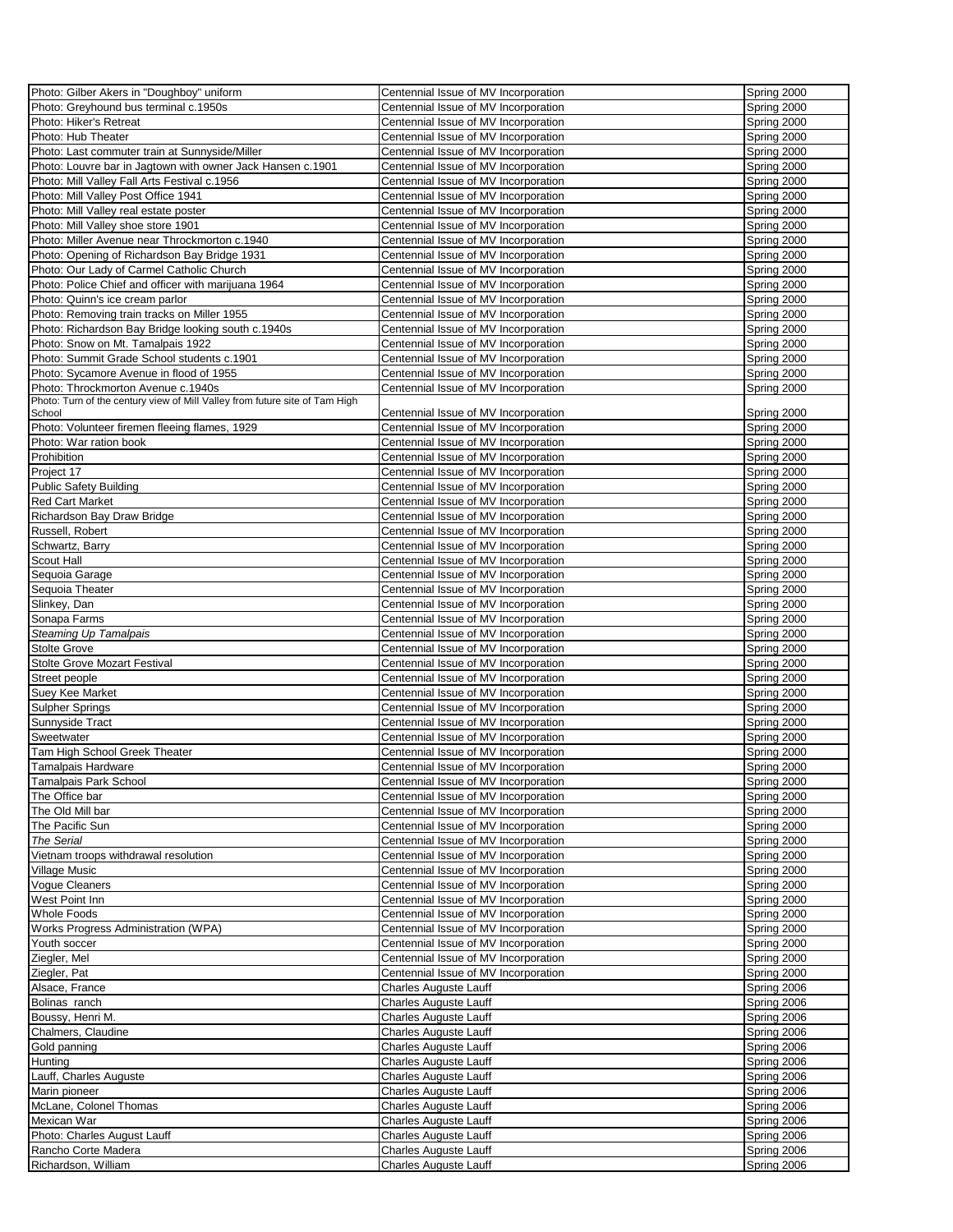| Sebrean, Maria                                                 | <b>Charles Auguste Lauff</b>                                                                                         | Spring 2006                |
|----------------------------------------------------------------|----------------------------------------------------------------------------------------------------------------------|----------------------------|
| Three "kings of the county"                                    | <b>Charles Auguste Lauff</b>                                                                                         | Spring 2006                |
| Abalone pendants                                               | <b>Chief Marin</b>                                                                                                   | Spring 2008                |
| Amoros, Father                                                 | <b>Chief Marin</b>                                                                                                   | Spring 2008                |
| Anamas village                                                 | <b>Chief Marin</b>                                                                                                   | Spring 2008                |
| <b>Chief Marin</b>                                             | <b>Chief Marin</b>                                                                                                   | Spring 2008                |
| <b>Coast Miwok</b>                                             | <b>Chief Marin</b>                                                                                                   | Spring 2008                |
| Coast Miwok (drawing)                                          | <b>Chief Marin</b>                                                                                                   | Spring 2008                |
| Feathered belts                                                | <b>Chief Marin</b>                                                                                                   | Spring 2008                |
| Goerke, Betty                                                  | <b>Chief Marin</b>                                                                                                   | Spring 2008                |
| Huicmuse                                                       | <b>Chief Marin</b>                                                                                                   | Spring 2008                |
| Huimen ("Marino")                                              | <b>Chief Marin</b>                                                                                                   | Spring 2008                |
| <b>Mission Dolores</b>                                         | <b>Chief Marin</b>                                                                                                   | Spring 2008                |
| Mission San Rafael                                             | <b>Chief Marin</b>                                                                                                   | Spring 2008                |
| Mottiqui                                                       | <b>Chief Marin</b>                                                                                                   | Spring 2008                |
| Nielson, Nels                                                  | <b>Chief Marin</b>                                                                                                   | Spring 2008                |
| Quinn, Bishop                                                  | <b>Chief Marin</b>                                                                                                   | Spring 2008                |
| Reed, John Thomas                                              | <b>Chief Marin</b>                                                                                                   | Spring 2008                |
| Richardson Bay                                                 | <b>Chief Marin</b>                                                                                                   | Spring 2008                |
| Shell mounds                                                   | <b>Chief Marin</b>                                                                                                   | Spring 2008                |
| Vallejo, General Manuel                                        | <b>Chief Marin</b>                                                                                                   | Spring 2008                |
| Woven baskets                                                  | <b>Chief Marin</b>                                                                                                   | Spring 2008                |
| Beat poets                                                     | Circumambulating Mt. Tamalpais                                                                                       | Spring 2015                |
| Blaise, Jay                                                    | Circumambulating Mt. Tamalpais                                                                                       | Spring 2015                |
| Collier, Robin                                                 | Circumambulating Mt. Tamalpais                                                                                       | Spring 2015                |
| Davis, Matthew                                                 | Circumambulating Mt. Tamalpais                                                                                       | Spring 2015                |
| Davis, Oren                                                    | Circumambulating Mt. Tamalpais                                                                                       | Spring 2015                |
| Dimitroff's Frame Shop                                         | Circumambulating Mt. Tamalpais                                                                                       | Spring 2015                |
| Dipsea Trail                                                   | Circumambulating Mt. Tamalpais                                                                                       | Spring 2015                |
| Doherty, Eugene                                                | Circumambulating Mt. Tamalpais                                                                                       | Spring 2015                |
| Ginsberg, Allen                                                | Circumambulating Mt. Tamalpais                                                                                       | Spring 2015                |
| Greensfelder, Bob                                              | Circumambulating Mt. Tamalpais                                                                                       | Spring 2015                |
| Hausman, Willo                                                 | Circumambulating Mt. Tamalpais                                                                                       | Spring 2015                |
| Killion, Tom                                                   | Circumambulating Mt. Tamalpais                                                                                       | Spring 2015                |
| Kwong, Bill (Jakusho)                                          | Circumambulating Mt. Tamalpais                                                                                       | Spring 2015                |
| Kwong, Laura                                                   | Circumambulating Mt. Tamalpais                                                                                       | Spring 2015                |
| Mt. Tamalpais                                                  | Circumambulating Mt. Tamalpais                                                                                       | Spring 2015                |
| Pettibone, Laura                                               | Circumambulating Mt. Tamalpais                                                                                       | Spring 2015                |
| Photo: Chanters at Rock Spring station, April 8, 1968          | Circumambulating Mt. Tamalpais                                                                                       | Spring 2015                |
| Photo: Matthew Davis on the Spring Circumambulation, March 22, |                                                                                                                      |                            |
| 2009                                                           | Circumambulating Mt. Tamalpais                                                                                       | Spring 2015                |
| Photo: Trail map of the circumambulation                       | Circumambulating Mt. Tamalpais                                                                                       | Spring 2015                |
| Saijo, Albert                                                  | Circumambulating Mt. Tamalpais                                                                                       | Spring 2015                |
| Shaw, Catherine                                                | Circumambulating Mt. Tamalpais                                                                                       | Spring 2015                |
| Shaw, Larry                                                    | Circumambulating Mt. Tamalpais                                                                                       | Spring 2015                |
| Snyder, Gary                                                   | Circumambulating Mt. Tamalpais                                                                                       | Spring 2015                |
| Whalen, Philip                                                 | Circumambulating Mt. Tamalpais                                                                                       | Spring 2015                |
| ∠en                                                            | Circumambulating Mt. Tamalpais                                                                                       | Spring 2015                |
| Anderson, Ann                                                  | Clap! Clap! Whistle! Cheer! Bravo! Marin Theatre Company                                                             | Spring 1986                |
| Andrews, Joel                                                  | Clap! Clap! Whistle! Cheer! Bravo! Marin Theatre Company                                                             | Spring 1986                |
| Backlund, Lois                                                 | Clap! Clap! Whistle! Cheer! Bravo! Marin Theatre Company                                                             | Spring 1986                |
| Bragdon, Harvey E.                                             | Clap! Clap! Whistle! Cheer! Bravo! Marin Theatre Company                                                             | Spring 1986                |
| Dennis, Nona                                                   | Clap! Clap! Whistle! Cheer! Bravo! Marin Theatre Company                                                             | Spring 1986                |
| Dreyfus, Helen                                                 | Clap! Clap! Whistle! Cheer! Bravo! Marin Theatre Company                                                             | Spring 1986                |
| Golf Clubhouse                                                 | Clap! Clap! Whistle! Cheer! Bravo! Marin Theatre Company                                                             | Spring 1986                |
| Lieberman, Sali                                                | Clap! Clap! Whistle! Cheer! Bravo! Marin Theatre Company                                                             | Spring 1986                |
| Marin Theatre Company                                          | Clap! Clap! Whistle! Cheer! Bravo! Marin Theatre Company                                                             | Spring 1986                |
| Mill Valley Arts Center Board                                  | Clap! Clap! Whistle! Cheer! Bravo! Marin Theatre Company                                                             | Spring 1986                |
| Mill Valley Center for Performing Arts                         | Clap! Clap! Whistle! Cheer! Bravo! Marin Theatre Company                                                             | Spring 1986                |
| Mosher, Carl                                                   | Clap! Clap! Whistle! Cheer! Bravo! Marin Theatre Company                                                             | Spring 1986                |
| One Flew Over the Cuckoo's Nest                                | Clap! Clap! Whistle! Cheer! Bravo! Marin Theatre Company                                                             | Spring 1986                |
|                                                                |                                                                                                                      |                            |
| Perlis, Harry<br>Poutiatine, Ivan                              | Clap! Clap! Whistle! Cheer! Bravo! Marin Theatre Company<br>Clap! Clap! Whistle! Cheer! Bravo! Marin Theatre Company | Spring 1986<br>Spring 1986 |
| Pritzker, Irene                                                | Clap! Clap! Whistle! Cheer! Bravo! Marin Theatre Company                                                             | Spring 1986                |
| Rawicz, Karl                                                   | Clap! Clap! Whistle! Cheer! Bravo! Marin Theatre Company                                                             | Spring 1986                |
| White, Albert                                                  | Clap! Clap! Whistle! Cheer! Bravo! Marin Theatre Company                                                             | Spring 1986                |
|                                                                |                                                                                                                      |                            |
| White, Maxine                                                  | Clap! Clap! Whistle! Cheer! Bravo! Marin Theatre Company<br>Clap! Clap! Whistle! Cheer! Bravo! Marin Theatre Company | Spring 1986                |
| Zarrillo, Andrew                                               |                                                                                                                      | Spring 1986                |
| Brown's Hall                                                   | <b>Classical Music Fades</b>                                                                                         | Spring 2011                |
| <b>Candlelight Concerts</b>                                    | <b>Classical Music Fades</b>                                                                                         | Spring 2011                |
| Duste, Raymond                                                 | <b>Classical Music Fades</b>                                                                                         | Spring 2011                |
| Homestead Christmas Medieval Feast                             | <b>Classical Music Fades</b>                                                                                         | Spring 2011                |
| <b>Homestead Valley</b>                                        | <b>Classical Music Fades</b><br><b>Classical Music Fades</b>                                                         | Spring 2011<br>Spring 2011 |
| Homestead Valley Improvement Club                              |                                                                                                                      |                            |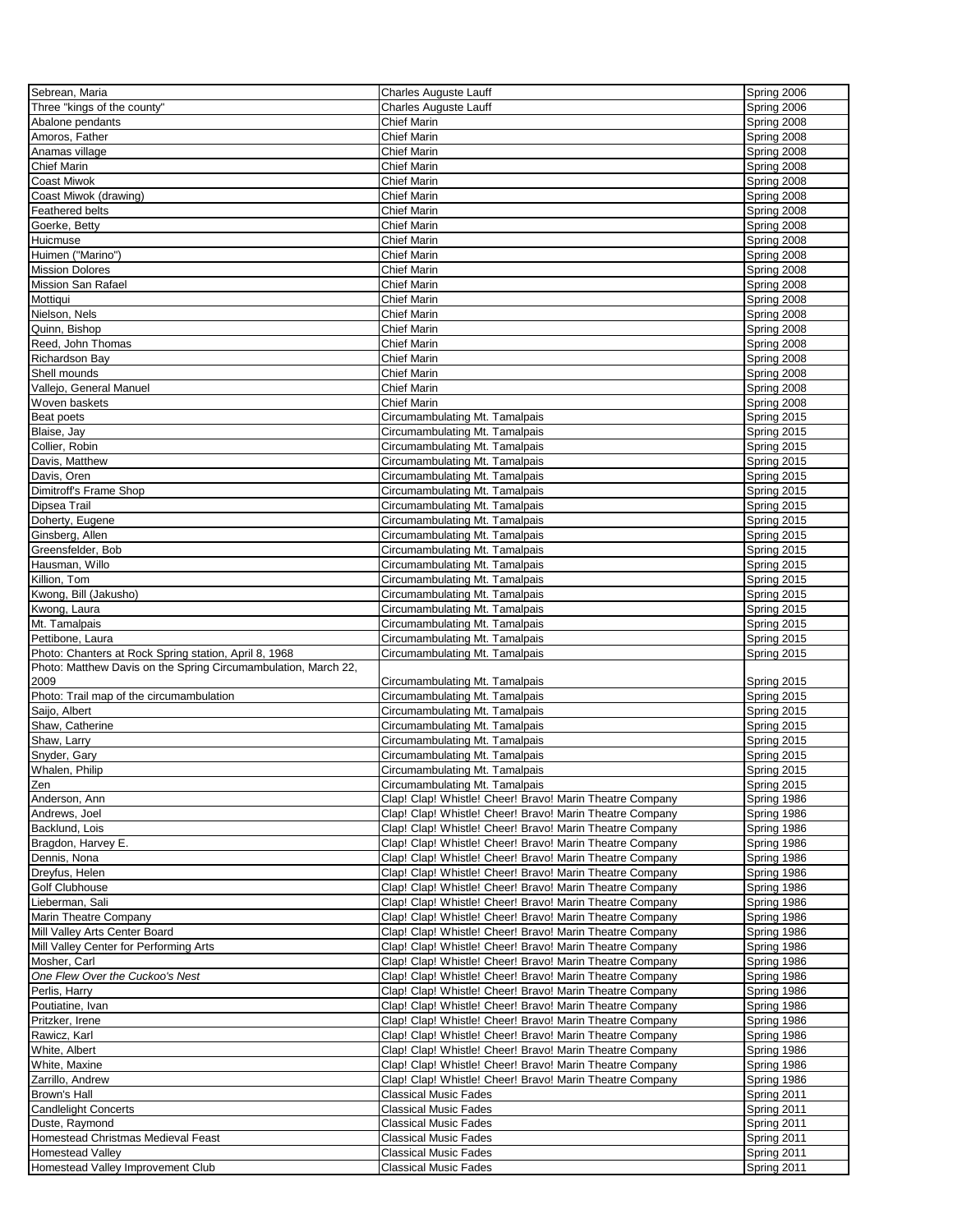| jazz festival                                                      | <b>Classical Music Fades</b>                                                                   | Spring 2011 |
|--------------------------------------------------------------------|------------------------------------------------------------------------------------------------|-------------|
| <b>Mozart Festival</b>                                             | <b>Classical Music Fades</b>                                                                   | Spring 2011 |
| Photo: Bach to Mozart Chamber Players at Brown's Hall              | <b>Classical Music Fades</b>                                                                   | Spring 2011 |
| Photo: Bach to Mozart Players in Stolte Grove                      | <b>Classical Music Fades</b>                                                                   | Spring 2011 |
| <b>Stolte Grove</b>                                                | <b>Classical Music Fades</b>                                                                   | Spring 2011 |
| Alpine Club                                                        | Collecting for the Future                                                                      | Spring 2017 |
| Coast Miwok                                                        | Collecting for the Future                                                                      | Spring 2017 |
| Dipsea Race                                                        | Collecting for the Future                                                                      | Spring 2017 |
|                                                                    |                                                                                                |             |
| <b>Historical Society Review</b>                                   | Collecting for the Future                                                                      | Spring 2017 |
| History Room opening ceremonies                                    | Collecting for the Future                                                                      | Spring 2017 |
| Little, Lucretia Hanson                                            | Collecting for the Future                                                                      | Spring 2017 |
| Mayfield, Cate                                                     | Collecting for the Future                                                                      | Spring 2017 |
| Mill Valley City Hall                                              | Collecting for the Future                                                                      | Spring 2017 |
| Mill Valley Historical Society                                     | Collecting for the Future                                                                      | Spring 2017 |
| Mill Valley Library Creekside Room                                 | Collecting for the Future                                                                      | Spring 2017 |
| Mill Valley Library Lucretia Little History Room                   | Collecting for the Future                                                                      | Spring 2017 |
| Mill Valley Record                                                 | Collecting for the Future                                                                      | Spring 2017 |
| Mill Valley: The Early Years                                       | Collecting for the Future                                                                      | Spring 2017 |
| Mt. Tamalpais & Muir Woods Railway                                 | Collecting for the Future                                                                      | Spring 2017 |
| Old Mill                                                           | Collecting for the Future                                                                      | Spring 2017 |
| Online collections website                                         | Collecting for the Future                                                                      | Spring 2017 |
| Photo: A collection of records, guest books and more from the West |                                                                                                |             |
| Point Inn                                                          | Collecting for the Future                                                                      | Spring 2017 |
| Photo: Mill Valley Little League score books, pennant, caps and    |                                                                                                |             |
| baseball contributed by donors to the History Room                 | Collecting for the Future                                                                      | Spring 2017 |
| Photo: View of the Lucretia Little History Room, with collection   |                                                                                                |             |
| artifacts on display                                               | Collecting for the Future                                                                      | Spring 2017 |
| Spitz, Barry                                                       | Collecting for the Future                                                                      | Spring 2017 |
| Tamalpais High School                                              | Collecting for the Future                                                                      | Spring 2017 |
| Walk Into History                                                  | Collecting for the Future                                                                      | Spring 2017 |
| Aoki, Toshio                                                       | Connections: A Family Tree of Japanese Design                                                  | Spring 2022 |
| Avare, Hyrum                                                       | Connections: A Family Tree of Japanese Design                                                  | Spring 2022 |
| Barsky, Alan                                                       | Connections: A Family Tree of Japanese Design                                                  | Spring 2022 |
| Barsky, Sylvia "Chipps" Newsom                                     | Connections: A Family Tree of Japanese Design                                                  | Spring 2022 |
| <b>Blithedale Canyon</b>                                           | Connections: A Family Tree of Japanese Design                                                  | Spring 2022 |
|                                                                    | Connections: A Family Tree of Japanese Design                                                  | Spring 2022 |
| Bonsai nursery                                                     | Connections: A Family Tree of Japanese Design                                                  | Spring 2022 |
| California Midwinter International Exposition of 1894              |                                                                                                |             |
| Camp Amache                                                        | Connections: A Family Tree of Japanese Design                                                  | Spring 2022 |
| Corte Madera Canyon                                                | Connections: A Family Tree of Japanese Design                                                  | Spring 2022 |
| Eugene Street garden                                               | Connections: A Family Tree of Japanese Design                                                  | Spring 2022 |
| Executive Order 9066                                               | Connections: A Family Tree of Japanese Design                                                  | Spring 2022 |
| G.T. Marsh & Co. Japanese Art Repository                           | Connections: A Family Tree of Japanese Design                                                  | Spring 2022 |
| Gonzalez, George                                                   | Connections: A Family Tree of Japanese Design                                                  | Spring 2022 |
| <b>Granada Relocation Center</b>                                   | Connections: A Family Tree of Japanese Design                                                  | Spring 2022 |
| Greenwood Tree                                                     | Connections: A Family Tree of Japanese Design                                                  | Spring 2022 |
| Hagiwara famly                                                     | Connections: A Family Tree of Japanese Design                                                  | Spring 2022 |
| Japanese gardens                                                   | Connections: A Family Tree of Japanese Design                                                  | Spring 2022 |
| Japanese Tea Garden                                                | Connections: A Family Tree of Japanese Design                                                  | Spring 2022 |
| Klyce, Al                                                          | Connections: A Family Tree of Japanese Design                                                  | Spring 2022 |
| Klyce, Harvey                                                      | Connections: A Family Tree of Japanese Design                                                  | Spring 2022 |
| Klyce, Mabel                                                       | Connections: A Family Tree of Japanese Design                                                  | Spring 2022 |
| Klyce, Melvin                                                      | Connections: A Family Tree of Japanese Design                                                  | Spring 2022 |
| Klyce, Shoko                                                       | Connections: A Family Tree of Japanese Design                                                  | Spring 2022 |
| Lane, Irving                                                       | Connections: A Family Tree of Japanese Design                                                  | Spring 2022 |
| Lane, Myrna                                                        | Connections: A Family Tree of Japanese Design                                                  | Spring 2022 |
| Makishima, Dennis                                                  | Connections: A Family Tree of Japanese Design                                                  | Spring 2022 |
| Marguerite Avenue                                                  | Connections: A Family Tree of Japanese Design                                                  | Spring 2022 |
| Marsh Drive                                                        | Connections: A Family Tree of Japanese Design                                                  | Spring 2022 |
| Marsh, George Turner                                               | Connections: A Family Tree of Japanese Design                                                  | Spring 2022 |
| Marsh, George Whiteside                                            |                                                                                                | Spring 2022 |
|                                                                    | Connections: A Family Tree of Japanese Design<br>Connections: A Family Tree of Japanese Design |             |
| Miyajima retreat                                                   |                                                                                                | Spring 2022 |
| Mount Tamalpais Scenic Railway                                     | Connections: A Family Tree of Japanese Design                                                  | Spring 2022 |
| Murase, Bob                                                        | Connections: A Family Tree of Japanese Design                                                  | Spring 2022 |
| Newsom Brothers (Architects)                                       | Connections: A Family Tree of Japanese Design                                                  | Spring 2022 |
| Newsom, Samuel                                                     | Connections: A Family Tree of Japanese Design                                                  | Spring 2022 |
| Newsom, Sylvia                                                     | Connections: A Family Tree of Japanese Design                                                  | Spring 2022 |
| Old Railroad Grade                                                 | Connections: A Family Tree of Japanese Design                                                  | Spring 2022 |
| Owl's Nest                                                         | Connections: A Family Tree of Japanese Design                                                  | Spring 2022 |
| Panama Pacific Internation Exposition of 1915                      | Connections: A Family Tree of Japanese Design                                                  | Spring 2022 |
| Photo: Al and Shoko Klyce, 2022. Photo by Abby Wasserman           | Connections: A Family Tree of Japanese Design                                                  | Spring 2022 |
| Photo: George Marsh's Japanese house, built in 1892. Courtesy of   |                                                                                                |             |
| Lucretia Little History Room, MVPL                                 | Connections: A Family Tree of Japanese Design                                                  | Spring 2022 |
| Photo: George Turner Marsh, undated.                               | Connections: A Family Tree of Japanese Design                                                  | Spring 2022 |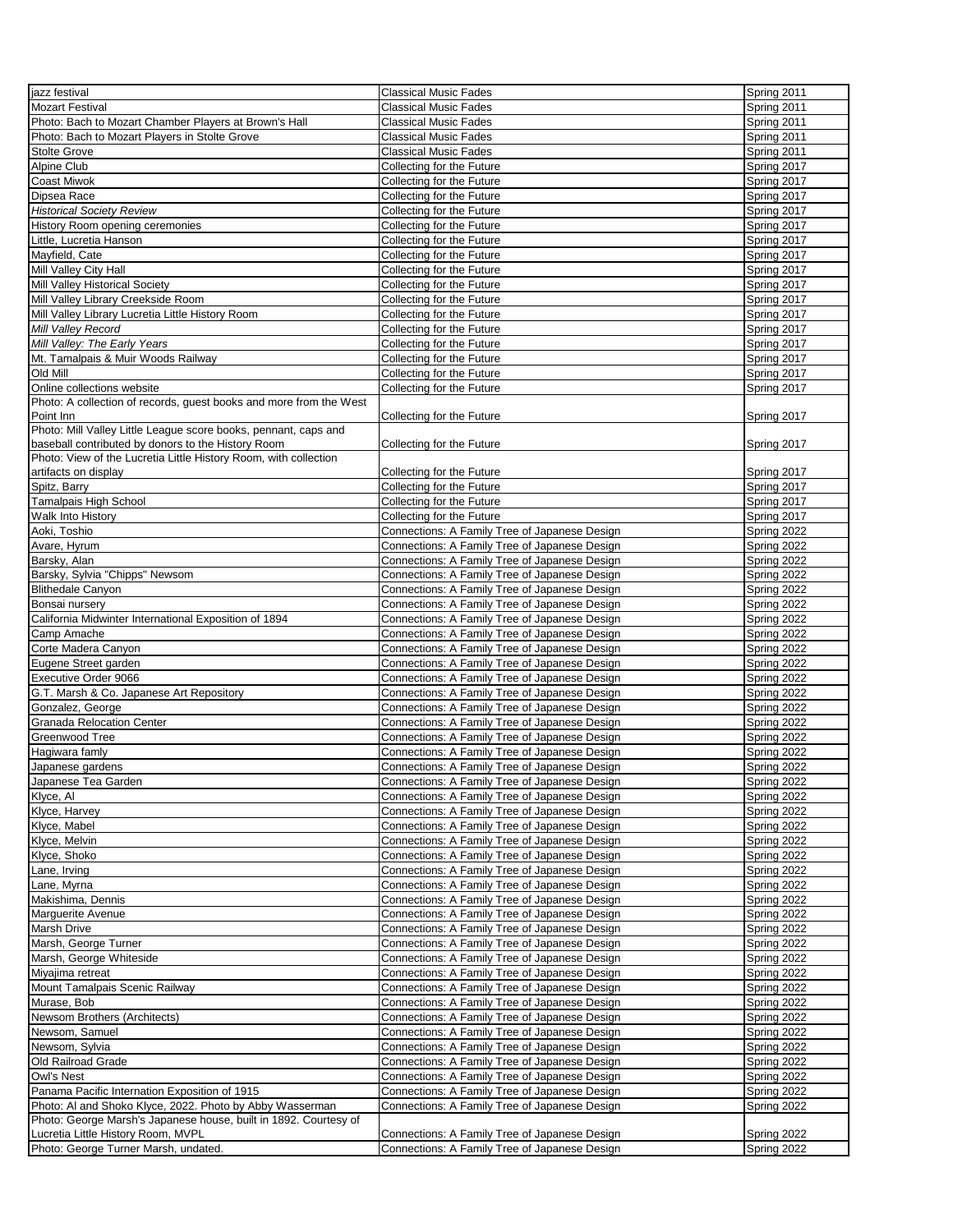| Photo: Stone steps leading to Ushimatsu Tashiro's gate on                                                         |                                               |                  |
|-------------------------------------------------------------------------------------------------------------------|-----------------------------------------------|------------------|
| Marquerite, Mill Valley, 2022. Photo by Steven Pitsenbarger                                                       | Connections: A Family Tree of Japanese Design | Spring 2022      |
|                                                                                                                   |                                               |                  |
|                                                                                                                   |                                               |                  |
| Photo: Sue and Ian Wilson's garden, undated, courtesy of Sue Wilson Connections: A Family Tree of Japanese Design |                                               | Spring 2022      |
| Photo: Sylvia and Sam'l Newsom in garden's bonsai nursery, c. 1951.                                               |                                               |                  |
| Courtesy of Sylvia Newsom Barksy                                                                                  | Connections: A Family Tree of Japanese Design | Spring 2022      |
| Photo: Tea house built by Al Klyce, 2022. Photo by Steven                                                         |                                               |                  |
| Pitsenbarger                                                                                                      | Connections: A Family Tree of Japanese Design | Spring 2022      |
| Photo: Ushimatsu Tashiro with his wife, children and neighbors, c.                                                |                                               |                  |
| 1920. Courtesy of Myrna and Irving Lane                                                                           | Connections: A Family Tree of Japanese Design |                  |
|                                                                                                                   |                                               | Spring 2022      |
| Photo: Wilson home in Mill Valley, undated. Photo courtesy of Sue                                                 |                                               |                  |
| Wilson                                                                                                            | Connections: A Family Tree of Japanese Design | Spring 2022      |
| Robinson Crusoe house                                                                                             | Connections: A Family Tree of Japanese Design | Spring 2022      |
| Shimoi, Yoshikuni                                                                                                 | Connections: A Family Tree of Japanese Design | Spring 2022      |
| Tashiro Takanobu                                                                                                  | Connections: A Family Tree of Japanese Design | Spring 2022      |
|                                                                                                                   |                                               |                  |
| Tashiro, Miyako (Margie)                                                                                          | Connections: A Family Tree of Japanese Design | Spring 2022      |
| Tashiro, Ushimatsu                                                                                                | Connections: A Family Tree of Japanese Design | Spring 2022      |
| Torri gate                                                                                                        | Connections: A Family Tree of Japanese Design | Spring 2022      |
| Watts, Alan                                                                                                       | Connections: A Family Tree of Japanese Design | Spring 2022      |
| Wilson, lan                                                                                                       | Connections: A Family Tree of Japanese Design | Spring 2022      |
|                                                                                                                   |                                               |                  |
| Wilson, Sue                                                                                                       | Connections: A Family Tree of Japanese Design | Spring 2022      |
| Zen Buddhism                                                                                                      | Connections: A Family Tree of Japanese Design | Spring 2022      |
|                                                                                                                   |                                               | Spring-Summer    |
| Camping in Mill Valley                                                                                            | Country Camping in 1890's Mill Valley         | 1980             |
|                                                                                                                   |                                               | Spring-Summer    |
| Photo: Camping in Mill Valley                                                                                     |                                               | 1980             |
|                                                                                                                   | Country Camping in 1890's Mill Valley         |                  |
| Photo: 1890 View of tracks along Miller                                                                           | Cover                                         | Spring 1979      |
| Photo: 1890's view of Lytton Square from the Bernard Steps                                                        | Cover                                         | Spring 1982      |
| Photo: 1929 San Francisco Bulletin headline for Mill Valley fire                                                  | Cover                                         | <b>Fall 1979</b> |
| Photo: Aerial view of Mill valley Garbage Company property, n.d.                                                  | Cover                                         | Spring 2017      |
| Photo: Camp Tamalpais                                                                                             | Cover                                         | Spring 1986      |
|                                                                                                                   |                                               |                  |
| Photo: Camping at Mr. Schmidt's, sepia print                                                                      | Cover                                         | Spring 1985      |
| Photo: Commuter Train coming into Mill Valley                                                                     | Cover                                         | Spring 2001      |
| Photo: Cypress Knoll, home of the Boyles, n.d.                                                                    | Cover                                         | Spring 2016      |
| Photo: Dr. Alexander and Alysse Warner                                                                            | Cover                                         | Spring 1991      |
|                                                                                                                   |                                               |                  |
| Photo: Engine No. 9 at the Lee Street Station c.1908                                                              | Cover                                         | Spring 2020      |
| Photo: Golden Gate Bridge from Pacific Overlook                                                                   | Cover                                         | Spring 2012      |
| Photo: Gravity car on descent to Muir Woods, c.1915                                                               | Cover                                         | Spring 1996      |
| Photo: H.F. Windrick, Mill Valley Junk Dealer, c.1920                                                             | Cover                                         | Spring 1993      |
| Photo: Hilaria Sanchez Reed Garcia, c.1863                                                                        | Cover                                         | Spring 1998      |
|                                                                                                                   |                                               |                  |
| Photo: Hong Wing Yuen, son of the founder of Suey Kee Market,                                                     |                                               |                  |
| 1913, courtesy of Jennie Hong Louie                                                                               | Cover                                         | Spring 2022      |
| Photo: James Alden Thompson, with children c.1894                                                                 | Cover                                         | Spring 1997      |
| Photo: Jefferson Airplane at the Magic Mountain Music Festival, June                                              |                                               |                  |
| 11, 1967                                                                                                          | Cover                                         | Spring 2011      |
| Photo: Jimmy Quinn and Throckmorton Avenue scene                                                                  | Cover                                         | Spring 2012      |
|                                                                                                                   |                                               |                  |
| Photo: Last commuter train at Sunnyside/Miller                                                                    | Cover                                         | Spring 2001      |
| Photo: Looking down Bernard on to Miller Avenue, after 1915                                                       | Cover                                         | Spring 1988      |
| Photo: Lytton Square from the Bernard Steps, c.1980                                                               | Cover                                         | Spring 1982      |
| Photo: Michael O'Shaughnessy, Chief Engineer, at the Tamalpais                                                    |                                               |                  |
| Land & Water Co                                                                                                   | Cover                                         | Spring 1990      |
|                                                                                                                   |                                               |                  |
| Photo: Mill Valley Town Hall c.early 1900s                                                                        | Cover                                         | Spring 2000      |
| Photo: Mt. Tamalpais                                                                                              | Cover                                         | December 1980    |
| Photo: Newly finished Mill Valley City Hall in 1937                                                               | Cover                                         | Spring 2015      |
| Photo: Outdoor Art Club                                                                                           | Cover                                         | Spring 1987      |
| Photo: Painting of Blithedale Canyon with Blithedale Hotel                                                        | Cover                                         | Summer-Fall 1981 |
|                                                                                                                   |                                               |                  |
|                                                                                                                   |                                               |                  |
| Photo: Start of Women's Dipsea Hike in downtown Mill Valley, 1920                                                 | Cover                                         | Spring 2018      |
| Photo: Tamalpais Park School class picture, 1910. Josie Lenhart is                                                |                                               |                  |
| the teacher standing behind her students                                                                          | Cover                                         | Spring 1989      |
| Photo: Tamalpais, Painting by Ray Strong (no date). In the Lucretia                                               |                                               |                  |
| Little History Room Collection                                                                                    | Cover                                         | Spring 2014      |
|                                                                                                                   |                                               |                  |
| Photo: The amphitheater on Mt. Tamalpais, site of the annual                                                      |                                               |                  |
| Mountain Play, April 7, 2013                                                                                      | Cover                                         | Spring 2013      |
| Photo: The Old Mill, 1890                                                                                         | Cover                                         | Spring 1992      |
| Photo: The Outdoor Art Club                                                                                       | Cover                                         | Spring 2002      |
| Photo: Throckmorton Ave with Tamalpais in distance                                                                | Cover                                         | Spring 1984      |
|                                                                                                                   |                                               | Spring-Summer    |
| Photo: Turn of the century view of Mill Valley from future site of Tam High                                       |                                               |                  |
| School                                                                                                            | Cover                                         | 1980             |
|                                                                                                                   |                                               |                  |
| Photo: Vasco bartender and Marin General nurse Elizabeth Eizaguirre Cover                                         |                                               | Spring 2012      |
| Photo: Volunteer firemen fleeing flames, 1929                                                                     | Cover                                         | Spring 2004      |
| Photo: William Lorenzo Patterson, 1891-1980, was the first Black                                                  |                                               |                  |
| graduate of Tam High School in 1911                                                                               | Cover                                         |                  |
|                                                                                                                   |                                               |                  |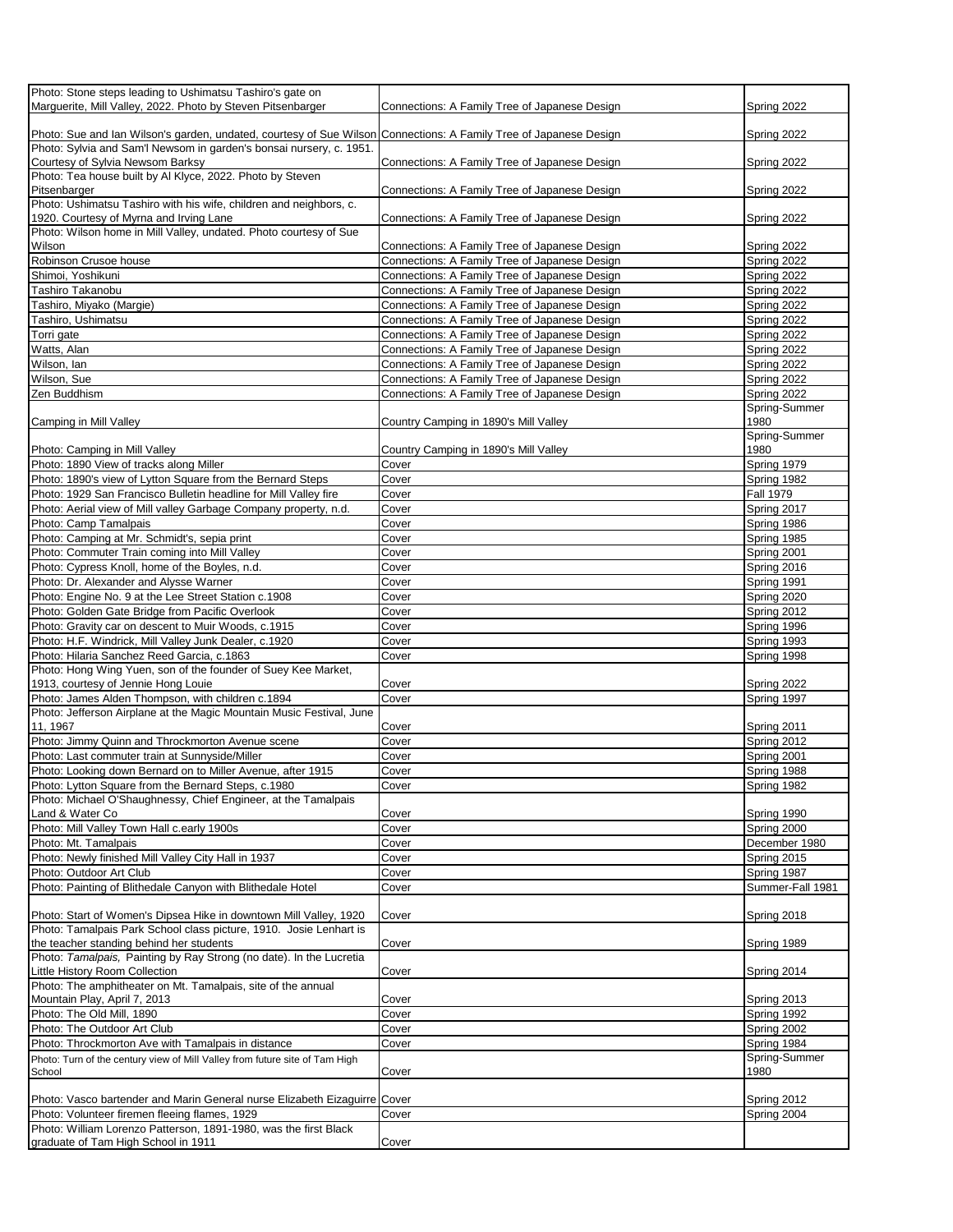| The Harry Okubara family in the mid-1920s at 304 Montford                                  |                                                                                                          |                            |
|--------------------------------------------------------------------------------------------|----------------------------------------------------------------------------------------------------------|----------------------------|
| Avenue, their home in Homestead Valley                                                     | Cover                                                                                                    | Spring 2019                |
| The Maples and Gardner family (photo)                                                      | Cover                                                                                                    | Spring 1999                |
| Thompson, James (Jim)                                                                      | Cover                                                                                                    | Spring 1997                |
| Thompson, Margaret                                                                         | Cover                                                                                                    | Spring 1997                |
| Thompson, Teresa                                                                           | Cover                                                                                                    | Spring 1997                |
| Bern, Joe<br>Marshall, Joe                                                                 | Cover Photo<br>Cover Photo                                                                               | Spring 2020<br>Spring 2020 |
| 30 Forrest Avenue                                                                          | Craftsman, Bungalow & Shingle Style Houses                                                               | Spring 1998                |
| 35, 37, 45, 99 Sycamore Avenue                                                             | Craftsman, Bungalow & Shingle Style Houses                                                               | Spring 1998                |
| 471 Throckmorton Avenue                                                                    | Craftsman, Bungalow & Shingle Style Houses                                                               | Spring 1998                |
| 86 Sunnyside Avenue                                                                        | Craftsman, Bungalow & Shingle Style Houses                                                               | Spring 1998                |
| Aitchison family                                                                           | Craftsman, Bungalow & Shingle Style Houses                                                               | Spring 1998                |
| Arts & Crafts Movement                                                                     | Craftsman, Bungalow & Shingle Style Houses                                                               | Spring 1998                |
| Bassett, Edward (Chuck)                                                                    | Craftsman, Bungalow & Shingle Style Houses                                                               | Spring 1998                |
| Bay Area School Shingle style                                                              | Craftsman, Bungalow & Shingle Style Houses                                                               | Spring 1998                |
| Brown shingle bungalow, 110 Sunnyside Avenue (photo)                                       | Craftsman, Bungalow & Shingle Style Houses                                                               | Spring 1998                |
| <b>Bungalows</b>                                                                           | Craftsman, Bungalow & Shingle Style Houses                                                               | Spring 1998                |
| California bungalows                                                                       | Craftsman, Bungalow & Shingle Style Houses                                                               | Spring 1998                |
| Craftsman style                                                                            | Craftsman, Bungalow & Shingle Style Houses                                                               | Spring 1998                |
| Evans House at 100 Summit Avenue                                                           | Craftsman, Bungalow & Shingle Style Houses                                                               | Spring 1998                |
| Jacobs, Jonathon                                                                           | Craftsman, Bungalow & Shingle Style Houses                                                               | Spring 1998                |
| Jones, M. Dean                                                                             | Craftsman, Bungalow & Shingle Style Houses                                                               | Spring 1998                |
| Kleist, Arch                                                                               | Craftsman, Bungalow & Shingle Style Houses                                                               | Spring 1998                |
| Klyce, Harvey                                                                              | Craftsman, Bungalow & Shingle Style Houses                                                               | Spring 1998                |
| Lennon, Judge                                                                              | Craftsman, Bungalow & Shingle Style Houses                                                               | Spring 1998                |
| Mullgardt, Louis Christian<br>Olson, Ron                                                   | Craftsman, Bungalow & Shingle Style Houses<br>Craftsman, Bungalow & Shingle Style Houses                 | Spring 1998<br>Spring 1998 |
| Photo: Brown shingle bungalow, 102 Sunnyside Avenue, c.1908                                | Craftsman, Bungalow & Shingle Style Houses                                                               | Spring 1998                |
| Photo: Brown shingle style, 86 Sunnyside Avenue, c.1907                                    | Craftsman, Bungalow & Shingle Style Houses                                                               | Spring 1998                |
| Photo: California Craftsman bungalow, 42 Sycamore Avenue                                   | Craftsman, Bungalow & Shingle Style Houses                                                               | Spring 1998                |
| Photo: California Craftsman bungalow, 57 Sycamore Avenue                                   | Craftsman, Bungalow & Shingle Style Houses                                                               | Spring 1998                |
| Photo: Craftsman living room, 1905                                                         | Craftsman, Bungalow & Shingle Style Houses                                                               | Spring 1998                |
| Photo: Craftsman style fireside nook, 1905                                                 | Craftsman, Bungalow & Shingle Style Houses                                                               | Spring 1998                |
| Photo: Shingle Craftsman, 35 Sycamore, c.1906                                              | Craftsman, Bungalow & Shingle Style Houses                                                               | Spring 1998                |
| Photo: Shingle style, 45 Sycamore, c.1906                                                  | Craftsman, Bungalow & Shingle Style Houses                                                               | Spring 1998                |
| Photo: Stickley Craftsman Style chair                                                      | Craftsman, Bungalow & Shingle Style Houses                                                               | Spring 1998                |
|                                                                                            |                                                                                                          |                            |
| Roux, George L.                                                                            | Craftsman, Bungalow & Shingle Style Houses                                                               | Spring 1998                |
| Shingle style                                                                              | Craftsman, Bungalow & Shingle Style Houses                                                               | Spring 1998                |
| Stickley, Gustav                                                                           | Craftsman, Bungalow & Shingle Style Houses                                                               | Spring 1998                |
| The Craftsman (magazine)                                                                   | Craftsman, Bungalow & Shingle Style Houses                                                               | Spring 1998                |
| Almcrantz, Al                                                                              | Crime Fighters - The Mill Valley Police Department                                                       | Spring 2007                |
| <b>Bombs</b>                                                                               | Crime Fighters - The Mill Valley Police Department                                                       | Spring 2007                |
| Chief of Police                                                                            | Crime Fighters - The Mill Valley Police Department                                                       | Spring 2007                |
| Chief of Police and Fire                                                                   | Crime Fighters - The Mill Valley Police Department                                                       | Spring 2007                |
| Constable                                                                                  | Crime Fighters - The Mill Valley Police Department                                                       | Spring 2007                |
| Crime rate                                                                                 | Crime Fighters - The Mill Valley Police Department                                                       | Spring 2007                |
| Deputy sheriff                                                                             | Crime Fighters - The Mill Valley Police Department                                                       | Spring 2007                |
| Ellsberg, Daniel<br>FBI                                                                    | Crime Fighters - The Mill Valley Police Department<br>Crime Fighters - The Mill Valley Police Department | Spring 2007<br>Spring 2007 |
| Haley, Judge Harold                                                                        | Crime Fighters - The Mill Valley Police Department                                                       | Spring 2007                |
| Holmbee, Ted                                                                               | Crime Fighters - The Mill Valley Police Department                                                       | Spring 2007                |
| Jagtown                                                                                    | Crime Fighters - The Mill Valley Police Department                                                       | Spring 2007                |
| Lucretia Little History Room                                                               | Crime Fighters - The Mill Valley Police Department                                                       | Spring 2007                |
| Marijuana                                                                                  | Crime Fighters - The Mill Valley Police Department                                                       | Spring 2007                |
| Marin County Civic Center shootout                                                         | Crime Fighters - The Mill Valley Police Department                                                       | Spring 2007                |
| Marshall                                                                                   | Crime Fighters - The Mill Valley Police Department                                                       | Spring 2007                |
| McClain, James                                                                             | Crime Fighters - The Mill Valley Police Department                                                       | Spring 2007                |
| McCurdy, Alex                                                                              | Crime Fighters - The Mill Valley Police Department                                                       | Spring 2007                |
| McDonald, James                                                                            | Crime Fighters - The Mill Valley Police Department                                                       | Spring 2007                |
| McGowan, James                                                                             | Crime Fighters - The Mill Valley Police Department                                                       | Spring 2007                |
| Mill Valley City Hall                                                                      | Crime Fighters - The Mill Valley Police Department                                                       | Spring 2007                |
| Mill Valley Police Department                                                              | Crime Fighters - The Mill Valley Police Department                                                       | Spring 2007                |
| Mosher, Carl<br>Murder                                                                     | Crime Fighters - The Mill Valley Police Department                                                       | Spring 2007                |
| <b>MVPD</b>                                                                                | Crime Fighters - The Mill Valley Police Department<br>Crime Fighters - The Mill Valley Police Department | Spring 2007<br>Spring 2007 |
| Oral histories                                                                             | Crime Fighters - The Mill Valley Police Department                                                       | Spring 2007                |
| Photo: Alexander McCurdy, 1934                                                             | Crime Fighters - The Mill Valley Police Department                                                       | Spring 2007                |
| Photo: Chief Jim McGowan and policemen Joe Canet, Albert Canet,                            |                                                                                                          |                            |
| Harold Henry, Charles McCourtney, H.Tomlinson, Ben Hartwell,                               |                                                                                                          |                            |
| Swonger, 1943                                                                              | Crime Fighters - The Mill Valley Police Department                                                       | Spring 2007                |
| Photo: Chief Jim McGowan and policemen Lee Sellers, Charles<br>McCourtney, Joe Canet, 1947 | Crime Fighters - The Mill Valley Police Department                                                       | Spring 2007                |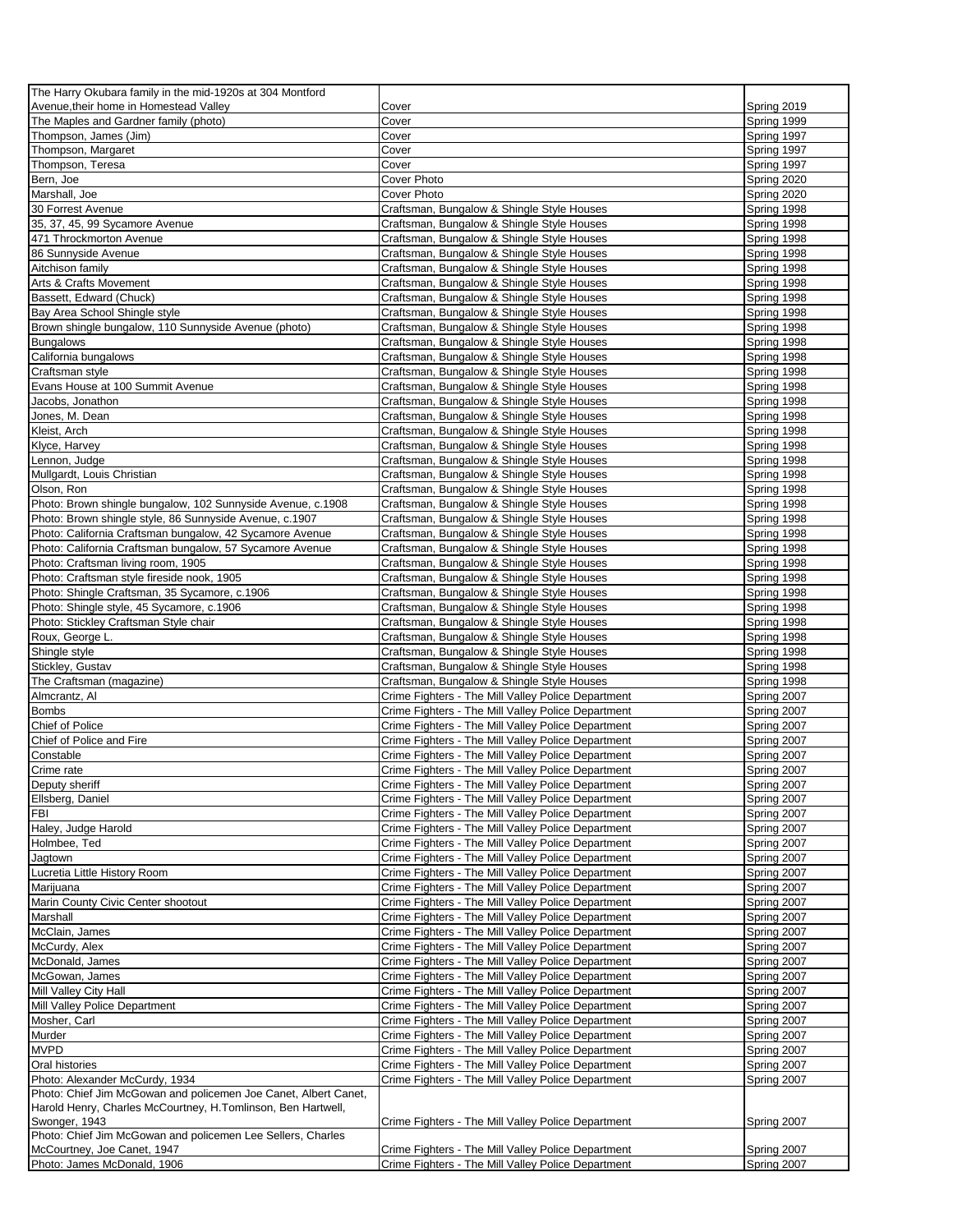| Photo: Memo from Chief James McGowan to Mill Valley City                |                                                                     |             |
|-------------------------------------------------------------------------|---------------------------------------------------------------------|-------------|
| Manager, Al Almcrantz, 1953                                             | Crime Fighters - The Mill Valley Police Department                  | Spring 2007 |
|                                                                         |                                                                     |             |
| Photo: Police Chief Dan Terzich and Officer William Walsh, 1964         | Crime Fighters - The Mill Valley Police Department                  | Spring 2007 |
| Photo: Police Chief Dan Terzich, convict James McClain and Judge Harold |                                                                     |             |
| <b>Haley, 1970</b>                                                      | Crime Fighters - The Mill Valley Police Department                  | Spring 2007 |
| Photo: Police Chief William Walsh, 1970                                 | Crime Fighters - The Mill Valley Police Department                  | Spring 2007 |
| Police car                                                              | Crime Fighters - The Mill Valley Police Department                  | Spring 2007 |
| Public safety building                                                  | Crime Fighters - The Mill Valley Police Department                  | Spring 2007 |
| Racial awareness                                                        | Crime Fighters - The Mill Valley Police Department                  | Spring 2007 |
| Racially motivated fights                                               | Crime Fighters - The Mill Valley Police Department                  | Spring 2007 |
| Saloons                                                                 | Crime Fighters - The Mill Valley Police Department                  | Spring 2007 |
|                                                                         |                                                                     |             |
| Spitz, Barry                                                            | Crime Fighters - The Mill Valley Police Department                  | Spring 2007 |
| Summer camps                                                            | Crime Fighters - The Mill Valley Police Department                  | Spring 2007 |
| Tax collector                                                           | Crime Fighters - The Mill Valley Police Department                  | Spring 2007 |
| Terzich, Dan                                                            | Crime Fighters - The Mill Valley Police Department                  | Spring 2007 |
| <b>Trailside Killer</b>                                                 | Crime Fighters - The Mill Valley Police Department                  | Spring 2007 |
| <b>Volstead Amendment (Prohibition)</b>                                 | Crime Fighters - The Mill Valley Police Department                  | Spring 2007 |
| Walsh, Bill                                                             | Crime Fighters - The Mill Valley Police Department                  | Spring 2007 |
| California laurel tree                                                  | Cross-ties: Chinese Workers and the Laurel Tie                      | Spring 2020 |
| Central Pacific Railroad                                                | Cross-ties: Chinese Workers and the Laurel Tie                      | Spring 2020 |
| Ceremonial cross-tie                                                    |                                                                     |             |
|                                                                         | Cross-ties: Chinese Workers and the Laurel Tie                      | Spring 2020 |
| Chinese Historical Society of America                                   | Cross-ties: Chinese Workers and the Laurel Tie                      | Spring 2020 |
| Chinese workers                                                         | Cross-ties: Chinese Workers and the Laurel Tie                      | Spring 2020 |
| Flynn, Hillary                                                          | Cross-ties: Chinese Workers and the Laurel Tie                      | Spring 2020 |
| Fong, Lotus                                                             | Cross-ties: Chinese Workers and the Laurel Tie                      | Spring 2020 |
| <b>Ghosts of Gold Mountain</b>                                          | Cross-ties: Chinese Workers and the Laurel Tie                      | Spring 2020 |
| Goerke, Betty                                                           | Cross-ties: Chinese Workers and the Laurel Tie                      | Spring 2020 |
| Golden Spike                                                            | Cross-ties: Chinese Workers and the Laurel Tie                      | Spring 2020 |
| Hewes, David                                                            | Cross-ties: Chinese Workers and the Laurel Tie                      | Spring 2020 |
| <b>Laurel Tie</b>                                                       | Cross-ties: Chinese Workers and the Laurel Tie                      | Spring 2020 |
|                                                                         |                                                                     | Spring 2020 |
| McInnes, John                                                           | Cross-ties: Chinese Workers and the Laurel Tie                      |             |
| Mill Valley & Mt. Tamalpais Scenic Railway                              | Cross-ties: Chinese Workers and the Laurel Tie                      | Spring 2020 |
| Mill Valley Property Owners Association                                 | Cross-ties: Chinese Workers and the Laurel Tie                      | Spring 2020 |
| North Pacific Coast Railroad                                            | Cross-ties: Chinese Workers and the Laurel Tie                      | Spring 2020 |
| O'Shaughnessy, Michael                                                  | Cross-ties: Chinese Workers and the Laurel Tie                      | Spring 2020 |
| Photo: Central Pacific tie and track laying, Humboldt Plains, Nevada,   |                                                                     |             |
| 1868                                                                    | Cross-ties: Chinese Workers and the Laurel Tie                      | Spring 2020 |
| Photo: Ceremony for completion of the Transcontinental Railroad,        |                                                                     |             |
| May 10, 1869                                                            | Cross-ties: Chinese Workers and the Laurel Tie                      | Spring 2020 |
| Photo: Chinese camp at end of Track, between 1862 and 1869              | Cross-ties: Chinese Workers and the Laurel Tie                      | Spring 2020 |
| Photo: David Hewes, undated                                             | Cross-ties: Chinese Workers and the Laurel Tie                      | Spring 2020 |
| Photo: Descendants of Chinese railroad workers after May 10, 2019       |                                                                     |             |
| anniversary ceremonies at Promontory Point, Utah                        | Cross-ties: Chinese Workers and the Laurel Tie                      | Spring 2020 |
| Photo: East Portal of Summit Tunnel, Transcontinental Railway,          |                                                                     |             |
|                                                                         |                                                                     |             |
| undated                                                                 | Cross-ties: Chinese Workers and the Laurel Tie                      | Spring 2020 |
| Photo: J. Patrick Goggins and Norman Ten, members of the Chinese        |                                                                     |             |
| Railroad Workers Descendants Association, lift a giant gold spike,      |                                                                     |             |
| May 10, 2019                                                            | Cross-ties: Chinese Workers and the Laurel Tie                      | Spring 2020 |
| Photo: Replica of the 7 1/2 foot Laurel Tie with silver plaque          | Cross-ties: Chinese Workers and the Laurel Tie                      | Spring 2020 |
| Photo: Surviving Central Pacific Chinamen, 1919                         | Cross-ties: Chinese Workers and the Laurel Tie                      | Spring 2020 |
| Spitz, Barry                                                            | Cross-ties: Chinese Workers and the Laurel Tie                      | Spring 2020 |
| <b>Transcontinental Railroad</b>                                        | Cross-ties: Chinese Workers and the Laurel Tie                      | Spring 2020 |
| Breuer, Henry J.                                                        | Designing Clothes, The Musical                                      | Spring 2013 |
| <b>Civilian Conservation Corps</b>                                      | Designing Clothes, The Musical                                      | Spring 2013 |
|                                                                         |                                                                     |             |
| Clothes                                                                 | Designing Clothes, The Musical                                      | Spring 2013 |
| Coffin, Rev. William Sloane                                             | Designing Clothes, The Musical                                      | Spring 2013 |
| Hedgepeth, William                                                      | Designing Clothes, The Musical                                      | Spring 2013 |
| Kertesz, Kathy                                                          | Designing Clothes, The Musical                                      | Spring 2013 |
| Lehmann, Jay                                                            | Designing Clothes, The Musical                                      | Spring 2013 |
| Leonard, George                                                         | Designing Clothes, The Musical                                      | Spring 2013 |
| Mountain Play Association                                               | Designing Clothes, The Musical                                      | Spring 2013 |
| Mt. Tamalpais amphitheater                                              | Designing Clothes, The Musical                                      | Spring 2013 |
| Murphy, Michael                                                         | Designing Clothes, The Musical                                      | Spring 2013 |
| Photo: "Clothes" collaborators: Steve Riffkin, Marilyn Smith, Susan     |                                                                     |             |
|                                                                         |                                                                     | Spring 2013 |
| Trott, George Leonard                                                   | Designing Clothes, The Musical                                      |             |
| Riffkin, Steve                                                          | Designing Clothes, The Musical                                      | Spring 2013 |
| Shenefield, Claudia                                                     | Designing Clothes, The Musical                                      | Spring 2013 |
| Smith, Marilyn                                                          | Designing Clothes, The Musical                                      | Spring 2013 |
| Swanson, Michelle                                                       | Designing Clothes, The Musical                                      | Spring 2013 |
| The Emperor's New Clothes                                               | Designing Clothes, The Musical                                      | Spring 2013 |
| Trott, Susan                                                            | Designing Clothes, The Musical                                      | Spring 2013 |
| Barnard, Jean                                                           | Discovering History: The Preservation of Mill Valley's Public Lands | Spring 2016 |
| Bassett, Dory                                                           | Discovering History: The Preservation of Mill Valley's Public Lands | Spring 2016 |
| Behr, Peter                                                             | Discovering History: The Preservation of Mill Valley's Public Lands | Spring 2016 |
|                                                                         |                                                                     |             |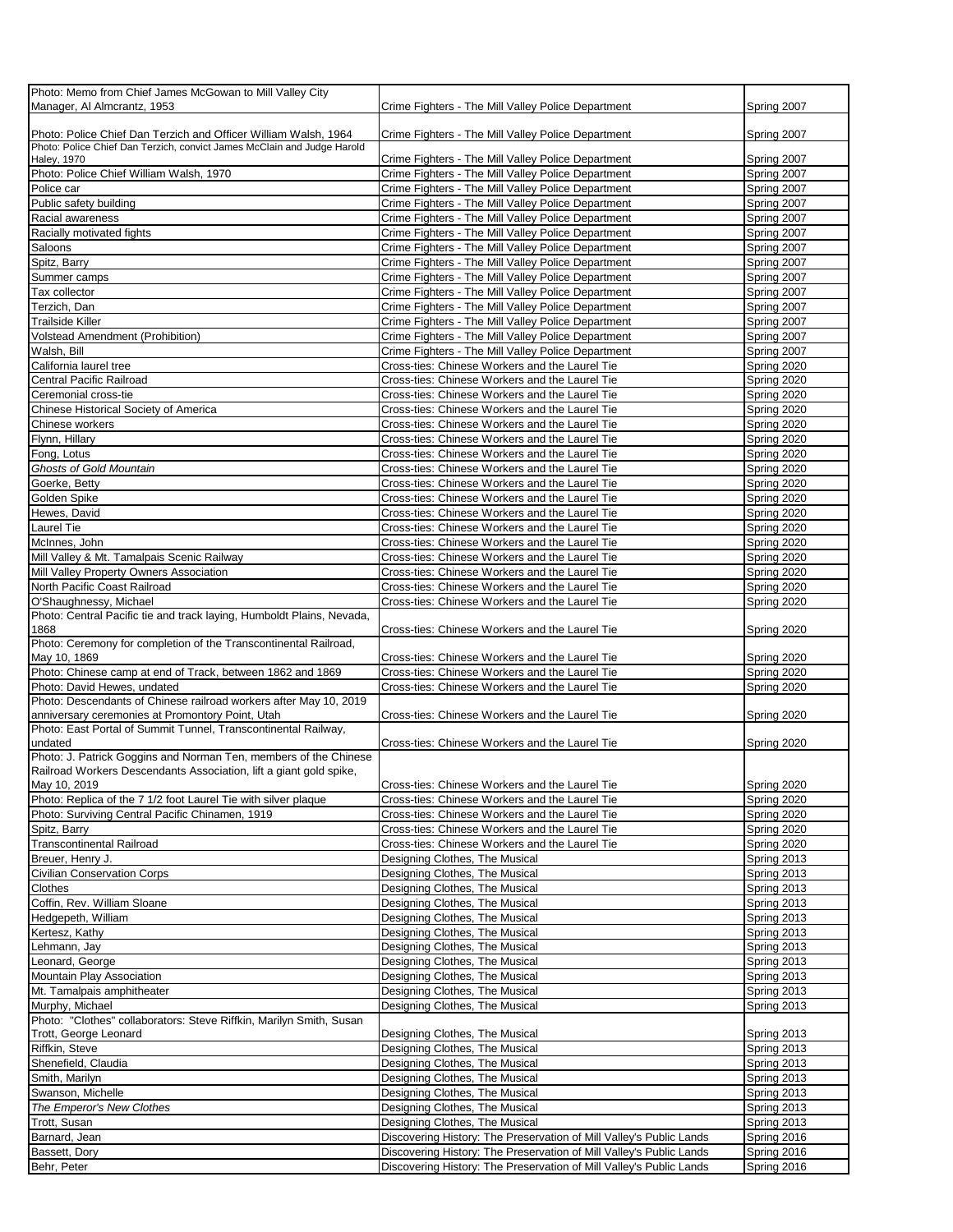| <b>Blithedale Summit</b>                                                         | Discovering History: The Preservation of Mill Valley's Public Lands                                            | Spring 2016 |
|----------------------------------------------------------------------------------|----------------------------------------------------------------------------------------------------------------|-------------|
| Boessenecker, Joan                                                               | Discovering History: The Preservation of Mill Valley's Public Lands                                            | Spring 2016 |
| Bolinas Lagoon                                                                   | Discovering History: The Preservation of Mill Valley's Public Lands                                            | Spring 2016 |
| <b>Bothin Marsh</b>                                                              | Discovering History: The Preservation of Mill Valley's Public Lands                                            | Spring 2016 |
| <b>Boyle Park</b>                                                                | Discovering History: The Preservation of Mill Valley's Public Lands                                            | Spring 2016 |
| Brazil-Souza ranch                                                               | Discovering History: The Preservation of Mill Valley's Public Lands                                            | Spring 2016 |
| Camino Alto Open Space District                                                  | Discovering History: The Preservation of Mill Valley's Public Lands                                            | Spring 2016 |
| Capron, Robert                                                                   | Discovering History: The Preservation of Mill Valley's Public Lands                                            | Spring 2016 |
| Conservation                                                                     | Discovering History: The Preservation of Mill Valley's Public Lands                                            | Spring 2016 |
| Dennis, Nona                                                                     | Discovering History: The Preservation of Mill Valley's Public Lands                                            | Spring 2016 |
| <b>Environmental Forum of Marin</b>                                              | Discovering History: The Preservation of Mill Valley's Public Lands                                            | Spring 2016 |
| Fairley, Lincoln                                                                 | Discovering History: The Preservation of Mill Valley's Public Lands                                            | Spring 2016 |
| Ferguson, Doug                                                                   | Discovering History: The Preservation of Mill Valley's Public Lands                                            | Spring 2016 |
| <b>Four Corners</b>                                                              | Discovering History: The Preservation of Mill Valley's Public Lands                                            | Spring 2016 |
| Golden Gate National Recreation Area                                             | Discovering History: The Preservation of Mill Valley's Public Lands                                            | Spring 2016 |
| Griffen, L. Martin                                                               | Discovering History: The Preservation of Mill Valley's Public Lands                                            | Spring 2016 |
| Haiken, Marvin                                                                   | Discovering History: The Preservation of Mill Valley's Public Lands                                            | Spring 2016 |
| Homestead Hill                                                                   | Discovering History: The Preservation of Mill Valley's Public Lands                                            | Spring 2016 |
| Homestead Valley Land Trust                                                      | Discovering History: The Preservation of Mill Valley's Public Lands                                            | Spring 2016 |
| Johnson, Huey                                                                    | Discovering History: The Preservation of Mill Valley's Public Lands                                            | Spring 2016 |
| Kearney, Nello                                                                   | Discovering History: The Preservation of Mill Valley's Public Lands                                            | Spring 2016 |
| Kent, William                                                                    |                                                                                                                | Spring 2016 |
| Marin Audubon Society                                                            | Discovering History: The Preservation of Mill Valley's Public Lands                                            | Spring 2016 |
|                                                                                  | Discovering History: The Preservation of Mill Valley's Public Lands                                            |             |
| Marin Conservation League (MCL)<br><b>Marin Headlands</b>                        | Discovering History: The Preservation of Mill Valley's Public Lands                                            | Spring 2016 |
|                                                                                  | Discovering History: The Preservation of Mill Valley's Public Lands                                            | Spring 2016 |
| Marin Municipal Water District                                                   | Discovering History: The Preservation of Mill Valley's Public Lands                                            | Spring 2016 |
| Marincello                                                                       | Discovering History: The Preservation of Mill Valley's Public Lands                                            | Spring 2016 |
| Meyer, Amy                                                                       | Discovering History: The Preservation of Mill Valley's Public Lands                                            | Spring 2016 |
| Mill Valley Open Space                                                           | Discovering History: The Preservation of Mill Valley's Public Lands                                            | Spring 2016 |
| MMWD Watershed Plan                                                              | Discovering History: The Preservation of Mill Valley's Public Lands                                            | Spring 2016 |
| Mt. Tamalpais                                                                    | Discovering History: The Preservation of Mill Valley's Public Lands                                            | Spring 2016 |
| Mt. Tamalpais State Park                                                         | Discovering History: The Preservation of Mill Valley's Public Lands                                            | Spring 2016 |
| Mt. Tamalpais Studey Committee                                                   | Discovering History: The Preservation of Mill Valley's Public Lands                                            | Spring 2016 |
| Muir Woods National Monument                                                     | Discovering History: The Preservation of Mill Valley's Public Lands                                            | Spring 2016 |
| Nature Conservancy                                                               | Discovering History: The Preservation of Mill Valley's Public Lands                                            | Spring 2016 |
| North Ridge                                                                      | Discovering History: The Preservation of Mill Valley's Public Lands                                            | Spring 2016 |
| One Tam                                                                          | Discovering History: The Preservation of Mill Valley's Public Lands                                            | Spring 2016 |
| Outdoor Art Club                                                                 | Discovering History: The Preservation of Mill Valley's Public Lands                                            | Spring 2016 |
| Panoramic Ridge                                                                  | Discovering History: The Preservation of Mill Valley's Public Lands                                            | Spring 2016 |
| Photo: Marin Conservation League brochure                                        | Discovering History: The Preservation of Mill Valley's Public Lands                                            | Spring 2016 |
| Photo: Mt. Tamalpais and environs                                                | Discovering History: The Preservation of Mill Valley's Public Lands                                            | Spring 2016 |
| Photo: Nello Elizabeth Kearney, June 1978                                        | Discovering History: The Preservation of Mill Valley's Public Lands                                            | Spring 2016 |
| Richardson Bay                                                                   | Discovering History: The Preservation of Mill Valley's Public Lands                                            | Spring 2016 |
| Rider, J. Alfred                                                                 | Discovering History: The Preservation of Mill Valley's Public Lands                                            | Spring 2016 |
| Rosen, Marty                                                                     | Discovering History: The Preservation of Mill Valley's Public Lands                                            | Spring 2016 |
| Ross, Sandy                                                                      | Discovering History: The Preservation of Mill Valley's Public Lands                                            | Spring 2016 |
| Sierra Club                                                                      | Discovering History: The Preservation of Mill Valley's Public Lands                                            | Spring 2016 |
| Simms, Kent                                                                      | Discovering History: The Preservation of Mill Valley's Public Lands                                            | Spring 2016 |
| Spitz, Barry                                                                     | Discovering History: The Preservation of Mill Valley's Public Lands                                            | Spring 2016 |
| <b>Steep Ravine</b>                                                              | Discovering History: The Preservation of Mill Valley's Public Lands                                            | Spring 2016 |
| <b>Tamalpais Conservation Club</b>                                               | Discovering History: The Preservation of Mill Valley's Public Lands                                            | Spring 2016 |
| Tennessee Valley                                                                 | Discovering History: The Preservation of Mill Valley's Public Lands                                            | Spring 2016 |
| Terwilliger, Elizabeth                                                           | Discovering History: The Preservation of Mill Valley's Public Lands                                            | Spring 2016 |
| Wellman, Gracie Finn                                                             | Discovering History: The Preservation of Mill Valley's Public Lands                                            | Spring 2016 |
| Brown's Hall                                                                     | Disease and Unease: Mill Valley Epidemics in the Past                                                          | Spring 2020 |
| Colored Butterfly Bluebirds of Homestead School                                  |                                                                                                                |             |
|                                                                                  | Disease and Unease: Mill Valley Epidemics in the Past                                                          | Spring 2020 |
|                                                                                  |                                                                                                                |             |
| Compton, Jean                                                                    | Disease and Unease: Mill Valley Epidemics in the Past<br>Disease and Unease: Mill Valley Epidemics in the Past | Spring 2020 |
| Dupree, Roger                                                                    |                                                                                                                | Spring 2020 |
| Edna Maguire School                                                              | Disease and Unease: Mill Valley Epidemics in the Past                                                          | Spring 2020 |
| Gelardi, Frank                                                                   | Disease and Unease: Mill Valley Epidemics in the Past<br>Disease and Unease: Mill Valley Epidemics in the Past | Spring 2020 |
| Held, James<br><b>Homestead Kids Carnival</b>                                    |                                                                                                                | Spring 2020 |
| <b>Homestead School</b>                                                          | Disease and Unease: Mill Valley Epidemics in the Past                                                          | Spring 2020 |
|                                                                                  | Disease and Unease: Mill Valley Epidemics in the Past                                                          | Spring 2020 |
| <b>Homestead Valley</b>                                                          | Disease and Unease: Mill Valley Epidemics in the Past                                                          | Spring 2020 |
| Influenza                                                                        | Disease and Unease: Mill Valley Epidemics in the Past                                                          | Spring 2020 |
| Johnson, Dorothy                                                                 | Disease and Unease: Mill Valley Epidemics in the Past<br>Disease and Unease: Mill Valley Epidemics in the Past | Spring 2020 |
| <b>Lytton Square</b>                                                             |                                                                                                                | Spring 2020 |
| March of Dimes                                                                   | Disease and Unease: Mill Valley Epidemics in the Past                                                          | Spring 2020 |
| Mill Valley Lumber Company                                                       | Disease and Unease: Mill Valley Epidemics in the Past                                                          | Spring 2020 |
| Mill Valley Record                                                               | Disease and Unease: Mill Valley Epidemics in the Past                                                          | Spring 2020 |
| Old Mill School                                                                  | Disease and Unease: Mill Valley Epidemics in the Past                                                          | Spring 2020 |
| Park School<br>Photo: "Polio Precautions" advertisement in MV Record, August 25, | Disease and Unease: Mill Valley Epidemics in the Past                                                          | Spring 2020 |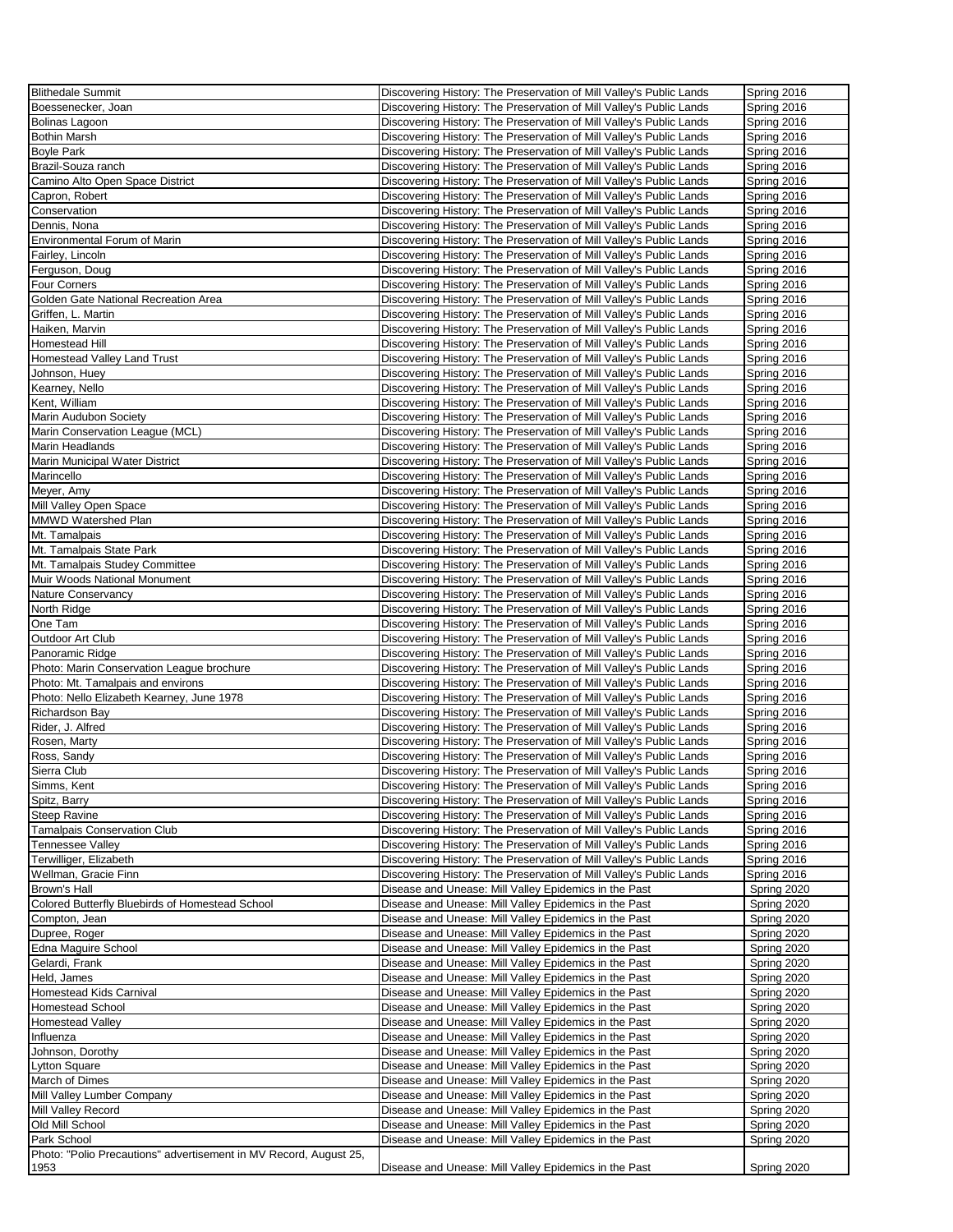| Photo: Advertisement for "March of Mothers for the March of Dimes," |                                                       |             |
|---------------------------------------------------------------------|-------------------------------------------------------|-------------|
| 1952                                                                | Disease and Unease: Mill Valley Epidemics in the Past | Spring 2020 |
| Photo: Button, "Fight Infantile Paralysis, March of Dimes" 1939     | Disease and Unease: Mill Valley Epidemics in the Past | Spring 2020 |
| Photo: Dr. Rudolf Wolff                                             | Disease and Unease: Mill Valley Epidemics in the Past | Spring 2020 |
| Photo: Iron lung, c. 1931                                           | Disease and Unease: Mill Valley Epidemics in the Past | Spring 2020 |
| Photo: Locust Avenue, Masks On November 3, 1918                     | Disease and Unease: Mill Valley Epidemics in the Past | Spring 2020 |
| Photo: People lined up in 1964 to receive Sabin polio vaccine       | Disease and Unease: Mill Valley Epidemics in the Past | Spring 2020 |
| Photo: Pin, "Fight Infantile Paralysis", c.1941                     | Disease and Unease: Mill Valley Epidemics in the Past | Spring 2020 |
| Photo: Pin, "Fight Infantile Paralysis", undated                    | Disease and Unease: Mill Valley Epidemics in the Past | Spring 2020 |
| Photo: Quarantine Notice, c.1920                                    | Disease and Unease: Mill Valley Epidemics in the Past | Spring 2020 |
| Poliomyelitis                                                       | Disease and Unease: Mill Valley Epidemics in the Past | Spring 2020 |
| Sequoia Theater                                                     | Disease and Unease: Mill Valley Epidemics in the Past | Spring 2020 |
| Silveira, Peter                                                     | Disease and Unease: Mill Valley Epidemics in the Past | Spring 2020 |
| Spanish Flu                                                         | Disease and Unease: Mill Valley Epidemics in the Past | Spring 2020 |
| Spottiswood, Dr. John                                               | Disease and Unease: Mill Valley Epidemics in the Past | Spring 2020 |
|                                                                     | Disease and Unease: Mill Valley Epidemics in the Past |             |
| Summit School                                                       |                                                       | Spring 2020 |
| Symonds, Harry                                                      | Disease and Unease: Mill Valley Epidemics in the Past | Spring 2020 |
| Tamalpais High School                                               | Disease and Unease: Mill Valley Epidemics in the Past | Spring 2020 |
| Tamalpais Valley Improvement Club                                   | Disease and Unease: Mill Valley Epidemics in the Past | Spring 2020 |
| Vaccine                                                             | Disease and Unease: Mill Valley Epidemics in the Past | Spring 2020 |
| Ward, Roy                                                           | Disease and Unease: Mill Valley Epidemics in the Past | Spring 2020 |
| Wasserman, Richey                                                   | Disease and Unease: Mill Valley Epidemics in the Past | Spring 2020 |
| Wolff, Dr. Rudolf                                                   | Disease and Unease: Mill Valley Epidemics in the Past | Spring 2020 |
| 130 Throckmorton                                                    | Early Years in Mill Valley                            | Spring 1979 |
| 157 Throckmorton                                                    | Early Years in Mill Valley                            | Spring 1979 |
| 170 Throckmorton                                                    | Early Years in Mill Valley                            | Spring 1979 |
| 172 Lovell Avenue                                                   | Early Years in Mill Valley                            | Spring 1979 |
| 1899 fire                                                           | Early Years in Mill Valley                            | Spring 1979 |
| 1906 San Francisco earthquake and fire                              | Early Years in Mill Valley                            | Spring 1979 |
| 64 Lovell                                                           | Early Years in Mill Valley                            | Spring 1979 |
| <b>Almonte Station</b>                                              | Early Years in Mill Valley                            | Spring 1979 |
| Barber, Bryant H.                                                   | Early Years in Mill Valley                            | Spring 1979 |
| Barber, Lytton                                                      | Early Years in Mill Valley                            | Spring 1979 |
| <b>Bellevue Hotel</b>                                               | Early Years in Mill Valley                            | Spring 1979 |
| <b>Blithedale Canyon</b>                                            | Early Years in Mill Valley                            | Spring 1979 |
| <b>Blithedale Hotel</b>                                             | Early Years in Mill Valley                            | Spring 1979 |
| Bornemann, Henry                                                    | Early Years in Mill Valley                            | Spring 1979 |
| Bostwick, Helen                                                     | Early Years in Mill Valley                            | Spring 1979 |
| Brady, John E.P. "Jack"                                             | Early Years in Mill Valley                            | Spring 1979 |
| Burlwood                                                            | Early Years in Mill Valley                            | Spring 1979 |
| Burt, Cora Gardner                                                  | Early Years in Mill Valley                            | Spring 1979 |
| Cascade Canyon                                                      | Early Years in Mill Valley                            | Spring 1979 |
| Cascade Dam                                                         | Early Years in Mill Valley                            | Spring 1979 |
| Catholic Church                                                     | Early Years in Mill Valley                            | Spring 1979 |
| City Hall                                                           | Early Years in Mill Valley                            | Spring 1979 |
| Coffin, Irene                                                       | Early Years in Mill Valley                            | Spring 1979 |
| Congregational Church                                               | Early Years in Mill Valley                            | Spring 1979 |
| Cushing, Dr. John J.                                                | Early Years in Mill Valley                            | Spring 1979 |
| Cushing, Dr. John J.                                                | Early Years in Mill Valley                            | Spring 1979 |
| Dowd, Margaret Wosser                                               | Early Years in Mill Valley                            | Spring 1979 |
| Dowd's Fashion Stables                                              | Early Years in Mill Valley                            | Spring 1979 |
| Dowd's Moving and Storage                                           | Early Years in Mill Valley                            | Spring 1979 |
| Early Mill Valley, written in 1947                                  | Early Years in Mill Valley                            | Spring 1979 |
| Eastland                                                            | Early Years in Mill Valley                            | Spring 1979 |
|                                                                     | Early Years in Mill Valley                            |             |
| <b>Eastland Bakery and Confectionary</b>                            |                                                       | Spring 1979 |
| Eastland, Joseph G.                                                 | Early Years in Mill Valley                            | Spring 1979 |
| Eastland, Joseph G.                                                 | Early Years in Mill Valley                            | Spring 1979 |
| Episcopal Church of Our Saviour                                     | Early Years in Mill Valley                            | Spring 1979 |
| Fitzgibbon, Michael                                                 | Early Years in Mill Valley                            | Spring 1979 |
| Gardner, Jacob                                                      | Early Years in Mill Valley                            | Spring 1979 |
| Grethel's Hall                                                      | Early Years in Mill Valley                            | Spring 1979 |
| Homestead Valley                                                    | Early Years in Mill Valley                            | Spring 1979 |
| Improvement Club                                                    | Early Years in Mill Valley                            | Spring 1979 |
| Jagtown                                                             | Early Years in Mill Valley                            | Spring 1979 |
| Jenkins, Eleanor "Dolly"                                            | Early Years in Mill Valley                            | Spring 1979 |
| Kelly, Mrs. Thomas                                                  | Early Years in Mill Valley                            | Spring 1979 |
| Kelly, Thomas                                                       | Early Years in Mill Valley                            | Spring 1979 |
| Keystone Building                                                   | Early Years in Mill Valley                            | Spring 1979 |
| Klyce, Caroline (Carrie) Gray                                       | Early Years in Mill Valley                            | Spring 1979 |
| Lockwood's Pharmacy                                                 | Early Years in Mill Valley                            | Spring 1979 |
| <b>Lytton Square</b>                                                | Early Years in Mill Valley                            | Spring 1979 |
| Madrone Hotel                                                       | Early Years in Mill Valley                            | Spring 1979 |
| Magee, Thomas                                                       | Early Years in Mill Valley                            | Spring 1979 |
| Mill Valley & Mt. Tamalpais Scenic Railway                          | Early Years in Mill Valley                            | Spring 1979 |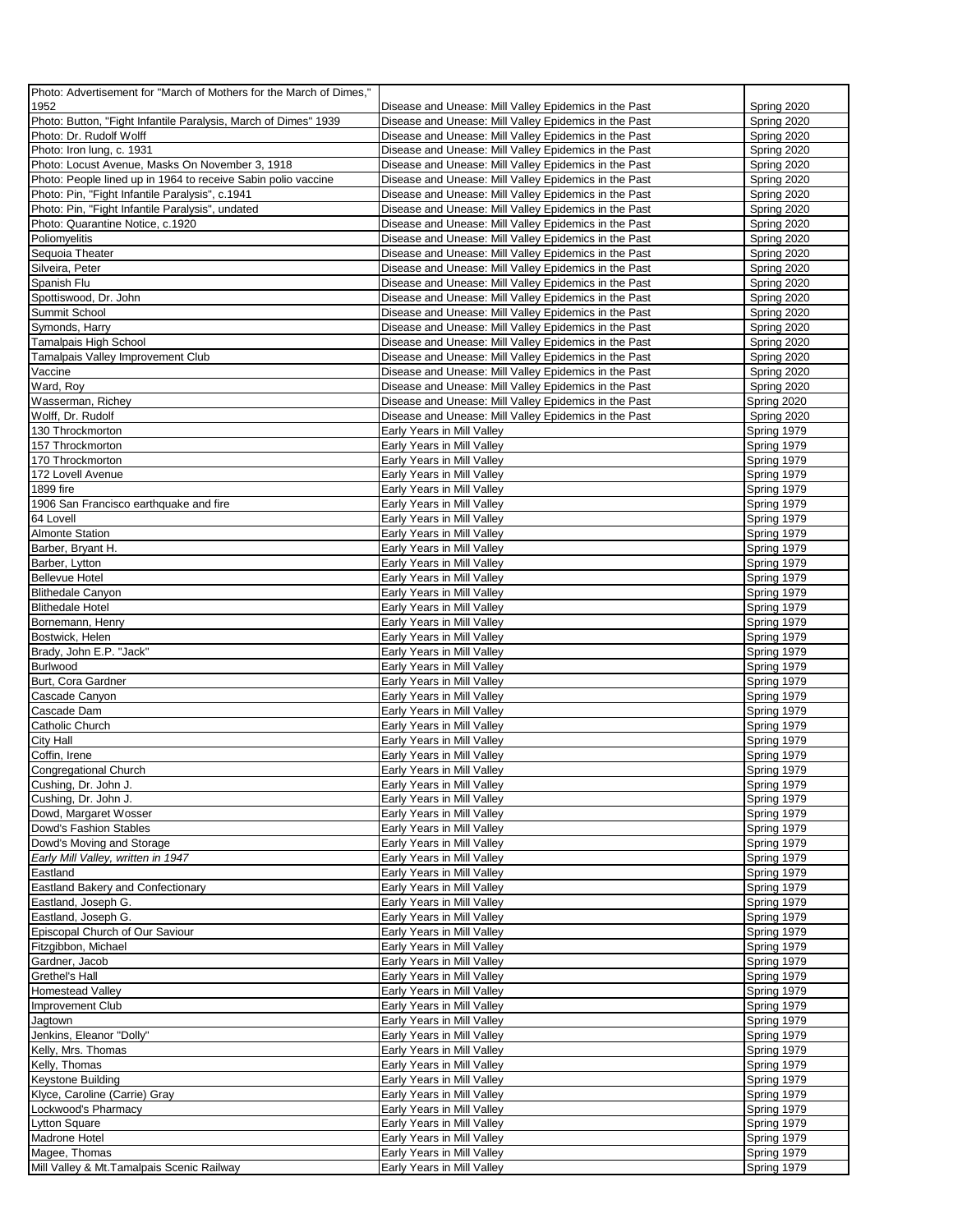| Mill Valley & Mt. Tamalpais Scenic Railway                       | Early Years in Mill Valley                             | Spring 1979 |
|------------------------------------------------------------------|--------------------------------------------------------|-------------|
| Mill Valley Burro Company                                        | Early Years in Mill Valley                             | Spring 1979 |
|                                                                  |                                                        |             |
| Mill Valley incorporation                                        | Early Years in Mill Valley                             | Spring 1979 |
| Mill Valley Oral History Committee                               | Early Years in Mill Valley                             | Spring 1979 |
| Mill Valley Tavern                                               | Early Years in Mill Valley                             | Spring 1979 |
| Miller, Albert                                                   | Early Years in Mill Valley                             | Spring 1979 |
| Narrow gauge railroad                                            | Early Years in Mill Valley                             | Spring 1979 |
| North Pacific Coast Railway                                      | Early Years in Mill Valley                             | Spring 1979 |
|                                                                  |                                                        |             |
| Observatory on Mt. Tamalpais                                     | Early Years in Mill Valley                             | Spring 1979 |
| Old Brown's Store                                                | Early Years in Mill Valley                             | Spring 1979 |
| Old Mill                                                         | Early Years in Mill Valley                             | Spring 1979 |
| Old Mill Tavern                                                  | Early Years in Mill Valley                             | Spring 1979 |
| Old Ranch Bakery & Lunch Room                                    | Early Years in Mill Valley                             | Spring 1979 |
| Oral History Program                                             | Early Years in Mill Valley                             | Spring 1979 |
| O'Shaughnessy, Michael                                           | Early Years in Mill Valley                             | Spring 1979 |
|                                                                  |                                                        |             |
| Outdoor Art Club                                                 | Early Years in Mill Valley                             | Spring 1979 |
| Park, Helen Van Cleave                                           | Early Years in Mill Valley                             | Spring 1979 |
| Photo: 1890's Milll Valley and Lovell Avenue, with Summit School | Early Years in Mill Valley                             | Spring 1979 |
| Photo: 1893 campers on Throckmorton at Eugene                    | Early Years in Mill Valley                             | Spring 1979 |
| Photo: Looking into the center of town along Throckmorton Ave.   |                                                        |             |
| about 1905                                                       | Early Years in Mill Valley                             | Spring 1979 |
| Photo: Lovell White                                              | Early Years in Mill Valley                             | Spring 1979 |
| Photo: Michael M. O'Shaughnessy                                  |                                                        |             |
|                                                                  | Early Years in Mill Valley                             | Spring 1979 |
| Photo: Mill Valley House around 1899                             | Early Years in Mill Valley                             | Spring 1979 |
| Photo: Old chophouse                                             | Early Years in Mill Valley                             | Spring 1979 |
| Photo: Old Mill, derelict in 1890s                               | Early Years in Mill Valley                             | Spring 1979 |
| Photo: Ornate, twin-spired railway station, around 1900          | Early Years in Mill Valley                             | Spring 1979 |
| Photo: Samuel Throckmorton                                       | Early Years in Mill Valley                             | Spring 1979 |
| Photo: summer cottages along Throckmorton in 1890                | Early Years in Mill Valley                             | Spring 1979 |
| Photo: Tamalpais Land & Water Co                                 |                                                        |             |
|                                                                  | Early Years in Mill Valley                             | Spring 1979 |
| Photo: Unpaved Miller Avenue, looking toward the square          | Early Years in Mill Valley                             | Spring 1979 |
| Photo: Wheeler Martin's grocery 1895                             | Early Years in Mill Valley                             | Spring 1979 |
| Portuguese dairy farmers                                         | Early Years in Mill Valley                             | Spring 1979 |
| Post office                                                      | Early Years in Mill Valley                             | Spring 1979 |
| Rancho Corte Madera del Presidio                                 | Early Years in Mill Valley                             | Spring 1979 |
| Rancho Saucelito                                                 | Early Years in Mill Valley                             | Spring 1979 |
| Reed, John Thomas                                                | Early Years in Mill Valley                             | Spring 1979 |
|                                                                  |                                                        |             |
| Richardson, William A.                                           | Early Years in Mill Valley                             | Spring 1979 |
| Sequoia Saloon                                                   | Early Years in Mill Valley                             | Spring 1979 |
| Severance, Charles                                               | Early Years in Mill Valley                             | Spring 1979 |
| Sulphur spring                                                   | Early Years in Mill Valley                             | Spring 1979 |
| Summit School                                                    | Early Years in Mill Valley                             | Spring 1979 |
| Tamalpais High School                                            | Early Years in Mill Valley                             | Spring 1979 |
| Tamalpais Land and Water Company                                 | Early Years in Mill Valley                             | Spring 1979 |
| Thompson, Joseph S.                                              | Early Years in Mill Valley                             | Spring 1979 |
|                                                                  |                                                        |             |
| Throckmorton, Samuel Reading                                     | Early Years in Mill Valley                             | Spring 1979 |
| <b>Wheeler Martin Grocery</b>                                    | Early Years in Mill Valley                             | Spring 1979 |
| White, Lovell                                                    | Early Years in Mill Valley                             | Spring 1979 |
| Photo: The Old Mill and stream, 1920                             | Editor's Page                                          | Spring 1992 |
| Arden, Eve                                                       | Edna Maguire                                           | Spring 1989 |
| California Teachers Association                                  | Edna Maguire                                           | Spring 1989 |
| Chase, Florentine                                                | Edna Maguire                                           | Spring 1989 |
|                                                                  |                                                        | Spring 1989 |
| Edna Maguire School                                              | Edna Maguire                                           |             |
| Gratton, Katherine                                               | Edna Maguire                                           | Spring 1989 |
| <b>Homestead School</b>                                          | Edna Maguire                                           | Spring 1989 |
| Maguire, S. Edna                                                 | Edna Maguire                                           | Spring 1989 |
| Mill Valley Rest Home                                            | Edna Maguire                                           | Spring 1989 |
| Mill Valley School District                                      | Edna Maguire                                           | Spring 1989 |
| National Educational Association                                 | Edna Maguire                                           | Spring 1989 |
| Photo: Edna Maguire                                              | <b>Edna Maguire</b>                                    | Spring 1989 |
| Photo: Edna Maguire with her class, 1928                         | Edna Maguire                                           | Spring 1989 |
|                                                                  |                                                        |             |
| Quedens, Eunice                                                  | Edna Maguire                                           | Spring 1989 |
| Tamalpais Park School                                            | Edna Maguire                                           | Spring 1989 |
| Bay Area Council Against Discrimination                          | Eight Decades of Racial Justice Work in Southern Marin | Summer 2021 |
| Behr, Peter                                                      | Eight Decades of Racial Justice Work in Southern Marin | Summer 2021 |
| Bianchi, Albert                                                  | Eight Decades of Racial Justice Work in Southern Marin | Summer 2021 |
| <b>Black Americans</b>                                           | Eight Decades of Racial Justice Work in Southern Marin | Summer 2021 |
| Bock, Loren                                                      | Eight Decades of Racial Justice Work in Southern Marin | Summer 2021 |
| California Federation for Civic Unity                            | Eight Decades of Racial Justice Work in Southern Marin | Summer 2021 |
| Catholic Interracial Council                                     |                                                        |             |
|                                                                  | Eight Decades of Racial Justice Work in Southern Marin | Summer 2021 |
| Cohen, Mina                                                      | Eight Decades of Racial Justice Work in Southern Marin | Summer 2021 |
| Collins, Dr. Daniel                                              | Eight Decades of Racial Justice Work in Southern Marin | Summer 2021 |
| Committee for Fair Play                                          | Eight Decades of Racial Justice Work in Southern Marin | Summer 2021 |
| Congress of Racial Equality (CORE)                               | Eight Decades of Racial Justice Work in Southern Marin | Summer 2021 |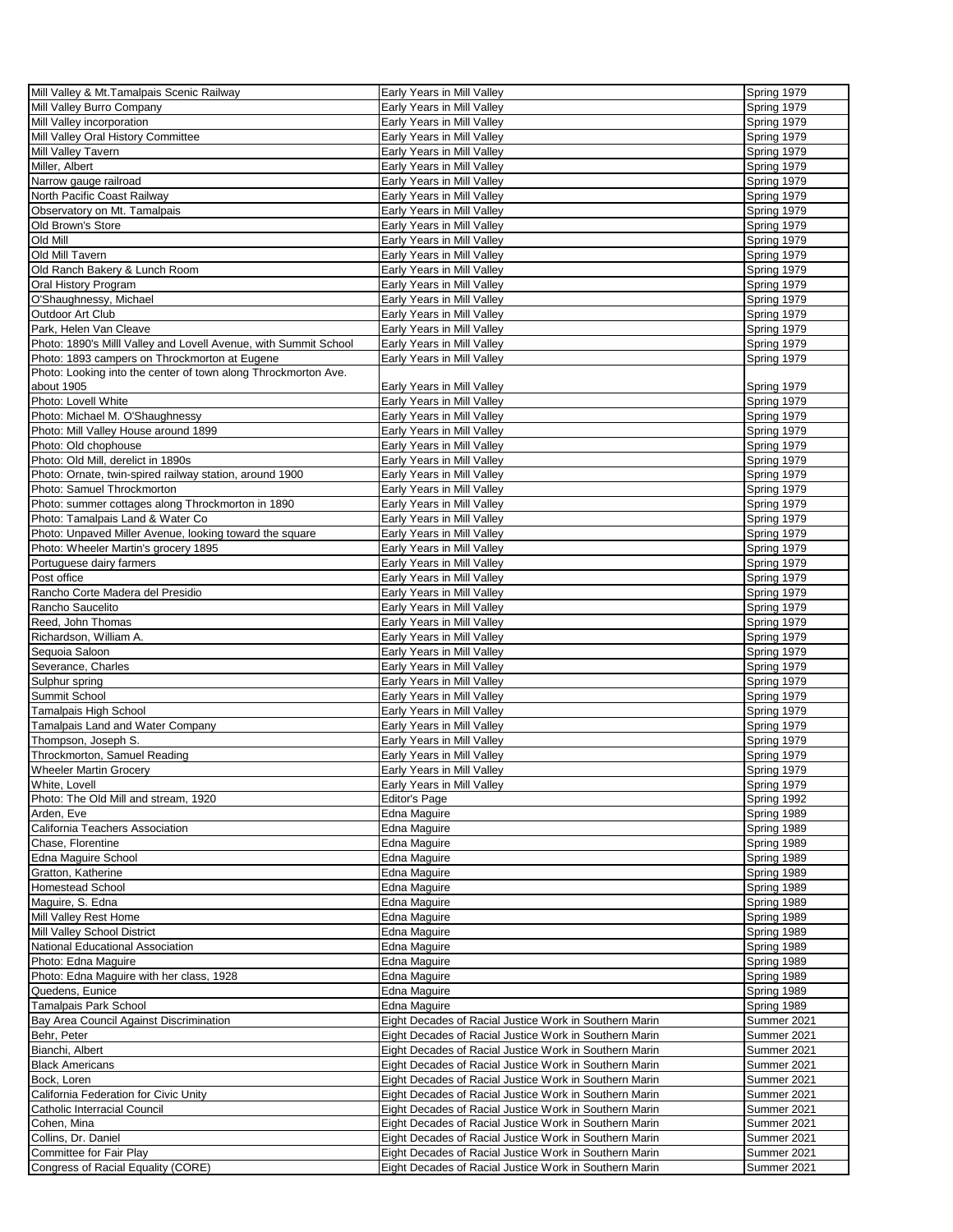| Dean, Naima                                                       | Eight Decades of Racial Justice Work in Southern Marin | Summer 2021                |
|-------------------------------------------------------------------|--------------------------------------------------------|----------------------------|
| Diversity, Equity, and Inclusion (DEI) Task Force                 | Eight Decades of Racial Justice Work in Southern Marin | Summer 2021                |
|                                                                   |                                                        |                            |
| Fair Plan in Housing Committee                                    | Eight Decades of Racial Justice Work in Southern Marin | Summer 2021                |
| Fleischmann, Roger J.                                             | Eight Decades of Racial Justice Work in Southern Marin | Summer 2021                |
| Foster, Gordon Lynn                                               | Eight Decades of Racial Justice Work in Southern Marin | Summer 2021                |
| Freeman, Edith                                                    | Eight Decades of Racial Justice Work in Southern Marin | Summer 2021                |
| Gill, Dr. Theodore                                                | Eight Decades of Racial Justice Work in Southern Marin | Summer 2021                |
| Guichard, Charles P.                                              | Eight Decades of Racial Justice Work in Southern Marin | Summer 2021                |
|                                                                   |                                                        |                            |
| Hoffman, Rabbi Morton                                             | Eight Decades of Racial Justice Work in Southern Marin | Summer 2021                |
| Hood, Gerals                                                      | Eight Decades of Racial Justice Work in Southern Marin | Summer 2021                |
| Marin City                                                        | Eight Decades of Racial Justice Work in Southern Marin | Summer 2021                |
| Marin Committee for Fair Play in Housing                          | Eight Decades of Racial Justice Work in Southern Marin | Summer 2021                |
| Marin Coordinating Council on Human Rights                        | Eight Decades of Racial Justice Work in Southern Marin | Summer 2021                |
| Marin County Council for Civic Unity                              | Eight Decades of Racial Justice Work in Southern Marin | Summer 2021                |
|                                                                   |                                                        |                            |
| Marin County Human Rights Commission                              | Eight Decades of Racial Justice Work in Southern Marin | Summer 2021                |
| Marinship                                                         | Eight Decades of Racial Justice Work in Southern Marin | Summer 2021                |
| Mathau, Elspeth                                                   | Eight Decades of Racial Justice Work in Southern Marin | Summer 2021                |
| McWilliams, Lucy                                                  | Eight Decades of Racial Justice Work in Southern Marin | Summer 2021                |
| Meyer, Mayor Dean                                                 | Eight Decades of Racial Justice Work in Southern Marin | Summer 2021                |
| Mill Valley City Council                                          | Eight Decades of Racial Justice Work in Southern Marin | Summer 2021                |
|                                                                   |                                                        |                            |
| Mill Valley City Council                                          | Eight Decades of Racial Justice Work in Southern Marin | Summer 2021                |
| Mill Valley Community Church                                      | Eight Decades of Racial Justice Work in Southern Marin | Summer 2021                |
| Mill Valley Democratic Central Committee                          | Eight Decades of Racial Justice Work in Southern Marin | Summer 2021                |
| Mill Valley Force for Racial Equity and Empowerment (MVFREE)      | Eight Decades of Racial Justice Work in Southern Marin | Summer 2021                |
| Mill Valley Forum                                                 | Eight Decades of Racial Justice Work in Southern Marin | Summer 2021                |
| Mill Valley Human Rights Commission                               | Eight Decades of Racial Justice Work in Southern Marin | Summer 2021                |
|                                                                   |                                                        |                            |
| Mill Valley Parks and Recreation Commission                       | Eight Decades of Racial Justice Work in Southern Marin | Summer 2021                |
| Moody, Donald C.                                                  | Eight Decades of Racial Justice Work in Southern Marin | Summer 2021                |
| Photo: CORE Marin Chapter Founder Douglas Quiett, 1966            | Eight Decades of Racial Justice Work in Southern Marin | Summer 2021                |
| Photo: CORE picketers outside Ted Gibson Realtor, 1964            | Eight Decades of Racial Justice Work in Southern Marin | Summer 2021                |
| Photo: Marin County Council for Civic Unity President Dr. John W. |                                                        |                            |
| Hoag, early 1950s                                                 | Eight Decades of Racial Justice Work in Southern Marin | Summer 2021                |
| Photo: Marinship welders, Mamie Ry Thompson, Ethel Davidson, Ann  |                                                        |                            |
|                                                                   |                                                        |                            |
| Hudson, Mabel Hilbert                                             | Eight Decades of Racial Justice Work in Southern Marin | Summer 2021                |
| Police-community relations                                        | Eight Decades of Racial Justice Work in Southern Marin | Summer 2021                |
| Protestan Interracial Fellowship                                  | Eight Decades of Racial Justice Work in Southern Marin | Summer 2021                |
| Quiett, Douglas                                                   | Eight Decades of Racial Justice Work in Southern Marin | Summer 2021                |
| Quiett, James                                                     | Eight Decades of Racial Justice Work in Southern Marin | Summer 2021                |
| Racial justice                                                    | Eight Decades of Racial Justice Work in Southern Marin | Summer 2021                |
| Rodef Sholom                                                      | Eight Decades of Racial Justice Work in Southern Marin | Summer 2021                |
|                                                                   |                                                        |                            |
| Rumford Act                                                       | Eight Decades of Racial Justice Work in Southern Marin | Summer 2021                |
| Selinger, Julius H.                                               | Eight Decades of Racial Justice Work in Southern Marin | Summer 2021                |
| Social justice                                                    | Eight Decades of Racial Justice Work in Southern Marin | Summer 2021                |
| <b>Ted Gibson Realtor</b>                                         | Eight Decades of Racial Justice Work in Southern Marin | Summer 2021                |
| Thompson, Austin                                                  | Eight Decades of Racial Justice Work in Southern Marin | Summer 2021                |
| <b>Walburn Realty</b>                                             | Eight Decades of Racial Justice Work in Southern Marin | Summer 2021                |
|                                                                   |                                                        |                            |
| Walburn, Mat                                                      | Eight Decades of Racial Justice Work in Southern Marin | Summer 2021                |
| 11 I hrockmorton                                                  | <b>El Paseo, A History</b>                             | Spring 2012                |
| 15 Throckmorton                                                   | El Paseo, A History                                    | Spring 2012                |
| 59 Throckmorton                                                   | El Paseo, A History                                    | Spring 2012                |
| Andre's Beauty Salon                                              | El Paseo, A History                                    | Spring 2012                |
| Blake, Arlen                                                      | El Paseo, A History                                    | Spring 2012                |
|                                                                   |                                                        |                            |
| Blanford, Alan                                                    | El Paseo, A History                                    | Spring 2012                |
| Bolzm, Eileen                                                     | El Paseo, A History                                    | Spring 2012                |
| Bottmeyer, Mark                                                   | El Paseo, A History                                    | Spring 2012                |
| Christian Scienc Reading Room                                     | El Paseo, A History                                    | Spring 2012                |
| Costigan, Gus                                                     | El Paseo, A History                                    | Spring 2012                |
| Denis McNicoll, Painter                                           | El Paseo, A History                                    | Spring 2012                |
| Dipsea Café                                                       | El Paseo, A History                                    | Spring 2012                |
|                                                                   |                                                        |                            |
| Durre, Charles                                                    | El Paseo, A History                                    | Spring 2012                |
| El Paseo                                                          | El Paseo, A History                                    | Spring 2012                |
| El Paseo House of Chops                                           | El Paseo, A History                                    | Spring 2012                |
| El Paseo Realty                                                   | El Paseo, A History                                    | Spring 2012                |
| El Paseo Restaurant                                               | El Paseo, A History                                    | Spring 2012                |
| Finn, John                                                        | El Paseo, A History                                    | Spring 2012                |
|                                                                   |                                                        | Spring 2012                |
| Florence, Tolan                                                   | El Paseo, A History                                    |                            |
| Florence, Tyler                                                   | El Paseo, A History                                    | Spring 2012                |
| Fondue Pot II                                                     |                                                        |                            |
|                                                                   | El Paseo, A History                                    | Spring 2012                |
| Foster, Edna                                                      | El Paseo, A History                                    | Spring 2012                |
| Foster, Henry                                                     | El Paseo, A History                                    | Spring 2012                |
|                                                                   |                                                        |                            |
| Gallery 15                                                        | El Paseo, A History                                    | Spring 2012                |
| Hagar, Sammy                                                      | El Paseo, A History                                    | Spring 2012                |
| Hanson, Amy<br>Harding, Ethel                                     | El Paseo, A History<br>El Paseo, A History             | Spring 2012<br>Spring 2012 |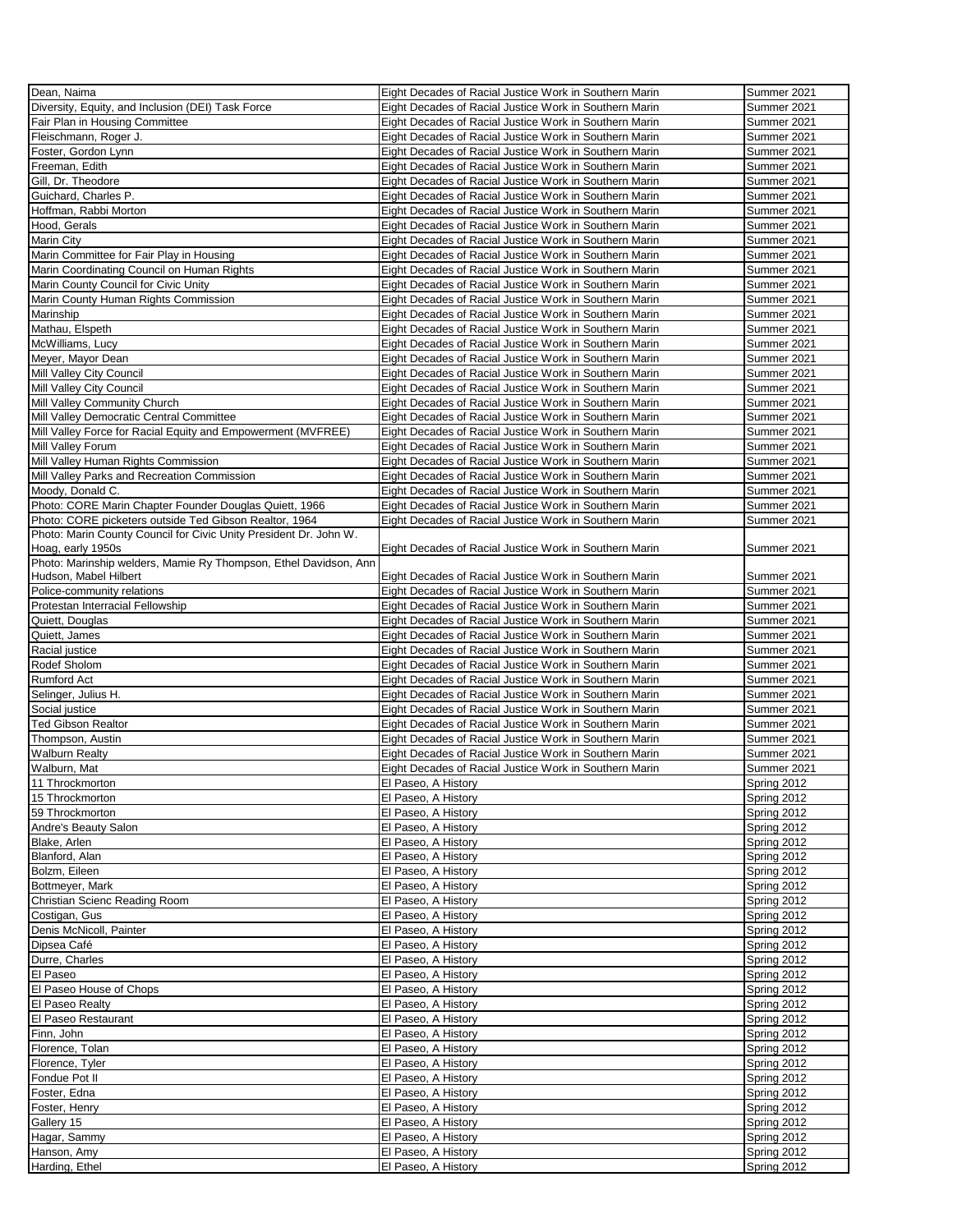| Harkins, Mary<br>Hawk's Tavern                                                                                                                                                                                                                                                                             | El Paseo, A History          | Spring 2012 |
|------------------------------------------------------------------------------------------------------------------------------------------------------------------------------------------------------------------------------------------------------------------------------------------------------------|------------------------------|-------------|
|                                                                                                                                                                                                                                                                                                            | El Paseo, A History          | Spring 2012 |
| Heide, Gene                                                                                                                                                                                                                                                                                                | El Paseo, A History          | Spring 2012 |
| Hein, Herman                                                                                                                                                                                                                                                                                               | El Paseo, A History          | Spring 2012 |
| Hockett, Verne                                                                                                                                                                                                                                                                                             |                              |             |
|                                                                                                                                                                                                                                                                                                            | El Paseo, A History          | Spring 2012 |
| <b>Holtum Building</b>                                                                                                                                                                                                                                                                                     | El Paseo, A History          | Spring 2012 |
| John Finn's Accounting                                                                                                                                                                                                                                                                                     | El Paseo, A History          | Spring 2012 |
| Kempethorne, Nevin                                                                                                                                                                                                                                                                                         | El Paseo, A History          | Spring 2012 |
| Kollner, Gunter                                                                                                                                                                                                                                                                                            | El Paseo, A History          | Spring 2012 |
| <b>Material Grace</b>                                                                                                                                                                                                                                                                                      | El Paseo, A History          | Spring 2012 |
| Mill Valley Health Foods                                                                                                                                                                                                                                                                                   | El Paseo, A History          | Spring 2012 |
| Moss & Daughters                                                                                                                                                                                                                                                                                           | El Paseo, A History          | Spring 2012 |
| Moss & Moss Antiques et Cetera                                                                                                                                                                                                                                                                             | El Paseo, A History          | Spring 2012 |
| Newsom, Sam                                                                                                                                                                                                                                                                                                | El Paseo, A History          | Spring 2012 |
| Newsom, Sylvia                                                                                                                                                                                                                                                                                             | El Paseo, A History          | Spring 2012 |
| One El Paseo Lane                                                                                                                                                                                                                                                                                          | El Paseo, A History          | Spring 2012 |
| Outdoor Art Club                                                                                                                                                                                                                                                                                           | El Paseo, A History          | Spring 2012 |
| Photo: El Paseo courtyard                                                                                                                                                                                                                                                                                  | El Paseo, A History          | Spring 2012 |
| Photo: El Paseo in 2012                                                                                                                                                                                                                                                                                    | El Paseo, A History          | Spring 2012 |
| Photo: Holtum Building                                                                                                                                                                                                                                                                                     | El Paseo, A History          | Spring 2012 |
|                                                                                                                                                                                                                                                                                                            |                              |             |
| Planert, Phil                                                                                                                                                                                                                                                                                              | El Paseo, A History          | Spring 2012 |
| Snell, Mildred                                                                                                                                                                                                                                                                                             | El Paseo, A History          | Spring 2012 |
| Strened, Alyn                                                                                                                                                                                                                                                                                              | El Paseo, A History          | Spring 2012 |
| Takahashi, Keiko                                                                                                                                                                                                                                                                                           | El Paseo. A History          | Spring 2012 |
| Takei, Seigo                                                                                                                                                                                                                                                                                               | El Paseo, A History          | Spring 2012 |
| The Madison Co. Realtors                                                                                                                                                                                                                                                                                   | El Paseo, A History          | Spring 2012 |
| Two El Paseo Lane                                                                                                                                                                                                                                                                                          | El Paseo, A History          | Spring 2012 |
| Uncle Gaylord's Ice Cream                                                                                                                                                                                                                                                                                  | El Paseo, A History          | Spring 2012 |
| <b>Unusual Shop</b>                                                                                                                                                                                                                                                                                        | El Paseo, A History          | Spring 2012 |
| Verne Hockett's Insurance                                                                                                                                                                                                                                                                                  | El Paseo, A History          | Spring 2012 |
| Zimmerman, Nora                                                                                                                                                                                                                                                                                            | El Paseo, A History          | Spring 2012 |
| Amicita Tract                                                                                                                                                                                                                                                                                              | <b>Emergency Landing!</b>    | Spring 2014 |
| Buttner, Mrs. S.H.                                                                                                                                                                                                                                                                                         | <b>Emergency Landing!</b>    | Spring 2014 |
| Cooke, Weldon                                                                                                                                                                                                                                                                                              | <b>Emergency Landing!</b>    | Spring 2014 |
| Fostine, Manuel                                                                                                                                                                                                                                                                                            | <b>Emergency Landing!</b>    | Spring 2014 |
| Locust Avenue train stop                                                                                                                                                                                                                                                                                   | <b>Emergency Landing!</b>    | Spring 2014 |
| Mill Valley and Mt. Tamalpais Scenic Railway                                                                                                                                                                                                                                                               | <b>Emergency Landing!</b>    | Spring 2014 |
| Mill Valley Record Enterprise                                                                                                                                                                                                                                                                              | <b>Emergency Landing!</b>    | Spring 2014 |
| Mt. Tamalpais                                                                                                                                                                                                                                                                                              | <b>Emergency Landing!</b>    | Spring 2014 |
|                                                                                                                                                                                                                                                                                                            |                              |             |
|                                                                                                                                                                                                                                                                                                            |                              |             |
|                                                                                                                                                                                                                                                                                                            |                              |             |
| 1911                                                                                                                                                                                                                                                                                                       | <b>Emergency Landing!</b>    | Spring 2014 |
| Photo: Artist's draswing of Cooke's flight over Mt. Tamalpais in December<br>Photo: Artist's sketch of Weldon Cooke and the Diamond in Mill<br>Valley                                                                                                                                                      |                              |             |
|                                                                                                                                                                                                                                                                                                            | <b>Emergency Landing!</b>    | Spring 2014 |
| Photo: Weldon Cooke at the wheel of his biplane (no date)                                                                                                                                                                                                                                                  | <b>Emergency Landing!</b>    | Spring 2014 |
| Staples, Captain Melvin                                                                                                                                                                                                                                                                                    | <b>Emergency Landing!</b>    | Spring 2014 |
| <b>Sycamore Park</b>                                                                                                                                                                                                                                                                                       | <b>Emergency Landing!</b>    | Spring 2014 |
|                                                                                                                                                                                                                                                                                                            | <b>Emergency Landing!</b>    | Spring 2014 |
|                                                                                                                                                                                                                                                                                                            | Eyewitnesses to the Disaster | Spring 2004 |
| American Legion                                                                                                                                                                                                                                                                                            | Eyewitnesses to the Disaster | Spring 2004 |
| Bernard, Jean                                                                                                                                                                                                                                                                                              | Eyewitnesses to the Disaster | Spring 2004 |
|                                                                                                                                                                                                                                                                                                            | Eyewitnesses to the Disaster | Spring 2004 |
| Bostwick, Helen                                                                                                                                                                                                                                                                                            | Eyewitnesses to the Disaster | Spring 2004 |
|                                                                                                                                                                                                                                                                                                            | Eyewitnesses to the Disaster | Spring 2004 |
|                                                                                                                                                                                                                                                                                                            | Eyewitnesses to the Disaster | Spring 2004 |
|                                                                                                                                                                                                                                                                                                            | Eyewitnesses to the Disaster | Spring 2004 |
| Dowd, Margaret Wosser                                                                                                                                                                                                                                                                                      | Eyewitnesses to the Disaster | Spring 2004 |
|                                                                                                                                                                                                                                                                                                            | Eyewitnesses to the Disaster | Spring 2004 |
|                                                                                                                                                                                                                                                                                                            | Eyewitnesses to the Disaster | Spring 2004 |
| Ferrario, Charlie                                                                                                                                                                                                                                                                                          | Eyewitnesses to the Disaster | Spring 2004 |
|                                                                                                                                                                                                                                                                                                            | Eyewitnesses to the Disaster | Spring 2004 |
| Fischer, Dr. Ferdinand                                                                                                                                                                                                                                                                                     | Eyewitnesses to the Disaster | Spring 2004 |
| Fischer, Margo (Mrs. Ferdinand)                                                                                                                                                                                                                                                                            | Eyewitnesses to the Disaster | Spring 2004 |
| Fort Baker                                                                                                                                                                                                                                                                                                 | Eyewitnesses to the Disaster | Spring 2004 |
| Garden of Allah                                                                                                                                                                                                                                                                                            | Eyewitnesses to the Disaster | Spring 2004 |
|                                                                                                                                                                                                                                                                                                            | Eyewitnesses to the Disaster | Spring 2004 |
| Hamilton, R.A.                                                                                                                                                                                                                                                                                             | Eyewitnesses to the Disaster | Spring 2004 |
|                                                                                                                                                                                                                                                                                                            | Eyewitnesses to the Disaster | Spring 2004 |
| Keiler, Jean Ward                                                                                                                                                                                                                                                                                          | Eyewitnesses to the Disaster | Spring 2004 |
| Koelker, Beth                                                                                                                                                                                                                                                                                              | Eyewitnesses to the Disaster | Spring 2004 |
|                                                                                                                                                                                                                                                                                                            | Eyewitnesses to the Disaster | Spring 2004 |
|                                                                                                                                                                                                                                                                                                            | Eyewitnesses to the Disaster | Spring 2004 |
| The Diamond<br>1929 fire<br><b>Blithedale Canyon</b><br><b>Budds, Carol Connolly</b><br>Canepa, Frank<br>Coast Guard<br>Drawing: by Douglas Rodger of the SF Call-Bulletin<br>Evans, Nora<br>Firefighting agencies<br>Geary, Marilyn<br>Hermann, Evie<br>Mancha, Mildred<br>Marin Municipal Water District | Eyewitnesses to the Disaster | Spring 2004 |
| Menzies, Colin Jr.<br>Middle Ridge                                                                                                                                                                                                                                                                         | Eyewitnesses to the Disaster | Spring 2004 |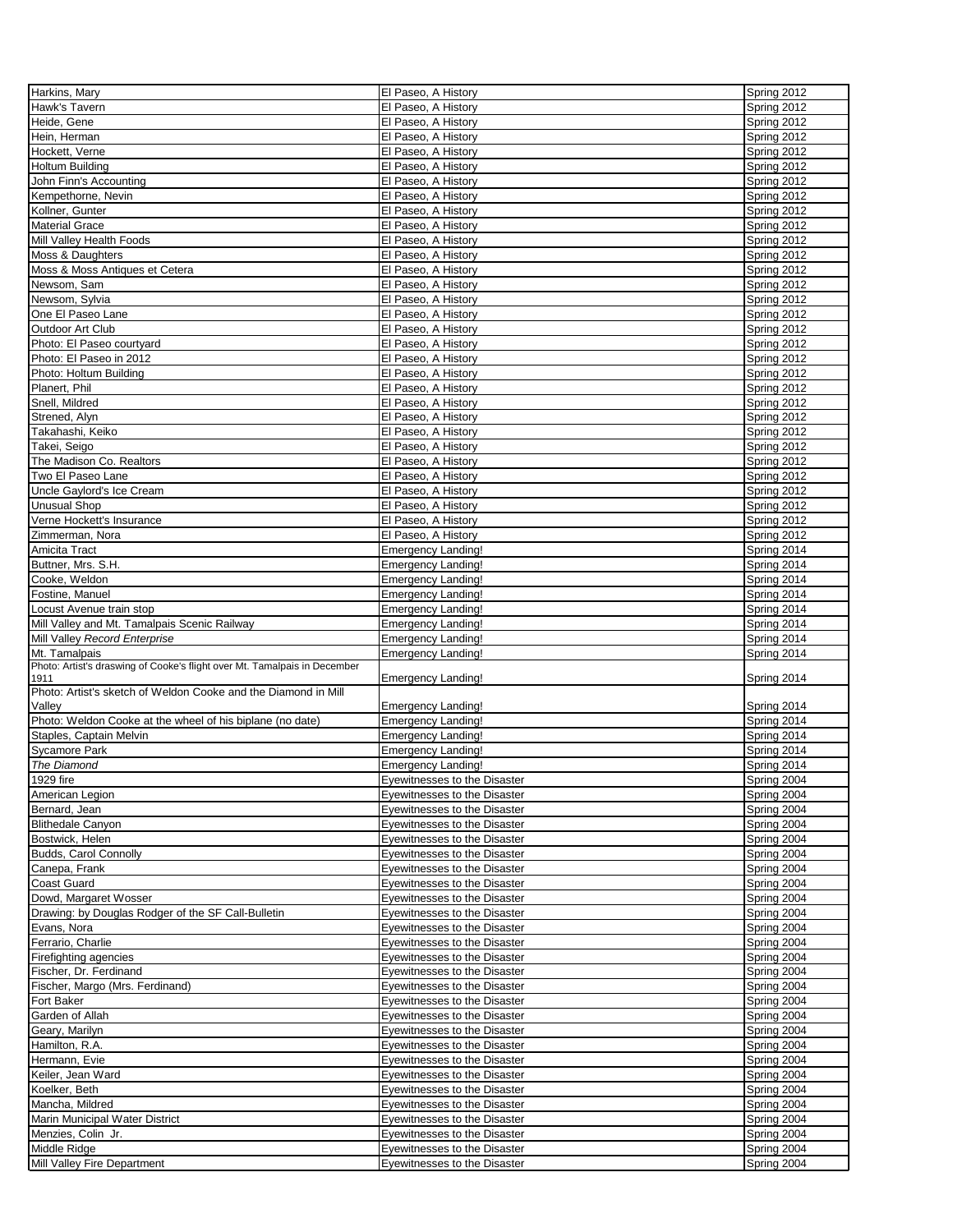| Mount Tamalpais and Muir Woods Railway                                      | Eyewitnesses to the Disaster                      | Spring 2004 |
|-----------------------------------------------------------------------------|---------------------------------------------------|-------------|
| Northwestern Pacific Railroad                                               | Eyewitnesses to the Disaster                      | Spring 2004 |
|                                                                             |                                                   |             |
| Oral histories                                                              | Eyewitnesses to the Disaster                      | Spring 2004 |
| Outdoor Art Club                                                            | Eyewitnesses to the Disaster                      | Spring 2004 |
| Patterson, Jim                                                              | Eyewitnesses to the Disaster                      | Spring 2004 |
| Photo: 20 Magee                                                             | Eyewitnesses to the Disaster                      | Spring 2004 |
| Photo: Craelius House, Cornelia Avenue                                      | Eyewitnesses to the Disaster                      | Spring 2004 |
| Photo: Edith Olson and firefighters, 1929                                   | Eyewitnesses to the Disaster                      | Spring 2004 |
|                                                                             |                                                   |             |
| Photo: Everready Truck on Summit Avenue                                     | Eyewitnesses to the Disaster                      | Spring 2004 |
| Photo: Feeding firefighters at Scout Hall                                   | Eyewitnesses to the Disaster                      | Spring 2004 |
| Photo: Fire Chief Thoney's fire department log                              | Eyewitnesses to the Disaster                      | Spring 2004 |
| Photo: Keystone Block, downtown Mill Valley, July 2, 1929                   | Eyewitnesses to the Disaster                      | Spring 2004 |
| Photo: Letter to the Record, July 12, 1929                                  | Eyewitnesses to the Disaster                      | Spring 2004 |
| Photo: Middle Ridge chimneys                                                | Eyewitnesses to the Disaster                      | Spring 2004 |
| Photo: Moving furniture                                                     | Eyewitnesses to the Disaster                      | Spring 2004 |
|                                                                             |                                                   |             |
| Photo: Scenes of the fire                                                   | Eyewitnesses to the Disaster                      | Spring 2004 |
| Photo: Students fighting fire, 1929                                         | Eyewitnesses to the Disaster                      | Spring 2004 |
| Pickersgill, Mildred Mancha                                                 | Eyewitnesses to the Disaster                      | Spring 2004 |
| Provines, William                                                           | Eyewitnesses to the Disaster                      | Spring 2004 |
| <b>Red Cross</b>                                                            | Eyewitnesses to the Disaster                      | Spring 2004 |
| Stocking, Gene                                                              | Eyewitnesses to the Disaster                      | Spring 2004 |
| Tamalpais Conservation Club                                                 | Eyewitnesses to the Disaster                      | Spring 2004 |
|                                                                             |                                                   |             |
| Thoney, Clinton                                                             | Eyewitnesses to the Disaster                      | Spring 2004 |
| White, Ralston                                                              | Eyewitnesses to the Disaster                      | Spring 2004 |
| White, Ruth                                                                 | Eyewitnesses to the Disaster                      | Spring 2004 |
| September 11, 2001                                                          | Faith and Family - Mill Valley's Muslim Community | Spring 2018 |
| Baporia, Ahmed                                                              | Faith and Family - Mill Valley's Muslim Community | Spring 2018 |
| Baporia, Asma                                                               | Faith and Family - Mill Valley's Muslim Community | Spring 2018 |
| Baporia, Ayesha                                                             | Faith and Family - Mill Valley's Muslim Community | Spring 2018 |
| Baporia, Hafsa                                                              | Faith and Family - Mill Valley's Muslim Community | Spring 2018 |
| Baporia, Hawa                                                               | Faith and Family - Mill Valley's Muslim Community | Spring 2018 |
|                                                                             |                                                   |             |
| Baporia, Mahmood                                                            | Faith and Family - Mill Valley's Muslim Community | Spring 2018 |
| Baporia, Usman                                                              | Faith and Family - Mill Valley's Muslim Community | Spring 2018 |
| <b>Baptist Theological Seminar</b>                                          | Faith and Family - Mill Valley's Muslim Community | Spring 2018 |
| Ecumenical rally                                                            | Faith and Family - Mill Valley's Muslim Community | Spring 2018 |
| Hansia, Fatima                                                              | Faith and Family - Mill Valley's Muslim Community | Spring 2018 |
| Hansia, Khadija                                                             | Faith and Family - Mill Valley's Muslim Community | Spring 2018 |
| Hi-Ho Motel                                                                 | Faith and Family - Mill Valley's Muslim Community | Spring 2018 |
| <b>Islamic Center of Mill Valley</b>                                        | Faith and Family - Mill Valley's Muslim Community | Spring 2018 |
|                                                                             |                                                   |             |
| Koran                                                                       | Faith and Family - Mill Valley's Muslim Community | Spring 2018 |
| Lindh, John Walker                                                          | Faith and Family - Mill Valley's Muslim Community | Spring 2018 |
| Mill Valley Middle School                                                   | Faith and Family - Mill Valley's Muslim Community | Spring 2018 |
| Mosque                                                                      | Faith and Family - Mill Valley's Muslim Community | Spring 2018 |
| <b>Muslim Students Association</b>                                          | Faith and Family - Mill Valley's Muslim Community | Spring 2018 |
| Muslims                                                                     | Faith and Family - Mill Valley's Muslim Community | Spring 2018 |
| Nana Wall Systems, Inc.                                                     | Faith and Family - Mill Valley's Muslim Community | Spring 2018 |
| Nana, Abdullah                                                              | Faith and Family - Mill Valley's Muslim Community | Spring 2018 |
|                                                                             |                                                   |             |
| Nana, Asia                                                                  | Faith and Family - Mill Valley's Muslim Community | Spring 2018 |
| Nana, Bilkis                                                                | Faith and Family - Mill Valley's Muslim Community | Spring 2018 |
| Nana, Daawood                                                               | Faith and Family - Mill Valley's Muslim Community | Spring 2018 |
| Nana, Ebrahim                                                               | Faith and Family - Mill Valley's Muslim Community | Spring 2018 |
| Nana, Imran                                                                 | Faith and Family - Mill Valley's Muslim Community | Spring 2018 |
| Nana, Ozair                                                                 | Faith and Family - Mill Valley's Muslim Community | Spring 2018 |
| Nana, Safura                                                                | Faith and Family - Mill Valley's Muslim Community | Spring 2018 |
| Nana, Shahida                                                               | Faith and Family - Mill Valley's Muslim Community | Spring 2018 |
| Nana, Zulkifl                                                               | Faith and Family - Mill Valley's Muslim Community | Spring 2018 |
|                                                                             |                                                   |             |
| Photo: Asma Baporia, Mill Valley, February 2018.                            | Faith and Family - Mill Valley's Muslim Community | Spring 2018 |
| Photo: Children's shoes doffed at the mosque's entrance.                    | Faith and Family - Mill Valley's Muslim Community | Spring 2018 |
| Photo: Ebrahim Nana, 2016                                                   | Faith and Family - Mill Valley's Muslim Community | Spring 2018 |
| Photo: Entrance to the women's prayer room, Islamic Center                  | Faith and Family - Mill Valley's Muslim Community | Spring 2018 |
| Photo: Islamic Center's main prayer room.                                   | Faith and Family - Mill Valley's Muslim Community | Spring 2018 |
| Photo: Mill Valley boys Yaseen, Moosa and Umair in front of Islamic Center, |                                                   |             |
| 2018                                                                        | Faith and Family - Mill Valley's Muslim Community | Spring 2018 |
| Photo: Nusaybah learns to read Arabic in Sunday School.                     | Faith and Family - Mill Valley's Muslim Community | Spring 2018 |
| Photo: Safura Nana on the eve of her 18th birthday, 2018.                   | Faith and Family - Mill Valley's Muslim Community | Spring 2018 |
| Photo: Sisters Khadija and Fatima Hansia, n.d.                              | Faith and Family - Mill Valley's Muslim Community | Spring 2018 |
| Qur'an                                                                      | Faith and Family - Mill Valley's Muslim Community | Spring 2018 |
| Ramadan                                                                     | Faith and Family - Mill Valley's Muslim Community | Spring 2018 |
|                                                                             |                                                   |             |
| Sayeed, Aisha                                                               | Faith and Family - Mill Valley's Muslim Community | Spring 2018 |
| Sayeed, Yunus                                                               | Faith and Family - Mill Valley's Muslim Community | Spring 2018 |
| American craft movement                                                     | Family Life at Druid Heights                      | Spring 2018 |
| <b>Artisans Gallery</b>                                                     | Family Life at Druid Heights                      | Spring 2018 |
| Beat era                                                                    | Family Life at Druid Heights                      | Spring 2018 |
| Camp Monte Vista                                                            | Family Life at Druid Heights                      | Spring 2018 |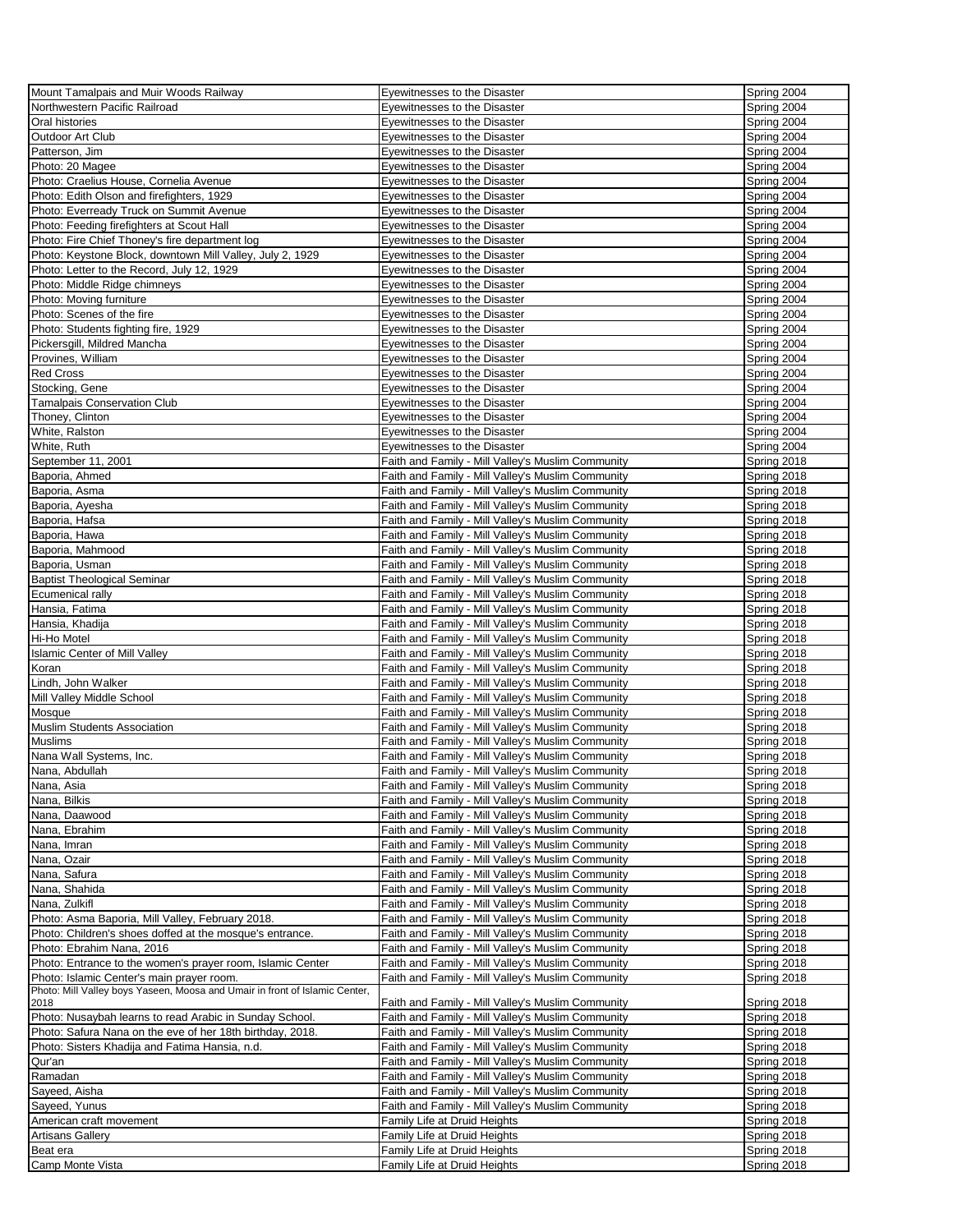| Carpenter, Art                                                                                                        | Family Life at Druid Heights                      | Spring 2018 |
|-----------------------------------------------------------------------------------------------------------------------|---------------------------------------------------|-------------|
| Counterculture                                                                                                        | Family Life at Druid Heights                      | Spring 2018 |
| Dragon House                                                                                                          | Family Life at Druid Heights                      | Spring 2018 |
| <b>Druid Heights</b>                                                                                                  | Family Life at Druid Heights                      | Spring 2018 |
| Edna Maguire School                                                                                                   | Family Life at Druid Heights                      | Spring 2018 |
| Gidlow, Elsa                                                                                                          | Family Life at Druid Heights                      | Spring 2018 |
| Gidlow, Thea                                                                                                          | Family Life at Druid Heights                      | Spring 2018 |
| Haapa, Alphonse                                                                                                       | Family Life at Druid Heights                      | Spring 2018 |
| Hot tub                                                                                                               | Family Life at Druid Heights                      | Spring 2018 |
| Mandala House                                                                                                         | Family Life at Druid Heights                      | Spring 2018 |
| Mill Valley Middle School                                                                                             | Family Life at Druid Heights                      | Spring 2018 |
| Muir Woods National Monument                                                                                          | Family Life at Druid Heights                      | Spring 2018 |
| Nash, Graham                                                                                                          | Family Life at Druid Heights                      | Spring 2018 |
| National Register of Historic Places                                                                                  | Family Life at Druid Heights                      | Spring 2018 |
| Photo: Alan Watts posing with bow and arrow, c. 1971.                                                                 | Family Life at Druid Heights                      | Spring 2018 |
| Photo: Art Espenet Carpenter, furniture maker, 1980.                                                                  | Family Life at Druid Heights                      | Spring 2018 |
| Photo: Brothers Wyeth and Set Stiles at Druid Heights, 1989.                                                          | Family Life at Druid Heights                      | Spring 2018 |
| Photo: Ed and Marilyn Stiles on the deck of their Druid Heights home,                                                 |                                                   |             |
| 2017                                                                                                                  | Family Life at Druid Heights                      | Spring 2018 |
| Photo: Ed and Marilyn Stiles with their young sons at Druid Heights,                                                  |                                                   |             |
| 1971                                                                                                                  | Family Life at Druid Heights                      | Spring 2018 |
|                                                                                                                       |                                                   |             |
| Photo: Ed Stiles in the personal recording studio he crafted, c. 1975                                                 | Family Life at Druid Heights                      | Spring 2018 |
| Photo: Elsa Gidlow c.1975                                                                                             | Family Life at Druid Heights                      | Spring 2018 |
| Photo: Marilyn Stiles in her Druid Heights studio, c. 1980.                                                           | Family Life at Druid Heights                      | Spring 2018 |
| Photo: Roger Somers with Seth and Wyeth Stiles, c.1971.                                                               | Family Life at Druid Heights                      | Spring 2018 |
| Photo: West end of Ed. Stiles' custome furniture woodshop at Druid Heights,                                           |                                                   |             |
| n.d.                                                                                                                  | Family Life at Druid Heights                      | Spring 2018 |
| Redwood Canyon                                                                                                        | Family Life at Druid Heights                      | Spring 2018 |
| Snyder, Gary                                                                                                          | Family Life at Druid Heights                      | Spring 2018 |
| Snyder, Masa                                                                                                          | Family Life at Druid Heights                      | Spring 2018 |
| Solstice ceremony                                                                                                     | Family Life at Druid Heights                      | Spring 2018 |
| Somers, Roger                                                                                                         | Family Life at Druid Heights                      | Spring 2018 |
| St. James, Margo                                                                                                      | Family Life at Druid Heights                      | Spring 2018 |
| Stiles, Ed                                                                                                            | Family Life at Druid Heights                      | Spring 2018 |
| Stiles, Marilyn                                                                                                       | Family Life at Druid Heights                      | Spring 2018 |
| Stiles, Seth                                                                                                          | Family Life at Druid Heights                      | Spring 2018 |
| Stiles, Wyeth                                                                                                         | Family Life at Druid Heights                      | Spring 2018 |
| <b>Tamalpais High School</b>                                                                                          | Family Life at Druid Heights                      | Spring 2018 |
| Twin Peaks House                                                                                                      | Family Life at Druid Heights                      | Spring 2018 |
| Watts, Alan                                                                                                           | Family Life at Druid Heights                      | Spring 2018 |
| Zen Buddhism                                                                                                          | Family Life at Druid Heights                      | Spring 2018 |
| American La France fire truck                                                                                         | Firefighting - 75 Years Later                     | Spring 2004 |
| Deam, Jeff                                                                                                            | Firefighting - 75 Years Later                     | Spring 2004 |
| DeMartini hose truck                                                                                                  |                                                   |             |
| Mill Valley Fire Department                                                                                           | Firefighting - 75 Years Later                     | Spring 2004 |
|                                                                                                                       | Firefighting - 75 Years Later                     | Spring 2004 |
| Photo: DeMartini hose truck                                                                                           | Firefighting - 75 Years Later                     | Spring 2004 |
| Photo: Early fire engines                                                                                             | Firefighting - 75 Years Later                     | Spring 2004 |
| Photo: Fighting wildland fire, 1929                                                                                   | Firefighting - 75 Years Later                     | Spring 2004 |
| Photo: Fighting wildland fire, 2004                                                                                   | Firefighting - 75 Years Later                     | Spring 2004 |
| Photo: Firefighters and volunteers, 1929<br>Photo: MV Firefighters, 2004: Battalion Chief Jeff Davidson, Captain Mike | Firefighting - 75 Years Later                     | Spring 2004 |
| Lennon, Firefighter-Paramedic John Pavloff, firefighter-Engineer Jeff Deam,                                           |                                                   |             |
| <b>Captain Scott Barnes</b>                                                                                           | Firefighting - 75 Years Later                     | Spring 2004 |
| "healing for the young asian girl"                                                                                    | First Person: Excerpts from Recent Oral Histories | Summer 2021 |
| Abbott, Ethel                                                                                                         | First Person: Excerpts from Recent Oral Histories | Summer 2021 |
| Austin, Paul, Class of 1994                                                                                           | First Person: Excerpts from Recent Oral Histories | Summer 2021 |
| Barron, Wyna                                                                                                          | First Person: Excerpts from Recent Oral Histories | Summer 2021 |
| Batt, Jack                                                                                                            | First Person: Excerpts from Recent Oral Histories | Summer 2021 |
| Carr, Sianne, Class of 2023                                                                                           | First Person: Excerpts from Recent Oral Histories | Summer 2021 |
| Collins, Dr. Edward (Chip)                                                                                            | First Person: Excerpts from Recent Oral Histories | Summer 2021 |
| Cruz, Reino, Class of 1993                                                                                            | First Person: Excerpts from Recent Oral Histories | Summer 2021 |
| Farr, J.C., Tamalpais High Principal                                                                                  | First Person: Excerpts from Recent Oral Histories | Summer 2021 |
| Flanagan, Katherine                                                                                                   | First Person: Excerpts from Recent Oral Histories | Summer 2021 |
| Hanchett, Suzanne                                                                                                     | First Person: Excerpts from Recent Oral Histories | Summer 2021 |
| Heaven, Jamaica, Class of 2023                                                                                        | First Person: Excerpts from Recent Oral Histories | Summer 2021 |
| Hector, Willie                                                                                                        | First Person: Excerpts from Recent Oral Histories | Summer 2021 |
| Hindley, Stuart                                                                                                       | First Person: Excerpts from Recent Oral Histories | Summer 2021 |
| Nong, Natalie, Class of 2022                                                                                          | First Person: Excerpts from Recent Oral Histories | Summer 2021 |
| Peterson, Staci Robinson, Class of 1986                                                                               | First Person: Excerpts from Recent Oral Histories | Summer 2021 |
| Photo: 1956 Tam High track team                                                                                       | First Person: Excerpts from Recent Oral Histories | Summer 2021 |
|                                                                                                                       |                                                   |             |
| Photo: Dawn Conway, 1958                                                                                              | First Person: Excerpts from Recent Oral Histories | Summer 2021 |
| Photo: Edward Collins, MD, Class of 1961                                                                              | First Person: Excerpts from Recent Oral Histories | Summer 2021 |
| Photo: Evelyn Thomas, 1956                                                                                            | First Person: Excerpts from Recent Oral Histories | Summer 2021 |
| Photo: Natalie Nong, 2021                                                                                             | First Person: Excerpts from Recent Oral Histories | Summer 2021 |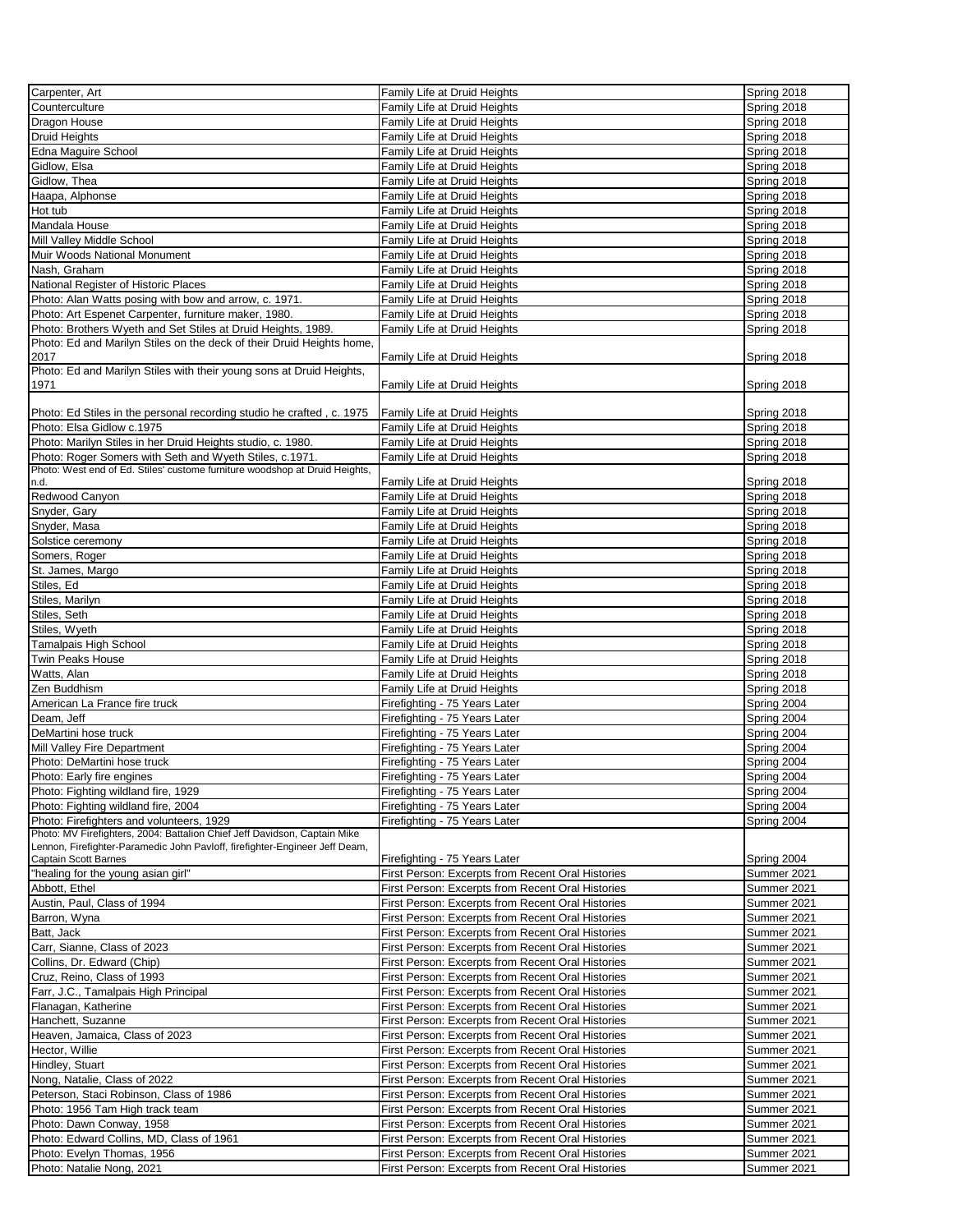| Photo: Paul Austin, 2020                                             | First Person: Excerpts from Recent Oral Histories | Summer 2021 |
|----------------------------------------------------------------------|---------------------------------------------------|-------------|
| Photo: Postcard reproduction of an aerial view of Tamalpais High     |                                                   |             |
| School c. 1923                                                       | First Person: Excerpts from Recent Oral Histories | Summer 2021 |
| Photo: Principal J.C. Farr with Tam High graduates, 2018             | First Person: Excerpts from Recent Oral Histories | Summer 2021 |
| Photo: Reino Cruz, 1993                                              | First Person: Excerpts from Recent Oral Histories | Summer 2021 |
| Photo: Shimona Heaven Whyte, 2020                                    | First Person: Excerpts from Recent Oral Histories | Summer 2021 |
| Photo: Suzanne Hanchett, 1958                                        | First Person: Excerpts from Recent Oral Histories | Summer 2021 |
|                                                                      |                                                   | Summer 2021 |
| Photo: Tam High Library Club, 1953                                   | First Person: Excerpts from Recent Oral Histories |             |
| Photo: Tony Robichaud, 1956                                          | First Person: Excerpts from Recent Oral Histories | Summer 2021 |
| Photo: Willie Hector, 1957                                           | First Person: Excerpts from Recent Oral Histories | Summer 2021 |
| Photo: Wyna Barron, 1952                                             | First Person: Excerpts from Recent Oral Histories | Summer 2021 |
| Play Marin                                                           | First Person: Excerpts from Recent Oral Histories | Summer 2021 |
| Robichaud, Francis Anthony (Tony)                                    | First Person: Excerpts from Recent Oral Histories | Summer 2021 |
| Solon, Dawn Conway                                                   | First Person: Excerpts from Recent Oral Histories | Summer 2021 |
| Thomas, Evelyn                                                       | First Person: Excerpts from Recent Oral Histories | Summer 2021 |
| Whyte, Shimona Heaven, Redwood High Class of 2013                    | First Person: Excerpts from Recent Oral Histories | Summer 2021 |
| Boussy, Henri                                                        | First Settlers: Reed and Richardson               |             |
|                                                                      |                                                   | Spring 1985 |
| Cotate Indians                                                       | First Settlers: Reed and Richardson               | Spring 1985 |
| Garcia, Bernardino                                                   | First Settlers: Reed and Richardson               | Spring 1985 |
| Old Mill                                                             | First Settlers: Reed and Richardson               | Spring 1985 |
| Photo: John Joseph Reed and Hugh Boyle                               | First Settlers: Reed and Richardson               | Spring 1985 |
| Photo: John Joseph Reed 's Rancho Corte Madera del Presidio,         |                                                   |             |
| c.1884                                                               | First Settlers: Reed and Richardson               | Spring 1985 |
| Photo: John Reed's first adobe at La Goma and Locke Lane             | First Settlers: Reed and Richardson               | Spring 1985 |
| Photo: Maria Inez Reed, Barbara Sibrian, Hilarita Reed and Carmelita |                                                   |             |
| Natividad Garcia, c.1859                                             | <b>First Settlers: Reed and Richardson</b>        | Spring 1985 |
| Rancho Corte Madera del Presidio                                     | <b>First Settlers: Reed and Richardson</b>        | Spring 1985 |
| Rancho Saucelito                                                     | First Settlers: Reed and Richardson               | Spring 1985 |
| Reed, Clotilde                                                       | First Settlers: Reed and Richardson               | Spring 1985 |
| Reed, Hilarita                                                       | First Settlers: Reed and Richardson               | Spring 1985 |
|                                                                      |                                                   |             |
| Reed, John Joseph                                                    | First Settlers: Reed and Richardson               | Spring 1985 |
| Reed, John Thomas                                                    | First Settlers: Reed and Richardson               | Spring 1985 |
| Reed, Maria Inez                                                     | First Settlers: Reed and Richardson               | Spring 1985 |
| Reed, Ricardo                                                        | First Settlers: Reed and Richardson               | Spring 1985 |
| Richardson, Captain William                                          | First Settlers: Reed and Richardson               | Spring 1985 |
| Sanchez, Hilaria                                                     | First Settlers: Reed and Richardson               | Spring 1985 |
| Sanchez, Jose Antonio                                                | First Settlers: Reed and Richardson               | Spring 1985 |
| Sliney, Edgar                                                        | First Settlers: Reed and Richardson               | Spring 1985 |
|                                                                      |                                                   |             |
| Throckmorton, Samuel P.                                              | First Settlers: Reed and Richardson               | Spring 1985 |
| Throckmorton, Suzanna                                                | First Settlers: Reed and Richardson               | Spring 1985 |
| <b>Widow Reed Creek</b>                                              | First Settlers: Reed and Richardson               | Spring 1985 |
| 'Green" cemetaries                                                   | Forever Fernwood                                  | Spring 2009 |
| Burial grounds                                                       | Forever Fernwood                                  | Spring 2009 |
| Daphne family                                                        | Forever Fernwood                                  | Spring 2009 |
| Domergue, Catherine                                                  | Forever Fernwood                                  | Spring 2009 |
| Dowd, Charles James                                                  | Forever Fernwood                                  | Spring 2009 |
|                                                                      | Forever Fernwood                                  |             |
| Dowd, Emma Catherina Kratzenstein                                    |                                                   | Spring 2009 |
| Dowd's Fashion Stables                                               | Forever Fernwood                                  | Spring 2009 |
| Fernwood Cemetary                                                    | Forever Fernwood                                  | Spring 2009 |
| Forever Enterprises and Memorial Ecosystems                          | Forever Fernwood                                  | Spring 2009 |
| Jones, Gertrude                                                      | Forever Fernwood                                  | Spring 2009 |
| Martin, Lorena Cecilia Ackley                                        | Forever Fernwood                                  | Spring 2009 |
| Martin's Pioneer Grocery Store                                       | Forever Fernwood                                  | Spring 2009 |
| Murray, Joan                                                         | Forever Fernwood                                  | Spring 2009 |
| Outdoor Art Club                                                     | Forever Fernwood                                  | Spring 2009 |
| Photo: Lucretia Hanson Little gravesite                              | Forever Fernwood                                  | Spring 2009 |
|                                                                      |                                                   |             |
| Portuguese Trail                                                     | Forever Fernwood                                  | Spring 2009 |
| Sausalito Cemetary Association                                       | Forever Fernwood                                  | Spring 2009 |
| Sausalito Land & Ferry Company                                       | Forever Fernwood                                  | Spring 2009 |
| <b>Sausalito News</b>                                                | Forever Fernwood                                  | Spring 2009 |
| Tennessee Valley Road                                                | Forever Fernwood                                  | Spring 2009 |
| Wheeler, Joseph Martin                                               | Forever Fernwood                                  | Spring 2009 |
| Wasserman, Abby                                                      | From the Editor                                   |             |
| Macris, Eric                                                         | From the President                                |             |
|                                                                      |                                                   |             |
| Barnard, Jack                                                        | Garden of Allah                                   | Spring 1995 |
| Bernard, Jean                                                        | Garden of Allah                                   | Spring 1995 |
| <b>Blithedale Canyon</b>                                             | Garden of Allah                                   | Spring 1995 |
| Boericke, Ruth                                                       | Garden of Allah                                   | Spring 1995 |
| Garden of Allah                                                      | Garden of Allah                                   | Spring 1995 |
| Haapa, Alfons                                                        | Garden of Allah                                   | Spring 1995 |
| Mill Valley fire of 1929                                             | Garden of Allah                                   | Spring 1995 |
| Photo: Garden of Allah                                               | Garden of Allah                                   | Spring 1995 |
|                                                                      |                                                   |             |
|                                                                      |                                                   |             |
| Photo: Garden of Allah interior photos from Ruth White scrapbook     | Garden of Allah                                   | Spring 1995 |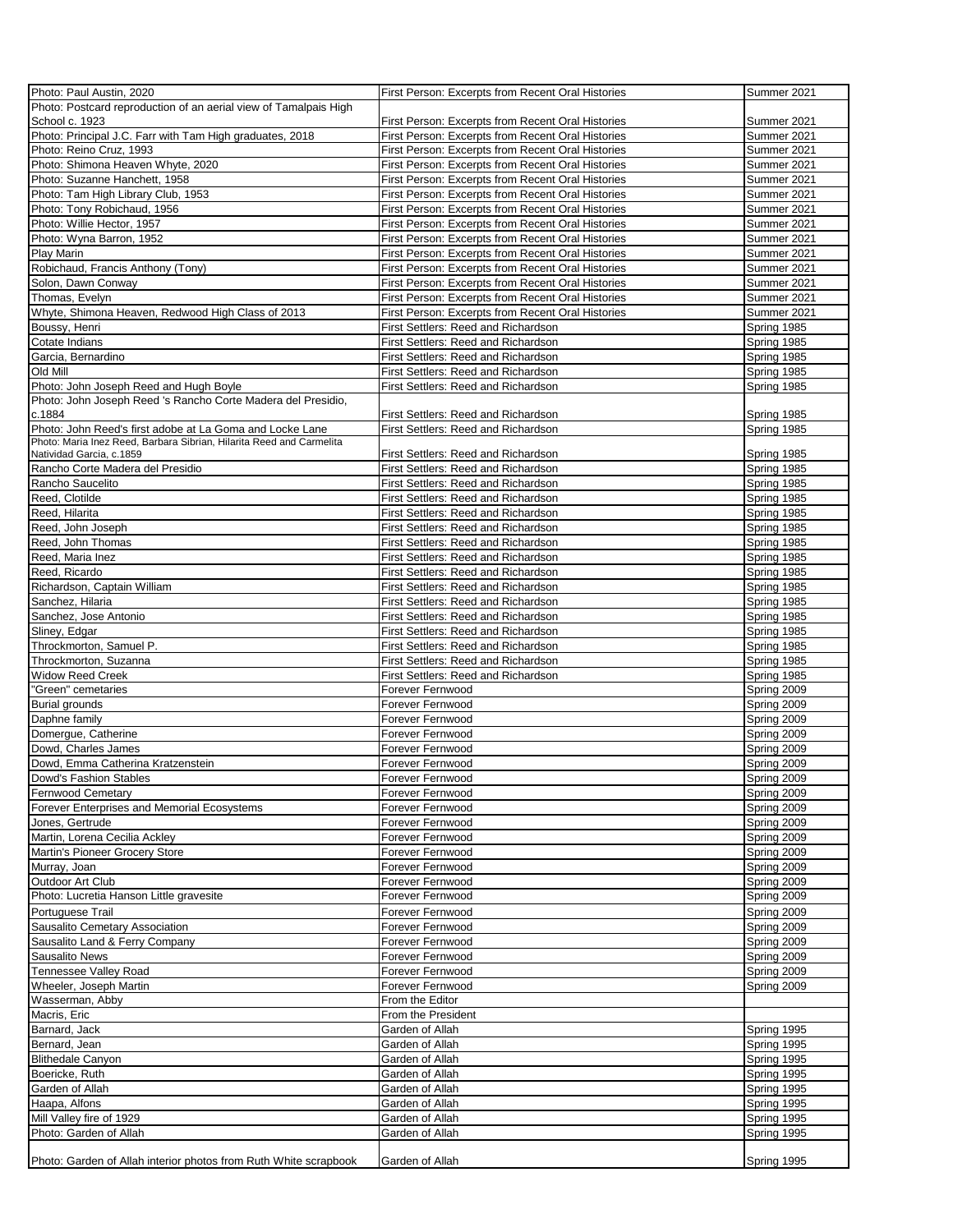| Photo: Garden of Allah softball game                             | Garden of Allah                                                                              | Spring 1995                |
|------------------------------------------------------------------|----------------------------------------------------------------------------------------------|----------------------------|
| Photo: Garden of Allah swimming pond                             | Garden of Allah                                                                              | Spring 1995                |
| Photo: Garden of Allah tennis court                              | Garden of Allah                                                                              | Spring 1995                |
| Photo: Garden of Allah, c.1925                                   | Garden of Allah                                                                              | Spring 1995                |
|                                                                  |                                                                                              |                            |
| Photo: Garden of Allah, east façade in 1948                      | Garden of Allah                                                                              | Spring 1995                |
| Photo: Garden of Allah, shortly after completion, c.1915         | Garden of Allah                                                                              | Spring 1995                |
| Photo: Ralston and Ruth White, 1911                              | Garden of Allah                                                                              | Spring 1995                |
| Photo: Ralston White in his Garden of Allah                      | Garden of Allah                                                                              | Spring 1995                |
| Photo: Ruth White at her piano                                   | Garden of Allah                                                                              | Spring 1995                |
| Photo: Ruth White, c.1910                                        | Garden of Allah                                                                              | Spring 1995                |
| Polk, Willis                                                     | Garden of Allah                                                                              | Spring 1995                |
| Priest, Carl                                                     | Garden of Allah                                                                              | Spring 1995                |
| Priest, Nan                                                      | Garden of Allah                                                                              | Spring 1995                |
| Ralston L. White Memorial Retreat                                | Garden of Allah                                                                              | Spring 1995                |
| Ralston White Estate trail map (sketch)                          | Garden of Allah                                                                              | Spring 1995                |
| Ralston, William Chapman ("Silver King")                         | Garden of Allah                                                                              | Spring 1995                |
| Swedenborgian Church                                             | Garden of Allah                                                                              | Spring 1995                |
|                                                                  |                                                                                              |                            |
| Symmes, Jean                                                     | Garden of Allah                                                                              | Spring 1995                |
| Symmes, Larry                                                    | Garden of Allah                                                                              | Spring 1995                |
| Tamalpais Land & Water Company                                   | Garden of Allah                                                                              | Spring 1995                |
| United Camps, Conference and Retreats                            | Garden of Allah                                                                              | Spring 1995                |
| United Church of Christ                                          | Garden of Allah                                                                              | Spring 1995                |
| White, Laura Lyon                                                | Garden of Allah                                                                              | Spring 1995                |
| White, Lovell                                                    | Garden of Allah                                                                              | Spring 1995                |
| White, Ralston                                                   | Garden of Allah                                                                              | Spring 1995                |
| White, Ruth                                                      | Garden of Allah                                                                              | Spring 1995                |
| Worcester, Joseph                                                | Garden of Allah                                                                              | Spring 1995                |
| Byrne, Clarissa                                                  | Giving Voice to Local History                                                                | Spring 2015                |
| Dowd, Margaret                                                   | Giving Voice to Local History                                                                | Spring 2015                |
| Friends of the Mill Valley Public Library                        | Giving Voice to Local History                                                                | Spring 2015                |
| Lucretia Little History Room                                     | Giving Voice to Local History                                                                | Spring 2015                |
| <b>Mill Valley Historical Society</b>                            | Giving Voice to Local History                                                                | Spring 2015                |
| Mill Valley Library Association                                  | Giving Voice to Local History                                                                | Spring 2015                |
| Mill Valley Oral History Program                                 | Giving Voice to Local History                                                                | Spring 2015                |
| Mill Valley Public Library                                       | Giving Voice to Local History                                                                | Spring 2015                |
| Naked Truth                                                      | Giving Voice to Local History                                                                | Spring 2015                |
| Oral histories                                                   | Giving Voice to Local History                                                                | Spring 2015                |
| Photo: Joe and Ruth Wilson, founders of MV Oral History Program, |                                                                                              |                            |
|                                                                  |                                                                                              |                            |
|                                                                  |                                                                                              |                            |
| 1980                                                             | Giving Voice to Local History                                                                | Spring 2015                |
| Photo: Oral history materials                                    | Giving Voice to Local History                                                                | Spring 2015                |
| Wilson, Joe                                                      | Giving Voice to Local History                                                                | Spring 2015                |
| Wilson, Ruth                                                     | Giving Voice to Local History                                                                | Spring 2015                |
| 2am Club                                                         | Growing Pains---The Locust Business District                                                 | Spring 2014                |
| <b>Brothers Tavern</b>                                           | Growing Pains---The Locust Business District                                                 | Spring 2014                |
| Brown's Hall                                                     | Growing Pains---The Locust Business District                                                 | Spring 2014                |
| Brown's Jug                                                      | Growing Pains---The Locust Business District                                                 | Spring 2014                |
| C's "burger joint"                                               | Growing Pains---The Locust Business District                                                 | Spring 2014                |
| Deal, Charlie                                                    | Growing Pains---The Locust Business District                                                 | Spring 2014                |
| Egger & Son Nursery                                              | Growing Pains---The Locust Business District                                                 | Spring 2014                |
| G & G Pharmacy                                                   | Growing Pains---The Locust Business District                                                 | Spring 2014                |
| Gardner, Casper                                                  | Growing Pains---The Locust Business District                                                 | Spring 2014                |
| General Hardware                                                 | Growing Pains---The Locust Business District                                                 | Spring 2014                |
| Gosser's Meats                                                   | Growing Pains---The Locust Business District                                                 | Spring 2014                |
| <b>Hells Angels</b>                                              | Growing Pains---The Locust Business District                                                 | Spring 2014                |
| Homestead Valley                                                 | Growing Pains---The Locust Business District                                                 | Spring 2014                |
| Homestead Valley Improvement Club                                | Growing Pains---The Locust Business District                                                 | Spring 2014                |
|                                                                  |                                                                                              |                            |
| Jolly King Liquors                                               | Growing Pains---The Locust Business District                                                 | Spring 2014                |
| Jolly King Market                                                | Growing Pains---The Locust Business District                                                 | Spring 2014                |
| Kentucky Fried Chicken                                           | Growing Pains---The Locust Business District                                                 | Spring 2014                |
| Locust Bakery                                                    | Growing Pains---The Locust Business District                                                 | Spring 2014                |
| Locust Cleaners                                                  | Growing Pains---The Locust Business District                                                 | Spring 2014                |
| Locust Coffee Shop                                               | Growing Pains---The Locust Business District                                                 | Spring 2014                |
| Locust District                                                  | Growing Pains---The Locust Business District                                                 | Spring 2014                |
| Locust Station                                                   | Growing Pains---The Locust Business District                                                 | Spring 2014                |
| Locust Variety Store                                             | Growing Pains---The Locust Business District                                                 | Spring 2014                |
| Malugani Tire Center                                             | Growing Pains---The Locust Business District                                                 | Spring 2014                |
| Mama's Royal Café                                                | Growing Pains---The Locust Business District                                                 | Spring 2014                |
| Marin Theatre Company                                            | Growing Pains---The Locust Business District                                                 | Spring 2014                |
| Mill Valley Coffee Shop                                          | Growing Pains---The Locust Business District                                                 | Spring 2014                |
| Miller Avenue                                                    | Growing Pains---The Locust Business District                                                 | Spring 2014                |
| Miller Avenue Precise Plan                                       | Growing Pains---The Locust Business District                                                 | Spring 2014                |
| Miller Avenue Shopping Center                                    | Growing Pains---The Locust Business District                                                 | Spring 2014                |
| Miller Avenue Streetscape Project<br>Millwood train stop         | Growing Pains---The Locust Business District<br>Growing Pains---The Locust Business District | Spring 2014<br>Spring 2014 |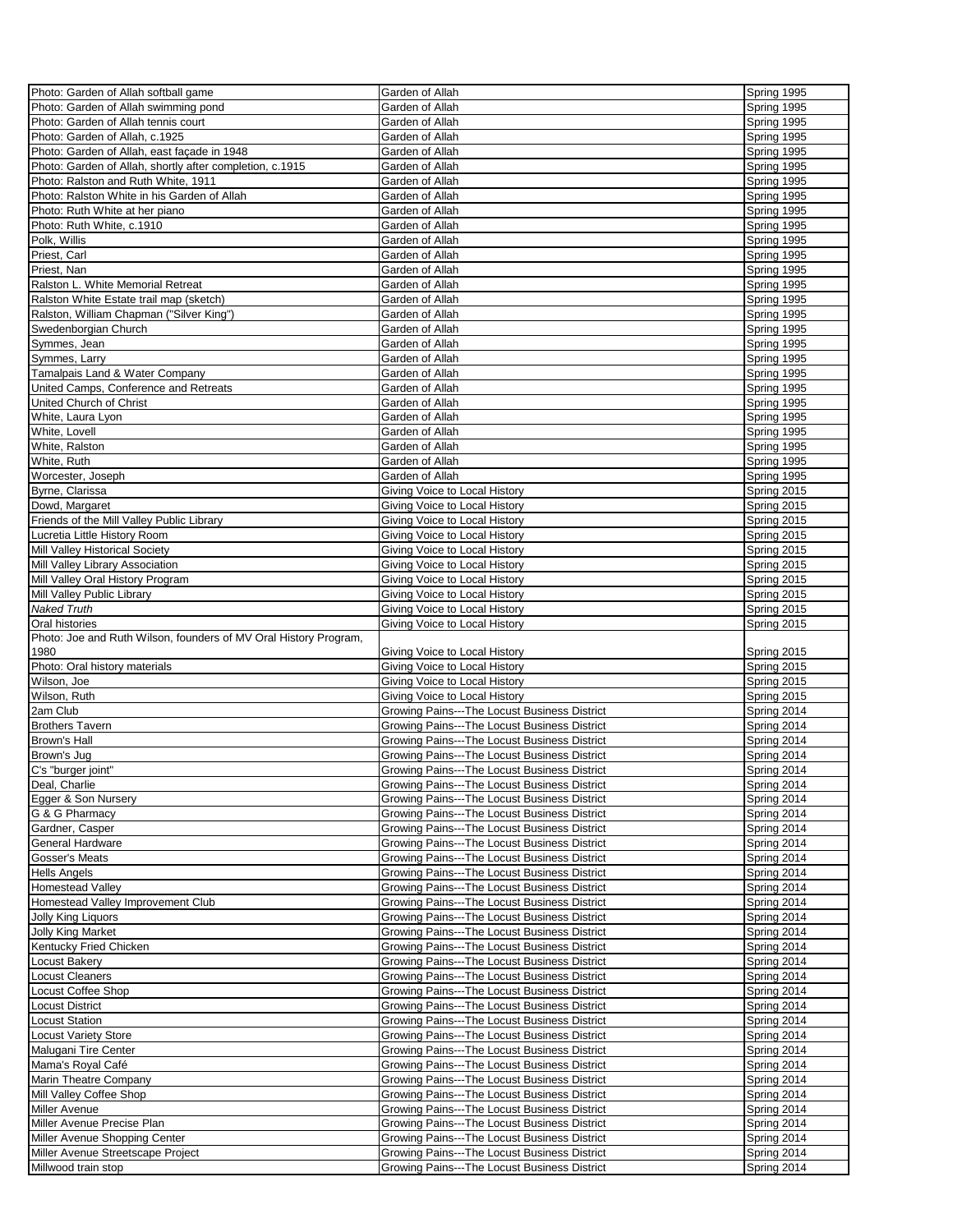| North Pacific Coast Railroad                              | Growing Pains---The Locust Business District         | Spring 2014 |
|-----------------------------------------------------------|------------------------------------------------------|-------------|
| Photo: Brothers Tavern at 8 Locust                        | Growing Pains---The Locust Business District         | Spring 2014 |
| Photo: Flooding along Miller and Locust avenues, ca.1945  | Growing Pains---The Locust Business District         | Spring 2014 |
| Photo: Locust Avenue looking toward Miller Avenue, 1930's | Growing Pains---The Locust Business District         | Spring 2014 |
| Photo: Locust Bakery on Miller Avenue, 1967               | Growing Pains---The Locust Business District         | Spring 2014 |
| Photo: Locust Cleaners on Miller Avenue, 1967             | Growing Pains---The Locust Business District         | Spring 2014 |
| Photo: Locust Coffee Shop, 1967 at Locust and Miller      | Growing Pains---The Locust Business District         | Spring 2014 |
| Photo: Miller at La Goma looking north, 1950s             | Growing Pains---The Locust Business District         | Spring 2014 |
| Prune music                                               | Growing Pains---The Locust Business District         | Spring 2014 |
| Reed, John                                                | Growing Pains---The Locust Business District         | Spring 2014 |
| <b>Sloat Nurserv</b>                                      | Growing Pains---The Locust Business District         | Spring 2014 |
| Sollom, Jessie O.                                         | Growing Pains---The Locust Business District         | Spring 2014 |
| <b>Star Herbs</b>                                         | Growing Pains---The Locust Business District         | Spring 2014 |
|                                                           | Growing Pains---The Locust Business District         | Spring 2014 |
| Tamalpais Land & Water Company                            |                                                      |             |
| <b>Tamalpais Paint and Color</b>                          | <b>Growing Pains--- The Locust Business District</b> | Spring 2014 |
| Tamalpais Park                                            | Growing Pains---The Locust Business District         | Spring 2014 |
| The Port                                                  | Growing Pains---The Locust Business District         | Spring 2014 |
| Thoney, Emmanuel                                          | Growing Pains---The Locust Business District         | Spring 2014 |
| Whole Foods                                               | Growing Pains---The Locust Business District         | Spring 2014 |
| 205 Miller Avenue                                         | Gus Costigan - More than a Builder                   | Spring 2006 |
| 206 East Blithedale Avenue                                | Gus Costigan - More than a Builder                   | Spring 2006 |
| 21 Corte Madera Avenue                                    | Gus Costigan - More than a Builder                   | Spring 2006 |
| Costigan, A.B.                                            | Gus Costigan - More than a Builder                   | Spring 2006 |
| Costigan, Gus                                             | Gus Costigan - More than a Builder                   | Spring 2006 |
| Craftsman style                                           | Gus Costigan - More than a Builder                   | Spring 2006 |
| El Paseo project                                          | Gus Costigan - More than a Builder                   | Spring 2006 |
| Foster, Edna                                              | Gus Costigan - More than a Builder                   | Spring 2006 |
| Outdoor Art Club                                          | Gus Costigan - More than a Builder                   | Spring 2006 |
| Photo: 15 Throckmorten Avenue                             | Gus Costigan - More than a Builder                   | Spring 2006 |
| Photo: 198 East Blithdale Avenue                          | Gus Costigan - More than a Builder                   | Spring 2006 |
| Photo: 40 Molino                                          | Gus Costigan - More than a Builder                   | Spring 2006 |
| Photo: 57 Throckmorten Avenue                             | Gus Costigan - More than a Builder                   | Spring 2006 |
| Photo: El Paseo                                           | Gus Costigan - More than a Builder                   | Spring 2006 |
| <b>Practical Builder</b>                                  | Gus Costigan - More than a Builder                   | Spring 2006 |
| Brown's Hall                                              | Happy Hundredth Birthday Homestead                   | Spring 2003 |
| <b>Buddhist Temple</b>                                    | Happy Hundredth Birthday Homestead                   | Spring 2003 |
| Camp Tamalpais                                            | Happy Hundredth Birthday Homestead                   | Spring 2003 |
| Eucalyptus trees                                          | Happy Hundredth Birthday Homestead                   | Spring 2003 |
| Evergreen                                                 | Happy Hundredth Birthday Homestead                   | Spring 2003 |
| Ferguson, Lillian                                         | Happy Hundredth Birthday Homestead                   | Spring 2003 |
| Gardner, Annie Georgina Roberts                           | Happy Hundredth Birthday Homestead                   | Spring 2003 |
| Gardner, Jacob                                            | Happy Hundredth Birthday Homestead                   | Spring 2003 |
| <b>Homestead School</b>                                   | Happy Hundredth Birthday Homestead                   | Spring 2003 |
| Homestead Valley                                          | Happy Hundredth Birthday Homestead                   | Spring 2003 |
| Homestead Valley Land Trust                               | Happy Hundredth Birthday Homestead                   | Spring 2003 |
|                                                           |                                                      | Spring 2003 |
| Hunsinger, Mrs.                                           | Happy Hundredth Birthday Homestead                   |             |
| Laverne Avenue                                            | Happy Hundredth Birthday Homestead                   | Spring 2003 |
| Map: Homestead Valley                                     | Happy Hundredth Birthday Homestead                   | Spring 2003 |
| Marin Horizon School                                      | Happy Hundredth Birthday Homestead                   | Spring 2003 |
| Mill Valley Community Church picnics                      | Happy Hundredth Birthday Homestead                   | Spring 2003 |
| Montford Avenue                                           | Happy Hundredth Birthday Homestead                   | Spring 2003 |
| Photo: Buddhist Temple                                    | Happy Hundredth Birthday Homestead                   | Spring 2003 |
| Photo: Homestead mailbox arrangement                      | Happy Hundredth Birthday Homestead                   | Spring 2003 |
| Photo: Homestead Valley, from Montford Av                 | Happy Hundredth Birthday Homestead                   | Spring 2003 |
| Photo: Mill Valley Masonic Hall                           | Happy Hundredth Birthday Homestead                   | Spring 2003 |
| Photo: Stolte Grove                                       | Happy Hundredth Birthday Homestead                   | Spring 2003 |
| Pixie caps                                                | Happy Hundredth Birthday Homestead                   | Spring 2003 |
| Pixie Trail                                               | Happy Hundredth Birthday Homestead                   | Spring 2003 |
| Roseveare, Lillian Gardner                                | Happy Hundredth Birthday Homestead                   | Spring 2003 |
| Spalding, Virginia Stolte                                 | Happy Hundredth Birthday Homestead                   | Spring 2003 |
| <b>Stolte Grove</b>                                       | Happy Hundredth Birthday Homestead                   | Spring 2003 |
| Stolte, Ann                                               | Happy Hundredth Birthday Homestead                   | Spring 2003 |
| Stolte, Frank                                             | Happy Hundredth Birthday Homestead                   | Spring 2003 |
| Stolte, Fred                                              | Happy Hundredth Birthday Homestead                   | Spring 2003 |
| The Maples                                                | Happy Hundredth Birthday Homestead                   | Spring 2003 |
| <b>Three Groves</b>                                       | Happy Hundredth Birthday Homestead                   | Spring 2003 |
| <b>Throckmorton Ranch</b>                                 | Happy Hundredth Birthday Homestead                   | Spring 2003 |
| White, Ralston                                            | Happy Hundredth Birthday Homestead                   | Spring 2003 |
| Whole Foods                                               | Happy Hundredth Birthday Homestead                   | Spring 2003 |
| California Digital Newspaper Collection (CDNC)            | Having Their Say: A History of the Tamalpais News    | Spring 2020 |
| Cooley, Earlda                                            | Having Their Say: A History of the Tamalpais News    | Spring 2020 |
| Krefting, Bruce                                           | Having Their Say: A History of the Tamalpais News    | Spring 2020 |
| Mayfield, Cate                                            | Having Their Say: A History of the Tamalpais News    | Spring 2020 |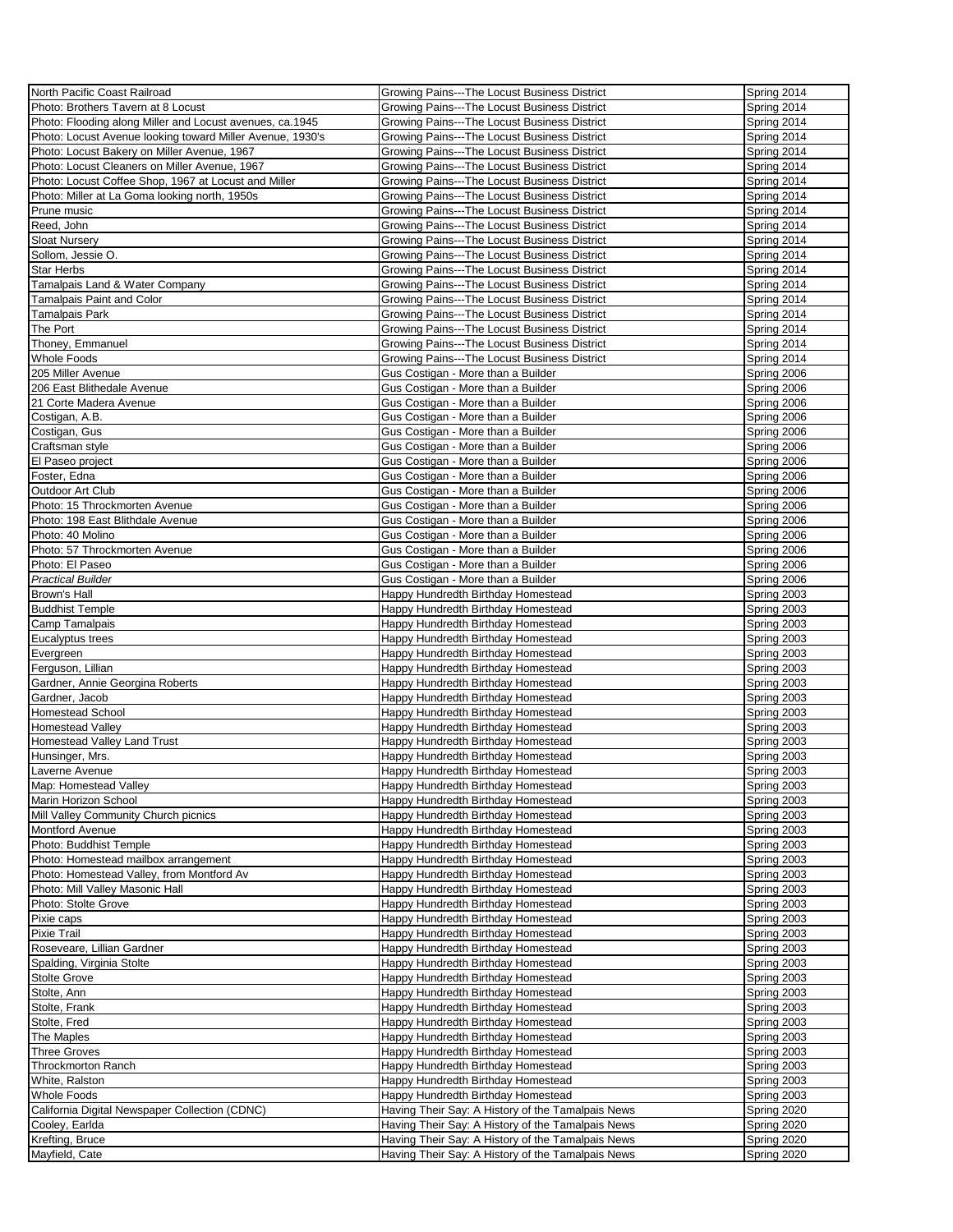| Patterson, William                                                        | Having Their Say: A History of the Tamalpais News | Spring 2020 |
|---------------------------------------------------------------------------|---------------------------------------------------|-------------|
| Photo: Cartoon byTam junior Bruce Krefting, in the Tamalpais News         |                                                   |             |
| October 4, 1957                                                           | Having Their Say: A History of the Tamalpais News | Spring 2020 |
|                                                                           |                                                   |             |
| Photo: Front page of the April 28, 2000 issue of the Tamalpais News       | Having Their Say: A History of the Tamalpais News | Spring 2020 |
| Photo: Staff of TheTamalpais News, December 11, 1925                      | Having Their Say: A History of the Tamalpais News | Spring 2020 |
| Photo: Tamalpais students marching in protest of Vietnam war, in          |                                                   |             |
| June 9, 1972 issue of the Tamalpais News                                  | Having Their Say: A History of the Tamalpais News | Spring 2020 |
|                                                                           |                                                   |             |
| Photo: The Tamalpais News from Havana, March 17, 2000                     | Having Their Say: A History of the Tamalpais News | Spring 2020 |
| Rhodes, Phil                                                              | Having Their Say: A History of the Tamalpais News | Spring 2020 |
| Rotogravure                                                               | Having Their Say: A History of the Tamalpais News | Spring 2020 |
| Steinhart, Jonah                                                          | Having Their Say: A History of the Tamalpais News | Spring 2020 |
| Tam News                                                                  | Having Their Say: A History of the Tamalpais News | Spring 2020 |
| <b>Tamalpais Daily</b>                                                    | Having Their Say: A History of the Tamalpais News | Spring 2020 |
| Tamalpais High School                                                     | Having Their Say: A History of the Tamalpais News | Spring 2020 |
| <b>Tamalpais News</b>                                                     | Having Their Say: A History of the Tamalpais News | Spring 2020 |
| Tamalpais News Archive                                                    | Having Their Say: A History of the Tamalpais News | Spring 2020 |
| Tamalpais Ranger                                                          | Having Their Say: A History of the Tamalpais News | Spring 2020 |
| <b>That Magazine</b>                                                      | Having Their Say: A History of the Tamalpais News | Spring 2020 |
| The Peace Pipe                                                            | Having Their Say: A History of the Tamalpais News | Spring 2020 |
| Wood, E.E.                                                                | Having Their Say: A History of the Tamalpais News | Spring 2020 |
|                                                                           | Herman Hein, Mill Valley Master Gardener          |             |
| 158 West Blithedale                                                       |                                                   | Spring 2016 |
| College of Marin                                                          | Herman Hein, Mill Valley Master Gardener          | Spring 2016 |
| Fern Canyon                                                               | Herman Hein, Mill Valley Master Gardener          | Spring 2016 |
| Folker, Erdie                                                             | Herman Hein, Mill Valley Master Gardener          | Spring 2016 |
| Folker, Howard                                                            | Herman Hein, Mill Valley Master Gardener          | Spring 2016 |
| Hein, Herman E.                                                           | Herman Hein, Mill Valley Master Gardener          | Spring 2016 |
| Hein, Kathe Lohsen                                                        | Herman Hein, Mill Valley Master Gardener          | Spring 2016 |
| Hein, Linde (Marten)                                                      | Herman Hein, Mill Valley Master Gardener          | Spring 2016 |
| Hein, Richard                                                             | Herman Hein, Mill Valley Master Gardener          | Spring 2016 |
| Lando, Ellis                                                              | Herman Hein, Mill Valley Master Gardener          | Spring 2016 |
| Liebermann, Daniel                                                        | Herman Hein, Mill Valley Master Gardener          | Spring 2016 |
| Liebermann, Eva Shafer                                                    | Herman Hein, Mill Valley Master Gardener          | Spring 2016 |
| Marin Art and Garden Center                                               | Herman Hein, Mill Valley Master Gardener          | Spring 2016 |
| Marten, Gero                                                              | Herman Hein, Mill Valley Master Gardener          | Spring 2016 |
| Miller Avenue                                                             | Herman Hein, Mill Valley Master Gardener          | Spring 2016 |
| Old Mill School                                                           | Herman Hein, Mill Valley Master Gardener          | Spring 2016 |
| Photo: Herman and Kathe Hein with their daughter, Linde                   | Herman Hein, Mill Valley Master Gardener          | Spring 2016 |
| Photo: Herman Hein conducting a class at the Marin Art and Garden Center, |                                                   |             |
| n.d.                                                                      | Herman Hein, Mill Valley Master Gardener          | Spring 2016 |
| Photo: Herman Hein in his back garden at 158 W. Blithedale Ave,           |                                                   |             |
| 1950s                                                                     | Herman Hein, Mill Valley Master Gardener          | Spring 2016 |
| Photo: Herman Hein setting up his camera, 1950s                           | Herman Hein, Mill Valley Master Gardener          | Spring 2016 |
| Photo: Rocks at the Marin Art and Garden Center placed by Herman Hein,    |                                                   |             |
| 2016                                                                      | Herman Hein, Mill Valley Master Gardener          | Spring 2016 |
| Photo: The newly created median strip on Miller Avenue during             |                                                   |             |
| planting, n.d.                                                            | Herman Hein, Mill Valley Master Gardener          | Spring 2016 |
| <b>Tamalpais High School</b>                                              | Herman Hein, Mill Valley Master Gardener          | Spring 2016 |
| <b>Brabo Terrace</b>                                                      | Hickman's: Gas and Service in a Bygone Era        | Spring 2014 |
| Ferrera, Louis                                                            | Hickman's: Gas and Service in a Bygone Era        | Spring 2014 |
| Gas stations                                                              | Hickman's: Gas and Service in a Bygone Era        | Spring 2014 |
| Hickman, Frank                                                            | Hickman's: Gas and Service in a Bygone Era        | Spring 2014 |
| Hickman, Mary                                                             | Hickman's: Gas and Service in a Bygone Era        | Spring 2014 |
| Hickman's Chevron Service                                                 | Hickman's: Gas and Service in a Bygone Era        | Spring 2014 |
| <b>Homestead Valley</b>                                                   | Hickman's: Gas and Service in a Bygone Era        | Spring 2014 |
|                                                                           | Hickman's: Gas and Service in a Bygone Era        |             |
| Locust district                                                           |                                                   | Spring 2014 |
| Miller Avenue                                                             | Hickman's: Gas and Service in a Bygone Era        | Spring 2014 |
| Photo: Hickman's remodeled lube room (no date)                            | Hickman's: Gas and Service in a Bygone Era        | Spring 2014 |
| Photo: Hickman's Service Station at Miller and Evergreen, 1950s           |                                                   | Spring 2014 |
| Quonset huts                                                              | Hickman's: Gas and Service in a Bygone Era        |             |
|                                                                           | Hickman's: Gas and Service in a Bygone Era        | Spring 2014 |
| Service station                                                           | Hickman's: Gas and Service in a Bygone Era        | Spring 2014 |
| <b>Whole Foods</b>                                                        | Hickman's: Gas and Service in a Bygone Era        | Spring 2014 |
| <b>Austrian Tourist Club</b>                                              | Hiking to West Point                              | Spring 2018 |
| <b>Bootjack</b>                                                           | Hiking to West Point                              | Spring 2018 |
| <b>Cushing Memorial Amphitheater</b>                                      | Hiking to West Point                              | Spring 2018 |
| Goerke family                                                             | Hiking to West Point                              | Spring 2018 |
| Goerke, Betty                                                             | Hiking to West Point                              | Spring 2018 |
| Hiking                                                                    | Hiking to West Point                              | Spring 2018 |
| Hogback Trail                                                             | Hiking to West Point                              | Spring 2018 |
| Matt Davis Trail                                                          | Hiking to West Point                              | Spring 2018 |
| <b>Mesa Station</b>                                                       | Hiking to West Point                              | Spring 2018 |
| Mountain Home Inn                                                         | Hiking to West Point                              | Spring 2018 |
| Muir Woods                                                                | Hiking to West Point                              | Spring 2018 |
| Nora Trail                                                                | Hiking to West Point                              | Spring 2018 |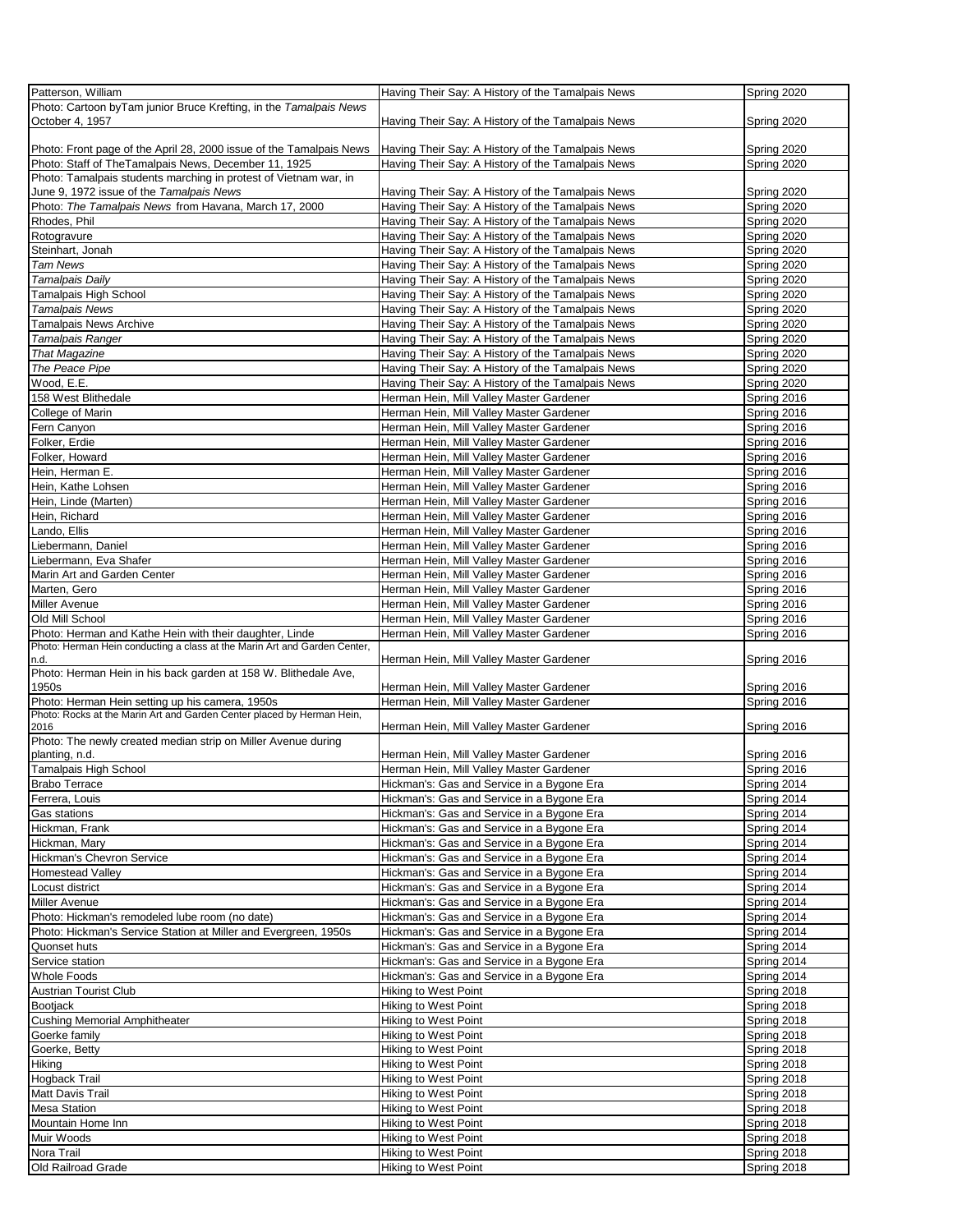| Old Stage Road                                           | <b>Hiking to West Point</b> | Spring 2018 |
|----------------------------------------------------------|-----------------------------|-------------|
| Pantoll                                                  | Hiking to West Point        | Spring 2018 |
| Photo: Katie and Jonny Goerke on Mt. Tamalpais, 1963.    | <b>Hiking to West Point</b> | Spring 2018 |
|                                                          | <b>Hiking to West Point</b> | Spring 2018 |
| Rock Spring                                              |                             |             |
| Spitz, Barry                                             | Hiking to West Point        | Spring 2018 |
| Stanton, Nora                                            | Hiking to West Point        | Spring 2018 |
| Tamalpais Trails                                         | Hiking to West Point        | Spring 2018 |
| West Point Inn                                           | Hiking to West Point        | Spring 2018 |
| <b>Brabo Terrace</b>                                     | Home Ground                 | Spring 2014 |
| Brown's Hall                                             | Home Ground                 | Spring 2014 |
| Gelardi, Joyce                                           | Home Ground                 | Spring 2014 |
| Henry, Carla                                             | Home Ground                 | Spring 2014 |
| Henry, Ned                                               | Home Ground                 | Spring 2014 |
| Hickman, Jane                                            | Home Ground                 | Spring 2014 |
| Koning, Jane Hickman                                     | Home Ground                 | Spring 2014 |
| Malugani, Margo                                          | Home Ground                 | Spring 2014 |
| Miller Avenue Shopping Center                            | Home Ground                 | Spring 2014 |
| Photo: Frank Hickman in 1965                             | Home Ground                 | Spring 2014 |
| Quonset huts                                             | Home Ground                 | Spring 2014 |
| Adobe home                                               |                             |             |
|                                                          | Home, Sweet Adobe Home      | Spring 2014 |
| Deffebach, Inez                                          | Home, Sweet Adobe Home      | Spring 2014 |
| La Goma Street                                           | Home. Sweet Adobe Home      | Spring 2014 |
| Locke Lane                                               | Home, Sweet Adobe Home      | Spring 2014 |
| Padre Quijas                                             | Home. Sweet Adobe Home      | Spring 2014 |
| Photo: Adobe home, an example of John Reed's adobe       | Home, Sweet Adobe Home      | Spring 2014 |
| Photo: John Reed's first adobe at La Goma and Locke Lane | Home, Sweet Adobe Home      | Spring 2014 |
| Photo: Portrait of Hilaria Sanchez Reed (no date)        | Home, Sweet Adobe Home      | Spring 2014 |
| Reed sawmill                                             | Home, Sweet Adobe Home      | Spring 2014 |
| Reed, Hilaria Sanchez                                    | Home, Sweet Adobe Home      | Spring 2014 |
| Reed, John Thomas                                        | Home. Sweet Adobe Home      | Spring 2014 |
| Almonte                                                  | <b>Homestead Valley</b>     | Spring 2010 |
| Golden Gate National Recreation Area                     | <b>Homestead Valley</b>     | Spring 2010 |
|                                                          |                             | Spring 2010 |
| Oldenburg, Chuck                                         | <b>Homestead Valley</b>     |             |
| Rancho Sausalito                                         | <b>Homestead Valley</b>     | Spring 2010 |
| <b>Reed Creek</b>                                        | <b>Homestead Valley</b>     | Spring 2010 |
| Richardson, William                                      | <b>Homestead Valley</b>     | Spring 2010 |
| Tamalpais Land & Water Co.                               | <b>Homestead Valley</b>     | Spring 2010 |
| The Homestead                                            | <b>Homestead Valley</b>     | Spring 2010 |
| Throckmorton, Samuel                                     | <b>Homestead Valley</b>     | Spring 2010 |
| 2 a.m. Club                                              | Homestead Valley--A Review  | Spring 1986 |
| 343 Montford Avenue                                      | Homestead Valley--A Review  | Spring 1986 |
| Adams, Peggy                                             | Homestead Valley--A Review  | Spring 1986 |
| Avery, A.D.                                              | Homestead Valley--A Review  | Spring 1986 |
| <b>Beat Generation</b>                                   | Homestead Valley--A Review  | Spring 1986 |
| Bebout, Pat                                              | Homestead Valley--A Review  | Spring 1986 |
|                                                          |                             |             |
| Boussy, Henri                                            | Homestead Valley--A Review  | Spring 1986 |
| Bowen, Cliff                                             | Homestead Valley--A Review  | Spring 1986 |
| Brown, Bill                                              | Homestead Valley--A Review  | Spring 1986 |
| Brown's Hall                                             | Homestead Valley--A Review  | Spring 1986 |
| <b>Buddhist Temple</b>                                   | Homestead Valley--A Review  | Spring 1986 |
| Burrett, Fred                                            | Homestead Valley--A Review  | Spring 1986 |
| Call, Hughes                                             | Homestead Valley--A Review  | Spring 1986 |
| Cherry Blossom Lane                                      | Homestead Valley--A Review  | Spring 1986 |
| <b>Coopers Grocery</b>                                   | Homestead Valley--A Review  | Spring 1986 |
| Eastland, Joseph                                         | Homestead Valley--A Review  | Spring 1986 |
| Eels, Mr.                                                | Homestead Valley--A Review  | Spring 1986 |
| Eels, Mr.                                                | Homestead Valley--A Review  | Spring 1986 |
| Eucalyptus trees                                         | Homestead Valley--A Review  | Spring 1986 |
| Eucalyptus trees                                         | Homestead Valley--A Review  | Spring 1986 |
| <b>Examiner Boys</b>                                     | Homestead Valley--A Review  | Spring 1986 |
|                                                          |                             |             |
| Ezekiel, Florence                                        | Homestead Valley--A Review  | Spring 1986 |
| Ferguson, Lillian                                        | Homestead Valley--A Review  | Spring 1986 |
| Ferguson, Lillian                                        | Homestead Valley--A Review  | Spring 1986 |
| Ferrario, Louis                                          | Homestead Valley--A Review  | Spring 1986 |
| Friedman, Marin                                          | Homestead Valley--A Review  | Spring 1986 |
| Gardner, Casper                                          | Homestead Valley--A Review  | Spring 1986 |
| Gardner, Jacob                                           | Homestead Valley--A Review  | Spring 1986 |
| Ginsberg, Allen                                          | Homestead Valley--A Review  | Spring 1986 |
| Grae, Ida                                                | Homestead Valley--A Review  | Spring 1986 |
| Greensfelders                                            | Homestead Valley--A Review  | Spring 1986 |
| Heckman, Herman                                          | Homestead Valley--A Review  | Spring 1986 |
| Heckman, Trina                                           | Homestead Valley--A Review  | Spring 1986 |
|                                                          |                             |             |
| Holden, Lee                                              | Homestead Valley--A Review  | Spring 1986 |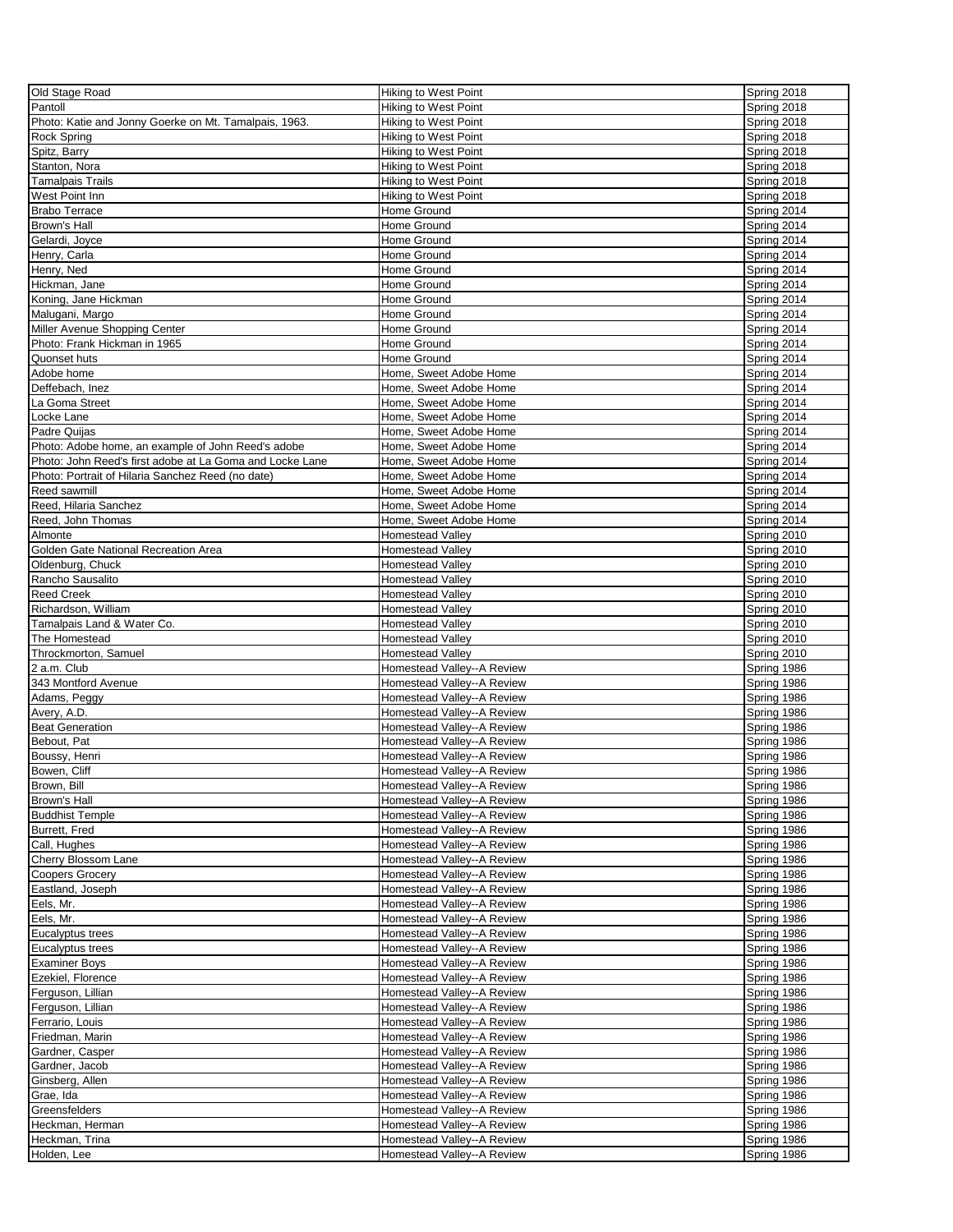| Homestead Fire Department                                                 | Homestead Valley--A Review                               | Spring 1986                |
|---------------------------------------------------------------------------|----------------------------------------------------------|----------------------------|
| Homestead Open Space Committee                                            | Homestead Valley--A Review                               | Spring 1986                |
| <b>Homestead Players</b>                                                  | Homestead Valley--A Review                               | Spring 1986                |
| Homestead Progressive Club                                                | Homestead Valley--A Review                               | Spring 1986                |
| Homestead School                                                          | Homestead Valley--A Review                               | Spring 1986                |
| <b>Homestead School</b>                                                   | Homestead Valley--A Review                               | Spring 1986                |
| Homestead Valley                                                          | Homestead Valley--A Review                               | Spring 1986                |
| Homestead Valley Community Association                                    | Homestead Valley--A Review                               | Spring 1986                |
| Homestead Valley Improvement Club                                         | Homestead Valley--A Review                               | Spring 1986                |
| Hunsinger, Mrs.                                                           | Homestead Valley--A Review                               | Spring 1986                |
| Johnson, Ove                                                              | Homestead Valley--A Review                               | Spring 1986                |
| Kelley, Maggie                                                            | Homestead Valley--A Review                               | Spring 1986                |
| Kerouac, Jack                                                             | Homestead Valley--A Review                               | Spring 1986                |
| Killingsworth, Carroll                                                    | Homestead Valley--A Review                               | Spring 1986                |
| Laverne Heights                                                           | Homestead Valley--A Review                               | Spring 1986                |
| Laverne Post Office                                                       | Homestead Valley--A Review                               | Spring 1986                |
| Lieberman, Sali                                                           | Homestead Valley--A Review                               | Spring 1986                |
| Little Brown Jug                                                          | Homestead Valley--A Review                               | Spring 1986                |
| Locust area                                                               | Homestead Valley--A Review                               | Spring 1986                |
| Lowry, Sue                                                                | Homestead Valley--A Review                               | Spring 1986                |
| Maguire, Frank                                                            | Homestead Valley--A Review                               | Spring 1986                |
|                                                                           | Homestead Valley--A Review                               | Spring 1986                |
| Marin Theatre Company<br>Mill Valley Center for Performing Arts           | Homestead Valley--A Review                               | Spring 1986                |
| Monahan, Sean                                                             | Homestead Valley--A Review                               | Spring 1986                |
| Mott, Charlie                                                             | Homestead Valley--A Review                               |                            |
|                                                                           |                                                          | Spring 1986<br>Spring 1986 |
| Mott, Lillian                                                             | Homestead Valley--A Review<br>Homestead Valley--A Review |                            |
| <b>Mozart Festival</b>                                                    |                                                          | Spring 1986                |
| <b>Mozart Festival</b>                                                    | Homestead Valley--A Review                               | Spring 1986                |
| Muir Woods                                                                | Homestead Valley--A Review                               | Spring 1986                |
| Oak Grove                                                                 | Homestead Valley--A Review                               | Spring 1986                |
| Oak Grove                                                                 | Homestead Valley--A Review                               | Spring 1986                |
| Okubara, Mr.                                                              | Homestead Valley--A Review                               | Spring 1986                |
| On the Road                                                               | Homestead Valley--A Review                               | Spring 1986                |
| Pepper man                                                                | Homestead Valley--A Review                               | Spring 1986                |
| Perry, Alex                                                               | Homestead Valley--A Review                               | Spring 1986                |
| Photo: Homestead Community Center members making benches, July 4,<br>1930 | Homestead Valley--A Review                               | Spring 1986                |
| Photo: Homestead Firehouse                                                | Homestead Valley--A Review                               | Spring 1986                |
| Photo: Homestead School float for Mill Valley Parade, 1940                | Homestead Valley--A Review                               | Spring 1986                |
| Photo: LaVerne Avenue, 1918                                               | Homestead Valley--A Review                               | Spring 1986                |
| Photo: Lillian Ferguson reading in her garden at Three Groves             | Homestead Valley--A Review                               | Spring 1986                |
| Photo: Montford Avenue, 1925                                              | Homestead Valley--A Review                               | Spring 1986                |
| Photo: Samuel Throckmorton                                                | Homestead Valley--A Review                               | Spring 1986                |
| Photo: Stolte bachelor quarters, 1905                                     | Homestead Valley--A Review                               | Spring 1986                |
| Photo: Stolte house, c. 1925                                              | Homestead Valley--A Review                               | Spring 1986                |
| Photo: Susanna Throckmorton                                               | Homestead Valley--A Review                               | Spring 1986                |
|                                                                           |                                                          |                            |
| Photo: The Stolte home and gardens, 1925                                  | Homestead Valley--A Review                               | Spring 1986                |
| Photo: Three Groves                                                       | Homestead Valley--A Review                               | Spring 1986                |
| Photo: Three Groves                                                       | Homestead Valley--A Review                               | Spring 1986                |
| Photo: W.V. "Fred" Stolte, January 13, 1897                               | Homestead Valley--A Review                               | Spring 1986                |
| Pixie Trail                                                               | Homestead Valley--A Review                               | Spring 1986                |
| Preston, Art                                                              | Homestead Valley--A Review                               | Spring 1986                |
| Pritzker, Irene                                                           | Homestead Valley--A Review                               | Spring 1986                |
| Rancho Corte Madera del Presidio                                          | Homestead Valley--A Review                               | Spring 1986                |
| Rancho Saucelito                                                          | Homestead Valley--A Review                               | Spring 1986                |
| Reed, John                                                                | Homestead Valley--A Review                               | Spring 1986                |
| Richardson, Captain William                                               | Homestead Valley--A Review                               | Spring 1986                |
| Robinson, Lance                                                           | Homestead Valley--A Review                               | Spring 1986                |
| Robinson, Lance                                                           | Homestead Valley--A Review                               | Spring 1986                |
| Schlesenger, Jo                                                           | Homestead Valley--A Review                               | Spring 1986                |
| Seaver, George                                                            | Homestead Valley--A Review                               | Spring 1986                |
| Severance, Charles                                                        | Homestead Valley--A Review                               | Spring 1986                |
| Shamrock Bar                                                              | Homestead Valley--A Review                               | Spring 1986                |
| Snyder, Gary                                                              | Homestead Valley--A Review                               | Spring 1986                |
| Spalding, Virginia Stolte                                                 | Homestead Valley--A Review                               | Spring 1986                |
| <b>Stolte Grove</b>                                                       | Homestead Valley--A Review                               | Spring 1986                |
| Stolte, W.V. (Fred)                                                       | Homestead Valley--A Review                               | Spring 1986                |
| Stolte, W.V. (Fred)                                                       | Homestead Valley--A Review                               | Spring 1986                |
| Sunset Magazine                                                           | Homestead Valley--A Review                               | Spring 1986                |
| Tamalpais Canyon                                                          | Homestead Valley--A Review                               | Spring 1986                |
| Tamalpais Land and Water Company                                          | Homestead Valley--A Review                               | Spring 1986                |
| Tamalpais Valley Fire Department                                          | Homestead Valley--A Review                               | Spring 1986                |
| The Dharma Bums                                                           | Homestead Valley--A Review                               | Spring 1986                |
| The Homestead                                                             | Homestead Valley--A Review                               | Spring 1986                |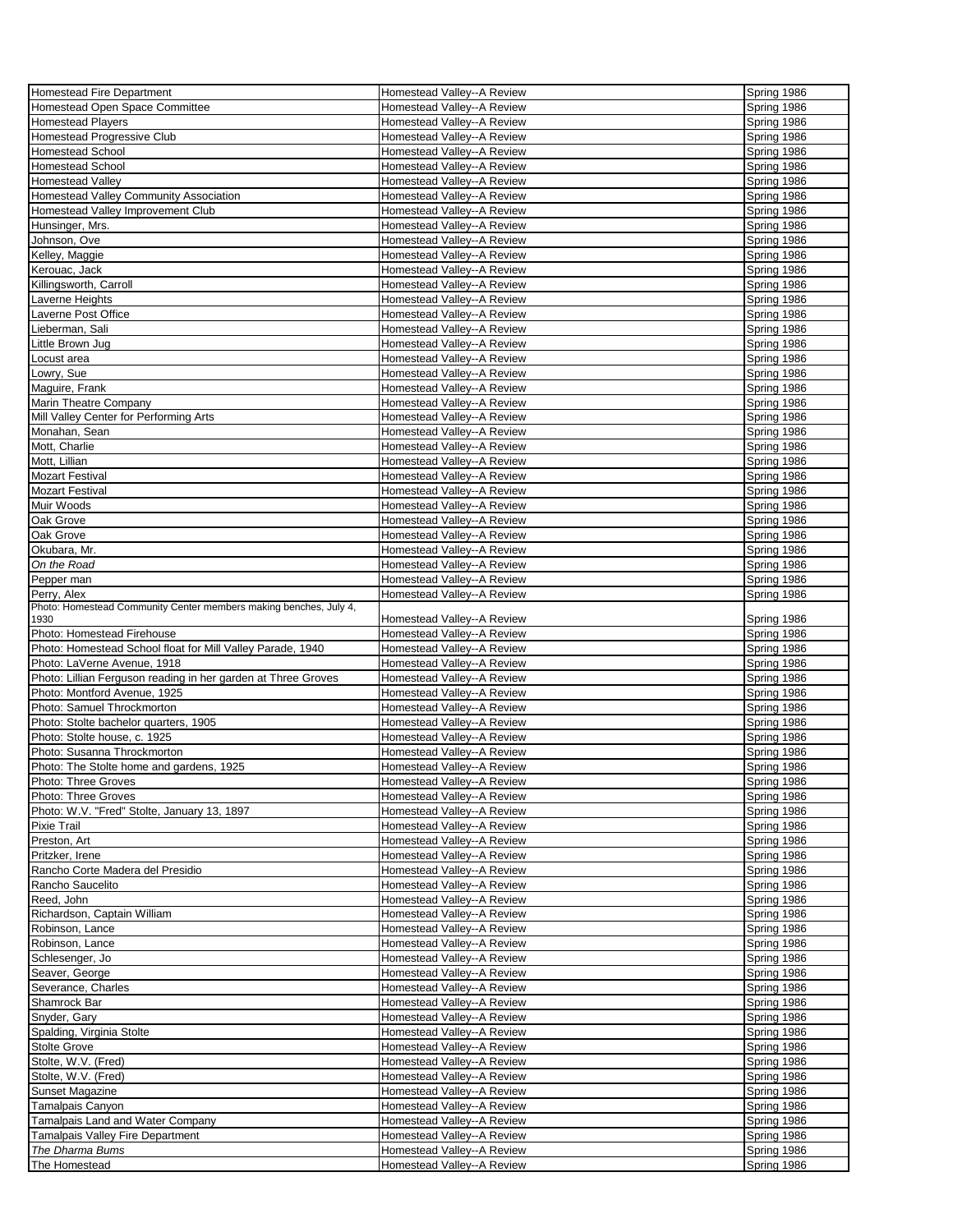| The Maples                                                          | Homestead Valley--A Review                 | Spring 1986 |
|---------------------------------------------------------------------|--------------------------------------------|-------------|
| <b>Three Groves</b>                                                 | Homestead Valley--A Review                 | Spring 1986 |
| Throckmorton, Susanna                                               | Homestead Valley--A Review                 | Spring 1986 |
| Throckmorton's Canyon                                               | Homestead Valley--A Review                 | Spring 1986 |
|                                                                     |                                            |             |
| White, Mrs.                                                         | Homestead Valley--A Review                 | Spring 1986 |
| White, Ralston                                                      | Homestead Valley--A Review                 | Spring 1986 |
| <b>Willow Camp</b>                                                  | Homestead Valley--A Review                 | Spring 1986 |
| 315 Montford Avenue                                                 | Horse Ring                                 | Spring 2010 |
| Adams, Peggy                                                        | Horse Ring                                 | Spring 2010 |
| Bobby                                                               | Horse Ring                                 | Spring 2010 |
| Call, Hughes                                                        | Horse Rina                                 | Spring 2010 |
| Call. Lewis                                                         | Horse Ring                                 | Spring 2010 |
| Call, Phoebe                                                        | Horse Ring                                 | Spring 2010 |
| Call, Volinda                                                       | Horse Ring                                 | Spring 2010 |
| Cassidy, Hopalong shetland pony                                     | Horse Ring                                 | Spring 2010 |
|                                                                     | Horse Ring                                 | Spring 2010 |
| Homestead Valley Riding Club                                        |                                            |             |
| Jackson, Carol                                                      | Horse Ring                                 | Spring 2010 |
| Little Topper                                                       | Horse Ring                                 | Spring 2010 |
| Photo: Lewis and Phoebe Call on Little Topper                       | Horse Ring                                 | Spring 2010 |
| 700 Summit Avenue                                                   | How the Collins Family Came to Mill Valley | Spring 2015 |
| African American                                                    | How the Collins Family Came to Mill Valley | Spring 2015 |
| <b>Arthur Murray Junior Assemblies</b>                              | How the Collins Family Came to Mill Valley | Spring 2015 |
| Bay Area Urban League                                               | How the Collins Family Came to Mill Valley | Spring 2015 |
| <b>Boy Scouts</b>                                                   | How the Collins Family Came to Mill Valley | Spring 2015 |
| Collins, Charles (Chuck)                                            | How the Collins Family Came to Mill Valley | Spring 2015 |
| Collins, Craig                                                      | How the Collins Family Came to Mill Valley | Spring 2015 |
| Collins, Daniel Jr.                                                 | How the Collins Family Came to Mill Valley | Spring 2015 |
| Collins, DeReath                                                    | How the Collins Family Came to Mill Valley | Spring 2015 |
| Collins, Dr. Daniel A.                                              | How the Collins Family Came to Mill Valley | Spring 2015 |
|                                                                     |                                            |             |
| Collins, Edward (Chip)                                              | How the Collins Family Came to Mill Valley | Spring 2015 |
| Foster, Gordon                                                      | How the Collins Family Came to Mill Valley | Spring 2015 |
| Heaven, Hilary Collins                                              | How the Collins Family Came to Mill Valley | Spring 2015 |
| Heide, Gene                                                         | How the Collins Family Came to Mill Valley | Spring 2015 |
| Kruger, Hinky                                                       | How the Collins Family Came to Mill Valley | Spring 2015 |
| Lifehouse                                                           | How the Collins Family Came to Mill Valley | Spring 2015 |
| Marin Aid to Retarded Children (MARC)                               | How the Collins Family Came to Mill Valley | Spring 2015 |
| Mill Valley Food Mart                                               | How the Collins Family Came to Mill Valley | Spring 2015 |
| Mill Valley Little League                                           | How the Collins Family Came to Mill Valley | Spring 2015 |
| Mill Valley Tennis Club                                             | How the Collins Family Came to Mill Valley | Spring 2015 |
| Mosher, Carl                                                        | How the Collins Family Came to Mill Valley | Spring 2015 |
| Photo: Collins family portrait taken in the late 1950's             | How the Collins Family Came to Mill Valley | Spring 2015 |
| Photo: Deck at 700 Summit Avenue                                    | How the Collins Family Came to Mill Valley | Spring 2015 |
| Photo: Ornamental path at 700 Summit Avenue                         | How the Collins Family Came to Mill Valley | Spring 2015 |
| Photo: The Collins family home at 700 Summit Avenue in 2015         | How the Collins Family Came to Mill Valley | Spring 2015 |
| Tamalpais High School                                               | How the Collins Family Came to Mill Valley | Spring 2015 |
| 269 Tamalpais Avenue                                                | How the Daijogos Came to Mill Valley       | Spring 2016 |
|                                                                     |                                            |             |
| Aikido                                                              | How the Daijogos Came to Mill Valley       | Spring 2016 |
| Bremerman, Fred                                                     | How the Daijogos Came to Mill Valley       | Spring 2016 |
| Daijogo, Janet                                                      | How the Daijogos Came to Mill Valley       | Spring 2016 |
| Daijogo, Maki                                                       | How the Daijogos Came to Mill Valley       | Spring 2016 |
| Daijogo, Sam                                                        | How the Daijogos Came to Mill Valley       | Spring 2016 |
| Daijogo, Tane                                                       | How the Daijogos Came to Mill Valley       | Spring 2016 |
| Elliott, Tom                                                        | How the Daijogos Came to Mill Valley       | Spring 2016 |
| Hutchinson, John                                                    | How the Daijogos Came to Mill Valley       | Spring 2016 |
| Japanese-Americans                                                  | How the Daijogos Came to Mill Valley       | Spring 2016 |
| Klyce, Harvey                                                       | How the Daijogos Came to Mill Valley       | Spring 2016 |
| Korty, John                                                         | How the Daijogos Came to Mill Valley       | Spring 2016 |
| Marin Child Development Center                                      | How the Daijogos Came to Mill Valley       | Spring 2016 |
| Marin Country Day School                                            | How the Daijogos Came to Mill Valley       | Spring 2016 |
| Marin Women's Hall of Fame                                          | How the Daijogos Came to Mill Valley       | Spring 2016 |
| Muneno. Mutsumi Janet                                               | How the Daijogos Came to Mill Valley       | Spring 2016 |
| Photo: Sam and Janet Daijogo with their daughters Maki and Tane,    |                                            |             |
| 1983                                                                | How the Daijogos Came to Mill Valley       | Spring 2016 |
| Photo: Sam Daijogo with Tam High football teammates Tom Elliott,    |                                            |             |
| Fred Bremerman and Toby Trezona                                     | How the Daijogos Came to Mill Valley       | Spring 2016 |
| Photo: The Daijogo home at 269 Tamalpais Avenue, 2016               | How the Daijogos Came to Mill Valley       | Spring 2016 |
| Photo: The Muneno family in Oklahoma after their release from Topaz |                                            |             |
| internment camp, April 9, 1944                                      | How the Daijogos Came to Mill Valley       | Spring 2016 |
| Relocation camp                                                     | How the Daijogos Came to Mill Valley       | Spring 2016 |
| Sestak, Art                                                         | How the Daijogos Came to Mill Valley       | Spring 2016 |
| Tamalpais Dojo                                                      | How the Daijogos Came to Mill Valley       | Spring 2016 |
| Tamalpais High School                                               | How the Daijogos Came to Mill Valley       | Spring 2016 |
|                                                                     |                                            |             |
| Topaz internment camp                                               | How the Daijogos Came to Mill Valley       | Spring 2016 |
| Trezona, Toby                                                       | How the Daijogos Came to Mill Valley       | Spring 2016 |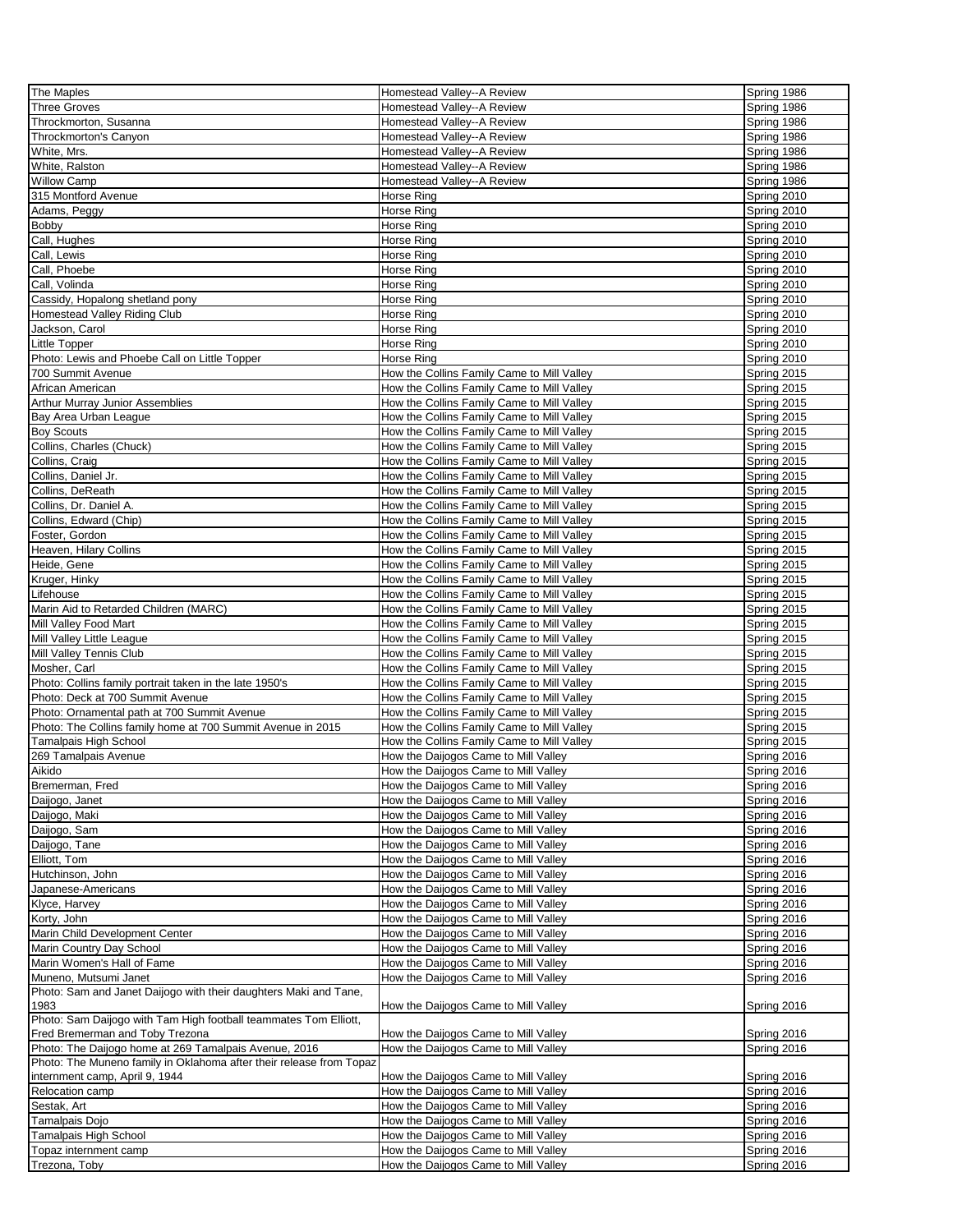| Tule Lake internment camp                                            | How the Daijogos Came to Mill Valley                 | Spring 2016 |
|----------------------------------------------------------------------|------------------------------------------------------|-------------|
| 'The Shack"                                                          | How the Dimitroffs Came to Mill Valley               | Spring 2014 |
|                                                                      |                                                      |             |
| 32 Miller Avenue                                                     | How the Dimitroffs Came to Mill Valley               | Spring 2014 |
| 60 Throckmorton                                                      | How the Dimitroffs Came to Mill Valley               | Spring 2014 |
| Ada Clement Piano School                                             | How the Dimitroffs Came to Mill Valley               | Spring 2014 |
| <b>Bank of America</b>                                               | How the Dimitroffs Came to Mill Valley               | Spring 2014 |
| <b>Blithedale Canyon</b>                                             | How the Dimitroffs Came to Mill Valley               | Spring 2014 |
|                                                                      |                                                      |             |
| Bloch, Ernest                                                        | How the Dimitroffs Came to Mill Valley               | Spring 2014 |
| Bloch, Lucienne                                                      | How the Dimitroffs Came to Mill Valley               | Spring 2014 |
| Cagwin, Louisa                                                       | How the Dimitroffs Came to Mill Valley               | Spring 2014 |
| Clement, Ada                                                         | How the Dimitroffs Came to Mill Valley               | Spring 2014 |
| Dimitroff, George                                                    | How the Dimitroffs Came to Mill Valley               | Spring 2014 |
|                                                                      |                                                      |             |
| Dimitroff, Pencho                                                    | How the Dimitroffs Came to Mill Valley               | Spring 2014 |
| Dimitroff, Sita                                                      | How the Dimitroffs Came to Mill Valley               | Spring 2014 |
| Dimitroff, Stephen Pope                                              | How the Dimitroffs Came to Mill Valley               | Spring 2014 |
| Dimitroff's frame shop                                               | How the Dimitroffs Came to Mill Valley               | Spring 2014 |
| Eastburn Tool Rental and Locksmith                                   | How the Dimitroffs Came to Mill Valley               | Spring 2014 |
|                                                                      |                                                      |             |
| <b>El Marin Florist</b>                                              | How the Dimitroffs Came to Mill Valley               | Spring 2014 |
| Gilmore's Camera Shop                                                | How the Dimitroffs Came to Mill Valley               | Spring 2014 |
| Hodghead, Lillian                                                    | How the Dimitroffs Came to Mill Valley               | Spring 2014 |
| Magee Street                                                         | How the Dimitroffs Came to Mill Valley               | Spring 2014 |
| Mt. Tamalpais                                                        | How the Dimitroffs Came to Mill Valley               |             |
|                                                                      |                                                      | Spring 2014 |
| Our Lady of Mt. Carmel Church                                        | How the Dimitroffs Came to Mill Valley               | Spring 2014 |
| Peter Pan Heights                                                    | How the Dimitroffs Came to Mill Valley               | Spring 2014 |
|                                                                      |                                                      |             |
| Photo: A Mill Valley view in watercolors by Lucienne Bloch (no date) | How the Dimitroffs Came to Mill Valley               | Spring 2014 |
| Photo: Ada Clement, Ernest Bloch and Lillian Hodghead relaxing near  |                                                      |             |
|                                                                      |                                                      |             |
| 'the Shack", circa 1925/1926                                         | How the Dimitroffs Came to Mill Valley               | Spring 2014 |
| Photo: Self-portrait of Ernest Bloch in The Shack (no date)          | How the Dimitroffs Came to Mill Valley               | Spring 2014 |
| Photo: Steve and Lucienne Bloch Dimitroff with family, ca. 1945      | How the Dimitroffs Came to Mill Valley               | Spring 2014 |
| Rivera, Diego                                                        | How the Dimitroffs Came to Mill Valley               | Spring 2014 |
| Shaft, Jessica                                                       | How the Dimitroffs Came to Mill Valley               | Spring 2014 |
|                                                                      |                                                      |             |
| The Art Store                                                        | How the Dimitroffs Came to Mill Valley               | Spring 2014 |
| "The Dog Line"                                                       | How the Golden Gate Bridge Changed Mill Valley       | Spring 2012 |
| 1929 fire                                                            | How the Golden Gate Bridge Changed Mill Valley       | Spring 2012 |
| Camino Alto                                                          | How the Golden Gate Bridge Changed Mill Valley       | Spring 2012 |
| Defense Housing                                                      | How the Golden Gate Bridge Changed Mill Valley       | Spring 2012 |
|                                                                      |                                                      |             |
| Deffebach estate                                                     | How the Golden Gate Bridge Changed Mill Valley       | Spring 2012 |
| Goheen Gulch                                                         | How the Golden Gate Bridge Changed Mill Valley       | Spring 2012 |
| Goheen, George C.                                                    | How the Golden Gate Bridge Changed Mill Valley       | Spring 2012 |
| Golden Gate Bridge                                                   | How the Golden Gate Bridge Changed Mill Valley       | Spring 2012 |
|                                                                      |                                                      |             |
| Golden Gate International Exposition of 1939-40                      | How the Golden Gate Bridge Changed Mill Valley       | Spring 2012 |
| Greyhound buses                                                      | How the Golden Gate Bridge Changed Mill Valley       | Spring 2012 |
| Hippie invasion                                                      | How the Golden Gate Bridge Changed Mill Valley       | Spring 2012 |
| Kell, Dorothy                                                        | How the Golden Gate Bridge Changed Mill Valley       | Spring 2012 |
| Locust shopping district                                             | How the Golden Gate Bridge Changed Mill Valley       | Spring 2012 |
|                                                                      |                                                      |             |
| Marinship                                                            | How the Golden Gate Bridge Changed Mill Valley       | Spring 2012 |
| Mill Valley Chamber of Commerce                                      | How the Golden Gate Bridge Changed Mill Valley       | Spring 2012 |
| parking meters                                                       | How the Golden Gate Bridge Changed Mill Valley       | Spring 2012 |
| Photo: Automobiles on the Golden Gate Bridge, May 28, 1937           | How the Golden Gate Bridge Changed Mill Valley       | Spring 2012 |
|                                                                      | How the Golden Gate Bridge Changed Mill Valley       | Spring 2012 |
| Photo: Last passenger train left the Mill Valley Depot in 1940       |                                                      |             |
| Photo: Opening Day of the Golden Gate Bridge, May 27, 1937           | How the Golden Gate Bridge Changed Mill Valley       | Spring 2012 |
|                                                                      |                                                      |             |
| Photo: Pedestrian "Fiesta" on the Golden Gate Bridge, May 27, 1937   | How the Golden Gate Bridge Changed Mill Valley       | Spring 2012 |
| Richardson Bay bridge                                                | How the Golden Gate Bridge Changed Mill Valley       | Spring 2012 |
| Schultz, Neil                                                        | How the Golden Gate Bridge Changed Mill Valley       | Spring 2012 |
|                                                                      |                                                      |             |
| Scott, J.H.                                                          | How the Golden Gate Bridge Changed Mill Valley       | Spring 2012 |
| Ship building                                                        | How the Golden Gate Bridge Changed Mill Valley       | Spring 2012 |
| Sycamore Avenue                                                      | How the Golden Gate Bridge Changed Mill Valley       | Spring 2012 |
| Sycamore Village                                                     | How the Golden Gate Bridge Changed Mill Valley       | Spring 2012 |
| Traffic jams                                                         | How the Golden Gate Bridge Changed Mill Valley       | Spring 2012 |
| Agazellow's                                                          | In Memory and Honor of Mrs. Helen Dreyfus, 1908-1995 | Spring 1995 |
|                                                                      |                                                      |             |
| Dipsea Steps                                                         | In Memory and Honor of Mrs. Helen Dreyfus, 1908-1995 | Spring 1995 |
| Dreyfus, Benjamin                                                    | In Memory and Honor of Mrs. Helen Dreyfus, 1908-1995 | Spring 1995 |
| Dreyfus, Helen                                                       | In Memory and Honor of Mrs. Helen Dreyfus, 1908-1995 | Spring 1995 |
| Dreyfus, Jared                                                       | In Memory and Honor of Mrs. Helen Dreyfus, 1908-1995 | Spring 1995 |
|                                                                      |                                                      |             |
| Ellsberg, Daniel                                                     | In Memory and Honor of Mrs. Helen Dreyfus, 1908-1995 | Spring 1995 |
| Mill Valley Friends of the Library                                   | In Memory and Honor of Mrs. Helen Dreyfus, 1908-1995 | Spring 1995 |
| Mill Valley Historical Society                                       | In Memory and Honor of Mrs. Helen Dreyfus, 1908-1995 | Spring 1995 |
| Photo: Helen Dreyfus                                                 | In Memory and Honor of Mrs. Helen Dreyfus, 1908-1995 | Spring 1995 |
| Photo: Padlocked doors of the 2 am Club at 1:30 pm Friday, April 3,  |                                                      |             |
| 2020                                                                 | Inside Back Cover                                    | Spring 2020 |
|                                                                      |                                                      |             |
| Advertising for Mt. Tamalpais Excursion, c.1918                      | <b>Inside Cover</b>                                  | Spring 1996 |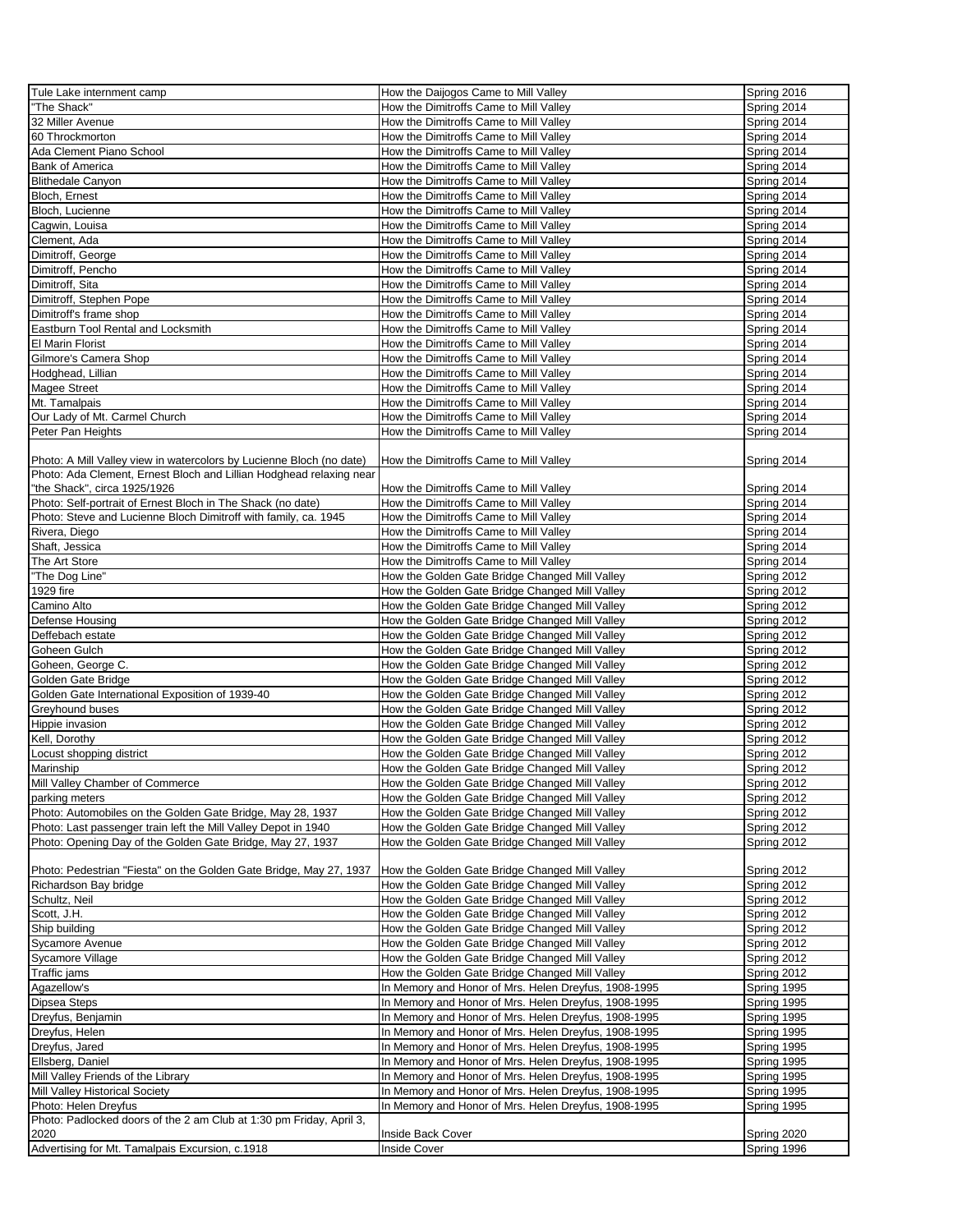|                                                                                                                         |                                            | Spring-Summer                        |
|-------------------------------------------------------------------------------------------------------------------------|--------------------------------------------|--------------------------------------|
| Annual Walkabout                                                                                                        | <b>Inside Cover</b>                        | 1980                                 |
| Barnard, Jack<br><b>Blithedale Sanitarium</b>                                                                           | <b>Inside Cover</b><br><b>Inside Cover</b> | Summer-Fall 1981<br>Summer-Fall 1981 |
| Budds, Carol                                                                                                            | Inside Cover                               | Spring 1997                          |
| Cushing, Dr. John S.                                                                                                    | <b>Inside Cover</b>                        | Summer-Fall 1981                     |
| Dreyfus, Jared                                                                                                          | <b>Inside Cover</b>                        | Spring 1997                          |
| <b>Family Gathering</b>                                                                                                 | <b>Inside Cover</b>                        | Spring 1997                          |
| First Thursday of the Month                                                                                             | <b>Inside Cover</b>                        | Spring 1979                          |
| Goerke, Betty                                                                                                           | <b>Inside Cover</b>                        | Spring 2015                          |
| Goerke, Jon                                                                                                             | <b>Inside Cover</b>                        | Spring 2015                          |
| Gorman, Jeremy                                                                                                          | <b>Inside Cover</b>                        | Spring 1979                          |
| Heritage Resources Preservation Ordinance                                                                               | <b>Inside Cover</b>                        | Spring-Summer<br>1980                |
| <b>History Room</b>                                                                                                     | <b>Inside Cover</b>                        | Spring 1979                          |
| Hitchcox, Jean                                                                                                          | <b>Inside Cover</b>                        | Spring 1982                          |
| Jenkins, Eleanor Cushing                                                                                                | <b>Inside Cover</b>                        | Summer-Fall 1981                     |
|                                                                                                                         |                                            | Spring-Summer                        |
| Jennings, Greg                                                                                                          | <b>Inside Cover</b>                        | 1980                                 |
| Jones, Nancy Farrington<br>Jones, Roy Farrington                                                                        | <b>Inside Cover</b><br><b>Inside Cover</b> | Summer-Fall 1981<br>Summer-Fall 1981 |
| Kee, Suey                                                                                                               | <b>Inside Cover</b>                        | Spring 1982                          |
| Kretchmer, Chloe                                                                                                        | <b>Inside Cover</b>                        | Spring 2015                          |
| Kretchmer, Hilary                                                                                                       | <b>Inside Cover</b>                        | Spring 2015                          |
| Lary, Bill                                                                                                              | <b>Inside Cover</b>                        | Spring 1997                          |
| Little, Lucretia Hanson                                                                                                 | <b>Inside Cover</b>                        | Spring 1979                          |
|                                                                                                                         |                                            | Spring-Summer                        |
| Mill Valley Historical Review                                                                                           | <b>Inside Cover</b>                        | 1980                                 |
| Mill Valley Historical Society                                                                                          | <b>Inside Cover</b>                        | Spring 1979                          |
| Mosher, Carl<br>Norris, Frank G.                                                                                        | <b>Inside Cover</b><br><b>Inside Cover</b> | Spring 1979<br>Spring 1997           |
| Norris, Kathleen Thompson                                                                                               | <b>Inside Cover</b>                        | Spring 1997                          |
| Oral History Program                                                                                                    | <b>Inside Cover</b>                        | Spring 1979                          |
| Percy, Thelma                                                                                                           | <b>Inside Cover</b>                        | Spring 1982                          |
| Photo: 1929 fire approaching Mill Valley                                                                                | <b>Inside Cover</b>                        | <b>Fall 1979</b>                     |
| Photo: Alice Warner with Dandy and the trap, 1896                                                                       | <b>Inside Cover</b>                        | Spring 1991                          |
| Photo: Blithedale Hotel, c. early 1900                                                                                  | <b>Inside Cover</b>                        | Summer-Fall 1981                     |
| Photo: Dedicating the Reed Adobe plaque March 2015<br>Photo: Engine No. 9 in March 1921, in Heisler factory in Erie, PA | <b>Inside Cover</b><br><b>Inside Cover</b> | Spring 2015                          |
| Photo: From Oakdale Avenue looking downtown, c.1920                                                                     | <b>Inside Cover</b>                        | Spring 2018<br>Spring 1988           |
| Photo: Goat standing on Pipeline Trail                                                                                  | <b>Inside Cover</b>                        | December 1980                        |
| Photo: Jan Jakob and Valborg "Mama" Gravander at the Marin Art                                                          |                                            |                                      |
| and Garden Center Fair, circa 1958                                                                                      | <b>Inside Cover</b>                        | Spring 2017                          |
| Photo: John Joseph Reed and Hilaria Reed, 1853                                                                          | <b>Inside Cover</b>                        | Spring 1998                          |
|                                                                                                                         |                                            |                                      |
| Photo: Looking down Throckmorton from East Blithedale, about 1890<br>Photo: Lytton Square train and buses 1940          | <b>Inside Cover</b><br><b>Inside Cover</b> | Spring 1979<br>Spring 2001           |
| Photo: Mill Valley commerce                                                                                             | <b>Inside Cover</b>                        | Spring 1982                          |
|                                                                                                                         |                                            |                                      |
| Photo: Mill Valley Marshlands from Northwester Pacific tracks, c.1952   Inside Cover                                    |                                            | Spring 1988                          |
| Photo: Reed adobe houses in Mill Valley                                                                                 | <b>Inside Cover</b>                        | Spring 1998                          |
| Photo: Station at Lytton Square in 1940                                                                                 | <b>Inside Cover</b>                        | Spring 2001                          |
| Photo: Tamalpais, Oil Painting by Ray Strong (no date). In the<br>Lucretia Little History Room Collection               |                                            |                                      |
|                                                                                                                         | Inside Cover                               | Spring 2014                          |
| Photo: The amphitheater on Mt. Tam, photo by Andrew Kearns, April 7, 2013   Inside Cover                                |                                            | Spring 2013                          |
| Photo: The Homestead, with Annie Roberts Gardner, Lillian Gardner,                                                      |                                            |                                      |
| Leslie Gardner, Cora Gardner Burt, Jacob Gardner and Georgina                                                           |                                            | Spring-Summer                        |
| Gardner Burt<br>Photo: Throckmorton and Depot                                                                           | <b>Inside Cover</b><br><b>Inside Cover</b> | 1980<br>Spring 1982                  |
| Photo: Throckmorton Avenue c.1910                                                                                       | <b>Inside Cover</b>                        | Spring 2000                          |
| Photo: Warner family in Warner Canyon, 1886                                                                             | <b>Inside Cover</b>                        | Spring 1991                          |
| Photo: Warner family, 1892                                                                                              | <b>Inside Cover</b>                        | Spring 1991                          |
| Plat of the Rancho Corte Madera Del Presidio                                                                            | <b>Inside Cover</b>                        | Spring 1990                          |
| Ravizza, Denise                                                                                                         | <b>Inside Cover</b>                        | Spring 2015                          |
| Ravizza, Marleen                                                                                                        | <b>Inside Cover</b>                        | Spring 2015                          |
| Reed, John Thomas                                                                                                       | <b>Inside Cover</b>                        | Spring 1998                          |
| <b>Shrapnel Safe</b>                                                                                                    | <b>Inside Cover</b>                        | Spring 1982                          |
| Sketch: 15 Sunnyside Avenue - Thoney House<br>Stock, Bill                                                               | <b>Inside Cover</b><br><b>Inside Cover</b> | Spring 1997<br>Spring 2015           |
|                                                                                                                         |                                            | Spring-Summer                        |
| Stocking, Gene                                                                                                          | <b>Inside Cover</b>                        | 1980                                 |
| Thompson, Frederick                                                                                                     | <b>Inside Cover</b>                        | Spring 1997                          |
| Thompson, Jacqueline                                                                                                    | <b>Inside Cover</b>                        | Spring 1997                          |
| Thompson, Joseph                                                                                                        | <b>Inside Cover</b>                        | Spring 1997                          |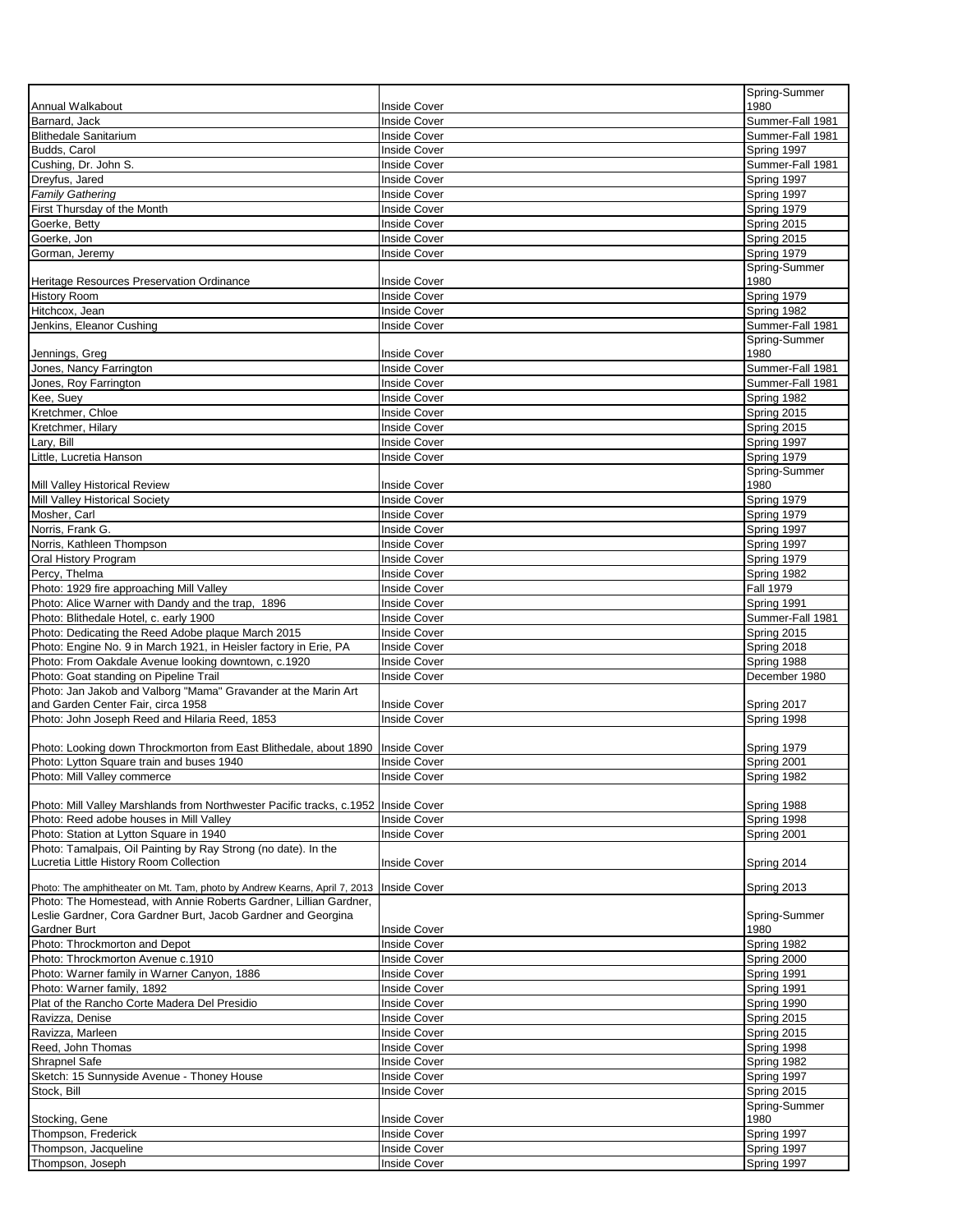| Thoney, Charles                                                         | <b>Inside Cover</b>                       | Spring 1997 |
|-------------------------------------------------------------------------|-------------------------------------------|-------------|
| Thoney, Clinton                                                         | <b>Inside Cover</b>                       | Spring 1997 |
| Thoney, Frank                                                           | <b>Inside Cover</b>                       | Spring 1997 |
| Thoney, Volmar                                                          | <b>Inside Cover</b>                       | Spring 1997 |
| Treehaven                                                               | <b>Inside Cover</b>                       | Spring 1997 |
| Wilson, Joe                                                             | <b>Inside Cover</b>                       | Spring 1979 |
| Wilson, Ruth                                                            | <b>Inside Cover</b>                       | Spring 1979 |
| Photo: Joining of the Transcontinental rails at Promontory Point, Utah, |                                           |             |
| May 10, 1869                                                            | <b>Inside Front Cover</b>                 | Spring 2020 |
| 2 a.m. Club                                                             | It's Time to Hoist a Few with Jimmy Quinn | Spring 2012 |
| bootleg booze                                                           | It's Time to Hoist a Few with Jimmy Quinn | Spring 2012 |
| <b>Brown Act</b>                                                        | It's Time to Hoist a Few with Jimmy Quinn | Spring 2012 |
| City Hall                                                               | It's Time to Hoist a Few with Jimmy Quinn | Spring 2012 |
| Howe, Harold                                                            | It's Time to Hoist a Few with Jimmy Quinn | Spring 2012 |
| Howe, Jim                                                               | It's Time to Hoist a Few with Jimmy Quinn | Spring 2012 |
| Meyer, Dean                                                             | It's Time to Hoist a Few with Jimmy Quinn | Spring 2012 |
| Mill Valley Market                                                      | It's Time to Hoist a Few with Jimmy Quinn | Spring 2012 |
| Mill Valley Market buildings in the 70's                                | It's Time to Hoist a Few with Jimmy Quinn | Spring 2012 |
| Mill Valley saloonkeepers                                               | It's Time to Hoist a Few with Jimmy Quinn | Spring 2012 |
| Oska women's clothing                                                   | It's Time to Hoist a Few with Jimmy Quinn | Spring 2012 |
| Photo: Jimmy Quinn                                                      | It's Time to Hoist a Few with Jimmy Quinn | Spring 2012 |
| Photo: Meet the Quinn's                                                 |                                           |             |
|                                                                         | It's Time to Hoist a Few with Jimmy Quinn | Spring 2012 |
| Prohibition                                                             | It's Time to Hoist a Few with Jimmy Quinn | Spring 2012 |
| Quinn, James Francis                                                    | It's Time to Hoist a Few with Jimmy Quinn | Spring 2012 |
| Quinn, Jimmy                                                            | It's Time to Hoist a Few with Jimmy Quinn | Spring 2012 |
| Quinn, Mae                                                              | It's Time to Hoist a Few with Jimmy Quinn | Spring 2012 |
| The Office                                                              | It's Time to Hoist a Few with Jimmy Quinn | Spring 2012 |
| The Old Mill Tavern                                                     | It's Time to Hoist a Few with Jimmy Quinn | Spring 2012 |
| The Sweetwater                                                          | It's Time to Hoist a Few with Jimmy Quinn | Spring 2012 |
| Volunteer Fire Department                                               | It's Time to Hoist a Few with Jimmy Quinn | Spring 2012 |
| Burt, John                                                              | Jacob Gardner, a Man of Vision            | Spring 1999 |
| Dairy ranch                                                             | Jacob Gardner, a Man of Vision            | Spring 1999 |
| Gardner Tract                                                           | Jacob Gardner, a Man of Vision            | Spring 1999 |
| Gardner, Annie Georgina Roberts                                         | Jacob Gardner, a Man of Vision            | Spring 1999 |
| Gardner, Edwin                                                          | Jacob Gardner, a Man of Vision            | Spring 1999 |
| Gardner, Jacob                                                          | Jacob Gardner, a Man of Vision            | Spring 1999 |
| Gardner, Leslie Jacob                                                   | Jacob Gardner, a Man of Vision            | Spring 1999 |
| Gardner, Lillian Margaret                                               | Jacob Gardner, a Man of Vision            | Spring 1999 |
| Perin, Marshall                                                         | Jacob Gardner, a Man of Vision            | Spring 1999 |
| Photo: Annie Georgina Roberts Gardner 1875                              | Jacob Gardner, a Man of Vision            | Spring 1999 |
| Photo: Deed to Gardner Tract                                            | Jacob Gardner, a Man of Vision            | Spring 1999 |
| Photo: Gardner home at 29 Catalpa                                       | Jacob Gardner, a Man of Vision            | Spring 1999 |
| Photo: Jacob Gardner at 65, 1911                                        | Jacob Gardner, a Man of Vision            | Spring 1999 |
| Photo: Jacob Gardner, 1863                                              | Jacob Gardner, a Man of Vision            | Spring 1999 |
| Photo: Jacob Gardner, date unknown                                      | Jacob Gardner, a Man of Vision            | Spring 1999 |
| Photo: Lillian and Leslie Gardner c.1891                                | Jacob Gardner, a Man of Vision            | Spring 1999 |
| Photo: On the porch of Throckmorton Ranch c.1887                        | Jacob Gardner, a Man of Vision            | Spring 1999 |
| Ross Landing                                                            | Jacob Gardner, a Man of Vision            | Spring 1999 |
| Severance, Charles                                                      | Jacob Gardner, a Man of Vision            | Spring 1999 |
| Stocking, Gene                                                          | Jacob Gardner, a Man of Vision            | Spring 1999 |
| Tamalpais Land & Water Company                                          | Jacob Gardner, a Man of Vision            | Spring 1999 |
| The Maples                                                              | Jacob Gardner, a Man of Vision            | Spring 1999 |
| Throckmorton, Samuel R.                                                 | Jacob Gardner, a Man of Vision            | Spring 1999 |
| "Doughboy" Monument                                                     | Jewish Lights in Mill Valley              | Spring 2022 |
| "Mill Valley" song                                                      | Jewish Lights in Mill Valley              | Spring 2022 |
| 69 Lovell Avenue                                                        | Jewish Lights in Mill Valley              | Spring 2022 |
| Abrams, Rita                                                            | Jewish Lights in Mill Valley              | Spring 2022 |
| Agazelow, Elizabeth                                                     | Jewish Lights in Mill Valley              | Spring 2022 |
| Agazelow, Henry                                                         | Jewish Lights in Mill Valley              | Spring 2022 |
| Agazelow, Leonard                                                       | Jewish Lights in Mill Valley              | Spring 2022 |
| Agazelow, Mary                                                          | Jewish Lights in Mill Valley              | Spring 2022 |
| Agazelow, Oscar                                                         | Jewish Lights in Mill Valley              | Spring 2022 |
| Agazelow, William                                                       | Jewish Lights in Mill Valley              | Spring 2022 |
| Artistic legacy                                                         | Jewish Lights in Mill Valley              | Spring 2022 |
| Barnett, Alan                                                           | Jewish Lights in Mill Valley              | Spring 2022 |
| Barnett, ruth                                                           | Jewish Lights in Mill Valley              | Spring 2022 |
| <b>Black Panthers</b>                                                   | Jewish Lights in Mill Valley              | Spring 2022 |
| Bloch, Ernest                                                           | Jewish Lights in Mill Valley              | Spring 2022 |
| Bloch, Lucienne                                                         | Jewish Lights in Mill Valley              | Spring 2022 |
| Bohemian life                                                           | Jewish Lights in Mill Valley              | Spring 2022 |
|                                                                         |                                           |             |
| <b>Buddhist Temple</b>                                                  | Jewish Lights in Mill Valley              | Spring 2022 |
| Burton, Abby                                                            | Jewish Lights in Mill Valley              | Spring 2022 |
| Burton, Bob                                                             | Jewish Lights in Mill Valley              | Spring 2022 |
| Burton, Elza                                                            | Jewish Lights in Mill Valley              | Spring 2022 |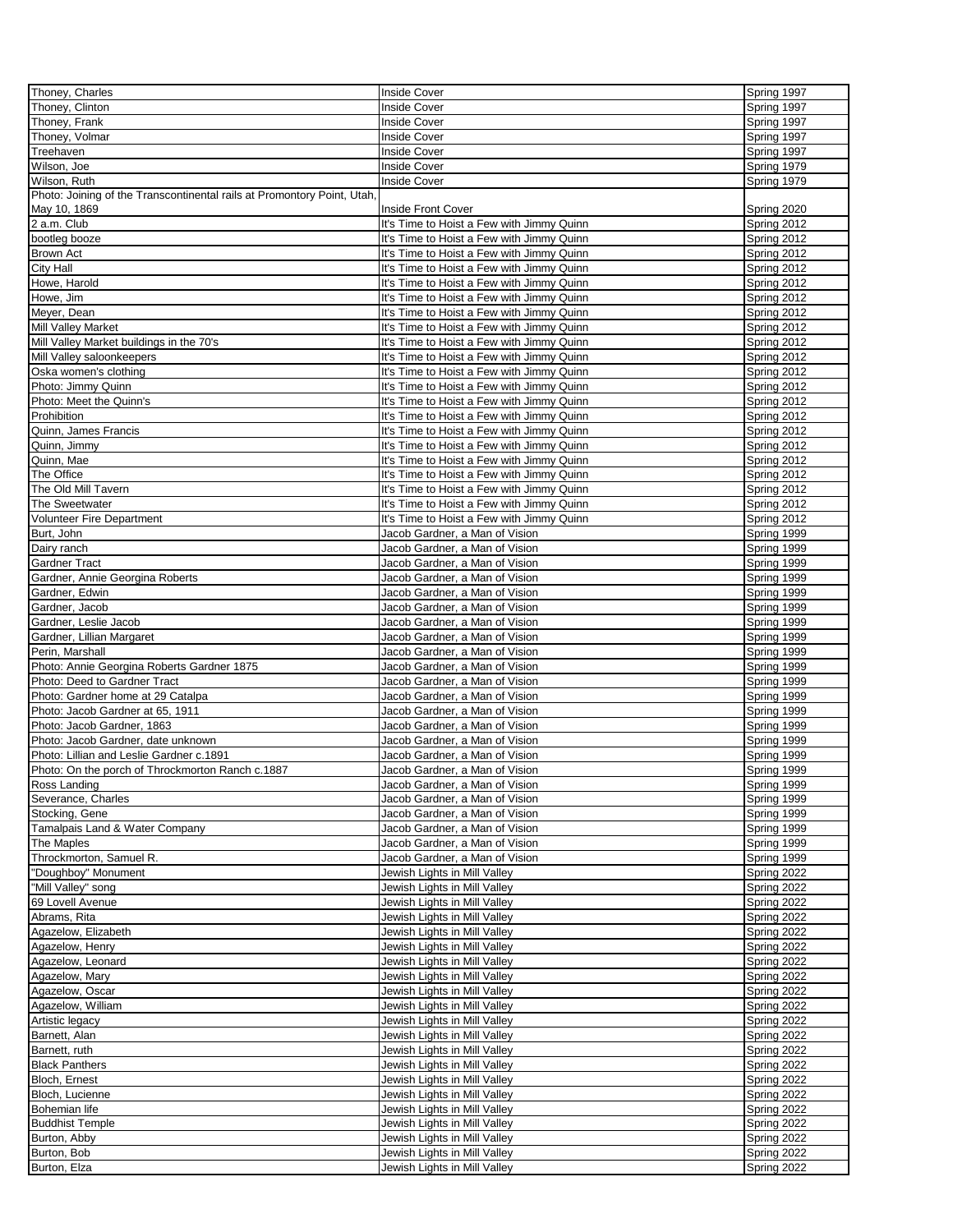| Chabad Mill Valley                                                   | Jewish Lights in Mill Valley                                 | Spring 2022                |
|----------------------------------------------------------------------|--------------------------------------------------------------|----------------------------|
| Chinese opera singers                                                | Jewish Lights in Mill Valley                                 | Spring 2022                |
| Clarinetist, San Francisco Opera Orchestra                           | Jewish Lights in Mill Valley                                 | Spring 2022                |
| Clarinetist, San Francisco Symphony                                  | Jewish Lights in Mill Valley                                 | Spring 2022                |
| <b>Community Church</b>                                              | Jewish Lights in Mill Valley                                 | Spring 2022                |
| Dimitroff, Stephen                                                   | Jewish Lights in Mill Valley                                 | Spring 2022                |
| Editor, San Francisco Chronicle                                      | Jewish Lights in Mill Valley                                 | Spring 2022                |
|                                                                      | Jewish Lights in Mill Valley                                 |                            |
| Fath, Iris                                                           |                                                              | Spring 2022                |
| Fath, Philip                                                         | Jewish Lights in Mill Valley                                 | Spring 2022                |
| Foster, Gordon                                                       | Jewish Lights in Mill Valley                                 | Spring 2022                |
| Fromer, Dave                                                         | Jewish Lights in Mill Valley                                 | Spring 2022                |
| Fromer, Irving                                                       | Jewish Lights in Mill Valley                                 | Spring 2022                |
| Fromer, Jon                                                          | Jewish Lights in Mill Valley                                 | Spring 2022                |
| Fromer, Reed                                                         | Jewish Lights in Mill Valley                                 | Spring 2022                |
| German, Bill                                                         | Jewish Lights in Mill Valley                                 | Spring 2022                |
| <b>Hauke Park</b>                                                    | Jewish Lights in Mill Valley                                 | Spring 2022                |
| Homestead Valley Sanitation Board                                    | Jewish Lights in Mill Valley                                 | Spring 2022                |
| <b>Islamic Center of Mill Valley</b>                                 | Jewish Lights in Mill Valley                                 | Spring 2022                |
| Judaism                                                              | Jewish Lights in Mill Valley                                 | Spring 2022                |
| Lieberman, Sali                                                      | Jewish Lights in Mill Valley                                 | Spring 2022                |
| Marin City                                                           | Jewish Lights in Mill Valley                                 | Spring 2022                |
|                                                                      |                                                              |                            |
| Marin County Human Rights Commission                                 | Jewish Lights in Mill Valley                                 | Spring 2022                |
| Marin Mishpucha                                                      | Jewish Lights in Mill Valley                                 | Spring 2022                |
| Marin Soccer League                                                  | Jewish Lights in Mill Valley                                 | Spring 2022                |
| Marin Theatre Company                                                | Jewish Lights in Mill Valley                                 | Spring 2022                |
| Marsh, Jane                                                          | Jewish Lights in Mill Valley                                 | Spring 2022                |
| Marxism                                                              | Jewish Lights in Mill Valley                                 | Spring 2022                |
| Mill Valley Center for the Performing Arts                           | Jewish Lights in Mill Valley                                 | Spring 2022                |
| Mill Valley City Council                                             | Jewish Lights in Mill Valley                                 | Spring 2022                |
| Mill Valley Planning Commission                                      | Jewish Lights in Mill Valley                                 | Spring 2022                |
| Mill Valley Winterfest                                               | Jewish Lights in Mill Valley                                 | Spring 2022                |
| Moskowitz, Liz Rollins                                               | Jewish Lights in Mill Valley                                 | Spring 2022                |
| Moskowitz, Milton                                                    | Jewish Lights in Mill Valley                                 | Spring 2022                |
| Mundell, Ellen German                                                | Jewish Lights in Mill Valley                                 | Spring 2022                |
| Music                                                                | Jewish Lights in Mill Valley                                 | Spring 2022                |
| Nondenominational gathering                                          |                                                              | Spring 2022                |
|                                                                      | Jewish Lights in Mill Valley                                 |                            |
| Old Mill Park concession stand                                       | Jewish Lights in Mill Valley                                 | Spring 2022                |
| Opera singer                                                         | Jewish Lights in Mill Valley                                 | Spring 2022                |
| Peace and Freedom Party                                              | Jewish Lights in Mill Valley                                 | Spring 2022                |
| Perone, Stella                                                       | Jewish Lights in Mill Valley                                 | Spring 2022                |
| Photo: Bella Resak, 1980. Photo by Gene Cohn. Courtesy of Lucretia   |                                                              |                            |
| Little History Room, MVPL                                            | Jewish Lights in Mill Valley                                 | Spring 2022                |
| Photo: Bill German, San Francisco Chronicle executive editor, c.     |                                                              |                            |
| 1990. Courtesy of Ellen German Mundell                               | Jewish Lights in Mill Valley                                 | Spring 2022                |
| Photo: City Councilmembers present Bob Burton with award, with       |                                                              |                            |
| Elza Burton, January 4, 2018. Courtesy of Abby Burton                | Jewish Lights in Mill Valley                                 | Spring 2022                |
| Photo: Lou Wasserman, c. 1940. Courtesy of Abby Wasserman            | Jewish Lights in Mill Valley                                 | Spring 2022                |
| Photo: Milton Moskowitz in his office, c. 2015. Photo by Liz Rollins |                                                              |                            |
| Moskowitz                                                            | Jewish Lights in Mill Valley                                 | Spring 2022                |
| Photo: Oscar Agazelow, with Summit School Class of 1910. Courtesy    |                                                              |                            |
| of Lucretia Little History Room, MVPL                                | Jewish Lights in Mill Valley                                 | Spring 2022                |
| Photo: Philip Fath, 1980. Photo by Gene Cohn. Courtesty of Lucretia  |                                                              |                            |
| Little History Room, MVPL                                            | Jewish Lights in Mill Valley                                 | Spring 2022                |
| Polio                                                                | Jewish Lights in Mill Valley                                 | Spring 2022                |
| Political activism                                                   | Jewish Lights in Mill Valley                                 | Spring 2022                |
| Resek, Bella                                                         | Jewish Lights in Mill Valley                                 | Spring 2022                |
| Schwartz, Debra                                                      | Jewish Lights in Mill Valley                                 | Spring 2022                |
| Scop, Rabbi Hillel                                                   | Jewish Lights in Mill Valley                                 | Spring 2022                |
| Soccer                                                               |                                                              | Spring 2022                |
| Social justice                                                       |                                                              |                            |
|                                                                      | Jewish Lights in Mill Valley                                 |                            |
| Socialists                                                           | Jewish Lights in Mill Valley                                 | Spring 2022                |
|                                                                      | Jewish Lights in Mill Valley                                 | Spring 2022                |
| <b>Strawberry Point School</b>                                       | Jewish Lights in Mill Valley                                 | Spring 2022                |
| Summit School                                                        | Jewish Lights in Mill Valley                                 | Spring 2022                |
| Systemic racism                                                      | Jewish Lights in Mill Valley                                 | Spring 2022                |
| Tamalpais High School                                                | Jewish Lights in Mill Valley                                 | Spring 2022                |
| Tamalpais Land and Water Co.                                         | Jewish Lights in Mill Valley                                 | Spring 2022                |
| Tikkum olam                                                          | Jewish Lights in Mill Valley                                 | Spring 2022                |
| Townsend, Carol                                                      | Jewish Lights in Mill Valley                                 | Spring 2022                |
| Townsend, Laird                                                      | Jewish Lights in Mill Valley                                 | Spring 2022                |
| Wasserman, Caroline                                                  |                                                              | Spring 2022                |
|                                                                      | Jewish Lights in Mill Valley                                 |                            |
| Wasserman, Lou                                                       | Jewish Lights in Mill Valley                                 | Spring 2022                |
| West Coast Syndicate                                                 | Jewish Lights in Mill Valley                                 | Spring 2022                |
| White, Lovell<br>Wolff, Dr. Rudolf                                   | Jewish Lights in Mill Valley<br>Jewish Lights in Mill Valley | Spring 2022<br>Spring 2022 |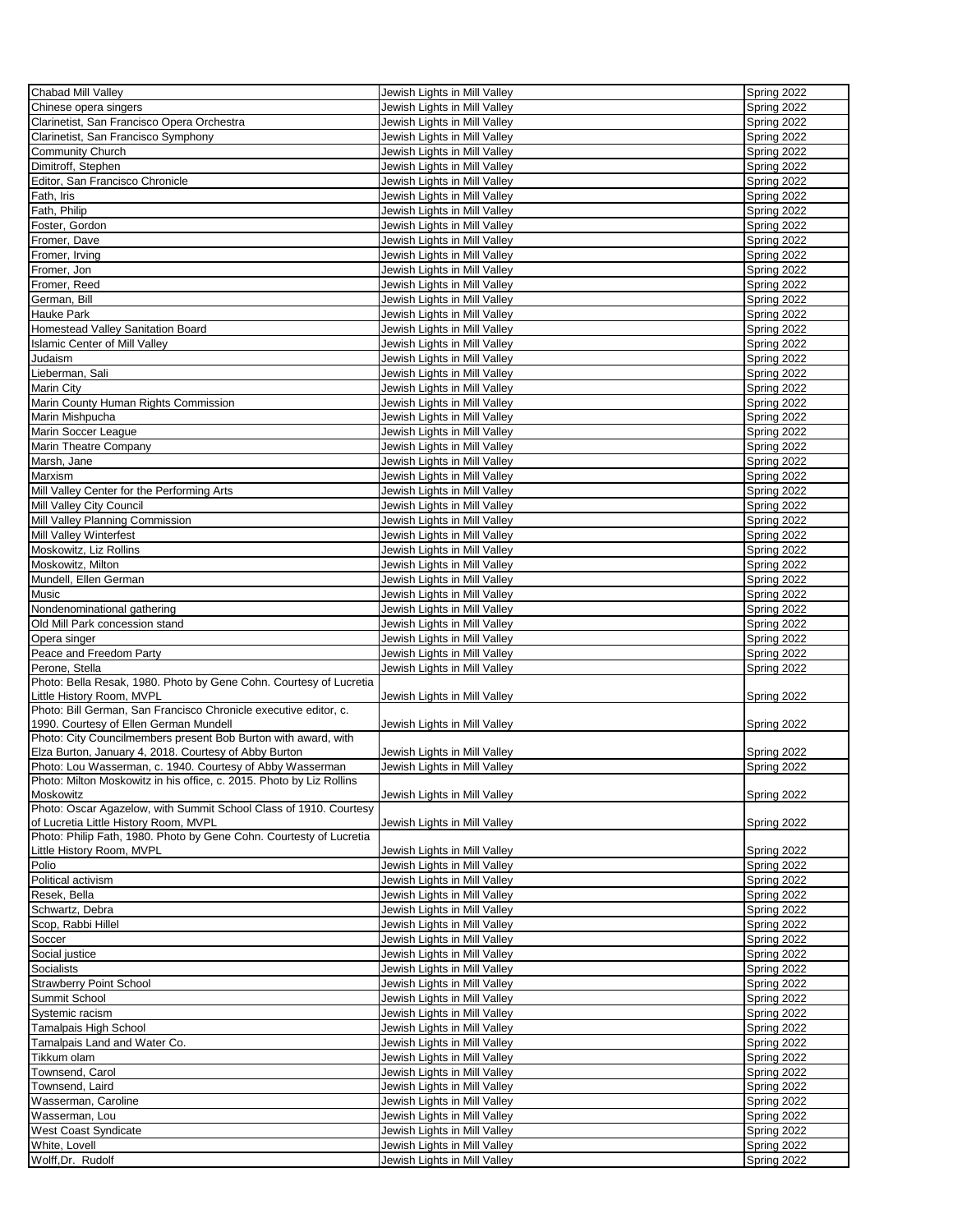| $\overline{W}$ ood, E.E.                                             | Jewish Lights in Mill Valley                                 | Spring 2022 |
|----------------------------------------------------------------------|--------------------------------------------------------------|-------------|
| Zen sangha                                                           | Jewish Lights in Mill Valley                                 | Spring 2022 |
| Avery, August                                                        | John Burt, a Bonny Scotsman                                  | Spring 1999 |
| <b>Blithedale Hotel</b>                                              | John Burt, a Bonny Scotsman                                  | Spring 1999 |
| <b>Bolsa Valley Tract</b>                                            | John Burt, a Bonny Scotsman                                  | Spring 1999 |
| Burt, Georgina Gardner                                               | John Burt, a Bonny Scotsman                                  | Spring 1999 |
| Burt, John                                                           | John Burt, a Bonny Scotsman                                  | Spring 1999 |
| Burt, Samuel                                                         | John Burt, a Bonny Scotsman                                  | Spring 1999 |
| Church of Our Saviour                                                |                                                              | Spring 1999 |
|                                                                      | John Burt, a Bonny Scotsman                                  |             |
| Clapp, Charles E.                                                    | John Burt, a Bonny Scotsman                                  | Spring 1999 |
| Cushing, Sydney B.                                                   | John Burt, a Bonny Scotsman                                  | Spring 1999 |
| Gardner, Cora Elizabeth                                              | John Burt, a Bonny Scotsman                                  | Spring 1999 |
| Kent, William                                                        | John Burt, a Bonny Scotsman                                  | Spring 1999 |
| Lind, Andy                                                           | John Burt, a Bonny Scotsman                                  | Spring 1999 |
| Marin Municipal Water District                                       | John Burt, a Bonny Scotsman                                  | Spring 1999 |
| Mill Valley Bank                                                     | John Burt, a Bonny Scotsman                                  | Spring 1999 |
| Mill Valley Golf Club                                                | John Burt, a Bonny Scotsman                                  | Spring 1999 |
| Mill Valley Public Library                                           | John Burt, a Bonny Scotsman                                  | Spring 1999 |
| Mill Valley Rotary Club                                              | John Burt, a Bonny Scotsman                                  | Spring 1999 |
| Mosgrove, Maude                                                      | John Burt, a Bonny Scotsman                                  | Spring 1999 |
| North Coast Water Company                                            | John Burt, a Bonny Scotsman                                  | Spring 1999 |
| O'Shaugnessy, Michael                                                | John Burt, a Bonny Scotsman                                  | Spring 1999 |
| Photo: 1926 Water District Newsletter                                | John Burt, a Bonny Scotsman                                  | Spring 1999 |
| Photo: Bolsa Valley Tract documents                                  | John Burt, a Bonny Scotsman                                  | Spring 1999 |
| Photo: Burt house, 160 Hillside, c.1910                              | John Burt, a Bonny Scotsman                                  | Spring 1999 |
| Photo: Cora Gardner Burt and Elinor Burt, 1900                       | John Burt, a Bonny Scotsman                                  | Spring 1999 |
| Photo: Gene Roseveare and John Burt, 1939                            | John Burt, a Bonny Scotsman                                  | Spring 1999 |
| Photo: Letter from John Burt to Cora Gardner, 1897                   | John Burt, a Bonny Scotsman                                  | Spring 1999 |
| Photo: Sam Burt                                                      | John Burt, a Bonny Scotsman                                  | Spring 1999 |
| Short, L.H.                                                          | John Burt, a Bonny Scotsman                                  | Spring 1999 |
| Stocking, Gene                                                       | John Burt, a Bonny Scotsman                                  | Spring 1999 |
| Sunny Heights Addition                                               | John Burt, a Bonny Scotsman                                  | Spring 1999 |
| <b>Tamalpais Fire District</b>                                       | John Burt, a Bonny Scotsman                                  | Spring 1999 |
|                                                                      |                                                              |             |
| Tamalpais Land & Water Company                                       | John Burt, a Bonny Scotsman                                  | Spring 1999 |
| <b>Willow Camp</b>                                                   | John Burt, a Bonny Scotsman                                  | Spring 1999 |
| Binkley, Edwin                                                       | John Collier, Activist for Native American Rights            | Spring 2020 |
| Collier, John                                                        | John Collier, Activist for Native American Rights            | Spring 2020 |
| Collier, Lucy Wood                                                   | John Collier, Activist for Native American Rights            | Spring 2020 |
| Jenkins, Dolly                                                       | John Collier, Activist for Native American Rights            | Spring 2020 |
| Jenkins, Eleanor Cushing                                             | John Collier, Activist for Native American Rights            | Spring 2020 |
| Photo: 12 Visiting Pueblo Indian leaders with John and Lucy Collier, |                                                              |             |
| on Bolinas Beach, 1925                                               | John Collier, Activist for Native American Rights            | Spring 2020 |
| Photo: Alvino Luhan, Pueble Indian leader in Mill Valley, 1925       | John Collier, Activist for Native American Rights            | Spring 2020 |
| Photo: Eleanor Cushing Jenkins on Bolinas Beach with 12 Pueblo       |                                                              |             |
| Indians leaders, November 1925                                       | John Collier, Activist for Native American Rights            | Spring 2020 |
| Photo: John Collier with his son Charles, undated photo by Dorothea  |                                                              |             |
| Lange                                                                | John Collier, Activist for Native American Rights            | Spring 2020 |
| Photo: John Collier, U.S. Commissioner of Indian Affairs, c.1933     | John Collier, Activist for Native American Rights            | Spring 2020 |
| Photo: Lucy Wood Collier, undated                                    | John Collier, Activist for Native American Rights            | Spring 2020 |
|                                                                      |                                                              |             |
| Photo: Mabel Dodge and Antonio Luhan, Taos, New Mexico, c.1920       | John Collier, Activist for Native American Rights            | Spring 2020 |
| Photo: Pueblo Indian leader, unidentified, in Mill Valley, 1925      | John Collier, Activist for Native American Rights            | Spring 2020 |
| Barber, Beulah                                                       | Laura Lyon White and the Legacy of the Women's Club Movement | Spring 2015 |
| Binkley, Cameron                                                     | Laura Lyon White and the Legacy of the Women's Club Movement | Spring 2015 |
| Bostwick, Mrs. Frank                                                 | Laura Lyon White and the Legacy of the Women's Club Movement | Spring 2015 |
| Bridge, Mrs. Henry                                                   | Laura Lyon White and the Legacy of the Women's Club Movement | Spring 2015 |
| Calaveras Big Trees                                                  | Laura Lyon White and the Legacy of the Women's Club Movement | Spring 2015 |
| California Club                                                      | Laura Lyon White and the Legacy of the Women's Club Movement | Spring 2015 |
| California Federation of Women's Clubs                               | Laura Lyon White and the Legacy of the Women's Club Movement | Spring 2015 |
| Finn, Mrs. John                                                      | Laura Lyon White and the Legacy of the Women's Club Movement | Spring 2015 |
| Folger, Mrs. A.                                                      | Laura Lyon White and the Legacy of the Women's Club Movement | Spring 2015 |
| Folker, Mrs. George                                                  | Laura Lyon White and the Legacy of the Women's Club Movement | Spring 2015 |
| House, Mrs. A.L.                                                     | Laura Lyon White and the Legacy of the Women's Club Movement | Spring 2015 |
| Kent, William                                                        | Laura Lyon White and the Legacy of the Women's Club Movement | Spring 2015 |
| Klyce, Mrs. Harvey A.                                                | Laura Lyon White and the Legacy of the Women's Club Movement | Spring 2015 |
| Martin, Mrs. Wheeler                                                 | Laura Lyon White and the Legacy of the Women's Club Movement | Spring 2015 |
| Marvin, Mrs. W.W.                                                    | Laura Lyon White and the Legacy of the Women's Club Movement | Spring 2015 |
| Maybeck, Bernard                                                     | Laura Lyon White and the Legacy of the Women's Club Movement | Spring 2015 |
| McCann, Mrs. William                                                 | Laura Lyon White and the Legacy of the Women's Club Movement | Spring 2015 |
|                                                                      |                                                              |             |
| Mill Valley Outdoor Art Club                                         | Laura Lyon White and the Legacy of the Women's Club Movement | Spring 2015 |
| Muir Woods National Monument                                         | Laura Lyon White and the Legacy of the Women's Club Movement | Spring 2015 |
| Palace of Fine Arts                                                  | Laura Lyon White and the Legacy of the Women's Club Movement | Spring 2015 |
| Pan Pacific International Exposition                                 | Laura Lyon White and the Legacy of the Women's Club Movement | Spring 2015 |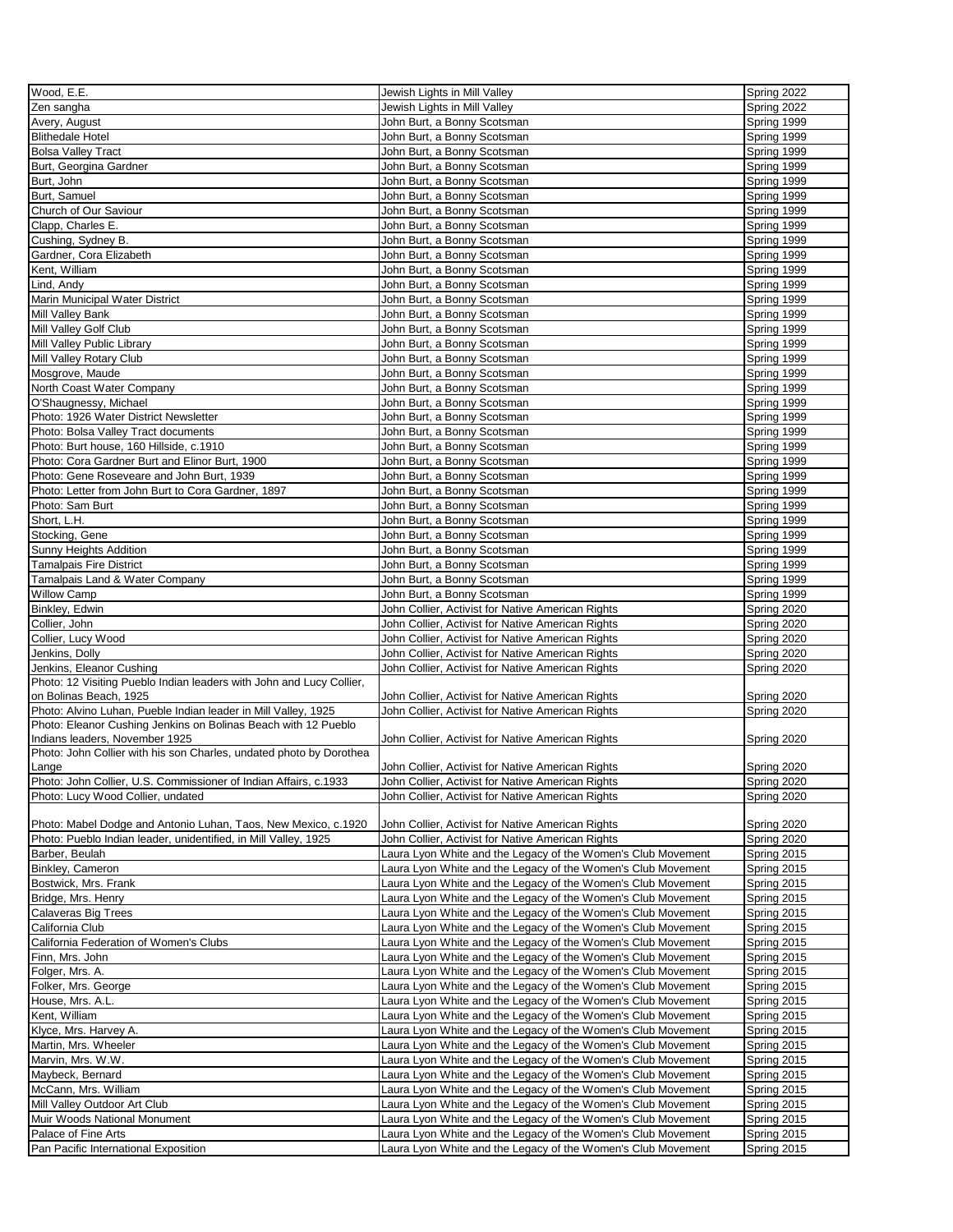| Photo: a front view of the Mill Valley Outdoor Art Club, built in 1904. |                                                                                    |                  |
|-------------------------------------------------------------------------|------------------------------------------------------------------------------------|------------------|
| Architecture by Bernard Maybeck.                                        | Laura Lyon White and the Legacy of the Women's Club Movement                       | Spring 2015      |
| Photo: A group of early Outdoor Art Club members                        | Laura Lyon White and the Legacy of the Women's Club Movement                       | Spring 2015      |
| Photo: Laura Lyon White, c. 1890-1900                                   | Laura Lyon White and the Legacy of the Women's Club Movement                       | Spring 2015      |
| Photo: Portrait of Laura Lyon White, hanging in the Outdoor Art Club    |                                                                                    |                  |
| library                                                                 | Laura Lyon White and the Legacy of the Women's Club Movement                       | Spring 2015      |
| Redwood Canyon                                                          | Laura Lyon White and the Legacy of the Women's Club Movement                       | Spring 2015      |
| Reynolds, Flora                                                         | Laura Lyon White and the Legacy of the Women's Club Movement                       | Spring 2015      |
| Save the Redwoods League                                                | Laura Lyon White and the Legacy of the Women's Club Movement                       | Spring 2015      |
| Sempervirens Club                                                       | Laura Lyon White and the Legacy of the Women's Club Movement                       | Spring 2015      |
| Staples, Mrs. Miles                                                     | Laura Lyon White and the Legacy of the Women's Club Movement                       | Spring 2015      |
| Summit School                                                           | Laura Lyon White and the Legacy of the Women's Club Movement                       | Spring 2015      |
| Tamalpais Land & Water Company                                          | Laura Lyon White and the Legacy of the Women's Club Movement                       | Spring 2015      |
| White, Laura Lyon                                                       | Laura Lyon White and the Legacy of the Women's Club Movement                       | Spring 2015      |
| White, Lovell                                                           | Laura Lyon White and the Legacy of the Women's Club Movement                       | Spring 2015      |
| White, Mrs. Lovell                                                      | Laura Lyon White and the Legacy of the Women's Club Movement                       | Spring 2015      |
| White, Ralston                                                          | Laura Lyon White and the Legacy of the Women's Club Movement                       | Spring 2015      |
| Lyford, Lita                                                            | Letters Back                                                                       | <b>Fall 1979</b> |
| Outdoor Art Club                                                        | Letters Back                                                                       | <b>Fall 1979</b> |
| Purser, Inez Mary                                                       | Letters Back                                                                       | <b>Fall 1979</b> |
| Reed, John Thomas                                                       | <b>Letters Back</b>                                                                | <b>Fall 1979</b> |
| <b>Albert's Department Store</b>                                        | Life Gets Back to Normal                                                           | Spring 2001      |
| Angel Island                                                            | Life Gets Back to Normal                                                           | Spring 2001      |
| Dittle, Frank                                                           | Life Gets Back to Normal                                                           | Spring 2001      |
| Freeman Park                                                            | Life Gets Back to Normal                                                           | Spring 2001      |
|                                                                         |                                                                                    |                  |
| Freeman, Ella                                                           | Life Gets Back to Normal                                                           | Spring 2001      |
| Johnston, Maxwell                                                       | Life Gets Back to Normal                                                           | Spring 2001      |
| Moment of silence                                                       | Life Gets Back to Normal                                                           | Spring 2001      |
| Photo: Alto area from Camino Alto c.1946                                | Life Gets Back to Normal                                                           | Spring 2001      |
| Photo: Dipsea Race, c.1940s                                             | Life Gets Back to Normal                                                           | Spring 2001      |
| Photo: Mill Valley Police Department c.1947                             | Life Gets Back to Normal                                                           | Spring 2001      |
| Photo: Tam High School Clock Tower                                      | Life Gets Back to Normal                                                           | Spring 2001      |
| Polio                                                                   | Life Gets Back to Normal                                                           | Spring 2001      |
| Ryan, David                                                             | Life Gets Back to Normal                                                           | Spring 2001      |
| Schultz, Mrs. Ray (Vera Schultz)                                        | Life Gets Back to Normal                                                           | Spring 2001      |
| Shopping centers                                                        | Life Gets Back to Normal                                                           | Spring 2001      |
| The Marvel Mar                                                          | Life Gets Back to Normal                                                           | Spring 2001      |
| Tulips from Holland                                                     | Life Gets Back to Normal                                                           | Spring 2001      |
| Veterans of WWII                                                        | Life Gets Back to Normal                                                           | Spring 2001      |
| World War II                                                            | Life Gets Back to Normal                                                           | Spring 2001      |
| Bassett, Doris                                                          | Lucretia Hanson Little (1908-1977)                                                 | Spring 1993      |
| <b>City Historian</b>                                                   | Lucretia Hanson Little (1908-1977)                                                 | Spring 1993      |
| Little, Lucretia Hanson                                                 | Lucretia Hanson Little (1908-1977)                                                 | Spring 1993      |
| Map collection                                                          | Lucretia Hanson Little (1908-1977)                                                 | Spring 1993      |
| Mill Valley Deputy City Clerk                                           | Lucretia Hanson Little (1908-1977)                                                 | Spring 1993      |
| Mill Valley Library                                                     | Lucretia Hanson Little (1908-1977)                                                 | Spring 1993      |
| Photo: Lucretia H. Little retiring, May 1970                            | Lucretia Hanson Little (1908-1977)                                                 | Spring 1993      |
| Summit School                                                           | Lucretia Hanson Little (1908-1977)                                                 | Spring 1993      |
| Tamalpais High School                                                   | Lucretia Hanson Little (1908-1977)                                                 | Spring 1993      |
| United States Parks Service historic site survey                        | Lucretia Hanson Little (1908-1977)                                                 | Spring 1993      |
| "Mrs. Mill Valley"                                                      | Lucretia! Mill Valley's First Historian                                            | Spring 2017      |
| "The Mill That Shouldn't Have Been" pamphlet                            | Lucretia! Mill Valley's First Historian                                            | Spring 2017      |
| 157 Lovell Avenue                                                       | Lucretia! Mill Valley's First Historian                                            | Spring 2017      |
| 40 West Blithedale Avenue                                               | Lucretia! Mill Valley's First Historian                                            | Spring 2017      |
| Bassett, Dory                                                           | Lucretia! Mill Valley's First Historian                                            | Spring 2017      |
| <b>Buck fund</b>                                                        | Lucretia! Mill Valley's First Historian                                            | Spring 2017      |
| Carnegie Library                                                        | Lucretia! Mill Valley's First Historian                                            | Spring 2017      |
| <b>City Historian</b>                                                   | Lucretia! Mill Valley's First Historian                                            | Spring 2017      |
| <b>Coast Miwok</b>                                                      | Lucretia! Mill Valley's First Historian                                            | Spring 2017      |
| Deputy City Clerk                                                       | Lucretia! Mill Valley's First Historian                                            | Spring 2017      |
| Dumpster diving                                                         | Lucretia! Mill Valley's First Historian                                            | Spring 2017      |
| <b>Fernwood Cemetery</b>                                                | Lucretia! Mill Valley's First Historian                                            | Spring 2017      |
| Goerke, Betty                                                           | Lucretia! Mill Valley's First Historian                                            | Spring 2017      |
| Hanson, Charles                                                         | Lucretia! Mill Valley's First Historian                                            | Spring 2017      |
| Hanson, Lucretia Garfield Keyes (Crete)                                 | Lucretia! Mill Valley's First Historian                                            | Spring 2017      |
| Little, Lucretia Hanson                                                 | Lucretia! Mill Valley's First Historian                                            | Spring 2017      |
| Little, Robert                                                          | Lucretia! Mill Valley's First Historian                                            | Spring 2017      |
| Little, Robert Greenwood                                                | Lucretia! Mill Valley's First Historian                                            | Spring 2017      |
|                                                                         |                                                                                    | Spring 2017      |
| Lucretia Little History Room<br>Lyford House                            | Lucretia! Mill Valley's First Historian                                            |                  |
|                                                                         | Lucretia! Mill Valley's First Historian                                            | Spring 2017      |
| Marin Junior College                                                    | Lucretia! Mill Valley's First Historian                                            | Spring 2017      |
| Mill Valley Bicentennial Committee                                      | Lucretia! Mill Valley's First Historian                                            | Spring 2017      |
| Mill Valley City Council                                                | Lucretia! Mill Valley's First Historian<br>Lucretia! Mill Valley's First Historian | Spring 2017      |
| Mill Valley Historical Society                                          |                                                                                    | Spring 2017      |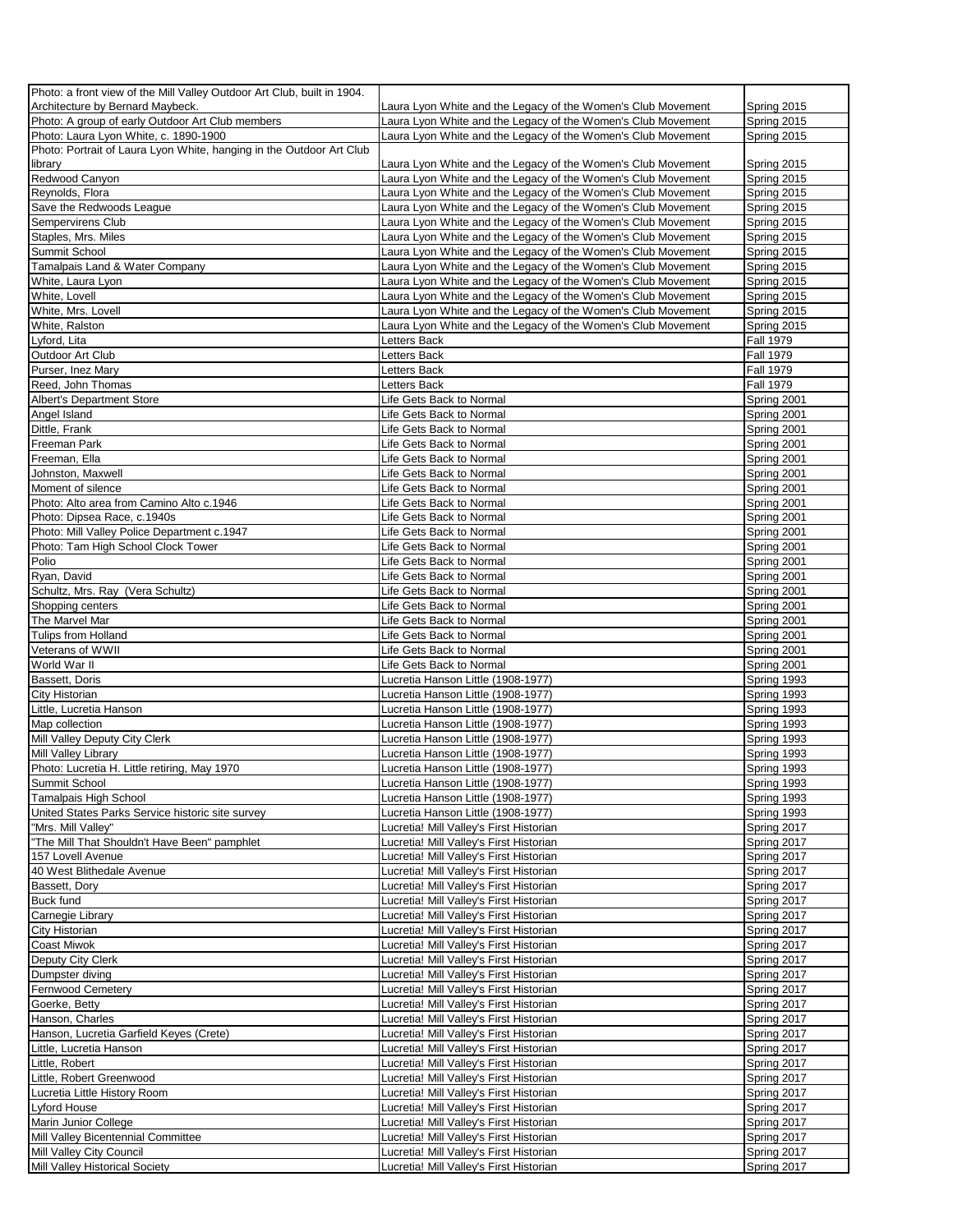| Mill Valley Library's History Room                                         | Lucretia! Mill Valley's First Historian                       | Spring 2017   |
|----------------------------------------------------------------------------|---------------------------------------------------------------|---------------|
| Mill Valley Oral History Committee                                         | Lucretia! Mill Valley's First Historian                       | Spring 2017   |
| Mill Valley Record                                                         | Lucretia! Mill Valley's First Historian                       | Spring 2017   |
|                                                                            |                                                               |               |
| Mt. Tamalpais                                                              | Lucretia! Mill Valley's First Historian                       | Spring 2017   |
| <b>National Parks Service</b>                                              | Lucretia! Mill Valley's First Historian                       | Spring 2017   |
|                                                                            |                                                               |               |
| National Register of Historic Places                                       | Lucretia! Mill Valley's First Historian                       | Spring 2017   |
| Old Mill                                                                   | Lucretia! Mill Valley's First Historian                       | Spring 2017   |
| Peavey, Dorothy                                                            | Lucretia! Mill Valley's First Historian                       | Spring 2017   |
|                                                                            |                                                               |               |
| Photo: Crete Hanson at her desk at the Mill Valley Record                  | Lucretia! Mill Valley's First Historian                       | Spring 2017   |
|                                                                            |                                                               |               |
|                                                                            |                                                               |               |
| Photo: Lucretia Hanson in her 1920-21 Summit School class picture          | Lucretia! Mill Valley's First Historian                       | Spring 2017   |
| Photo: Lucretia Little with City Hall staff, 1960                          | Lucretia! Mill Valley's First Historian                       | Spring 2017   |
| Photo: Lucretia Little with Fire Chief "Nook" Armager and Bernard Grethel, |                                                               |               |
| 1967                                                                       | Lucretia! Mill Valley's First Historian                       | Spring 2017   |
|                                                                            |                                                               |               |
| Photo: Lucretia M. Hanson, 1925.                                           | Lucretia! Mill Valley's First Historian                       | Spring 2017   |
| Photo: The Charles H. Hanson family on July 9, 1944.                       | Lucretia! Mill Valley's First Historian                       | Spring 2017   |
|                                                                            |                                                               |               |
| Summit School                                                              | Lucretia! Mill Valley's First Historian                       | Spring 2017   |
| Tamalpais High School                                                      | Lucretia! Mill Valley's First Historian                       | Spring 2017   |
| Third Grade history reports                                                | Lucretia! Mill Valley's First Historian                       | Spring 2017   |
|                                                                            |                                                               |               |
| Women's Christian Temperance Union (WCTU)                                  | Lucretia! Mill Valley's First Historian                       | Spring 2017   |
| 1906 earthquake                                                            | Mamma's Earthquake Letter                                     | Spring 1991   |
|                                                                            |                                                               |               |
| Photo: Looking down California St, San Francisco, April 1906               | Mamma's Earthquake Letter                                     | Spring 1991   |
| Photo: Rawlings, Eleanor Warner                                            | Mamma's Earthquake Letter                                     | Spring 1991   |
| Photo: Scenes of the 1906 earthquake, 1906                                 |                                                               |               |
|                                                                            | Mamma's Earthquake Letter                                     | Spring 1991   |
| Photo: Warner home in San Francisco, 1907                                  | Mamma's Earthquake Letter                                     | Spring 1991   |
| Photo: Warner, Alice                                                       | Mamma's Earthquake Letter                                     | Spring 1991   |
|                                                                            |                                                               |               |
| Photo: Warner, Alysse and Eleanor                                          | Mamma's Earthquake Letter                                     | Spring 1991   |
| Rawlings, Eleanor Warner                                                   | Mamma's Earthquake Letter                                     | Spring 1991   |
|                                                                            |                                                               |               |
| Rawlings, Stuart                                                           | Mamma's Earthquake Letter                                     | Spring 1991   |
| Upham, Benjamin                                                            | Mamma's Earthquake Letter                                     | Spring 1991   |
| Warner, Alysse                                                             | Mamma's Earthquake Letter                                     | Spring 1991   |
|                                                                            |                                                               |               |
| Warner, Dr. Alexander                                                      | Mamma's Earthquake Letter                                     | Spring 1991   |
| Warner, Moulton                                                            | Mamma's Earthquake Letter                                     | Spring 1991   |
|                                                                            |                                                               |               |
| 100 Summit Avenue (Tamaledge)                                              | Map of Eastland, Millwood and Vicinity                        | Spring 1994   |
| 15 Tamalpais (Vineyard Haven)                                              | Map of Eastland, Millwood and Vicinity                        | Spring 1994   |
| 21 Lovell (McInnes)                                                        | Map of Eastland, Millwood and Vicinity                        | Spring 1994   |
|                                                                            |                                                               |               |
| Tamalpais Land and Water Co. Map No. 1                                     | Map of Eastland, Millwood and Vicinity                        | Spring 1994   |
| Brown, Mollie                                                              | Memories                                                      | Spring 1986   |
|                                                                            |                                                               |               |
| Gardner, Annie Roberts                                                     | Memories                                                      | Spring 1986   |
| Gardner, Jacob                                                             | Memories                                                      | Spring 1986   |
| Gardner, Peter                                                             | Memories                                                      | Spring 1986   |
|                                                                            |                                                               |               |
| Millwood                                                                   | Memories                                                      | Spring 1986   |
| Millwood Station                                                           | Memories                                                      | Spring 1986   |
|                                                                            |                                                               |               |
| Photo: Jacob Gardner on his horse, "Johnny Morgan", c.1868                 | Memories                                                      | Spring 1986   |
| Photo: The Homestead, with Annie Roberts Gardner, Lillian Gardner,         |                                                               |               |
| Leslie Gardner, Cora Gardner Burt, Jacob Gardner and Georgina              |                                                               |               |
|                                                                            |                                                               |               |
| Gardner Burt                                                               | Memories                                                      | Spring 1986   |
| Photo: The Maples at Miller and Locust, 1892                               | Memories                                                      | Spring 1986   |
| Roseveare, Lillian Gardner                                                 | Memories                                                      | Spring 1986   |
|                                                                            |                                                               |               |
| Seaman, John F.                                                            | Memories                                                      | Spring 1986   |
| The Maples                                                                 | Memories                                                      | Spring 1986   |
|                                                                            |                                                               |               |
| <b>Throckmorton Ranch</b>                                                  | Memories                                                      | Spring 1986   |
| Somers, Roger                                                              | Memories of Roger Somers                                      | Spring 2018   |
|                                                                            |                                                               | Spring 2018   |
| Stiles, Wyeth                                                              | Memories of Roger Somers                                      |               |
| Grant, Laird                                                               | Mill Valley - Then & Now - Mill Valley Third Graders' Studies | Spring 2007   |
| Howard, Danielle                                                           | Mill Valley - Then & Now - Mill Valley Third Graders' Studies | Spring 2007   |
|                                                                            |                                                               |               |
| Librarians                                                                 | Mill Valley - Then & Now - Mill Valley Third Graders' Studies | Spring 2007   |
| Lowry, Bridget                                                             | Mill Valley - Then & Now - Mill Valley Third Graders' Studies | Spring 2007   |
| Mill Valley Police Department                                              | Mill Valley - Then & Now - Mill Valley Third Graders' Studies | Spring 2007   |
|                                                                            |                                                               |               |
| Mill Valley Record                                                         | Mill Valley - Then & Now - Mill Valley Third Graders' Studies | Spring 2007   |
| Mill Valley School District                                                | Mill Valley - Then & Now - Mill Valley Third Graders' Studies | Spring 2007   |
| Photo: Lytton Square history                                               | Mill Valley - Then & Now - Mill Valley Third Graders' Studies | Spring 2007   |
|                                                                            |                                                               |               |
| Photo: Mill Valley Police Department history                               | Mill Valley - Then & Now - Mill Valley Third Graders' Studies | Spring 2007   |
| Photo: Mill Valley Record history                                          | Mill Valley - Then & Now - Mill Valley Third Graders' Studies | Spring 2007   |
|                                                                            |                                                               |               |
| Photo: Scout Hall history                                                  | Mill Valley - Then & Now - Mill Valley Third Graders' Studies | Spring 2007   |
| Selix, John                                                                | Mill Valley - Then & Now - Mill Valley Third Graders' Studies | Spring 2007   |
| Third graders                                                              | Mill Valley - Then & Now - Mill Valley Third Graders' Studies | Spring 2007   |
|                                                                            |                                                               |               |
| Trombadore, James                                                          | Mill Valley - Then & Now - Mill Valley Third Graders' Studies | Spring 2007   |
| Volunteer docents                                                          | Mill Valley - Then & Now - Mill Valley Third Graders' Studies | Spring 2007   |
|                                                                            |                                                               | Spring-Summer |
|                                                                            |                                                               |               |
| "Countess Saint Seine's"                                                   | Mill Valley and Miller Avenue, 1890's                         | 1980          |
|                                                                            |                                                               | Spring-Summer |
| 239 Miller Avenue                                                          | Mill Valley and Miller Avenue, 1890's                         | 1980          |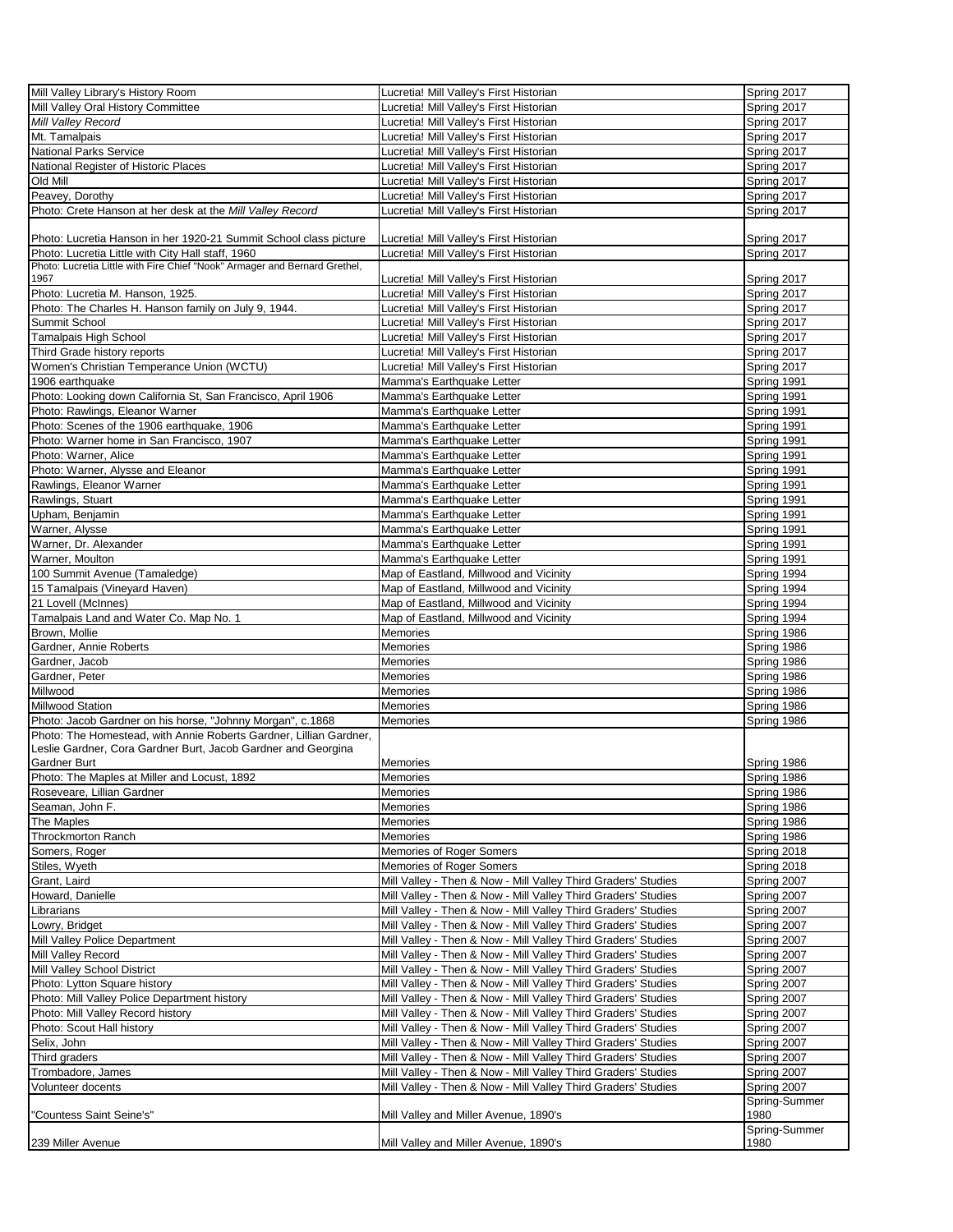| 491 Ethel Avenue                                                                    | Mill Valley and Miller Avenue, 1890's                                                                        | Spring-Summer<br>1980      |
|-------------------------------------------------------------------------------------|--------------------------------------------------------------------------------------------------------------|----------------------------|
| <b>Almonte Junction</b>                                                             | Mill Valley and Miller Avenue, 1890's                                                                        | Spring-Summer<br>1980      |
| Bingham, Captain                                                                    | Mill Valley and Miller Avenue, 1890's                                                                        | Spring-Summer<br>1980      |
|                                                                                     |                                                                                                              | Spring-Summer              |
| Bingham, Helen                                                                      | Mill Valley and Miller Avenue, 1890's                                                                        | 1980<br>Spring-Summer      |
| Gardner, Peter                                                                      | Mill Valley and Miller Avenue, 1890's                                                                        | 1980<br>Spring-Summer      |
| John Finn home                                                                      | Mill Valley and Miller Avenue, 1890's                                                                        | 1980<br>Spring-Summer      |
| Mill Valley chronology, compiled by Lucretia Hanson Little in 1975                  | Mill Valley and Miller Avenue, 1890's                                                                        | 1980                       |
| Miller, Albert D.                                                                   | Mill Valley and Miller Avenue, 1890's                                                                        | Spring-Summer<br>1980      |
| O'Shaughnessy, Michael                                                              | Mill Valley and Miller Avenue, 1890's                                                                        | Spring-Summer<br>1980      |
| Photo: "Gardner Villa"                                                              | Mill Valley and Miller Avenue, 1890's                                                                        | Spring-Summer<br>1980      |
| Photo: "the Maples"                                                                 | Mill Valley and Miller Avenue, 1890's                                                                        | Spring-Summer<br>1980      |
|                                                                                     |                                                                                                              | Spring-Summer              |
| Photo: 160 Miller Avenue                                                            | Mill Valley and Miller Avenue, 1890's                                                                        | 1980<br>Spring-Summer      |
| Photo: 1890 Mill Valley from Summit Avenue                                          | Mill Valley and Miller Avenue, 1890's                                                                        | 1980<br>Spring-Summer      |
| Photo: Mackie house at Park and Miller                                              | Mill Valley and Miller Avenue, 1890's                                                                        | 1980<br>Spring-Summer      |
| Photo: Miller Avenue, 1890's                                                        | Mill Valley and Miller Avenue, 1890's                                                                        | 1980                       |
| Photo: Railroad tracks where Old Mill and Corte Madera creeks join                  | Mill Valley and Miller Avenue, 1890's                                                                        | Spring-Summer<br>1980      |
| Photo: Wheeler Martin Grocery                                                       | Mill Valley and Miller Avenue, 1890's                                                                        | Spring-Summer<br>1980      |
| Richardson, William                                                                 | Mill Valley and Miller Avenue, 1890's                                                                        | Spring-Summer<br>1980      |
| Rustic woodworking                                                                  | Mill Valley and Miller Avenue, 1890's                                                                        | Spring-Summer<br>1980      |
|                                                                                     |                                                                                                              | Spring-Summer              |
|                                                                                     |                                                                                                              |                            |
| Tamalpais Land & Water Co.<br>Bostwick, Frank                                       | Mill Valley and Miller Avenue, 1890's<br>Mill Valley Golf Course                                             | 1980<br>Spring 1991        |
| Boyle, Hugh                                                                         | Mill Valley Golf Course                                                                                      | Spring 1991                |
| Boyle, Ida                                                                          | Mill Valley Golf Course                                                                                      | Spring 1991                |
| Burt, John                                                                          | Mill Valley Golf Course                                                                                      | Spring 1991                |
| Clark, Bob<br>Clark, Dad                                                            | Mill Valley Golf Course<br>Mill Valley Golf Course                                                           | Spring 1991<br>Spring 1991 |
| Coffin, Horace                                                                      | Mill Valley Golf Course                                                                                      | Spring 1991                |
| Eacret, Godfrey                                                                     | Mill Valley Golf Course                                                                                      | Spring 1991                |
| Finn, John                                                                          | Mill Valley Golf Course                                                                                      | Spring 1991                |
| Finn, Richard (Dick)                                                                | Mill Valley Golf Course                                                                                      | Spring 1991                |
| Forbes, John                                                                        | Mill Valley Golf Course                                                                                      | Spring 1991                |
| Ma Jongg Tea                                                                        | Mill Valley Golf Course                                                                                      | Spring 1991                |
| Mill Valley Golf Course                                                             | Mill Valley Golf Course                                                                                      | Spring 1991                |
| Photo: Benjamin Upham on golf course                                                | Mill Valley Golf Course<br>Mill Valley Golf Course                                                           | Spring 1991<br>Spring 1991 |
| Photo: Mill Valley Country Club members<br>Photo: Mill Valley Golf Course clubhouse | Mill Valley Golf Course                                                                                      | Spring 1991                |
| Photo: Mt. Tamalpais from MVGC 8th tee                                              | Mill Valley Golf Course                                                                                      | Spring 1991                |
| Symonds, Carl                                                                       | Mill Valley Golf Course                                                                                      | Spring 1991                |
| Upham, Benjamin                                                                     | Mill Valley Golf Course                                                                                      | Spring 1991                |
| Mill Valley Historical Trivia                                                       | Mill Valley Historical Trivia                                                                                | Spring 2007                |
| 52 Lovell                                                                           | Mill Valley Public Library Celebrates Its Centennial                                                         | Spring 2011                |
| Carnegie Foundation                                                                 | Mill Valley Public Library Celebrates Its Centennial                                                         | Spring 2011                |
| Emmons, Donn                                                                        | Mill Valley Public Library Celebrates Its Centennial                                                         | Spring 2011                |
| Gardner, Jacob<br>Gardner, Lillian                                                  | Mill Valley Public Library Celebrates Its Centennial<br>Mill Valley Public Library Celebrates Its Centennial | Spring 2011<br>Spring 2011 |
| Halprin, Lawrence                                                                   | Mill Valley Public Library Celebrates Its Centennial                                                         | Spring 2011                |
| Leis, Joseph                                                                        | Mill Valley Public Library Celebrates Its Centennial                                                         | Spring 2011                |
| Library Board of Trustees                                                           | Mill Valley Public Library Celebrates Its Centennial                                                         | Spring 2011                |
| library bond                                                                        | Mill Valley Public Library Celebrates Its Centennial                                                         | Spring 2011                |
| Little, Lucretia Hanson                                                             | Mill Valley Public Library Celebrates Its Centennial                                                         | Spring 2011                |
| Lucretia Little History Room                                                        | Mill Valley Public Library Celebrates Its Centennial                                                         | Spring 2011                |
| Mill Valley Historical Society                                                      | Mill Valley Public Library Celebrates Its Centennial                                                         | Spring 2011                |
| Mill Valley Public Library                                                          | Mill Valley Public Library Celebrates Its Centennial                                                         | Spring 2011                |
| Mill Valley Record<br>Nye, Sybil                                                    | Mill Valley Public Library Celebrates Its Centennial<br>Mill Valley Public Library Celebrates Its Centennial | Spring 2011<br>Spring 2011 |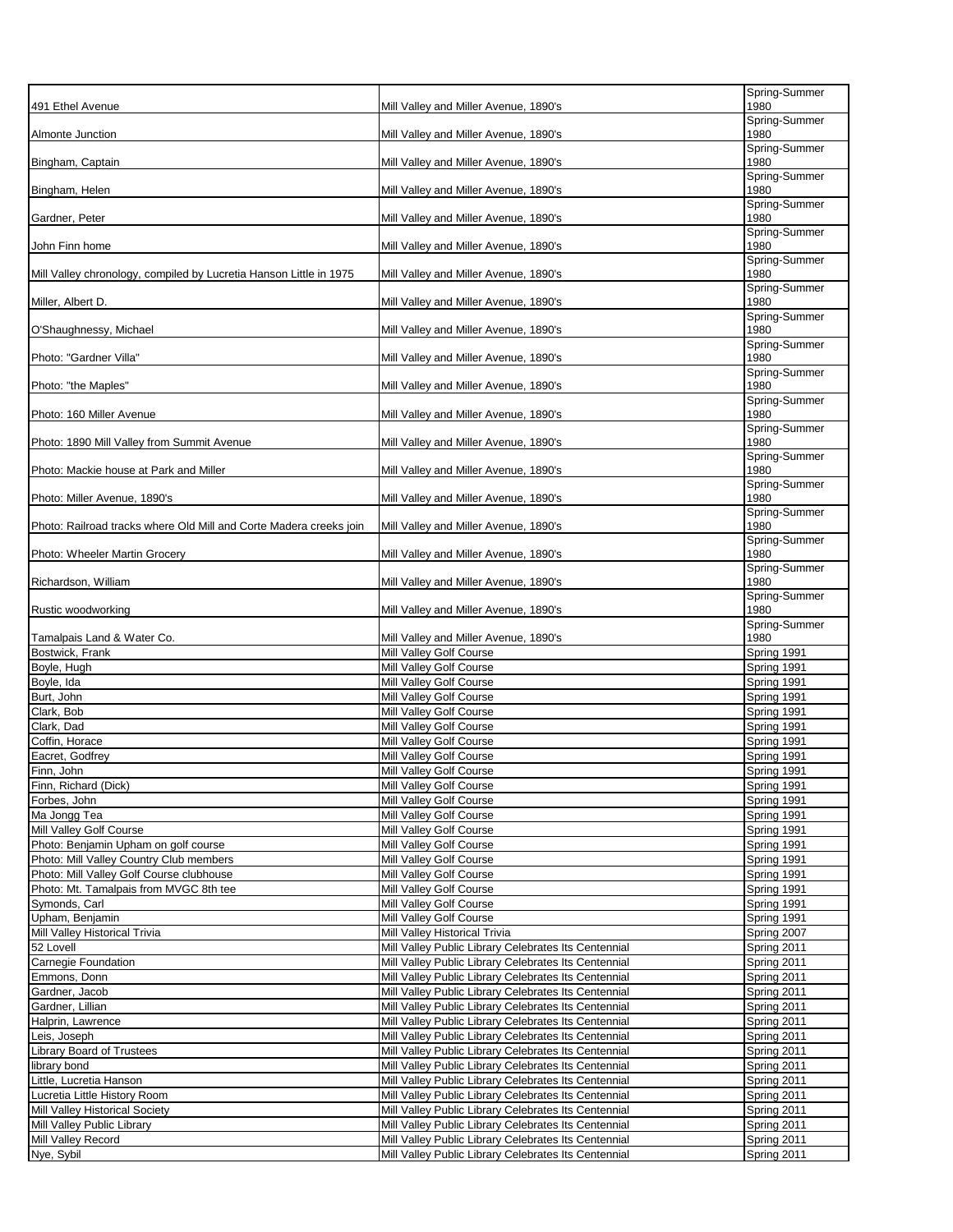| O'Hanlon, Richard                                         | Mill Valley Public Library Celebrates Its Centennial | Spring 2011 |
|-----------------------------------------------------------|------------------------------------------------------|-------------|
| Old Mill Park                                             | Mill Valley Public Library Celebrates Its Centennial | Spring 2011 |
| Ordinance 138                                             |                                                      | Spring 2011 |
|                                                           | Mill Valley Public Library Celebrates Its Centennial |             |
| Outdoor Art Club                                          | Mill Valley Public Library Celebrates Its Centennial | Spring 2011 |
| Photo: Construction of the Throckmorton Ave Library, 1966 | Mill Valley Public Library Celebrates Its Centennial | Spring 2011 |
| Photo: Contemporary view of the library interior          | Mill Valley Public Library Celebrates Its Centennial | Spring 2011 |
| Photo: Groundbreaking ceremony for new library, 1965      | Mill Valley Public Library Celebrates Its Centennial | Spring 2011 |
| Photo: Richard O'Hanlon installing sculpture              | Mill Valley Public Library Celebrates Its Centennial | Spring 2011 |
| Schlingman Building                                       | Mill Valley Public Library Celebrates Its Centennial | Spring 2011 |
| Cagwin, George                                            | Mill Valley resident George Cagwin recollects (1944) | Spring 2001 |
| Entering Mill Valley (postcard image)                     | Mill Valley resident George Cagwin recollects (1944) | Spring 2001 |
| Goddard, Wilson                                           | Mill Valley resident George Cagwin recollects (1944) | Spring 2001 |
| Gosser's Meat Market                                      | Mill Valley resident George Cagwin recollects (1944) | Spring 2001 |
| Johnson, H. Walter                                        | Mill Valley resident George Cagwin recollects (1944) |             |
|                                                           |                                                      | Spring 2001 |
| Mill Valley Record items of 1944                          | Mill Valley resident George Cagwin recollects (1944) | Spring 2001 |
| Navy patrol bomber crash                                  | Mill Valley resident George Cagwin recollects (1944) | Spring 2001 |
| Nye, Douglas                                              | Mill Valley resident George Cagwin recollects (1944) | Spring 2001 |
| Ompaa Club                                                | Mill Valley resident George Cagwin recollects (1944) | Spring 2001 |
| Photo: Miller/Locust Business Area c.1940s                | Mill Valley resident George Cagwin recollects (1944) | Spring 2001 |
| Rancho Las Baulinas                                       | Mill Valley resident George Cagwin recollects (1944) | Spring 2001 |
| <b>Ration Calendar</b>                                    | Mill Valley resident George Cagwin recollects (1944) | Spring 2001 |
| Tieman, Ralph H.                                          | Mill Valley resident George Cagwin recollects (1944) | Spring 2001 |
| USS Tamalpais launch                                      | Mill Valley resident George Cagwin recollects (1944) | Spring 2001 |
| Wood, E.E.                                                | Mill Valley resident George Cagwin recollects (1944) | Spring 2001 |
| Bostwick, Helen                                           | Mill Valley Tennis Club                              | Spring 1991 |
|                                                           |                                                      |             |
| Bostwick, Stewart                                         | Mill Valley Tennis Club                              | Spring 1991 |
| Brockhoff, Charles J.                                     | Mill Valley Tennis Club                              | Spring 1991 |
| Claudius, Charles W.                                      | Mill Valley Tennis Club                              | Spring 1991 |
| Connolly, Regan P.                                        | Mill Valley Tennis Club                              | Spring 1991 |
| Curtis, Ann                                               | Mill Valley Tennis Club                              | Spring 1991 |
| Curtis, Marvin                                            | Mill Valley Tennis Club                              | Spring 1991 |
| Finn, John                                                | Mill Valley Tennis Club                              | Spring 1991 |
| Marin County Tennis Championships                         | Mill Valley Tennis Club                              | Spring 1991 |
| Mill Valley Tennis Club                                   | Mill Valley Tennis Club                              | Spring 1991 |
| Moody, Helen Wills                                        | Mill Valley Tennis Club                              | Spring 1991 |
| Nelson, Thomas C.                                         | Mill Valley Tennis Club                              | Spring 1991 |
| Weiss, Dr. Samuel                                         | Mill Valley Tennis Club                              | Spring 1991 |
| 110 Summit (Swain/Maurer)                                 | Mill Valley's Historic Klyce Family                  | Spring 1993 |
| 25 Cornwall Street                                        |                                                      | Spring 1993 |
|                                                           | Mill Valley's Historic Klyce Family                  |             |
| 501 Throckmorton Avenue                                   | Mill Valley's Historic Klyce Family                  | Spring 1993 |
| Eloesser House                                            | Mill Valley's Historic Klyce Family                  | Spring 1993 |
| Jacobs, Jonathon                                          | Mill Valley's Historic Klyce Family                  | Spring 1993 |
| Klyce, Al                                                 | Mill Valley's Historic Klyce Family                  | Spring 1993 |
| Klyce, Caroline (Carrie) Gray                             | Mill Valley's Historic Klyce Family                  | Spring 1993 |
| Klyce, Harvey Asbury                                      | Mill Valley's Historic Klyce Family                  | Spring 1993 |
| Klyce, Mabel Risinger                                     | Mill Valley's Historic Klyce Family                  | Spring 1993 |
| Klyce, Marian                                             | Mill Valley's Historic Klyce Family                  | Spring 1993 |
| Logan Cottage                                             | Mill Valley's Historic Klyce Family                  | Spring 1993 |
| Maybeck, Bernard                                          | Mill Valley's Historic Klyce Family                  | Spring 1993 |
| Melvin Klyce                                              | Mill Valley's Historic Klyce Family                  | Spring 1993 |
| Mill Valley City Council                                  | Mill Valley's Historic Klyce Family                  | Spring 1993 |
| Mill Valley City Hall                                     | Mill Valley's Historic Klyce Family                  | Spring 1993 |
|                                                           |                                                      |             |
| Mill Valley Masonic Lodge                                 | Mill Valley's Historic Klyce Family                  | Spring 1993 |
| Newsome, Sam                                              | Mill Valley's Historic Klyce Family                  | Spring 1993 |
| Old Summit School                                         | Mill Valley's Historic Klyce Family                  | Spring 1993 |
| Outdoor Art Club                                          | Mill Valley's Historic Klyce Family                  | Spring 1993 |
| Photo: Caroline (Carrie) Gray Klyce                       | Mill Valley's Historic Klyce Family                  | Spring 1993 |
| Photo: Eloesser House                                     | Mill Valley's Historic Klyce Family                  | Spring 1993 |
| Photo: Harvey Klyce at his retirements, 1949              | Mill Valley's Historic Klyce Family                  | Spring 1993 |
| Photo: Klyce home at 501 Throckmorton                     | Mill Valley's Historic Klyce Family                  | Spring 1993 |
| Shingle style                                             | Mill Valley's Historic Klyce Family                  | Spring 1993 |
| Bagshaw, Samuel                                           | Mill Valley's Masonic Lodge 1903-2003                | Spring 2003 |
| Becker, Thomas                                            | Mill Valley's Masonic Lodge 1903-2003                | Spring 2003 |
| Bostwick, Frank                                           | Mill Valley's Masonic Lodge 1903-2003                | Spring 2003 |
| Bransgrove, Stanley                                       | Mill Valley's Masonic Lodge 1903-2003                | Spring 2003 |
| Bunker, Charles                                           | Mill Valley's Masonic Lodge 1903-2003                | Spring 2003 |
|                                                           |                                                      |             |
| Burt, Samuel                                              | Mill Valley's Masonic Lodge 1903-2003                | Spring 2003 |
| Freemasons                                                | Mill Valley's Masonic Lodge 1903-2003                | Spring 2003 |
| Gardner, Casper                                           | Mill Valley's Masonic Lodge 1903-2003                | Spring 2003 |
| <b>Great Depression</b>                                   | Mill Valley's Masonic Lodge 1903-2003                | Spring 2003 |
| Greaves, Tom                                              | Mill Valley's Masonic Lodge 1903-2003                | Spring 2003 |
| Grethel's Hall                                            | Mill Valley's Masonic Lodge 1903-2003                | Spring 2003 |
| Hamilton, William                                         | Mill Valley's Masonic Lodge 1903-2003                | Spring 2003 |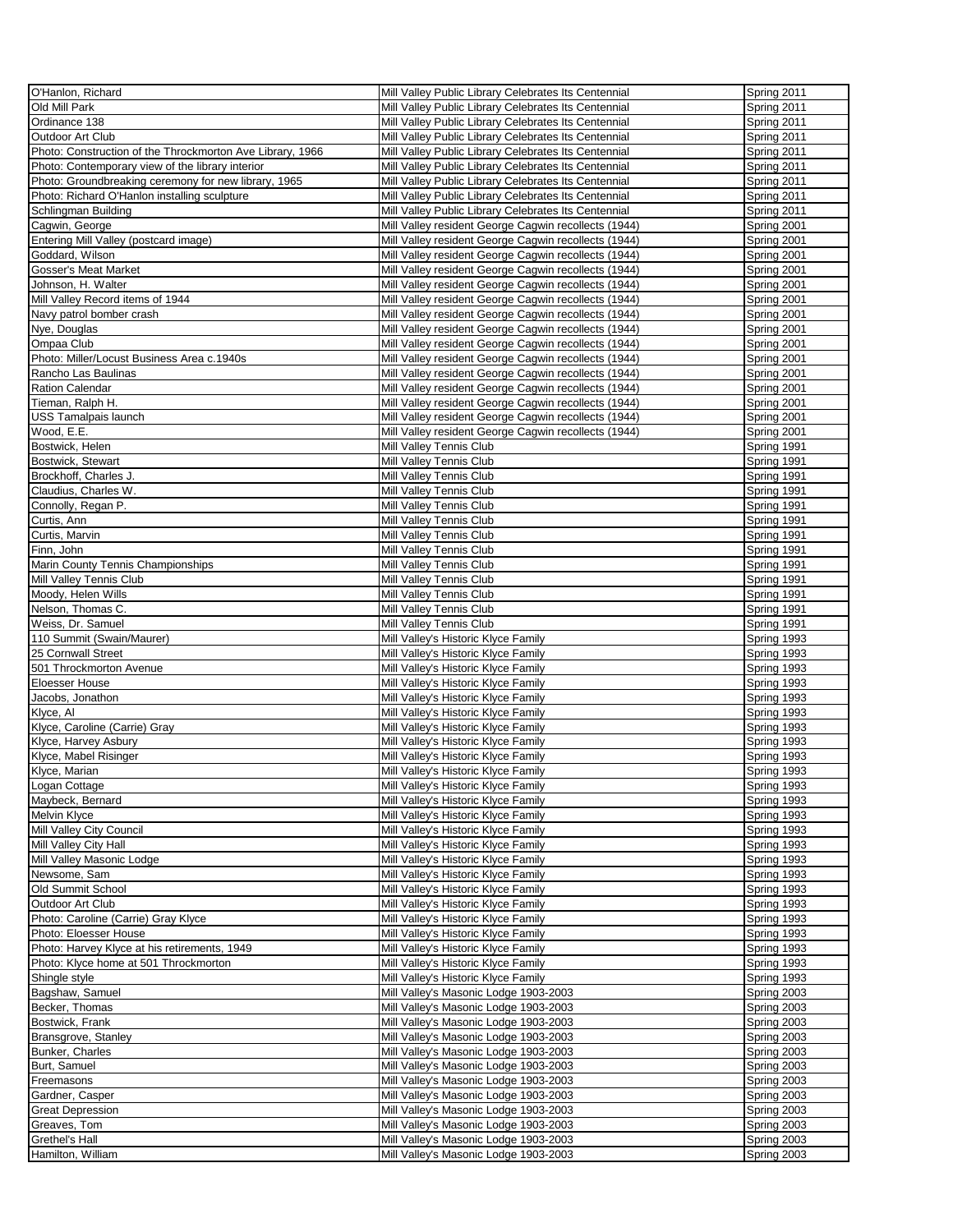| Janes, Louis L.                             | Mill Valley's Masonic Lodge 1903-2003                                                            | Spring 2003 |
|---------------------------------------------|--------------------------------------------------------------------------------------------------|-------------|
| Johnson, Walter                             | Mill Valley's Masonic Lodge 1903-2003                                                            | Spring 2003 |
| Klyce, Harvey                               | Mill Valley's Masonic Lodge 1903-2003                                                            | Spring 2003 |
|                                             |                                                                                                  |             |
| odge No. 356                                | Mill Valley's Masonic Lodge 1903-2003                                                            | Spring 2003 |
| Mill Valley Masonic Lodge                   | Mill Valley's Masonic Lodge 1903-2003                                                            | Spring 2003 |
| Newland, Jr., James                         | Mill Valley's Masonic Lodge 1903-2003                                                            | Spring 2003 |
| Order of the Eastern Star                   | Mill Valley's Masonic Lodge 1903-2003                                                            | Spring 2003 |
| Ortman, Jean                                | Mill Valley's Masonic Lodge 1903-2003                                                            | Spring 2003 |
| Payne, George F.                            | Mill Valley's Masonic Lodge 1903-2003                                                            | Spring 2003 |
| Photo: Job's Daughters Bethel No. 119, 1937 | Mill Valley's Masonic Lodge 1903-2003                                                            | Spring 2003 |
| Photo: Masonic Hall                         | Mill Valley's Masonic Lodge 1903-2003                                                            | Spring 2003 |
| Photo: Masonic Hall interior                | Mill Valley's Masonic Lodge 1903-2003                                                            | Spring 2003 |
| Photo: Mill Valley Lodge No. 356, 1975      | Mill Valley's Masonic Lodge 1903-2003                                                            | Spring 2003 |
| Photo: Statue of the Fellowcraft            | Mill Valley's Masonic Lodge 1903-2003                                                            | Spring 2003 |
| Photo: Statue of the Master Mason           | Mill Valley's Masonic Lodge 1903-2003                                                            | Spring 2003 |
|                                             |                                                                                                  |             |
| Schlingman, Fred                            | Mill Valley's Masonic Lodge 1903-2003                                                            | Spring 2003 |
| Selwood, Gordon                             | Mill Valley's Masonic Lodge 1903-2003                                                            | Spring 2003 |
| World War II                                | Mill Valley's Masonic Lodge 1903-2003                                                            | Spring 2003 |
| <b>Greyhound Bus Company</b>                | Mill Valley's Steps, Lanes and Paths                                                             | Spring 2005 |
| Hetch Hetchy Dam                            | Mill Valley's Steps, Lanes and Paths                                                             | Spring 2005 |
| Jacob's Ladder                              | Mill Valley's Steps, Lanes and Paths                                                             | Spring 2005 |
| Lane #18                                    | Mill Valley's Steps, Lanes and Paths                                                             | Spring 2005 |
| eonard, John                                | Mill Valley's Steps, Lanes and Paths                                                             | Spring 2005 |
| Mill Valley Historical Society              | Mill Valley's Steps, Lanes and Paths                                                             | Spring 2005 |
| Mill Valley Rotary Club                     | Mill Valley's Steps, Lanes and Paths                                                             | Spring 2005 |
| Mount Tamalpais                             | Mill Valley's Steps, Lanes and Paths                                                             | Spring 2005 |
| Oldenburg, Chuck                            | Mill Valley's Steps, Lanes and Paths                                                             | Spring 2005 |
| O'Shaugnessy, Michael                       | Mill Valley's Steps, Lanes and Paths                                                             | Spring 2005 |
| Revitalization                              | Mill Valley's Steps, Lanes and Paths                                                             | Spring 2005 |
| Richmond, Jane                              | Mill Valley's Steps, Lanes and Paths                                                             | Spring 2005 |
|                                             | Mill Valley's Steps, Lanes and Paths                                                             | Spring 2005 |
| Siggs, Marianne                             |                                                                                                  |             |
| Spotswood, Dick                             | Mill Valley's Steps, Lanes and Paths                                                             | Spring 2005 |
| Step by Step                                | Mill Valley's Steps, Lanes and Paths                                                             | Spring 2005 |
| Steps, lanes and paths                      | Mill Valley's Steps, Lanes and Paths                                                             | Spring 2005 |
| Talkington, Victoria                        | Mill Valley's Steps, Lanes and Paths                                                             | Spring 2005 |
| Alexander, Jennie                           | Milley Turns 20--The Creation of an Arts Award                                                   | Spring 2014 |
| Angiulo, Joe                                | Milley Turns 20--The Creation of an Arts Award                                                   | Spring 2014 |
| Art Works Downtown                          | Milley Turns 20--The Creation of an Arts Award                                                   | Spring 2014 |
| Artisans                                    | Milley Turns 20--The Creation of an Arts Award                                                   | Spring 2014 |
| Beck, Jack                                  | Milley Turns 20--The Creation of an Arts Award                                                   | Spring 2014 |
| <b>Book Depot</b>                           | Milley Turns 20--The Creation of an Arts Award                                                   | Spring 2014 |
| Brebner, Ann                                | Milley Turns 20--The Creation of an Arts Award                                                   | Spring 2014 |
| Breuer, Henry                               | Milley Turns 20--The Creation of an Arts Award                                                   | Spring 2014 |
| Cahill, Rita                                | Milley Turns 20--The Creation of an Arts Award                                                   | Spring 2014 |
| Caldwell, Dan                               | Milley Turns 20--The Creation of an Arts Award                                                   | Spring 2014 |
| Carpenter, Don                              | Milley Turns 20--The Creation of an Arts Award                                                   | Spring 2014 |
| Dillon, Allester                            | Milley Turns 20--The Creation of an Arts Award                                                   | Spring 2014 |
| Downing, Ruth                               | Milley Turns 20--The Creation of an Arts Award                                                   | Spring 2014 |
| Fishkin, Mark                               | Milley Turns 20--The Creation of an Arts Award                                                   | Spring 2014 |
| Flynn-Boston, Patti                         | Milley Turns 20--The Creation of an Arts Award                                                   | Spring 2014 |
| Frazier, Craig                              | Milley Turns 20--The Creation of an Arts Award                                                   | Spring 2014 |
| Fregulia, Dick                              | Milley Turns 20--The Creation of an Arts Award                                                   | Spring 2014 |
|                                             |                                                                                                  | Spring 2014 |
| Fromer family<br>Fromer, David              | Milley Turns 20--The Creation of an Arts Award<br>Milley Turns 20--The Creation of an Arts Award | Spring 2014 |
|                                             |                                                                                                  |             |
| Fromer, Irving                              | Milley Turns 20--The Creation of an Arts Award                                                   | Spring 2014 |
| Fromer, Jacki                               | Milley Turns 20--The Creation of an Arts Award                                                   | Spring 2014 |
| Fromer, Jon                                 | Milley Turns 20--The Creation of an Arts Award                                                   | Spring 2014 |
| Fromer, Reed                                | Milley Turns 20--The Creation of an Arts Award                                                   | Spring 2014 |
| Goddard, John                               | Milley Turns 20--The Creation of an Arts Award                                                   | Spring 2014 |
| Greenwood, Bob                              | Milley Turns 20--The Creation of an Arts Award                                                   | Spring 2014 |
| Jakob, Kristin                              | Milley Turns 20--The Creation of an Arts Award                                                   | Spring 2014 |
| Killion, Ann                                | Milley Turns 20--The Creation of an Arts Award                                                   | Spring 2014 |
| Kroek, Connie                               | Milley Turns 20--The Creation of an Arts Award                                                   | Spring 2014 |
| Kurtz, Melissa                              | Milley Turns 20--The Creation of an Arts Award                                                   | Spring 2014 |
| Lange, Jim                                  | Milley Turns 20--The Creation of an Arts Award                                                   | Spring 2014 |
| Leonard, George                             | Milley Turns 20--The Creation of an Arts Award                                                   | Spring 2014 |
| McFadden, Cyra                              | Milley Turns 20--The Creation of an Arts Award                                                   | Spring 2014 |
| Mill Valley Art Commission                  | Milley Turns 20--The Creation of an Arts Award                                                   | Spring 2014 |
| Mill Valley Film Festival                   | Milley Turns 20--The Creation of an Arts Award                                                   | Spring 2014 |
| Milley Awards for Creative Achievement      | Milley Turns 20--The Creation of an Arts Award                                                   | Spring 2014 |
| Mills, Christian                            | Milley Turns 20--The Creation of an Arts Award                                                   | Spring 2014 |
| Moss, Larry                                 | Milley Turns 20--The Creation of an Arts Award                                                   | Spring 2014 |
| Nayer, Alan                                 | Milley Turns 20--The Creation of an Arts Award                                                   | Spring 2014 |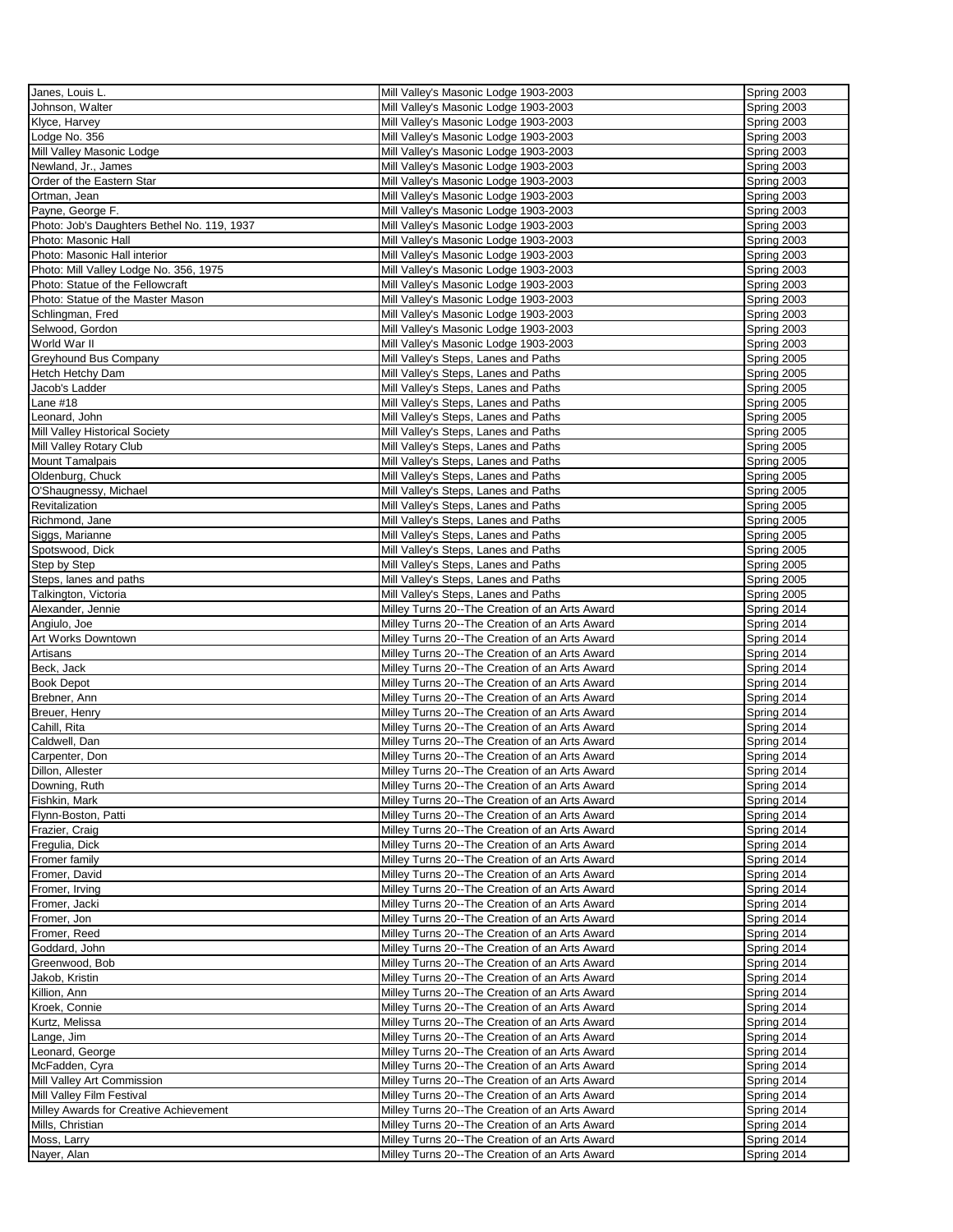| O'Hanlon, Ann                                                      | Milley Turns 20--The Creation of an Arts Award                                      | Spring 2014 |
|--------------------------------------------------------------------|-------------------------------------------------------------------------------------|-------------|
|                                                                    |                                                                                     |             |
| Oliver, Robin                                                      | Milley Turns 20--The Creation of an Arts Award                                      | Spring 2014 |
| Outdoor Art Club                                                   | Milley Turns 20--The Creation of an Arts Award                                      | Spring 2014 |
|                                                                    |                                                                                     |             |
| Patterson, Jeanie                                                  | Milley Turns 20--The Creation of an Arts Award                                      | Spring 2014 |
| Perkoff, Max                                                       | Milley Turns 20--The Creation of an Arts Award                                      | Spring 2014 |
| Perkoff, Miriam                                                    | Milley Turns 20--The Creation of an Arts Award                                      | Spring 2014 |
|                                                                    |                                                                                     |             |
| Photo: 1995 Milley Award winners                                   | Milley Turns 20--The Creation of an Arts Award                                      | Spring 2014 |
| Photo: 2013 Milley Awardees                                        | Milley Turns 20--The Creation of an Arts Award                                      | Spring 2014 |
| Photo: Alison Ruedy shows off Milley Award statuette, 1995         | Milley Turns 20--The Creation of an Arts Award                                      | Spring 2014 |
|                                                                    |                                                                                     |             |
| Photo: Catherine and Anthony Angelo, 2004 Music awardees           | Milley Turns 20--The Creation of an Arts Award                                      | Spring 2014 |
|                                                                    |                                                                                     |             |
| Photo: Mill Valley Community Center, the Milley's venue since 2003 | Milley Turns 20--The Creation of an Arts Award                                      | Spring 2014 |
|                                                                    |                                                                                     |             |
| Photo: Milley Award Board of Directors, 2004                       | Milley Turns 20--The Creation of an Arts Award                                      | Spring 2014 |
| Photo: Milley Awards logo, designed by Craig Frazier               | Milley Turns 20--The Creation of an Arts Award                                      | Spring 2014 |
|                                                                    |                                                                                     |             |
| Photo: Reception before Milley Awards evening (no date)            | Milley Turns 20--The Creation of an Arts Award                                      | Spring 2014 |
| Photo: Statuettes lined up fo the 2013 Milley Awards               | Milley Turns 20--The Creation of an Arts Award                                      | Spring 2014 |
| Pierson, Sara                                                      | Milley Turns 20--The Creation of an Arts Award                                      | Spring 2014 |
|                                                                    |                                                                                     |             |
| Raub, Mayor David                                                  | Milley Turns 20--The Creation of an Arts Award                                      | Spring 2014 |
| Rea, Teresa                                                        | Milley Turns 20--The Creation of an Arts Award                                      | Spring 2014 |
|                                                                    |                                                                                     |             |
| Ruedy, Alison                                                      | Milley Turns 20--The Creation of an Arts Award                                      | Spring 2014 |
| Sali Lieberman Award                                               | Milley Turns 20--The Creation of an Arts Award                                      | Spring 2014 |
| Sandberg, Skip                                                     | Milley Turns 20--The Creation of an Arts Award                                      | Spring 2014 |
|                                                                    |                                                                                     |             |
| <b>Saturday Night Movies</b>                                       | Milley Turns 20--The Creation of an Arts Award                                      | Spring 2014 |
| Schock, Trubee                                                     | Milley Turns 20--The Creation of an Arts Award                                      | Spring 2014 |
|                                                                    |                                                                                     |             |
| Schwartz, Leah                                                     | Milley Turns 20--The Creation of an Arts Award                                      | Spring 2014 |
| Sheridan, Phil                                                     | Milley Turns 20--The Creation of an Arts Award                                      | Spring 2014 |
|                                                                    |                                                                                     |             |
| Sight and Insight                                                  | Milley Turns 20--The Creation of an Arts Award                                      | Spring 2014 |
| Simpson, Dianne                                                    | Milley Turns 20--The Creation of an Arts Award                                      | Spring 2014 |
| Thelan, Phyllis                                                    | Milley Turns 20--The Creation of an Arts Award                                      | Spring 2014 |
|                                                                    |                                                                                     |             |
| Topper, Evelyn                                                     | Milley Turns 20--The Creation of an Arts Award                                      | Spring 2014 |
| Vera Schultz Award                                                 | Milley Turns 20--The Creation of an Arts Award                                      | Spring 2014 |
|                                                                    |                                                                                     |             |
| Vogel, Michael                                                     | Milley Turns 20--The Creation of an Arts Award                                      | Spring 2014 |
| Wasserman, Abby                                                    | Milley Turns 20--The Creation of an Arts Award                                      | Spring 2014 |
|                                                                    |                                                                                     |             |
| Wasserman, Abby                                                    | Milley Turns 20--The Creation of an Arts Award                                      | Spring 2014 |
|                                                                    |                                                                                     |             |
| "blind pigs"                                                       | Miwoks to Margaritas--the Rollicking Saga of Mill Valley Food and Drink             | Spring 2012 |
|                                                                    |                                                                                     |             |
|                                                                    |                                                                                     |             |
| 106 Throckmorton                                                   | Miwoks to Margaritas--the Rollicking Saga of Mill Valley Food and Drink             | Spring 2012 |
|                                                                    |                                                                                     |             |
|                                                                    |                                                                                     |             |
| 127 Throckmorton                                                   | Miwoks to Margaritas--the Rollicking Saga of Mill Valley Food and Drink             | Spring 2012 |
|                                                                    |                                                                                     |             |
| 153 Throckmorton                                                   | Miwoks to Margaritas--the Rollicking Saga of Mill Valley Food and Drink             | Spring 2012 |
|                                                                    |                                                                                     |             |
|                                                                    |                                                                                     |             |
| 163 Throckmorton                                                   | Miwoks to Margaritas--the Rollicking Saga of Mill Valley Food and Drink             | Spring 2012 |
|                                                                    |                                                                                     |             |
|                                                                    |                                                                                     |             |
| 18 Miller Avenue                                                   | Miwoks to Margaritas--the Rollicking Saga of Mill Valley Food and Drink             | Spring 2012 |
|                                                                    |                                                                                     |             |
| 1890 Auction                                                       | Miwoks to Margaritas--the Rollicking Saga of Mill Valley Food and Drink Spring 2012 |             |
|                                                                    |                                                                                     |             |
|                                                                    |                                                                                     |             |
| 2 a.m. Club                                                        | Miwoks to Margaritas--the Rollicking Saga of Mill Valley Food and Drink             | Spring 2012 |
|                                                                    |                                                                                     |             |
|                                                                    |                                                                                     |             |
| 24 Sunnyside                                                       | Miwoks to Margaritas--the Rollicking Saga of Mill Valley Food and Drink             | Spring 2012 |
|                                                                    |                                                                                     |             |
|                                                                    |                                                                                     |             |
| 36 Miller Avenue                                                   | Miwoks to Margaritas--the Rollicking Saga of Mill Valley Food and Drink             | Spring 2012 |
|                                                                    |                                                                                     |             |
| 41 Throckmorton                                                    | Miwoks to Margaritas--the Rollicking Saga of Mill Valley Food and Drink             | Spring 2012 |
|                                                                    |                                                                                     |             |
|                                                                    |                                                                                     |             |
| 41 Throckmorton                                                    | Miwoks to Margaritas--the Rollicking Saga of Mill Valley Food and Drink             | Spring 2012 |
|                                                                    |                                                                                     |             |
|                                                                    | Miwoks to Margaritas--the Rollicking Saga of Mill Valley Food and Drink             |             |
| 8 East Blithedale Avenue                                           |                                                                                     | Spring 2012 |
|                                                                    |                                                                                     |             |
| Allen and Roseveare Grocery Store                                  | Miwoks to Margaritas--the Rollicking Saga of Mill Valley Food and Drink             | Spring 2012 |
|                                                                    |                                                                                     |             |
|                                                                    |                                                                                     |             |
| Annabelle's                                                        | Miwoks to Margaritas--the Rollicking Saga of Mill Valley Food and Drink             | Spring 2012 |
|                                                                    |                                                                                     |             |
|                                                                    |                                                                                     |             |
| Arts and Crafts                                                    | Miwoks to Margaritas--the Rollicking Saga of Mill Valley Food and Drink             | Spring 2012 |
|                                                                    |                                                                                     |             |
| Aunt Bessie's                                                      | Miwoks to Margaritas--the Rollicking Saga of Mill Valley Food and Drink             | Spring 2012 |
|                                                                    |                                                                                     |             |
|                                                                    |                                                                                     |             |
| Avenue Grill                                                       | Miwoks to Margaritas--the Rollicking Saga of Mill Valley Food and Drink             | Spring 2012 |
|                                                                    |                                                                                     |             |
|                                                                    |                                                                                     |             |
| Aversa, Maria                                                      | Miwoks to Margaritas--the Rollicking Saga of Mill Valley Food and Drink             | Spring 2012 |
|                                                                    |                                                                                     |             |
| Aversa, Sal                                                        | Miwoks to Margaritas--the Rollicking Saga of Mill Valley Food and Drink             | Spring 2012 |
|                                                                    |                                                                                     |             |
|                                                                    |                                                                                     |             |
| Balboa Café                                                        | Miwoks to Margaritas--the Rollicking Saga of Mill Valley Food and Drink             | Spring 2012 |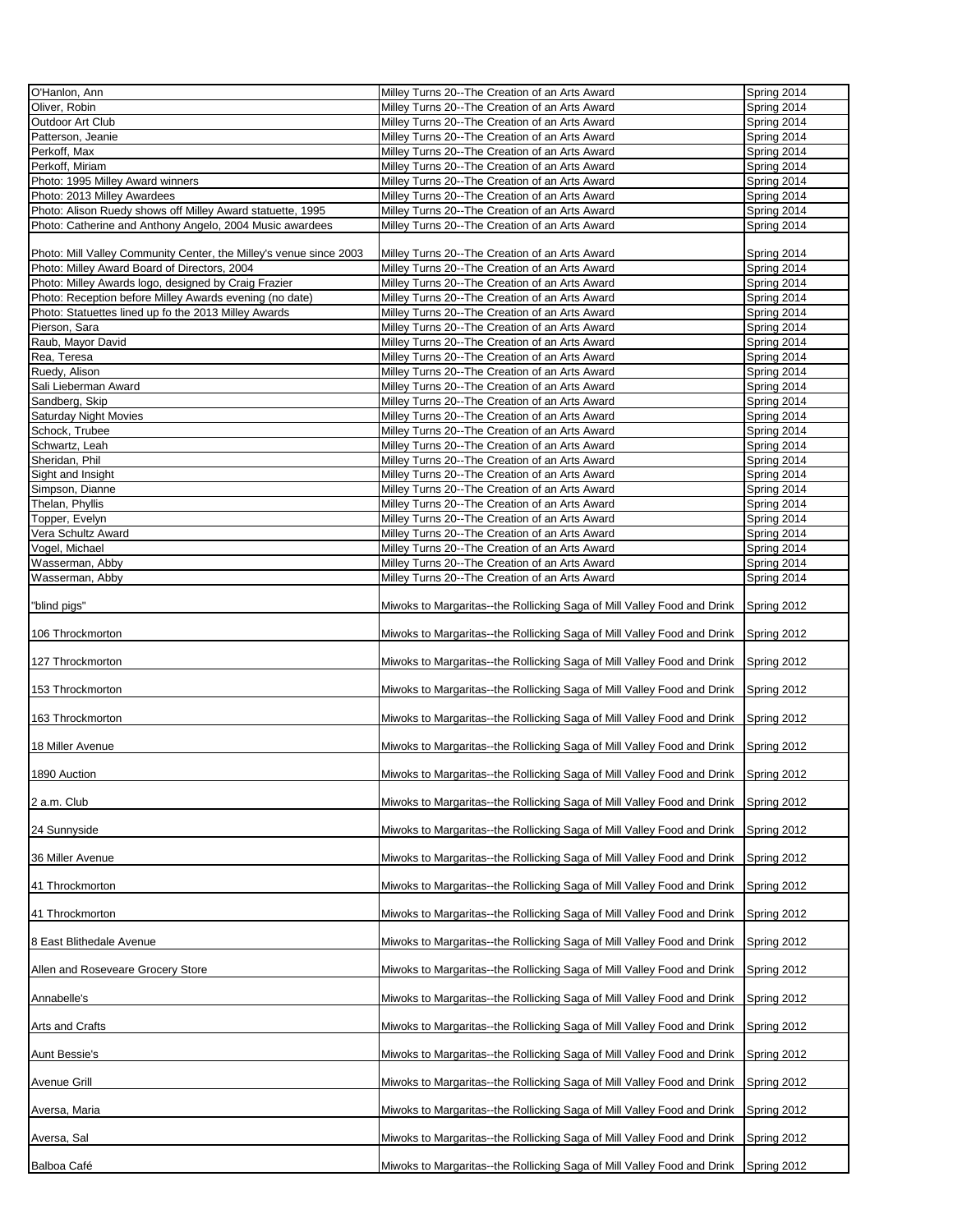| Balboa Café                      | Miwoks to Margaritas--the Rollicking Saga of Mill Valley Food and Drink | Spring 2012 |
|----------------------------------|-------------------------------------------------------------------------|-------------|
| Be Here Now Café                 | Miwoks to Margaritas--the Rollicking Saga of Mill Valley Food and Drink | Spring 2012 |
| <b>Bellvue Hotel</b>             | Miwoks to Margaritas--the Rollicking Saga of Mill Valley Food and Drink | Spring 2012 |
| Berick, Fred                     | Miwoks to Margaritas--the Rollicking Saga of Mill Valley Food and Drink | Spring 2012 |
| <b>Bistro! Bistro!</b>           | Miwoks to Margaritas--the Rollicking Saga of Mill Valley Food and Drink | Spring 2012 |
| <b>Blithedale Hotel</b>          | Miwoks to Margaritas--the Rollicking Saga of Mill Valley Food and Drink | Spring 2012 |
| <b>Bootleggers</b>               | Miwoks to Margaritas--the Rollicking Saga of Mill Valley Food and Drink | Spring 2012 |
| Brady, Jack                      | Miwoks to Margaritas--the Rollicking Saga of Mill Valley Food and Drink | Spring 2012 |
| Brown Jug                        | Miwoks to Margaritas--the Rollicking Saga of Mill Valley Food and Drink | Spring 2012 |
| Bundy, Jesse                     | Miwoks to Margaritas--the Rollicking Saga of Mill Valley Food and Drink | Spring 2012 |
| Bundy, Lotte                     | Miwoks to Margaritas--the Rollicking Saga of Mill Valley Food and Drink | Spring 2012 |
| Bungalow 44                      | Miwoks to Margaritas--the Rollicking Saga of Mill Valley Food and Drink | Spring 2012 |
| Cascade Bar & Grill              | Miwoks to Margaritas--the Rollicking Saga of Mill Valley Food and Drink | Spring 2012 |
| Coast Miwok                      | Miwoks to Margaritas--the Rollicking Saga of Mill Valley Food and Drink | Spring 2012 |
| Davood's                         | Miwoks to Margaritas--the Rollicking Saga of Mill Valley Food and Drink | Spring 2012 |
| Deal, Charlie                    | Miwoks to Margaritas--the Rollicking Saga of Mill Valley Food and Drink | Spring 2012 |
| Dowd's Moving and Storage        | Miwoks to Margaritas--the Rollicking Saga of Mill Valley Food and Drink | Spring 2012 |
| Eastland                         | Miwoks to Margaritas--the Rollicking Saga of Mill Valley Food and Drink | Spring 2012 |
| <b>Eastland Bakery</b>           | Miwoks to Margaritas--the Rollicking Saga of Mill Valley Food and Drink | Spring 2012 |
| <b>Eastland Hotel</b>            | Miwoks to Margaritas--the Rollicking Saga of Mill Valley Food and Drink | Spring 2012 |
| Eighteenth Amendment             | Miwoks to Margaritas--the Rollicking Saga of Mill Valley Food and Drink | Spring 2012 |
| El Paseo                         | Miwoks to Margaritas--the Rollicking Saga of Mill Valley Food and Drink | Spring 2012 |
| Eposti's Soda Fountain           | Miwoks to Margaritas--the Rollicking Saga of Mill Valley Food and Drink | Spring 2012 |
| Fireside Inn                     | Miwoks to Margaritas--the Rollicking Saga of Mill Valley Food and Drink | Spring 2012 |
| Grethel, Bernard                 | Miwoks to Margaritas--the Rollicking Saga of Mill Valley Food and Drink | Spring 2012 |
| Grethel, Ethel                   | Miwoks to Margaritas--the Rollicking Saga of Mill Valley Food and Drink | Spring 2012 |
| Harkin, Mary                     | Miwoks to Margaritas--the Rollicking Saga of Mill Valley Food and Drink | Spring 2012 |
| Hicks, Dan                       | Miwoks to Margaritas--the Rollicking Saga of Mill Valley Food and Drink | Spring 2012 |
| Huimen branch of the Coast Miwok | Miwoks to Margaritas--the Rollicking Saga of Mill Valley Food and Drink | Spring 2012 |
| <b>Imperial Grocery Store</b>    | Miwoks to Margaritas--the Rollicking Saga of Mill Valley Food and Drink | Spring 2012 |
| Jacques                          | Miwoks to Margaritas--the Rollicking Saga of Mill Valley Food and Drink | Spring 2012 |
| Jagtown                          | Miwoks to Margaritas--the Rollicking Saga of Mill Valley Food and Drink | Spring 2012 |
| Jennie Low's                     | Miwoks to Margaritas--the Rollicking Saga of Mill Valley Food and Drink | Spring 2012 |
| Jimmy Quinn's candy store        | Miwoks to Margaritas--the Rollicking Saga of Mill Valley Food and Drink | Spring 2012 |
| Judge Partridge                  | Miwoks to Margaritas--the Rollicking Saga of Mill Valley Food and Drink | Spring 2012 |
| Kee, Suey                        | Miwoks to Margaritas--the Rollicking Saga of Mill Valley Food and Drink | Spring 2012 |
| La Ginestra                      | Miwoks to Margaritas--the Rollicking Saga of Mill Valley Food and Drink | Spring 2012 |
| La Palate                        | Miwoks to Margaritas--the Rollicking Saga of Mill Valley Food and Drink | Spring 2012 |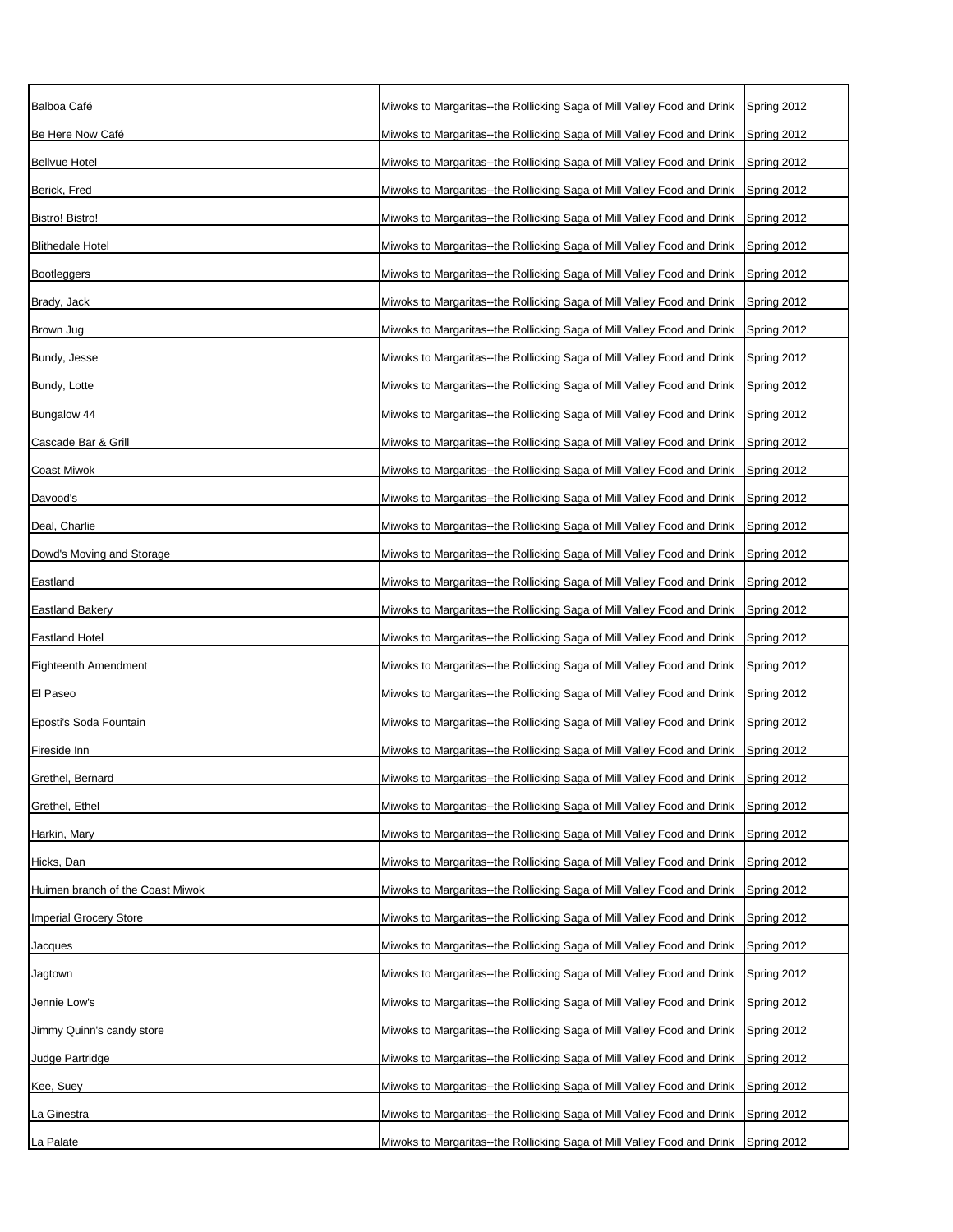| La Veranda                                               | Miwoks to Margaritas--the Rollicking Saga of Mill Valley Food and Drink | Spring 2012 |
|----------------------------------------------------------|-------------------------------------------------------------------------|-------------|
| Lady Baltimore Bakery                                    | Miwoks to Margaritas--the Rollicking Saga of Mill Valley Food and Drink | Spring 2012 |
| _ewis, Huey                                              | Miwoks to Margaritas--the Rollicking Saga of Mill Valley Food and Drink | Spring 2012 |
| Louvre saloon                                            | Miwoks to Margaritas--the Rollicking Saga of Mill Valley Food and Drink | Spring 2012 |
| Manzanita Inn                                            | Miwoks to Margaritas--the Rollicking Saga of Mill Valley Food and Drink | Spring 2012 |
| Martin, Fred                                             | Miwoks to Margaritas--the Rollicking Saga of Mill Valley Food and Drink | Spring 2012 |
| Martin, Wheeler                                          | Miwoks to Margaritas--the Rollicking Saga of Mill Valley Food and Drink | Spring 2012 |
| Mary Harkins' Popovers                                   | Miwoks to Margaritas--the Rollicking Saga of Mill Valley Food and Drink | Spring 2012 |
| Mill Creek Plaza                                         | Miwoks to Margaritas--the Rollicking Saga of Mill Valley Food and Drink | Spring 2012 |
| Mill Creek Plaza                                         | Miwoks to Margaritas--the Rollicking Saga of Mill Valley Food and Drink | Spring 2012 |
| Mill Valley Hotel                                        | Miwoks to Margaritas--the Rollicking Saga of Mill Valley Food and Drink | Spring 2012 |
| Mill Valley House                                        | Miwoks to Margaritas--the Rollicking Saga of Mill Valley Food and Drink | Spring 2012 |
| <b>Mill Valley Market</b>                                | Miwoks to Margaritas--the Rollicking Saga of Mill Valley Food and Drink | Spring 2012 |
| Mill Valley Tavern                                       | Miwoks to Margaritas--the Rollicking Saga of Mill Valley Food and Drink | Spring 2012 |
| Modern Bakery                                            | Miwoks to Margaritas--the Rollicking Saga of Mill Valley Food and Drink | Spring 2012 |
| Monte Vista Hotel                                        | Miwoks to Margaritas--the Rollicking Saga of Mill Valley Food and Drink | Spring 2012 |
| Moonshine                                                | Miwoks to Margaritas--the Rollicking Saga of Mill Valley Food and Drink | Spring 2012 |
| Moore, George                                            | Miwoks to Margaritas--the Rollicking Saga of Mill Valley Food and Drink | Spring 2012 |
| Mudbugs                                                  | Miwoks to Margaritas--the Rollicking Saga of Mill Valley Food and Drink | Spring 2012 |
| Northwestern Pacific Railroad                            | Miwoks to Margaritas--the Rollicking Saga of Mill Valley Food and Drink | Spring 2012 |
| Old Brown's Store                                        | Miwoks to Margaritas--the Rollicking Saga of Mill Valley Food and Drink | Spring 2012 |
| Old Mill Tavern                                          | Miwoks to Margaritas--the Rollicking Saga of Mill Valley Food and Drink | Spring 2012 |
| Old Ranch                                                | Miwoks to Margaritas--the Rollicking Saga of Mill Valley Food and Drink | Spring 2012 |
| O'Leary's                                                | Miwoks to Margaritas--the Rollicking Saga of Mill Valley Food and Drink | Spring 2012 |
| Osgood's Tavern                                          | Miwoks to Margaritas--the Rollicking Saga of Mill Valley Food and Drink | Spring 2012 |
| Paprika                                                  | Miwoks to Margaritas--the Rollicking Saga of Mill Valley Food and Drink | Spring 2012 |
| Pat & Joe's Dinner                                       | Miwoks to Margaritas--the Rollicking Saga of Mill Valley Food and Drink | Spring 2012 |
| Patterson, Jay                                           | Miwoks to Margaritas--the Rollicking Saga of Mill Valley Food and Drink | Spring 2012 |
| Patterson, Jeanie                                        | Miwoks to Margaritas--the Rollicking Saga of Mill Valley Food and Drink | Spring 2012 |
| Pearl's Phat Burgers                                     | Miwoks to Margaritas--the Rollicking Saga of Mill Valley Food and Drink | Spring 2012 |
| Peck-Stanton-Hockett Insurance                           | Miwoks to Margaritas--the Rollicking Saga of Mill Valley Food and Drink | Spring 2012 |
| Photo: Balboa Café and All Wrapped Up                    | Miwoks to Margaritas--the Rollicking Saga of Mill Valley Food and Drink | Spring 2012 |
| Photo: Champagne                                         | Miwoks to Margaritas--the Rollicking Saga of Mill Valley Food and Drink | Spring 2012 |
| Photo: Eastland Bakery                                   | Miwoks to Margaritas--the Rollicking Saga of Mill Valley Food and Drink | Spring 2012 |
| Photo: Eposti's Soda Fountain                            | Miwoks to Margaritas--the Rollicking Saga of Mill Valley Food and Drink | Spring 2012 |
| Photo: Jeanie Patterson in her photo-filled office       | Miwoks to Margaritas--the Rollicking Saga of Mill Valley Food and Drink | Spring 2012 |
| Photo: Jennie Low's and crew                             | Miwoks to Margaritas--the Rollicking Saga of Mill Valley Food and Drink | Spring 2012 |
| Photo: Lively Bungalow 44 in what was once a gas station | Miwoks to Margaritas--the Rollicking Saga of Mill Valley Food and Drink | Spring 2012 |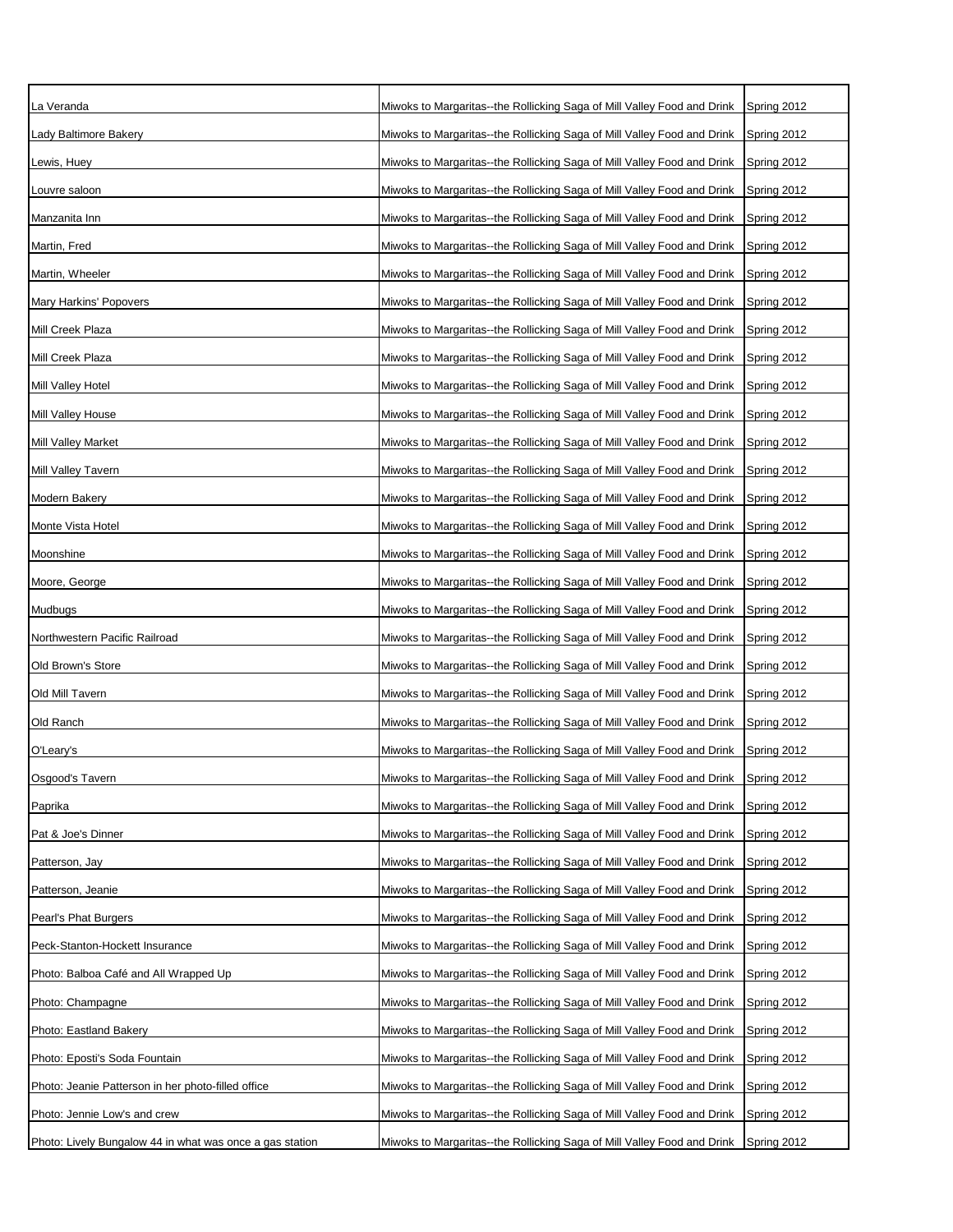| Photo: Louvre saloon                                                                                       | Miwoks to Margaritas--the Rollicking Saga of Mill Valley Food and Drink                  | Spring 2012                |
|------------------------------------------------------------------------------------------------------------|------------------------------------------------------------------------------------------|----------------------------|
| Photo: Mill Valley's first restaurant, built in 1894                                                       | Miwoks to Margaritas--the Rollicking Saga of Mill Valley Food and Drink                  | Spring 2012                |
| Photo: Modern Bakery                                                                                       | Miwoks to Margaritas--the Rollicking Saga of Mill Valley Food and Drink                  | Spring 2012                |
| Photo: Old Sweetwater basement Green Room                                                                  | Miwoks to Margaritas--the Rollicking Saga of Mill Valley Food and Drink                  | Spring 2012                |
|                                                                                                            |                                                                                          |                            |
| Photo: Sonapa Farms                                                                                        | Miwoks to Margaritas--the Rollicking Saga of Mill Valley Food and Drink                  | Spring 2012                |
| Photo: the Aversa family at La Ginestra<br>Photo: the enduring 106 Throckmorton (once Old Mill Tavern, now | Miwoks to Margaritas--the Rollicking Saga of Mill Valley Food and Drink                  | Spring 2012                |
| Vasco)                                                                                                     | Miwoks to Margaritas--the Rollicking Saga of Mill Valley Food and Drink                  | Spring 2012                |
| Photo: The old Sweetwater during Jeanie Patterson's reign                                                  | Miwoks to Margaritas--the Rollicking Saga of Mill Valley Food and Drink                  | Spring 2012                |
| Piazza D'Angelo                                                                                            | Miwoks to Margaritas--the Rollicking Saga of Mill Valley Food and Drink                  | Spring 2012                |
| Pioneer Market                                                                                             | Miwoks to Margaritas--the Rollicking Saga of Mill Valley Food and Drink                  | Spring 2012                |
| Prohibition                                                                                                | Miwoks to Margaritas--the Rollicking Saga of Mill Valley Food and Drink                  | Spring 2012                |
| Queen Ida and Her Bon Temps Zydeco Band                                                                    | Miwoks to Margaritas--the Rollicking Saga of Mill Valley Food and Drink                  | Spring 2012                |
| Quinn, Jimmy                                                                                               | Miwoks to Margaritas--the Rollicking Saga of Mill Valley Food and Drink                  | Spring 2012                |
| Red-light district                                                                                         | Miwoks to Margaritas--the Rollicking Saga of Mill Valley Food and Drink                  | Spring 2012                |
| Reed's sawmill                                                                                             | Miwoks to Margaritas--the Rollicking Saga of Mill Valley Food and Drink                  | Spring 2012                |
| Safeways                                                                                                   | Miwoks to Margaritas--the Rollicking Saga of Mill Valley Food and Drink                  | Spring 2012                |
| Sequoia Saloon                                                                                             | Miwoks to Margaritas--the Rollicking Saga of Mill Valley Food and Drink                  | Spring 2012                |
| Sonapa Farms                                                                                               | Miwoks to Margaritas--the Rollicking Saga of Mill Valley Food and Drink                  | Spring 2012                |
|                                                                                                            |                                                                                          |                            |
| Staley, Mack                                                                                               | Miwoks to Margaritas--the Rollicking Saga of Mill Valley Food and Drink                  | Spring 2012                |
| Stefano's Pizza                                                                                            | Miwoks to Margaritas--the Rollicking Saga of Mill Valley Food and Drink                  | Spring 2012                |
| Stiveson's Restaurant                                                                                      | Miwoks to Margaritas--the Rollicking Saga of Mill Valley Food and Drink                  | Spring 2012                |
| Sweetwater nightclub                                                                                       | Miwoks to Margaritas--the Rollicking Saga of Mill Valley Food and Drink                  | Spring 2012                |
| <b>Tamalpais Grocery Store</b>                                                                             | Miwoks to Margaritas--the Rollicking Saga of Mill Valley Food and Drink                  | Spring 2012                |
| Tamalpais Land and Water Company                                                                           | Miwoks to Margaritas--the Rollicking Saga of Mill Valley Food and Drink                  | Spring 2012                |
| Tavern of Tamalpais                                                                                        | Miwoks to Margaritas--the Rollicking Saga of Mill Valley Food and Drink                  | Spring 2012                |
| <b>Tennessee Cove</b>                                                                                      | Miwoks to Margaritas--the Rollicking Saga of Mill Valley Food and Drink                  | Spring 2012                |
| The Frog and the Peach                                                                                     | Miwoks to Margaritas--the Rollicking Saga of Mill Valley Food and Drink                  | Spring 2012                |
| The Office                                                                                                 | Miwoks to Margaritas--the Rollicking Saga of Mill Valley Food and Drink                  | Spring 2012                |
| The Old Mill                                                                                               | Miwoks to Margaritas--the Rollicking Saga of Mill Valley Food and Drink                  | Spring 2012                |
| The Redwoods                                                                                               | Miwoks to Margaritas--the Rollicking Saga of Mill Valley Food and Drink                  | Spring 2012                |
| The White Mill                                                                                             | Miwoks to Margaritas--the Rollicking Saga of Mill Valley Food and Drink                  | Spring 2012                |
| Vasco                                                                                                      | Miwoks to Margaritas--the Rollicking Saga of Mill Valley Food and Drink                  | Spring 2012                |
| Volstead Act                                                                                               | Miwoks to Margaritas--the Rollicking Saga of Mill Valley Food and Drink                  | Spring 2012                |
| Waldteufel, Emile                                                                                          | Miwoks to Margaritas--the Rollicking Saga of Mill Valley Food and Drink                  | Spring 2012                |
| Wells Fargo Bank                                                                                           | Miwoks to Margaritas--the Rollicking Saga of Mill Valley Food and Drink                  | Spring 2012                |
| <b>Chief Marin</b>                                                                                         | Mount Tamalpais: A Coast Miwok Perspective                                               | Spring 2013                |
| Coast Miwok                                                                                                | Mount Tamalpais: A Coast Miwok Perspective                                               | Spring 2013                |
| Goerke, Betty                                                                                              | Mount Tamalpais: A Coast Miwok Perspective<br>Mount Tamalpais: A Coast Miwok Perspective | Spring 2013<br>Spring 2013 |
| Leese, Jacob<br>Mount Tam                                                                                  | Mount Tamalpais: A Coast Miwok Perspective                                               | Spring 2013                |
| <b>Mount Tamalpais</b>                                                                                     | Mount Tamalpais: A Coast Miwok Perspective                                               | Spring 2013                |
| Native Californians                                                                                        | Mount Tamalpais: A Coast Miwok Perspective                                               | Spring 2013                |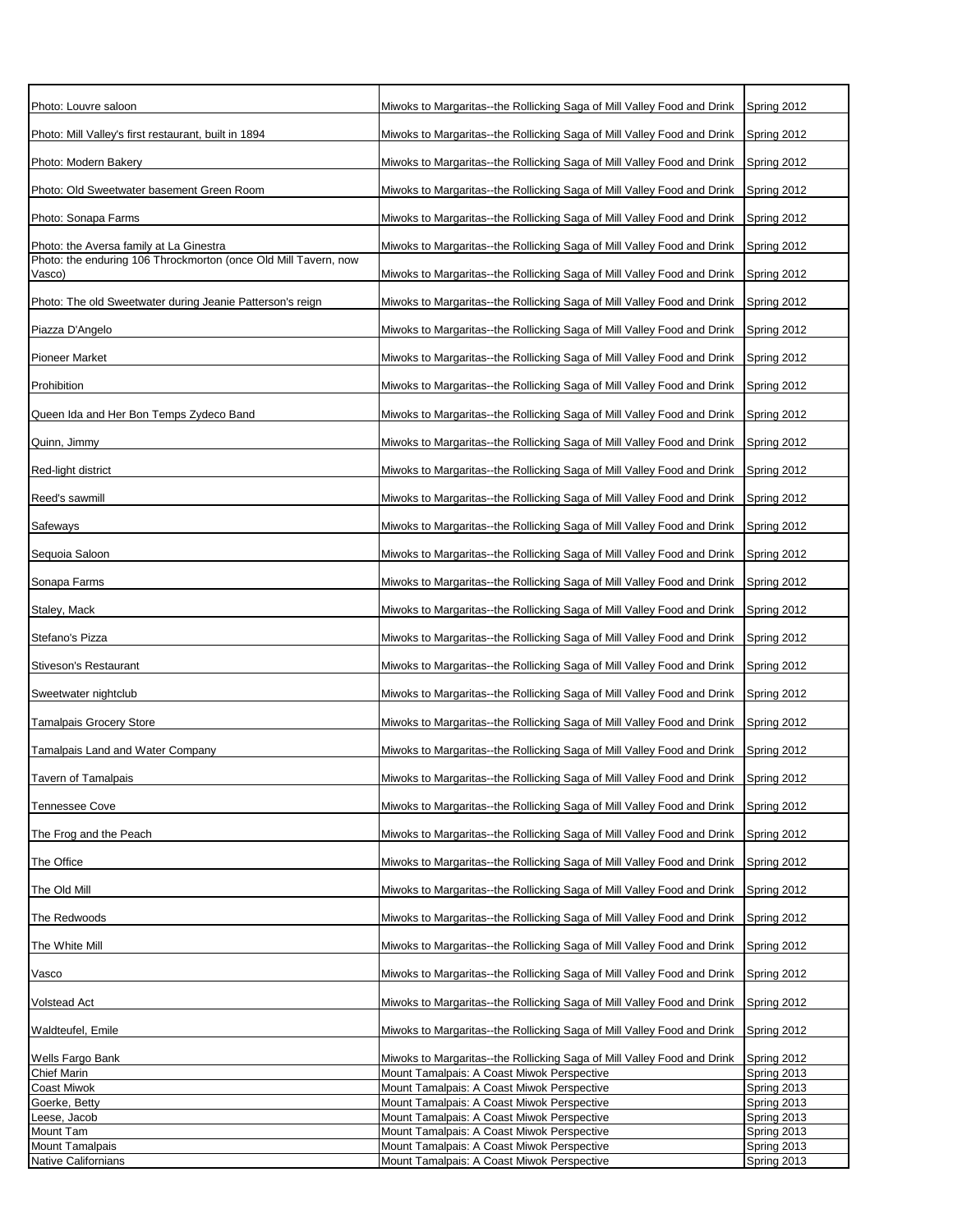| Pan Toll                                                         | Mount Tamalpais: A Coast Miwok Perspective | Spring 2013 |
|------------------------------------------------------------------|--------------------------------------------|-------------|
| Photo: Mt Tamalpais, undated (1900-1908)                         |                                            |             |
|                                                                  | Mount Tamalpais: A Coast Miwok Perspective | Spring 2013 |
| Photo: Snow on Mt. Tamalpais, Feb. 6, 1922                       | Mount Tamalpais: A Coast Miwok Perspective | Spring 2013 |
| Photo: Watercolor painting of Coast Miwok from 1816, drawn at    |                                            |             |
| <b>Mission Dolores</b>                                           | Mount Tamalpais: A Coast Miwok Perspective | Spring 2013 |
| <b>Rock Giant</b>                                                | Mount Tamalpais: A Coast Miwok Perspective | Spring 2013 |
| San Rafael Mission lands                                         | Mount Tamalpais: A Coast Miwok Perspective | Spring 2013 |
| <b>Black Maria</b>                                               | Mt. Tamalpais & Muir Woods Railway         | Spring 1996 |
| <b>Bolinas Beach</b>                                             | Mt. Tamalpais & Muir Woods Railway         | Spring 1996 |
|                                                                  |                                            |             |
| Dinky                                                            | Mt. Tamalpais & Muir Woods Railway         | Spring 1996 |
| Dollar Lumber Company                                            | Mt. Tamalpais & Muir Woods Railway         | Spring 1996 |
| Electric trolley line                                            | Mt. Tamalpais & Muir Woods Railway         | Spring 1996 |
| Engine No. 6                                                     | Mt. Tamalpais & Muir Woods Railway         | Spring 1996 |
| Engine No. 8                                                     | Mt. Tamalpais & Muir Woods Railway         | Spring 1996 |
| Fottrell, Tom                                                    | Mt. Tamalpais & Muir Woods Railway         | Spring 1996 |
|                                                                  |                                            |             |
| Gasoline railcar                                                 | Mt. Tamalpais & Muir Woods Railway         | Spring 1996 |
| Graves, L.R.                                                     | Mt. Tamalpais & Muir Woods Railway         | Spring 1996 |
| Gray, E.E. (Deputy Constable)                                    | Mt. Tamalpais & Muir Woods Railway         | Spring 1996 |
| Heisler geared locomotive                                        | Mt. Tamalpais & Muir Woods Railway         | Spring 1996 |
| Kent, William                                                    | Mt. Tamalpais & Muir Woods Railway         | Spring 1996 |
| McInnes, J.H.                                                    | Mt. Tamalpais & Muir Woods Railway         | Spring 1996 |
| Meyer, Frederic August                                           |                                            |             |
|                                                                  | Mt. Tamalpais & Muir Woods Railway         | Spring 1996 |
| Mill Valley Property Owners' Association                         | Mt. Tamalpais & Muir Woods Railway         | Spring 1996 |
| Mt. Tamalpais and Muir Woods Railway stock certificate from 1913 |                                            |             |
| reorganization, 1913 (engraving)                                 | Mt. Tamalpais & Muir Woods Railway         | Spring 1996 |
| Muir Woods Inn                                                   | Mt. Tamalpais & Muir Woods Railway         | Spring 1996 |
| North Pacific Coast Railroad                                     | Mt. Tamalpais & Muir Woods Railway         | Spring 1996 |
| O'Shaughnessy, M.M.                                              | Mt. Tamalpais & Muir Woods Railway         | Spring 1996 |
| Photo: "New" Tamalpais Tavern, 1923                              | Mt. Tamalpais & Muir Woods Railway         | Spring 1996 |
|                                                                  |                                            |             |
| Photo: Agent "Pinky" DeLasaux and conductor Frank Thoney at      |                                            |             |
| Summit                                                           | Mt. Tamalpais & Muir Woods Railway         | Spring 1996 |
|                                                                  |                                            |             |
| Photo: Bonner Whitcomb and Cliff Graves with Engine No. 6, 1906  | Mt. Tamalpais & Muir Woods Railway         | Spring 1996 |
| Photo: Chester Thomas in Engine No. 2                            | Mt. Tamalpais & Muir Woods Railway         | Spring 1996 |
| Photo: Coach No. 20 at Muir Woods Inn, c.1906                    | Mt. Tamalpais & Muir Woods Railway         | Spring 1996 |
|                                                                  |                                            |             |
| Photo: Engine No. 498 on August 26, 1896 with open-bench coaches | Mt. Tamalpais & Muir Woods Railway         | Spring 1996 |
|                                                                  |                                            |             |
| Photo: Engine No. 498, August 1896                               | Mt. Tamalpais & Muir Woods Railway         | Spring 1996 |
| Photo: Engine No. 5 with Fireman R. Graves and Eng. Johnson,     |                                            |             |
| c.1907                                                           | Mt. Tamalpais & Muir Woods Railway         | Spring 1996 |
| Photo: Engineer Jake Johnson with Engine No. 3                   | Mt. Tamalpais & Muir Woods Railway         | Spring 1996 |
| Photo: First day of railway operation, August 27, 1896           | Mt. Tamalpais & Muir Woods Railway         | Spring 1996 |
| Photo: Gravity Car No. 15 leaving the Tavern, 1916               | Mt. Tamalpais & Muir Woods Railway         | Spring 1996 |
| Photo: Gravity Car No.11 near Muir Woods Inn                     | Mt. Tamalpais & Muir Woods Railway         | Spring 1996 |
|                                                                  |                                            |             |
| Photo: Kissel Kar, 1930                                          | Mt. Tamalpais & Muir Woods Railway         | Spring 1996 |
| Photo: Menu from Tavern of Tamalpais                             | Mt. Tamalpais & Muir Woods Railway         | Spring 1996 |
| Photo: Mesa Station & the Double Bow-Knot                        | Mt. Tamalpais & Muir Woods Railway         | Spring 1996 |
| Photo: Mill Valley Station                                       | Mt. Tamalpais & Muir Woods Railway         | Spring 1996 |
| Photo: Original Muir Woods Inn                                   | Mt. Tamalpais & Muir Woods Railway         | Spring 1996 |
| Photo: Passengers and crew survey derailment, March 3, 1901      | Mt. Tamalpais & Muir Woods Railway         | Spring 1996 |
| Photo: Railroad workers' camp at Mesa Station, 1906              | Mt. Tamalpais & Muir Woods Railway         | Spring 1996 |
|                                                                  |                                            |             |
| Photo: Second Muir Woods Inn                                     | Mt. Tamalpais & Muir Woods Railway         | Spring 1996 |
| Photo: Sharpest curve on the railroad                            | Mt. Tamalpais & Muir Woods Railway         | Spring 1996 |
| Photo: Tavern of Tamalpais & Pavilion, c.1915                    | Mt. Tamalpais & Muir Woods Railway         | Spring 1996 |
| Photo: West Point Inn                                            | Mt. Tamalpais & Muir Woods Railway         | Spring 1996 |
| Saddletank steamer locomotive                                    | Mt. Tamalpais & Muir Woods Railway         | Spring 1996 |
| San Francisco Call                                               | Mt. Tamalpais & Muir Woods Railway         | Spring 1996 |
|                                                                  |                                            |             |
| San Francisco, Tamalpais & Bolinas Railroad                      | Mt. Tamalpais & Muir Woods Railway         | Spring 1996 |
| Steam locomotive                                                 | Mt. Tamalpais & Muir Woods Railway         | Spring 1996 |
| Summit School                                                    | Mt. Tamalpais & Muir Woods Railway         | Spring 1996 |
| The Bull                                                         | Mt. Tamalpais & Muir Woods Railway         | Spring 1996 |
| The Crookedest Railroad in the World                             | Mt. Tamalpais & Muir Woods Railway         | Spring 1996 |
| Thomas, Bill                                                     | Mt. Tamalpais & Muir Woods Railway         | Spring 1996 |
| Thomas, Chester                                                  | Mt. Tamalpais & Muir Woods Railway         | Spring 1996 |
|                                                                  |                                            |             |
| Warfield, General Richard H.                                     | Mt. Tamalpais & Muir Woods Railway         | Spring 1996 |
| West Point Inn                                                   | Mt. Tamalpais & Muir Woods Railway         | Spring 1996 |
| Wurm, Ted                                                        | Mt. Tamalpais & Muir Woods Railway         | Spring 1996 |
| Giant sequoias                                                   | Muir Woods                                 | Spring 2008 |
| Grizzly bear                                                     | Muir Woods                                 | Spring 2008 |
| Kent, Eleanor                                                    | Muir Woods                                 | Spring 2008 |
|                                                                  |                                            |             |
| Kent, Elizabeth Thacher                                          | Muir Woods                                 | Spring 2008 |
| Kent, William                                                    | Muir Woods                                 | Spring 2008 |
| Muir Woods                                                       | Muir Woods                                 | Spring 2008 |
| Muir, John                                                       | Muir Woods                                 | Spring 2008 |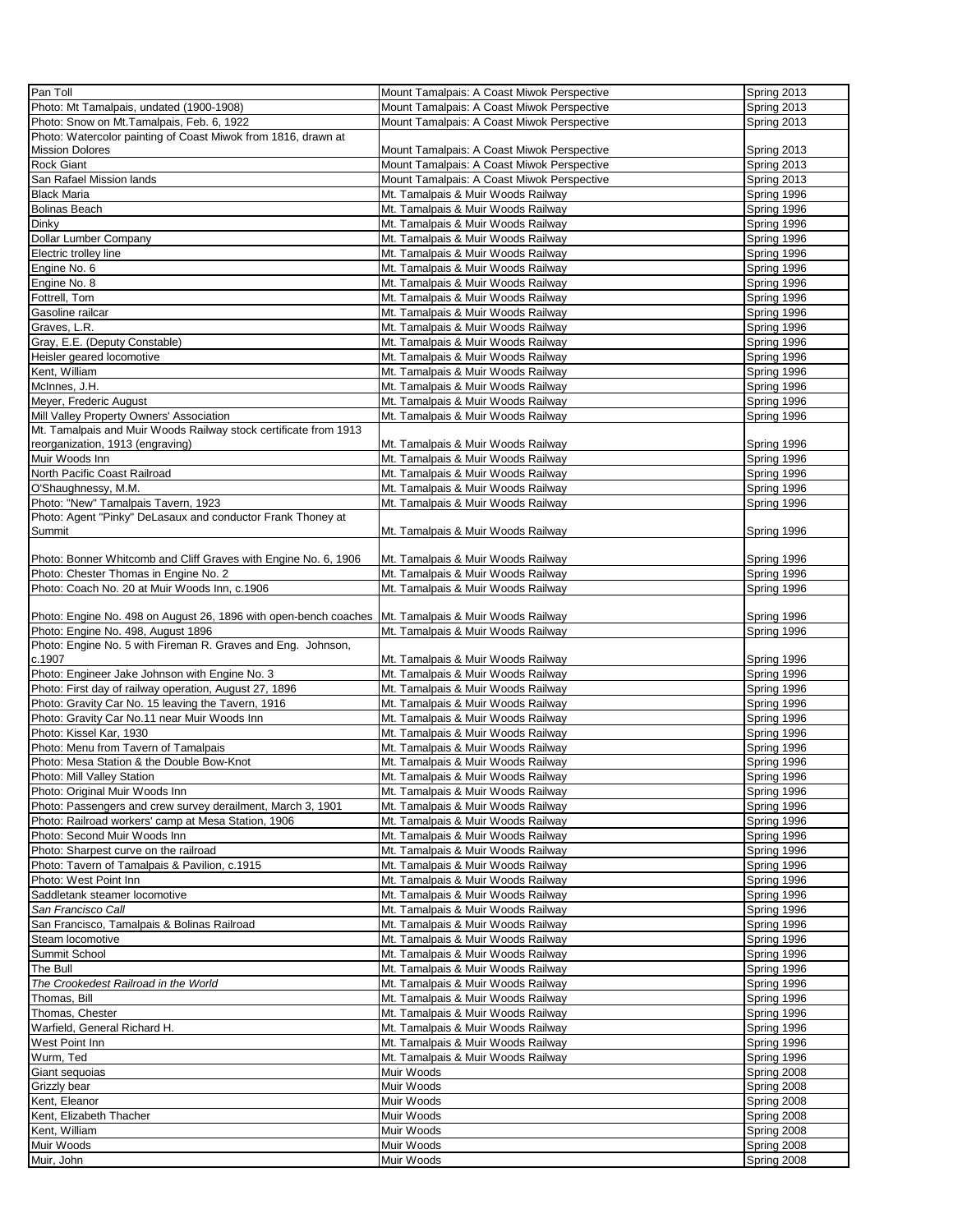| <b>National Monuments</b>                     | Muir Woods                                                                          | Spring 2008                |
|-----------------------------------------------|-------------------------------------------------------------------------------------|----------------------------|
| <b>National Park Service</b>                  |                                                                                     |                            |
|                                               | Muir Woods                                                                          | Spring 2008                |
| National Register of Historic Places          | Muir Woods                                                                          | Spring 2008                |
| North Coast Water Company                     | Muir Woods                                                                          | Spring 2008                |
| Peter Fimrite, San Francisco Chronicle        | Muir Woods                                                                          | Spring 2008                |
| Photo: Muir Woods                             | Muir Woods                                                                          | Spring 2008                |
| Photo: Muir Woods Inn                         | Muir Woods                                                                          | Spring 2008                |
|                                               |                                                                                     |                            |
| Photo: Redwood trees                          | Muir Woods                                                                          | Spring 2008                |
| <b>President Theodore Roosevelt</b>           | Muir Woods                                                                          | Spring 2008                |
| Redwood Canyon                                | Muir Woods                                                                          | Spring 2008                |
| Redwood forests                               | Muir Woods                                                                          | Spring 2008                |
| Stephen Haller                                | Muir Woods                                                                          | Spring 2008                |
| Tamalpais Forestry Association                | Muir Woods                                                                          | Spring 2008                |
|                                               | Muir Woods                                                                          |                            |
| Tamalpais Land & Water Company                |                                                                                     | Spring 2008                |
| Flemming, Bertha Edwards                      | Neighbors: Mini-bios of some of Mill Valley's Earliest Black Homeowners             | Summer 2021                |
| Flemming, Fitz                                | Neighbors: Mini-bios of some of Mill Valley's Earliest Black Homeowners             | Summer 2021                |
| Hasley, Shirley                               | Neighbors: Mini-bios of some of Mill Valley's Earliest Black Homeowners             | Summer 2021                |
| Hendricks, Jon                                | Neighbors: Mini-bios of some of Mill Valley's Earliest Black Homeowners             | Summer 2021                |
| Marin Board of Education                      | Neighbors: Mini-bios of some of Mill Valley's Earliest Black Homeowners             | Summer 2021                |
| <b>Marin Charter Service</b>                  | Neighbors: Mini-bios of some of Mill Valley's Earliest Black Homeowners             | Summer 2021                |
|                                               |                                                                                     |                            |
| Miss Anne's Preschool                         | Neighbors: Mini-bios of some of Mill Valley's Earliest Black Homeowners             | Summer 2021                |
| Oldenburg, Christina                          | Neighbors: Mini-bios of some of Mill Valley's Earliest Black Homeowners             | Summer 2021                |
| Oldenburg, Chuck                              | Neighbors: Mini-bios of some of Mill Valley's Earliest Black Homeowners             | Summer 2021                |
| Photo: Frederick Wright, 2008                 | Neighbors: Mini-bios of some of Mill Valley's Earliest Black Homeowners             | Summer 2021                |
| Pitts, Mattalyn Coleman                       | Neighbors: Mini-bios of some of Mill Valley's Earliest Black Homeowners             | Summer 2021                |
| Pitts, Robert B.                              | Neighbors: Mini-bios of some of Mill Valley's Earliest Black Homeowners             | Summer 2021                |
|                                               |                                                                                     |                            |
| Robinson, Annabella                           | Neighbors: Mini-bios of some of Mill Valley's Earliest Black Homeowners             | Summer 2021                |
| Robinson, Glen                                | Neighbors: Mini-bios of some of Mill Valley's Earliest Black Homeowners             | Summer 2021                |
| Tamalpais Valley                              | Neighbors: Mini-bios of some of Mill Valley's Earliest Black Homeowners             | Summer 2021                |
| Wade, Georgia                                 | Neighbors: Mini-bios of some of Mill Valley's Earliest Black Homeowners             | Summer 2021                |
| Wade, Herbert                                 | Neighbors: Mini-bios of some of Mill Valley's Earliest Black Homeowners             | Summer 2021                |
|                                               |                                                                                     |                            |
| Wright, Frederick                             | Neighbors: Mini-bios of some of Mill Valley's Earliest Black Homeowners Summer 2021 |                            |
| Alto powerhouse                               | Nook Armager - Hometown Boy and Local Hero                                          | Spring 2005                |
| Armager, Leslie "Nook"                        | Nook Armager - Hometown Boy and Local Hero                                          | Spring 2005                |
| Armager, Nellie                               | Nook Armager - Hometown Boy and Local Hero                                          | Spring 2005                |
| <b>Boyle Park</b>                             | Nook Armager - Hometown Boy and Local Hero                                          | Spring 2005                |
| Boyle Park redwood grove                      | Nook Armager - Hometown Boy and Local Hero                                          | Spring 2005                |
|                                               |                                                                                     |                            |
| Drowning rescue                               | Nook Armager - Hometown Boy and Local Hero                                          | Spring 2005                |
| Fire Chief Leslie "Nook" Armager              | Nook Armager - Hometown Boy and Local Hero                                          | Spring 2005                |
| Fire of 1929                                  | Nook Armager - Hometown Boy and Local Hero                                          | Spring 2005                |
| Fire station whistle                          | Nook Armager - Hometown Boy and Local Hero                                          | Spring 2005                |
| Firefighter                                   | Nook Armager - Hometown Boy and Local Hero                                          | Spring 2005                |
| Gardner, Leslie Jacob                         | Nook Armager - Hometown Boy and Local Hero                                          | Spring 2005                |
| Huntoon, Charles                              | Nook Armager - Hometown Boy and Local Hero                                          | Spring 2005                |
| <b>Jolly King Market</b>                      | Nook Armager - Hometown Boy and Local Hero                                          | Spring 2005                |
| Mellor, Lucy                                  | Nook Armager - Hometown Boy and Local Hero                                          | Spring 2005                |
| Photo: Mill Valley Firehouse, 1935            | Nook Armager - Hometown Boy and Local Hero                                          | Spring 2005                |
| Photo: Nook Armager                           | Nook Armager - Hometown Boy and Local Hero                                          | Spring 2005                |
| Stocking, Gene                                | Nook Armager - Hometown Boy and Local Hero                                          | Spring 2005                |
| Varney's Hardware                             | Nook Armager - Hometown Boy and Local Hero                                          | Spring 2005                |
| Blumberg, Cathy                               | Oral Histories - For the Here and Now                                               | Spring 2007                |
|                                               |                                                                                     |                            |
| Cashin, Bertha                                | Oral Histories - For the Here and Now                                               | Spring 2007                |
| Gravander, Valborg                            | Oral Histories - For the Here and Now                                               | Spring 2007                |
| Grossman, David                               | Oral Histories - For the Here and Now                                               | Spring 2007                |
| Oral histories                                | Oral Histories - For the Here and Now                                               | Spring 2007                |
| <b>Oral History Project</b><br>Owings, Alison | Oral Histories - For the Here and Now<br>Oral Histories - For the Here and Now      | Spring 2007<br>Spring 2007 |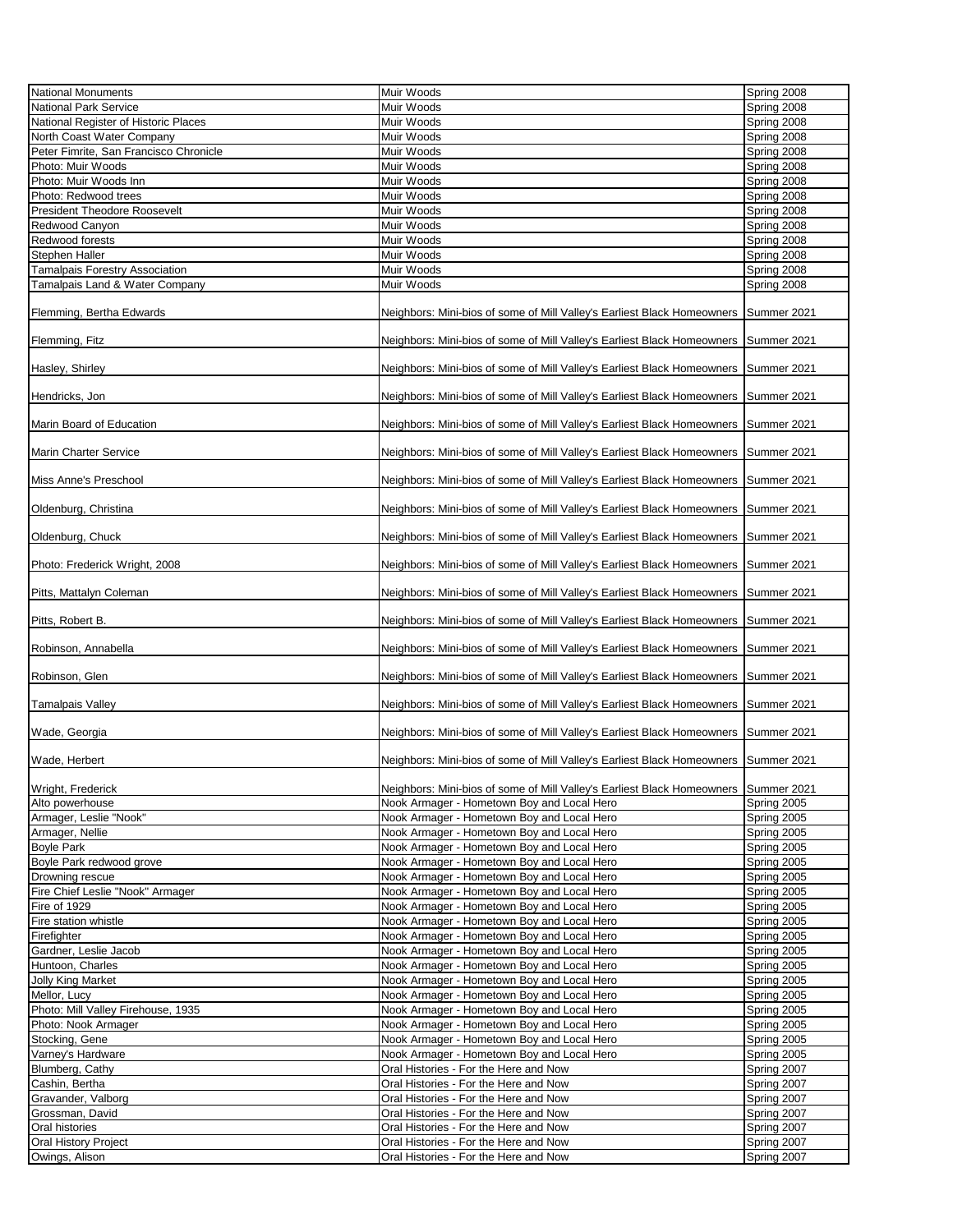| Photo: John Goddard                                            | Oral Histories - For the Here and Now                                  | Spring 2007   |
|----------------------------------------------------------------|------------------------------------------------------------------------|---------------|
| Photo: Valborg Gravander                                       | Oral Histories - For the Here and Now                                  | Spring 2007   |
| Raitt, Bonnie                                                  | Oral Histories - For the Here and Now                                  | Spring 2007   |
| Sherman, Cornelia Ripley                                       | Oral Histories - For the Here and Now                                  | Spring 2007   |
| <b>Village Music</b>                                           | Oral Histories - For the Here and Now                                  | Spring 2007   |
|                                                                |                                                                        | Spring-Summer |
| Photo: First railroad station in Mill Valley, 1890             | Out of the Past                                                        | 1980          |
|                                                                |                                                                        | Spring-Summer |
| Photo: Tamalpais Land & Water Co. Auction Poster, May 31, 1890 | Out of the Past                                                        | 1980          |
| 1945 flood                                                     | Over a Century of Flooding in MV                                       | Spring 2006   |
| 1955 flood                                                     | Over a Century of Flooding in MV                                       | Spring 2006   |
| 1970 flood                                                     | Over a Century of Flooding in MV                                       | Spring 2006   |
| 1979 flood                                                     | Over a Century of Flooding in MV                                       | Spring 2006   |
|                                                                |                                                                        |               |
| 1982 flood                                                     | Over a Century of Flooding in MV                                       | Spring 2006   |
| California Flood Plan                                          | Over a Century of Flooding in MV                                       | Spring 2006   |
| Corte Madera Creek                                             | Over a Century of Flooding in MV                                       | Spring 2006   |
| December 2005 flood                                            | Over a Century of Flooding in MV                                       | Spring 2006   |
| February 1925 flood                                            | Over a Century of Flooding in MV                                       | Spring 2006   |
| Flood alerts                                                   | Over a Century of Flooding in MV                                       | Spring 2006   |
| Flood control                                                  | Over a Century of Flooding in MV                                       | Spring 2006   |
| Flooding                                                       | Over a Century of Flooding in MV                                       | Spring 2006   |
| Locust area flooding                                           | Over a Century of Flooding in MV                                       | Spring 2006   |
| Mill Valley Planning Commission                                | Over a Century of Flooding in MV                                       | Spring 2006   |
| Photo: Cascade Dam                                             | Over a Century of Flooding in MV                                       | Spring 2006   |
| Photo: Mill Valley Bike Path at high tide                      | Over a Century of Flooding in MV                                       | Spring 2006   |
| Photo: Miller Ave & Camino Alto flood                          | Over a Century of Flooding in MV                                       | Spring 2006   |
| Photo: Miller Ave. between Camino Alto and Valley Circle       | Over a Century of Flooding in MV                                       | Spring 2006   |
| Photo: Miller Avenue and Montford, 1945 flood                  | Over a Century of Flooding in MV                                       | Spring 2006   |
| Richardson Bay                                                 | Over a Century of Flooding in MV                                       | Spring 2006   |
| <b>Ryan Creek</b>                                              | Over a Century of Flooding in MV                                       | Spring 2006   |
| Valley Circle flood (photo)                                    | Over a Century of Flooding in MV                                       | Spring 2006   |
| Warner Creek                                                   | Over a Century of Flooding in MV                                       | Spring 2006   |
| Mill Valley Servicemen's Club                                  | Peacethe War is over!                                                  | Spring 2001   |
| Photo: Advertisement for insurance - 1945                      | Peacethe War is over!                                                  | Spring 2001   |
| Photo: Miller Avenue floods in 1945                            | Peacethe War is over!                                                  | Spring 2001   |
|                                                                |                                                                        |               |
| Wickham, George                                                | Peacethe War is over!                                                  | Spring 2001   |
| Winn, Howard                                                   | Peacethe War is over!                                                  | Spring 2001   |
| <b>Bohemian Club</b>                                           | Pilgrimage to Steep Ravine                                             | December 1980 |
| Dillon, Richard                                                | Pilgrimage to Steep Ravine                                             | December 1980 |
| Dipsea Trail                                                   | Pilgrimage to Steep Ravine                                             | December 1980 |
| Hawks, Nelson Crocker                                          | Pilgrimage to Steep Ravine                                             | December 1980 |
| <b>Hopkins Art Institute</b>                                   | Pilgrimage to Steep Ravine                                             | December 1980 |
| <b>Mount Tamalpais</b>                                         | Pilgrimage to Steep Ravine                                             | December 1980 |
| Neuhaus, Eugene                                                | Pilgrimage to Steep Ravine                                             | December 1980 |
| Oakland Museum                                                 | Pilgrimage to Steep Ravine                                             | December 1980 |
| Photo: Ludmilla Welch with her dog                             | Pilgrimage to Steep Ravine                                             | December 1980 |
| Photo: Painting of Pueblo Indian Girl by Thad Welch            | Pilgrimage to Steep Ravine                                             | December 1980 |
| Photo: Thad Welch overlooking Stinson Beach                    | Pilgrimage to Steep Ravine                                             | December 1980 |
| Photo: Thaddeus Welch at work                                  | Pilgrimage to Steep Ravine                                             | December 1980 |
| Photo: Thaddeus Welch self portrait                            | Pilgrimage to Steep Ravine                                             | December 1980 |
| Photo: Welch cottage                                           | Pilgrimage to Steep Ravine                                             | December 1980 |
| Photo: Welch cottage, artist's version                         | Pilgrimage to Steep Ravine                                             | December 1980 |
| San Francisco Art Institute                                    | Pilgrimage to Steep Ravine                                             | December 1980 |
| <b>Steep Ravine</b>                                            | Pilgrimage to Steep Ravine                                             | December 1980 |
| <b>Stinson Beach</b>                                           | Pilgrimage to Steep Ravine                                             | December 1980 |
| Stowe, Charles Edward                                          | Pilgrimage to Steep Ravine                                             | December 1980 |
|                                                                |                                                                        |               |
| Thad Welch, Pioneer and Painter                                | Pilgrimage to Steep Ravine                                             | December 1980 |
| Webb Creek Trail                                               | Pilgrimage to Steep Ravine                                             | December 1980 |
| Welch Cottage, Steep Ravine, Marin                             | Pilgrimage to Steep Ravine                                             | December 1980 |
| Welch, Ludmilla                                                | Pilgrimage to Steep Ravine                                             | December 1980 |
| Welch, Thaddeus (Thad)                                         | Pilgrimage to Steep Ravine                                             | December 1980 |
|                                                                | Playing Around: Live Music in Mill Valley--An Interview with Austin de |               |
| 142 Throckmorton Theatre                                       | Lone                                                                   | Spring 2011   |
|                                                                | Playing Around: Live Music in Mill Valley--An Interview with Austin de |               |
| Eggs Over Easy                                                 | Lone                                                                   | Spring 2011   |
|                                                                | Playing Around: Live Music in Mill Valley--An Interview with Austin de |               |
| Goddard, John                                                  | Lone                                                                   | Spring 2011   |
|                                                                | Playing Around: Live Music in Mill Valley--An Interview with Austin de |               |
| Martin, Fred                                                   | Lone                                                                   | Spring 2011   |
|                                                                | Playing Around: Live Music in Mill Valley--An Interview with Austin de |               |
| Nolan, John                                                    | Lone                                                                   | Spring 2011   |
|                                                                | Playing Around: Live Music in Mill Valley--An Interview with Austin de |               |
| Old Mill Tavern                                                | Lone                                                                   | Spring 2011   |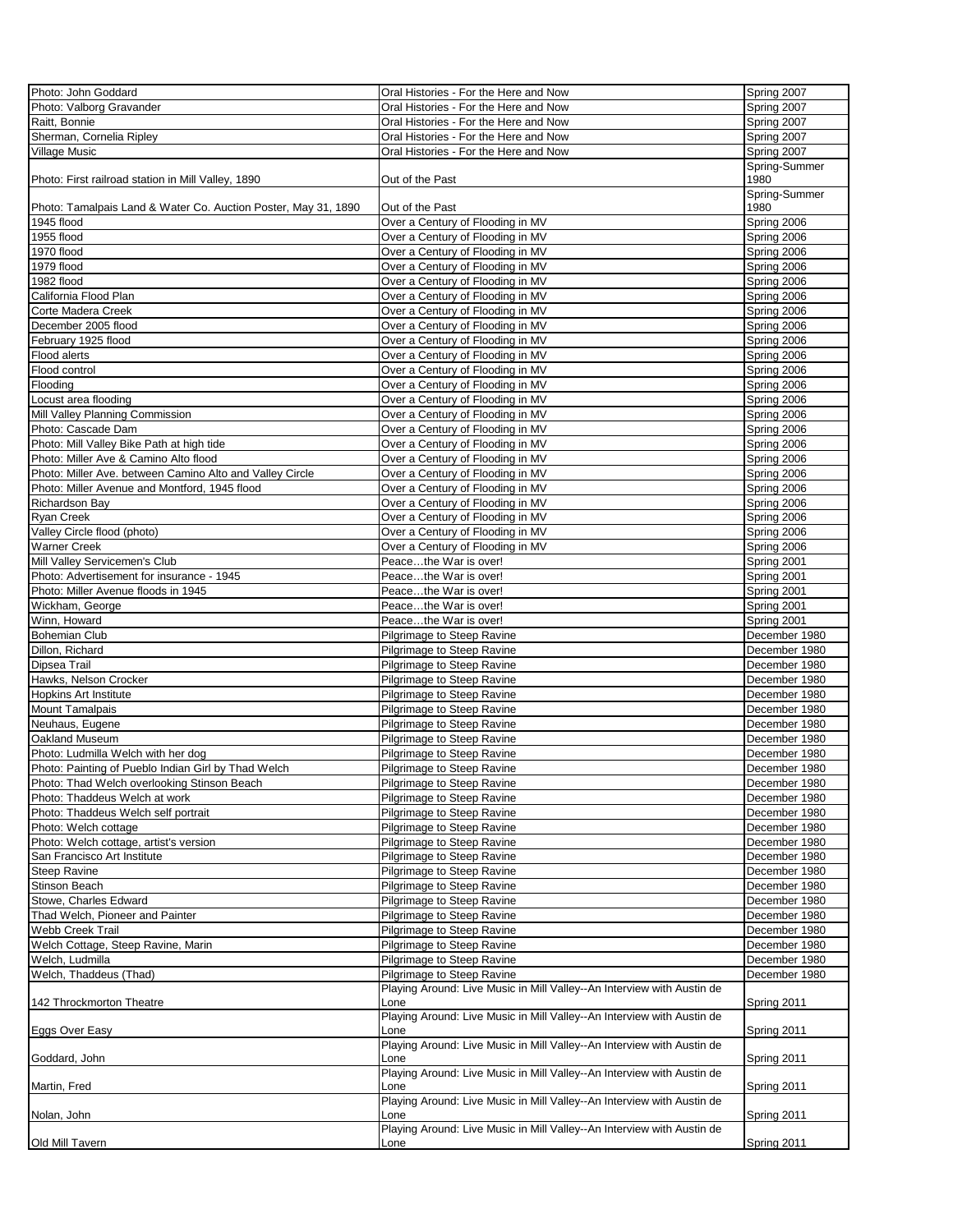| Patterson, Jeannie                                                                                 | Playing Around: Live Music in Mill Valley--An Interview with Austin de<br>Lone | Spring 2011                |
|----------------------------------------------------------------------------------------------------|--------------------------------------------------------------------------------|----------------------------|
|                                                                                                    | Playing Around: Live Music in Mill Valley--An Interview with Austin de         |                            |
| Photo: Austin de Lone                                                                              | Lone<br>Playing Around: Live Music in Mill Valley--An Interview with Austin de | Spring 2011                |
| The Office                                                                                         | Lone                                                                           | Spring 2011                |
|                                                                                                    | Playing Around: Live Music in Mill Valley--An Interview with Austin de         |                            |
| The Sweetwater                                                                                     | Lone<br>Playing Around: Live Music in Mill Valley--An Interview with Austin de | Spring 2011                |
| The Woods                                                                                          | Lone                                                                           | Spring 2011                |
| "Flamenca"                                                                                         | Pohli, Rock of Ages                                                            | Spring 1987                |
| Abraham and Isaac<br>Amphitheater near Rock Spring                                                 | Pohli, Rock of Ages<br>Pohli, Rock of Ages                                     | Spring 1987<br>Spring 1987 |
| Catlin, John C.                                                                                    | Pohli, Rock of Ages                                                            | Spring 1987                |
| Holme, Garnet                                                                                      | Pohli, Rock of Ages                                                            | Spring 1987                |
| Keane, Augustin C                                                                                  | Pohli, Rock of Ages                                                            | Spring 1987                |
| Mill Valley Outdoor Art Club                                                                       | Pohli, Rock of Ages                                                            | Spring 1987                |
| Mountain Play Association                                                                          | Pohli, Rock of Ages                                                            | Spring 1987                |
| Mountain Play Diamond Jubilee                                                                      | Pohli, Rock of Ages                                                            | Spring 1987                |
| <b>Mountain Theater</b>                                                                            | Pohli, Rock of Ages                                                            | Spring 1987                |
| Muir Woods National Monument                                                                       | Pohli, Rock of Ages                                                            | Spring 1987                |
| O'Rourke, Richard Festus<br>Photo: Dick and Jean Pohli at home with their Irish Setter, Wyn, April | Pohli, Rock of Ages                                                            | Spring 1987                |
| 1987                                                                                               | Pohli, Rock of Ages                                                            | Spring 1987                |
| Photo: Ramon Pohli from Lowell High School Yearbook, December                                      |                                                                                |                            |
| 1909                                                                                               | Pohli, Rock of Ages                                                            | Spring 1987                |
| Photo: The Great White Spirit atop Pohli Rock in "Tamalpa", 1921                                   | Pohli, Rock of Ages                                                            | Spring 1987                |
| Pohli, Austin Ramon                                                                                | Pohli, Rock of Ages                                                            | Spring 1987                |
| Pohli, Emil                                                                                        | Pohli, Rock of Ages                                                            | Spring 1987                |
| Pohli, Ramon                                                                                       | Pohli, Rock of Ages                                                            | Spring 1987                |
| Pohli's Rock                                                                                       | Pohli, Rock of Ages                                                            | Spring 1987                |
| Rice, Salem                                                                                        | Pohli, Rock of Ages                                                            | Spring 1987                |
| Sandrock, Fred                                                                                     | Pohli, Rock of Ages                                                            | Spring 1987                |
| Tamalpa                                                                                            | Pohli, Rock of Ages                                                            | Spring 1987                |
| Totheroh, Dan                                                                                      | Pohli, Rock of Ages                                                            | Spring 1987                |
| Adist, Ted<br>Chamber of Commerce                                                                  | Polio, Growth and Change                                                       | Spring 2001                |
| Coney, Alfons H.                                                                                   | Polio, Growth and Change<br>Polio, Growth and Change                           | Spring 2001<br>Spring 2001 |
| Mill Valley in the 40's (postcard image)                                                           | Polio, Growth and Change                                                       | Spring 2001                |
| Mt. Tamalpais State Park                                                                           | Polio, Growth and Change                                                       | Spring 2001                |
| Parking meters                                                                                     | Polio, Growth and Change                                                       | Spring 2001                |
| Photo: Lytton Square                                                                               | Polio, Growth and Change                                                       | Spring 2001                |
| Photo: Mill Valley Junction depot                                                                  | Polio, Growth and Change                                                       | Spring 2001                |
| Photo: Swiss Club Christmas/New Year's celebration 1949                                            | Polio, Growth and Change                                                       | Spring 2001                |
| Polio                                                                                              | Polio, Growth and Change                                                       | Spring 2001                |
| Air Raid Instructions<br>Fostine, Henry                                                            | Preparing for War!<br>Preparing for War!                                       | Spring 2001<br>Spring 2001 |
| Military service draft                                                                             | Preparing for War!                                                             | Spring 2001                |
| Mill Valley Record items in January 1941                                                           | Preparing for War!                                                             | Spring 2001                |
| Photo: Civil Defense Training of women                                                             | Preparing for War!                                                             | Spring 2001                |
| Santos, John                                                                                       | Preparing for War!                                                             | Spring 2001                |
| Santos, Joseph                                                                                     | Preparing for War!                                                             | Spring 2001                |
| Sequoia Theater                                                                                    | Preparing for War!                                                             | Spring 2001                |
| U.S. defense savings stamps and bonds                                                              | Preparing for War!                                                             | Spring 2001                |
| Younger, Andrew<br>Zuffinetti, John                                                                | Preparing for War!<br>Preparing for War!                                       | Spring 2001<br>Spring 2001 |
| "The Maples"                                                                                       | Preserving Our Architectural History                                           | Spring 2015                |
| 217 Miller Avenue                                                                                  | Preserving Our Architectural History                                           | Spring 2015                |
| Barnard, Jean                                                                                      | Preserving Our Architectural History                                           | Spring 2015                |
| Bassett, Dory                                                                                      | Preserving Our Architectural History                                           | Spring 2015                |
| Budds, Carol Connelly                                                                              | Preserving Our Architectural History                                           | Spring 2015                |
| Carnegie Library                                                                                   | Preserving Our Architectural History                                           | Spring 2015                |
| <b>City Hall</b>                                                                                   | Preserving Our Architectural History                                           | Spring 2015                |
| Coast Miwok                                                                                        | Preserving Our Architectural History                                           | Spring 2015                |
| Depot<br>Ford, Barbara                                                                             | Preserving Our Architectural History                                           | Spring 2015                |
| Harper, Laurie                                                                                     | Preserving Our Architectural History<br>Preserving Our Architectural History   | Spring 2015<br>Spring 2015 |
| <b>Historic Homes Committee</b>                                                                    | Preserving Our Architectural History                                           | Spring 2015                |
| Historic Overlay (H-O) Zone                                                                        | Preserving Our Architectural History                                           | Spring 2015                |
| Historic preservation                                                                              | Preserving Our Architectural History                                           | Spring 2015                |
| <b>Historic Preservation Timeline</b>                                                              | Preserving Our Architectural History                                           | Spring 2015                |
| <b>Historic Resources Inventory</b>                                                                | Preserving Our Architectural History                                           | Spring 2015                |
| Hub Theatre/Oddfellows Hall                                                                        | Preserving Our Architectural History                                           | Spring 2015                |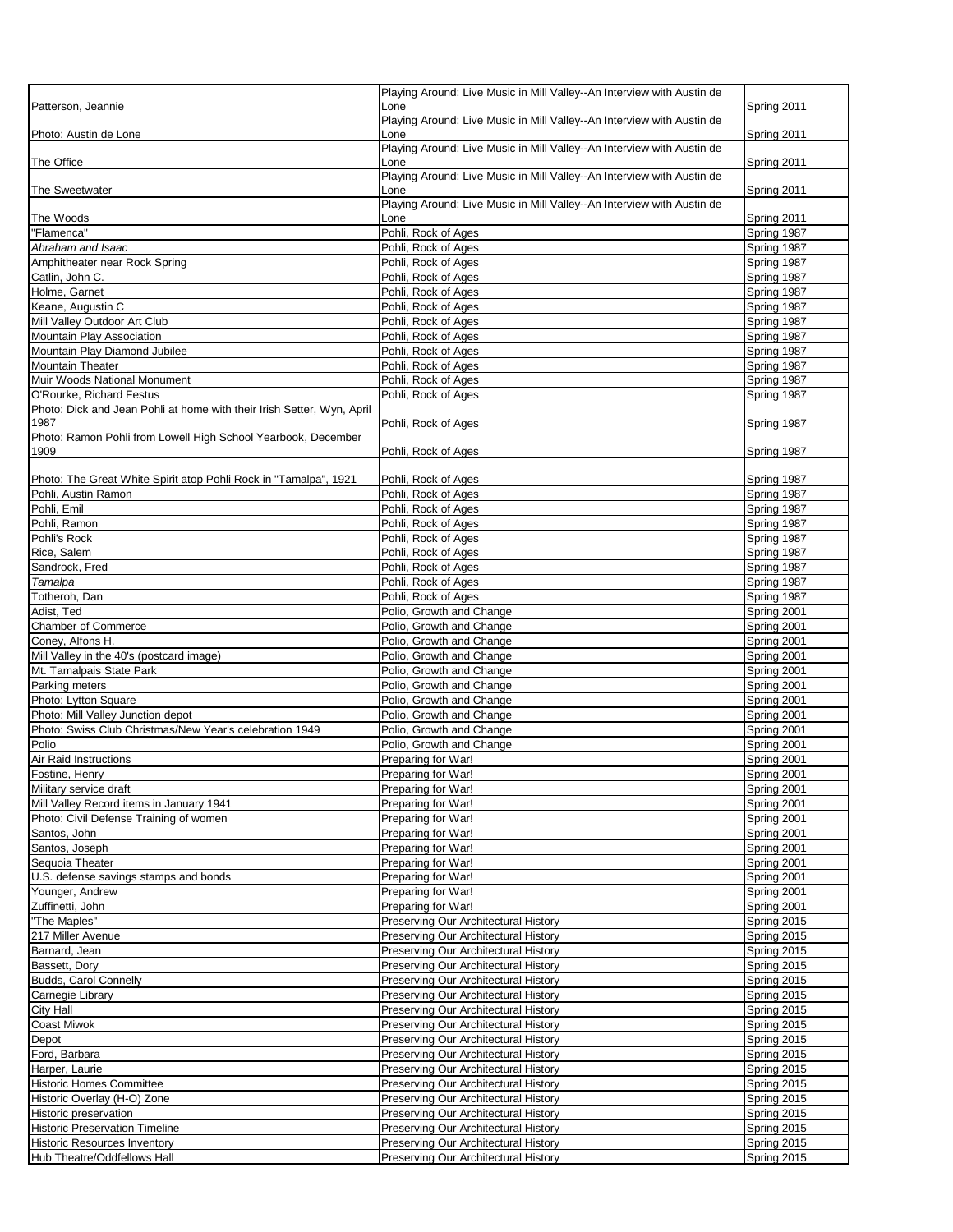| Jacobs, Jonathon                                                             | Preserving Our Architectural History | Spring 2015 |
|------------------------------------------------------------------------------|--------------------------------------|-------------|
| Leonard, John                                                                | Preserving Our Architectural History | Spring 2015 |
| Little, Lucretia Hanson                                                      | Preserving Our Architectural History | Spring 2015 |
| Mackie, Emily                                                                | Preserving Our Architectural History | Spring 2015 |
| Mackie, James                                                                | Preserving Our Architectural History | Spring 2015 |
| Marshland                                                                    |                                      |             |
|                                                                              | Preserving Our Architectural History | Spring 2015 |
| Masonic Lodge                                                                | Preserving Our Architectural History | Spring 2015 |
| Mill Valley City Council                                                     | Preserving Our Architectural History | Spring 2015 |
| Mill Valley General Plan                                                     | Preserving Our Architectural History | Spring 2015 |
| Mill Valley Lumber Company                                                   | Preserving Our Architectural History | Spring 2015 |
| Mill Valley Planning and Building Department                                 | Preserving Our Architectural History | Spring 2015 |
| Mill Valley Planning Commission                                              | Preserving Our Architectural History | Spring 2015 |
| Old Mill                                                                     | Preserving Our Architectural History | Spring 2015 |
| Old Post Office                                                              | Preserving Our Architectural History | Spring 2015 |
| Olson, Ron                                                                   | Preserving Our Architectural History | Spring 2015 |
| One Park Avenue                                                              | Preserving Our Architectural History | Spring 2015 |
|                                                                              |                                      |             |
| Ortman, Bud                                                                  | Preserving Our Architectural History | Spring 2015 |
| Photo: 217 Miller Avenue, 1980                                               | Preserving Our Architectural History | Spring 2015 |
| Photo: One Park Avenue after remodeling in 2014                              | Preserving Our Architectural History | Spring 2015 |
| Photo: Single-family home on upper Lovell Avenue, 2015                       | Preserving Our Architectural History | Spring 2015 |
| Photo: Two houses in Sycamore Park on the site of Mill Valley's 2nd tax      |                                      |             |
| collector, 2015                                                              | Preserving Our Architectural History | Spring 2015 |
| Ralston White Retreat (Garden of Allah)                                      | Preserving Our Architectural History | Spring 2015 |
| Redwood Lodge                                                                | Preserving Our Architectural History | Spring 2015 |
| Sequoia Theatre                                                              | Preserving Our Architectural History | Spring 2015 |
| Spitz, Barry                                                                 | Preserving Our Architectural History | Spring 2015 |
| Stocking, Gene                                                               | Preserving Our Architectural History | Spring 2015 |
| Upham, Jan                                                                   | Preserving Our Architectural History | Spring 2015 |
| Witt, Stephanie Wickham                                                      | Preserving Our Architectural History | Spring 2015 |
|                                                                              |                                      |             |
| <b>Intellectual Pursuits</b>                                                 | President's Message                  | Spring 2011 |
| Photo: Hugh Masekela, June 11, 1967                                          | President's Message                  | Spring 2011 |
| Village Music                                                                | President's Message                  | Spring 2011 |
| <b>Blithedale Hotel</b>                                                      | Ralston White's Letter from Munich   | Spring 1995 |
| Brady, Jack                                                                  | Ralston White's Letter from Munich   | Spring 1995 |
| Cascade Canyon                                                               | Ralston White's Letter from Munich   | Spring 1995 |
| Cascade Reservation                                                          | Ralston White's Letter from Munich   | Spring 1995 |
| Ferguson, Phineas                                                            | Ralston White's Letter from Munich   | Spring 1995 |
|                                                                              | Ralston White's Letter from Munich   |             |
| Gardner, Jacob                                                               |                                      | Spring 1995 |
| Homestead Valley                                                             | Ralston White's Letter from Munich   | Spring 1995 |
| Janes, Louis L.                                                              | Ralston White's Letter from Munich   | Spring 1995 |
| Kenilworth Inn                                                               | Ralston White's Letter from Munich   | Spring 1995 |
| Monte Vista Hotel                                                            | Ralston White's Letter from Munich   | Spring 1995 |
| Old Mill Park                                                                | Ralston White's Letter from Munich   | Spring 1995 |
| Photo: Ralston and Ruth White in Bavarian costume, c.1936                    | Ralston White's Letter from Munich   | Spring 1995 |
| Symonds, Kathryn                                                             | Ralston White's Letter from Munich   | Spring 1995 |
| Tamalpais Land & Water Company                                               | Ralston White's Letter from Munich   | Spring 1995 |
| Tamalpais Park                                                               | Ralston White's Letter from Munich   | Spring 1995 |
|                                                                              |                                      |             |
| The Arches                                                                   | Ralston White's Letter from Munich   | Spring 1995 |
| <b>Throckmorton Ranch</b>                                                    | Ralston White's Letter from Munich   | Spring 1995 |
| White, Lovell                                                                | Ralston White's Letter from Munich   | Spring 1995 |
| White, Ruth                                                                  | Ralston White's Letter from Munich   | Spring 1995 |
| 383 Lovell Avenue                                                            | Ray Strong's Marin County Years      | Spring 2014 |
| Adams, Ansel                                                                 | Ray Strong's Marin County Years      | Spring 2014 |
| Bauhaus school                                                               | Ray Strong's Marin County Years      | Spring 2014 |
| College of Marin                                                             | Ray Strong's Marin County Years      | Spring 2014 |
| Cunningham, Imogen                                                           | Ray Strong's Marin County Years      | Spring 2014 |
| Dixon, Maynard                                                               | Ray Strong's Marin County Years      | Spring 2014 |
|                                                                              |                                      |             |
| Golden Gate Bridge                                                           | Ray Strong's Marin County Years      | Spring 2014 |
| Lange, Dorothea                                                              | Ray Strong's Marin County Years      | Spring 2014 |
| Marin Agricultural Land Trust                                                | Ray Strong's Marin County Years      | Spring 2014 |
| Marin Headlands                                                              | Ray Strong's Marin County Years      | Spring 2014 |
| Marin Society of Artists                                                     | Ray Strong's Marin County Years      | Spring 2014 |
| Milley Award for Achievement                                                 | Ray Strong's Marin County Years      | Spring 2014 |
| Mt. Tamalpais                                                                | Ray Strong's Marin County Years      | Spring 2014 |
| O'Hanlon, Ann                                                                | Ray Strong's Marin County Years      | Spring 2014 |
| O'Hanlon, Richard                                                            | Ray Strong's Marin County Years      | Spring 2014 |
| Photo: Painting by Ray Strong, California Hills (Black Mountain, Inverness), |                                      |             |
| 1945                                                                         | Ray Strong's Marin County Years      | Spring 2014 |
| Photo: Painting by Ray Strong, Fog Over the Golden Gate from Tamalpais,      |                                      |             |
| 1957                                                                         | Ray Strong's Marin County Years      | Spring 2014 |
| Photo: Painting by Ray Strong, Golden Gate Bridge under Construction,        |                                      |             |
| 1934                                                                         | Ray Strong's Marin County Years      | Spring 2014 |
| Photo: Ray Strong painting en plein air, photographer unknown (no            |                                      |             |
| date)                                                                        | Ray Strong's Marin County Years      | Spring 2014 |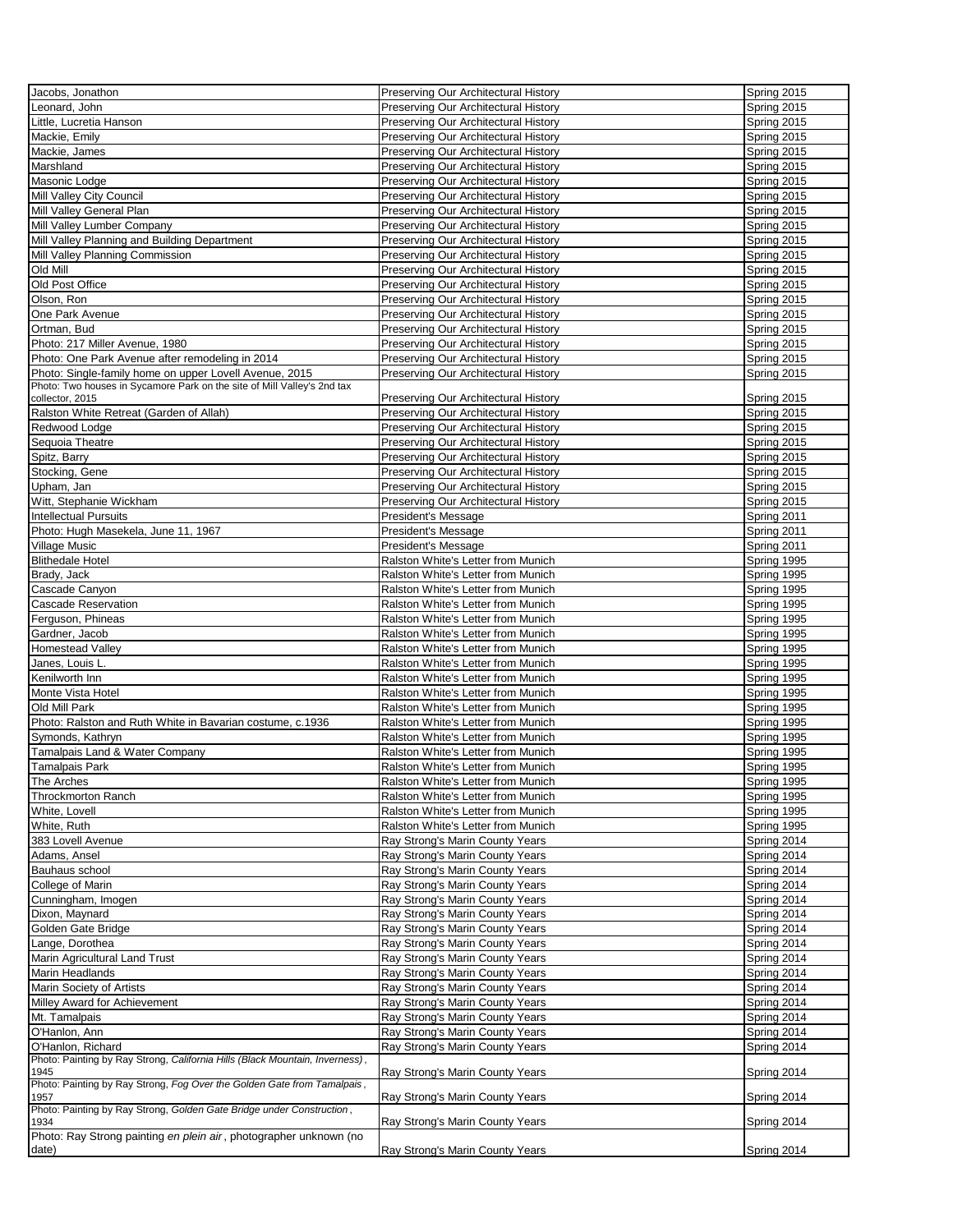| Photo: Ray Strong, Mill Valley, California by Ansel Adams (no date)<br>Public Works of Art Project | Ray Strong's Marin County Years<br>Ray Strong's Marin County Years | Spring 2014<br>Spring 2014           |
|----------------------------------------------------------------------------------------------------|--------------------------------------------------------------------|--------------------------------------|
| Strong, Barbara                                                                                    | Ray Strong's Marin County Years                                    | Spring 2014                          |
| Strong, Betty                                                                                      | Ray Strong's Marin County Years                                    | Spring 2014                          |
| Strong, Ray Stanford                                                                               | Ray Strong's Marin County Years                                    | Spring 2014                          |
| Strong, Tim                                                                                        | Ray Strong's Marin County Years                                    | Spring 2014                          |
| <b>West Marin</b>                                                                                  | Ray Strong's Marin County Years                                    | Spring 2014                          |
| Wright, Frank Lloyd                                                                                | Ray Strong's Marin County Years                                    | Spring 2014                          |
| Billings, George E.                                                                                | Redwood Lodge                                                      | Spring 1992                          |
| Billings, Susanna Maria Hall<br><b>Blithedale Canyon</b>                                           | Redwood Lodge<br>Redwood Lodge                                     | Spring 1992<br>Spring 1992           |
| Bridge, Henry                                                                                      | Redwood Lodge                                                      | Spring 1992                          |
| Cascade Canyon                                                                                     | Redwood Lodge                                                      | Spring 1992                          |
| Corinthian Yacht Club                                                                              | Redwood Lodge                                                      | Spring 1992                          |
| Corte Madera Avenue                                                                                | Redwood Lodge                                                      | Spring 1992                          |
| Faustino, Manuelo                                                                                  | Redwood Lodge                                                      | Spring 1992                          |
| Keiler, Jean                                                                                       | Redwood Lodge                                                      | Spring 1992                          |
| Mill Valley and Mt. Tamalpais Scenic Railway                                                       | Redwood Lodge                                                      | Spring 1992                          |
| Nixie Cottage                                                                                      | Redwood Lodge                                                      | Spring 1992                          |
| Redwood Lodge<br>Tamalpais Land & Water Company auction                                            | Redwood Lodge<br>Redwood Lodge                                     | Spring 1992<br>Spring 1992           |
| <b>Tillicum Cottage</b>                                                                            | Redwood Lodge                                                      | Spring 1992                          |
| Ward, Jean                                                                                         | Redwood Lodge                                                      | Spring 1992                          |
| Ward, May Billings                                                                                 | Redwood Lodge                                                      | Spring 1992                          |
| Ward, Roy                                                                                          | Redwood Lodge                                                      | Spring 1992                          |
| 144 Corte Madera                                                                                   | Redwood Lodge Renewal                                              | Spring 2015                          |
| 160 Corte Madera                                                                                   | Redwood Lodge Renewal                                              | Spring 2015                          |
| 178 Corte Madera                                                                                   | Redwood Lodge Renewal                                              | Spring 2015                          |
| 1906 earthquake                                                                                    | Redwood Lodge Renewal                                              | Spring 2015                          |
| 9 Eldridge<br>Billings, George E.                                                                  | Redwood Lodge Renewal<br>Redwood Lodge Renewal                     | Spring 2015<br>Spring 2015           |
| Billings, May                                                                                      | Redwood Lodge Renewal                                              | Spring 2015                          |
| Billings, Susannah Hall                                                                            | Redwood Lodge Renewal                                              | Spring 2015                          |
| Corinthian Yacht Club                                                                              | Redwood Lodge Renewal                                              | Spring 2015                          |
| Corte Madera Creek                                                                                 | Redwood Lodge Renewal                                              | Spring 2015                          |
| Historic Overlay (H-O) Zone                                                                        | Redwood Lodge Renewal                                              | Spring 2015                          |
| Historic Rehabilitation Alternative for Redwood Lodge                                              | Redwood Lodge Renewal                                              | Spring 2015                          |
| Live Doll House                                                                                    | Redwood Lodge Renewal                                              | Spring 2015                          |
| Living Doll House                                                                                  | Redwood Lodge Renewal<br>Redwood Lodge Renewal                     | Spring 2015                          |
| Mill Valley Historical Society<br>Mill Valley Planning Commission                                  | Redwood Lodge Renewal                                              | Spring 2015<br>Spring 2015           |
| Nixie Cottage                                                                                      | Redwood Lodge Renewal                                              | Spring 2015                          |
| Photo: Redwood Lodge at 160 Corte Madera Avenue, 1891                                              | Redwood Lodge Renewal                                              | Spring 2015                          |
| Photo: Redwood Lodge buildings and gardens                                                         | Redwood Lodge Renewal                                              | Spring 2015                          |
| Redwood Lodge                                                                                      | Redwood Lodge Renewal                                              | Spring 2015                          |
| Tamalpais Land & Water Company                                                                     | Redwood Lodge Renewal                                              | Spring 2015                          |
| Tennis courts                                                                                      | Redwood Lodge Renewal                                              | Spring 2015                          |
| <b>Tillicum Cottage</b>                                                                            | Redwood Lodge Renewal                                              | Spring 2015                          |
| Ward, Jean<br>Ward, Marion                                                                         | Redwood Lodge Renewal<br>Redwood Lodge Renewal                     | Spring 2015<br>Spring 2015           |
| Ward, May Billings                                                                                 | Redwood Lodge Renewal                                              | Spring 2015                          |
| Ward, Roy                                                                                          | Redwood Lodge Renewal                                              | Spring 2015                          |
| Ward, Susannah                                                                                     | Redwood Lodge Renewal                                              | Spring 2015                          |
| 144 Corte Madera Avenue (Living Doll House)                                                        | Redwood Lodge, an 1890 Survivor                                    | Summer-Fall 1981                     |
| 9 Eldridge Avenue                                                                                  | Redwood Lodge, an 1890 Survivor                                    | Summer-Fall 1981                     |
| Billings, George E.                                                                                | Redwood Lodge, an 1890 Survivor                                    | Summer-Fall 1981                     |
| Billings, May                                                                                      | Redwood Lodge, an 1890 Survivor                                    | Summer-Fall 1981                     |
| Billings, Susannah Hall                                                                            | Redwood Lodge, an 1890 Survivor                                    | Summer-Fall 1981                     |
| Hall, Susannah Maria<br>Keiler, Colonel Reeve                                                      | Redwood Lodge, an 1890 Survivor<br>Redwood Lodge, an 1890 Survivor | Summer-Fall 1981<br>Summer-Fall 1981 |
| Keiler, Jean Ward                                                                                  | Redwood Lodge, an 1890 Survivor                                    | Summer-Fall 1981                     |
| Live Doll House                                                                                    | Redwood Lodge, an 1890 Survivor                                    | Summer-Fall 1981                     |
| Nixie                                                                                              | Redwood Lodge, an 1890 Survivor                                    | Summer-Fall 1981                     |
| Redwood Lodge                                                                                      | Redwood Lodge, an 1890 Survivor                                    | Summer-Fall 1981                     |
| Scout Hall                                                                                         | Redwood Lodge, an 1890 Survivor                                    | Summer-Fall 1981                     |
| Tamalpais Land & Water Company auction                                                             | Redwood Lodge, an 1890 Survivor                                    | Summer-Fall 1981                     |
| <b>Tillicum Cottage</b>                                                                            | Redwood Lodge, an 1890 Survivor                                    | Summer-Fall 1981                     |
| Ward, Jean                                                                                         | Redwood Lodge, an 1890 Survivor                                    | Summer-Fall 1981                     |
| Ward, Marion<br>Ward, May Billings                                                                 | Redwood Lodge, an 1890 Survivor<br>Redwood Lodge, an 1890 Survivor | Summer-Fall 1981<br>Summer-Fall 1981 |
| Ward, Roy                                                                                          | Redwood Lodge, an 1890 Survivor                                    | Summer-Fall 1981                     |
| Ward, Susannah                                                                                     | Redwood Lodge, an 1890 Survivor                                    | Summer-Fall 1981                     |
| Aramos, Father                                                                                     | Reed's Mill                                                        | Spring 1992                          |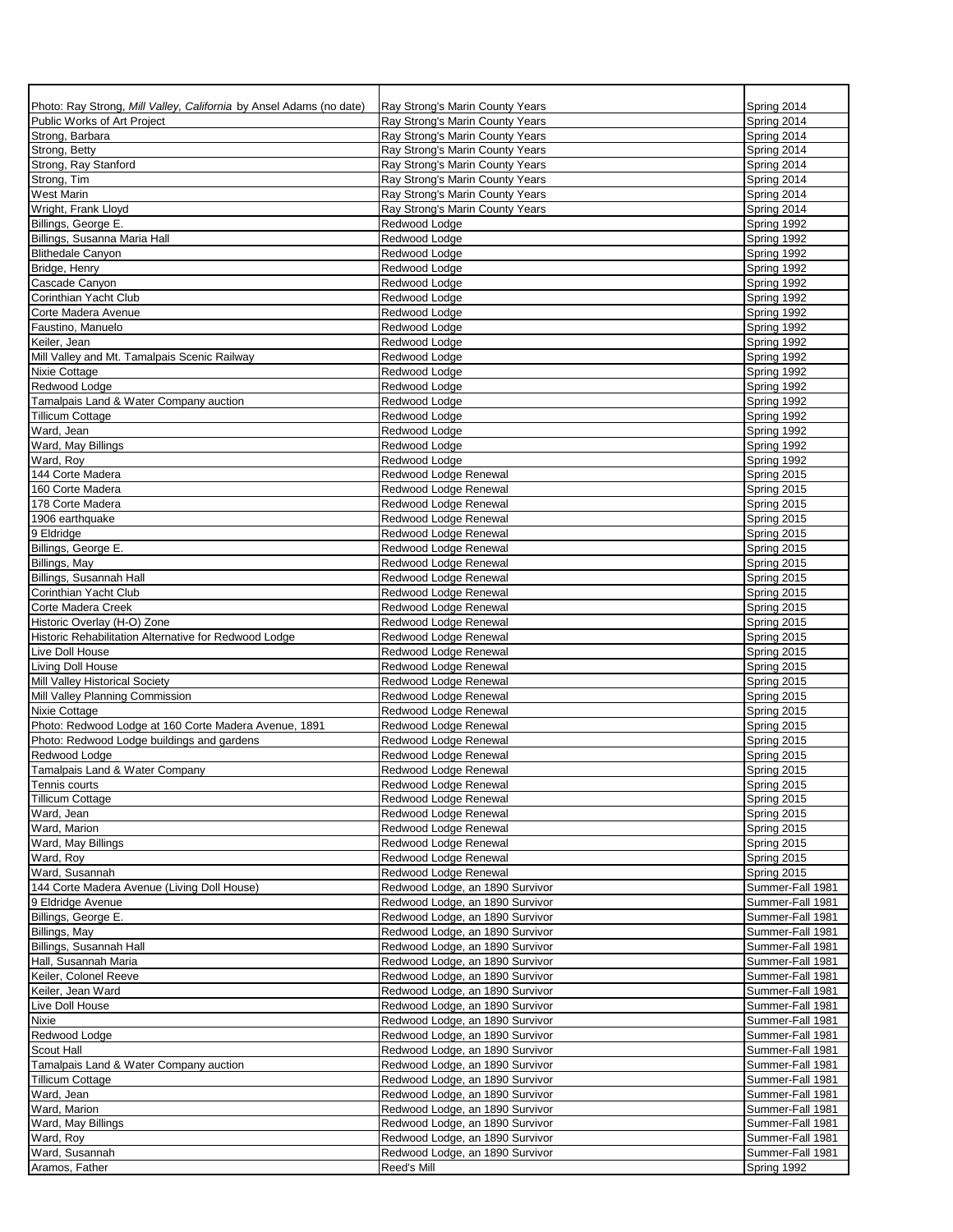| Bear Flag Revolt                                                    | Reed's Mill                                                  | Spring 1992 |
|---------------------------------------------------------------------|--------------------------------------------------------------|-------------|
| <b>Brick making</b>                                                 | Reed's Mill                                                  | Spring 1992 |
| Downing, Dave                                                       | Reed's Mill                                                  | Spring 1992 |
| El Corte Madera del Presidio                                        |                                                              |             |
|                                                                     | Reed's Mill                                                  | Spring 1992 |
| Ester, Maria                                                        | Reed's Mill                                                  | Spring 1992 |
| Ferry service                                                       | Reed's Mill                                                  | Spring 1992 |
| Grist mills                                                         | Reed's Mill                                                  | Spring 1992 |
| <b>Historical Preservation Act</b>                                  | Reed's Mill                                                  | Spring 1992 |
| Mayor Domo                                                          | Reed's Mill                                                  | Spring 1992 |
| McCanse, Larry                                                      | Reed's Mill                                                  | Spring 1992 |
| Mill stones                                                         | Reed's Mill                                                  | Spring 1992 |
| <b>Mission San Rafael</b>                                           | Reed's Mill                                                  | Spring 1992 |
| Misuraca, Rick                                                      | Reed's Mill                                                  | Spring 1992 |
|                                                                     |                                                              |             |
| Old Mill reconstruction                                             | Reed's Mill                                                  | Spring 1992 |
| Old Mill Reconstruction (sketches)                                  | Reed's Mill                                                  | Spring 1992 |
| Outdoor Art Club                                                    | Reed's Mill                                                  | Spring 1992 |
| Peterson, Dan                                                       | Reed's Mill                                                  | Spring 1992 |
| Photo: First known photo of the Old Mill, 1887                      | Reed's Mill                                                  | Spring 1992 |
| Photo: Historical Marker for the Mill on East Blithedal, early 1950 | Reed's Mill                                                  | Spring 1992 |
| Photo: Old Mill, after 1920                                         | Reed's Mill                                                  | Spring 1992 |
| Photo: Old Mill, c. 1920                                            | Reed's Mill                                                  | Spring 1992 |
| Photo: Reconstructed Old Mill and creek, c.1992                     | Reed's Mill                                                  | Spring 1992 |
| Rancho Corte Madera del Presidio                                    | Reed's Mill                                                  | Spring 1992 |
| Reed, Hilaria Sanchez                                               | Reed's Mill                                                  | Spring 1992 |
| Reed, Hilarita                                                      | Reed's Mill                                                  | Spring 1992 |
|                                                                     |                                                              |             |
| Reed, John Joseph                                                   | Reed's Mill                                                  | Spring 1992 |
| Reed, John Thomas                                                   | Reed's Mill                                                  | Spring 1992 |
| Reed, Maria Inez                                                    | Reed's Mill                                                  | Spring 1992 |
| Salt piles                                                          | Reed's Mill                                                  | Spring 1992 |
| Sanchez, Jose                                                       | Reed's Mill                                                  | Spring 1992 |
| Steam powered mill                                                  | Reed's Mill                                                  | Spring 1992 |
| The Old Mill                                                        | Reed's Mill                                                  | Spring 1992 |
| Vallejo, General Manuel                                             | Reed's Mill                                                  | Spring 1992 |
| "Design a Sign"                                                     | Revitalizing Mill Valley's Steps, Lanes and Paths            | Spring 2002 |
| Bloomathon                                                          | Revitalizing Mill Valley's Steps, Lanes and Paths            | Spring 2002 |
| <b>Chamber of Commerce</b>                                          | Revitalizing Mill Valley's Steps, Lanes and Paths            | Spring 2002 |
| Chaquita Lane                                                       | Revitalizing Mill Valley's Steps, Lanes and Paths            | Spring 2002 |
| City of Mill Valley                                                 | Revitalizing Mill Valley's Steps, Lanes and Paths            | Spring 2002 |
|                                                                     |                                                              |             |
| Dipsea Stairs - Hale Lane                                           | Revitalizing Mill Valley's Steps, Lanes and Paths            | Spring 2002 |
| <b>Emergency Preparedness committee</b>                             | Revitalizing Mill Valley's Steps, Lanes and Paths            | Spring 2002 |
| Falley, Will                                                        | Revitalizing Mill Valley's Steps, Lanes and Paths            | Spring 2002 |
| Homestead Valley Land Trust                                         | Revitalizing Mill Valley's Steps, Lanes and Paths            | Spring 2002 |
| Leadership Mill Valley                                              | Revitalizing Mill Valley's Steps, Lanes and Paths            | Spring 2002 |
| Mapping software (GIS)                                              | Revitalizing Mill Valley's Steps, Lanes and Paths            | Spring 2002 |
| Mill Valley Chapter of Safe Routes to Schools                       | Revitalizing Mill Valley's Steps, Lanes and Paths            | Spring 2002 |
| Mill Valley Historical Society                                      | Revitalizing Mill Valley's Steps, Lanes and Paths            | Spring 2002 |
| Mill Valley Parks and Recreation Department                         | Revitalizing Mill Valley's Steps, Lanes and Paths            | Spring 2002 |
| Mill Valley Rotary Club                                             | Revitalizing Mill Valley's Steps, Lanes and Paths            | Spring 2002 |
| Mill Valley Walking Day                                             | Revitalizing Mill Valley's Steps, Lanes and Paths            | Spring 2002 |
| <b>Mission Bell Trail</b>                                           | Revitalizing Mill Valley's Steps, Lanes and Paths            | Spring 2002 |
| Neighborhool associations                                           | Revitalizing Mill Valley's Steps, Lanes and Paths            | Spring 2002 |
|                                                                     |                                                              |             |
| Outdoor Art Club                                                    | Revitalizing Mill Valley's Steps, Lanes and Paths            | Spring 2002 |
| Park School PTA                                                     | Revitalizing Mill Valley's Steps, Lanes and Paths            | Spring 2002 |
| Pedestrian network                                                  | Revitalizing Mill Valley's Steps, Lanes and Paths            | Spring 2002 |
| Photo: Cascade/Josephine stairs to Marion                           | Revitalizing Mill Valley's Steps, Lanes and Paths            | Spring 2002 |
| Photo: Jacob's Ladder from Miller to Ethel                          | Revitalizing Mill Valley's Steps, Lanes and Paths            | Spring 2002 |
| Solem, Anne                                                         | Revitalizing Mill Valley's Steps, Lanes and Paths            | Spring 2002 |
| Step By Step program                                                | Revitalizing Mill Valley's Steps, Lanes and Paths            | Spring 2002 |
| Sustainable Mill Valley                                             | Revitalizing Mill Valley's Steps, Lanes and Paths            | Spring 2002 |
| Talkington, Victoria                                                | Revitalizing Mill Valley's Steps, Lanes and Paths            | Spring 2002 |
| <b>Tamalpais Valley</b>                                             | Revitalizing Mill Valley's Steps, Lanes and Paths            | Spring 2002 |
| <b>Transportation committee</b>                                     | Revitalizing Mill Valley's Steps, Lanes and Paths            | Spring 2002 |
| <b>Willow Lane</b>                                                  | Revitalizing Mill Valley's Steps, Lanes and Paths            | Spring 2002 |
|                                                                     |                                                              |             |
| Wren Lane                                                           | Revitalizing Mill Valley's Steps, Lanes and Paths            | Spring 2002 |
| <b>Backfire</b>                                                     | Roger Kent and his Brothers Fight the Fire - Oral History    | Spring 2004 |
| Dibblee, Ben                                                        | Roger Kent and his Brothers Fight the Fire - Oral History    | Spring 2004 |
| Kent, Albert                                                        | Roger Kent and his Brothers Fight the Fire - Oral History    | Spring 2004 |
| Kent, Bill                                                          | Roger Kent and his Brothers Fight the Fire - Oral History    | Spring 2004 |
| Kent, Roger                                                         | Roger Kent and his Brothers Fight the Fire - Oral History    | Spring 2004 |
| Regional Oral History Office                                        | Roger Kent and his Brothers Fight the Fire - Oral History    | Spring 2004 |
| Alto Dairy                                                          | Roque Moraes and Early Portuguese Immigration to Mill Valley | Spring 2017 |
| Alto Ranch                                                          | Roque Moraes and Early Portuguese Immigration to Mill Valley | Spring 2017 |
| Azalea Drive                                                        | Roque Moraes and Early Portuguese Immigration to Mill Valley | Spring 2017 |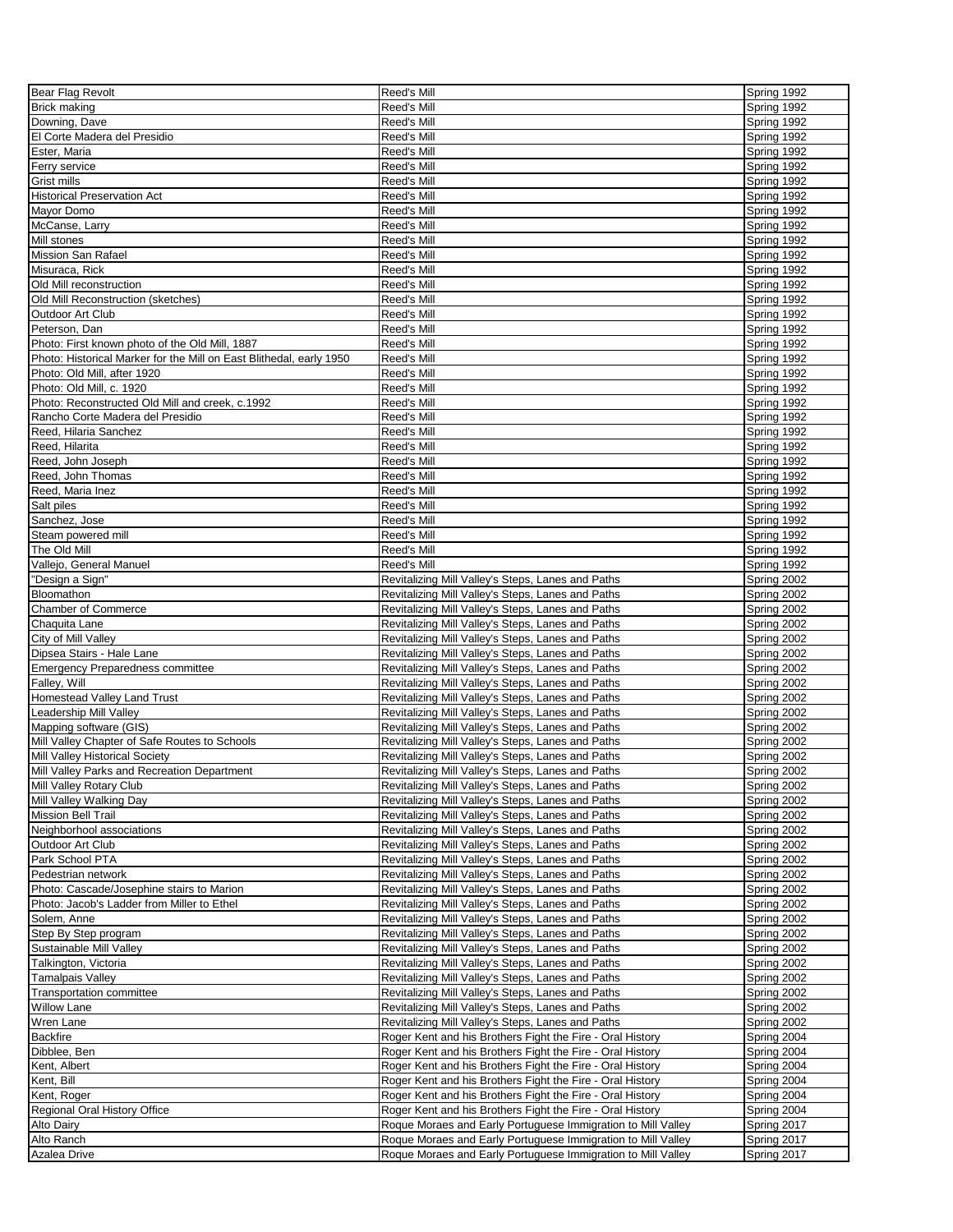| Azore Islands                                                               | Roque Moraes and Early Portuguese Immigration to Mill Valley                                                                   | Spring 2017                |
|-----------------------------------------------------------------------------|--------------------------------------------------------------------------------------------------------------------------------|----------------------------|
| California and Hawaiian sugar refinery                                      | Roque Moraes and Early Portuguese Immigration to Mill Valley                                                                   | Spring 2017                |
| Camino Alto                                                                 | Roque Moraes and Early Portuguese Immigration to Mill Valley                                                                   | Spring 2017                |
|                                                                             |                                                                                                                                |                            |
| Dias, John                                                                  | Roque Moraes and Early Portuguese Immigration to Mill Valley                                                                   | Spring 2017                |
| <b>Enchanted Knolls</b>                                                     | Roque Moraes and Early Portuguese Immigration to Mill Valley                                                                   | Spring 2017                |
| Festo do Espirito                                                           | Roque Moraes and Early Portuguese Immigration to Mill Valley                                                                   | Spring 2017                |
| Filippi, Marie Moraes                                                       |                                                                                                                                |                            |
|                                                                             | Roque Moraes and Early Portuguese Immigration to Mill Valley                                                                   | Spring 2017                |
| Filippi, Walter                                                             | Roque Moraes and Early Portuguese Immigration to Mill Valley                                                                   | Spring 2017                |
| Filippi-Garcia, Regina                                                      | Roque Moraes and Early Portuguese Immigration to Mill Valley                                                                   | Spring 2017                |
| <b>Great Depression</b>                                                     | Roque Moraes and Early Portuguese Immigration to Mill Valley                                                                   | Spring 2017                |
|                                                                             |                                                                                                                                |                            |
| Hill Ranch                                                                  | Roque Moraes and Early Portuguese Immigration to Mill Valley                                                                   | Spring 2017                |
| <b>Holy Ghost Society</b>                                                   | Roque Moraes and Early Portuguese Immigration to Mill Valley                                                                   | Spring 2017                |
| <b>Homestead Valley</b>                                                     | Roque Moraes and Early Portuguese Immigration to Mill Valley                                                                   | Spring 2017                |
| <b>IDESST</b>                                                               | Roque Moraes and Early Portuguese Immigration to Mill Valley                                                                   | Spring 2017                |
|                                                                             |                                                                                                                                |                            |
| Louis Moraes Dairy                                                          | Roque Moraes and Early Portuguese Immigration to Mill Valley                                                                   | Spring 2017                |
| Marin County Dairymen's Association                                         | Roque Moraes and Early Portuguese Immigration to Mill Valley                                                                   | Spring 2017                |
| Moraes, Manuel                                                              | Roque Moraes and Early Portuguese Immigration to Mill Valley                                                                   | Spring 2017                |
| Moraes, Manuel "Louie"                                                      | Roque Moraes and Early Portuguese Immigration to Mill Valley                                                                   | Spring 2017                |
|                                                                             |                                                                                                                                |                            |
| Moraes, Marie                                                               | Roque Moraes and Early Portuguese Immigration to Mill Valley                                                                   | Spring 2017                |
| Moraes, Roque                                                               | Roque Moraes and Early Portuguese Immigration to Mill Valley                                                                   | Spring 2017                |
| Moraes, Virginia Simas                                                      | Roque Moraes and Early Portuguese Immigration to Mill Valley                                                                   | Spring 2017                |
| North Shore Railroad                                                        |                                                                                                                                |                            |
|                                                                             | Roque Moraes and Early Portuguese Immigration to Mill Valley                                                                   | Spring 2017                |
| Our Lady of Mount Carmel Catholic Church                                    | Roque Moraes and Early Portuguese Immigration to Mill Valley                                                                   | Spring 2017                |
|                                                                             |                                                                                                                                |                            |
| Photo: A circa 1935 advertising poster for Marin Dell milk company          | Roque Moraes and Early Portuguese Immigration to Mill Valley                                                                   | Spring 2017                |
| Photo: A painting of the town of Santo Amaro on the northeast coast         |                                                                                                                                |                            |
|                                                                             |                                                                                                                                |                            |
| of the Azorean island of Pico                                               | Roque Moraes and Early Portuguese Immigration to Mill Valley                                                                   | Spring 2017                |
| Photo: Aerial view showing the Highway 101 intersection with East           |                                                                                                                                |                            |
| Blithedale and Tiburon Boulevard.                                           | Roque Moraes and Early Portuguese Immigration to Mill Valley                                                                   | Spring 2017                |
| Photo: Northwestern Pacific Railroad's trains headed north towards the Alto |                                                                                                                                |                            |
| Tunnel                                                                      | Roque Moraes and Early Portuguese Immigration to Mill Valley                                                                   | Spring 2017                |
| Photo: Roque and Virginia Moraes with their daughter, Marie, taken c.       |                                                                                                                                |                            |
| 1933                                                                        |                                                                                                                                |                            |
|                                                                             | Roque Moraes and Early Portuguese Immigration to Mill Valley                                                                   | Spring 2017                |
|                                                                             |                                                                                                                                |                            |
| Photo: Signpost at the intersection of Roque Moraes Drive and E. Blithedale | Roque Moraes and Early Portuguese Immigration to Mill Valley                                                                   | Spring 2017                |
| Photo: The 1931 IDESST Holy Spirit Festival at which Marie Moraes was a     |                                                                                                                                |                            |
| queen                                                                       | Roque Moraes and Early Portuguese Immigration to Mill Valley                                                                   | Spring 2017                |
| Photo: The Alto Diary, circa 1925                                           | Roque Moraes and Early Portuguese Immigration to Mill Valley                                                                   | Spring 2017                |
|                                                                             |                                                                                                                                |                            |
|                                                                             |                                                                                                                                |                            |
| Photo: Walter and Marie Filippi and their four children taken around        |                                                                                                                                |                            |
| 1960                                                                        | Roque Moraes and Early Portuguese Immigration to Mill Valley                                                                   | Spring 2017                |
| Portuguese immigration                                                      | Roque Moraes and Early Portuguese Immigration to Mill Valley                                                                   | Spring 2017                |
| Roque Moraes Court                                                          | Roque Moraes and Early Portuguese Immigration to Mill Valley                                                                   | Spring 2017                |
| Roque Moraes Drive                                                          | Roque Moraes and Early Portuguese Immigration to Mill Valley                                                                   | Spring 2017                |
|                                                                             |                                                                                                                                |                            |
| <b>Scott Valley</b>                                                         | Roque Moraes and Early Portuguese Immigration to Mill Valley                                                                   | Spring 2017                |
| Silviera, Anthony                                                           | Roque Moraes and Early Portuguese Immigration to Mill Valley                                                                   | Spring 2017                |
| Simas, Virginia                                                             | Roque Moraes and Early Portuguese Immigration to Mill Valley                                                                   | Spring 2017                |
|                                                                             | Roque Moraes and Early Portuguese Immigration to Mill Valley                                                                   |                            |
| Tamalpais Valley                                                            |                                                                                                                                | Spring 2017                |
| Tiburon Wye Dairy                                                           | Roque Moraes and Early Portuguese Immigration to Mill Valley                                                                   | Spring 2017                |
|                                                                             | Roque Moraes and Early Portuguese Immigration to Mill Valley                                                                   | Spring 2017                |
| <b>Wilkins Ranch</b>                                                        | Roque Moraes and Early Portuguese Immigration to Mill Valley                                                                   | Spring 2017                |
| Anderson, Arne                                                              | Sali's Dream: The first 20 Years of the Marin Theatre Company                                                                  | Spring 2016                |
|                                                                             |                                                                                                                                |                            |
| Berman, Mel                                                                 | Sali's Dream: The first 20 Years of the Marin Theatre Company                                                                  | Spring 2016                |
| Bernbaum, Martin                                                            | Sali's Dream: The first 20 Years of the Marin Theatre Company                                                                  | Spring 2016                |
| <b>Beryl Buck Trust</b>                                                     | Sali's Dream: The first 20 Years of the Marin Theatre Company                                                                  | Spring 2016                |
| Buetens, Stanley                                                            | Sali's Dream: The first 20 Years of the Marin Theatre Company                                                                  | Spring 2016                |
|                                                                             |                                                                                                                                |                            |
| Children's theater                                                          | Sali's Dream: The first 20 Years of the Marin Theatre Company                                                                  | Spring 2016                |
| Davood's Restaurant                                                         | Sali's Dream: The first 20 Years of the Marin Theatre Company                                                                  | Spring 2016                |
| Dreyfus, Helen                                                              | Sali's Dream: The first 20 Years of the Marin Theatre Company                                                                  | Spring 2016                |
|                                                                             |                                                                                                                                |                            |
| Edna Maguire School                                                         | Sali's Dream: The first 20 Years of the Marin Theatre Company                                                                  | Spring 2016                |
| Herb & Grace Boyer Main Stage Theatre                                       | Sali's Dream: The first 20 Years of the Marin Theatre Company                                                                  | Spring 2016                |
| Jackson, Robin                                                              | Sali's Dream: The first 20 Years of the Marin Theatre Company                                                                  | Spring 2016                |
| Jessup, Dick                                                                | Sali's Dream: The first 20 Years of the Marin Theatre Company                                                                  | Spring 2016                |
| Korty, John                                                                 | Sali's Dream: The first 20 Years of the Marin Theatre Company                                                                  | Spring 2016                |
|                                                                             |                                                                                                                                |                            |
| Lieberman, Jean Clark                                                       | Sali's Dream: The first 20 Years of the Marin Theatre Company                                                                  | Spring 2016                |
| Lieberman, Margot                                                           | Sali's Dream: The first 20 Years of the Marin Theatre Company                                                                  | Spring 2016                |
| Lieberman, Sali                                                             | Sali's Dream: The first 20 Years of the Marin Theatre Company                                                                  | Spring 2016                |
| Lieberman, Stephen                                                          | Sali's Dream: The first 20 Years of the Marin Theatre Company                                                                  | Spring 2016                |
| Marchetti, Will                                                             | Sali's Dream: The first 20 Years of the Marin Theatre Company                                                                  | Spring 2016                |
|                                                                             |                                                                                                                                |                            |
| Marin Theatre Company                                                       | Sali's Dream: The first 20 Years of the Marin Theatre Company                                                                  | Spring 2016                |
| MCVPA School for Theater Arts                                               | Sali's Dream: The first 20 Years of the Marin Theatre Company                                                                  | Spring 2016                |
| Mill Valley Center for the Performing Arts                                  | Sali's Dream: The first 20 Years of the Marin Theatre Company                                                                  | Spring 2016                |
| Mill Valley City Council                                                    | Sali's Dream: The first 20 Years of the Marin Theatre Company                                                                  | Spring 2016                |
| Tomales Bay                                                                 | Sali's Dream: The first 20 Years of the Marin Theatre Company                                                                  | Spring 2016                |
| Mill Valley Film Festival                                                   |                                                                                                                                |                            |
| Mill Valley Gold Clubhouse<br>Nichols, Bruce                                | Sali's Dream: The first 20 Years of the Marin Theatre Company<br>Sali's Dream: The first 20 Years of the Marin Theatre Company | Spring 2016<br>Spring 2016 |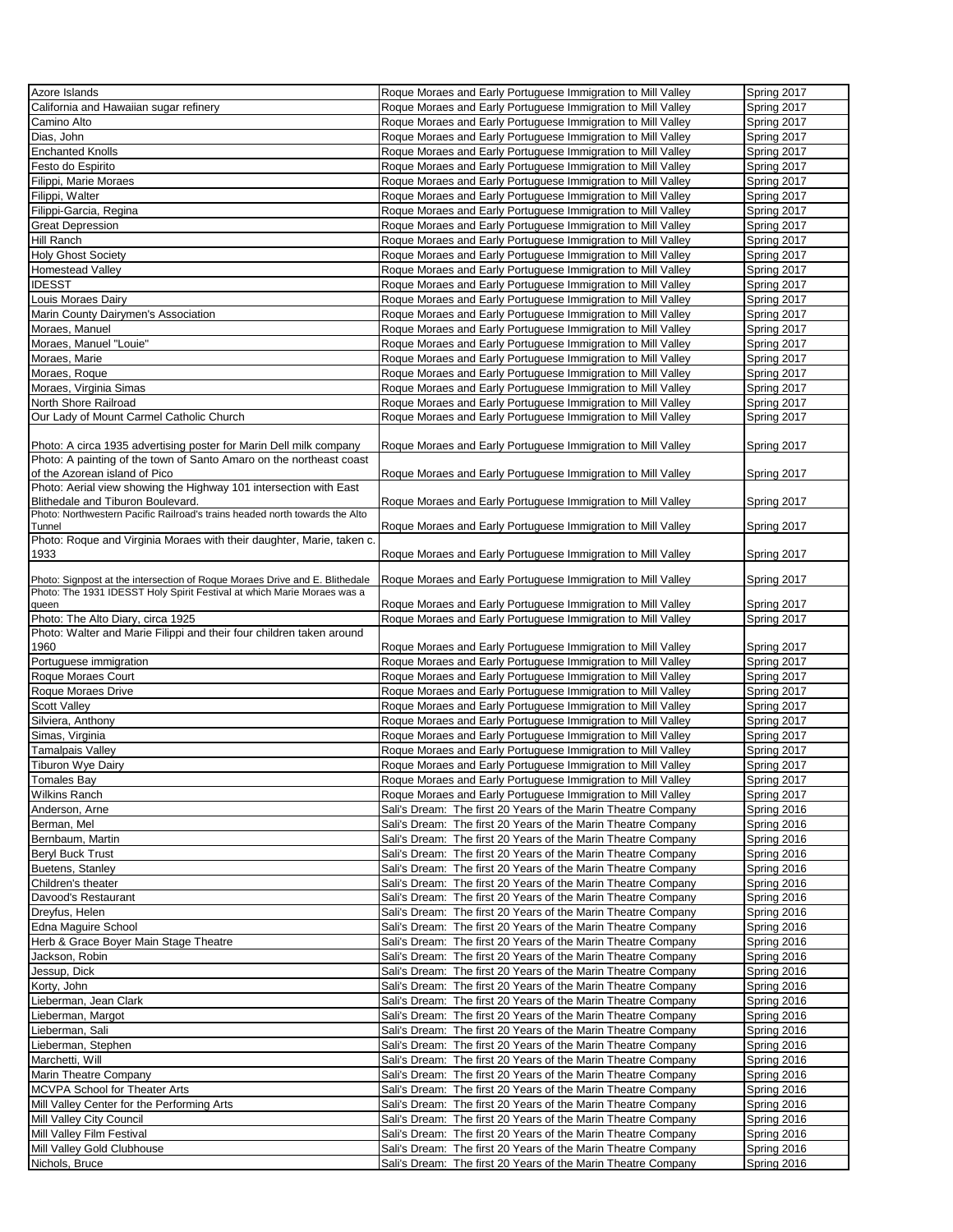| One Flew Over the Cuckoo's Nest                                      | Sali's Dream: The first 20 Years of the Marin Theatre Company | Spring 2016                |
|----------------------------------------------------------------------|---------------------------------------------------------------|----------------------------|
|                                                                      | Sali's Dream: The first 20 Years of the Marin Theatre Company |                            |
| Perlis, Harry                                                        |                                                               | Spring 2016                |
| Photo: David Sarvis in the The Physicists, 1967                      | Sali's Dream: The first 20 Years of the Marin Theatre Company | Spring 2016                |
| Photo: Golf Clubhouse interior during a MVCPA production             | Sali's Dream: The first 20 Years of the Marin Theatre Company | Spring 2016                |
| Photo: Municipal Golf Course Clubhouse, Mill Valley, n.d.            | Sali's Dream: The first 20 Years of the Marin Theatre Company | Spring 2016                |
|                                                                      |                                                               |                            |
| Photo: Publicity still from MVCPA's production of The Crucible, 1980 | Sali's Dream: The first 20 Years of the Marin Theatre Company | Spring 2016                |
|                                                                      |                                                               |                            |
| Photo: Sali Lieberman with his children Steve and Margot, c. 1952    | Sali's Dream: The first 20 Years of the Marin Theatre Company | Spring 2016                |
| Photo: Sali Lieberman, n.d.                                          | Sali's Dream: The first 20 Years of the Marin Theatre Company | Spring 2016                |
| Photo: The Rainmaker, 1977, with Mel Berman, Will Marchetti, Bruce   |                                                               |                            |
|                                                                      |                                                               |                            |
| Nichols, Martin Bernbaum                                             | Sali's Dream: The first 20 Years of the Marin Theatre Company | Spring 2016                |
| Ponch, Martin                                                        | Sali's Dream: The first 20 Years of the Marin Theatre Company | Spring 2016                |
| Poutiatine, Ivan                                                     | Sali's Dream: The first 20 Years of the Marin Theatre Company | Spring 2016                |
| Pritzker, Irene                                                      | Sali's Dream: The first 20 Years of the Marin Theatre Company | Spring 2016                |
|                                                                      |                                                               |                            |
| Rawicz, Karl                                                         | Sali's Dream: The first 20 Years of the Marin Theatre Company | Spring 2016                |
| Sali Lieberman Studio Theatre                                        | Sali's Dream: The first 20 Years of the Marin Theatre Company | Spring 2016                |
| Sankowich, Lee                                                       | Sali's Dream: The first 20 Years of the Marin Theatre Company | Spring 2016                |
|                                                                      |                                                               |                            |
| The Crazy Quilt                                                      | Sali's Dream: The first 20 Years of the Marin Theatre Company | Spring 2016                |
| The Physicists, MVCPA play                                           | Sali's Dream: The first 20 Years of the Marin Theatre Company | Spring 2016                |
| The Port                                                             | Sali's Dream: The first 20 Years of the Marin Theatre Company | Spring 2016                |
| Trow, JD                                                             | Sali's Dream: The first 20 Years of the Marin Theatre Company | Spring 2016                |
|                                                                      |                                                               |                            |
| Vietnam War                                                          | Sali's Dream: The first 20 Years of the Marin Theatre Company | Spring 2016                |
| Wasserman, Dale                                                      | Sali's Dream: The first 20 Years of the Marin Theatre Company | Spring 2016                |
| White, Albert E.                                                     | Sali's Dream: The first 20 Years of the Marin Theatre Company | Spring 2016                |
|                                                                      |                                                               |                            |
| White, Julian                                                        | Sali's Dream: The first 20 Years of the Marin Theatre Company | Spring 2016                |
| White, Maxine                                                        | Sali's Dream: The first 20 Years of the Marin Theatre Company | Spring 2016                |
| 177 East Blithedale                                                  | Scouting in Mill Valley                                       | Spring 1989                |
|                                                                      |                                                               |                            |
| Bagshaw, Fred                                                        | Scouting in Mill Valley                                       | Spring 1989                |
| Barber, Lytton                                                       | Scouting in Mill Valley                                       | Spring 1989                |
| Barnard, Jack                                                        | Scouting in Mill Valley                                       | Spring 1989                |
| Barnard, John R.                                                     | Scouting in Mill Valley                                       | Spring 1989                |
|                                                                      |                                                               |                            |
| Begeer, B.W.                                                         | Scouting in Mill Valley                                       | Spring 1989                |
| Billings, George E.                                                  | Scouting in Mill Valley                                       | Spring 1989                |
| Billings, Maria                                                      | Scouting in Mill Valley                                       | Spring 1989                |
|                                                                      |                                                               |                            |
| Boy Scout Troop 2                                                    | Scouting in Mill Valley                                       | Spring 1989                |
| Boy Scout Troop 28                                                   | Scouting in Mill Valley                                       | Spring 1989                |
| Boy Scout Troop 34                                                   | Scouting in Mill Valley                                       | Spring 1989                |
| Boy Scout Troop 77                                                   | Scouting in Mill Valley                                       | Spring 1989                |
|                                                                      |                                                               |                            |
| Boy Scouts of America, Mill Valley Council                           | Scouting in Mill Valley                                       | Spring 1989                |
| Boyle, Alan                                                          | Scouting in Mill Valley                                       | Spring 1989                |
| Burbeck, Donald                                                      | Scouting in Mill Valley                                       | Spring 1989                |
| Chapman, Harvey                                                      | Scouting in Mill Valley                                       | Spring 1989                |
|                                                                      |                                                               |                            |
| Cox, Samuel W.                                                       | Scouting in Mill Valley                                       | Spring 1989                |
| Cub Scout packs                                                      | Scouting in Mill Valley                                       | Spring 1989                |
| Donnelly, Vincent                                                    | Scouting in Mill Valley                                       | Spring 1989                |
| Drexler, Fred                                                        |                                                               | Spring 1989                |
|                                                                      | Scouting in Mill Valley                                       |                            |
| Folker, Herbert                                                      | Scouting in Mill Valley                                       | Spring 1989                |
| Goldsmith, Richard S.                                                | Scouting in Mill Valley                                       | Spring 1989                |
| Goldstone, Prentiss                                                  | Scouting in Mill Valley                                       | Spring 1989                |
|                                                                      |                                                               |                            |
| Harkins, H.L.                                                        | Scouting in Mill Valley                                       | Spring 1989                |
| Heckman, Arwin                                                       | Scouting in Mill Valley                                       | Spring 1989                |
| Helmore, Stanley                                                     | Scouting in Mill Valley                                       | Spring 1989                |
| Ibach, Roy                                                           | Scouting in Mill Valley                                       | Spring 1989                |
|                                                                      |                                                               |                            |
| Lacey, Charlie                                                       | Scouting in Mill Valley                                       | Spring 1989                |
| McGinnis' Tavern                                                     | Scouting in Mill Valley                                       | Spring 1989                |
| McMenomy, Bert                                                       | Scouting in Mill Valley                                       | Spring 1989                |
| McRae, Herbert                                                       | Scouting in Mill Valley                                       | Spring 1989                |
|                                                                      |                                                               |                            |
| Mill Valley Lion's Club                                              | Scouting in Mill Valley                                       | Spring 1989                |
| Nelson, Thomas C.                                                    | Scouting in Mill Valley                                       | Spring 1989                |
| Photo: Scout Hall                                                    | Scouting in Mill Valley                                       | Spring 1989                |
|                                                                      |                                                               |                            |
| Photo: Scout Hall dedication plaques                                 | Scouting in Mill Valley                                       | Spring 1989                |
| Photo: Scout membership card dated 1927                              | Scouting in Mill Valley                                       | Spring 1989                |
| Robinson, Leighton                                                   | Scouting in Mill Valley                                       | Spring 1989                |
| Roemer, Paul                                                         | Scouting in Mill Valley                                       | Spring 1989                |
|                                                                      |                                                               |                            |
| Santos, Fred                                                         | Scouting in Mill Valley                                       | Spring 1989                |
| Sawden, Victor                                                       | Scouting in Mill Valley                                       | Spring 1989                |
| Scout Hall                                                           | Scouting in Mill Valley                                       | Spring 1989                |
| Shine, Charlie                                                       | Scouting in Mill Valley                                       | Spring 1989                |
|                                                                      |                                                               |                            |
| Smith, Benton                                                        | Scouting in Mill Valley                                       | Spring 1989                |
| Stange, Percy                                                        | Scouting in Mill Valley                                       | Spring 1989                |
| Swearingen, R.E.                                                     | Scouting in Mill Valley                                       | Spring 1989                |
|                                                                      |                                                               |                            |
|                                                                      |                                                               |                            |
| Tobin, Allen<br>VanAtta, Walter                                      | Scouting in Mill Valley<br>Scouting in Mill Valley            | Spring 1989<br>Spring 1989 |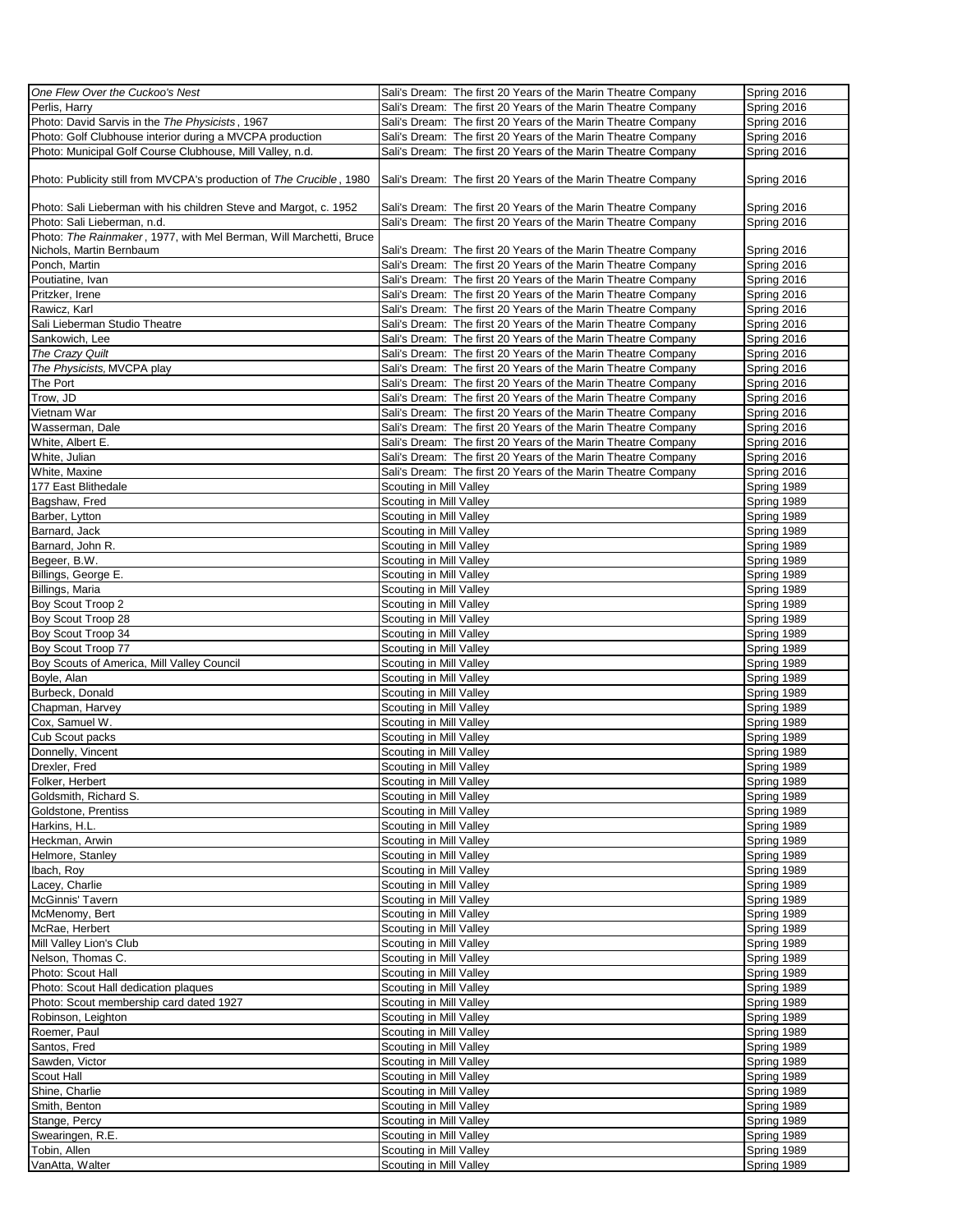| Wayers, Louis                                                | Scouting in Mill Valley                            | Spring 1989 |
|--------------------------------------------------------------|----------------------------------------------------|-------------|
| Wosser, Donald                                               | Scouting in Mill Valley                            | Spring 1989 |
|                                                              |                                                    |             |
| 1929 stock market crash                                      | <b>Shreve Mansion</b>                              | Spring 2010 |
| Bolton, John                                                 | <b>Shreve Mansion</b>                              | Spring 2010 |
| Bolton, Liz                                                  | <b>Shreve Mansion</b>                              | Spring 2010 |
| Burbeck, Donald                                              | <b>Shreve Mansion</b>                              | Spring 2010 |
| Charter Day, 1905                                            | <b>Shreve Mansion</b>                              | Spring 2010 |
| Dias Ranch                                                   | <b>Shreve Mansion</b>                              | Spring 2010 |
|                                                              |                                                    |             |
| Ezekiel, Edwin James                                         | <b>Shreve Mansion</b>                              | Spring 2010 |
| Ezekiel, Frances Ruby McDonald                               | <b>Shreve Mansion</b>                              | Spring 2010 |
| Ezekiel, Nancy                                               | <b>Shreve Mansion</b>                              | Spring 2010 |
| Falley, Will                                                 | <b>Shreve Mansion</b>                              | Spring 2010 |
| Ferndale Avenue                                              | <b>Shreve Mansion</b>                              | Spring 2010 |
| Galet, Amelie                                                | <b>Shreve Mansion</b>                              | Spring 2010 |
|                                                              |                                                    |             |
| Galet, Auguste                                               | <b>Shreve Mansion</b>                              | Spring 2010 |
| Hendricks, Jon                                               | <b>Shreve Mansion</b>                              | Spring 2010 |
| <b>Hill Ranch</b>                                            | <b>Shreve Mansion</b>                              | Spring 2010 |
| <b>Homestead Valley Land Trust</b>                           | <b>Shreve Mansion</b>                              | Spring 2010 |
| Kompf, Fannie                                                | <b>Shreve Mansion</b>                              | Spring 2010 |
| Kompf, Ivan                                                  |                                                    |             |
|                                                              | <b>Shreve Mansion</b>                              | Spring 2010 |
| Kompf, Julius                                                | <b>Shreve Mansion</b>                              | Spring 2010 |
| Leger, Camille (Weissich Folker)                             | <b>Shreve Mansion</b>                              | Spring 2010 |
| Leger, Juliette                                              | <b>Shreve Mansion</b>                              | Spring 2010 |
| Leger, Maurice                                               | <b>Shreve Mansion</b>                              | Spring 2010 |
| Leger, Pauline                                               | <b>Shreve Mansion</b>                              | Spring 2010 |
| Master diamond cutter                                        | <b>Shreve Mansion</b>                              | Spring 2010 |
|                                                              |                                                    |             |
| McCurdy, Alex                                                | <b>Shreve Mansion</b>                              | Spring 2010 |
| Mill Valley Rotary Club                                      | <b>Shreve Mansion</b>                              | Spring 2010 |
| Mt. Olivet Cemetary                                          | <b>Shreve Mansion</b>                              | Spring 2010 |
| Perucchi, Emilia                                             | <b>Shreve Mansion</b>                              | Spring 2010 |
| Perucchi, Plinio                                             | <b>Shreve Mansion</b>                              | Spring 2010 |
| Photo: 1907 Buildings, Mansion and Mt. Tamalpais, 1907       | <b>Shreve Mansion</b>                              | Spring 2010 |
|                                                              |                                                    |             |
| Photo: Front of Shreve Mansion at 328 Ridgewood Avenue, 2003 | <b>Shreve Mansion</b>                              | Spring 2010 |
| Photo: Harry Wilhelm, Builder, 1907                          | <b>Shreve Mansion</b>                              | Spring 2010 |
| Ridgewood Avenue                                             | <b>Shreve Mansion</b>                              | Spring 2010 |
| <b>Roaring Twenties</b>                                      | <b>Shreve Mansion</b>                              | Spring 2010 |
| Robertson, May                                               | <b>Shreve Mansion</b>                              | Spring 2010 |
| Robertson, William                                           | <b>Shreve Mansion</b>                              | Spring 2010 |
| Robinson, Walter                                             | <b>Shreve Mansion</b>                              | Spring 2010 |
|                                                              |                                                    |             |
| Sexton, Ed                                                   | <b>Shreve Mansion</b>                              | Spring 2010 |
| Shreve & Co.                                                 | <b>Shreve Mansion</b>                              | Spring 2010 |
| <b>Shreve Mansion</b>                                        | <b>Shreve Mansion</b>                              | Spring 2010 |
| Tafuri, Al                                                   | <b>Shreve Mansion</b>                              | Spring 2010 |
| Theuriet, Carol                                              | <b>Shreve Mansion</b>                              | Spring 2010 |
| Theuriet, Grace                                              | <b>Shreve Mansion</b>                              | Spring 2010 |
|                                                              |                                                    |             |
| Theuriet, Lee                                                | <b>Shreve Mansion</b>                              | Spring 2010 |
| Theuriet, Leo (Leon)                                         | <b>Shreve Mansion</b>                              | Spring 2010 |
| Theuriet, Onida                                              | Shreve Mansion                                     | Spring 2010 |
| Theuriet, Suzanne                                            | <b>Shreve Mansion</b>                              | Spring 2010 |
| Urn "At Rest"                                                | <b>Shreve Mansion</b>                              | Spring 2010 |
| Weissich, Billy                                              | Shreve Mansion                                     | Spring 2010 |
|                                                              | <b>Shreve Mansion</b>                              |             |
| Weissich, Otto                                               |                                                    | Spring 2010 |
| Wilhelm, Harry                                               | Shreve Mansion                                     | Spring 2010 |
| 1929 fire                                                    | Some Sentimental Reflections on Mill Valley's Past | Spring 1982 |
| 64 Lovell                                                    | Some Sentimental Reflections on Mill Valley's Past | Spring 1982 |
| Canfield, Inez Baxter                                        | Some Sentimental Reflections on Mill Valley's Past | Spring 1982 |
| <b>Chief Marin</b>                                           | Some Sentimental Reflections on Mill Valley's Past | Spring 1982 |
|                                                              | Some Sentimental Reflections on Mill Valley's Past | Spring 1982 |
| Congregational Church                                        |                                                    |             |
| Ferryboat House                                              | Some Sentimental Reflections on Mill Valley's Past | Spring 1982 |
| Hoo-Koo-e-Koos                                               | Some Sentimental Reflections on Mill Valley's Past | Spring 1982 |
| Kelly House                                                  | Some Sentimental Reflections on Mill Valley's Past | Spring 1982 |
| Lacatuits                                                    | Some Sentimental Reflections on Mill Valley's Past | Spring 1982 |
| <b>Old Friends Society</b>                                   | Some Sentimental Reflections on Mill Valley's Past | Spring 1982 |
| Photo: Breathtaking view of 1900 Mill Valley                 | Some Sentimental Reflections on Mill Valley's Past | Spring 1982 |
|                                                              |                                                    |             |
| Photo: Mill Valley in 1898                                   | Some Sentimental Reflections on Mill Valley's Past | Spring 1982 |
| Roberts, Helen                                               | Some Sentimental Reflections on Mill Valley's Past | Spring 1982 |
| Summit School                                                | Some Sentimental Reflections on Mill Valley's Past | Spring 1982 |
| Swadesh, Nancy                                               | Some Sentimental Reflections on Mill Valley's Past | Spring 1982 |
| <b>Baseball</b>                                              | Spotlight on Mill Valley Parks                     | Spring 2005 |
| <b>Bloch Park</b>                                            | Spotlight on Mill Valley Parks                     | Spring 2005 |
| Bloch, Ernest                                                |                                                    |             |
|                                                              | Spotlight on Mill Valley Parks                     | Spring 2005 |
| Boat races                                                   | Spotlight on Mill Valley Parks                     | Spring 2005 |
| <b>Boyle Park</b>                                            | Spotlight on Mill Valley Parks                     | Spring 2005 |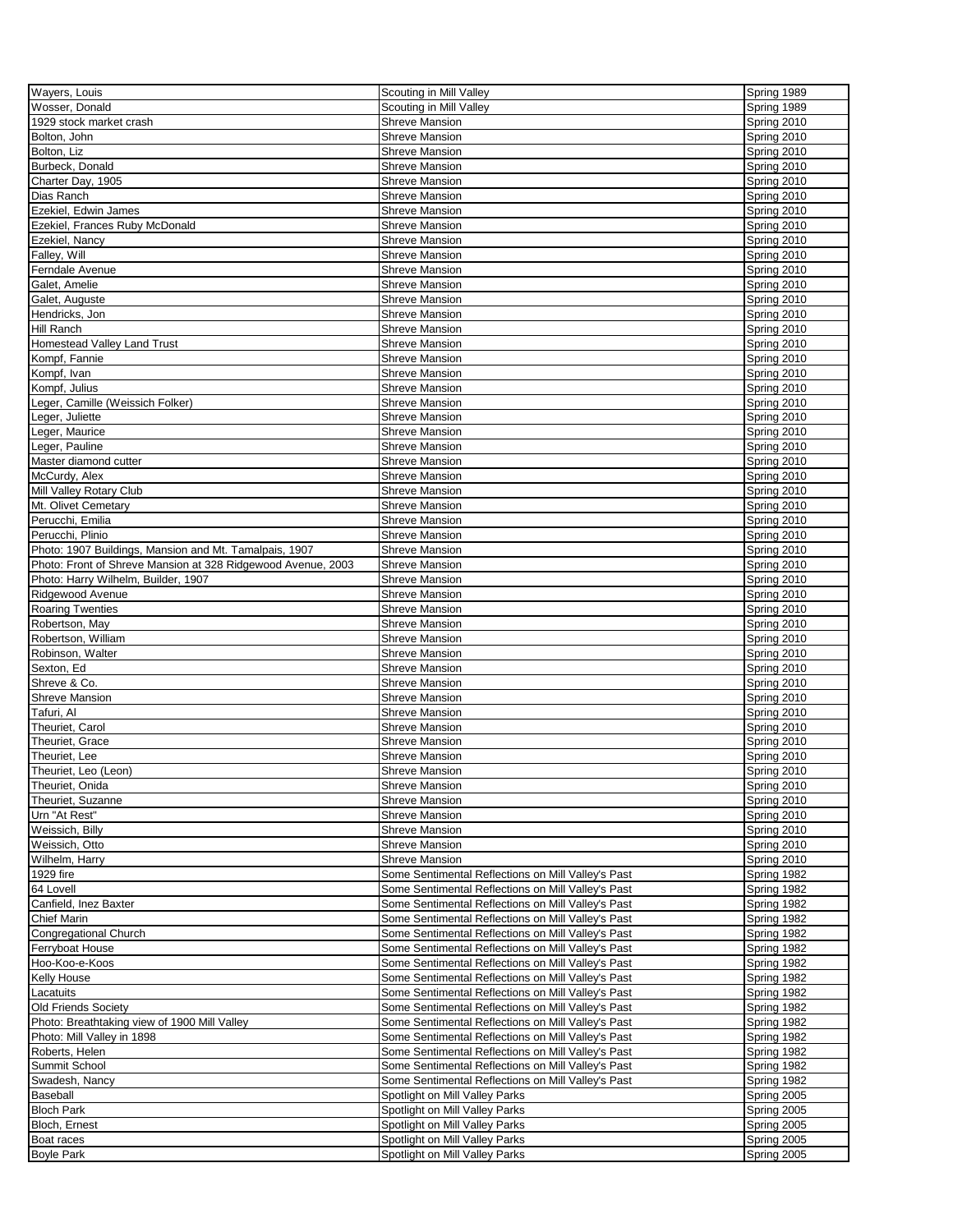| Boyle, Carmelita Garcia                            | Spotlight on Mill Valley Parks                                   | Spring 2005 |
|----------------------------------------------------|------------------------------------------------------------------|-------------|
| <b>Cascade Falls</b>                               | Spotlight on Mill Valley Parks                                   | Spring 2005 |
| <b>Cascade Reservation</b>                         | Spotlight on Mill Valley Parks                                   | Spring 2005 |
| Cascade Reservoir                                  | Spotlight on Mill Valley Parks                                   | Spring 2005 |
| City of Mill Valley Parks                          | Spotlight on Mill Valley Parks                                   | Spring 2005 |
| <b>Community Center</b>                            | Spotlight on Mill Valley Parks                                   | Spring 2005 |
| <b>Dipsea Stairs</b>                               | Spotlight on Mill Valley Parks                                   | Spring 2005 |
| Earnscliff Canyon Park                             | Spotlight on Mill Valley Parks                                   | Spring 2005 |
|                                                    |                                                                  |             |
| <b>Edgewood Botanical Garden</b>                   | Spotlight on Mill Valley Parks                                   | Spring 2005 |
| Freeman Park                                       | Spotlight on Mill Valley Parks                                   | Spring 2005 |
| Freeman, M. Della                                  | Spotlight on Mill Valley Parks                                   | Spring 2005 |
| Garbage dump                                       | Spotlight on Mill Valley Parks                                   | Spring 2005 |
| Goheen tract                                       | Spotlight on Mill Valley Parks                                   | Spring 2005 |
| Golf course                                        | Spotlight on Mill Valley Parks                                   | Spring 2005 |
| Graver, Rober W.                                   | Spotlight on Mill Valley Parks                                   | Spring 2005 |
| Gravity Car #9                                     | Spotlight on Mill Valley Parks                                   | Spring 2005 |
| Haucke Park                                        | Spotlight on Mill Valley Parks                                   | Spring 2005 |
| Haucke, Jerry                                      | Spotlight on Mill Valley Parks                                   | Spring 2005 |
| Horse ring                                         | Spotlight on Mill Valley Parks                                   | Spring 2005 |
| Kathleen Norris Memorial Park                      | Spotlight on Mill Valley Parks                                   | Spring 2005 |
| Marine World proposal                              | Spotlight on Mill Valley Parks                                   | Spring 2005 |
| Mill Valley Golf Club                              | Spotlight on Mill Valley Parks                                   | Spring 2005 |
| Mill Valley Golf Course and Clubhouse              | Spotlight on Mill Valley Parks                                   | Spring 2005 |
| Mill Valley Lion's Club                            | Spotlight on Mill Valley Parks                                   | Spring 2005 |
| Mill Valley Little League                          | Spotlight on Mill Valley Parks                                   | Spring 2005 |
| Mill Valley Optimists                              | Spotlight on Mill Valley Parks                                   | Spring 2005 |
| <b>Miller Grove</b>                                | Spotlight on Mill Valley Parks                                   | Spring 2005 |
| Miller, Annie D.                                   | Spotlight on Mill Valley Parks                                   | Spring 2005 |
|                                                    |                                                                  |             |
| Miller, Clarence                                   | Spotlight on Mill Valley Parks                                   | Spring 2005 |
| <b>Molino Park</b>                                 | Spotlight on Mill Valley Parks                                   | Spring 2005 |
| Muir Woods and Mt. Tamalpais Railroad              | Spotlight on Mill Valley Parks                                   | Spring 2005 |
| Multi-use park                                     | Spotlight on Mill Valley Parks                                   | Spring 2005 |
| Municipal tennis courts                            | Spotlight on Mill Valley Parks                                   | Spring 2005 |
| Old Mill Park                                      | Spotlight on Mill Valley Parks                                   | Spring 2005 |
| Old Mill School                                    | Spotlight on Mill Valley Parks                                   | Spring 2005 |
| Open space                                         | Spotlight on Mill Valley Parks                                   | Spring 2005 |
| Outdoor Art Club                                   | Spotlight on Mill Valley Parks                                   | Spring 2005 |
| Parks and Recreation Commission                    | Spotlight on Mill Valley Parks                                   | Spring 2005 |
| Photo: Bayfront Park, 1999                         | Spotlight on Mill Valley Parks                                   | Spring 2005 |
| Photo: Boyle Park baseball, 1910                   | Spotlight on Mill Valley Parks                                   | Spring 2005 |
| Photo: Cascade Dam, 1969                           | Spotlight on Mill Valley Parks                                   | Spring 2005 |
| Photo: Cascade Falls                               | Spotlight on Mill Valley Parks                                   | Spring 2005 |
| Photo: Mill Valley Golf course, 1929               | Spotlight on Mill Valley Parks                                   | Spring 2005 |
| Photo: Old Mill Park Cleanup, 1903                 | Spotlight on Mill Valley Parks                                   | Spring 2005 |
| Photo: Old Mill Park Picnic                        | Spotlight on Mill Valley Parks                                   | Spring 2005 |
| Photo: Project 17, Community Center moved, 1963    | Spotlight on Mill Valley Parks                                   | Spring 2005 |
| Project 17/Bayfront Park                           | Spotlight on Mill Valley Parks                                   | Spring 2005 |
|                                                    |                                                                  |             |
| Ranch Wagon Restaurant                             | Spotlight on Mill Valley Parks<br>Spotlight on Mill Valley Parks | Spring 2005 |
| Recreation                                         |                                                                  | Spring 2005 |
| Reed sawmill                                       | Spotlight on Mill Valley Parks                                   | Spring 2005 |
| Ryan Park playground                               | Spotlight on Mill Valley Parks                                   | Spring 2005 |
| Schultz, Vera                                      | Spotlight on Mill Valley Parks                                   | Spring 2005 |
| Scott Highlands Neighborhood Association           | Spotlight on Mill Valley Parks                                   | Spring 2005 |
| Scott Highlands Park                               | Spotlight on Mill Valley Parks                                   | Spring 2005 |
| Spitz, Barry                                       | Spotlight on Mill Valley Parks                                   | Spring 2005 |
| Stock, Amy                                         | Spotlight on Mill Valley Parks                                   | Spring 2005 |
| <b>Sycamore Park</b>                               | Spotlight on Mill Valley Parks                                   | Spring 2005 |
| <b>Tenderfoot Trail</b>                            | Spotlight on Mill Valley Parks                                   | Spring 2005 |
| Thompson, Fred                                     | Spotlight on Mill Valley Parks                                   | Spring 2005 |
| <b>Three Wells</b>                                 | Spotlight on Mill Valley Parks                                   | Spring 2005 |
| Treehaven                                          | Spotlight on Mill Valley Parks                                   | Spring 2005 |
| <b>Warner Canyon</b>                               | Spotlight on Mill Valley Parks                                   | Spring 2005 |
| Warner Creek bridge                                | Spotlight on Mill Valley Parks                                   | Spring 2005 |
| West Blithedale Canyon Park                        | Spotlight on Mill Valley Parks                                   | Spring 2005 |
| Yungflesh, Chad                                    | Spotlight on Mill Valley Parks                                   | Spring 2005 |
| <b>Bernard Street steps</b>                        | Step into the Past                                               | Spring 2002 |
| Map: Thomas Bros.' Map of Mill Valley Marin County | Step into the Past                                               | Spring 2002 |
| Photo: Bayview to Summit - Lower                   | Step into the Past                                               | Spring 2002 |
| Photo: Bernard Steps                               | Step into the Past                                               | Spring 2002 |
| Photo: Creek Lane - Lower                          | Step into the Past                                               | Spring 2002 |
| Photo: Dipsea Stairs                               | Step into the Past                                               | Spring 2002 |
| Photo: Ethel to Heuters - Lower                    | Step into the Past                                               | Spring 2002 |
| Photo: Jacob's Ladder - Middle                     | Step into the Past                                               | Spring 2002 |
|                                                    |                                                                  |             |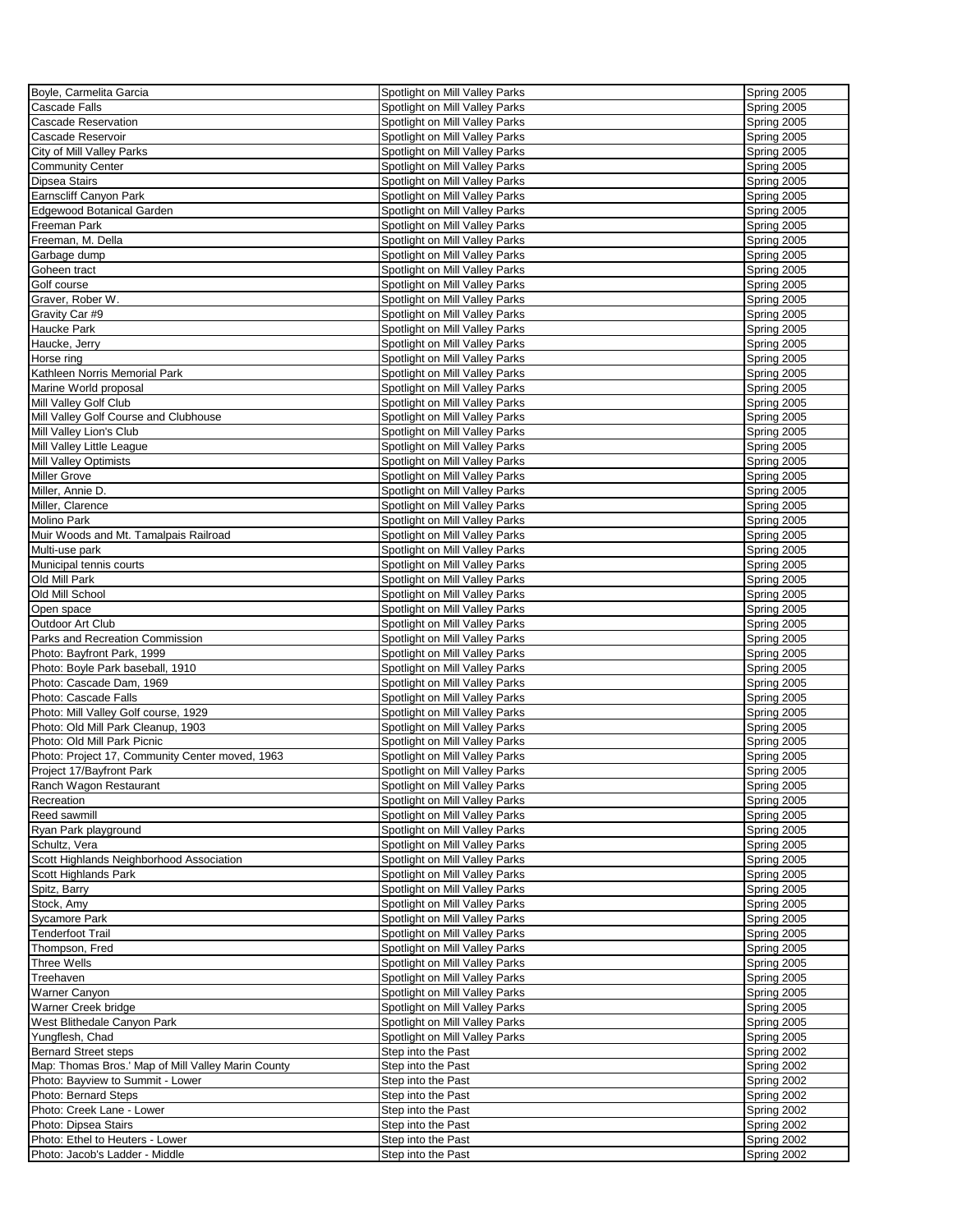| Steps. Paths and Lanes                                          | Step into the Past                                     | Spring 2002 |
|-----------------------------------------------------------------|--------------------------------------------------------|-------------|
| Summit Avenue                                                   | Step into the Past                                     | Spring 2002 |
| Tamalpais Avenue                                                | Step into the Past                                     | Spring 2002 |
| eonard, John                                                    | Steps, Lanes and Paths: The Origins                    | Spring 2002 |
| Mill Valley lot auction of 1890                                 | Steps, Lanes and Paths: The Origins                    | Spring 2002 |
| O'Shaugnessy, Michael                                           | Steps, Lanes and Paths: The Origins                    | Spring 2002 |
| Tamalpais Land & Water Company                                  | Steps, Lanes and Paths: The Origins                    | Spring 2002 |
| Photo: Boys at Train Station" features either Henry or Leonard  |                                                        |             |
| Agazelow and his friends Walter Muntz and Delbert Westcott,     |                                                        |             |
| undated                                                         | Table of Contents page                                 | Spring 2022 |
| Photo: Interior of tea house built by Al Klyce, photo by Steven |                                                        |             |
| Pitsenbarger, 2022                                              | Table of Contents page                                 | Spring 2022 |
| <b>Tam High School traditions</b>                               | Tamalapais High School, Traditions of Past and Present | Spring 1999 |
| 100 Summit Avenue (Tamaledge)                                   | Tamaledge                                              | Spring 1994 |
| California architectural style                                  | Tamaledge                                              | Spring 1994 |
| Evans, Ernest                                                   | Tamaledge                                              | Spring 1994 |
| Evans, Letitia Thomas Pitkin                                    | Tamaledge                                              | Spring 1994 |
| Hill, Suki                                                      | Tamaledge                                              | Spring 1994 |
| Jacobs, Jonathon                                                | Tamaledge                                              | Spring 1994 |
| Maybeck, Bernard                                                | Tamaledge                                              | Spring 1994 |
| Mullgardt, Louis Christian                                      | Tamaledge                                              | Spring 1994 |
| Photo: Letitia Thomas Pitkin Evans, c.1963                      | Tamaledge                                              | Spring 1994 |
| Photo: Tamaledge                                                | Tamaledge                                              | Spring 1994 |
| Photo: Tamaledge interior                                       | Tamaledge                                              | Spring 1994 |
| Tamaledge                                                       | Tamaledge                                              | Spring 1994 |
|                                                                 |                                                        |             |
| Walk Into History                                               | Tamaledge                                              | Spring 1994 |
| Amyx, Tim                                                       | Tamalpais High School - 100 Years                      | Spring 2008 |
| Caldwell Performing Arts Center                                 | Tamalpais High School - 100 Years                      | Spring 2008 |
| Caldwell, Dan                                                   | Tamalpais High School - 100 Years                      | Spring 2008 |
| Hoetger, Conrad                                                 | Tamalpais High School - 100 Years                      | Spring 2008 |
| Hoetger, Ralph                                                  | Tamalpais High School - 100 Years                      | Spring 2008 |
| Keyser Hall                                                     | Tamalpais High School - 100 Years                      | Spring 2008 |
| Keyser, Elizabeth                                               | Tamalpais High School - 100 Years                      | Spring 2008 |
| Killion, Ann                                                    | Tamalpais High School - 100 Years                      | Spring 2008 |
| Mary Baker Student Center                                       | Tamalpais High School - 100 Years                      | Spring 2008 |
| Miller Avenue                                                   | Tamalpais High School - 100 Years                      | Spring 2008 |
| Photo: Tamalpais High School                                    | Tamalpais High School - 100 Years                      | Spring 2008 |
| Photo: Tamalpais High School bus students                       | Tamalpais High School - 100 Years                      | Spring 2008 |
| Photo: Tamalpais High School faculty 1920's                     | Tamalpais High School - 100 Years                      | Spring 2008 |
| Photo: Tamalpais High School swimming pool                      | Tamalpais High School - 100 Years                      | Spring 2008 |
| Ruby Scott gymnasium                                            | Tamalpais High School - 100 Years                      | Spring 2008 |
| San Rafael High School                                          | Tamalpais High School - 100 Years                      | Spring 2008 |
| Scott, Ruby                                                     | Tamalpais High School - 100 Years                      | Spring 2008 |
| Tam H.S. swimming pool                                          | Tamalpais High School - 100 Years                      | Spring 2008 |
| Tamalpais High School                                           | Tamalpais High School - 100 Years                      | Spring 2008 |
| <b>Tamalpais Union High School District</b>                     | Tamalpais High School - 100 Years                      | Spring 2008 |
| The "Special" train                                             | Tamalpais High School - 100 Years                      | Spring 2008 |
| The Shack                                                       | Tamalpais High School - 100 Years                      | Spring 2008 |
| Wood Hall                                                       | Tamalpais High School - 100 Years                      | Spring 2008 |
| Wood, Ernest E.                                                 | Tamalpais High School - 100 Years                      | Spring 2008 |
| Benefield, Glidden                                              | Tamalpais High School, a Synopsis, 1908-1944           | Spring 1998 |
| Binns, Albert                                                   | Tamalpais High School, a Synopsis, 1908-1944           | Spring 1998 |
| Boussy, Henri M.                                                | Tamalpais High School, a Synopsis, 1908-1944           | Spring 1998 |
| Boys' Athletic Association                                      | Tamalpais High School, a Synopsis, 1908-1944           | Spring 1998 |
| Bunker, Thomas                                                  | Tamalpais High School, a Synopsis, 1908-1944           | Spring 1998 |
| Chapman, Sam                                                    | Tamalpais High School, a Synopsis, 1908-1944           | Spring 1998 |
| Close, Harry                                                    | Tamalpais High School, a Synopsis, 1908-1944           | Spring 1998 |
| Close, Ruth Seymour                                             | Tamalpais High School, a Synopsis, 1908-1944           | Spring 1998 |
| Crawford, Chuck                                                 | Tamalpais High School, a Synopsis, 1908-1944           | Spring 1998 |
| DeMaestri, Joe                                                  | Tamalpais High School, a Synopsis, 1908-1944           | Spring 1998 |
| Drama and Foreign Language stage productions, 1918 and 1919     |                                                        |             |
| (photos)                                                        | Tamalpais High School, a Synopsis, 1908-1944           | Spring 1998 |
| Fair, J.D.                                                      | Tamalpais High School, a Synopsis, 1908-1944           | Spring 1998 |
| Flu epidemic of 1918                                            | Tamalpais High School, a Synopsis, 1908-1944           | Spring 1998 |
| Folker, Mildred                                                 | Tamalpais High School, a Synopsis, 1908-1944           | Spring 1998 |
| Freitas, Tony                                                   | Tamalpais High School, a Synopsis, 1908-1944           | Spring 1998 |
| Girls' Athletic Association                                     | Tamalpais High School, a Synopsis, 1908-1944           | Spring 1998 |
| Graves, Cletus                                                  | Tamalpais High School, a Synopsis, 1908-1944           | Spring 1998 |
| Gustafson, George                                               | Tamalpais High School, a Synopsis, 1908-1944           | Spring 1998 |
| Hagerman, Jack                                                  | Tamalpais High School, a Synopsis, 1908-1944           | Spring 1998 |
| Hazen, Gladys                                                   | Tamalpais High School, a Synopsis, 1908-1944           | Spring 1998 |
| Jones, Emily                                                    | Tamalpais High School, a Synopsis, 1908-1944           | Spring 1998 |
| Kappleman, Rae Butner                                           | Tamalpais High School, a Synopsis, 1908-1944           | Spring 1998 |
|                                                                 |                                                        |             |
| Keyser, Miss                                                    | Tamalpais High School, a Synopsis, 1908-1944           | Spring 1998 |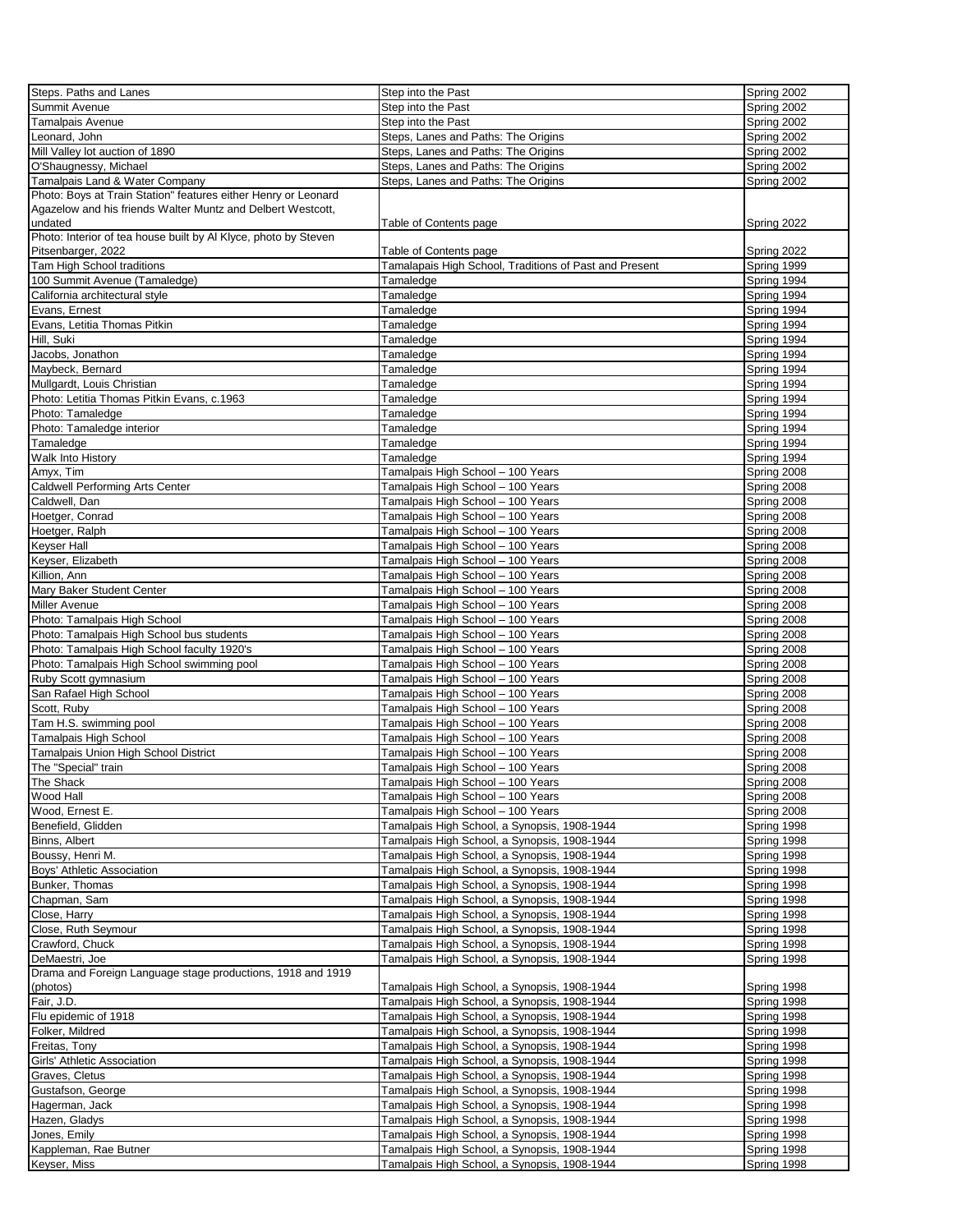| Kurlandzik, Miss Schone                                          | Tamalpais High School, a Synopsis, 1908-1944          | Spring 1998 |
|------------------------------------------------------------------|-------------------------------------------------------|-------------|
| Lake Wenderling                                                  | Tamalpais High School, a Synopsis, 1908-1944          | Spring 1998 |
| Lester, Wally                                                    | Tamalpais High School, a Synopsis, 1908-1944          | Spring 1998 |
|                                                                  |                                                       |             |
| Lucas, Mary                                                      | Tamalpais High School, a Synopsis, 1908-1944          | Spring 1998 |
| McCurdy, Bill                                                    | Tamalpais High School, a Synopsis, 1908-1944          | Spring 1998 |
| Mead, Earnest                                                    | Tamalpais High School, a Synopsis, 1908-1944          | Spring 1998 |
| Memorial to deceased Tamalpais faculty                           | Tamalpais High School, a Synopsis, 1908-1944          | Spring 1998 |
| Nutting, Arhold                                                  | Tamalpais High School, a Synopsis, 1908-1944          | Spring 1998 |
| O'Connor, Jack                                                   | Tamalpais High School, a Synopsis, 1908-1944          | Spring 1998 |
| Olson, Karl                                                      | Tamalpais High School, a Synopsis, 1908-1944          |             |
|                                                                  |                                                       | Spring 1998 |
| Olson, Ron                                                       | Tamalpais High School, a Synopsis, 1908-1944          | Spring 1998 |
| Pack, Grace                                                      | Tamalpais High School, a Synopsis, 1908-1944          | Spring 1998 |
| Photo: Armillary sphere memorial                                 | Tamalpais High School, a Synopsis, 1908-1944          | Spring 1998 |
| Photo: Chapman Stadium                                           | Tamalpais High School, a Synopsis, 1908-1944          | Spring 1998 |
| Photo: Principal E.E. Wood, 1939                                 | Tamalpais High School, a Synopsis, 1908-1944          | Spring 1998 |
|                                                                  |                                                       |             |
| Photo: Tamalpais faculty, date unknown                           | Tamalpais High School, a Synopsis, 1908-1944          | Spring 1998 |
| Photo: Tamalpais High School and highway, c.1915                 | Tamalpais High School, a Synopsis, 1908-1944          | Spring 1998 |
| Photo: Tamalpais High School buildings, 1922                     | Tamalpais High School, a Synopsis, 1908-1944          | Spring 1998 |
| Photo: Tamalpais High School c.1929                              | Tamalpais High School, a Synopsis, 1908-1944          | Spring 1998 |
|                                                                  |                                                       |             |
| Photo: Tamalpais High School with gym and pool buildings, c.1930 | Tamalpais High School, a Synopsis, 1908-1944          | Spring 1998 |
| Photo: Tamalpais High School, c.1936                             | Tamalpais High School, a Synopsis, 1908-1944          | Spring 1998 |
|                                                                  |                                                       |             |
| Pittenger, Raymond                                               | Tamalpais High School, a Synopsis, 1908-1944          | Spring 1998 |
| Quedens, Eunice (Eve Arden)                                      | Tamalpais High School, a Synopsis, 1908-1944          | Spring 1998 |
| Riegels, Roy                                                     | Tamalpais High School, a Synopsis, 1908-1944          | Spring 1998 |
| Schollock, Art                                                   | Tamalpais High School, a Synopsis, 1908-1944          | Spring 1998 |
| Scott, Ralph                                                     | Tamalpais High School, a Synopsis, 1908-1944          | Spring 1998 |
| Scott, Ruby                                                      | Tamalpais High School, a Synopsis, 1908-1944          | Spring 1998 |
| Scott, Simon                                                     |                                                       |             |
|                                                                  | Tamalpais High School, a Synopsis, 1908-1944          | Spring 1998 |
| Spitz, Barry                                                     | Tamalpais High School, a Synopsis, 1908-1944          | Spring 1998 |
| Stocking, George                                                 | Tamalpais High School, a Synopsis, 1908-1944          | Spring 1998 |
| Stump, Vera                                                      | Tamalpais High School, a Synopsis, 1908-1944          | Spring 1998 |
| Tamalpais song                                                   | Tamalpais High School, a Synopsis, 1908-1944          | Spring 1998 |
| Tamalpais Union Polytechnic High School                          | Tamalpais High School, a Synopsis, 1908-1944          | Spring 1998 |
| The Tamalpais Graduate                                           | Tamalpais High School, a Synopsis, 1908-1944          | Spring 1998 |
|                                                                  |                                                       |             |
| Valenti, Paul                                                    | Tamalpais High School, a Synopsis, 1908-1944          | Spring 1998 |
| Wenderling, Gerard                                               | Tamalpais High School, a Synopsis, 1908-1944          | Spring 1998 |
| Wheeler, Benjamin Ide                                            | Tamalpais High School, a Synopsis, 1908-1944          | Spring 1998 |
| Wood, E. Shotwell                                                | Tamalpais High School, a Synopsis, 1908-1944          | Spring 1998 |
| Wood, Ernest E.                                                  | Tamalpais High School, a Synopsis, 1908-1944          | Spring 1998 |
| World War I                                                      | Tamalpais High School, a Synopsis, 1908-1944          | Spring 1998 |
| World War II                                                     |                                                       |             |
|                                                                  | Tamalpais High School, a Synopsis, 1908-1944          | Spring 1998 |
| Fregulia, Dick                                                   | Tamalpais High School, Traditions of Past and Present | Spring 1999 |
| Gaynor, Patrick                                                  | Tamalpais High School, Traditions of Past and Present | Spring 1999 |
| Harris, Phil                                                     | Tamalpais High School, Traditions of Past and Present | Spring 1999 |
| Irvin, George                                                    | Tamalpais High School, Traditions of Past and Present | Spring 1999 |
| Letterman-Faculty games                                          | Tamalpais High School, Traditions of Past and Present | Spring 1999 |
|                                                                  | Tamalpais High School, Traditions of Past and Present |             |
| Photo: Mead Theatre                                              |                                                       | Spring 1999 |
| Photo: Paul Cohen and Vietnam protest at Tam, c.1970             | Tamalpais High School, Traditions of Past and Present | Spring 1999 |
| Photo: re-game bonfire at Tamalpais High School                  | Tamalpais High School, Traditions of Past and Present | Spring 1999 |
| Photo: Tam High "hop", 1951                                      | Tamalpais High School, Traditions of Past and Present | Spring 1999 |
| Photo: Tam High Orchestra, Vienna, Austria, 1982                 | Tamalpais High School, Traditions of Past and Present | Spring 1999 |
| Photo: Tam High pool, c.1959                                     | Tamalpais High School, Traditions of Past and Present | Spring 1999 |
| Photo: Tamalpais High students                                   | Tamalpais High School, Traditions of Past and Present | Spring 1999 |
| Red-Tailed Hawk mascot                                           | Tamalpais High School, Traditions of Past and Present | Spring 1999 |
|                                                                  |                                                       |             |
| Tamalpais Indian mascot                                          | Tamalpais High School, Traditions of Past and Present | Spring 1999 |
| Tamalpais News                                                   | Tamalpais High School, Traditions of Past and Present | Spring 1999 |
| Uriarte, Gina                                                    | Tamalpais High School, Traditions of Past and Present | Spring 1999 |
| Bagshaw, T.F.                                                    | Tamalpais Park School                                 | Spring 1989 |
| <b>Blithedale and Catalpa Avenues</b>                            | Tamalpais Park School                                 | Spring 1989 |
| Cappelman, O.C.                                                  | Tamalpais Park School                                 | Spring 1989 |
|                                                                  |                                                       |             |
| Chestnut, James                                                  | Tamalpais Park School                                 | Spring 1989 |
| East Blithedale and Elm Avenues                                  | Tamalpais Park School                                 | Spring 1989 |
| Falch, Walter C.                                                 | Tamalpais Park School                                 | Spring 1989 |
| Folger, Clinton                                                  | Tamalpais Park School                                 | Spring 1989 |
| Gray, Rev. K. Fillmore                                           | Tamalpais Park School                                 | Spring 1989 |
| Greer, Henry                                                     | Tamalpais Park School                                 | Spring 1989 |
| Huffman, Roy R.                                                  | Tamalpais Park School                                 | Spring 1989 |
|                                                                  |                                                       |             |
| Klyce, Melvin                                                    | Tamalpais Park School                                 | Spring 1989 |
| Marcus, William A.                                               | Tamalpais Park School                                 | Spring 1989 |
| McIntire, F.H.                                                   | Tamalpais Park School                                 | Spring 1989 |
| Mill Valley Boy Scouts, Troop 1                                  | Tamalpais Park School                                 | Spring 1989 |
| Mill Valley Boy Scouts, Troop 2                                  | Tamalpais Park School                                 | Spring 1989 |
| Mill Valley School District                                      | Tamalpais Park School                                 | Spring 1989 |
|                                                                  |                                                       |             |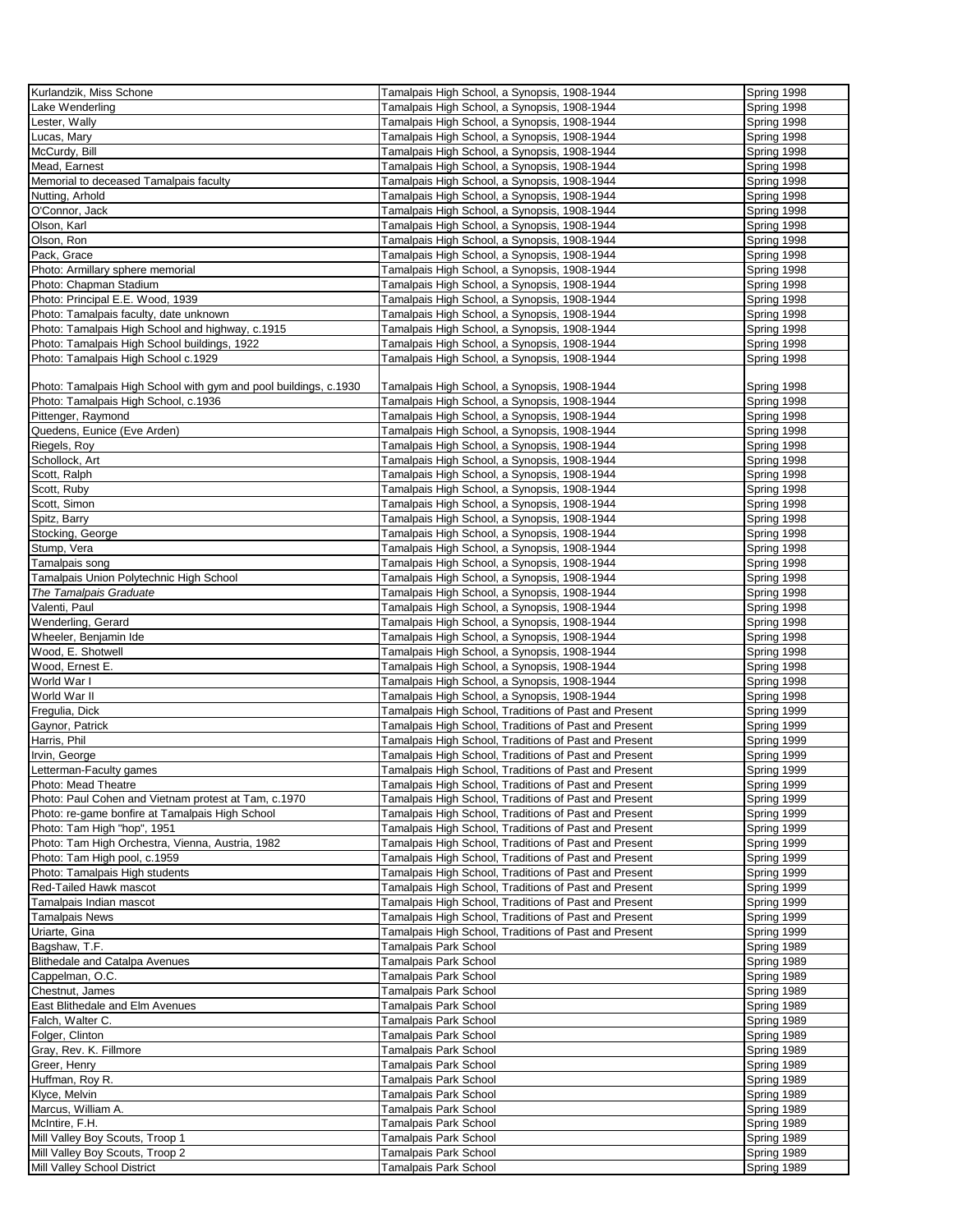| Murray, Rev. A.V.                            | <b>Tamalpais Park School</b>          | Spring 1989 |
|----------------------------------------------|---------------------------------------|-------------|
| Newbegin, J.J.                               | Tamalpais Park School                 | Spring 1989 |
| Old Mill School                              | Tamalpais Park School                 | Spring 1989 |
| Osborn, Charlotte                            | Tamalpais Park School                 | Spring 1989 |
| O'Shaughnessy, M.M.                          | Tamalpais Park School                 | Spring 1989 |
| Peters, Carleton                             | Tamalpais Park School                 | Spring 1989 |
| Photo: Park School Souvenirs                 | Tamalpais Park School                 | Spring 1989 |
| Photo: Tamalpais Park School c.1910          | Tamalpais Park School                 | Spring 1989 |
| Photo: Tamalpais Park School, 1932           | Tamalpais Park School                 | Spring 1989 |
|                                              |                                       |             |
| Photo: Tamalpais Park School, 1979           | Tamalpais Park School                 | Spring 1989 |
| Photo: Tamalpais Park School, 1983           | Tamalpais Park School                 | Spring 1989 |
| Photo: Tamalpais Park School, c.1960         | Tamalpais Park School                 | Spring 1989 |
| Photo: Tamalpais Park students, 1909         | Tamalpais Park School                 | Spring 1989 |
| Photo: Tamalpais Park students, 1933         | Tamalpais Park School                 | Spring 1989 |
| Photo: Tamalpais Park students, 1937         | Tamalpais Park School                 | Spring 1989 |
| Photo: Tamalpais Park students, October 1912 | Tamalpais Park School                 | Spring 1989 |
| Proctor, Charles                             | Tamalpais Park School                 | Spring 1989 |
| Record-Enterprise                            | Tamalpais Park School                 | Spring 1989 |
| Sartorio, Peter                              | Tamalpais Park School                 | Spring 1989 |
| Schroeder, Melva                             | Tamalpais Park School                 | Spring 1989 |
| Scott, Harry A.                              | Tamalpais Park School                 | Spring 1989 |
| Stocking, Gene                               | Tamalpais Park School                 | Spring 1989 |
| Summit School                                | Tamalpais Park School                 | Spring 1989 |
| Tamalpais Park Subdivision                   | <b>Tamalpais Park School</b>          | Spring 1989 |
| White, Dr. Lynn                              | Tamalpais Park School                 | Spring 1989 |
| 103 East Blithedale                          | Tamalpais Park: The First Subdivision | Spring 1983 |
| 110 East Blithedale                          | Tamalpais Park: The First Subdivision | Spring 1983 |
| 124 East Blithedale                          | Tamalpais Park: The First Subdivision | Spring 1983 |
| 15 Sycamore                                  | Tamalpais Park: The First Subdivision | Spring 1983 |
| 197 East Blithedale                          | Tamalpais Park: The First Subdivision | Spring 1983 |
| 22 Sycamore                                  | Tamalpais Park: The First Subdivision | Spring 1983 |
| 220 East Blithedale                          | Tamalpais Park: The First Subdivision | Spring 1983 |
| 228 East Blithedale                          | Tamalpais Park: The First Subdivision | Spring 1983 |
| 231-235 East Blithedale                      | Tamalpais Park: The First Subdivision | Spring 1983 |
| 243 East Blithedale                          |                                       |             |
| 247 East Blithedale                          | Tamalpais Park: The First Subdivision | Spring 1983 |
|                                              | Tamalpais Park: The First Subdivision | Spring 1983 |
| 25 East Blithedale                           | Tamalpais Park: The First Subdivision | Spring 1983 |
| 25 Sycamore                                  | Tamalpais Park: The First Subdivision | Spring 1983 |
| 255 East Blithedale                          | Tamalpais Park: The First Subdivision | Spring 1983 |
| 26 Sycamore                                  | Tamalpais Park: The First Subdivision | Spring 1983 |
| 263 East Blithedale                          | Tamalpais Park: The First Subdivision | Spring 1983 |
| 30 Sycamore                                  | Tamalpais Park: The First Subdivision | Spring 1983 |
| 32 Millwood                                  | Tamalpais Park: The First Subdivision | Spring 1983 |
| 35 Sycamore                                  | Tamalpais Park: The First Subdivision | Spring 1983 |
| 37 Svcamore                                  | Tamalpais Park: The First Subdivision | Spring 1983 |
| 44 East Blithedale                           | Tamalpais Park: The First Subdivision | Spring 1983 |
| 45 Sycamore                                  | Tamalpais Park: The First Subdivision | Spring 1983 |
| 51 Catalpa                                   | Tamalpais Park: The First Subdivision | Spring 1983 |
| 57 Park                                      | Tamalpais Park: The First Subdivision | Spring 1983 |
| 78 East Blithedale                           | Tamalpais Park: The First Subdivision | Spring 1983 |
| Accurate TV                                  | Tamalpais Park: The First Subdivision | Spring 1983 |
| Allen, Walter                                | Tamalpais Park: The First Subdivision | Spring 1983 |
| Amicita                                      | Tamalpais Park: The First Subdivision | Spring 1983 |
| <b>Arnette's Upholstery</b>                  | Tamalpais Park: The First Subdivision | Spring 1983 |
| Associated service station                   | Tamalpais Park: The First Subdivision | Spring 1983 |
| Auto dealerships                             | Tamalpais Park: The First Subdivision | Spring 1983 |
| Bagshaw, Fred W.                             | Tamalpais Park: The First Subdivision | Spring 1983 |
| Bennett, Fred                                | Tamalpais Park: The First Subdivision | Spring 1983 |
| <b>Blythedale Hotel</b>                      | Tamalpais Park: The First Subdivision | Spring 1983 |
| Boussy, Henri                                | Tamalpais Park: The First Subdivision | Spring 1983 |
| Boyle, Carmelita Garcia                      | Tamalpais Park: The First Subdivision | Spring 1983 |
| Boyle, Hugh                                  | Tamalpais Park: The First Subdivision | Spring 1983 |
| Brady, Jack                                  | Tamalpais Park: The First Subdivision | Spring 1983 |
| Budar, Kate                                  | Tamalpais Park: The First Subdivision | Spring 1983 |
| Canyon Road                                  | Tamalpais Park: The First Subdivision | Spring 1983 |
| Cardoza, Manuel                              |                                       |             |
|                                              | Tamalpais Park: The First Subdivision | Spring 1983 |
| Chevron service station                      | Tamalpais Park: The First Subdivision | Spring 1983 |
| <b>Collins Summit</b>                        | Tamalpais Park: The First Subdivision | Spring 1983 |
| Corte Madera Avenue                          | Tamalpais Park: The First Subdivision | Spring 1983 |
| Costa's Creamery                             | Tamalpais Park: The First Subdivision | Spring 1983 |
| Creighton, Jack                              | Tamalpais Park: The First Subdivision | Spring 1983 |
| Cushing, Dr.                                 | Tamalpais Park: The First Subdivision | Spring 1983 |
| <b>Cypress Knoll</b>                         | Tamalpais Park: The First Subdivision | Spring 1983 |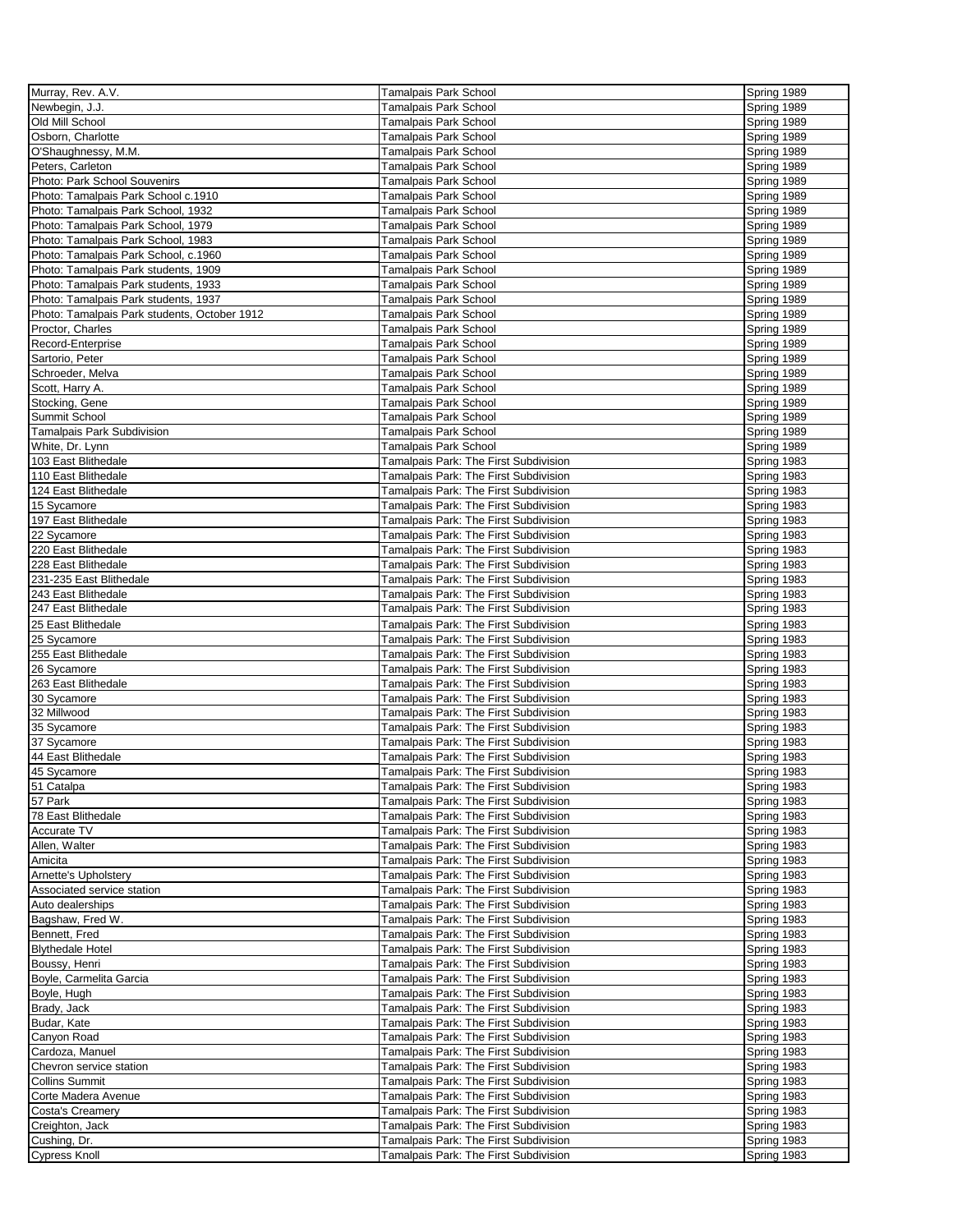| Electric lighting                                                            | Tamalpais Park: The First Subdivision | Spring 1983 |
|------------------------------------------------------------------------------|---------------------------------------|-------------|
| Eveready Garage                                                              | Tamalpais Park: The First Subdivision | Spring 1983 |
| Flatiron building                                                            | Tamalpais Park: The First Subdivision | Spring 1983 |
|                                                                              |                                       |             |
| Goddard, Lorraine                                                            | Tamalpais Park: The First Subdivision | Spring 1983 |
| Grant, George                                                                | Tamalpais Park: The First Subdivision | Spring 1983 |
| Grant, Honor                                                                 | Tamalpais Park: The First Subdivision | Spring 1983 |
| Hansen Saloon                                                                | Tamalpais Park: The First Subdivision | Spring 1983 |
| Harris, Phil                                                                 | Tamalpais Park: The First Subdivision | Spring 1983 |
| Hartman, Dr. Rodney                                                          | Tamalpais Park: The First Subdivision | Spring 1983 |
| Italian origin                                                               | Tamalpais Park: The First Subdivision | Spring 1983 |
| Jagtown                                                                      | Tamalpais Park: The First Subdivision | Spring 1983 |
| Krausegill, Phillip                                                          | Tamalpais Park: The First Subdivision | Spring 1983 |
|                                                                              |                                       |             |
| Krausegill, Walter                                                           | Tamalpais Park: The First Subdivision | Spring 1983 |
| Lyon and Hoag                                                                | Tamalpais Park: The First Subdivision | Spring 1983 |
| Marigold Dress Shop                                                          | Tamalpais Park: The First Subdivision | Spring 1983 |
| Millwood                                                                     | Tamalpais Park: The First Subdivision | Spring 1983 |
| Mobile Oil station                                                           | Tamalpais Park: The First Subdivision | Spring 1983 |
| Muller, Mrs. William                                                         | Tamalpais Park: The First Subdivision | Spring 1983 |
| Nicholson, John                                                              | Tamalpais Park: The First Subdivision | Spring 1983 |
| North Pacific Railroad                                                       | Tamalpais Park: The First Subdivision | Spring 1983 |
| O'Brien, Peter                                                               | Tamalpais Park: The First Subdivision | Spring 1983 |
|                                                                              |                                       |             |
| Old Country Road                                                             | Tamalpais Park: The First Subdivision | Spring 1983 |
| Oppenheimer, Gus                                                             | Tamalpais Park: The First Subdivision | Spring 1983 |
| Organic Hair Care                                                            | Tamalpais Park: The First Subdivision | Spring 1983 |
| Outdoor Art Club                                                             | Tamalpais Park: The First Subdivision | Spring 1983 |
| Paloma Market                                                                | Tamalpais Park: The First Subdivision | Spring 1983 |
| Park School                                                                  | Tamalpais Park: The First Subdivision | Spring 1983 |
| Photo: Advertisement for Tamalpais Park                                      | Tamalpais Park: The First Subdivision | Spring 1983 |
| Photo: Boyle house, "Cypress Knoll", stands alone                            | Tamalpais Park: The First Subdivision | Spring 1983 |
| Photo: Boyle Park baseball diamond in 1912                                   | Tamalpais Park: The First Subdivision | Spring 1983 |
| Photo: Carmelita Natividad Garcia Boyle                                      | Tamalpais Park: The First Subdivision | Spring 1983 |
|                                                                              |                                       |             |
| Photo: Hilaria Sanchez Reed Garcia, c.1863                                   | Tamalpais Park: The First Subdivision | Spring 1983 |
| Photo: Hugh Boyle                                                            | Tamalpais Park: The First Subdivision | Spring 1983 |
|                                                                              |                                       |             |
| Photo: James McDonald, first marshall, astride his strawberry mare           | Tamalpais Park: The First Subdivision | Spring 1983 |
|                                                                              |                                       |             |
| Photo: Newspaper article on Ducks and Hens, September 26, 1900               | Tamalpais Park: The First Subdivision | Spring 1983 |
|                                                                              |                                       |             |
| Photo: Original Tamalpais Park School, 1910                                  |                                       | Spring 1983 |
|                                                                              | Tamalpais Park: The First Subdivision |             |
| Photo: Overlooking Mill Valley to schooners in Richardson Bay,<br>1890's     |                                       |             |
|                                                                              | Tamalpais Park: The First Subdivision | Spring 1983 |
| Photo: Two story house at corner of Dell St. and East Blithedale Ave. c.1890 | Tamalpais Park: The First Subdivision | Spring 1983 |
| Photo: View of marsh below Locust Avenue, c.1930                             | Tamalpais Park: The First Subdivision | Spring 1983 |
|                                                                              |                                       |             |
| Photo: Weekend train arrivals strolling Miller at Throckmorton, c.           |                                       |             |
| 1915                                                                         | Tamalpais Park: The First Subdivision | Spring 1983 |
| Reed Garcia, Hilaria Sanchez                                                 | Tamalpais Park: The First Subdivision | Spring 1983 |
| Reed, John                                                                   | Tamalpais Park: The First Subdivision | Spring 1983 |
| Roux, George                                                                 | Tamalpais Park: The First Subdivision | Spring 1983 |
| Scout Hall                                                                   | Tamalpais Park: The First Subdivision | Spring 1983 |
| Sequoia Tavern                                                               | Tamalpais Park: The First Subdivision | Spring 1983 |
| Seymour, Kent                                                                | Tamalpais Park: The First Subdivision | Spring 1983 |
| Shallock, Art                                                                | Tamalpais Park: The First Subdivision | Spring 1983 |
| Shell service station                                                        | Tamalpais Park: The First Subdivision | Spring 1983 |
|                                                                              | Tamalpais Park: The First Subdivision | Spring 1983 |
| Signal Oil Company                                                           |                                       |             |
| Sollom, Mrs. Oliver                                                          | Tamalpais Park: The First Subdivision | Spring 1983 |
| Summit School closing                                                        | Tamalpais Park: The First Subdivision | Spring 1983 |
| Sycamore Avenue                                                              | Tamalpais Park: The First Subdivision | Spring 1983 |
| Sycamore Shopping Center                                                     | Tamalpais Park: The First Subdivision | Spring 1983 |
| Sycamore Village                                                             | Tamalpais Park: The First Subdivision | Spring 1983 |
| Tamalpais Park                                                               | Tamalpais Park: The First Subdivision | Spring 1983 |
| Tamalpais Park School                                                        | Tamalpais Park: The First Subdivision | Spring 1983 |
| The Louvre                                                                   | Tamalpais Park: The First Subdivision | Spring 1983 |
| Tiburon Wye                                                                  | Tamalpais Park: The First Subdivision | Spring 1983 |
| Varney, Tony                                                                 | Tamalpais Park: The First Subdivision | Spring 1983 |
| Watson saloon                                                                |                                       | Spring 1983 |
|                                                                              | Tamalpais Park: The First Subdivision |             |
| West Blythedale                                                              | Tamalpais Park: The First Subdivision | Spring 1983 |
| West Cottage                                                                 | Tamalpais Park: The First Subdivision | Spring 1983 |
| Westleader, Ken                                                              | Tamalpais Park: The First Subdivision | Spring 1983 |
| Wisler, Russell                                                              | Tamalpais Park: The First Subdivision | Spring 1983 |
| Alvernaz Family                                                              | <b>Tamalpais Valley History</b>       | Spring 2009 |
| Alvernaz, Hank                                                               | <b>Tamalpais Valley History</b>       | Spring 2009 |
| Bank of Mill Valley                                                          | Tamalpais Valley History              | Spring 2009 |
| Bolinas road                                                                 | <b>Tamalpais Valley History</b>       | Spring 2009 |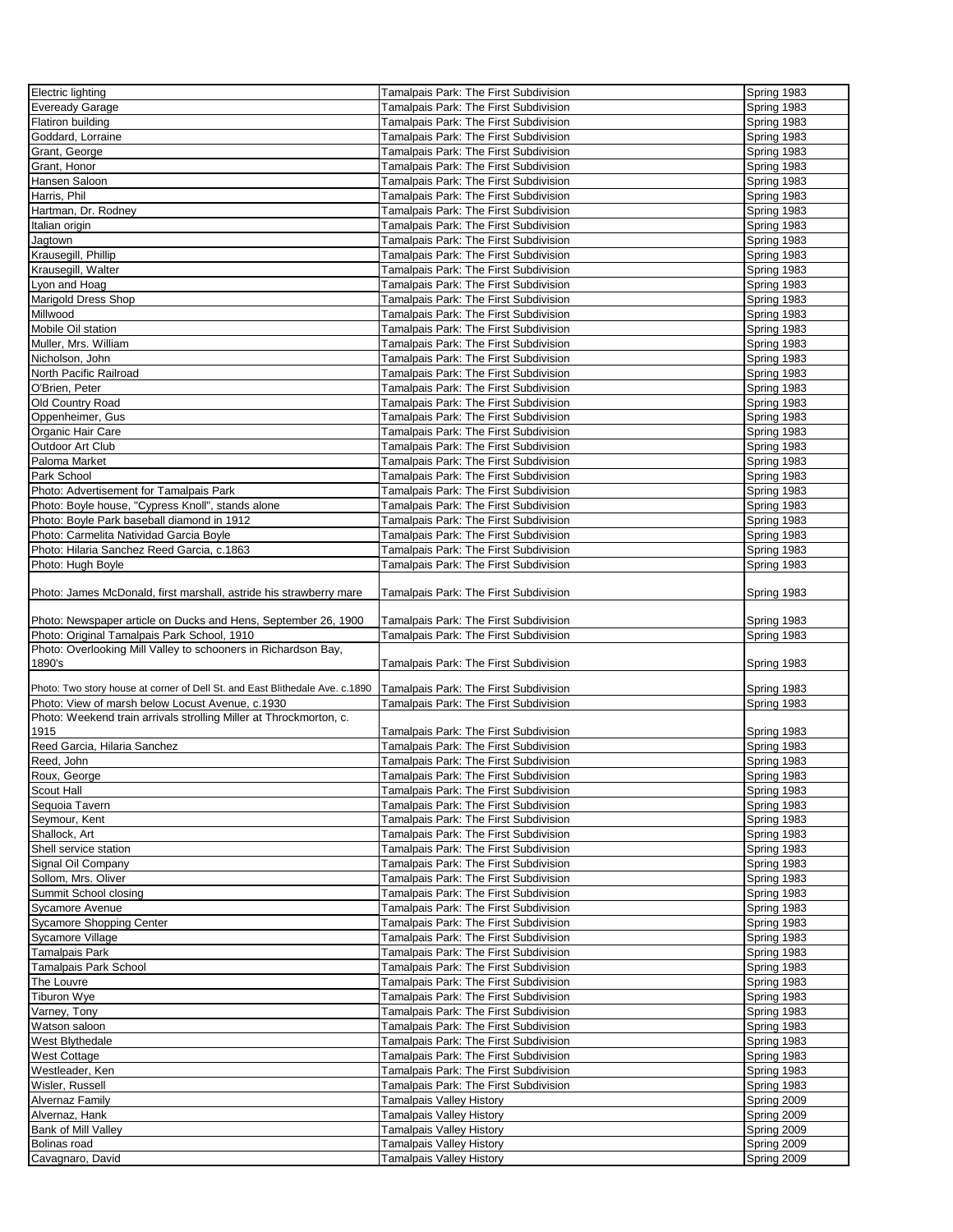| <b>Community Church</b>                      | <b>Tamalpais Valley History</b> | Spring 2009 |
|----------------------------------------------|---------------------------------|-------------|
| Coyote Creek                                 | <b>Tamalpais Valley History</b> | Spring 2009 |
| Coyote Hollow                                | <b>Tamalpais Valley History</b> | Spring 2009 |
| <b>Crest Marin</b>                           | <b>Tamalpais Valley History</b> | Spring 2009 |
| Dairies                                      | Tamalpais Valley History        | Spring 2009 |
| Dairymen of Portuguese Azorean birth         | Tamalpais Valley History        | Spring 2009 |
| Dias, John                                   | <b>Tamalpais Valley History</b> | Spring 2009 |
| Dolan's Corners                              | Tamalpais Valley History        | Spring 2009 |
|                                              |                                 |             |
| Eastland                                     | Tamalpais Valley History        | Spring 2009 |
| Eucalyptus tree planting                     | <b>Tamalpais Valley History</b> | Spring 2009 |
| <b>Finger Garage</b>                         | <b>Tamalpais Valley History</b> | Spring 2009 |
| <b>Garden Valley Park</b>                    | <b>Tamalpais Valley History</b> | Spring 2009 |
| Glenwood                                     | <b>Tamalpais Valley History</b> | Spring 2009 |
| Golden Gate National Recreation Area         | <b>Tamalpais Valley History</b> | Spring 2009 |
| Hagen Moving and Storage                     | <b>Tamalpais Valley History</b> | Spring 2009 |
| Highway 1                                    | <b>Tamalpais Valley History</b> | Spring 2009 |
| Hill Ranch                                   | <b>Tamalpais Valley History</b> | Spring 2009 |
| Hoppe, Henry                                 | <b>Tamalpais Valley History</b> | Spring 2009 |
| Hoppys                                       | <b>Tamalpais Valley History</b> | Spring 2009 |
| <b>Kay Park</b>                              | Tamalpais Valley History        | Spring 2009 |
| Little City Farms                            | <b>Tamalpais Valley History</b> | Spring 2009 |
|                                              |                                 |             |
| Manzanita Roadhouse                          | <b>Tamalpais Valley History</b> | Spring 2009 |
| Marinship                                    | <b>Tamalpais Valley History</b> | Spring 2009 |
| <b>Martin Brothers</b>                       | <b>Tamalpais Valley History</b> | Spring 2009 |
| McWilliams Painting and Decorating           | <b>Tamalpais Valley History</b> | Spring 2009 |
| <b>Meyers Cleaners</b>                       | <b>Tamalpais Valley History</b> | Spring 2009 |
| <b>Mill Valley</b>                           | <b>Tamalpais Valley History</b> | Spring 2009 |
| Neuhaus, Wilhelm                             | <b>Tamalpais Valley History</b> | Spring 2009 |
| North Pacific Coast Railroad                 | Tamalpais Valley History        | Spring 2009 |
| Northwestern Pacific Railroad                | <b>Tamalpais Valley History</b> | Spring 2009 |
| Olveira, Tony                                | Tamalpais Valley History        | Spring 2009 |
| Paradise Bar                                 | <b>Tamalpais Valley History</b> | Spring 2009 |
| Pastime                                      | <b>Tamalpais Valley History</b> | Spring 2009 |
| Photo: Alvernaz and Oliviera Gas Station     | Tamalpais Valley History        | Spring 2009 |
|                                              |                                 |             |
| Photo: Borges Barn                           | <b>Tamalpais Valley History</b> | Spring 2009 |
| Photo: Community Church at Marin/Ash Streets | <b>Tamalpais Valley History</b> | Spring 2009 |
| Photo: Julia Roberts Dias Ranch              | <b>Tamalpais Valley History</b> | Spring 2009 |
| Photo: Mayor Tomatoes Bar and Restaurant     | <b>Tamalpais Valley History</b> | Spring 2009 |
| Photo: Modin girls                           | Tamalpais Valley History        | Spring 2009 |
| Photo: Richardson Bay Draw Bridge            | <b>Tamalpais Valley History</b> | Spring 2009 |
| Photo: Tam Valley aerial view                | <b>Tamalpais Valley History</b> | Spring 2009 |
| Ranch E                                      | <b>Tamalpais Valley History</b> | Spring 2009 |
| Richardson, William                          | <b>Tamalpais Valley History</b> | Spring 2009 |
| Sausalito Rancho                             | <b>Tamalpais Valley History</b> | Spring 2009 |
| Shoreline Highway                            | <b>Tamalpais Valley History</b> | Spring 2009 |
| Shuman, Frank                                | <b>Tamalpais Valley History</b> | Spring 2009 |
| T&M Feed (T&M Hatchery)                      | <b>Tamalpais Valley History</b> | Spring 2009 |
|                                              |                                 |             |
| <b>Tam Valley Elementary School</b>          | <b>Tamalpais Valley History</b> | Spring 2009 |
| <b>Tamalpais Junction</b>                    | <b>Tamalpais Valley History</b> | Spring 2009 |
| Tamalpais Land & Water Company               | <b>Tamalpais Valley History</b> | Spring 2009 |
| <b>Tamalpais Lumber Company</b>              | <b>Tamalpais Valley History</b> | Spring 2009 |
| <b>Tamalpais Service Station</b>             | <b>Tamalpais Valley History</b> | Spring 2009 |
| <b>Tamalpais Valley</b>                      | <b>Tamalpais Valley History</b> | Spring 2009 |
| Tamalpais Valley Improvement Club            | <b>Tamalpais Valley History</b> | Spring 2009 |
| Tamalpais Woods                              | <b>Tamalpais Valley History</b> | Spring 2009 |
| <b>Tennessee Valley</b>                      | <b>Tamalpais Valley History</b> | Spring 2009 |
| Thiele, Will                                 | <b>Tamalpais Valley History</b> | Spring 2009 |
| Throckmorton land                            | <b>Tamalpais Valley History</b> | Spring 2009 |
| Throckmorton, Samuel                         | Tamalpais Valley History        | Spring 2009 |
| Welch, Christopher                           | <b>Tamalpais Valley History</b> | Spring 2009 |
| 100th Dipsea Race                            | The 100th Dipsea                | Spring 2010 |
| Cardiac Hill                                 | The 100th Dipsea                | Spring 2010 |
|                                              |                                 |             |
| Dipsea Race                                  | The 100th Dipsea                | Spring 2010 |
| Dipsea Steps                                 | The 100th Dipsea                | Spring 2010 |
| <b>Lytton Square</b>                         | The 100th Dipsea                | Spring 2010 |
| Mt. Tamalpais                                | The 100th Dipsea                | Spring 2010 |
| Muir Woods National Monument                 | The 100th Dipsea                | Spring 2010 |
| Photo: Dipsea "hiker", May 15, 1921          | The 100th Dipsea                | Spring 2010 |
| Photo: Dipsea race                           | The 100th Dipsea                | Spring 2010 |
| Photo: Dipsea runners, September 13, 1912    | The 100th Dipsea                | Spring 2010 |
| Photo: Dipsea start                          | The 100th Dipsea                | Spring 2010 |
| Photo: Dipsea start, 1919                    | The 100th Dipsea                | Spring 2010 |
| Photo: Dipsea start, 1940s                   | The 100th Dipsea                | Spring 2010 |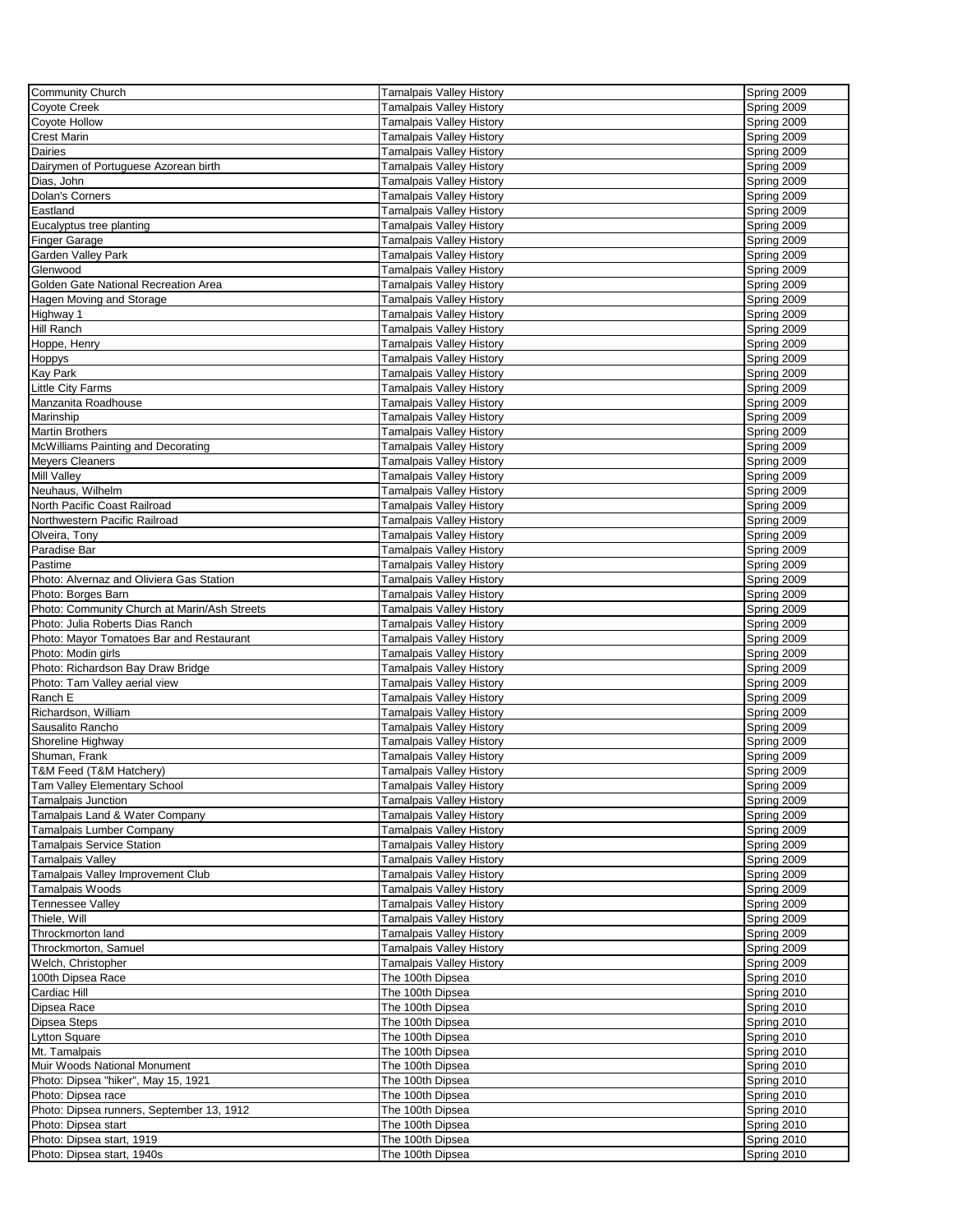| Photo: Dipsea start, Early 1950s            | The 100th Dipsea                   | Spring 2010 |
|---------------------------------------------|------------------------------------|-------------|
| Photo: Dipsea steps                         | The 100th Dipsea                   | Spring 2010 |
| Spitz, Barry                                | The 100th Dipsea                   | Spring 2010 |
| <b>Steep Ravine</b>                         | The 100th Dipsea                   | Spring 2010 |
| Women's Dipsea Hikes                        | The 100th Dipsea                   | Spring 2010 |
| 144 Corte Madera Avenue (Living Doll House) | The Best Place (Blithedale Canyon) | Spring 1987 |
|                                             |                                    |             |
| 15 Eldridge                                 | The Best Place (Blithedale Canyon) | Spring 1987 |
| 160 Corte Madera Avenue (Redwood Lodge)     | The Best Place (Blithedale Canyon) | Spring 1987 |
| 172 West Blithedale (Green Roof)            | The Best Place (Blithedale Canyon) | Spring 1987 |
| 178 Corte Madera Avenue (Nixie Cottage)     | The Best Place (Blithedale Canyon) | Spring 1987 |
| 186 Corte Madera Avenue                     | The Best Place (Blithedale Canyon) | Spring 1987 |
| 188 West Blithedale                         | The Best Place (Blithedale Canyon) | Spring 1987 |
| 195 West Blithedale                         | The Best Place (Blithedale Canyon) | Spring 1987 |
| 197 Corte Madera Avenue                     | The Best Place (Blithedale Canyon) | Spring 1987 |
| 2 Bigelow                                   | The Best Place (Blithedale Canyon) | Spring 1987 |
| 205 West Blithedale Avenue                  | The Best Place (Blithedale Canyon) | Spring 1987 |
| 216 Corte Madera                            | The Best Place (Blithedale Canyon) | Spring 1987 |
| 246 Corte Madera Avenue                     | The Best Place (Blithedale Canyon) | Spring 1987 |
|                                             |                                    |             |
| 266 West Blithedale                         | The Best Place (Blithedale Canyon) | Spring 1987 |
| 312 West Blithedale Avenue                  | The Best Place (Blithedale Canyon) | Spring 1987 |
| 70 Bigelow (Two Oaks)                       | The Best Place (Blithedale Canyon) | Spring 1987 |
| 9 Eldridge Avenue                           | The Best Place (Blithedale Canyon) | Spring 1987 |
| 95 Magee Avenue                             | The Best Place (Blithedale Canyon) | Spring 1987 |
| Abbey Hotel                                 | The Best Place (Blithedale Canyon) | Spring 1987 |
| Auction of May, 1890                        | The Best Place (Blithedale Canyon) | Spring 1987 |
| Billings, George E.                         | The Best Place (Blithedale Canyon) | Spring 1987 |
| <b>Black Maria</b>                          | The Best Place (Blithedale Canyon) | Spring 1987 |
| <b>Blithedale Dam</b>                       | The Best Place (Blithedale Canyon) | Spring 1987 |
|                                             |                                    |             |
| <b>Blithedale Hotel</b>                     | The Best Place (Blithedale Canyon) | Spring 1987 |
| <b>Blithedale Park</b>                      | The Best Place (Blithedale Canyon) | Spring 1987 |
| Boussy, Henri                               | The Best Place (Blithedale Canyon) | Spring 1987 |
| Bridge, Henry                               | The Best Place (Blithedale Canyon) | Spring 1987 |
| Cascade Canyon                              | The Best Place (Blithedale Canyon) | Spring 1987 |
| Cascade Dam                                 | The Best Place (Blithedale Canyon) | Spring 1987 |
| Clinto, Helen Delmar                        | The Best Place (Blithedale Canyon) | Spring 1987 |
| Cole, Charles                               | The Best Place (Blithedale Canyon) | Spring 1987 |
| <b>Collins Summit</b>                       | The Best Place (Blithedale Canyon) | Spring 1987 |
| Corte Madera Canyon                         | The Best Place (Blithedale Canyon) | Spring 1987 |
| Corte Madera del Presidio                   | The Best Place (Blithedale Canyon) | Spring 1987 |
|                                             |                                    |             |
| Cottage Avenue                              | The Best Place (Blithedale Canyon) | Spring 1987 |
| Cullen, Mary                                | The Best Place (Blithedale Canyon) | Spring 1987 |
| Cushing, Dr. John                           | The Best Place (Blithedale Canyon) | Spring 1987 |
| Cushing, Eleanor                            | The Best Place (Blithedale Canyon) | Spring 1987 |
| Cushing, Grace Eldridge                     | The Best Place (Blithedale Canyon) | Spring 1987 |
| Cushing, John                               | The Best Place (Blithedale Canyon) | Spring 1987 |
| Cushing, Narriet                            | The Best Place (Blithedale Canyon) | Spring 1987 |
| Cushing, Sydney                             | The Best Place (Blithedale Canyon) | Spring 1987 |
| Dinky                                       | The Best Place (Blithedale Canyon) | Spring 1987 |
| Eastland                                    | The Best Place (Blithedale Canyon) | Spring 1987 |
| Eastland, Joseph                            | The Best Place (Blithedale Canyon) | Spring 1987 |
|                                             |                                    |             |
| Fire of 1929                                | The Best Place (Blithedale Canyon) | Spring 1987 |
| Fostine, Manuel                             | The Best Place (Blithedale Canyon) | Spring 1987 |
| Groves, Clifton                             | The Best Place (Blithedale Canyon) | Spring 1987 |
| Hayes, Dan                                  | The Best Place (Blithedale Canyon) | Spring 1987 |
| Hein, Herman                                | The Best Place (Blithedale Canyon) | Spring 1987 |
| Hoo-Koo-E-Koo                               | The Best Place (Blithedale Canyon) | Spring 1987 |
| <b>Hotel Eastland</b>                       | The Best Place (Blithedale Canyon) | Spring 1987 |
| Howe, Abbey                                 | The Best Place (Blithedale Canyon) | Spring 1987 |
| Incorporation of Mill Valley in 1900        | The Best Place (Blithedale Canyon) | Spring 1987 |
| Indian shell mounds                         | The Best Place (Blithedale Canyon) | Spring 1987 |
| Janes, Louis                                | The Best Place (Blithedale Canyon) | Spring 1987 |
| Johnson, Ben                                | The Best Place (Blithedale Canyon) | Spring 1987 |
|                                             |                                    |             |
| Klyce, Harvey                               | The Best Place (Blithedale Canyon) | Spring 1987 |
| Lee Street Local                            | The Best Place (Blithedale Canyon) | Spring 1987 |
| Marcus, Morris                              | The Best Place (Blithedale Canyon) | Spring 1987 |
| Marsh, George T.                            | The Best Place (Blithedale Canyon) | Spring 1987 |
| Martino, Anna Bendix                        | The Best Place (Blithedale Canyon) | Spring 1987 |
| <b>Masonic Hall</b>                         | The Best Place (Blithedale Canyon) | Spring 1987 |
| Maybeck, Bernard                            | The Best Place (Blithedale Canyon) | Spring 1987 |
| Mexican land grant                          | The Best Place (Blithedale Canyon) | Spring 1987 |
| Midwinter Fair of 1894                      | The Best Place (Blithedale Canyon) | Spring 1987 |
| Migojima (Owl's nest)                       | The Best Place (Blithedale Canyon) | Spring 1987 |
| <b>Miller Grove</b>                         | The Best Place (Blithedale Canyon) |             |
|                                             |                                    | Spring 1987 |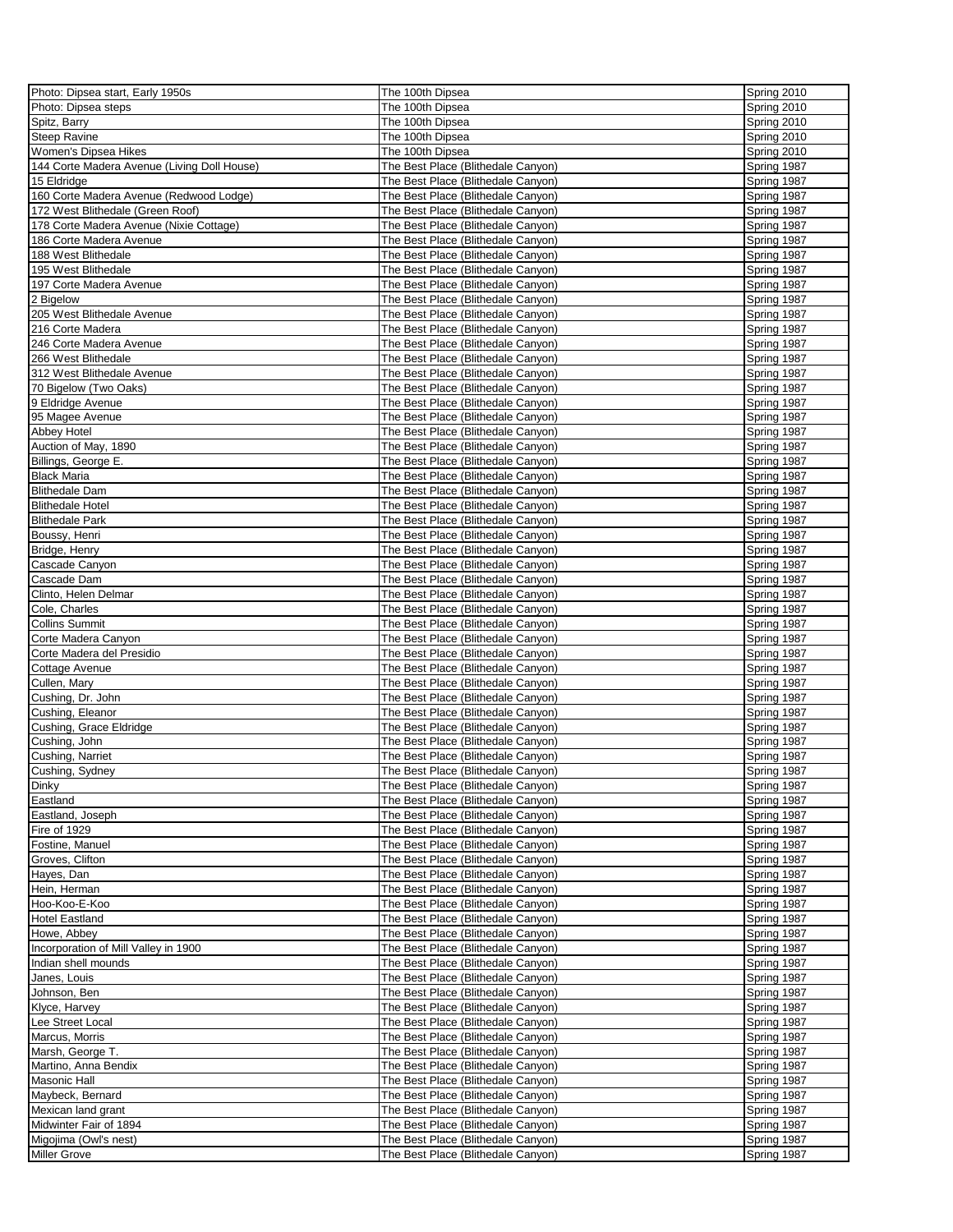| Miller, Annie D.                                                                                          | The Best Place (Blithedale Canyon)                               | Spring 1987                |
|-----------------------------------------------------------------------------------------------------------|------------------------------------------------------------------|----------------------------|
| Monteagle Cottage                                                                                         | The Best Place (Blithedale Canyon)                               | Spring 1987                |
|                                                                                                           |                                                                  |                            |
| Moore Cottage                                                                                             | The Best Place (Blithedale Canyon)                               | Spring 1987                |
| Mount Tamalpais Railroad                                                                                  | The Best Place (Blithedale Canyon)                               | Spring 1987                |
| Mt. Tamalpais Tavern                                                                                      | The Best Place (Blithedale Canyon)                               | Spring 1987                |
|                                                                                                           | The Best Place (Blithedale Canyon)                               |                            |
| North Pacific Coast Railroad                                                                              |                                                                  | Spring 1987                |
| Northwestern Pacific Railroad                                                                             | The Best Place (Blithedale Canyon)                               | Spring 1987                |
| Old Mill Park                                                                                             | The Best Place (Blithedale Canyon)                               | Spring 1987                |
| O'Shaughnessy, Michael                                                                                    | The Best Place (Blithedale Canyon)                               | Spring 1987                |
|                                                                                                           |                                                                  |                            |
| Outdoor Art Club                                                                                          | The Best Place (Blithedale Canyon)                               | Spring 1987                |
| Parlor House                                                                                              | The Best Place (Blithedale Canyon)                               | Spring 1987                |
| Photo: 143 W. Blithedale                                                                                  | The Best Place (Blithedale Canyon)                               | Spring 1987                |
| Photo: 2 Bigelow                                                                                          | The Best Place (Blithedale Canyon)                               | Spring 1987                |
|                                                                                                           |                                                                  |                            |
| Photo: 70 Bigelow                                                                                         | The Best Place (Blithedale Canyon)                               | Spring 1987                |
| Photo: Blithedale Hotel about 1900                                                                        | The Best Place (Blithedale Canyon)                               | Spring 1987                |
| Photo: Blithedale Hotel and Cottages                                                                      | The Best Place (Blithedale Canyon)                               | Spring 1987                |
| Photo: Bonner Whitcomb and Clifton Groves beside the Lee Street Local,                                    |                                                                  |                            |
| 1906                                                                                                      | The Best Place (Blithedale Canyon)                               | Spring 1987                |
|                                                                                                           |                                                                  |                            |
| Photo: Dolly Cushing Jenkins, daughter of the Sidney Cushings                                             | The Best Place (Blithedale Canyon)                               | Spring 1987                |
| Photo: Dr. John Cushing                                                                                   | The Best Place (Blithedale Canyon)                               | Spring 1987                |
| Photo: Engine #8 at Mill Valley train station, circa 1915                                                 | The Best Place (Blithedale Canyon)                               | Spring 1987                |
|                                                                                                           |                                                                  |                            |
| Photo: Fire Dept. at footbridge near Marsh Station, circa 1900                                            | The Best Place (Blithedale Canyon)                               | Spring 1987                |
| Photo: Garden of Allah                                                                                    | The Best Place (Blithedale Canyon)                               | Spring 1987                |
| Photo: Hayes house at 216 Corte Madera Ave., with "fish scale"                                            |                                                                  |                            |
| shingles                                                                                                  | The Best Place (Blithedale Canvon)                               | Spring 1987                |
|                                                                                                           |                                                                  |                            |
| Photo: Home at 8 Eldridge Avenue                                                                          | The Best Place (Blithedale Canyon)                               | Spring 1987                |
| Photo: July 4, 1899 celebration in Blithedale Canyon with Ben                                             |                                                                  |                            |
| Upham.                                                                                                    | The Best Place (Blithedale Canyon)                               | Spring 1987                |
|                                                                                                           |                                                                  |                            |
|                                                                                                           |                                                                  |                            |
| Photo: Log cabin at 247 Corte Madera Avenue, built by Harvey Klyce   The Best Place (Blithedale Canyon)   |                                                                  | Spring 1987                |
| Photo: Mill Valley & Mt. Tamalpais Scenic Railroad train coming down                                      |                                                                  |                            |
| Blithedale Canyon about 1896                                                                              | The Best Place (Blithedale Canyon)                               | Spring 1987                |
| Photo: Mrs. George Marsh at gate to Marsh home on Marguerite                                              |                                                                  |                            |
| Avenue                                                                                                    | The Best Place (Blithedale Canyon)                               | Spring 1987                |
|                                                                                                           |                                                                  |                            |
| Photo: Mrs. Sidney Cushing                                                                                | The Best Place (Blithedale Canyon)                               | Spring 1987                |
| Photo: Redwood Lodge grounds                                                                              | The Best Place (Blithedale Canyon)                               | Spring 1987                |
| Photo: Sydney Cushing, pres. of the MV&Mt. Tam Scenic Railroad and owner                                  |                                                                  |                            |
| of the Blithedale Hotel                                                                                   | The Best Place (Blithedale Canyon)                               | Spring 1987                |
| Photo: the Blithedale Hotel about 1900 with costumed guests                                               | The Best Place (Blithedale Canyon)                               | Spring 1987                |
|                                                                                                           |                                                                  |                            |
| Photo: The milkhouse for the Blithedale Hotel                                                             | The Best Place (Blithedale Canyon)                               | Spring 1987                |
|                                                                                                           |                                                                  |                            |
| Photo: Tiny Cottage at 15 Eldridge built in 1904 for Mrs. Anna Martino The Best Place (Blithedale Canyon) |                                                                  | Spring 1987                |
| Photo: Visitors at a tent cabin on the Blithedale Hotel grounds about                                     |                                                                  |                            |
|                                                                                                           |                                                                  |                            |
| 1900                                                                                                      | The Best Place (Blithedale Canyon)                               | Spring 1987                |
| Pierce, President Franklin                                                                                | The Best Place (Blithedale Canyon)                               | Spring 1987                |
| Polk, Willis                                                                                              | The Best Place (Blithedale Canyon)                               | Spring 1987                |
|                                                                                                           |                                                                  |                            |
| Radclif, Walter                                                                                           | The Best Place (Blithedale Canyon)                               | Spring 1987                |
| Rademaker family                                                                                          | The Best Place (Blithedale Canyon)                               | Spring 1987                |
| Ralson L. White Retreat                                                                                   | The Best Place (Blithedale Canyon)                               | Spring 1987                |
| Rancho de San Quentin                                                                                     | The Best Place (Blithedale Canyon)                               | Spring 1987                |
|                                                                                                           |                                                                  |                            |
| Rancho Sausalito                                                                                          | The Best Place (Blithedale Canyon)                               | Spring 1987                |
| Reed, John                                                                                                | The Best Place (Blithedale Canyon)                               | Spring 1987                |
| Richardson Bay Bridge                                                                                     | The Best Place (Blithedale Canyon)                               | Spring 1987                |
|                                                                                                           |                                                                  |                            |
| Richardson, William                                                                                       | The Best Place (Blithedale Canyon)                               | Spring 1987                |
| Rowan, Major                                                                                              | The Best Place (Blithedale Canyon)                               | Spring 1987                |
| Sanitarium                                                                                                | The Best Place (Blithedale Canyon)                               | Spring 1987                |
|                                                                                                           |                                                                  |                            |
| Tamalpais Land & Water Co.                                                                                | The Best Place (Blithedale Canyon)                               | Spring 1987                |
| Throckmorton, Susana                                                                                      | The Best Place (Blithedale Canyon)                               | Spring 1987                |
| Torii gate                                                                                                | The Best Place (Blithedale Canyon)                               | Spring 1987                |
| Walk Into History                                                                                         | The Best Place (Blithedale Canyon)                               | Spring 1987                |
|                                                                                                           |                                                                  |                            |
| Ward, Mae                                                                                                 |                                                                  |                            |
| Ward, Roy                                                                                                 | The Best Place (Blithedale Canyon)                               | Spring 1987                |
|                                                                                                           | The Best Place (Blithedale Canyon)                               | Spring 1987                |
|                                                                                                           |                                                                  |                            |
| Warfield, General Richard H.                                                                              | The Best Place (Blithedale Canyon)                               | Spring 1987                |
| Whitcomb, Bonner                                                                                          | The Best Place (Blithedale Canyon)                               | Spring 1987                |
| White, Mrs. Lovell                                                                                        | The Best Place (Blithedale Canyon)                               | Spring 1987                |
| White, Ralston                                                                                            | The Best Place (Blithedale Canyon)                               | Spring 1987                |
|                                                                                                           |                                                                  |                            |
| Whittle, George                                                                                           | The Best Place (Blithedale Canyon)                               | Spring 1987                |
| Woodside Inn                                                                                              | The Best Place (Blithedale Canyon)                               | Spring 1987                |
| Claxton, Bill                                                                                             | The Birth of the Rock Festival                                   | Spring 2011                |
|                                                                                                           |                                                                  |                            |
| <b>Cushing Memorial Amphitheater</b>                                                                      | The Birth of the Rock Festival                                   | Spring 2011                |
| Fantasy Fair and Magic Mountain Music Festival                                                            | The Birth of the Rock Festival                                   | Spring 2011                |
| Hill, Suki                                                                                                | The Birth of the Rock Festival                                   | Spring 2011                |
|                                                                                                           |                                                                  |                            |
| Jefferson Airplane                                                                                        | The Birth of the Rock Festival                                   | Spring 2011                |
| <b>KFRC</b><br>Laurant, Dawn                                                                              | The Birth of the Rock Festival<br>The Birth of the Rock Festival | Spring 2011<br>Spring 2011 |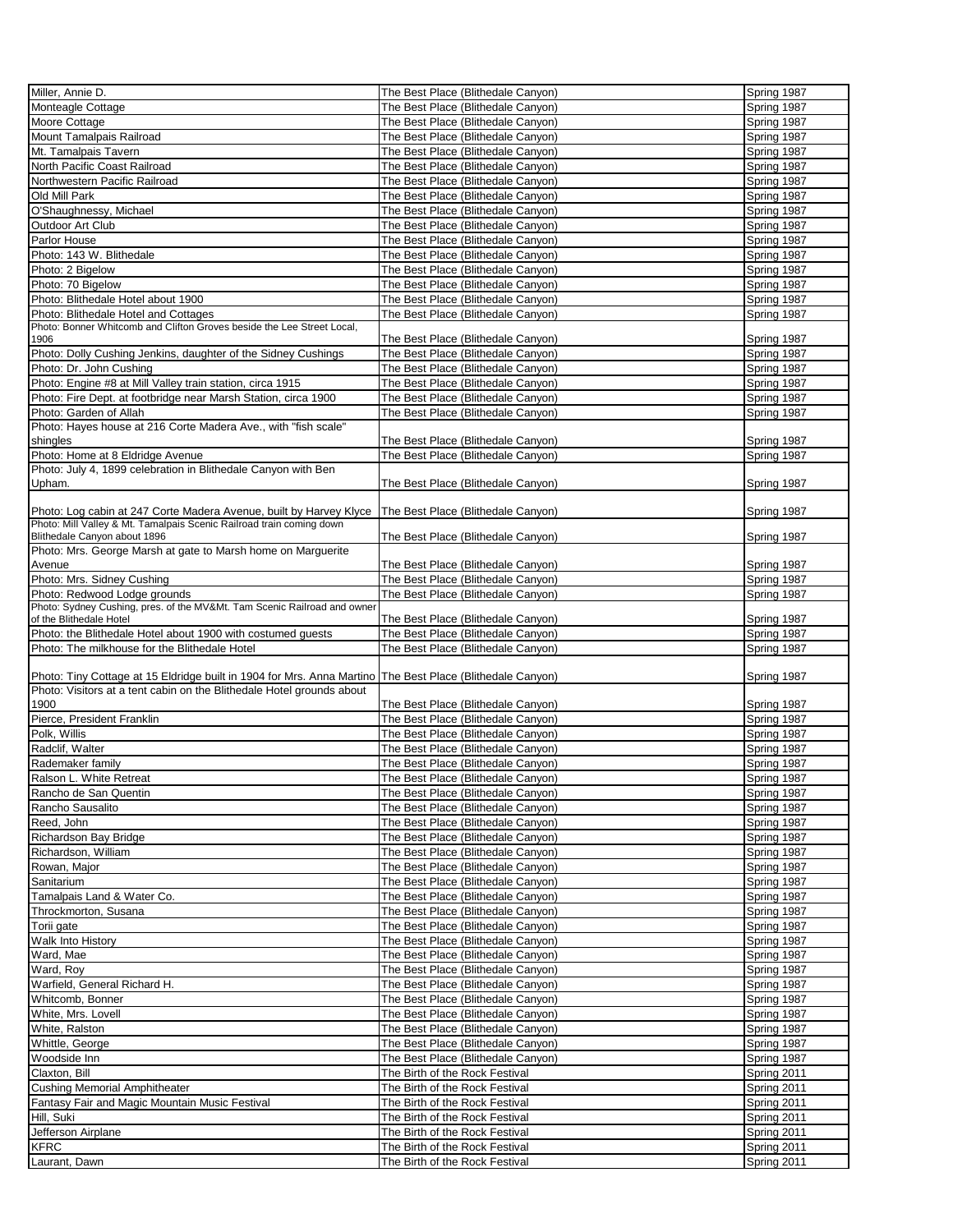| Lomas, Mark                                                       | The Birth of the Rock Festival                  | Spring 2011      |
|-------------------------------------------------------------------|-------------------------------------------------|------------------|
| Losel, Barbara                                                    | The Birth of the Rock Festival                  | Spring 2011      |
| Love Generation                                                   | The Birth of the Rock Festival                  | Spring 2011      |
|                                                                   | The Birth of the Rock Festival                  | Spring 2011      |
| <b>Magic Mountain Festival</b>                                    |                                                 |                  |
| Miller, Stanley "Mouse"                                           | The Birth of the Rock Festival                  | Spring 2011      |
| Miller, Steve                                                     | The Birth of the Rock Festival                  | Spring 2011      |
| Miramon, Stephen                                                  | The Birth of the Rock Festival                  | Spring 2011      |
| Mt. Tamalpais                                                     | The Birth of the Rock Festival                  | Spring 2011      |
| Photo: Country Joe MacDonald on Mount Tam                         | The Birth of the Rock Festival                  | Spring 2011      |
| Photo: Magic Mountain Festival attendees                          | The Birth of the Rock Festival                  | Spring 2011      |
| Photo: Marty Balin of the Jefferson Airplane, June 11, 1967       | The Birth of the Rock Festival                  | Spring 2011      |
| Photo: Michael Bloomfield                                         | The Birth of the Rock Festival                  | Spring 2011      |
| Photo: The Byrds perform on June 11, 1967                         | The Birth of the Rock Festival                  | Spring 2011      |
| Sons of Champlin                                                  | The Birth of the Rock Festival                  | Spring 2011      |
| Summer of Love                                                    | The Birth of the Rock Festival                  | Spring 2011      |
| <b>Tamalpais High School</b>                                      | The Birth of the Rock Festival                  | Spring 2011      |
| Trans-Love-Bus-Lines                                              | The Birth of the Rock Festival                  | Spring 2011      |
| 205 West Blithedale Avenue                                        | The Blithedale Story                            | Summer-Fall 1981 |
|                                                                   |                                                 |                  |
| Abbey                                                             | The Blithedale Story                            | Summer-Fall 1981 |
| Blithedale Canyon subdivision                                     | The Blithedale Story                            | Summer-Fall 1981 |
| <b>Blithedale cottages</b>                                        | The Blithedale Story                            | Summer-Fall 1981 |
| <b>Blithedale Dam</b>                                             | The Blithedale Story                            | Summer-Fall 1981 |
| <b>Blithedale Hotel</b>                                           | The Blithedale Story                            | Summer-Fall 1981 |
| <b>Blithedale Sanitarium</b>                                      | The Blithedale Story                            | Summer-Fall 1981 |
| Cottage Avenue                                                    | The Blithedale Story                            | Summer-Fall 1981 |
| Cushing, Caleb                                                    | The Blithedale Story                            | Summer-Fall 1981 |
| Cushing, Dr. John S.                                              | The Blithedale Story                            | Summer-Fall 1981 |
| Cushing, Eleanor (Dolly)                                          | The Blithedale Story                            | Summer-Fall 1981 |
| Cushing, Grace Eldridge                                           | The Blithedale Storv                            | Summer-Fall 1981 |
| Cushing, Harriet Reed Barlow                                      | The Blithedale Storv                            | Summer-Fall 1981 |
| Cushing, John                                                     | The Blithedale Story                            | Summer-Fall 1981 |
| Cushing, Marion                                                   | The Blithedale Story                            | Summer-Fall 1981 |
| Cushing, Sydney Barlow                                            | The Blithedale Story                            | Summer-Fall 1981 |
| Cushing's land grants                                             | The Blithedale Story                            | Summer-Fall 1981 |
| <b>Eastland Hotel</b>                                             | The Blithedale Story                            | Summer-Fall 1981 |
| Eldridge, John O.                                                 | The Blithedale Story                            | Summer-Fall 1981 |
| Hawthorne, Nathaniel                                              | The Blithedale Story                            | Summer-Fall 1981 |
| Hayakawa, Senator S. I.                                           | The Blithedale Story                            | Summer-Fall 1981 |
| Jenkins, James                                                    | The Blithedale Story                            | Summer-Fall 1981 |
| Lee Street Local                                                  | The Blithedale Story                            | Summer-Fall 1981 |
| Map: Blithedale Canyon and railroad in 1912                       | The Blithedale Story                            | Summer-Fall 1981 |
|                                                                   |                                                 | Summer-Fall 1981 |
| Mexican land grant                                                | The Blithedale Story                            | Summer-Fall 1981 |
| Mill Valley & Mt. Tamalpais Scenic Railway                        | The Blithedale Story                            |                  |
| Motor Car #3                                                      | The Blithedale Story                            | Summer-Fall 1981 |
| North Wagon Road                                                  | The Blithedale Story                            | Summer-Fall 1981 |
| Park, Helen Van Cleave                                            | The Blithedale Story                            | Summer-Fall 1981 |
| Photo: Blithedale guests                                          | The Blithedale Storv                            | Summer-Fall 1981 |
| Photo: Blithedale Hotel and cottages, c. 1895                     | The Blithedale Story                            | Summer-Fall 1981 |
| Photo: Blithedale Hotel and grounds                               | The Blithedale Story                            | Summer-Fall 1981 |
| Photo: Blithedale Hotel grounds                                   | The Blithedale Story                            | Summer-Fall 1981 |
| Photo: Blithedale Hotel receipts to Mr. Adolph Sutro in September |                                                 |                  |
| 1892                                                              | The Blithedale Story                            | Summer-Fall 1981 |
| Photo: portrait of Dr. John Cushing                               | The Blithedale Story                            | Summer-Fall 1981 |
| Photo: Road in front of the Blithedale Hotel                      | The Blithedale Story                            | Summer-Fall 1981 |
| Photo: the Abbey                                                  | The Blithedale Story                            | Summer-Fall 1981 |
| Photo: The Eastland Hotel                                         | The Blithedale Story                            | Summer-Fall 1981 |
| Redwood Lodge                                                     | The Blithedale Story                            | Summer-Fall 1981 |
| San Francisco News Letter and California Advertiser               | The Blithedale Story                            | Summer-Fall 1981 |
| San Francisco Society Blue Books                                  | The Blithedale Storv                            | Summer-Fall 1981 |
| San Rafael Gas and Electric Company                               | The Blithedale Story                            | Summer-Fall 1981 |
| Stetson, Edward Grey                                              | The Blithedale Story                            | Summer-Fall 1981 |
| Stetson, Marion Cushing                                           | The Blithedale Story                            | Summer-Fall 1981 |
| The Blithedale Romance                                            | The Blithedale Story                            | Summer-Fall 1981 |
| "Sweet Box" Committee                                             | The California Alpine Club Celebrates 100 Years | Spring 2013      |
| California Alpine Club                                            | The California Alpine Club Celebrates 100 Years | Spring 2013      |
| California Alpine Club Centennial                                 | The California Alpine Club Celebrates 100 Years | Spring 2013      |
| Deal, Sam                                                         | The California Alpine Club Celebrates 100 Years | Spring 2013      |
| Echo Lodge                                                        | The California Alpine Club Celebrates 100 Years | Spring 2013      |
| Franz, Anita                                                      | The California Alpine Club Celebrates 100 Years | Spring 2013      |
| Franz, Lillian                                                    | The California Alpine Club Celebrates 100 Years | Spring 2013      |
| <b>Gravity Car</b>                                                | The California Alpine Club Celebrates 100 Years | Spring 2013      |
| Hike in Marin                                                     | The California Alpine Club Celebrates 100 Years | Spring 2013      |
| Linskog, Dorothy                                                  | The California Alpine Club Celebrates 100 Years | Spring 2013      |
| Mt. Tamalpais                                                     | The California Alpine Club Celebrates 100 Years | Spring 2013      |
|                                                                   |                                                 |                  |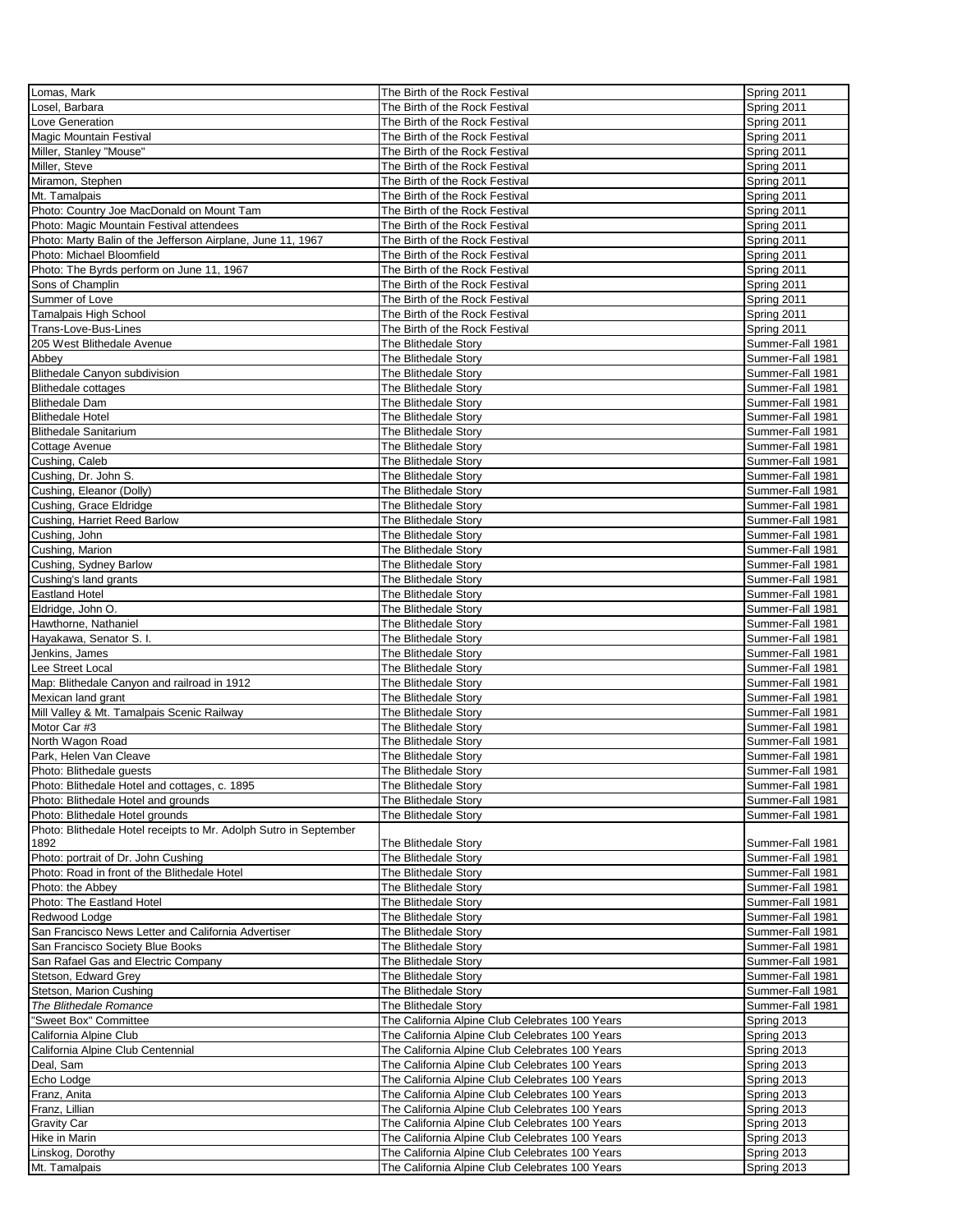| Mt. Tamalpais Railroad                                                              | The California Alpine Club Celebrates 100 Years | Spring 2013 |
|-------------------------------------------------------------------------------------|-------------------------------------------------|-------------|
| Murphy, Mike                                                                        | The California Alpine Club Celebrates 100 Years | Spring 2013 |
| Panoramic Highway                                                                   |                                                 |             |
|                                                                                     | The California Alpine Club Celebrates 100 Years | Spring 2013 |
|                                                                                     |                                                 |             |
| Photo: California Alpine Club and Mt. Tamalpais Railroad, undated.                  | The California Alpine Club Celebrates 100 Years | Spring 2013 |
| Photo: California Alpine Club, c. 1915                                              | The California Alpine Club Celebrates 100 Years | Spring 2013 |
| Pinther, Al                                                                         | The California Alpine Club Celebrates 100 Years | Spring 2013 |
| Sunshine Committee                                                                  | The California Alpine Club Celebrates 100 Years | Spring 2013 |
| <b>Throckmorton Ridge</b>                                                           | The California Alpine Club Celebrates 100 Years | Spring 2013 |
| Tunzi, Al                                                                           | The California Alpine Club Celebrates 100 Years | Spring 2013 |
| West Point Inn                                                                      | The California Alpine Club Celebrates 100 Years | Spring 2013 |
| West, H.P.                                                                          | The California Alpine Club Celebrates 100 Years | Spring 2013 |
| Balloon-tire bike                                                                   |                                                 |             |
|                                                                                     | The Clunker Revolution and Birth of a Movement  | Spring 2019 |
| <b>Bike Boom</b>                                                                    | The Clunker Revolution and Birth of a Movement  | Spring 2019 |
| Bonds, Alan                                                                         | The Clunker Revolution and Birth of a Movement  | Spring 2019 |
| Breeze, Bill                                                                        | The Clunker Revolution and Birth of a Movement  | Spring 2019 |
| Breeze, Joe                                                                         | The Clunker Revolution and Birth of a Movement  | Spring 2019 |
| <b>Breezers</b>                                                                     | The Clunker Revolution and Birth of a Movement  | Spring 2019 |
| Clunking                                                                            | The Clunker Revolution and Birth of a Movement  | Spring 2019 |
| College of Marin                                                                    | The Clunker Revolution and Birth of a Movement  | Spring 2019 |
|                                                                                     | The Clunker Revolution and Birth of a Movement  | Spring 2019 |
| Community Church of Mill Valley                                                     |                                                 |             |
| Cove Bike Shop                                                                      | The Clunker Revolution and Birth of a Movement  | Spring 2019 |
| Cragg, larry                                                                        | The Clunker Revolution and Birth of a Movement  | Spring 2019 |
| Cragg, Wende                                                                        | The Clunker Revolution and Birth of a Movement  | Spring 2019 |
| Cunningham, Charlie                                                                 | The Clunker Revolution and Birth of a Movement  | Spring 2019 |
| <b>Custom Cruiser Design II</b>                                                     | The Clunker Revolution and Birth of a Movement  | Spring 2019 |
| Elroy's Garage                                                                      | The Clunker Revolution and Birth of a Movement  | Spring 2019 |
| Fat Tire Flyer                                                                      | The Clunker Revolution and Birth of a Movement  | Spring 2019 |
| Fat-tire riders                                                                     | The Clunker Revolution and Birth of a Movement  | Spring 2019 |
| <b>Fisher Mountain Bikes</b>                                                        | The Clunker Revolution and Birth of a Movement  | Spring 2019 |
|                                                                                     |                                                 |             |
| Fisher, Gary                                                                        | The Clunker Revolution and Birth of a Movement  | Spring 2019 |
| Flexi-flyers                                                                        | The Clunker Revolution and Birth of a Movement  | Spring 2019 |
| Garoutte, Dave                                                                      | The Clunker Revolution and Birth of a Movement  | Spring 2019 |
| Kelly, Charlie                                                                      | The Clunker Revolution and Birth of a Movement  | Spring 2019 |
| Kelly, Jim                                                                          | The Clunker Revolution and Birth of a Movement  | Spring 2019 |
| Klunker Awards Banquets                                                             | The Clunker Revolution and Birth of a Movement  | Spring 2019 |
| Koski, Dae                                                                          | The Clunker Revolution and Birth of a Movement  | Spring 2019 |
| Koski, Donnie                                                                       | The Clunker Revolution and Birth of a Movement  | Spring 2019 |
| Koski, Erik                                                                         | The Clunker Revolution and Birth of a Movement  | Spring 2019 |
| Livingston, Dewey                                                                   | The Clunker Revolution and Birth of a Movement  | Spring 2019 |
|                                                                                     |                                                 |             |
| Marin Museum of Bicycling                                                           | The Clunker Revolution and Birth of a Movement  | Spring 2019 |
| Mountain biking                                                                     | The Clunker Revolution and Birth of a Movement  | Spring 2019 |
| MountainBikes                                                                       | The Clunker Revolution and Birth of a Movement  | Spring 2019 |
| Pearl Pass Clunker Tour                                                             | The Clunker Revolution and Birth of a Movement  | Spring 2019 |
| Phelan, Jacquie                                                                     | The Clunker Revolution and Birth of a Movement  | Spring 2019 |
| Phillipi, Bob                                                                       | The Clunker Revolution and Birth of a Movement  | Spring 2019 |
| Photo: 1941 Schwinn-built B.F. Goodrich (Schwinn Excelsior X)                       | The Clunker Revolution and Birth of a Movement  | Spring 2019 |
| Photo: 1984 Map of Repack, drawn by Dewey Livingston                                | The Clunker Revolution and Birth of a Movement  | Spring 2019 |
| Photo: Charlie Cunningham and Jacquie Phelan pose with their                        |                                                 |             |
|                                                                                     |                                                 |             |
| Cunningham bikes, c.1995<br>Photo: Howie Hammerman, Otis Guy, Chris McManus and Joe | The Clunker Revolution and Birth of a Movement  | Spring 2019 |
|                                                                                     |                                                 |             |
| Breeze at Kent Rock near Potrero Meadows, November 1977                             | The Clunker Revolution and Birth of a Movement  | Spring 2019 |
| Photo: Racers readying for Alan Bonds' Enduro race, 1977                            | The Clunker Revolution and Birth of a Movement  | Spring 2019 |
| Photo: Steve Potts, Dave Sigman and Joe Breeze on Breezers,                         |                                                 |             |
| September 1980                                                                      | The Clunker Revolution and Birth of a Movement  | Spring 2019 |
| Potts, Steve                                                                        | The Clunker Revolution and Birth of a Movement  | Spring 2019 |
| <b>Prune Music</b>                                                                  | The Clunker Revolution and Birth of a Movement  | Spring 2019 |
| Redwood High School                                                                 | The Clunker Revolution and Birth of a Movement  | Spring 2019 |
| <b>Repack Course</b>                                                                | The Clunker Revolution and Birth of a Movement  | Spring 2019 |
| Repack races                                                                        | The Clunker Revolution and Birth of a Movement  | Spring 2019 |
| Repack Road                                                                         | The Clunker Revolution and Birth of a Movement  | Spring 2019 |
| Sigman, Dave                                                                        | The Clunker Revolution and Birth of a Movement  | Spring 2019 |
|                                                                                     |                                                 |             |
| Slate, Mark                                                                         | The Clunker Revolution and Birth of a Movement  | Spring 2019 |
| Smiley, David                                                                       | The Clunker Revolution and Birth of a Movement  | Spring 2019 |
| Sports Car Center                                                                   | The Clunker Revolution and Birth of a Movement  | Spring 2019 |
| Tamalpais High School                                                               | The Clunker Revolution and Birth of a Movement  | Spring 2019 |
| Trailmaster bikes                                                                   | The Clunker Revolution and Birth of a Movement  | Spring 2019 |
| Velo Club Tamalpais (VCT)                                                           | The Clunker Revolution and Birth of a Movement  | Spring 2019 |
| Wilderness Trail Bikes                                                              | The Clunker Revolution and Birth of a Movement  | Spring 2019 |
| Wolf, Fred                                                                          | The Clunker Revolution and Birth of a Movement  | Spring 2019 |
| WOMBATS (Women's Mountain Bike and Tea Society)                                     | The Clunker Revolution and Birth of a Movement  | Spring 2019 |
|                                                                                     |                                                 |             |
| Dempster, Milen                                                                     | The Creation of Marin City                      | Summer 2021 |
| Liberty ships                                                                       | The Creation of Marin City                      | Summer 2021 |
| <b>Marin City</b>                                                                   | The Creation of Marin City                      | Summer 2021 |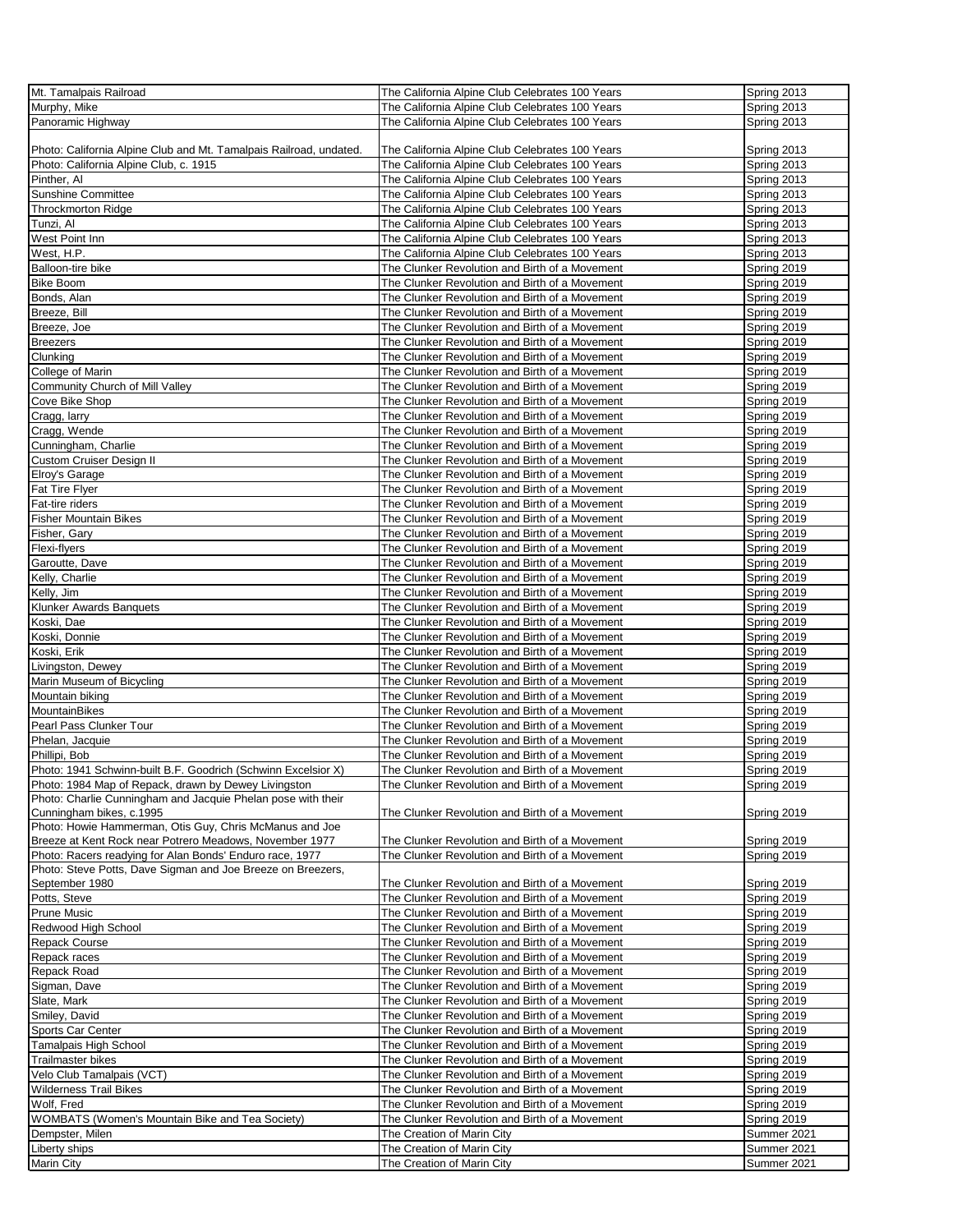| Marinship                                                         | The Creation of Marin City              | Summer 2021 |
|-------------------------------------------------------------------|-----------------------------------------|-------------|
| Photo: Marinship, Sausalito shipyards, 1943 or 1944               | The Creation of Marin City              | Summer 2021 |
|                                                                   |                                         |             |
| Wartime housing                                                   | The Creation of Marin City              | Summer 2021 |
| Aerial view of East Peak, c.1920                                  | The Cushing Trail                       | Spring 1992 |
| <b>Blithedale Inn</b>                                             | The Cushing Trail                       | Spring 1992 |
| Borschel, Tom                                                     | The Cushing Trail                       | Spring 1992 |
| Cushing Trail                                                     | The Cushing Trail                       | Spring 1992 |
| Cushing, Dr. John                                                 | The Cushing Trail                       | Spring 1992 |
| East Peak sign-in by Harry Wise, 1883 (sketch)                    | The Cushing Trail                       | Spring 1992 |
|                                                                   |                                         |             |
| French, Harold                                                    | The Cushing Trail                       | Spring 1992 |
| Knowlton, Ebenezer                                                | The Cushing Trail                       | Spring 1992 |
| Map: Tamalpais Sheet of the US Geological Survey of 1897, revised |                                         |             |
| 1913                                                              | The Cushing Trail                       | Spring 1992 |
| Photo: Early road to Blithedale, before 1890                      | The Cushing Trail                       | Spring 1992 |
| Sandrock, Fred                                                    | The Cushing Trail                       | Spring 1992 |
| Spitz, Barry                                                      |                                         |             |
|                                                                   | The Cushing Trail                       | Spring 1992 |
| <b>Tamalpais Conservation Club</b>                                | The Cushing Trail                       | Spring 1992 |
| Tamalpais Station (Kentfield)                                     | The Cushing Trail                       | Spring 1992 |
| <b>Tamalpais Trails</b>                                           | The Cushing Trail                       | Spring 1992 |
| <b>Temelpa Trail</b>                                              | The Cushing Trail                       | Spring 1992 |
| 'Dipsea Demon"                                                    | The Dipsea Steps                        | Spring 2002 |
| Cascade Way                                                       | The Dipsea Steps                        | Spring 2002 |
|                                                                   |                                         |             |
| Cowboy Rock                                                       | The Dipsea Steps                        | Spring 2002 |
| Dipsea Race                                                       | The Dipsea Steps                        | Spring 2002 |
| <b>Dipsea Steps</b>                                               | The Dipsea Steps                        | Spring 2002 |
| Edgewood Avenue                                                   | The Dipsea Steps                        | Spring 2002 |
| <b>Flying Y Ranch</b>                                             | The Dipsea Steps                        | Spring 2002 |
| <b>Hazel Avenue</b>                                               |                                         |             |
|                                                                   | The Dipsea Steps                        | Spring 2002 |
| <b>Homestead Valley</b>                                           | The Dipsea Steps                        | Spring 2002 |
| Kirk, Jack                                                        | The Dipsea Steps                        | Spring 2002 |
| <b>Marion Avenue</b>                                              | The Dipsea Steps                        | Spring 2002 |
| Millside Lane                                                     | The Dipsea Steps                        | Spring 2002 |
| Muir Woods                                                        | The Dipsea Steps                        | Spring 2002 |
| Ocean Way                                                         | The Dipsea Steps                        | Spring 2002 |
| Old Mill Park                                                     | The Dipsea Steps                        |             |
|                                                                   |                                         | Spring 2002 |
| Photo: Dipsea Steps                                               | The Dipsea Steps                        | Spring 2002 |
| Pipeline Trail                                                    | The Dipsea Steps                        | Spring 2002 |
| Redwood Canyon                                                    | The Dipsea Steps                        | Spring 2002 |
| Reed, John Thomas                                                 | The Dipsea Steps                        | Spring 2002 |
| Sequoia Valley Drive                                              | The Dipsea Steps                        | Spring 2002 |
| Spitz, Barry                                                      | The Dipsea Steps                        | Spring 2002 |
|                                                                   |                                         |             |
| Victorino's                                                       | The Dipsea Steps                        | Spring 2002 |
| <b>Walsh Drive</b>                                                | The Dipsea Steps                        | Spring 2002 |
| American Legion Hall                                              | The Evolution of the Fall Arts Festival | Spring 2016 |
| Art show                                                          | The Evolution of the Fall Arts Festival | Spring 2016 |
| Auto show                                                         | The Evolution of the Fall Arts Festival | Spring 2016 |
| Brink, Larry                                                      | The Evolution of the Fall Arts Festival | Spring 2016 |
|                                                                   |                                         |             |
| El Paseo                                                          | The Evolution of the Fall Arts Festival | Spring 2016 |
| <b>Fall Fashion Show</b>                                          | The Evolution of the Fall Arts Festival | Spring 2016 |
| <b>Greyhound Bus Depot</b>                                        | The Evolution of the Fall Arts Festival | Spring 2016 |
| Halloween parade                                                  | The Evolution of the Fall Arts Festival | Spring 2016 |
| Junior Chamber of Commerce                                        | The Evolution of the Fall Arts Festival | Spring 2016 |
| <b>Lytton Square</b>                                              | The Evolution of the Fall Arts Festival | Spring 2016 |
| Marin Society of Artists                                          | The Evolution of the Fall Arts Festival | Spring 2016 |
|                                                                   |                                         |             |
| Mill Valley Chamber of Commerce                                   | The Evolution of the Fall Arts Festival | Spring 2016 |
| Mill Valley City Council                                          | The Evolution of the Fall Arts Festival | Spring 2016 |
| Mill Valley Fall Arts Festival                                    | The Evolution of the Fall Arts Festival | Spring 2016 |
| Mill Valley Harvest Festival                                      | The Evolution of the Fall Arts Festival | Spring 2016 |
| Mill Valley Record                                                | The Evolution of the Fall Arts Festival | Spring 2016 |
| Old Mill Park                                                     | The Evolution of the Fall Arts Festival | Spring 2016 |
| Outdoor Art Club                                                  | The Evolution of the Fall Arts Festival | Spring 2016 |
|                                                                   |                                         |             |
| Photo: Fall Arts Festival in Lytton Square, 1960                  | The Evolution of the Fall Arts Festival | Spring 2016 |
| R&R Garage                                                        | The Evolution of the Fall Arts Festival | Spring 2016 |
| Sequoia Theatre                                                   | The Evolution of the Fall Arts Festival | Spring 2016 |
| <b>Chief Marin</b>                                                | The Fabrication of a Legend             | Spring 2013 |
| Coast Miwok                                                       | The Fabrication of a Legend             | Spring 2013 |
| Dinsmore, Alma                                                    | The Fabrication of a Legend             | Spring 2013 |
|                                                                   |                                         |             |
| Goerke, Betty                                                     | The Fabrication of a Legend             | Spring 2013 |
| Gordon, Lucille                                                   | The Fabrication of a Legend             | Spring 2013 |
| Holme, Garnet                                                     | The Fabrication of a Legend             | Spring 2013 |
| Hookooeko                                                         | The Fabrication of a Legend             | Spring 2013 |
| Hukuiko                                                           | The Fabrication of a Legend             | Spring 2013 |
| Killion, Tom                                                      | The Fabrication of a Legend             | Spring 2013 |
| Legend of the Mountain                                            |                                         | Spring 2013 |
|                                                                   | The Fabrication of a Legend             |             |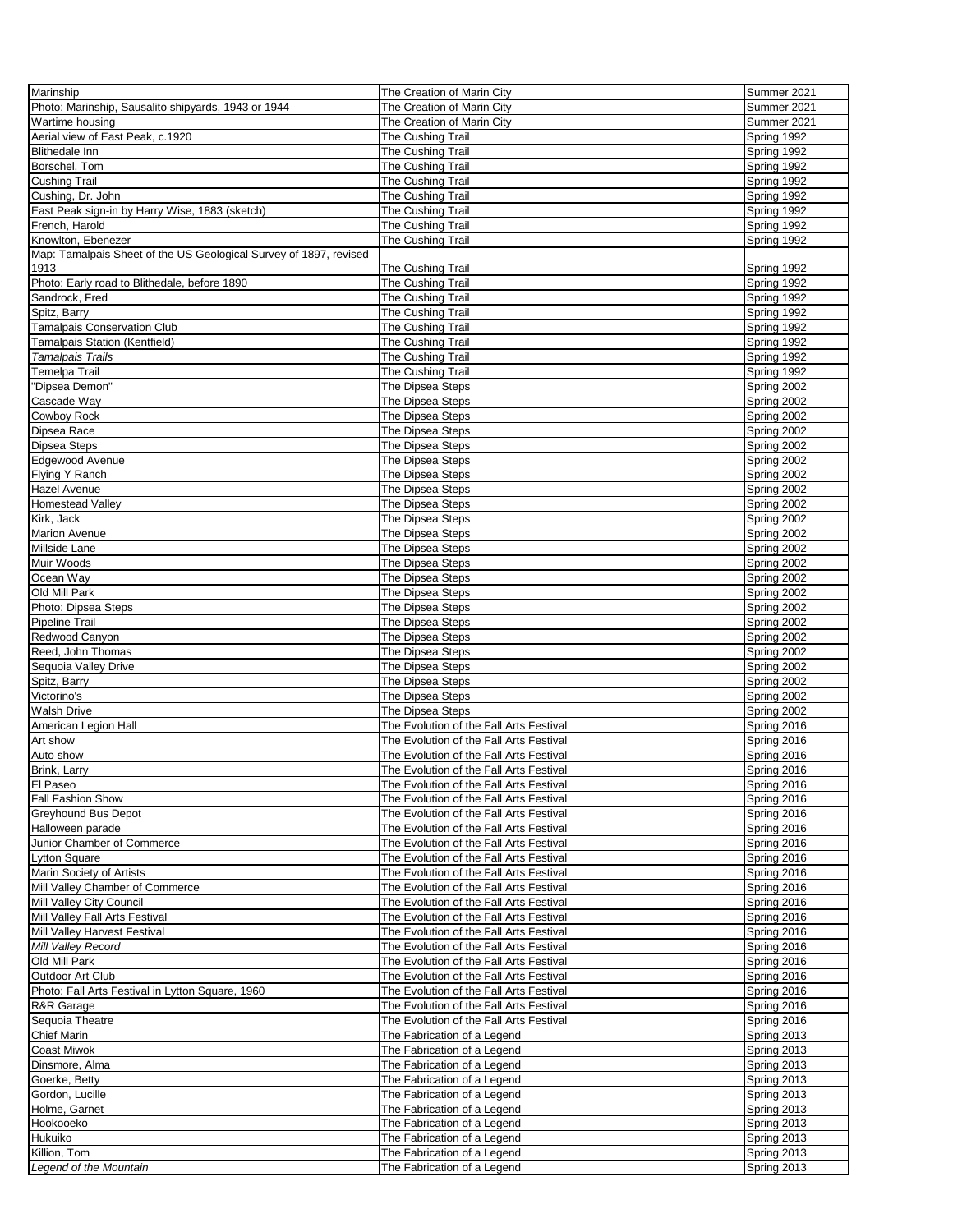| Legend of the Sleeping Maiden                                                                                     | The Fabrication of a Legend          | Spring 2013 |
|-------------------------------------------------------------------------------------------------------------------|--------------------------------------|-------------|
| McSpeddan, Ella                                                                                                   | The Fabrication of a Legend          | Spring 2013 |
| Mountain Theater Association Board                                                                                | The Fabrication of a Legend          | Spring 2013 |
| Mt. Tamalpais                                                                                                     | The Fabrication of a Legend          | Spring 2013 |
| Native California peoples                                                                                         | The Fabrication of a Legend          | Spring 2013 |
| Norris, Kathleen                                                                                                  | The Fabrication of a Legend          | Spring 2013 |
| Photo: Alma Dinsmore of Corte Madera in Tamalpa, 1963                                                             | The Fabrication of a Legend          | Spring 2013 |
| Photo: Ella McSpedden as Tamalpa in the 1938 production of                                                        |                                      |             |
| Tamalpa                                                                                                           | The Fabrication of a Legend          | Spring 2013 |
| Photo: Tamalpa author Dan Totheroh and Lucille Shreve, 1963                                                       | The Fabrication of a Legend          | Spring 2013 |
| Photo: The first production of Tamelpa in 1921                                                                    | The Fabrication of a Legend          | Spring 2013 |
|                                                                                                                   |                                      |             |
| Piayutuma<br>Snyder, Gary                                                                                         | The Fabrication of a Legend          | Spring 2013 |
|                                                                                                                   | The Fabrication of a Legend          | Spring 2013 |
| Tamal Indians                                                                                                     | The Fabrication of a Legend          | Spring 2013 |
| Tamalpa                                                                                                           | The Fabrication of a Legend          | Spring 2013 |
| Tamalpa                                                                                                           | The Fabrication of a Legend          | Spring 2013 |
| Tamalpa or Tamelpa                                                                                                | The Fabrication of a Legend          | Spring 2013 |
| <b>Tamalpais Club</b>                                                                                             | The Fabrication of a Legend          | Spring 2013 |
| Tamalpais Walking                                                                                                 | The Fabrication of a Legend          | Spring 2013 |
| The Sleeping Maiden                                                                                               | The Fabrication of a Legend          | Spring 2013 |
| Totheroh, Dan                                                                                                     | The Fabrication of a Legend          | Spring 2013 |
| 15 Tamalpais (Vineyard Haven)                                                                                     | The Ferryboat House                  | Spring 1982 |
| Coffin, Alonzo                                                                                                    | The Ferryboat House                  | Spring 1982 |
| Jahn, Emil                                                                                                        | The Ferryboat House                  | Spring 1982 |
| Palmer, Robert F.                                                                                                 | The Ferryboat House                  | Spring 1982 |
| Photo: Alonzo Coffin family picnic with friends at Old Mill Park                                                  | The Ferryboat House                  | Spring 1982 |
| Photo: Ferryboat House                                                                                            | The Ferryboat House                  | Spring 1982 |
|                                                                                                                   |                                      |             |
| Photo: Irene Coffin's birthday party, 1894<br>Photo: Riders on burros on their way to the top of Mt. Tamalpais in | The Ferryboat House                  | Spring 1982 |
|                                                                                                                   |                                      |             |
| 1893                                                                                                              | The Ferryboat House                  | Spring 1982 |
| Vineyard Haven                                                                                                    | The Ferryboat House                  | Spring 1982 |
| Baechtel, Henry S.                                                                                                | The Gardner Fire Lookout-CCC Gem     | Spring 2004 |
| Baltimore and Frederick Trading & Mining Co.                                                                      | The Gardner Fire Lookout-CCC Gem     | Spring 2004 |
| <b>Baltimore Canyon</b>                                                                                           | The Gardner Fire Lookout-CCC Gem     | Spring 2004 |
| Civilian Conservation Corps (CCC)                                                                                 | The Gardner Fire Lookout-CCC Gem     | Spring 2004 |
| East Peak                                                                                                         | The Gardner Fire Lookout-CCC Gem     | Spring 2004 |
| Fairley, Lincoln                                                                                                  | The Gardner Fire Lookout-CCC Gem     | Spring 2004 |
| Fire spotters                                                                                                     | The Gardner Fire Lookout-CCC Gem     | Spring 2004 |
| Gardner Fire Lookout                                                                                              | The Gardner Fire Lookout-CCC Gem     | Spring 2004 |
| Gardner, Edwin Burroughs                                                                                          | The Gardner Fire Lookout-CCC Gem     | Spring 2004 |
| Livingston, Dewey                                                                                                 | The Gardner Fire Lookout-CCC Gem     | Spring 2004 |
| Mount Tamalpais: A History                                                                                        | The Gardner Fire Lookout-CCC Gem     | Spring 2004 |
| Mt. Barnabe                                                                                                       | The Gardner Fire Lookout-CCC Gem     | Spring 2004 |
| Muir Woods                                                                                                        | The Gardner Fire Lookout-CCC Gem     | Spring 2004 |
| Phelan, Jacqui                                                                                                    | The Gardner Fire Lookout-CCC Gem     | Spring 2004 |
|                                                                                                                   | The Gardner Fire Lookout-CCC Gem     |             |
| Photo: East Peak postcard                                                                                         |                                      | Spring 2004 |
| Photo: Gardner Fire Lookout, circa 1990                                                                           | The Gardner Fire Lookout-CCC Gem     | Spring 2004 |
| Photo: Gardner Lookout dedication plaque                                                                          | The Gardner Fire Lookout-CCC Gem     | Spring 2004 |
| Photo: Mt. Tamalpais Lookout, circa 1936                                                                          | The Gardner Fire Lookout-CCC Gem     | Spring 2004 |
| Sandrock, Fred                                                                                                    | The Gardner Fire Lookout-CCC Gem     | Spring 2004 |
| Tamalpais Forest Fire District                                                                                    | The Gardner Fire Lookout-CCC Gem     | Spring 2004 |
| Gidlow, Elsa                                                                                                      | The Gidlow Sisters and Alan Watts    | Spring 2018 |
| Gidlow, Thea                                                                                                      | The Gidlow Sisters and Alan Watts    | Spring 2018 |
| Roshi, Suzuki                                                                                                     | The Gidlow Sisters and Alan Watts    | Spring 2018 |
| Somers, Roger                                                                                                     | The Gidlow Sisters and Alan Watts    | Spring 2018 |
| Stiles, Ed                                                                                                        | The Gidlow Sisters and Alan Watts    | Spring 2018 |
| Watts, Alan                                                                                                       | The Gidlow Sisters and Alan Watts    | Spring 2018 |
| Zen Center                                                                                                        | The Gidlow Sisters and Alan Watts    | Spring 2018 |
| 15 Sycamore                                                                                                       | The Good Old Days on Sycamore Avenue | Spring 1989 |
| 23 Sycamore                                                                                                       | The Good Old Days on Sycamore Avenue | Spring 1989 |
| 97 Sycamore                                                                                                       | The Good Old Days on Sycamore Avenue | Spring 1989 |
| 99 Sycamore                                                                                                       | The Good Old Days on Sycamore Avenue | Spring 1989 |
| Folker, Camille Leger Weissich                                                                                    | The Good Old Days on Sycamore Avenue | Spring 1989 |
|                                                                                                                   |                                      |             |
| Hamilton, Clarabelle                                                                                              | The Good Old Days on Sycamore Avenue | Spring 1989 |
| Krausgill, Hattie                                                                                                 | The Good Old Days on Sycamore Avenue | Spring 1989 |
| Krausgill, Walter                                                                                                 | The Good Old Days on Sycamore Avenue | Spring 1989 |
| Leger, Juliette                                                                                                   | The Good Old Days on Sycamore Avenue | Spring 1989 |
| Leger, Maurice                                                                                                    | The Good Old Days on Sycamore Avenue | Spring 1989 |
| Leger, Pauline                                                                                                    | The Good Old Days on Sycamore Avenue | Spring 1989 |
| Ortman, Dorothy                                                                                                   | The Good Old Days on Sycamore Avenue | Spring 1989 |
| Pettit, Frances Marie                                                                                             | The Good Old Days on Sycamore Avenue | Spring 1989 |
| Phelps, Carolyne Weissich                                                                                         | The Good Old Days on Sycamore Avenue | Spring 1989 |
| Photo: Augusta and William Weissich celebrate their 60th wedding                                                  |                                      |             |
| anniversary                                                                                                       | The Good Old Days on Sycamore Avenue | Spring 1989 |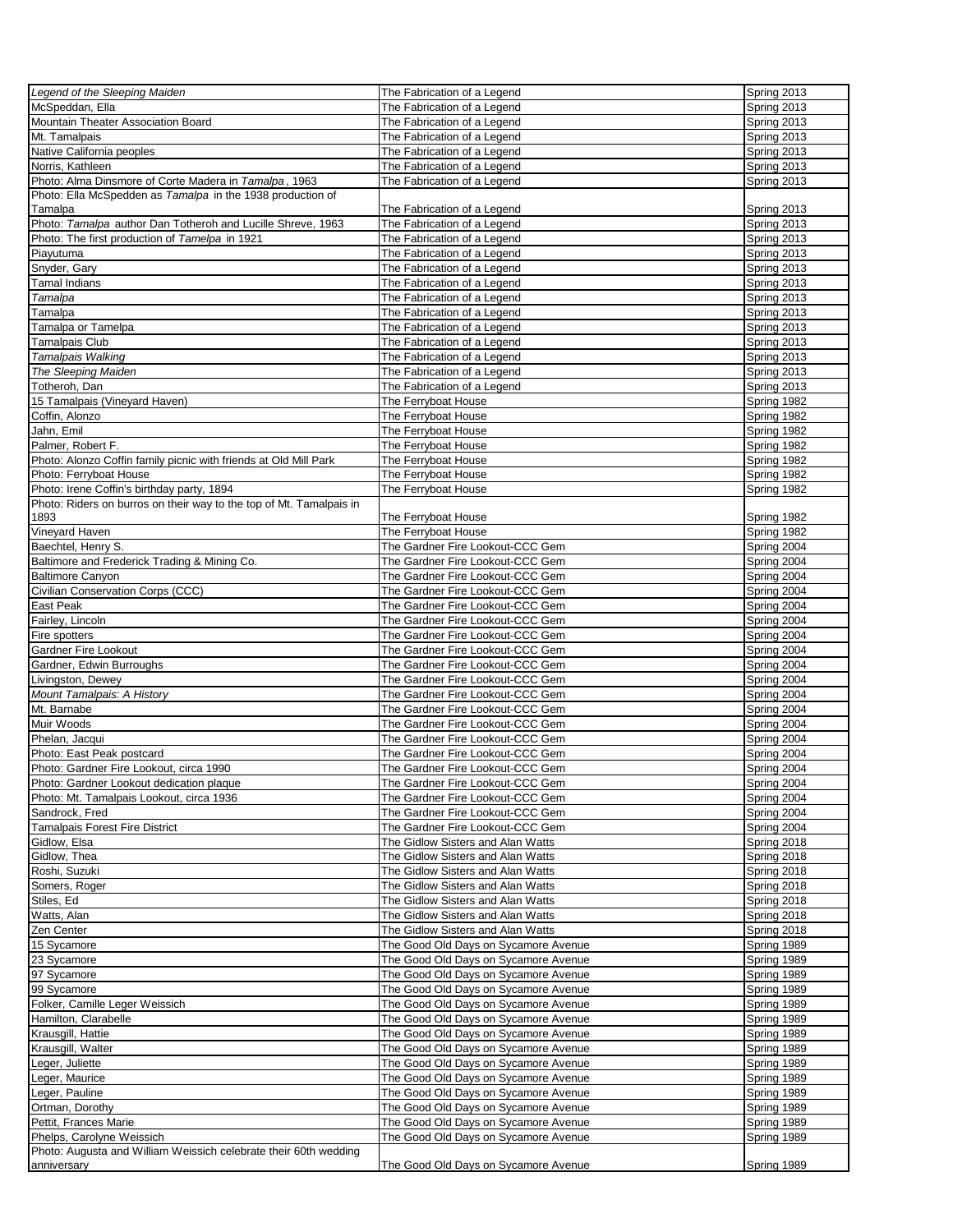| Photo: Loren Freeman and his mother at 88 Sycamore in April 1931                                                                         | The Good Old Days on Sycamore Avenue                                               | Spring 1989                |
|------------------------------------------------------------------------------------------------------------------------------------------|------------------------------------------------------------------------------------|----------------------------|
|                                                                                                                                          |                                                                                    |                            |
| Photo: Loren Freeman posed on the curb at 81 Sycamore, c.1931<br>Photo: Meda and Dan Freeman at 88 Sycamore in 1904 or 1905              | The Good Old Days on Sycamore Avenue<br>The Good Old Days on Sycamore Avenue       | Spring 1989<br>Spring 1989 |
| Photo: Melvin Klyce photo of Tamalpais High School students on                                                                           |                                                                                    |                            |
| March 17, 1914                                                                                                                           | The Good Old Days on Sycamore Avenue                                               | Spring 1989                |
| Photo: Russell Freeman with laundry delivery truck at Park and                                                                           |                                                                                    |                            |
| Sycamore, 1929                                                                                                                           | The Good Old Days on Sycamore Avenue                                               | Spring 1989                |
| Photo: Weissich home at 99 Sycamore under construction                                                                                   | The Good Old Days on Sycamore Avenue                                               | Spring 1989                |
| Seitz, Marie Weissich<br>Sycamore Avenue                                                                                                 | The Good Old Days on Sycamore Avenue<br>The Good Old Days on Sycamore Avenue       | Spring 1989<br>Spring 1989 |
| Thacker, Earl                                                                                                                            | The Good Old Days on Sycamore Avenue                                               | Spring 1989                |
| Weissich, Augusta                                                                                                                        | The Good Old Days on Sycamore Avenue                                               | Spring 1989                |
| Weissich, Otto                                                                                                                           | The Good Old Days on Sycamore Avenue                                               | Spring 1989                |
| Weissich, Theo                                                                                                                           | The Good Old Days on Sycamore Avenue                                               | Spring 1989                |
| Weissich, William Otto                                                                                                                   | The Good Old Days on Sycamore Avenue                                               | Spring 1989                |
| Western California Fishing Company                                                                                                       | The Good Old Days on Sycamore Avenue                                               | Spring 1989                |
| "Yellow fellows"                                                                                                                         | The Hong's: Mill Valley's First Grocers                                            | Spring 2022                |
| 14th Amendment<br>Alien Land Law of 1913                                                                                                 | The Hong's: Mill Valley's First Grocers<br>The Hong's: Mill Valley's First Grocers | Spring 2022<br>Spring 2022 |
| Angel Island Immigraion Station                                                                                                          | The Hong's: Mill Valley's First Grocers                                            | Spring 2022                |
| <b>Blithedale Canyon</b>                                                                                                                 | The Hong's: Mill Valley's First Grocers                                            | Spring 2022                |
| <b>Blithedale Hotel</b>                                                                                                                  | The Hong's: Mill Valley's First Grocers                                            | Spring 2022                |
| <b>Buddhist Temple</b>                                                                                                                   | The Hong's: Mill Valley's First Grocers                                            | Spring 2022                |
| Bundy, J.E.                                                                                                                              | The Hong's: Mill Valley's First Grocers                                            | Spring 2022                |
| Chinese Exclusion Act of 1882                                                                                                            | The Hong's: Mill Valley's First Grocers                                            | Spring 2022                |
| Chinese immigration                                                                                                                      | The Hong's: Mill Valley's First Grocers                                            | Spring 2022                |
| Cushing, Harriet                                                                                                                         | The Hong's: Mill Valley's First Grocers                                            | Spring 2022                |
| Hong Chuck<br>Hong family                                                                                                                | The Hong's: Mill Valley's First Grocers<br>The Hong's: Mill Valley's First Grocers | Spring 2022<br>Spring 2022 |
| Hong Gar                                                                                                                                 | The Hong's: Mill Valley's First Grocers                                            | Spring 2022                |
| Hong Kim                                                                                                                                 | The Hong's: Mill Valley's First Grocers                                            | Spring 2022                |
| Hong Nin                                                                                                                                 | The Hong's: Mill Valley's First Grocers                                            | Spring 2022                |
| <b>Hong Suey</b>                                                                                                                         | The Hong's: Mill Valley's First Grocers                                            | Spring 2022                |
| Hong Sun                                                                                                                                 | The Hong's: Mill Valley's First Grocers                                            | Spring 2022                |
| Hong Wing Yuen                                                                                                                           | The Hong's: Mill Valley's First Grocers                                            | Spring 2022                |
| <b>Imperial Market</b>                                                                                                                   | The Hong's: Mill Valley's First Grocers                                            | Spring 2022                |
| Ngung, Hong<br>North Pacific Coast Railroad                                                                                              | The Hong's: Mill Valley's First Grocers<br>The Hong's: Mill Valley's First Grocers | Spring 2022<br>Spring 2022 |
| O'Shaughnessy, Michael M.                                                                                                                | The Hong's: Mill Valley's First Grocers                                            | Spring 2022                |
| Photo: Charles Hong in Tam HS senior portrait, 1953 from Pai                                                                             |                                                                                    |                            |
| Yearbook, courtesy of Lucretial Little History Room, MVPL                                                                                | The Hong's: Mill Valley's First Grocers                                            | Spring 2022                |
| Photo: Chinese immigrants arrive at Angel Island Immigration Station,                                                                    |                                                                                    |                            |
| undated, National Archives Collection                                                                                                    | The Hong's: Mill Valley's First Grocers                                            | Spring 2022                |
| Photo: Chinese marriage certificate of Hong Wing Yuen and Sung Sit<br>See, 1932. National Archives and Records Admin. Files, courtesy of |                                                                                    |                            |
| Jennie Hong Louie                                                                                                                        | The Hong's: Mill Valley's First Grocers                                            | Spring 2022                |
| Photo: Exterior of Suey Kee Market at 41 Throckmorton Avenue, MV,                                                                        |                                                                                    |                            |
| c 1930. Courtesy of Jennie Hong Louie                                                                                                    | The Hong's: Mill Valley's First Grocers                                            | Spring 2022                |
| Photo: Hong Ngung at toohey's gate on Lovell Avenue, c. 1890-1900.                                                                       |                                                                                    |                            |
| Courtesy of Lucretia Little History Room, MVPL                                                                                           | The Hong's: Mill Valley's First Grocers                                            | Spring 2022                |
| Photo: Hong Ngung, immigration photo most likely taken in 1874<br>when he arrived in America, courtesy of Jennie Hong Louie              | The Hong's: Mill Valley's First Grocers                                            | Spring 2022                |
| Photo: Hong Wing Yuen, 1930, courtesy of Jennie Hong Louie                                                                               | The Hong's: Mill Valley's First Grocers                                            | Spring 2022                |
| Photo: Jennie Hong Louie and Sam Louie, 2022, by Abby                                                                                    |                                                                                    |                            |
| Wasserman                                                                                                                                | The Hong's: Mill Valley's First Grocers                                            | Spring 2022                |
| Photo: Joy Hong in Tam HS senior portrait, 1956 from Pai Yearbook,                                                                       |                                                                                    |                            |
| courtesy of Lucretial Little History Room, MVPL<br>Photo: Sit See Hong at home in Mill Valley with children Jennie, Joy                  | The Hong's: Mill Valley's First Grocers                                            | Spring 2022                |
| and Charles, early 1940s. Courtesy of Jennie Hong Louie                                                                                  | The Hong's: Mill Valley's First Grocers                                            | Spring 2022                |
| <b>Pioneer Market</b>                                                                                                                    | The Hong's: Mill Valley's First Grocers                                            | Spring 2022                |
| Playa Restaurant                                                                                                                         | The Hong's: Mill Valley's First Grocers                                            | Spring 2022                |
| Provine, Bill                                                                                                                            | The Hong's: Mill Valley's First Grocers                                            | Spring 2022                |
| Sausalito-Bolinas Road                                                                                                                   | The Hong's: Mill Valley's First Grocers                                            | Spring 2022                |
| See Sung Sit                                                                                                                             | The Hong's: Mill Valley's First Grocers                                            | Spring 2022                |
| Sonapa Farms                                                                                                                             | The Hong's: Mill Valley's First Grocers                                            | Spring 2022                |
| Staley, Max<br>Storck, C.L.                                                                                                              | The Hong's: Mill Valley's First Grocers<br>The Hong's: Mill Valley's First Grocers | Spring 2022<br>Spring 2022 |
| Suey Kee Market                                                                                                                          | The Hong's: Mill Valley's First Grocers                                            | Spring 2022                |
| Sung Sit See                                                                                                                             | The Hong's: Mill Valley's First Grocers                                            | Spring 2022                |
| Tamalpais High School                                                                                                                    | The Hong's: Mill Valley's First Grocers                                            | Spring 2022                |
| Tamalpais Land and Water Company Map 7                                                                                                   | The Hong's: Mill Valley's First Grocers                                            | Spring 2022                |
| <b>Wheeler Martin Grocery</b>                                                                                                            | The Hong's: Mill Valley's First Grocers                                            | Spring 2022                |
| Xenophobia                                                                                                                               | The Hong's: Mill Valley's First Grocers                                            | Spring 2022                |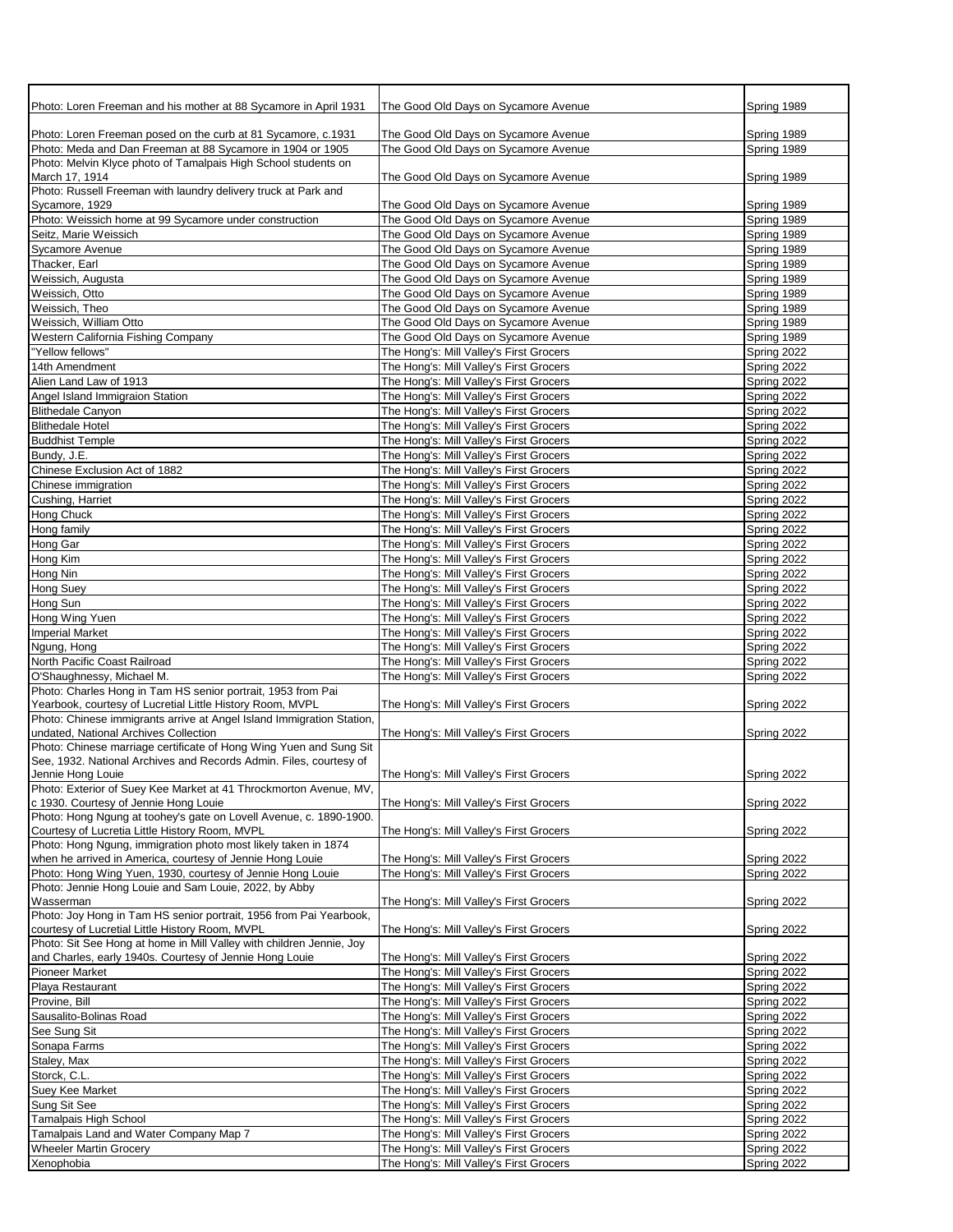| 24 Sunnyside                                                                                      | The House of Seven Cuisines                     | Spring 2012 |
|---------------------------------------------------------------------------------------------------|-------------------------------------------------|-------------|
|                                                                                                   |                                                 |             |
| Be Here Now Café                                                                                  | The House of Seven Cuisines                     | Spring 2012 |
| Don Pancho's Mexican Restaurant                                                                   | The House of Seven Cuisines                     | Spring 2012 |
| First Crush Restaurant & Bar                                                                      | The House of Seven Cuisines                     | Spring 2012 |
| Mi Casa Restaurant                                                                                | The House of Seven Cuisines                     | Spring 2012 |
| Ora Restaurant Bar & Lounge                                                                       | The House of Seven Cuisines                     | Spring 2012 |
|                                                                                                   |                                                 |             |
|                                                                                                   |                                                 |             |
| Photo: Tsukiji closed in February 2012; keep an eye on 24 Sunnyside   The House of Seven Cuisines |                                                 | Spring 2012 |
| Ristorante Lucca                                                                                  | The House of Seven Cuisines                     | Spring 2012 |
| Sidney G. Woodyatt Restaurant                                                                     | The House of Seven Cuisines                     | Spring 2012 |
| The Cottage                                                                                       | The House of Seven Cuisines                     | Spring 2012 |
| Toi Thai Restaurant                                                                               | The House of Seven Cuisines                     | Spring 2012 |
|                                                                                                   |                                                 |             |
| Tsukiji Sushi Bar and Restaurant                                                                  | The House of Seven Cuisines                     | Spring 2012 |
| 64 Lovell                                                                                         | The Kelly House                                 | Spring 1982 |
| Kelly, Thomas and Augusta                                                                         | The Kelly House                                 | Spring 1982 |
| Maypole dance                                                                                     | The Kelly House                                 | Spring 1982 |
| Photo: Kelly house at 64 Lovell Avenue                                                            | The Kelly House                                 | Spring 1982 |
|                                                                                                   |                                                 |             |
| Tamalpais Land & Water Company auction                                                            | The Kelly House                                 | Spring 1982 |
| Butler, Katy                                                                                      | The Language of Place: Four Mill Valley Writers | Spring 2022 |
| <b>Chief Marin</b>                                                                                | The Language of Place: Four Mill Valley Writers | Spring 2022 |
| Coast Miwok                                                                                       | The Language of Place: Four Mill Valley Writers | Spring 2022 |
| Finney, Jack                                                                                      | The Language of Place: Four Mill Valley Writers |             |
|                                                                                                   |                                                 | Spring 2022 |
| First People                                                                                      | The Language of Place: Four Mill Valley Writers | Spring 2022 |
| Giles, Molly                                                                                      | The Language of Place: Four Mill Valley Writers | Spring 2022 |
| Goerke, Betty                                                                                     | The Language of Place: Four Mill Valley Writers | Spring 2022 |
| Hirshfield, Jane                                                                                  | The Language of Place: Four Mill Valley Writers | Spring 2022 |
| Huimen                                                                                            | The Language of Place: Four Mill Valley Writers | Spring 2022 |
|                                                                                                   |                                                 |             |
| Killion, Tom                                                                                      | The Language of Place: Four Mill Valley Writers | Spring 2022 |
| eslie, Jacques                                                                                    | The Language of Place: Four Mill Valley Writers | Spring 2022 |
| iterary awards                                                                                    | The Language of Place: Four Mill Valley Writers | Spring 2022 |
| Literary figures                                                                                  | The Language of Place: Four Mill Valley Writers | Spring 2022 |
| Maynard, Joyce                                                                                    | The Language of Place: Four Mill Valley Writers | Spring 2022 |
|                                                                                                   |                                                 |             |
| McFadden, Cyra                                                                                    | The Language of Place: Four Mill Valley Writers | Spring 2022 |
| Native peoples                                                                                    | The Language of Place: Four Mill Valley Writers | Spring 2022 |
| Newman, Naomi                                                                                     | The Language of Place: Four Mill Valley Writers | Spring 2022 |
| Photo: Betty Goerke, 2022, with blanket from Federate Indians for                                 |                                                 |             |
| Graton Rancheria. Photo by Abby Wasserman.                                                        | The Language of Place: Four Mill Valley Writers | Spring 2022 |
| Photo: Jack Finney, 1962. Courtesy of Lucretia Little History Room,                               |                                                 |             |
|                                                                                                   |                                                 |             |
| <b>MVPL</b>                                                                                       | The Language of Place: Four Mill Valley Writers | Spring 2022 |
| Photo: Jane Hirshfield, undated. Photo © Nick Rozsa                                               | The Language of Place: Four Mill Valley Writers | Spring 2022 |
| Photo: Molly Giles in Old Mill Park, 2022. Photo by Ralph Brott                                   | The Language of Place: Four Mill Valley Writers | Spring 2022 |
| San Francisco Zen Center                                                                          | The Language of Place: Four Mill Valley Writers | Spring 2022 |
| Snyder, Gary                                                                                      | The Language of Place: Four Mill Valley Writers | Spring 2022 |
|                                                                                                   |                                                 |             |
| <b>Spanish Missions</b>                                                                           | The Language of Place: Four Mill Valley Writers | Spring 2022 |
| The Body Snatchers                                                                                | The Language of Place: Four Mill Valley Writers | Spring 2022 |
| Trailside Killer                                                                                  | The Language of Place: Four Mill Valley Writers | Spring 2022 |
| Wasserman, Abby                                                                                   | The Language of Place: Four Mill Valley Writers | Spring 2022 |
| Wasserman, John L.                                                                                | The Language of Place: Four Mill Valley Writers | Spring 2022 |
|                                                                                                   |                                                 |             |
| Yost, Gary                                                                                        | The Language of Place: Four Mill Valley Writers | Spring 2022 |
| "The Serial"                                                                                      | The Life and Death of Mill Valley Newspapers    | Summer 2021 |
| Bah, Austin                                                                                       | The Life and Death of Mill Valley Newspapers    | Summer 2021 |
| Black, Sarah                                                                                      | The Life and Death of Mill Valley Newspapers    | Summer 2021 |
| Bodega Head nuclear plant                                                                         | The Life and Death of Mill Valley Newspapers    | Summer 2021 |
|                                                                                                   |                                                 |             |
| Boxer, Barbara                                                                                    | The Life and Death of Mill Valley Newspapers    | Summer 2021 |
| Burns, Merri Mills                                                                                | The Life and Death of Mill Valley Newspapers    | Summer 2021 |
| Douglas, Elizabeth                                                                                | The Life and Death of Mill Valley Newspapers    | Summer 2021 |
| Douglas, Winona                                                                                   | The Life and Death of Mill Valley Newspapers    | Summer 2021 |
| Fregulia, Dick                                                                                    | The Life and Death of Mill Valley Newspapers    | Summer 2021 |
| Jolly King                                                                                        | The Life and Death of Mill Valley Newspapers    | Summer 2021 |
|                                                                                                   |                                                 |             |
| Killion, Ann                                                                                      | The Life and Death of Mill Valley Newspapers    | Summer 2021 |
| Killion, Paul                                                                                     | The Life and Death of Mill Valley Newspapers    | Summer 2021 |
| Kramer, Jill                                                                                      | The Life and Death of Mill Valley Newspapers    | Summer 2021 |
| Marin Headlands                                                                                   | The Life and Death of Mill Valley Newspapers    | Summer 2021 |
| Marin Independent Journal                                                                         | The Life and Death of Mill Valley Newspapers    | Summer 2021 |
|                                                                                                   |                                                 |             |
| Marincello                                                                                        | The Life and Death of Mill Valley Newspapers    | Summer 2021 |
| Maupin, Armistead                                                                                 | The Life and Death of Mill Valley Newspapers    | Summer 2021 |
| McFadden, Cyra                                                                                    | The Life and Death of Mill Valley Newspapers    | Summer 2021 |
| McNamara, Kay                                                                                     | The Life and Death of Mill Valley Newspapers    | Summer 2021 |
| McNamara, Steve                                                                                   | The Life and Death of Mill Valley Newspapers    | Summer 2021 |
|                                                                                                   |                                                 |             |
| Mill Valley Record                                                                                | The Life and Death of Mill Valley Newspapers    | Summer 2021 |
| Miller Avenue                                                                                     | The Life and Death of Mill Valley Newspapers    | Summer 2021 |
| Mills, Edward (Ned)                                                                               | The Life and Death of Mill Valley Newspapers    | Summer 2021 |
| Mills, Katharine                                                                                  | The Life and Death of Mill Valley Newspapers    | Summer 2021 |
|                                                                                                   |                                                 |             |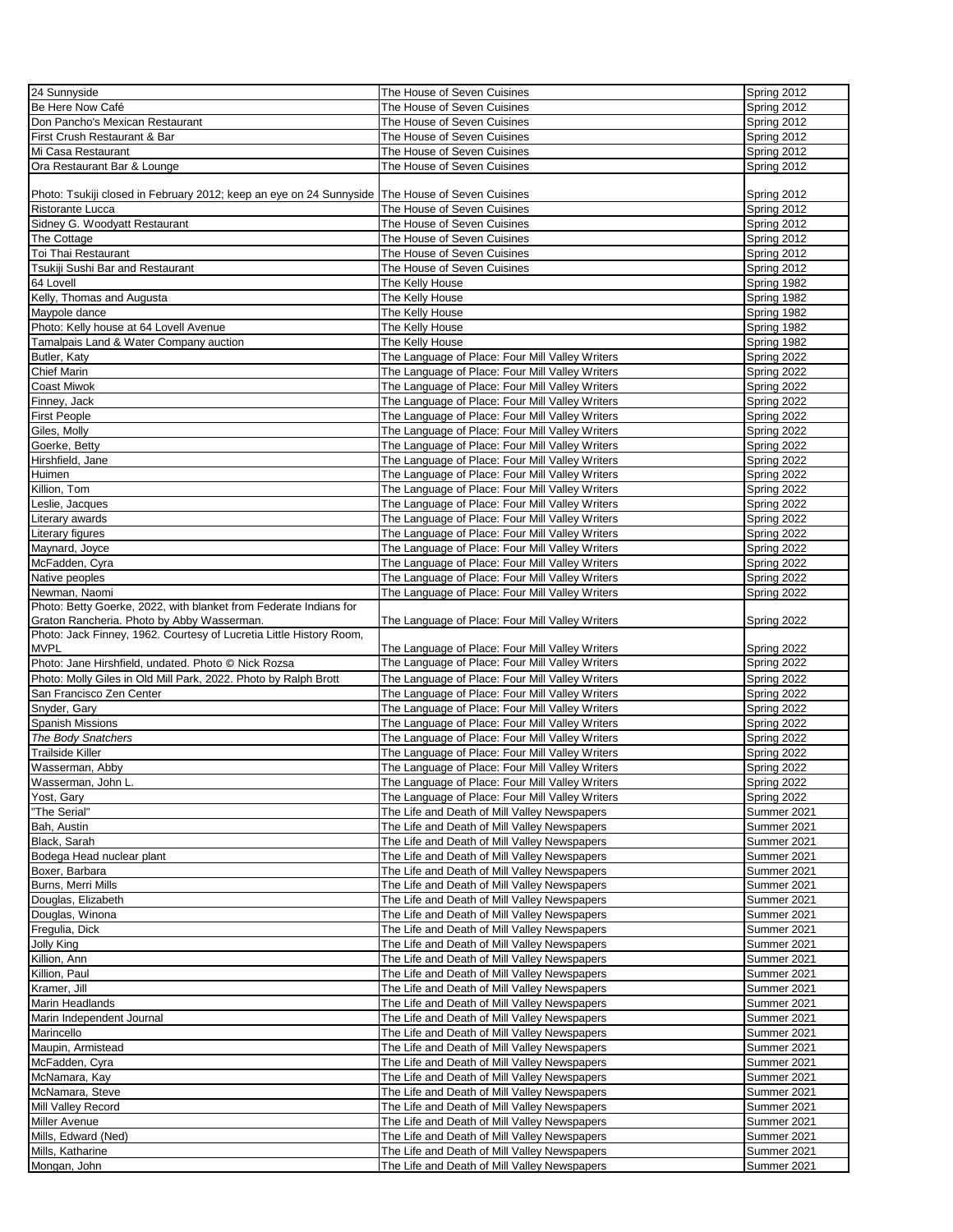| Pacific Sun                                                      | The Life and Death of Mill Valley Newspapers | Summer 2021 |
|------------------------------------------------------------------|----------------------------------------------|-------------|
| Pell. Eve                                                        | The Life and Death of Mill Valley Newspapers | Summer 2021 |
|                                                                  |                                              |             |
| Photo: Katharine and Ned Mills with Mill Valley Record Staff     | The Life and Death of Mill Valley Newspapers | Summer 2021 |
| Photo: Pacific Sun Managing Editor Linda Xiques, c. 1984         | The Life and Death of Mill Valley Newspapers | Summer 2021 |
| Photo: Pacific Sun Publisher Steve McNamara in 1973 with Dr. Hip |                                              |             |
| Pocrates and Alan Watts                                          | The Life and Death of Mill Valley Newspapers | Summer 2021 |
| Photo: The 1987 Tam News staff with adviser Dick Fregulia        | The Life and Death of Mill Valley Newspapers | Summer 2021 |
| Pocrates, Dr. Hip                                                | The Life and Death of Mill Valley Newspapers | Summer 2021 |
| Record-Enterprise                                                | The Life and Death of Mill Valley Newspapers | Summer 2021 |
|                                                                  |                                              |             |
| Richardson Bay marina                                            | The Life and Death of Mill Valley Newspapers | Summer 2021 |
| San Quentin News                                                 | The Life and Death of Mill Valley Newspapers | Summer 2021 |
| Schlingman, J. Fred                                              | The Life and Death of Mill Valley Newspapers | Summer 2021 |
| Schoenfeld, Dr. Eugene                                           | The Life and Death of Mill Valley Newspapers | Summer 2021 |
| Shelton, Jack                                                    | The Life and Death of Mill Valley Newspapers | Summer 2021 |
| Solem, Anne Bardwell                                             | The Life and Death of Mill Valley Newspapers | Summer 2021 |
|                                                                  |                                              |             |
| Stafford, Matt                                                   | The Life and Death of Mill Valley Newspapers | Summer 2021 |
| Stafford, Matt                                                   | The Life and Death of Mill Valley Newspapers | Summer 2021 |
| Steinhart, Jonah                                                 | The Life and Death of Mill Valley Newspapers | Summer 2021 |
| Stinson Beach                                                    | The Life and Death of Mill Valley Newspapers | Summer 2021 |
| <b>Tamalpais News</b>                                            | The Life and Death of Mill Valley Newspapers | Summer 2021 |
| Von Buchau, Stephanie                                            | The Life and Death of Mill Valley Newspapers | Summer 2021 |
|                                                                  |                                              |             |
| Watts, Alan                                                      | The Life and Death of Mill Valley Newspapers | Summer 2021 |
| Williams, Joanne                                                 | The Life and Death of Mill Valley Newspapers | Summer 2021 |
| Williams, Mikyla                                                 | The Life and Death of Mill Valley Newspapers | Summer 2021 |
| Yarish, Alice                                                    | The Life and Death of Mill Valley Newspapers | Summer 2021 |
| Zimmerman, Joy                                                   | The Life and Death of Mill Valley Newspapers | Summer 2021 |
| Alden, James Madison                                             | The Maiden Unveiled                          | Spring 1988 |
|                                                                  |                                              |             |
| Avery, Benjamin Parke                                            | The Maiden Unveiled                          | Spring 1988 |
| Barth, Emil                                                      | The Maiden Unveiled                          | Spring 1988 |
| Bingham, Helen                                                   | The Maiden Unveiled                          | Spring 1988 |
| Caldwell, George W.                                              | The Maiden Unveiled                          | Spring 1988 |
| Catlin, John C.                                                  | The Maiden Unveiled                          | Spring 1988 |
| <b>Chief Marin</b>                                               | The Maiden Unveiled                          | Spring 1988 |
|                                                                  |                                              |             |
| Holme, Garnet                                                    | The Maiden Unveiled                          | Spring 1988 |
| Hookooeko tribes                                                 | The Maiden Unveiled                          | Spring 1988 |
| Hoo-Koo-E-Koo                                                    | The Maiden Unveiled                          | Spring 1988 |
| In Tamal Land                                                    | The Maiden Unveiled                          | Spring 1988 |
| Keane, Augustin                                                  | The Maiden Unveiled                          | Spring 1988 |
| Kent California Room                                             | The Maiden Unveiled                          | Spring 1988 |
| Leese, Jacob P.                                                  | The Maiden Unveiled                          | Spring 1988 |
|                                                                  |                                              |             |
| Memoirs of the Vallejos                                          | The Maiden Unveiled                          | Spring 1988 |
| Merriam, Clinton Hart                                            | The Maiden Unveiled                          | Spring 1988 |
| Mountain Play Association                                        | The Maiden Unveiled                          | Spring 1988 |
| O'Rourke, Richard Festus                                         | The Maiden Unveiled                          | Spring 1988 |
| Pacific Coast Survey                                             | The Maiden Unveiled                          | Spring 1988 |
| Pasmore, Harriet                                                 | The Maiden Unveiled                          | Spring 1988 |
|                                                                  |                                              |             |
| Photo: After the Play, 1919 (Ted Wurm photo)                     | The Maiden Unveiled                          | Spring 1988 |
| Photo: Cast of 1919 Mountain Plan, Tally Ho                      | The Maiden Unveiled                          | Spring 1988 |
| Photo: Dan Totheroh, June 1914                                   | The Maiden Unveiled                          | Spring 1988 |
| Photo: Watercolor of Tamalpais by James Madison Alden, 1855      | The Maiden Unveiled                          | Spring 1988 |
| Pohli, Austin Ramon                                              | The Maiden Unveiled                          | Spring 1988 |
| Richardson, William                                              | The Maiden Unveiled                          | Spring 1988 |
|                                                                  |                                              |             |
| Sandrock, Fred                                                   | The Maiden Unveiled                          | Spring 1988 |
| Slide Gulch (The Devil's Slide)                                  | The Maiden Unveiled                          | Spring 1988 |
| Smith, Katherine Forman                                          | The Maiden Unveiled                          | Spring 1988 |
| Tamalpa                                                          | The Maiden Unveiled                          | Spring 1988 |
| Teather, Louise                                                  | The Maiden Unveiled                          | Spring 1988 |
| Temelpa                                                          | The Maiden Unveiled                          | Spring 1988 |
|                                                                  |                                              |             |
| THE MOUNTAIN PLAY                                                | The Maiden Unveiled                          | Spring 1988 |
| The Sleeping Maiden of Tamalpais                                 | The Maiden Unveiled                          | Spring 1988 |
| The Sleeping Maiden of Tamalpais                                 | The Maiden Unveiled                          | Spring 1988 |
| Totheroh, Dan                                                    | The Maiden Unveiled                          | Spring 1988 |
| Vallejo, Dr. Platon                                              | The Maiden Unveiled                          | Spring 1988 |
| Wilson, Joe                                                      | The Maiden Unveiled                          | Spring 1988 |
| Wilson, Ruth                                                     | The Maiden Unveiled                          | Spring 1988 |
|                                                                  |                                              |             |
| 16 Carmelita Avenue                                              | The Methodist Church in Mill Valley          | Spring 1989 |
| 260 East Blithedale                                              | The Methodist Church in Mill Valley          | Spring 1989 |
| Abbott, William                                                  | The Methodist Church in Mill Valley          | Spring 1989 |
| Assembly of God                                                  | The Methodist Church in Mill Valley          | Spring 1989 |
| Bagshaw, Fred                                                    | The Methodist Church in Mill Valley          | Spring 1989 |
| Chynoweth, Rev. J.B.                                             | The Methodist Church in Mill Valley          | Spring 1989 |
|                                                                  |                                              |             |
| <b>Gothic Revival Style</b>                                      | The Methodist Church in Mill Valley          | Spring 1989 |
| Hub Theatre                                                      | The Methodist Church in Mill Valley          | Spring 1989 |
| Hughes, Bishop Edwin Holt                                        | The Methodist Church in Mill Valley          | Spring 1989 |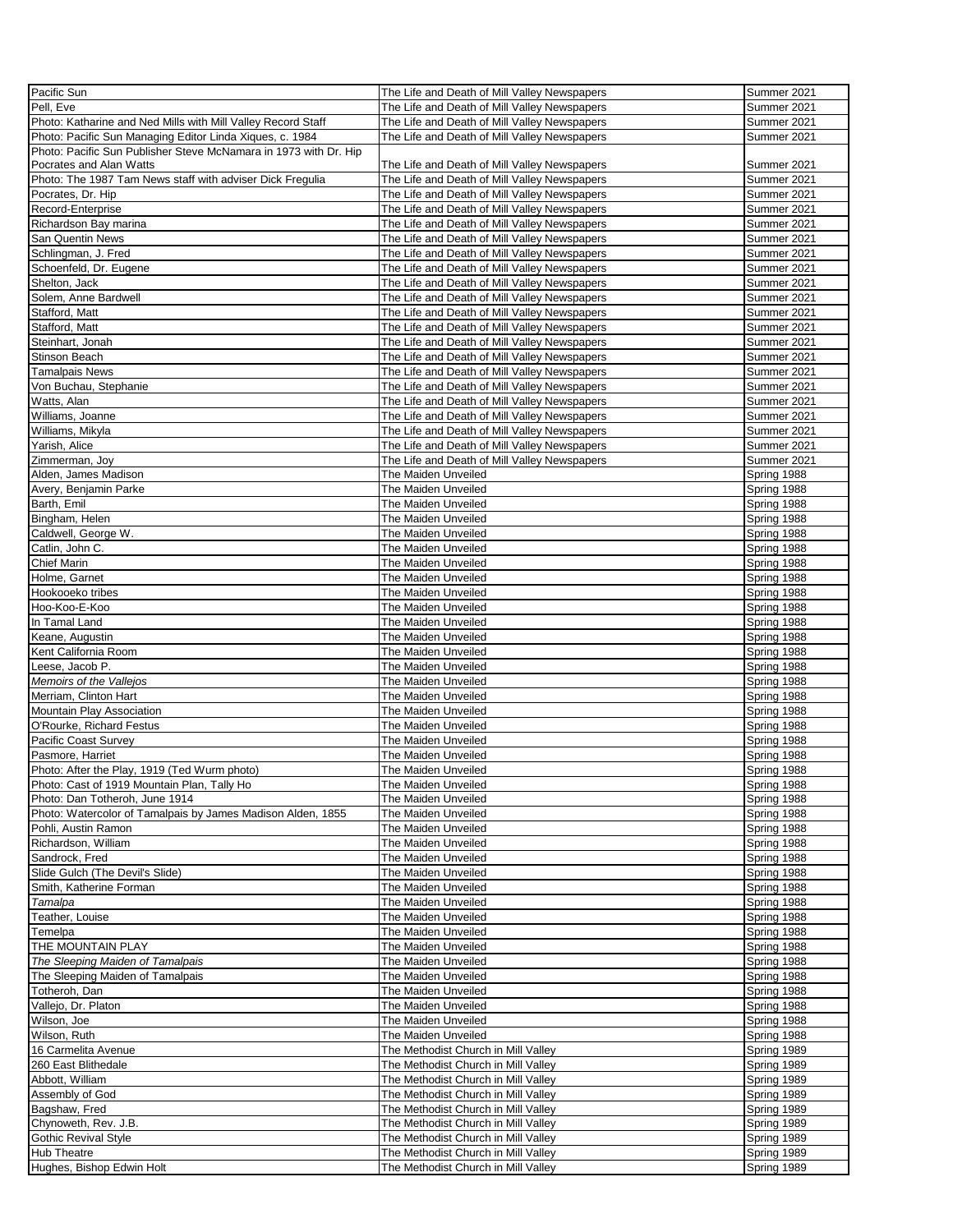| <b>IOOF Hall</b>                                                    | The Methodist Church in Mill Valley                                                                  | Spring 1989                |
|---------------------------------------------------------------------|------------------------------------------------------------------------------------------------------|----------------------------|
| <b>Ladies Aid Society</b>                                           | The Methodist Church in Mill Valley                                                                  | Spring 1989                |
| Masonic Hall                                                        | The Methodist Church in Mill Valley                                                                  | Spring 1989                |
| Methodist Episcopal Church                                          | The Methodist Church in Mill Valley                                                                  | Spring 1989                |
| Needham, Rev. A.T.                                                  | The Methodist Church in Mill Valley                                                                  | Spring 1989                |
| Ortman, Dorothy                                                     | The Methodist Church in Mill Valley                                                                  | Spring 1989                |
| Outdoor Art Club                                                    | The Methodist Church in Mill Valley                                                                  | Spring 1989                |
| Photo: The Methodist Church at 260 East Blithedale                  | The Methodist Church in Mill Valley                                                                  | Spring 1989                |
| Sewell, Mrs. T.J.                                                   | The Methodist Church in Mill Valley                                                                  | Spring 1989                |
| Sycamore and Camino Alto Avenues                                    | The Methodist Church in Mill Valley                                                                  | Spring 1989                |
| Throckmorton Avenue and Madrona Street                              | The Methodist Church in Mill Valley                                                                  | Spring 1989                |
| <b>Wesley Hall</b>                                                  | The Methodist Church in Mill Valley                                                                  | Spring 1989                |
| Women's Society of Christian Service                                | The Methodist Church in Mill Valley                                                                  | Spring 1989                |
| American La France fire truck                                       | The Mill Valley Fire Department                                                                      | Spring 1994                |
|                                                                     |                                                                                                      |                            |
| Blithedale Canyon fire of 1881                                      | The Mill Valley Fire Department                                                                      | Spring 1994                |
| Boussy, Henri M.                                                    | The Mill Valley Fire Department                                                                      | Spring 1994                |
| Budar, A.J.                                                         | The Mill Valley Fire Department                                                                      | Spring 1994                |
| <b>Chief Armager</b>                                                | The Mill Valley Fire Department                                                                      | Spring 1994                |
| <b>Chief Chavez</b>                                                 | The Mill Valley Fire Department                                                                      | Spring 1994                |
| Corte Madera Creek fire of 1899                                     | The Mill Valley Fire Department                                                                      | Spring 1994                |
| Cushing Gulch fire of 1881                                          | The Mill Valley Fire Department                                                                      | Spring 1994                |
| de Martini firetruck                                                | The Mill Valley Fire Department                                                                      | Spring 1994                |
| Fire of 1929                                                        | The Mill Valley Fire Department                                                                      | Spring 1994                |
| Fireman's Ball                                                      | The Mill Valley Fire Department                                                                      | Spring 1994                |
| Garden of Allah                                                     | The Mill Valley Fire Department                                                                      | Spring 1994                |
| Hooper, Eve                                                         | The Mill Valley Fire Department                                                                      | Spring 1994                |
| Kent, William                                                       | The Mill Valley Fire Department                                                                      | Spring 1994                |
| Langraf's stables                                                   | The Mill Valley Fire Department                                                                      | Spring 1994                |
| McLeod's Hall firehouse                                             | The Mill Valley Fire Department                                                                      | Spring 1994                |
| Mill Valley Fire Department incorporation                           | The Mill Valley Fire Department                                                                      | Spring 1994                |
| Mill Valley fire of 1929                                            | The Mill Valley Fire Department                                                                      | Spring 1994                |
| Mill Valley Fire Safety Task Force                                  | The Mill Valley Fire Department                                                                      | Spring 1994                |
| Moitoza, Evelyn                                                     | The Mill Valley Fire Department                                                                      | Spring 1994                |
| Mt. Tamalpais fire of 1859                                          | The Mill Valley Fire Department                                                                      | Spring 1994                |
| Mt. Tamalpais fire of 1881                                          | The Mill Valley Fire Department                                                                      | Spring 1994                |
| Muir Woods Tavern fire of 1913                                      | The Mill Valley Fire Department                                                                      | Spring 1994                |
| Photo: Firemen and firetrucks                                       | The Mill Valley Fire Department                                                                      | Spring 1994                |
|                                                                     |                                                                                                      |                            |
| Photo: Mill Valley Volunteer Fire Department and fire wagon, 1908   | The Mill Valley Fire Department                                                                      | Spring 1994                |
| Photo: Mill Valley Volunteer Fire Department, 1908                  | The Mill Valley Fire Department                                                                      | Spring 1994                |
| Photo: Women's Civil Defense Corps in WWII                          | The Mill Valley Fire Department                                                                      | Spring 1994                |
| <b>Tamalpais Fire Association</b>                                   | The Mill Valley Fire Department                                                                      | Spring 1994                |
| <b>Tamalpais Fire Protection District</b>                           | The Mill Valley Fire Department                                                                      | Spring 1994                |
| <b>Tamalpais Forestry Association</b>                               | The Mill Valley Fire Department                                                                      | Spring 1994                |
| Thoney, Charles                                                     | The Mill Valley Fire Department                                                                      | Spring 1994                |
| Watson, Joe                                                         | The Mill Valley Fire Department                                                                      | Spring 1994                |
| 83 Locust Avenue                                                    | The Mill Valley Garbage Company: A Success Story                                                     |                            |
|                                                                     |                                                                                                      | Spring 2017                |
|                                                                     |                                                                                                      |                            |
| Adams, Anne Marie<br>Andresen, Bob                                  | The Mill Valley Garbage Company: A Success Story                                                     | Spring 2017<br>Spring 2017 |
|                                                                     | The Mill Valley Garbage Company: A Success Story                                                     |                            |
| Battles, Toni Varney<br>Biggio, Bernadette                          | The Mill Valley Garbage Company: A Success Story<br>The Mill Valley Garbage Company: A Success Story | Spring 2017<br>Spring 2017 |
|                                                                     |                                                                                                      |                            |
| Biggio, Catherine<br>Biggio, Dave                                   | The Mill Valley Garbage Company: A Success Story<br>The Mill Valley Garbage Company: A Success Story | Spring 2017<br>Spring 2017 |
|                                                                     |                                                                                                      |                            |
| Biggio, Elena (Eleanor)                                             | The Mill Valley Garbage Company: A Success Story                                                     | Spring 2017                |
| Biggio, Emily                                                       | The Mill Valley Garbage Company: A Success Story                                                     | Spring 2017                |
| Biggio, Giovanni Giuseppe                                           | The Mill Valley Garbage Company: A Success Story                                                     | Spring 2017                |
| Biggio, Rosa Chiesa                                                 | The Mill Valley Garbage Company: A Success Story                                                     | <b>Spring 2017</b>         |
| Brichetto, Alfred                                                   | The Mill Valley Garbage Company: A Success Story                                                     | Spring 2017                |
| Camino Alto                                                         | The Mill Valley Garbage Company: A Success Story                                                     | Spring 2017                |
| DeMartini, Eugenio                                                  | The Mill Valley Garbage Company: A Success Story                                                     | Spring 2017                |
| Dondero, Albert                                                     | The Mill Valley Garbage Company: A Success Story                                                     | Spring 2017                |
| Gellner, Valerie Varney                                             | The Mill Valley Garbage Company: A Success Story                                                     | Spring 2017                |
| Guise, Ben                                                          | The Mill Valley Garbage Company: A Success Story                                                     | Spring 2017                |
| lavarone, Romolo                                                    | The Mill Valley Garbage Company: A Success Story                                                     | Spring 2017                |
| Italian immigrants                                                  | The Mill Valley Garbage Company: A Success Story                                                     | Spring 2017                |
| Mill Valley Garbage Company                                         | The Mill Valley Garbage Company: A Success Story                                                     | Spring 2017                |
| Mill Valley Refuse Service                                          | The Mill Valley Garbage Company: A Success Story                                                     | Spring 2017                |
| Mulligan, Paul                                                      | The Mill Valley Garbage Company: A Success Story                                                     | Spring 2017                |
| Our Lady of Mount Carmel Catholic Church                            | The Mill Valley Garbage Company: A Success Story                                                     | Spring 2017                |
| Photo: Dave and Catherine Biggio with the family's 1936 Cadillac c. |                                                                                                      |                            |
| 1950                                                                | The Mill Valley Garbage Company: A Success Story                                                     | Spring 2017                |
| Photo: Davide and Mary Biggio in Mill Valley, circa 1955            | The Mill Valley Garbage Company: A Success Story                                                     | Spring 2017                |
| Photo: Giovanni (John) and Palmira Biggio with their son and friend | The Mill Valley Garbage Company: A Success Story                                                     | Spring 2017                |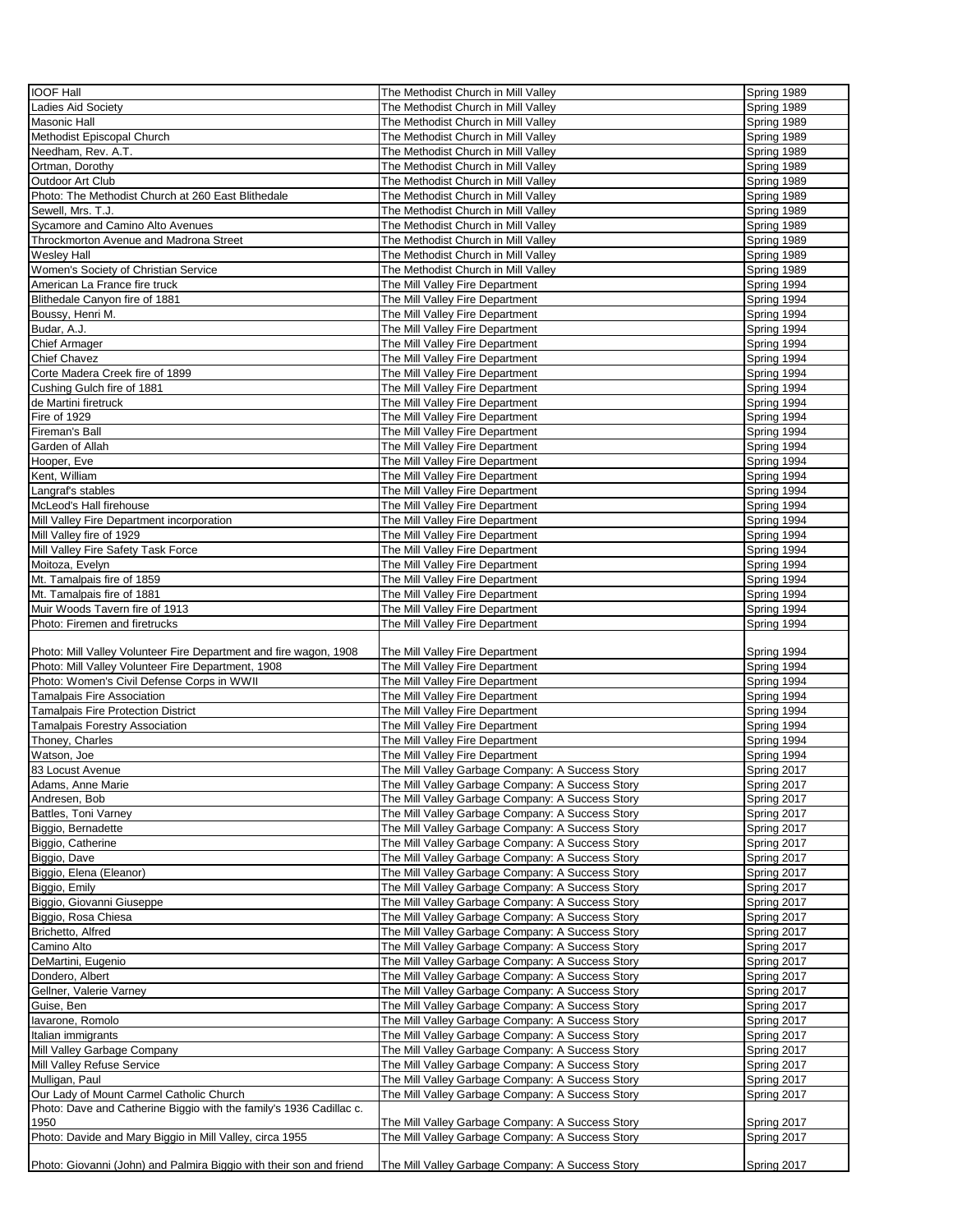| Photo: Mill Valley Garbage Company bill from 1962     | The Mill Valley Garbage Company: A Success Story                       | Spring 2017 |
|-------------------------------------------------------|------------------------------------------------------------------------|-------------|
|                                                       |                                                                        |             |
| Raggio, Pietro (Peter)                                | The Mill Valley Garbage Company: A Success Story                       | Spring 2017 |
| Scavenger                                             | The Mill Valley Garbage Company: A Success Story                       | Spring 2017 |
| Sollom, Jessie                                        | The Mill Valley Garbage Company: A Success Story                       | Spring 2017 |
|                                                       |                                                                        |             |
| Tamalpais High School                                 | The Mill Valley Garbage Company: A Success Story                       | Spring 2017 |
| The Dump                                              | The Mill Valley Garbage Company: A Success Story                       | Spring 2017 |
| Varney, Antonio                                       | The Mill Valley Garbage Company: A Success Story                       | Spring 2017 |
| Varney, Carlo                                         | The Mill Valley Garbage Company: A Success Story                       | Spring 2017 |
| Varney, Teresa                                        |                                                                        |             |
|                                                       | The Mill Valley Garbage Company: A Success Story                       | Spring 2017 |
| Varney's Plumbing and Hardware                        | The Mill Valley Garbage Company: A Success Story                       | Spring 2017 |
| Mill Valley Honor Roll of men who had gone to the War | The Mill Valley Honor Roll                                             | Spring 1987 |
| Automated circulation system                          | The Mill Valley Public Library                                         | Spring 1993 |
|                                                       |                                                                        |             |
| Carnegie Foundation grant                             | The Mill Valley Public Library                                         | Spring 1993 |
| Emmons, Donn                                          | The Mill Valley Public Library                                         | Spring 1993 |
| Friends of the Mill Valley Library                    | The Mill Valley Public Library                                         | Spring 1993 |
| Halprin, Lawrence                                     | The Mill Valley Public Library                                         | Spring 1993 |
|                                                       |                                                                        |             |
| <b>Library Board of Trustees</b>                      | The Mill Valley Public Library                                         | Spring 1993 |
| Library Ordinance No. 138                             | The Mill Valley Public Library                                         | Spring 1993 |
| Lucretia Little History Room                          | The Mill Valley Public Library                                         | Spring 1993 |
| Marin Community Foundation                            | The Mill Valley Public Library                                         | Spring 1993 |
|                                                       |                                                                        |             |
| Matthews, Joseph                                      | The Mill Valley Public Library                                         | Spring 1993 |
| Mill Valley Historical Society                        | The Mill Valley Public Library                                         | Spring 1993 |
| Mill Valley Library Foundation                        | The Mill Valley Public Library                                         | Spring 1993 |
| North Bay Cooperative Library System                  | The Mill Valley Public Library                                         | Spring 1993 |
|                                                       |                                                                        |             |
| Old Mill Park library site                            | The Mill Valley Public Library                                         | Spring 1993 |
| Outdoor Art Club                                      | The Mill Valley Public Library                                         | Spring 1993 |
| Photo: Mill Valley Library c. 1914                    | The Mill Valley Public Library                                         | Spring 1993 |
| Photo: Mill Valley Library on Lovell Avenue           | The Mill Valley Public Library                                         | Spring 1993 |
|                                                       |                                                                        |             |
| Roseveare, Lillian Gardner                            | The Mill Valley Public Library                                         | Spring 1993 |
| Stocking, Gene                                        | The Mill Valley Public Library                                         | Spring 1993 |
| Thomas, Dorothy                                       | The Mill Valley Public Library                                         | Spring 1993 |
|                                                       |                                                                        |             |
| Drexler, Fred                                         | The Mill Valley Record - Katharine and Ned Mills, Publishers 1963-1987 | Spring 2007 |
|                                                       |                                                                        |             |
|                                                       |                                                                        |             |
| Marin County Enterprise                               | The Mill Valley Record - Katharine and Ned Mills, Publishers 1963-1987 | Spring 2007 |
|                                                       |                                                                        |             |
| Mill Valley Record                                    | The Mill Valley Record - Katharine and Ned Mills, Publishers 1963-1987 | Spring 2007 |
|                                                       |                                                                        |             |
| <b>Mill Valley Times</b>                              | The Mill Valley Record - Katharine and Ned Mills, Publishers 1963-1987 | Spring 2007 |
|                                                       |                                                                        |             |
|                                                       |                                                                        |             |
| Mills, Katharine                                      | The Mill Valley Record - Katharine and Ned Mills, Publishers 1963-1987 | Spring 2007 |
|                                                       |                                                                        |             |
| Mills, Ned                                            | The Mill Valley Record - Katharine and Ned Mills, Publishers 1963-1987 | Spring 2007 |
|                                                       |                                                                        |             |
| Oral histories                                        | The Mill Valley Record - Katharine and Ned Mills, Publishers 1963-1987 | Spring 2007 |
|                                                       |                                                                        |             |
|                                                       |                                                                        |             |
| Pacific Sun                                           | The Mill Valley Record - Katharine and Ned Mills, Publishers 1963-1987 | Spring 2007 |
|                                                       |                                                                        |             |
| Photo: Katharine and Ned Mills                        | The Mill Valley Record - Katharine and Ned Mills, Publishers 1963-1987 | Spring 2007 |
|                                                       |                                                                        |             |
|                                                       |                                                                        |             |
| Photo: Mill Valley Record staff, 1987                 | The Mill Valley Record - Katharine and Ned Mills, Publishers 1963-1987 | Spring 2007 |
|                                                       |                                                                        |             |
| Record-Enterprise                                     | The Mill Valley Record - Katharine and Ned Mills, Publishers 1963-1987 | Spring 2007 |
|                                                       |                                                                        |             |
| Sherwood, Katharine                                   | The Mill Valley Record - Katharine and Ned Mills, Publishers 1963-1987 | Spring 2007 |
|                                                       |                                                                        |             |
|                                                       |                                                                        |             |
| Stafford, Matt                                        | The Mill Valley Record - Katharine and Ned Mills, Publishers 1963-1987 | Spring 2007 |
| 142 Throckmorton                                      | The Odd Fellows Building Comes Alive                                   | Spring 2003 |
| Abrams, Rita                                          | The Odd Fellows Building Comes Alive                                   | Spring 2003 |
| Anderson, Arthur E.                                   | The Odd Fellows Building Comes Alive                                   | Spring 2003 |
| Armbruster, Chris                                     |                                                                        | Spring 2003 |
|                                                       | The Odd Fellows Building Comes Alive                                   |             |
| Becker, Christopher                                   | The Odd Fellows Building Comes Alive                                   | Spring 2003 |
| Bloomfield, Michael                                   | The Odd Fellows Building Comes Alive                                   | Spring 2003 |
| Bostwick, Frank                                       | The Odd Fellows Building Comes Alive                                   | Spring 2003 |
| Burt, S.M.                                            | The Odd Fellows Building Comes Alive                                   | Spring 2003 |
|                                                       |                                                                        |             |
| Caprin, Conrad                                        | The Odd Fellows Building Comes Alive                                   | Spring 2003 |
| Clifford, Mikel                                       | The Odd Fellows Building Comes Alive                                   | Spring 2003 |
| Cooke, George                                         | The Odd Fellows Building Comes Alive                                   | Spring 2003 |
| <b>Curtain Theater</b>                                | The Odd Fellows Building Comes Alive                                   | Spring 2003 |
|                                                       |                                                                        |             |
| Deamer, Joan                                          | The Odd Fellows Building Comes Alive                                   | Spring 2003 |
| Fishkin, Mark                                         | The Odd Fellows Building Comes Alive                                   | Spring 2003 |
| Gardner, Casper                                       | The Odd Fellows Building Comes Alive                                   | Spring 2003 |
| Greenwood School                                      | The Odd Fellows Building Comes Alive                                   | Spring 2003 |
| Grethel, Bernard                                      |                                                                        | Spring 2003 |
|                                                       | The Odd Fellows Building Comes Alive                                   |             |
| Halt, Jesse W. Aron                                   | The Odd Fellows Building Comes Alive                                   | Spring 2003 |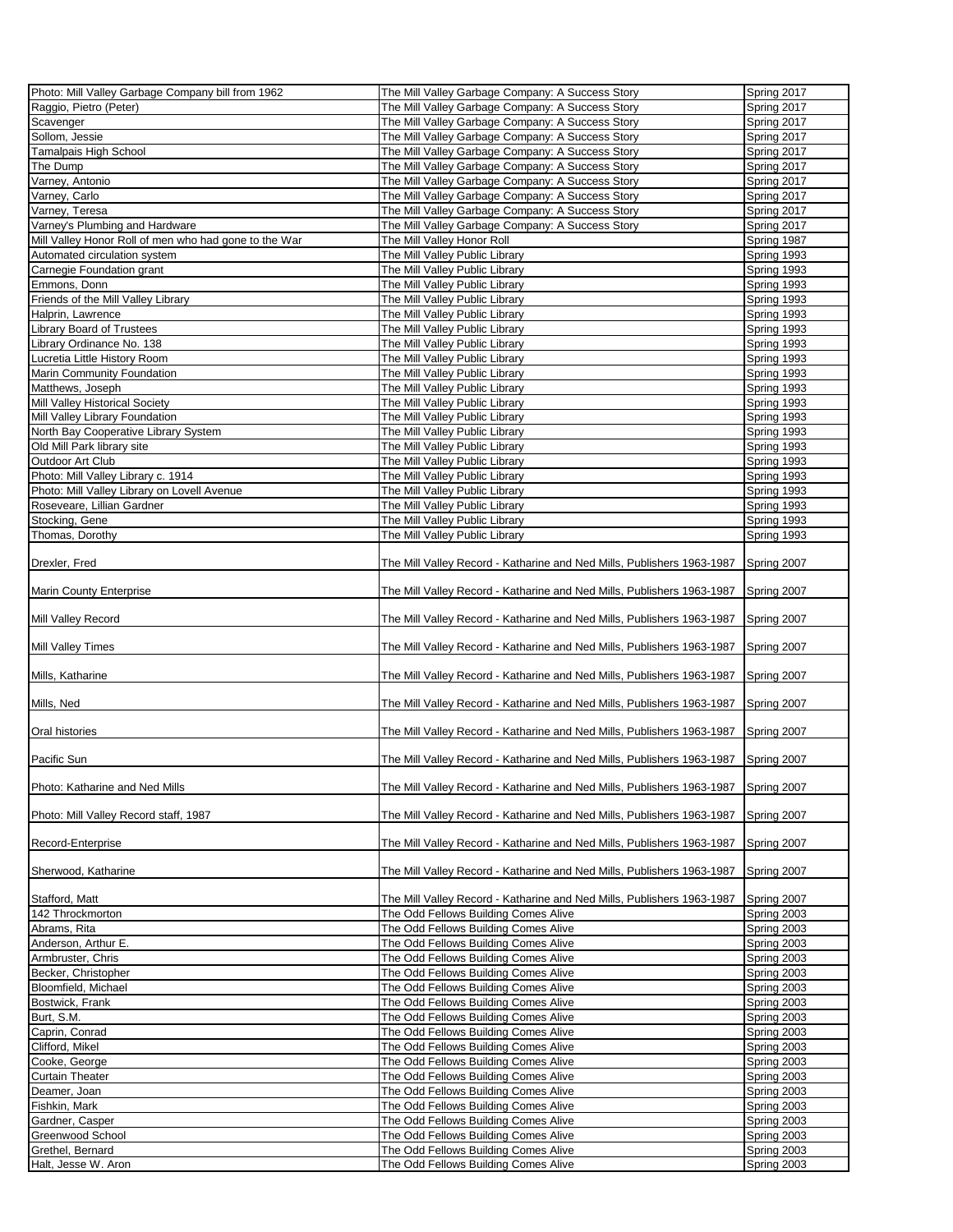| Hambly, Henry T.                              | The Odd Fellows Building Comes Alive | Spring 2003 |
|-----------------------------------------------|--------------------------------------|-------------|
|                                               |                                      |             |
| Hansen, Thomas                                | The Odd Fellows Building Comes Alive | Spring 2003 |
| Henderson, Horace                             | The Odd Fellows Building Comes Alive | Spring 2003 |
| Hub Theatre                                   | The Odd Fellows Building Comes Alive | Spring 2003 |
| Independent Order of Odd Fellows (I.O.O.F.)   | The Odd Fellows Building Comes Alive | Spring 2003 |
|                                               |                                      |             |
| Jones, Joseph Grant                           | The Odd Fellows Building Comes Alive | Spring 2003 |
| Keystone Building                             | The Odd Fellows Building Comes Alive | Spring 2003 |
| Kiddo                                         | The Odd Fellows Building Comes Alive | Spring 2003 |
|                                               |                                      |             |
| Krausefill, Hattie                            | The Odd Fellows Building Comes Alive | Spring 2003 |
| Larson, Carl                                  | The Odd Fellows Building Comes Alive | Spring 2003 |
| Leoni, Albino                                 | The Odd Fellows Building Comes Alive | Spring 2003 |
| Lieberman, Sali                               | The Odd Fellows Building Comes Alive | Spring 2003 |
|                                               |                                      |             |
| Lund, E.C.                                    | The Odd Fellows Building Comes Alive | Spring 2003 |
| Marin Theater Company                         | The Odd Fellows Building Comes Alive | Spring 2003 |
| Mehrten, G.H.                                 | The Odd Fellows Building Comes Alive | Spring 2003 |
| Mercer, Lucy                                  | The Odd Fellows Building Comes Alive | Spring 2003 |
|                                               |                                      |             |
| Mill Valley Center for Performing Arts        | The Odd Fellows Building Comes Alive | Spring 2003 |
| Mill Valley Film Festival                     | The Odd Fellows Building Comes Alive | Spring 2003 |
| Mount Tamalpais Lodge No. 399                 | The Odd Fellows Building Comes Alive | Spring 2003 |
|                                               |                                      | Spring 2003 |
| Mountain Play                                 | The Odd Fellows Building Comes Alive |             |
| Myron, Ben                                    | The Odd Fellows Building Comes Alive | Spring 2003 |
| <b>Odd Fellows</b>                            | The Odd Fellows Building Comes Alive | Spring 2003 |
| <b>Odd Fellows Hall</b>                       | The Odd Fellows Building Comes Alive | Spring 2003 |
| Ortman, N.C.                                  | The Odd Fellows Building Comes Alive | Spring 2003 |
|                                               |                                      |             |
| Pabst, Charles                                | The Odd Fellows Building Comes Alive | Spring 2003 |
| Perry, Jonathon                               | The Odd Fellows Building Comes Alive | Spring 2003 |
| Photo: 142 Throckmorton interior              | The Odd Fellows Building Comes Alive | Spring 2003 |
| Photo: Former Hub Theater and Odd Fellow Hall | The Odd Fellows Building Comes Alive | Spring 2003 |
|                                               |                                      |             |
| Photo: Marin Shakespeare Co. Cinderella       | The Odd Fellows Building Comes Alive | Spring 2003 |
| Rafael Theater                                | The Odd Fellows Building Comes Alive | Spring 2003 |
| Rebekah's                                     | The Odd Fellows Building Comes Alive | Spring 2003 |
| Ross, Bill                                    | The Odd Fellows Building Comes Alive | Spring 2003 |
|                                               |                                      |             |
| Saturday Nite Movie                           | The Odd Fellows Building Comes Alive | Spring 2003 |
| Schlingman, Fred                              | The Odd Fellows Building Comes Alive | Spring 2003 |
| Sequoia Theater                               | The Odd Fellows Building Comes Alive | Spring 2003 |
| Silent films                                  |                                      |             |
|                                               | The Odd Fellows Building Comes Alive | Spring 2003 |
| Sinberg, Stan                                 | The Odd Fellows Building Comes Alive | Spring 2003 |
| Skretting, K.J.                               | The Odd Fellows Building Comes Alive | Spring 2003 |
| Smith, Marilyn                                | The Odd Fellows Building Comes Alive | Spring 2003 |
|                                               |                                      |             |
| Sutcliffe, W.A.                               | The Odd Fellows Building Comes Alive | Spring 2003 |
| Sutherland, R.G.                              | The Odd Fellows Building Comes Alive | Spring 2003 |
| Taylor, Don                                   | The Odd Fellows Building Comes Alive | Spring 2003 |
| <b>Wild West Serial</b>                       | The Odd Fellows Building Comes Alive | Spring 2003 |
| Williams, Robert. B.                          | The Odd Fellows Building Comes Alive |             |
|                                               |                                      | Spring 2003 |
| Wooten, John                                  | The Odd Fellows Building Comes Alive | Spring 2003 |
| Breeze, Joe                                   | The Odyssey of Engine No. 9          | Spring 2020 |
| California State Park                         | The Odyssey of Engine No. 9          | Spring 2020 |
|                                               |                                      |             |
| Dairies                                       | The Odyssey of Engine No. 9          | Spring 2020 |
| Doyle, Sir Arthur Conan Doyle                 | The Odyssey of Engine No. 9          | Spring 2020 |
| Dunn, Jimmy                                   | The Odyssey of Engine No. 9          | Spring 2020 |
| East Peak Tavern                              | The Odyssey of Engine No. 9          | Spring 2020 |
|                                               |                                      |             |
| Edison, Thomas                                | The Odyssey of Engine No. 9          | Spring 2020 |
| Engine No. 8                                  | The Odyssey of Engine No. 9          | Spring 2020 |
| Engine No. 9                                  | The Odyssey of Engine No. 9          | Spring 2020 |
| Friends of No. 9                              | The Odyssey of Engine No. 9          | Spring 2020 |
| Gravity car                                   | The Odyssey of Engine No. 9          | Spring 2020 |
|                                               |                                      |             |
| Gravityman                                    | The Odyssey of Engine No. 9          | Spring 2020 |
| Halligan, Arlene                              | The Odyssey of Engine No. 9          | Spring 2020 |
| <b>Heisler Locomotive Works</b>               | The Odyssey of Engine No. 9          | Spring 2020 |
| Hoof and mouth disease                        | The Odyssey of Engine No. 9          | Spring 2020 |
|                                               |                                      |             |
| Huggins, Charles                              | The Odyssey of Engine No. 9          | Spring 2020 |
| Ingram, R.H.                                  | The Odyssey of Engine No. 9          | Spring 2020 |
| London, Jack                                  | The Odyssey of Engine No. 9          | Spring 2020 |
| Lowenthal, Bruce                              | The Odyssey of Engine No. 9          | Spring 2020 |
| Macris, Eric                                  |                                      | Spring 2020 |
|                                               | The Odyssey of Engine No. 9          |             |
| Marin Chapter of Veterans of Foreign Wars     | The Odyssey of Engine No. 9          | Spring 2020 |
| Marshall, Joe                                 | The Odyssey of Engine No. 9          | Spring 2020 |
| Mill Valley Chamber of Commerce               | The Odyssey of Engine No. 9          | Spring 2020 |
| <b>Mountain Play</b>                          | The Odyssey of Engine No. 9          | Spring 2020 |
|                                               |                                      |             |
| Mt. Tamalpais                                 | The Odyssey of Engine No. 9          | Spring 2020 |
| Mt. Tamalpais & Muir Woods Railroad           | The Odyssey of Engine No. 9          | Spring 2020 |
| Muir Woods                                    | The Odyssey of Engine No. 9          | Spring 2020 |
| Muir, John                                    | The Odyssey of Engine No. 9          | Spring 2020 |
|                                               |                                      |             |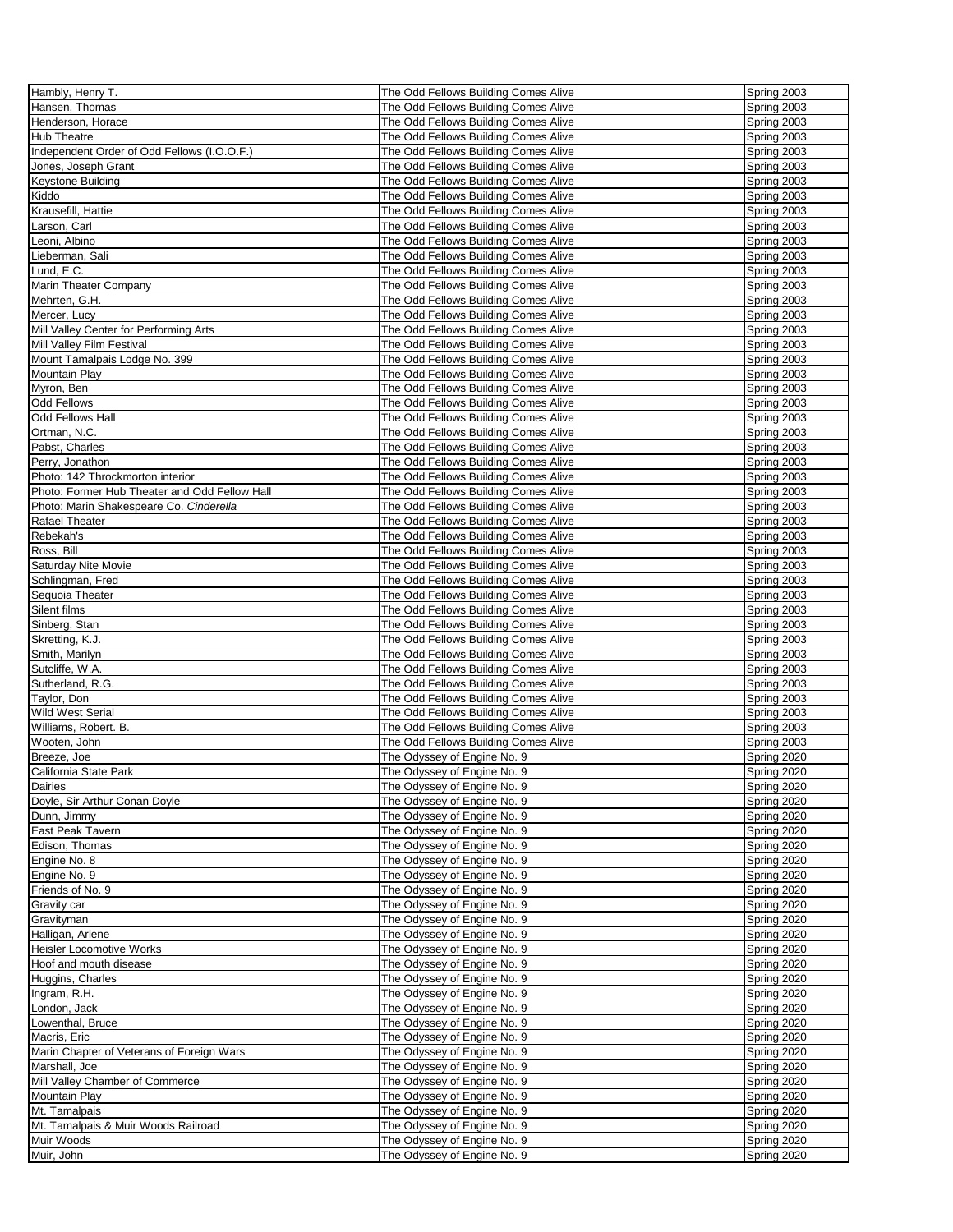| Photo: Engine No. 9 at Scotia Museum, September 6, 1956                       | The Odyssey of Engine No. 9                                                                            | Spring 2020                |
|-------------------------------------------------------------------------------|--------------------------------------------------------------------------------------------------------|----------------------------|
| Photo: Engine No. 9 awaits restoration on a ranch in Sonoma County,           |                                                                                                        |                            |
| 2019                                                                          | The Odyssey of Engine No. 9                                                                            | Spring 2020                |
| Photo: Fireman Bill Provines, age 20, in cab of Engine No. 8,                 |                                                                                                        |                            |
| September 1928                                                                | The Odyssey of Engine No. 9                                                                            | Spring 2020                |
| Photo: Last known photo of Engine No. 9 on Mt. Tamalpais, October<br>23, 1923 | The Odyssey of Engine No. 9                                                                            | Spring 2020                |
|                                                                               |                                                                                                        |                            |
| Photo: Members of the Charles Huggins family on a day hike, c.1915            | The Odyssey of Engine No. 9                                                                            | Spring 2020                |
| Photo: Mt. Tamalpais & Muir Woods one way 37 1/2 cent ticket                  | The Odyssey of Engine No. 9                                                                            | Spring 2020                |
| Photo: Radio interview of Ted Wurm, with KCBS announcer, Jim                  |                                                                                                        |                            |
| Grady, 1954                                                                   | The Odyssey of Engine No. 9                                                                            | Spring 2020                |
| Photo: Rare photo of Engine No. 9 at work at Double Bow Knot,                 |                                                                                                        |                            |
| c.1922                                                                        | The Odyssey of Engine No. 9                                                                            | Spring 2020                |
| Photo: Removing No. 9 from Scotia Museum with cranes, truck and               |                                                                                                        |                            |
| lowboy, 2018<br>Provines, Bill                                                | The Odyssey of Engine No. 9<br>The Odyssey of Engine No. 9                                             | Spring 2020<br>Spring 2020 |
| Runner, Fred                                                                  | The Odyssey of Engine No. 9                                                                            | Spring 2020                |
| Steam railroad                                                                | The Odyssey of Engine No. 9                                                                            | Spring 2020                |
| The Barn at East Peak                                                         | The Odyssey of Engine No. 9                                                                            | Spring 2020                |
| The Crookedest Railroad in the World                                          | The Odyssey of Engine No. 9                                                                            | Spring 2020                |
| The Mt. Tamalpais Scenic Railway                                              | The Odyssey of Engine No. 9                                                                            | Spring 2020                |
| Thoney, Volley                                                                | The Odyssey of Engine No. 9                                                                            | Spring 2020                |
| Wurm, Ted                                                                     | The Odyssey of Engine No. 9                                                                            | Spring 2020                |
| Cherk, Dart and Esther                                                        | The Oral Historian: What's Hidden in Plain Sight                                                       | Spring 2022                |
| Hasley, Shirley                                                               | The Oral Historian: What's Hidden in Plain Sight                                                       | Spring 2022                |
| Mayfield, Cate                                                                | The Oral Historian: What's Hidden in Plain Sight                                                       | Spring 2022                |
| McCorkle, Locke                                                               | The Oral Historian: What's Hidden in Plain Sight                                                       | Spring 2022                |
| McFadden, Cyra                                                                | The Oral Historian: What's Hidden in Plain Sight                                                       | Spring 2022                |
| McNamara, Chris                                                               | The Oral Historian: What's Hidden in Plain Sight                                                       | Spring 2022                |
| Mill Valley Historical Society<br>Mill Valley Public Library                  | The Oral Historian: What's Hidden in Plain Sight<br>The Oral Historian: What's Hidden in Plain Sight   | Spring 2022<br>Spring 2022 |
| Oral History Program                                                          | The Oral Historian: What's Hidden in Plain Sight                                                       | Spring 2022                |
|                                                                               |                                                                                                        |                            |
| Photo: Natalie Snoyman, Debra Schwartz, Abby Wasserman, 2022.                 | The Oral Historian: What's Hidden in Plain Sight                                                       | Spring 2022                |
| Rowan, Lorin                                                                  | The Oral Historian: What's Hidden in Plain Sight                                                       | Spring 2022                |
| Schwartz, Debra                                                               | The Oral Historian: What's Hidden in Plain Sight                                                       | Spring 2022                |
| Snoyman, Natalie                                                              | The Oral Historian: What's Hidden in Plain Sight<br>The Oral Historian: What's Hidden in Plain Sight   | Spring 2022                |
| Wilson, Joe<br>Wilson, Ruth                                                   | The Oral Historian: What's Hidden in Plain Sight                                                       | Spring 2022<br>Spring 2022 |
| Art Club                                                                      | The Outdoor Art Club as Architectural Achievement                                                      | Spring 2002                |
| Maybeck, Bernard                                                              | The Outdoor Art Club as Architectural Achievement                                                      | Spring 2002                |
| Outdoor Art Club                                                              | The Outdoor Art Club as Architectural Achievement                                                      | Spring 2002                |
| Photo: The Art Club entrance                                                  | The Outdoor Art Club as Architectural Achievement                                                      | Spring 2002                |
| Stoltz, Nancy                                                                 | The Outdoor Art Club as Architectural Achievement                                                      | Spring 2002                |
| Allen, Joe D.                                                                 | The Outdoor Art Club Building: a Brief Chronology                                                      | Spring 2002                |
| Alsup, Charles                                                                | The Outdoor Art Club Building: a Brief Chronology                                                      | Spring 2002                |
| Art Club                                                                      | The Outdoor Art Club Building: a Brief Chronology                                                      | Spring 2002                |
| Bassett, Chuck<br>Huson, William E.                                           | The Outdoor Art Club Building: a Brief Chronology<br>The Outdoor Art Club Building: a Brief Chronology | Spring 2002<br>Spring 2002 |
| Klyce, Harvey                                                                 | The Outdoor Art Club Building: a Brief Chronology                                                      | Spring 2002                |
| Photo: Mrs. Lovell White                                                      | The Outdoor Art Club Building: a Brief Chronology                                                      | Spring 2002                |
| Royston, Hanamoto & Abbey                                                     | The Outdoor Art Club Building: a Brief Chronology                                                      | Spring 2002                |
| Bassett, Dory                                                                 | The Outdoor Art Club: the Organization                                                                 | Spring 2002                |
| California Club of San Francisco                                              | The Outdoor Art Club: the Organization                                                                 | Spring 2002                |
| California Registered Historical Landmark                                     | The Outdoor Art Club: the Organization                                                                 | Spring 2002                |
| Civic Center construction                                                     | The Outdoor Art Club: the Organization                                                                 | Spring 2002                |
| Leonard, John                                                                 | The Outdoor Art Club: the Organization                                                                 | Spring 2002                |
| Marin County Board of Supervisors                                             | The Outdoor Art Club: the Organization                                                                 | Spring 2002                |
| Mill Valley Art Commission                                                    | The Outdoor Art Club: the Organization                                                                 | Spring 2002                |
| Mill Valley City Council                                                      | The Outdoor Art Club: the Organization                                                                 | Spring 2002                |
| <b>Milley Awards</b>                                                          | The Outdoor Art Club: the Organization                                                                 | Spring 2002                |
| National Register of Historic Places<br>O'Hanlon, Dick and Anne               | The Outdoor Art Club: the Organization<br>The Outdoor Art Club: the Organization                       | Spring 2002<br>Spring 2002 |
| Outdoor Art League                                                            | The Outdoor Art Club: the Organization                                                                 | Spring 2002                |
| Photo: The Art Club Building and Grounds in the 1920's                        | The Outdoor Art Club: the Organization                                                                 | Spring 2002                |
| Photo: The Art Club Building and Grounds in the 1930's                        | The Outdoor Art Club: the Organization                                                                 | Spring 2002                |
| Photo: Vera Schulz                                                            | The Outdoor Art Club: the Organization                                                                 | Spring 2002                |
| Radford, Evelyn M.                                                            | The Outdoor Art Club: the Organization                                                                 | Spring 2002                |
| Schock, Trubee                                                                | The Outdoor Art Club: the Organization                                                                 | Spring 2002                |
| Summit School                                                                 | The Outdoor Art Club: the Organization                                                                 | Spring 2002                |
| Wasserman, Abby<br>White, Laura Lyon                                          | The Outdoor Art Club: the Organization<br>The Outdoor Art Club: the Organization                       | Spring 2002<br>Spring 2002 |
| White, Mrs. Lovell                                                            | The Outdoor Art Club: the Organization                                                                 | Spring 2002                |
|                                                                               |                                                                                                        |                            |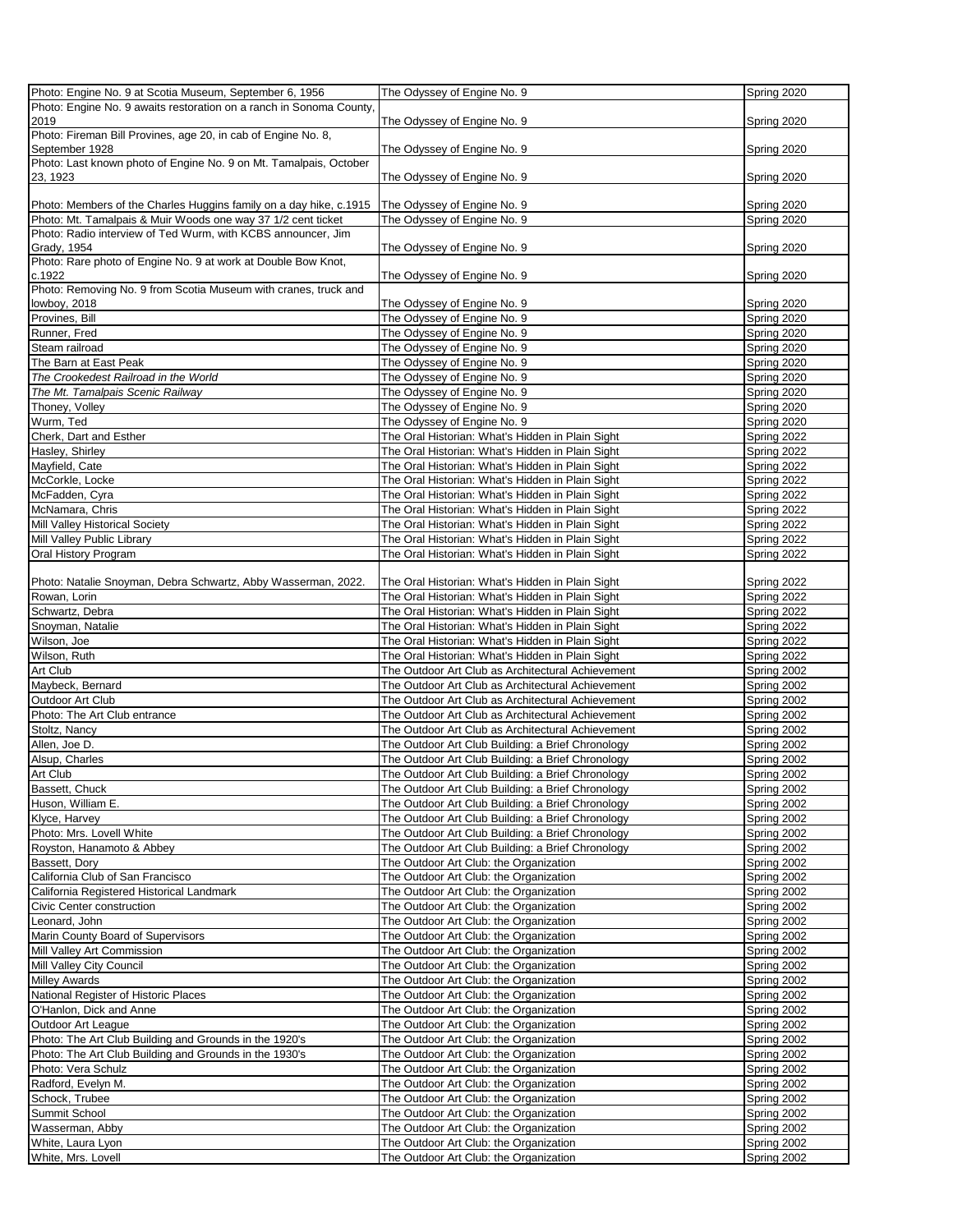| Women's suffrage                                              | The Outdoor Art Club: the Organization               | Spring 2002                    |
|---------------------------------------------------------------|------------------------------------------------------|--------------------------------|
|                                                               |                                                      |                                |
| Benet, William Rose                                           | The Thompson Children, Kathleen Norris and Me        | Spring 1997                    |
| Budds, Carol                                                  | The Thompson Children, Kathleen Norris and Me        | Spring 1997                    |
| Dreyfus, Helen                                                | The Thompson Children, Kathleen Norris and Me        | Spring 1997                    |
| Family Gathering                                              | The Thompson Children, Kathleen Norris and Me        | Spring 1997                    |
| Fernwood Cemetary                                             | The Thompson Children, Kathleen Norris and Me        | Spring 1997                    |
| Influenze epidemic 1918                                       | The Thompson Children, Kathleen Norris and Me        | Spring 1997                    |
|                                                               |                                                      |                                |
| Kathleen Norris Memorial Park                                 | The Thompson Children, Kathleen Norris and Me        | Spring 1997                    |
| Pacific Electric Manufacturing Company                        | The Thompson Children, Kathleen Norris and Me        | Spring 1997                    |
| Photo: Forward to "Mother" and cameo of Kathleen Thompson     | The Thompson Children, Kathleen Norris and Me        | Spring 1997                    |
| Photo: Frederick Thompson                                     | The Thompson Children, Kathleen Norris and Me        | Spring 1997                    |
| Photo: Helen "Babs" Thompson c.1918                           | The Thompson Children, Kathleen Norris and Me        | Spring 1997                    |
| Photo: Kathleen and Charles Norris in Hawaii, 1933            | The Thompson Children, Kathleen Norris and Me        | Spring 1997                    |
| Photo: Kathleen and Charles Norris in Saratoga                | The Thompson Children, Kathleen Norris and Me        | Spring 1997                    |
|                                                               |                                                      |                                |
| Photo: Kathleen and Charles Norris, 1915                      | The Thompson Children, Kathleen Norris and Me        | Spring 1997                    |
| Photo: Kathleen at "Pickfair" with Douglas Fairbanks and Mary |                                                      |                                |
| Pickford                                                      | The Thompson Children, Kathleen Norris and Me        | Spring 1997                    |
| Photo: Kathleen Thompson Norris, 1925                         | The Thompson Children, Kathleen Norris and Me        | Spring 1997                    |
| Photo: Thompson Family at gathering                           | The Thompson Children, Kathleen Norris and Me        | Spring 1997                    |
| Photo: Thompson Family at ranch in Saratoga, 1926             | The Thompson Children, Kathleen Norris and Me        | Spring 1997                    |
| Photo: Thompson Family in Mill Valley, 1901                   | The Thompson Children, Kathleen Norris and Me        | Spring 1997                    |
|                                                               |                                                      |                                |
| San Francisco Call                                            | The Thompson Children, Kathleen Norris and Me        | Spring 1997                    |
| The Scenes of My Childhood                                    | The Thompson Children. Kathleen Norris and Me        | Spring 1997                    |
| <b>Thompson Grove</b>                                         | The Thompson Children, Kathleen Norris and Me        | Spring 1997                    |
| Thompson, James (Jim)                                         | The Thompson Children, Kathleen Norris and Me        | Spring 1997                    |
| Thompson, Josephine                                           | The Thompson Children, Kathleen Norris and Me        | Spring 1997                    |
| Thompson, Josephine Moroney                                   | The Thompson Children, Kathleen Norris and Me        | Spring 1997                    |
| Thompson, Teresa                                              | The Thompson Children, Kathleen Norris and Me        | Spring 1997                    |
|                                                               |                                                      |                                |
| <b>Woman's Home Companion</b>                                 | The Thompson Children, Kathleen Norris and Me        | Spring 1997                    |
| 123 Molino Avenue (Treehaven)                                 | The Thompsons and Treehaven                          | Spring 1997                    |
| 40 Wildomar - Treehaven                                       | The Thompsons and Treehaven                          | Spring 1997                    |
| Ames, Wendell and Alice                                       | The Thompsons and Treehaven                          | Spring 1997                    |
| Archbishop Riordan                                            | The Thompsons and Treehaven                          | Spring 1997                    |
| <b>Bohemian Club</b>                                          | The Thompsons and Treehaven                          | Spring 1997                    |
| Braid, Mr "Deacon"                                            |                                                      | Spring 1997                    |
|                                                               | The Thompsons and Treehaven                          |                                |
| Carrigan, Margaret                                            | The Thompsons and Treehaven                          | Spring 1997                    |
| Dreyfus, Jared                                                | The Thompsons and Treehaven                          | Spring 1997                    |
| Fernwood Cemetary                                             | The Thompsons and Treehaven                          | Spring 1997                    |
| Norris, Frank G.                                              | The Thompsons and Treehaven                          | Spring 1997                    |
| Norris, Kathleen Thompson                                     | The Thompsons and Treehaven                          | Spring 1997                    |
| Photo: Thompson children and Josephine Thompson, c.1893       | The Thompsons and Treehaven                          | Spring 1997                    |
| Photo: Treehaven, 1997                                        |                                                      | Spring 1997                    |
|                                                               | The Thompsons and Treehaven                          |                                |
| Photo: Treehaven, c.1950                                      | The Thompsons and Treehaven                          | Spring 1997                    |
| The Scenes of My Childhood                                    | The Thompsons and Treehaven                          | Spring 1997                    |
| Theiss, Theodore and Elizabeth                                | The Thompsons and Treehaven                          | Spring 1997                    |
| Thompson, Francis                                             | The Thompsons and Treehaven                          | Spring 1997                    |
| Thompson, Frederick                                           | The Thompsons and Treehaven                          | Spring 1997                    |
| Thompson, Jacqueline                                          | The Thompsons and Treehaven                          | Spring 1997                    |
| Thompson, James (Jim)                                         | The Thompsons and Treehaven                          | Spring 1997                    |
|                                                               |                                                      |                                |
| Thompson, Joseph                                              | The Thompsons and Treehaven                          | Spring 1997                    |
| Thompson, Josephine                                           | The Thompsons and Treehaven                          | Spring 1997                    |
| Thompson, Josephine Moroney                                   | The Thompsons and Treehaven                          | Spring 1997                    |
| Thompson, Kitty                                               | The Thompsons and Treehaven                          | Spring 1997                    |
| Thompson, Margaret                                            |                                                      |                                |
| Thompson, Teresa                                              |                                                      | Spring 1997                    |
| Treehaven                                                     | The Thompsons and Treehaven                          |                                |
|                                                               | The Thompsons and Treehaven                          | Spring 1997                    |
|                                                               | The Thompsons and Treehaven                          | Spring 1997                    |
|                                                               |                                                      | Spring-Summer                  |
| 'Alice Eastwood's Wonderland, 1955"                           | The Trails Make the Maps                             | 1980                           |
| Austin, Hiram                                                 | The Trails Make the Maps                             | December 1980                  |
| <b>Bill Williams Trail</b>                                    | The Trails Make the Maps                             | December 1980                  |
| <b>Bolinas</b>                                                | The Trails Make the Maps                             | December 1980                  |
| Bolinas-San Rafael Trail                                      | The Trails Make the Maps                             | December 1980                  |
|                                                               |                                                      | December 1980                  |
| <b>Bon Tempe Meadows</b>                                      | The Trails Make the Maps                             |                                |
| Briones, Gregorio                                             | The Trails Make the Maps                             | December 1980                  |
| Briones, Maria J.                                             | The Trails Make the Maps                             | December 1980                  |
| California Alpine Club                                        | The Trails Make the Maps                             | December 1980                  |
| Cataract Gulch                                                | The Trails Make the Maps                             | December 1980                  |
| <b>Cross Country Club</b>                                     | The Trails Make the Maps                             | December 1980                  |
| Eastwood, Alice                                               | The Trails Make the Maps                             | December 1980                  |
| <b>Eldridge Grade</b>                                         | The Trails Make the Maps                             | December 1980                  |
|                                                               |                                                      |                                |
| In Tamal Land                                                 | The Trails Make the Maps                             | December 1980                  |
| Jones, Farrington L.                                          | The Trails Make the Maps                             | December 1980                  |
| Kent Trail<br>Knapp, Philip C.                                | The Trails Make the Maps<br>The Trails Make the Maps | December 1980<br>December 1980 |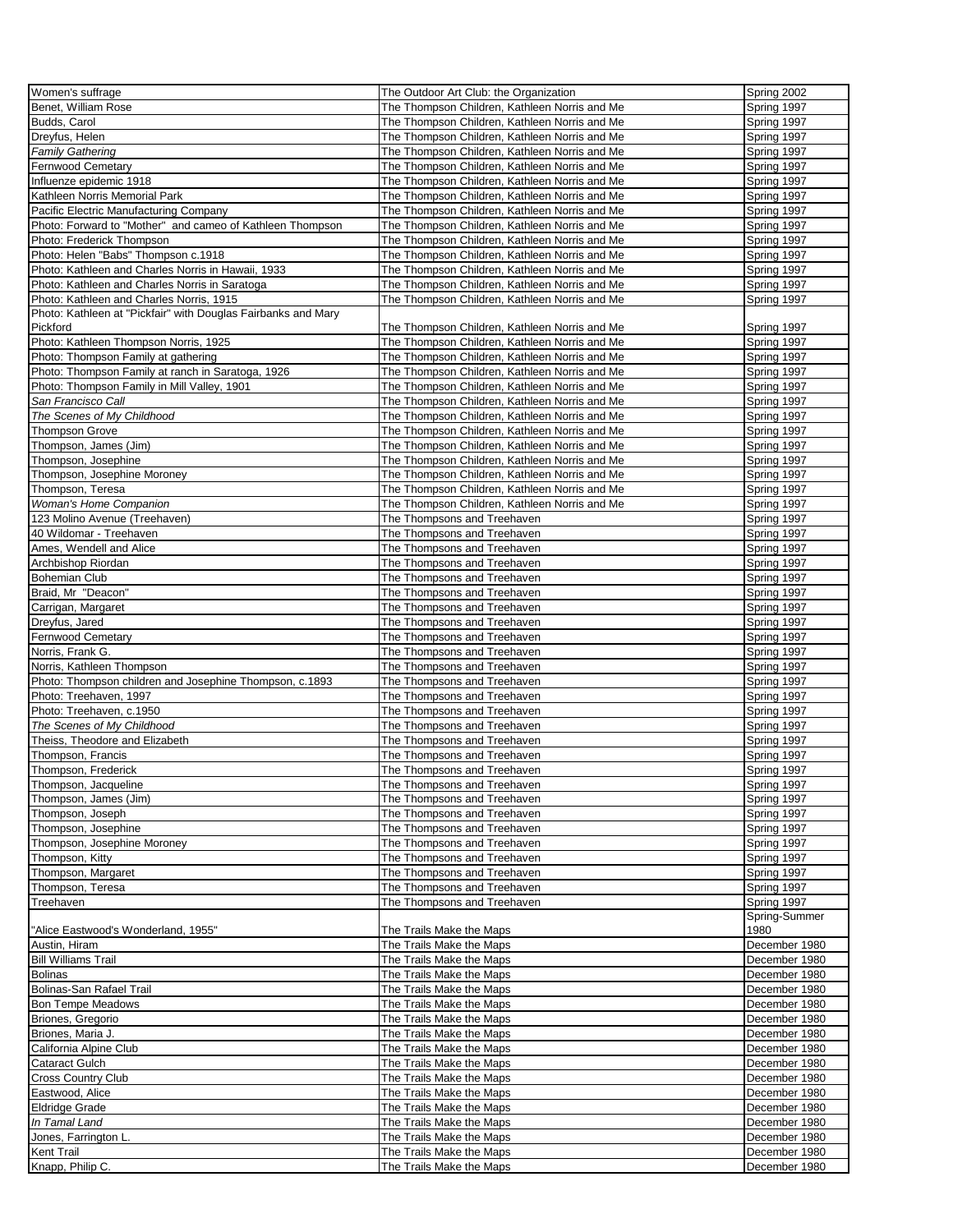| Lagunitas Canyon                                                                             | The Trails Make the Maps          | December 1980 |
|----------------------------------------------------------------------------------------------|-----------------------------------|---------------|
| Lagunitas Creek                                                                              | The Trails Make the Maps          | December 1980 |
|                                                                                              |                                   |               |
| Liberty Ranch                                                                                | The Trails Make the Maps          | December 1980 |
| Little Carson Valley                                                                         | The Trails Make the Maps          | December 1980 |
| Mill Valley & Mt. Tamalpais Scenic Railway                                                   | The Trails Make the Maps          | December 1980 |
| Mountain Home Inn                                                                            | The Trails Make the Maps          | December 1980 |
| Muir Woods Inn                                                                               | The Trails Make the Maps          | December 1980 |
| North Pacific Coast Railroad                                                                 | The Trails Make the Maps          | December 1980 |
|                                                                                              |                                   |               |
| Phoenix Gulch                                                                                | The Trails Make the Maps          | December 1980 |
| Photo: Alice Eastwood                                                                        | The Trails Make the Maps          | December 1980 |
|                                                                                              |                                   |               |
| Photo: Alice Eastwood's bookplate featured the East Peak of Mt. Tam The Trails Make the Maps |                                   | December 1980 |
| Photo: Austin's 1873 relief map showing Bolinas-San Rafael Trail                             | The Trails Make the Maps          | December 1980 |
| Photo: Inset of Knapp & Sanborn's 1902 Tourist Map                                           | The Trails Make the Maps          | December 1980 |
| Photo: Knapp & Sanborn's 1898 Tourist Map                                                    | The Trails Make the Maps          | December 1980 |
|                                                                                              |                                   |               |
| Photo: Nineties hikers atop Mt. Tamalpais                                                    | The Trails Make the Maps          | December 1980 |
| Photo:1860 map showing Mexican Land Grants                                                   | The Trails Make the Maps          | December 1980 |
| Rocky Ridge                                                                                  | The Trails Make the Maps          | December 1980 |
| Ross Valley                                                                                  | The Trails Make the Maps          | December 1980 |
| Samuel Weeks Ranch                                                                           | The Trails Make the Maps          | December 1980 |
| San Geronimo Ridge                                                                           |                                   |               |
|                                                                                              | The Trails Make the Maps          | December 1980 |
| Sanborn, Arthur H.                                                                           | The Trails Make the Maps          | December 1980 |
| Sandrock, Fred                                                                               | The Trails Make the Maps          | December 1980 |
| Sebrean, Francisco                                                                           | The Trails Make the Maps          | December 1980 |
| Sebrean, Maria Briones                                                                       | The Trails Make the Maps          | December 1980 |
| Steep Ravine cabin of Thaddeus Welch                                                         | The Trails Make the Maps          | December 1980 |
|                                                                                              |                                   | December 1980 |
| Tamalpa Trail                                                                                | The Trails Make the Maps          |               |
| Tamalpais Conservation Club                                                                  | The Trails Make the Maps          | December 1980 |
| Tamalpais Sheet of the United States Geological Survey topological                           |                                   |               |
| map                                                                                          | The Trails Make the Maps          | December 1980 |
| <b>Tavern of Tamalpais</b>                                                                   | The Trails Make the Maps          | December 1980 |
| <b>Tourist Club</b>                                                                          | The Trails Make the Maps          | December 1980 |
|                                                                                              |                                   | December 1980 |
| Tourists Map of Mt. Tamalpais and Vicinity                                                   | The Trails Make the Maps          |               |
| Welch, Ludmilla                                                                              | The Trails Make the Maps          | December 1980 |
| Welch, Thaddeus (Thad)                                                                       | The Trails Make the Maps          | December 1980 |
| West Peak summit                                                                             | The Trails Make the Maps          | December 1980 |
| West Point Inn                                                                               | The Trails Make the Maps          | December 1980 |
| William H. Brewer California State Geological Survey party                                   | The Trails Make the Maps          | December 1980 |
|                                                                                              |                                   |               |
| Wilson, Helen Green                                                                          | The Trails Make the Maps          | December 1980 |
| "Tally Ho"                                                                                   | The Trails Make the Maps, Part II | Spring 1984   |
| Alpine Dam                                                                                   | The Trails Make the Maps, Part II | Spring 1984   |
| Alpine Lake                                                                                  | The Trails Make the Maps, Part II | Spring 1984   |
| <b>Bill Williams Trail</b>                                                                   | The Trails Make the Maps, Part II | Spring 1984   |
| Bolinas-San Rafael Trail                                                                     | The Trails Make the Maps, Part II | Spring 1984   |
|                                                                                              |                                   |               |
| C.E. Erickson & Associates                                                                   | The Trails Make the Maps, Part II | Spring 1984   |
| California Out-of-Doors                                                                      | The Trails Make the Maps, Part II | Spring 1984   |
| Channing, Carol                                                                              | The Trails Make the Maps, Part II | Spring 1984   |
| Channing, George and Adelaide                                                                | The Trails Make the Maps, Part II | Spring 1984   |
| Charette, Boyed                                                                              | The Trails Make the Maps, Part II | Spring 1984   |
| Charette's Trail Map of Southern Marin                                                       | The Trails Make the Maps, Part II | Spring 1984   |
|                                                                                              |                                   |               |
| Diagram of Mt. Tamalpais Main Routes and Trails                                              | The Trails Make the Maps, Part II | Spring 1984   |
| East Peak visitor registers                                                                  | The Trails Make the Maps, Part II | Spring 1984   |
| Fairfax Bolinas Road                                                                         | The Trails Make the Maps, Part II | Spring 1984   |
| Federal Writers' Project                                                                     | The Trails Make the Maps, Part II | Spring 1984   |
| Federal Writers' Project (WPA)                                                               | The Trails Make the Maps, Part II | Spring 1984   |
| Freese, Harry                                                                                | The Trails Make the Maps, Part II | Spring 1984   |
| Hikers' Guide                                                                                | The Trails Make the Maps, Part II | Spring 1984   |
|                                                                                              |                                   |               |
| Hiking in Marin                                                                              | The Trails Make the Maps, Part II | Spring 1984   |
| Kent Lake                                                                                    | The Trails Make the Maps, Part II | Spring 1984   |
| Lagunitas Club                                                                               | The Trails Make the Maps, Part II | Spring 1984   |
| Lagunitas Rod and Gun Club Members' Map                                                      | The Trails Make the Maps, Part II | Spring 1984   |
| Leister, Enid                                                                                | The Trails Make the Maps, Part II | Spring 1984   |
| Marin Municipal Water District                                                               | The Trails Make the Maps, Part II | Spring 1984   |
|                                                                                              |                                   |               |
| Marin Municipal Water District Messenger                                                     | The Trails Make the Maps, Part II | Spring 1984   |
| Miller, Juanita                                                                              | The Trails Make the Maps, Part II | Spring 1984   |
| Mingus Soda Spring                                                                           | The Trails Make the Maps, Part II | Spring 1984   |
| Mountain Home Inn                                                                            | The Trails Make the Maps, Part II | Spring 1984   |
| Mountain Play Association                                                                    | The Trails Make the Maps, Part II | Spring 1984   |
| Mt. Tamalpais History Project                                                                | The Trails Make the Maps, Part II | Spring 1984   |
|                                                                                              |                                   |               |
| Northwestern Pacific Railway Company                                                         | The Trails Make the Maps, Part II | Spring 1984   |
| Olmstead, Jerry                                                                              | The Trails Make the Maps, Part II | Spring 1984   |
| Peters Dam                                                                                   | The Trails Make the Maps, Part II | Spring 1984   |
| Peters, James S.                                                                             | The Trails Make the Maps, Part II | Spring 1984   |
| Phillips, Dr. C.A.                                                                           | The Trails Make the Maps, Part II | Spring 1984   |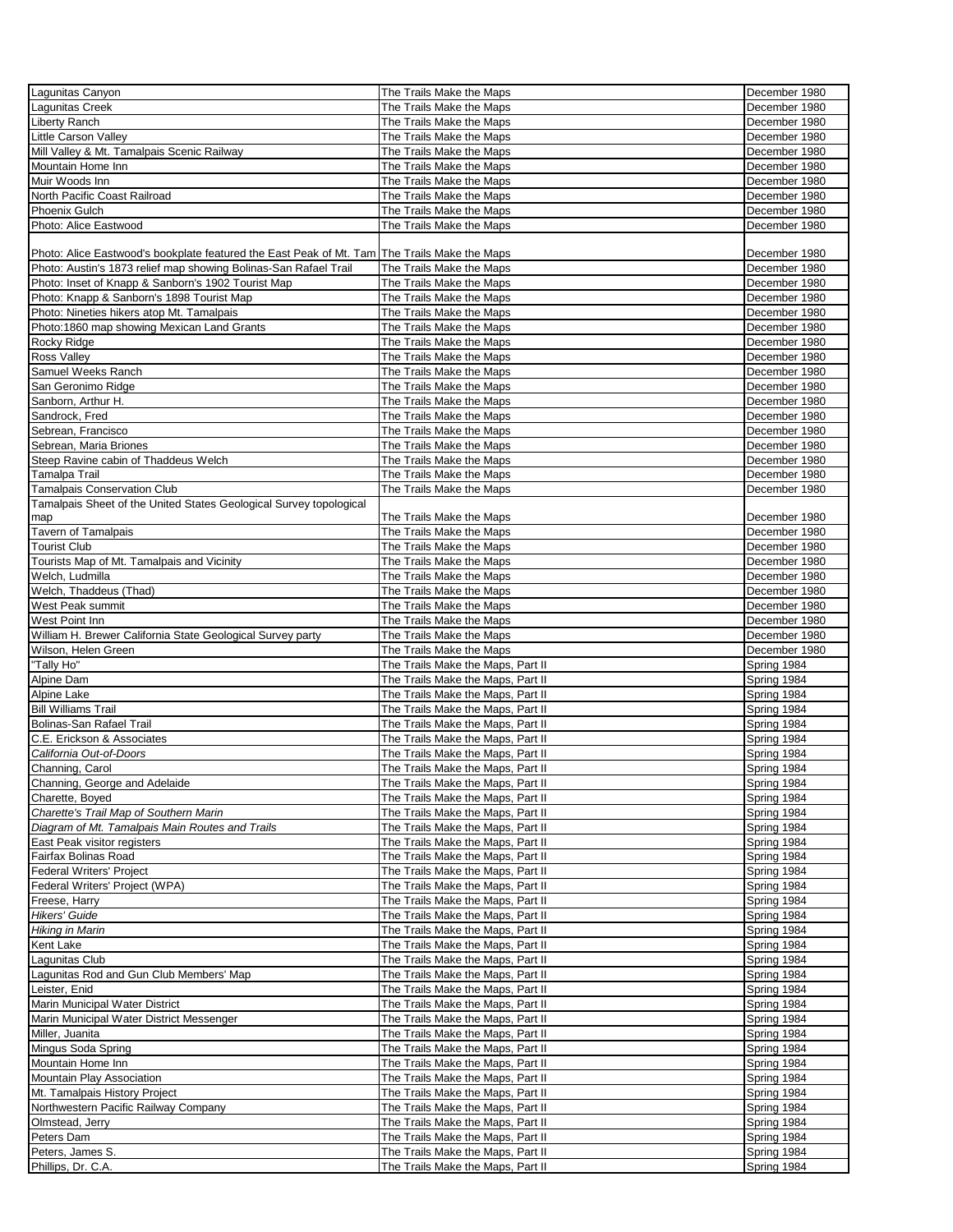| Photo: 1945 Jeffers Map                                             | The Trails Make the Maps, Part II                | Spring 1984                |
|---------------------------------------------------------------------|--------------------------------------------------|----------------------------|
| Photo: 1983 Erickson Map                                            | The Trails Make the Maps, Part II                | Spring 1984                |
|                                                                     |                                                  |                            |
| Photo: Map of Part of Mill Valley, showing beginning of trail trips | The Trails Make the Maps, Part II                | Spring 1984                |
| Photo: Mountain Play                                                | The Trails Make the Maps, Part II                | Spring 1984                |
| Photo: Mountain Play in early years                                 | The Trails Make the Maps, Part II                | Spring 1984                |
| Photo: Wheeler Trail, c.1901                                        | The Trails Make the Maps, Part II                | Spring 1984                |
| Photo: Wheeler Trail. c.1901                                        | The Trails Make the Maps, Part II                | Spring 1984                |
| Rancho Tomales y Baulines                                           | The Trails Make the Maps, Part II                | Spring 1984                |
|                                                                     |                                                  |                            |
| <b>Ridge Crest Boulevard</b>                                        | The Trails Make the Maps, Part II                | Spring 1984                |
| Road & Trail Map of Mt. Tamalpais and Vicinity                      | The Trails Make the Maps, Part II                | Spring 1984                |
| Roads and Trails in the Vicinity of Mt. Tamalpais                   | The Trails Make the Maps, Part II                | Spring 1984                |
| Rocky Ridge                                                         | The Trails Make the Maps, Part II                | Spring 1984                |
| Sandrock, Fred                                                      | The Trails Make the Maps, Part II                | Spring 1984                |
| Shafter Branch narrow gauge railroad ine                            | The Trails Make the Maps, Part II                | Spring 1984                |
|                                                                     |                                                  |                            |
| Siegfried, Lester C.                                                | The Trails Make the Maps, Part II                | Spring 1984                |
| Stefani, Louis J                                                    | The Trails Make the Maps, Part II                | Spring 1984                |
| <b>Tamalpais Conservation Club</b>                                  | The Trails Make the Maps, Part II                | Spring 1984                |
| <b>TCC Trail Signs Committee</b>                                    | The Trails Make the Maps, Part II                | Spring 1984                |
| Webb, Jonathon                                                      | The Trails Make the Maps, Part II                | Spring 1984                |
| Works Progress Administration (WPA)                                 | The Trails Make the Maps, Part II                | Spring 1984                |
|                                                                     |                                                  |                            |
| Ziesche, Edward                                                     | The Trails Make the Maps, Part II                | Spring 1984                |
| Anderson, Kristin                                                   | The Trails Make the Maps, Part III               | Spring 1986                |
| Beechey, Frederick William                                          | The Trails Make the Maps, Part III               | Spring 1986                |
| Drury, Aubrey                                                       | The Trails Make the Maps, Part III               | Spring 1986                |
| Esposito, Rosanne                                                   | The Trails Make the Maps, Part III               | Spring 1986                |
| Graff, Edward                                                       | The Trails Make the Maps, Part III               | Spring 1986                |
|                                                                     |                                                  |                            |
| H.M.S. Blossom                                                      | The Trails Make the Maps, Part III               | Spring 1986                |
| Hiking in Marin maps                                                | The Trails Make the Maps, Part III               | Spring 1986                |
| Marin County California Room                                        | The Trails Make the Maps, Part III               | Spring 1986                |
| Moss, Jocelyn                                                       | The Trails Make the Maps, Part III               | Spring 1986                |
| Mount Tamalpais trail maps                                          | The Trails Make the Maps, Part III               | Spring 1986                |
|                                                                     |                                                  |                            |
| Mt. Tamalpais History Project                                       | The Trails Make the Maps, Part III               | Spring 1986                |
| Parkerson, Margaret                                                 | The Trails Make the Maps, Part III               | Spring 1986                |
| Photo: Dipsea Steps, 1920                                           | The Trails Make the Maps, Part III               | Spring 1986                |
| Photo: Map of Mt. Tamalpais by Captain Frederick Beechey at Table   |                                                  |                            |
| Hill in 1827-28                                                     | The Trails Make the Maps, Part III               | Spring 1986                |
|                                                                     |                                                  |                            |
| Photo: Map section of Mill Valley mapped by Edward Graff in 1938    | The Trails Make the Maps, Part III               | Spring 1986                |
| Photo: View of the George T. Marsh property near Mt. Tamalpais      |                                                  |                            |
| Railway                                                             | The Trails Make the Maps, Part III               | Spring 1986                |
|                                                                     |                                                  |                            |
| Pierce, Don                                                         | The Trails Make the Maps, Part III               | Spring 1986                |
| Presidio Army Museum                                                | The Trails Make the Maps, Part III               | Spring 1986                |
| Rivers, Walter                                                      | The Trails Make the Maps, Part III               | Spring 1986                |
| Sam's Anchor Café                                                   | The Trails Make the Maps, Part III               | Spring 1986                |
| Sandrock, Fred                                                      | The Trails Make the Maps, Part III               | Spring 1986                |
| Table Hill                                                          | The Trails Make the Maps, Part III               | Spring 1986                |
| Abraham and Isaac                                                   |                                                  |                            |
|                                                                     | The Unsinkable Mountain Play                     | Spring 2013                |
| Alpine Club                                                         | The Unsinkable Mountain Play                     | Spring 2013                |
| California State Parks                                              | The Unsinkable Mountain Play                     | Spring 2013                |
| <b>Civilian Conservation Corps</b>                                  | The Unsinkable Mountain Play                     | Spring 2013                |
| Clothes                                                             | The Unsinkable Mountain Play                     | Spring 2013                |
| Forest theater                                                      | The Unsinkable Mountain Play                     | Spring 2013                |
| Guys and Dolls                                                      | The Unsinkable Mountain Play                     | Spring 2013                |
|                                                                     |                                                  |                            |
| Kent family                                                         | The Unsinkable Mountain Play                     | Spring 2013                |
| Leonard, George                                                     |                                                  |                            |
| Mountain Play                                                       | The Unsinkable Mountain Play                     | Spring 2013                |
|                                                                     | The Unsinkable Mountain Play                     | Spring 2013                |
| Mountain Play Association                                           | The Unsinkable Mountain Play                     | Spring 2013                |
|                                                                     |                                                  |                            |
| Mt. Tamalpais amphitheater                                          | The Unsinkable Mountain Play                     | Spring 2013                |
| Photo: Mountain Theater during a late-1940s production              | The Unsinkable Mountain Play                     | Spring 2013                |
| Photo: Original poster for Clothes, by Henry Breuer                 | The Unsinkable Mountain Play                     | Spring 2013                |
| Pohli, Austin Ramon                                                 | The Unsinkable Mountain Play                     | Spring 2013                |
| Riffkin, Steve                                                      | The Unsinkable Mountain Play                     | Spring 2013                |
| Sierra Club                                                         | The Unsinkable Mountain Play                     | Spring 2013                |
|                                                                     |                                                  |                            |
| Smith, Marilyn                                                      | The Unsinkable Mountain Play                     | Spring 2013                |
| <b>Tamalpais Conservation Club</b>                                  | The Unsinkable Mountain Play                     | Spring 2013                |
| Trott, Susan                                                        | The Unsinkable Mountain Play                     | Spring 2013                |
| <b>Twelfth Night</b>                                                | The Unsinkable Mountain Play                     | Spring 2013                |
| 1906 earthquake                                                     | The Valley of the Mill                           | Spring 1988                |
| 1920 flood                                                          | The Valley of the Mill                           | Spring 1988                |
| 2 a.m. Club                                                         | The Valley of the Mill                           | Spring 1988                |
|                                                                     |                                                  |                            |
| Bagshaw, Thomas Frederick                                           | The Valley of the Mill                           | Spring 1988                |
| Bagshaw, Thomas Henry                                               | The Valley of the Mill                           | Spring 1988                |
| Bingham, Captain<br>Boussy, Henri                                   | The Valley of the Mill<br>The Valley of the Mill | Spring 1988<br>Spring 1988 |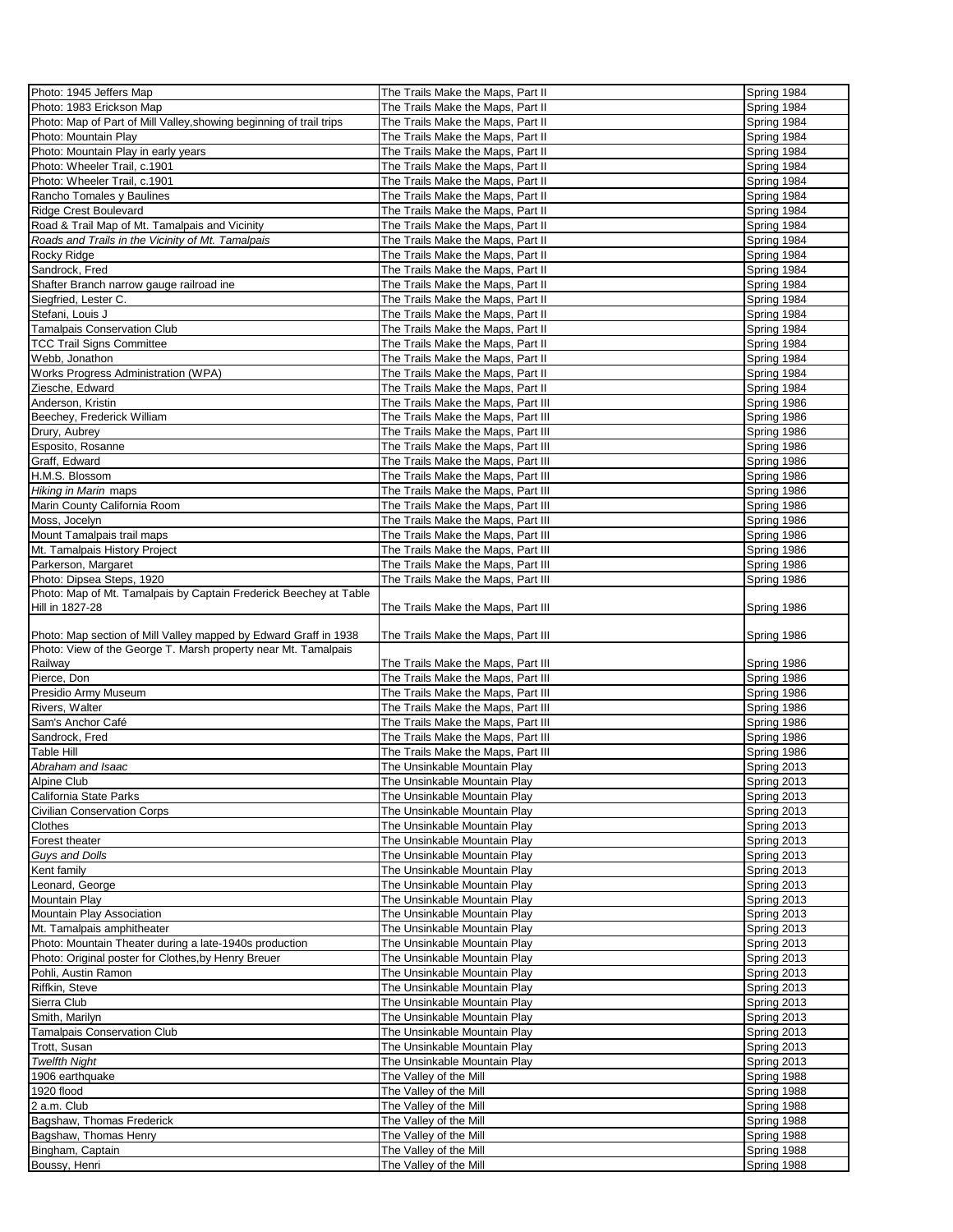| Burt, Elinor                                                     | The Valley of the Mill | Spring 1988 |
|------------------------------------------------------------------|------------------------|-------------|
| Chinese laborers                                                 | The Valley of the Mill | Spring 1988 |
| Christ, Frank                                                    | The Valley of the Mill | Spring 1988 |
|                                                                  |                        |             |
| Coffin, Alonzo                                                   | The Valley of the Mill | Spring 1988 |
| Coffin, Irene                                                    | The Valley of the Mill | Spring 1988 |
| Cooper's Grocery                                                 | The Valley of the Mill | Spring 1988 |
| Corte Madera del Presidio Creek                                  | The Valley of the Mill | Spring 1988 |
| <b>Costa Creamery</b>                                            | The Valley of the Mill | Spring 1988 |
| Dance pavilion                                                   | The Valley of the Mill | Spring 1988 |
| Dilman, George Paul                                              | The Valley of the Mill | Spring 1988 |
|                                                                  |                        |             |
| Dollar Lumber Company                                            | The Valley of the Mill | Spring 1988 |
| Eastland Bakery and luncheonette                                 | The Valley of the Mill | Spring 1988 |
| Eastland, Joseph                                                 | The Valley of the Mill | Spring 1988 |
| Ezekiel, Florence                                                | The Valley of the Mill | Spring 1988 |
| Farms, Sonapa                                                    | The Valley of the Mill | Spring 1988 |
| Faustino de Machado, Manuel                                      | The Valley of the Mill | Spring 1988 |
| Ferrera, Louis                                                   | The Valley of the Mill | Spring 1988 |
| Finn, John and Eva                                               | The Valley of the Mill | Spring 1988 |
| Fostine, Manuel                                                  | The Valley of the Mill | Spring 1988 |
|                                                                  |                        |             |
| Frey, Barbara Marie                                              | The Valley of the Mill | Spring 1988 |
| Gardner Villa, 239 Miller                                        | The Valley of the Mill | Spring 1988 |
| Gardner, Jacob                                                   | The Valley of the Mill | Spring 1988 |
| Gerrish, Robert Jr.                                              | The Valley of the Mill | Spring 1988 |
| <b>Grethel Hall</b>                                              | The Valley of the Mill | Spring 1988 |
| Grethel, Bernard                                                 | The Valley of the Mill | Spring 1988 |
| Homecroft, 247 Miller Avenue                                     | The Valley of the Mill | Spring 1988 |
| Kee, Suey                                                        | The Valley of the Mill |             |
|                                                                  |                        | Spring 1988 |
| Klyce, Harvey                                                    | The Valley of the Mill | Spring 1988 |
| Landgraff's Mill Valley Tavern                                   | The Valley of the Mill | Spring 1988 |
| Landrock, Dr. George                                             | The Valley of the Mill | Spring 1988 |
| Laverne Post Office                                              | The Valley of the Mill | Spring 1988 |
| Lee Street Local                                                 | The Valley of the Mill | Spring 1988 |
| Lenhart, Jessie                                                  | The Valley of the Mill | Spring 1988 |
| <b>Locust Station</b>                                            | The Valley of the Mill | Spring 1988 |
|                                                                  |                        |             |
| Mackie, James and Emile                                          | The Valley of the Mill | Spring 1988 |
| Martin, Wheeler                                                  | The Valley of the Mill | Spring 1988 |
| Meyers, Hertha A.                                                | The Valley of the Mill | Spring 1988 |
| Mill Creek Plaza                                                 | The Valley of the Mill | Spring 1988 |
| Mill Valley House                                                | The Valley of the Mill | Spring 1988 |
| Mill Valley Lumber                                               | The Valley of the Mill | Spring 1988 |
| Mill Valley Tennis Club                                          | The Valley of the Mill | Spring 1988 |
| Miller, Albert                                                   | The Valley of the Mill | Spring 1988 |
| Millwood                                                         |                        |             |
|                                                                  | The Valley of the Mill | Spring 1988 |
| Millwood Station                                                 | The Valley of the Mill | Spring 1988 |
| North Pacific Railroad                                           | The Valley of the Mill | Spring 1988 |
| O'Brian home, 254 Miller Avenue                                  | The Valley of the Mill | Spring 1988 |
| Old Mill Park                                                    | The Valley of the Mill | Spring 1988 |
| O'Leary's Pub                                                    | The Valley of the Mill | Spring 1988 |
| Payne, George Lingard                                            | The Valley of the Mill | Spring 1988 |
| Photo: Casper Gardner                                            | The Valley of the Mill | Spring 1988 |
| Photo: Eastburn tool rental, 1950                                | The Valley of the Mill | Spring 1988 |
|                                                                  |                        |             |
| Photo: Eastland Bakery                                           | The Valley of the Mill | Spring 1988 |
|                                                                  |                        |             |
| Photo: Gardens of Captain and Mrs. Bingham at 305 Miller, c.1899 | The Valley of the Mill | Spring 1988 |
| Photo: Gardner Villa, 239 Miller Avenue                          | The Valley of the Mill | Spring 1988 |
| Photo: Grace Finn and Ted Wellman, 1925                          | The Valley of the Mill | Spring 1988 |
| Photo: Hikers near the Depot                                     | The Valley of the Mill | Spring 1988 |
| Photo: Homecroft, 247 Miller, 1897                               | The Valley of the Mill | Spring 1988 |
| Photo: Miller Avenue between 1930 and 1945                       | The Valley of the Mill | Spring 1988 |
| Photo: Miller near Throckmorton                                  | The Valley of the Mill | Spring 1988 |
| Photo: Millwood Station                                          | The Valley of the Mill | Spring 1988 |
|                                                                  |                        |             |
| Photo: Post Office at Blithedale and Sunnyside, 1946             | The Valley of the Mill | Spring 1988 |
| Photo: Samuel Throckmorton                                       | The Valley of the Mill | Spring 1988 |
| Photo: Steele home, 148 Miller Avenue                            | The Valley of the Mill | Spring 1988 |
| Photo: The Magnolias, 234 Miller Avenue                          | The Valley of the Mill | Spring 1988 |
| Photo: Train at Locust Station                                   | The Valley of the Mill | Spring 1988 |
| Photo: Unpaved Miller Avenue, c.1910                             | The Valley of the Mill | Spring 1988 |
| Pohli, Ramon                                                     | The Valley of the Mill | Spring 1988 |
|                                                                  |                        |             |
| Pooley, Mr. and Mrs.                                             | The Valley of the Mill | Spring 1988 |
| Poplar Brae, 306 Miller Avenue                                   | The Valley of the Mill | Spring 1988 |
| Rancho Sausalito                                                 | The Valley of the Mill | Spring 1988 |
| Ravenscourt                                                      | The Valley of the Mill | Spring 1988 |
| Reed, John                                                       | The Valley of the Mill | Spring 1988 |
| Richardson Bay                                                   | The Valley of the Mill | Spring 1988 |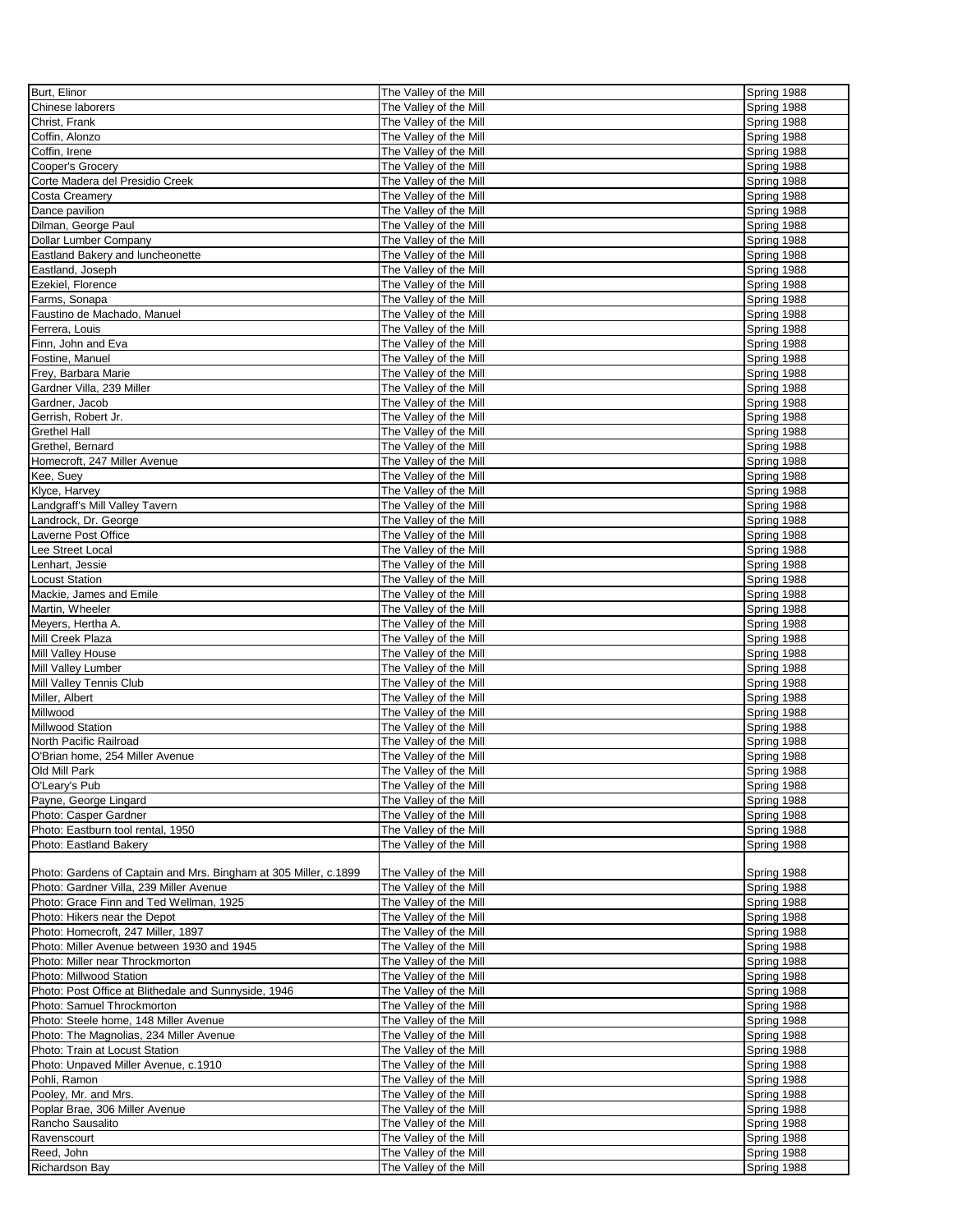| Richardson, William                  | The Valley of the Mill       | Spring 1988 |
|--------------------------------------|------------------------------|-------------|
| Russell & Gooch Mortuary             | The Valley of the Mill       | Spring 1988 |
| Safeway market                       | The Valley of the Mill       | Spring 1988 |
| Sanchez, Hilaria                     | The Valley of the Mill       | Spring 1988 |
| Sequoia Garage                       | The Valley of the Mill       | Spring 1988 |
| Sequoia Saloon                       | The Valley of the Mill       | Spring 1988 |
| Sollom's Orchard Tract               | The Valley of the Mill       | Spring 1988 |
| <b>Strawberry Point</b>              | The Valley of the Mill       | Spring 1988 |
| <b>Sunset Grocery</b>                | The Valley of the Mill       | Spring 1988 |
| Tamalpais High School                | The Valley of the Mill       | Spring 1988 |
| <b>Tamalpais Junction</b>            | The Valley of the Mill       | Spring 1988 |
| Tamalpais Land & Water Company       | The Valley of the Mill       | Spring 1988 |
| Terry, William                       | The Valley of the Mill       | Spring 1988 |
| The Antlers, 279 Miller Avenue       | The Valley of the Mill       | Spring 1988 |
| The Brothers Bar                     | The Valley of the Mill       | Spring 1988 |
| The Homestead                        | The Valley of the Mill       | Spring 1988 |
| The Magnolias, 234 Milller Avenue    | The Valley of the Mill       | Spring 1988 |
| The Maples                           | The Valley of the Mill       | Spring 1988 |
| Thoney, Charles                      | The Valley of the Mill       | Spring 1988 |
| <b>Throckmorton Ranch</b>            | The Valley of the Mill       | Spring 1988 |
| Throckmorton, Samuel                 | The Valley of the Mill       | Spring 1988 |
| Throckmorton, Susanna                | The Valley of the Mill       | Spring 1988 |
| Varney's Hardware                    | The Valley of the Mill       | Spring 1988 |
| <b>Wheeler Martin Grocery</b>        | The Valley of the Mill       | Spring 1988 |
| Wildwood, 148 Miller Avenue          | The Valley of the Mill       | Spring 1988 |
| <b>Willow Station</b>                | The Valley of the Mill       | Spring 1988 |
| Wise, Una                            | The Valley of the Mill       | Spring 1988 |
| 1940's statistics                    | The War Years                | Spring 2001 |
| 2 a.m. Club                          | The War Years                | Spring 2001 |
| <b>GI Bill</b>                       | The War Years                | Spring 2001 |
| World War II                         | The War Years                | Spring 2001 |
| Agazellow's                          | Thoughts from Babbie Dreyfus | Spring 1985 |
| <b>Dipsea Steps</b>                  | Thoughts from Babbie Dreyfus | Spring 1985 |
| Dreyfus, Babbie                      | Thoughts from Babbie Dreyfus | Spring 1985 |
| <b>Gardner Villa</b>                 | Thoughts from Babbie Dreyfus | Spring 1985 |
| Hartmann, Frauliein                  | Thoughts from Babbie Dreyfus | Spring 1985 |
| Muir Beach                           | Thoughts from Babbie Dreyfus | Spring 1985 |
| Photo: Babbie Dreyfus                | Thoughts from Babbie Dreyfus | Spring 1985 |
| 3D printer                           | Turning Time Back, Virtually | Spring 2018 |
| 3D software                          | Turning Time Back, Virtually | Spring 2018 |
| Barnett, Ted                         | Turning Time Back, Virtually | Spring 2018 |
| Building History in 3D program       | Turning Time Back, Virtually | Spring 2018 |
| California State Library grant       | Turning Time Back, Virtually | Spring 2018 |
| High school technology skills        | Turning Time Back, Virtually | Spring 2018 |
| <b>Keystone Building</b>             | Turning Time Back, Virtually | Spring 2018 |
| Kubo, Sara                           | Turning Time Back, Virtually | Spring 2018 |
| Lucero, Hayley                       | Turning Time Back, Virtually | Spring 2018 |
| Lucretia Little History Room         | Turning Time Back, Virtually | Spring 2018 |
| Mill Valley Depot                    | Turning Time Back, Virtually | Spring 2018 |
| Mt. Tamalpais and Muir Woods Railway | Turning Time Back, Virtually | Spring 2018 |
| O'Shaughnessy Building               | Turning Time Back, Virtually | Spring 2018 |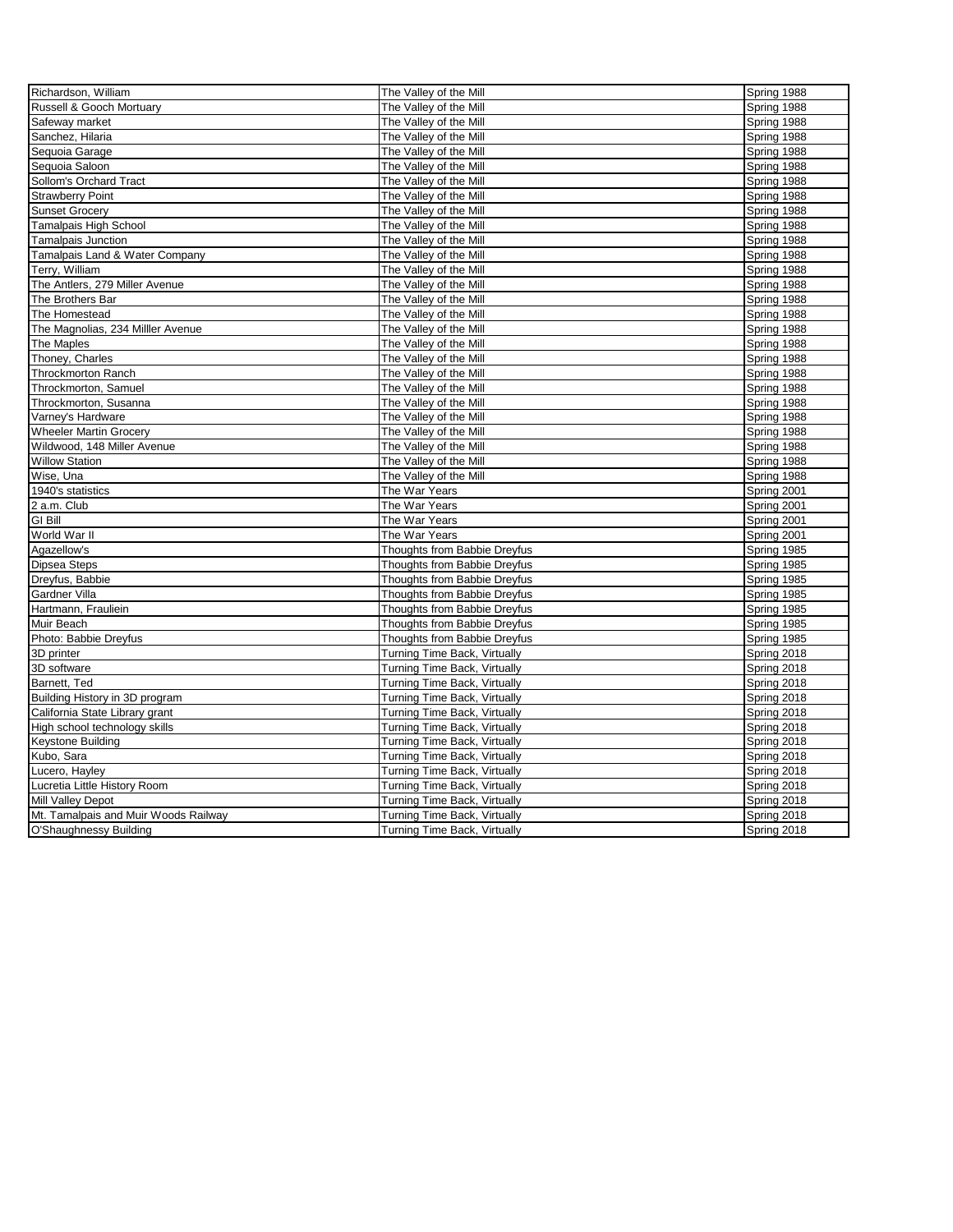## Instructions:

The first column is the index item.

The second column is the name of the Annual Review article. .

The third column is the Annual Review Issue (for the article listed in column three.)